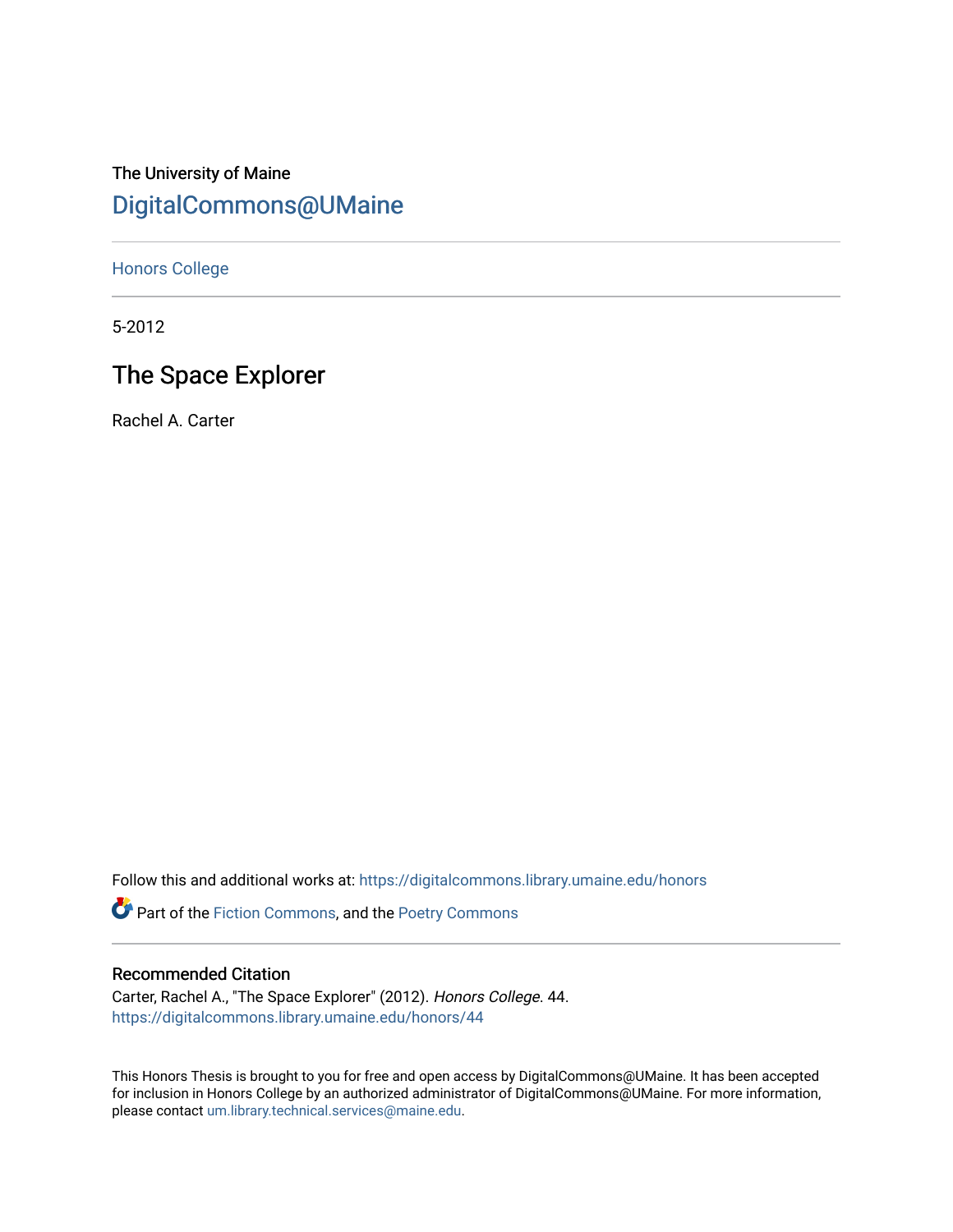## THE SPACE EXPLORER

by

Rachel A. Carter

A Thesis Submitted in Partial Fulfillment of the Requirements for a Degree with Honors (English & Biology)

The Honors College

University of Maine

May 2012

Advisory Committee:

Gregory Howard, Assistant Professor of English Jack Burt, Associate Professor of Trumpet Tony Brinkley, Professor of English Naomi Jacobs, Professor of English David Kress, Associate Professor of English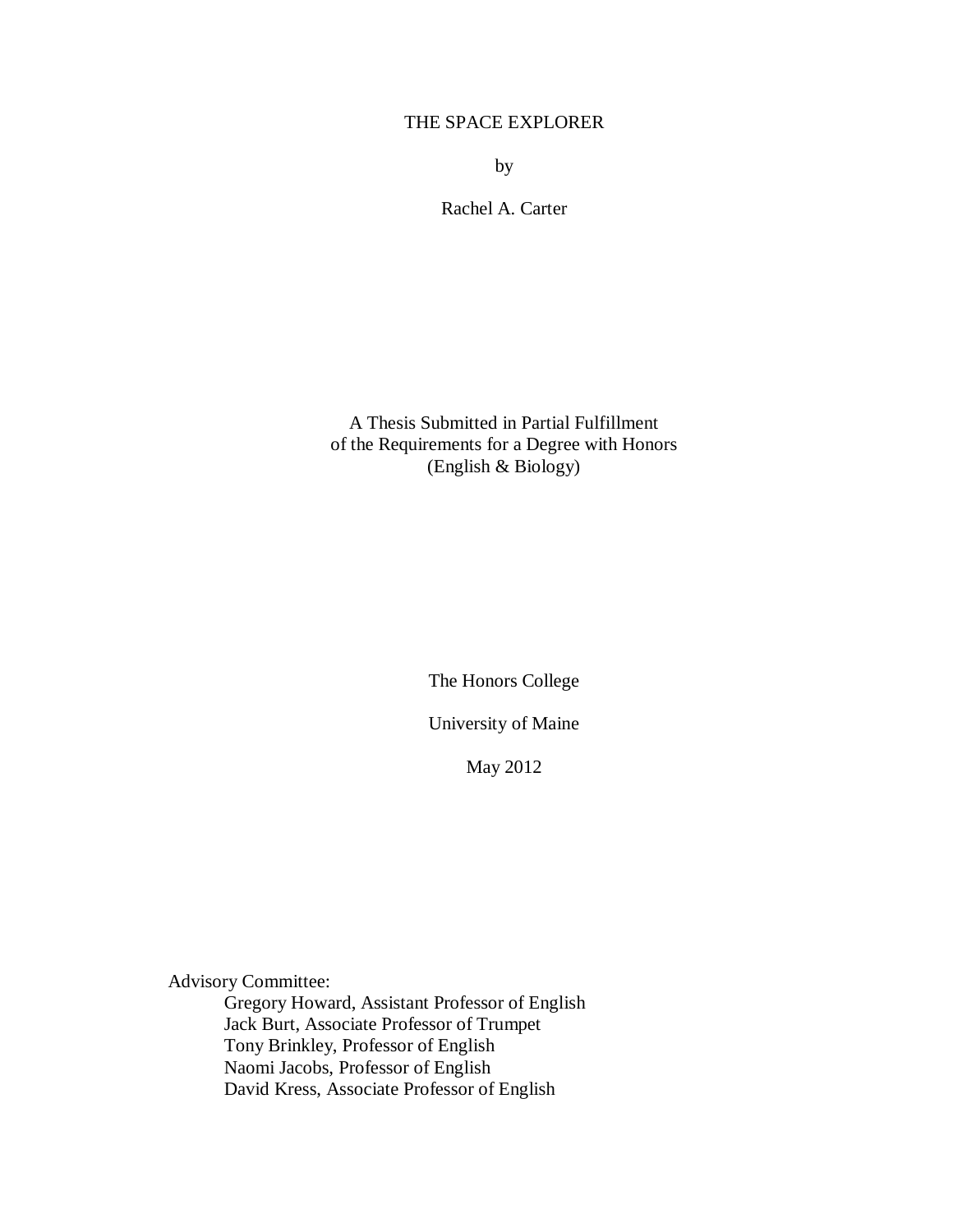© 2012Rachel A. Carter

All Rights Reserved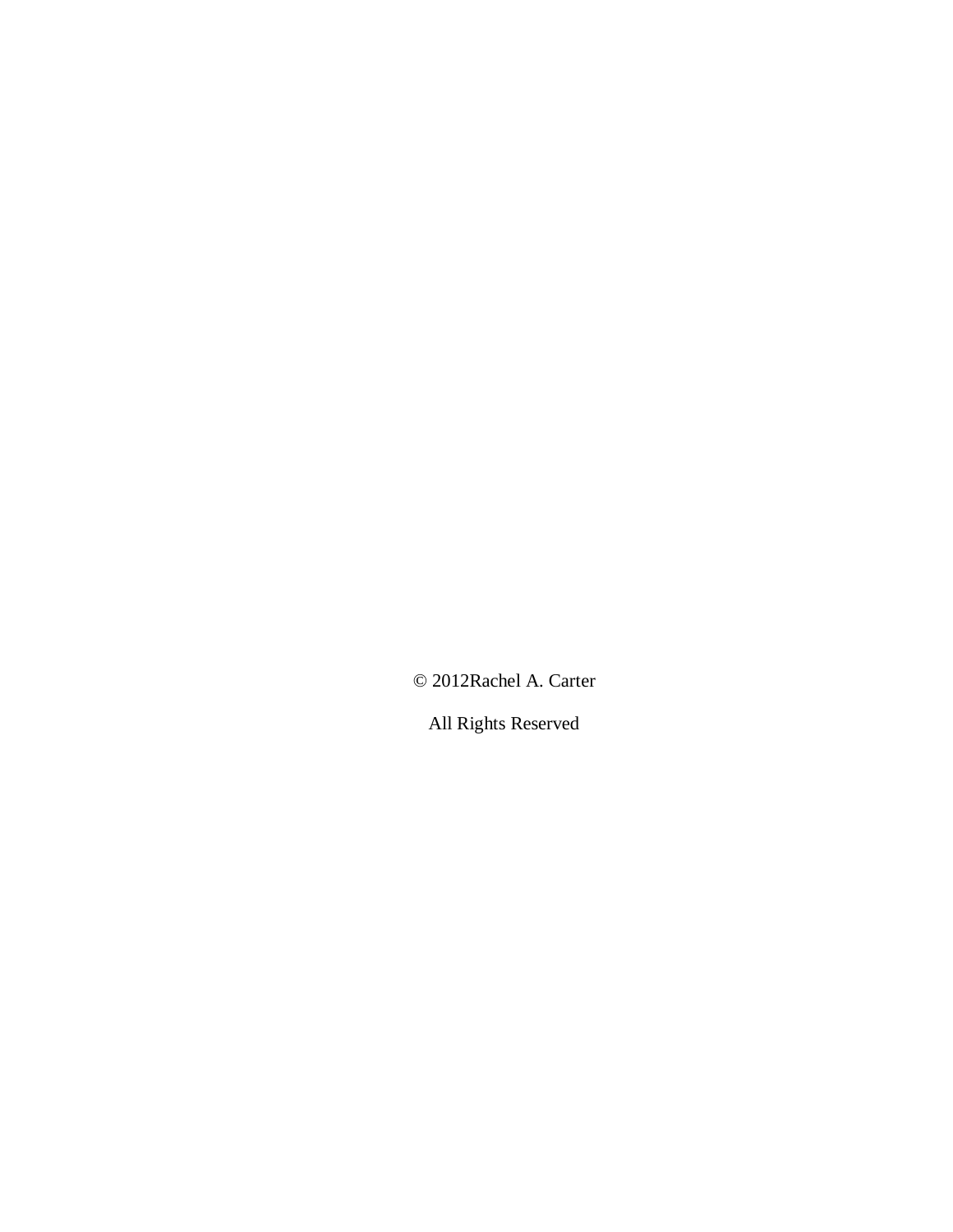#### **ABSTRACT**

An anthology of short stories, poems, prose, and imitations. These writings explore the idea of space, but not in the "final frontier" connotation. The concept of space presented is that of personal and mental; writings that emerge from revealing internal thoughts and feelings. In addition, *The Space Explorer* builds upon individual aspects to contemplate more general topics.

Such writings will include: imitations of Italo Calvino's *Invisibile Cities*; a short story about a man so desperate to keep his farm from bankruptcy he decides to traffic drugs; short glimpses of thoughts in the form of haiku; and many more.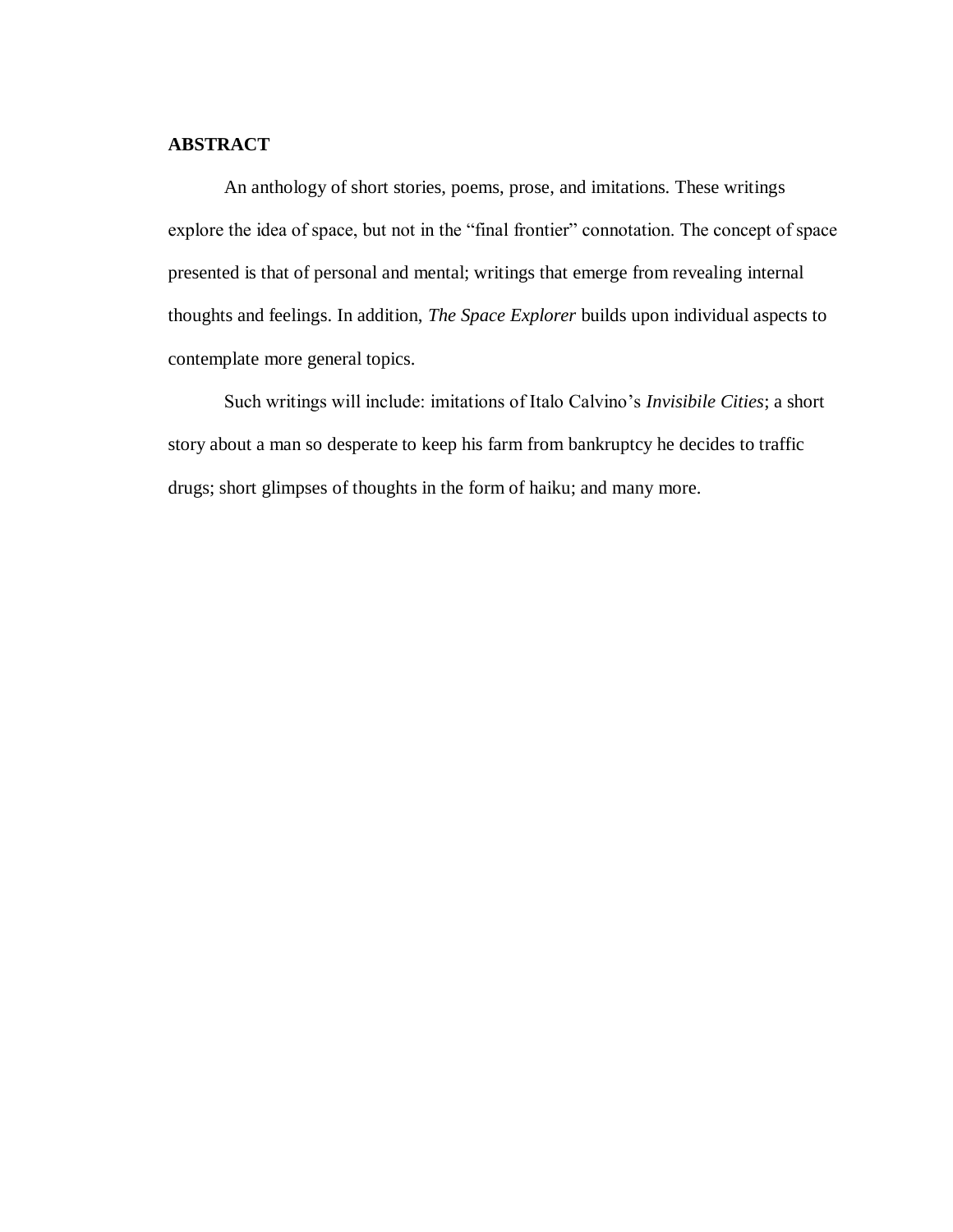# **TABLE OF CONTENTS**

|                         | Introduction                 | $\mathbf{1}$ |
|-------------------------|------------------------------|--------------|
|                         | Line of a Lady               | 6            |
|                         | <b>Edge of Escape</b>        | 44           |
|                         | Because you loved me         | 52           |
|                         | Never Again                  | 53           |
|                         | For the Best                 | 54           |
|                         | <b>Conditional Ownership</b> | 55           |
|                         | Thoughts of                  | 76           |
|                         | Out Loud                     | 95           |
|                         | <b>Resting Potential</b>     | 96           |
|                         | Hybrid                       | 105          |
|                         | <b>Cattle Drive</b>          | 144          |
|                         | <b>Red Butte Beauty</b>      | 164          |
|                         |                              |              |
| Works Cited             |                              | 225          |
| <b>Author Biography</b> |                              | 226          |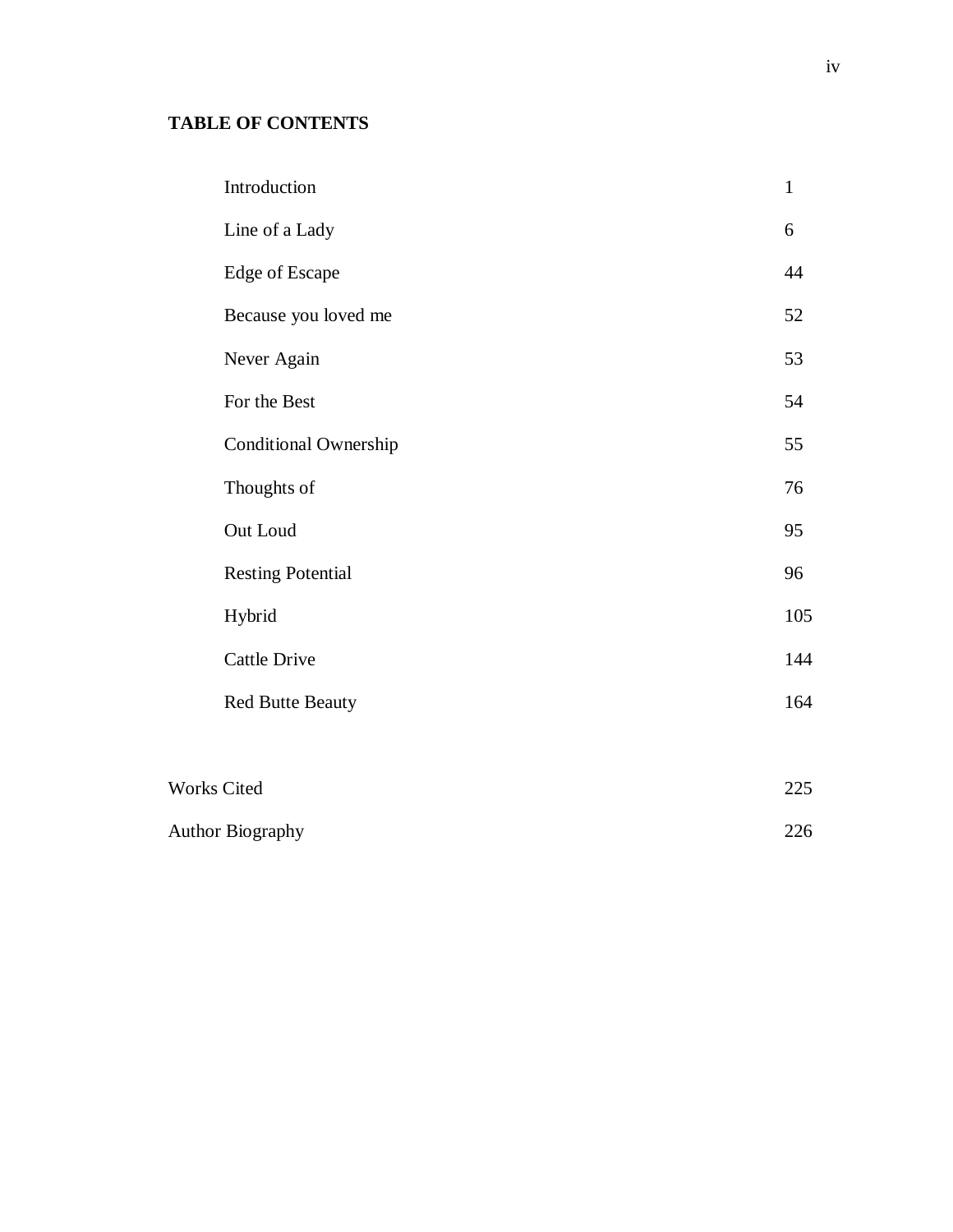### **I n t r o d u c t i o n**

#### *An Artist's Statement*

Beyond Earth's atmosphere, the expanse of the universe is constantly increasing. Some would even go as far as to say the universe has no edge. Without an edge, how can it be bound by typical temporal concepts, such as area or volume?

Meanwhile, on our modest-in-comparison planet, space is seemingly restricted. Pressures from an exponentially growing human population has our species vying for limited resources, both food and settlements. Space, it would appear is running out. Dragons no longer inhabit the unknown boarders of a map. The West has been won.

Despite the encroachment of civilization, there remains an ample amount of space on Earth. All one needs to do is re-imagine the world.

Ecologists use the term niche, a location where "the environmental factors that influence the growth, survival, and reproduction of a species" are situated (Molles 574). For a sheep ked, a parasite that spends its entire life on its host, its niche appears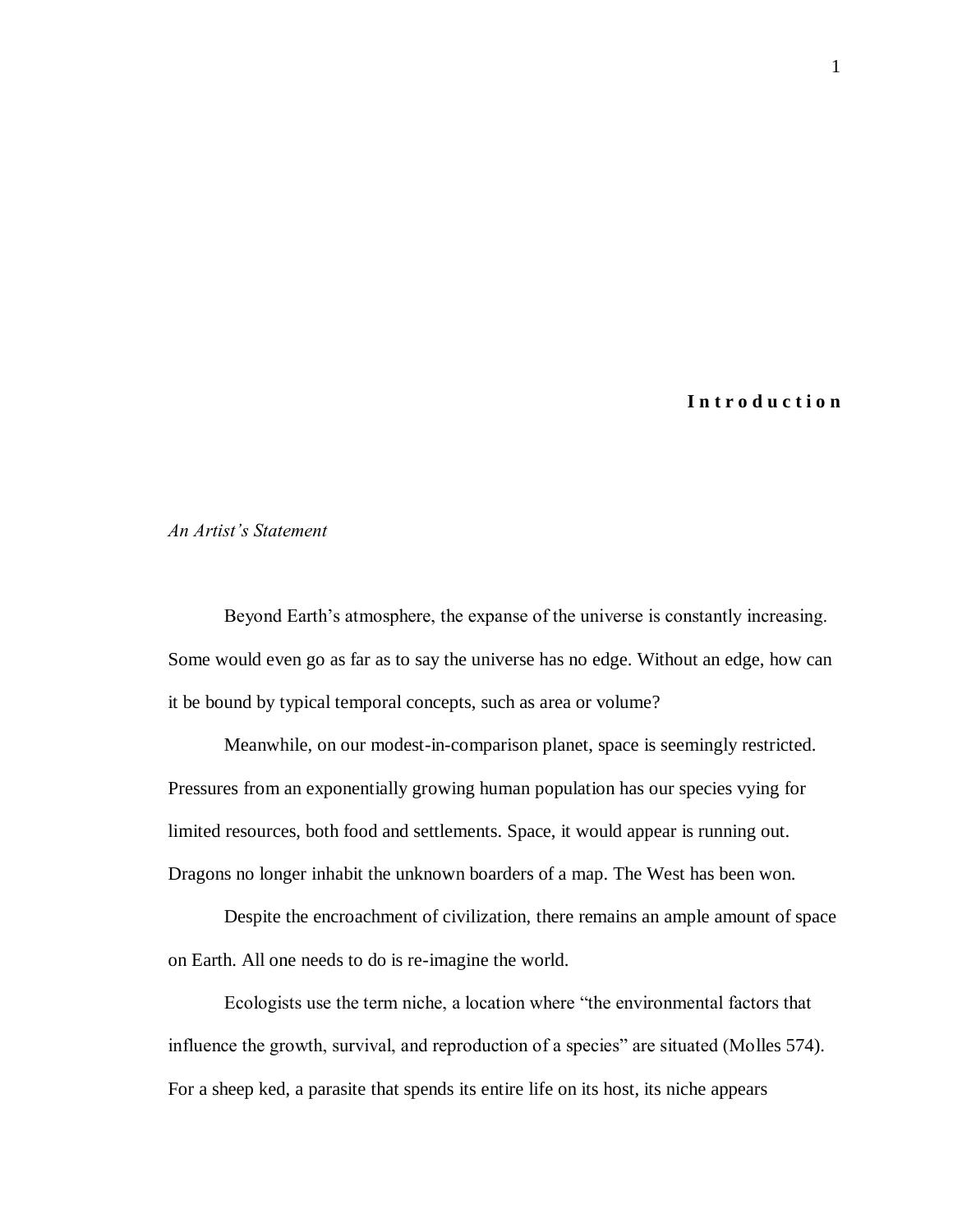incredibly small to humans. After all, the surface area of a sheep's hide doesn't amount to much. However, for the sheep ked, the wool fibers create a forest grander than humans have ever known. Context, perception, and point-of-view are key in understanding how a species can live in such a delineated range.

This process of making a mountain out of a molehill was exploited by Italo Calvino in his work *Invisible Cities*. The two characters of the story, Marco Polo the explorer and Kublai Khan the emperor, sit in Venice, exchanging quips and listening to Polo's stories of the cities comprising the empire. Kublai Khan is aging, and therefore needs outside merchants and explorers to detail the state of his expanse, for he is worried: "The descriptions of cities Marco Polo visited had this virtue: you could wander through them in thought, become lost, stop and enjoy the cool air, or run off" (Calvino 38). This sort of storytelling was exactly what Khan was searching for; walking through his cities without ever having to move. The emperor wants to see his empire, but cannot due to his physical condition.

Because of this, not all details can be known to him; a story can only reveal so much. However, "…what enhanced for Kublai every event or piece of news reported by his inarticulate informer was the space that remained around it, a void not filled with words" (Calvino 38). The blank space on a page gives as much information as the words. Characters are built with what they do not say or reveal. Calvino uses this lack of word expertly. However, this also can be applied easily to nearly any creative literature. In my own story "Cattle Drive," beginning on page 144, a reader learns more about Owen's personality and motivation based on what he doesn't tell his wife. His secrets in the space of silence inform a reader of his mindset better than his words.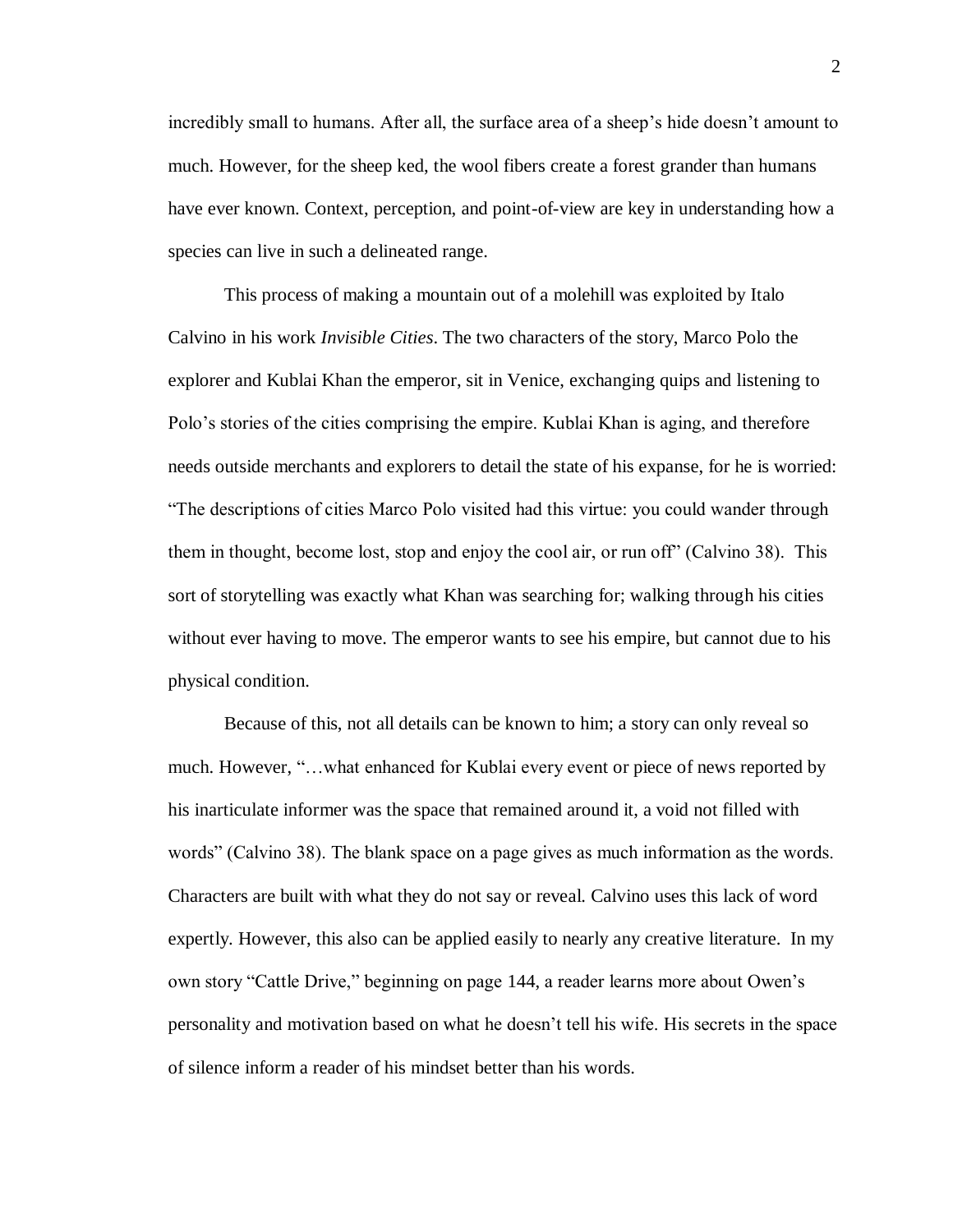The void bereft of language applies equally to minutiae exposed slowly through a story. "Red Butte Beauty," on page 164, transitions between the present and the past of the protagonist, Delilah. Trouble surrounds Delilah, but it is unknown at first. Only several sections in does a reader learn a portion of the reason. As the story carries on, even more is revealed, little by little. A deluge of information is not enjoyed by a reader. The water trickling through the hole in a dike can create the same end through different means. But the seeping water flows comfortably until the town is flooded.

What everyone wants from a story or a book is what Khan desired of Polo's stories. To live many lives without ever having to venture forth from their comfort and safety. One can visit the open plains of the American West, or a small southern Appalachian town. A farm in rural Canada. A personal haven in northern New England. Anywhere. Any time. Under any circumstance.

That is one of the goals of *The Space Explorer*. To introduce people to never before visited landscapes. To "… answer a need to get out of that apartment and into fresh air, sunlight, blue sky, and open space" (Tompkins 4). It is by no coincidence that the settings of the stories contained within this anthology are rural, open, or removed. Spaces such as these, especially the western desert, are "…a tabula rasa on which man can write, as if for the first time, the story he wants to live" (Tompkins 74). They are "…land[s] defined by absence…" (Tompkins 71). Returning to the niche metaphor, when there is an empty location in nature, some species will evolve in a way to best utilize that location. People are no different. When one is devoid of something, anything, one will fill the holes. In areas so free of restraints, a person can exploit their surroundings in a way that suits them best. They can find what they went looking for; independence.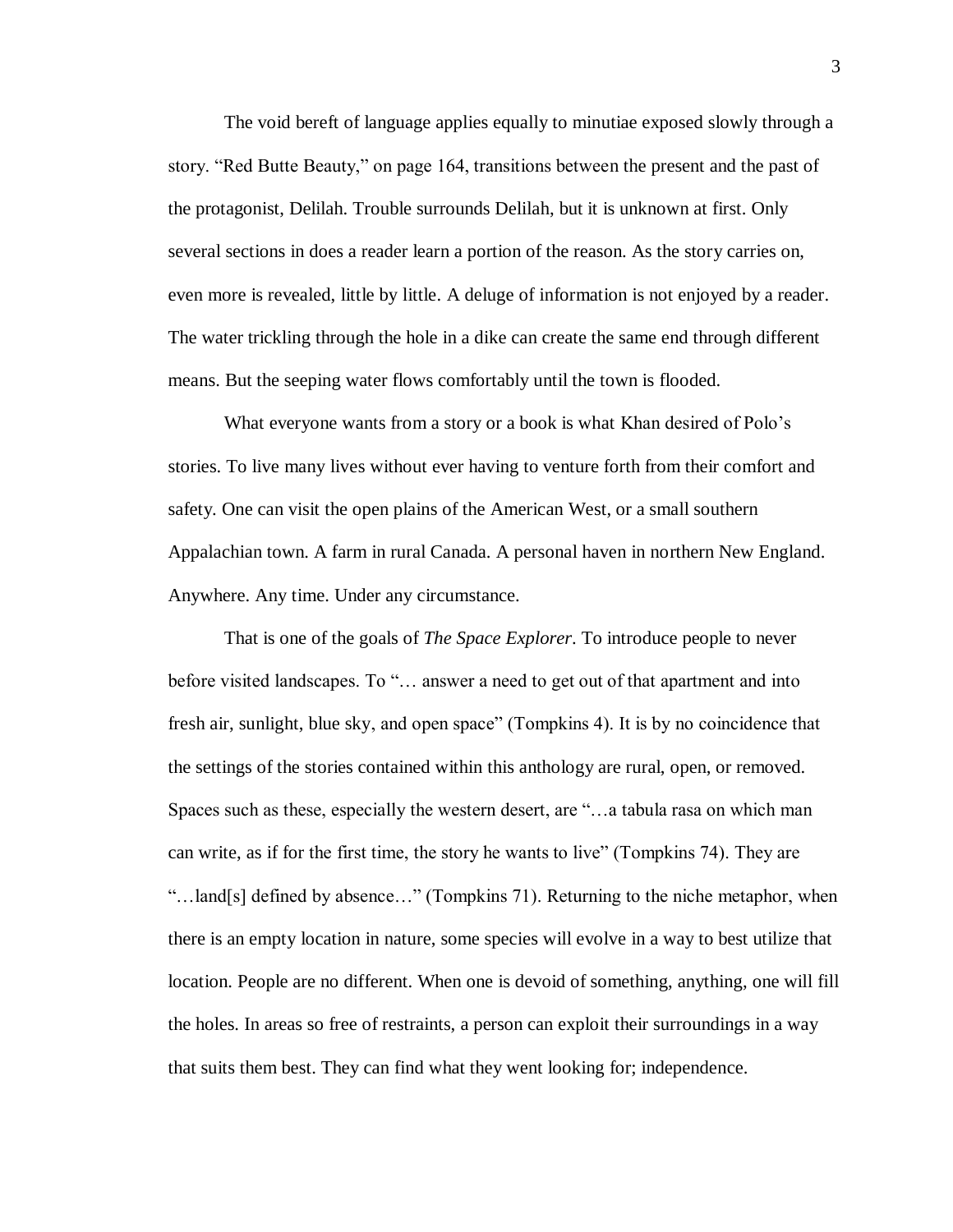Space is not merely what we see, what is obvious. It can be surreptitious, where no one would think to look. In *Invisible Cities*, around halfway through Polo's rousing tales, Kublai Khan makes the observation that Polo never mentions Venice (Calvino 86). While the entire empire is important, Venice is the heart, without which the empire could not survive. Marco Polo then reveals the key to the entire book: "'Every time I describe a city I am saying something about Venice'" (Calvino 86). Each and every city, it turns out, is a portion of Venice made into its own city; a city within a city.

Now, imagine the world like this. Look at everything that is encompassing your own life. Consider the trivial objects, feelings, and locations you've encountered. All of these are their own city. When you merely glance at an object, it contains an unlimited amount of resting potential. Creativity will depolarize the membrane, forcing the neuron to fire, and carry on the synapse that causes the object to bloom into its own world. In thinking in this way, you will "…never again see ordinary spaces in ordinary ways" (Bachelard *x*).

Memory of times past motivates the resting potential. For that is another type of space; ""...a journey through memory!"" (Calvino 98). It is a memory of my first turkey hunt that occurs in Remei on page 97. Again, in Bia, it is a recall of saying good-bye to a Navy Corpsman as he boarded a plane at Bangor International Airport on page 100.

It is not only in the collecting in "Resting Potential" where the space of memory is utilized. It has been said time and time again for an author to write what they know. With a strong background in agriculture, farming is something I write about frequently. It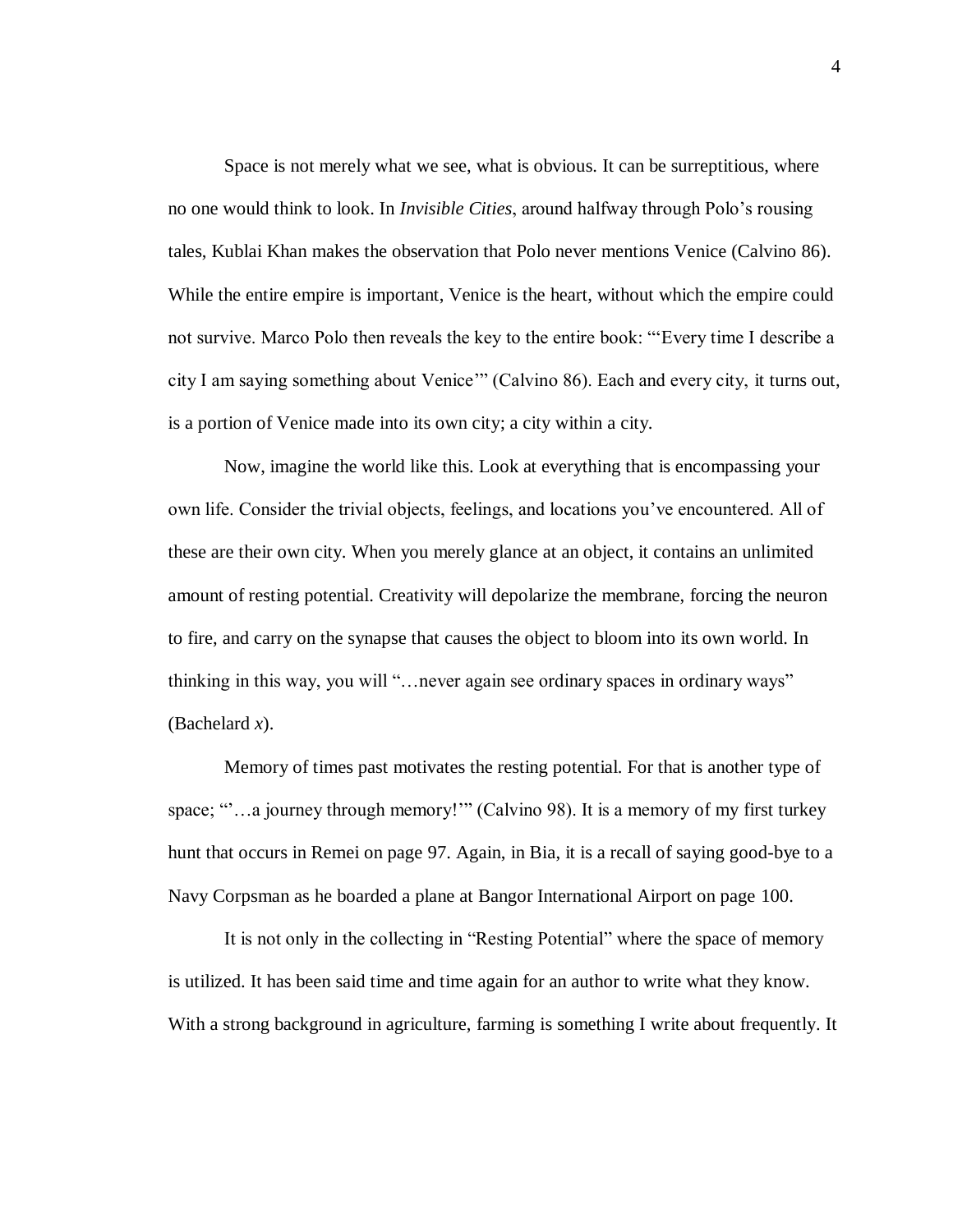has been weaved through all my memories. "Cattle Drive" and "Conditional Ownership" are a result of this up-bringing.

Ultimately, our memories have shaped us into who we are and who we strive to be. There is no defined location within the human brain where our memories are stored. And yet, a large space of our mental capacity is dedicated to recalling past events. In a single day, how often do each of us explore the space of our memories? Our reflections on our past create our desires, whether they be for open space or freedom, or anything else in the world.

We may pass through our lives thinking our surroundings have little effect on who we are. When considering a memory, we may cast it off as something solely in the past. Often enough, we believe the path not taken is simply just that. However, every exploration of space defines us. Whether it is landscape, memories, or what we didn't do. It introduces us to the space of identity.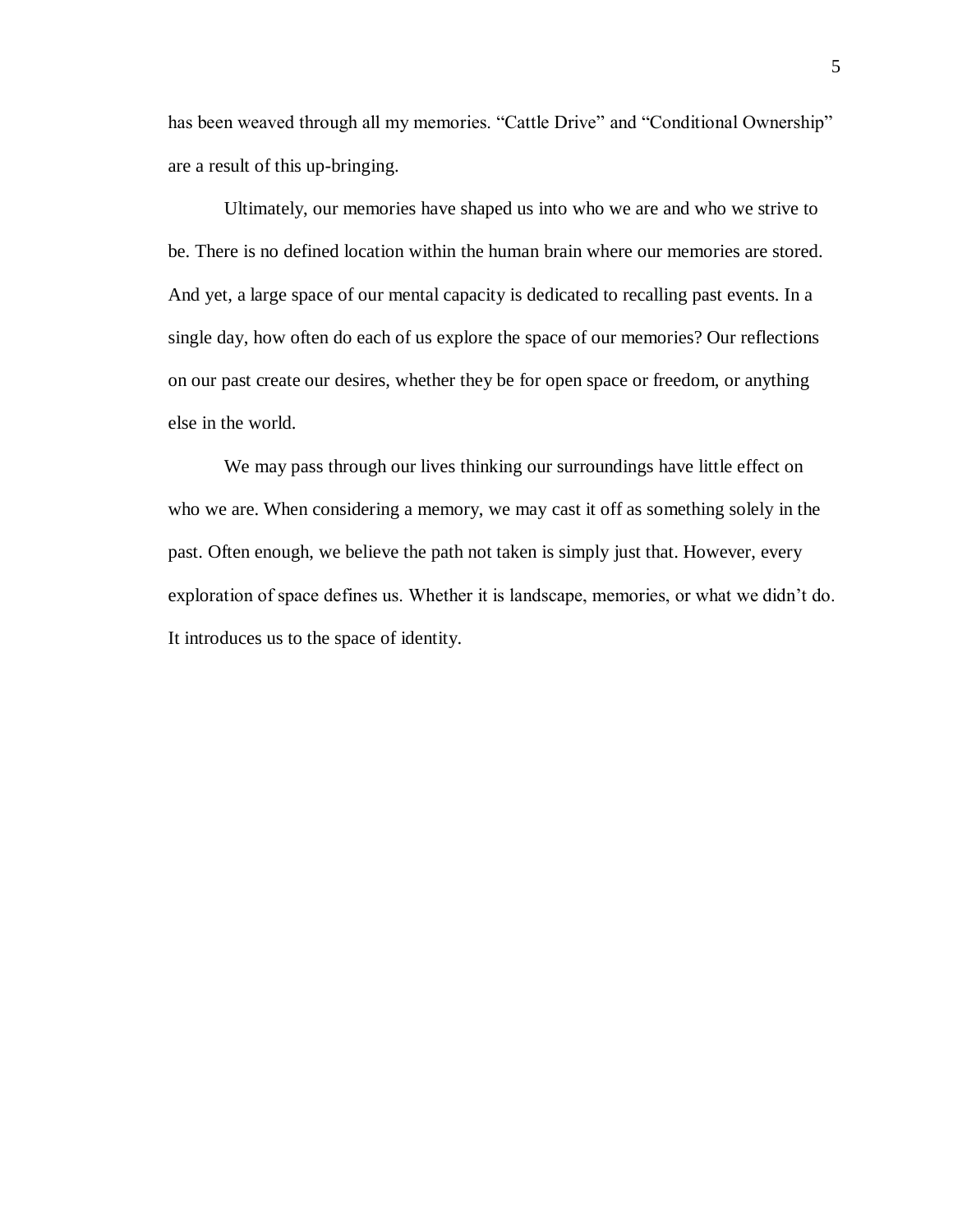#### **L i n e o f a L a d y**

Mama told me I wasn't allowed to play with the neighborhood boys anymore. It was awfully hard news to take. I'd grown up the only girl for miles, unless you counted Pearlie. I sure didn't. Papa didn't either, I don't think. I was never certain why Mrs. Revelle came calling so often, but she *always* mentioned Pearlie and I having a play date. Before my mama could cut in, Papa would say we'd, meaning him and Mama, would think about it. Always being told not to lie, Papa explained it was merely a stretch of the truth. Mama and Papa *would* think about it, and Papa would decide the answer was a big *No*.

I gave Bennie the big *No* when he stood at the bottom of the porch.

"I'm a woman now, that's what Mama said."

He wouldn't have left without more details. We'd been friends since before we could walk or talk. That says a lot. You can't just tell your best friend *No* when they ask to spend time with you.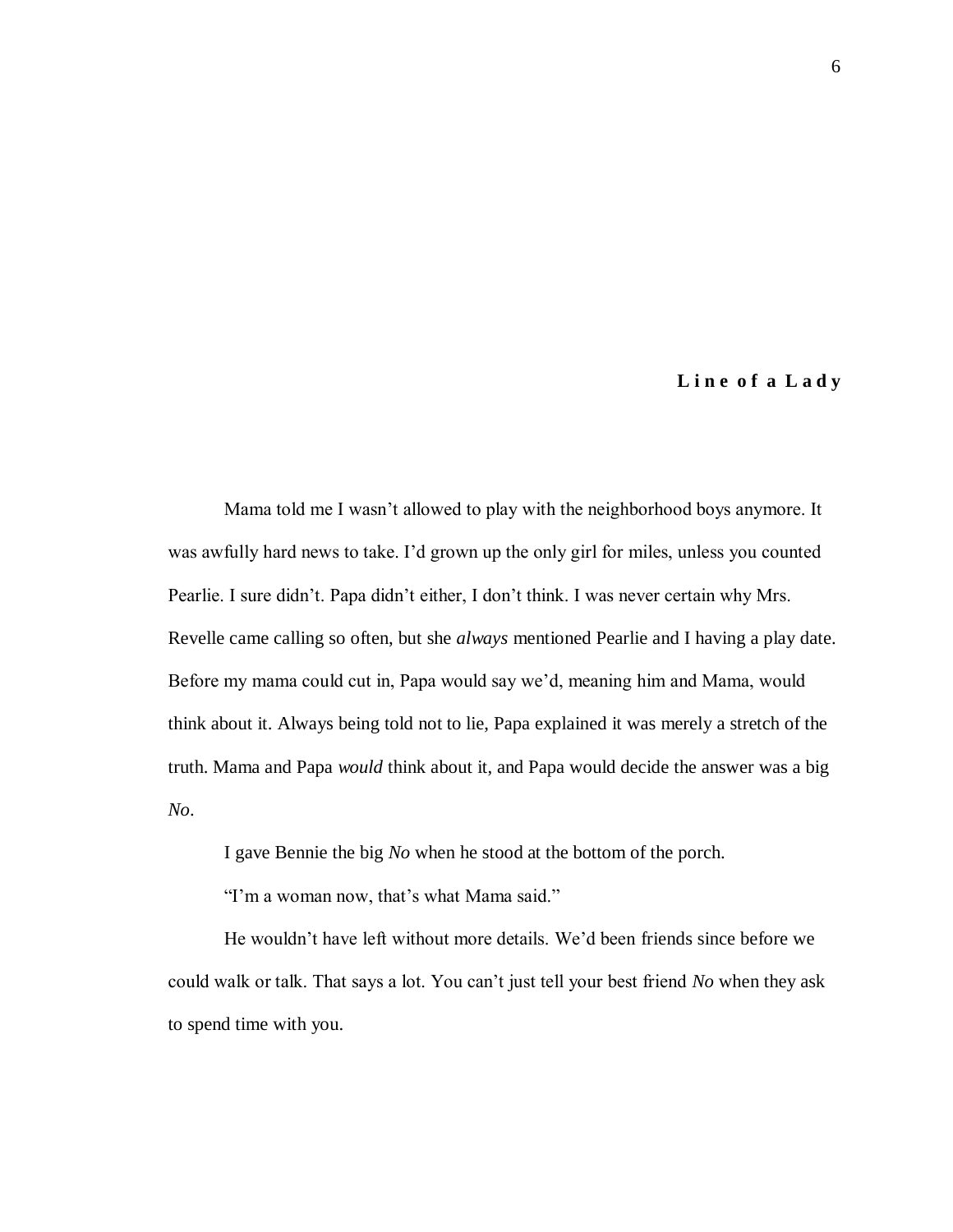"But you promised, Jane," Bennie said, eye narrowing, "Recyclosaurus leaves in a week. We got go make our sacrifice to it like we all planned."

Recyclosaurus was the big ol' piece of machinery tearing up roads in town, the only ones for miles that were tarred. It arrived just the day before, but we had been hearing about it for the past couple weeks from out parents.

"Tobes can do it," I said.

My dress hem was too high. Starched fabric scratched up the back of my legs. Guess there was more than one reason I was glad Mama was busy canning. She shooed me out onto the porch for being underfoot. She wouldn't be happy about where my hem was sitting, or that I was even speaking with Bennie. That was made clear the first five times I'd been caught with him. Fingers, dirtied by fiddling with a wheat stem, pulled the hem down past my knees, toward my ankles. Wouldn't want to be improper.

"He can't memorize lines like you can. Our priestess can't be reading off any torn-out page," Bennies stared up hard at me, "'sides, Tobias" – Bennie was the only one to call Tobes, or any of us, by his given name – "ain't a girl. Only girls can be priestesses. This hasta be done right. Don't you dare say Pearlie can do it, neither."

Behind me, through the open window, I could hear Mama finishing up a batch of string beans. A faint *pop* as each jar set. She'd come get me to run the jars to the basement as soon as they were done *pop*-ing. I straightened my dress collar, the left side flipped upwards, so she wouldn't notice when she came out.

"Benjamin Moses Mercier," I sat up straighter, making my back stretch uncomfortably, "I won't. I refuse. I can't be running around with you boys anymore. Mama says I have to act like a lady now."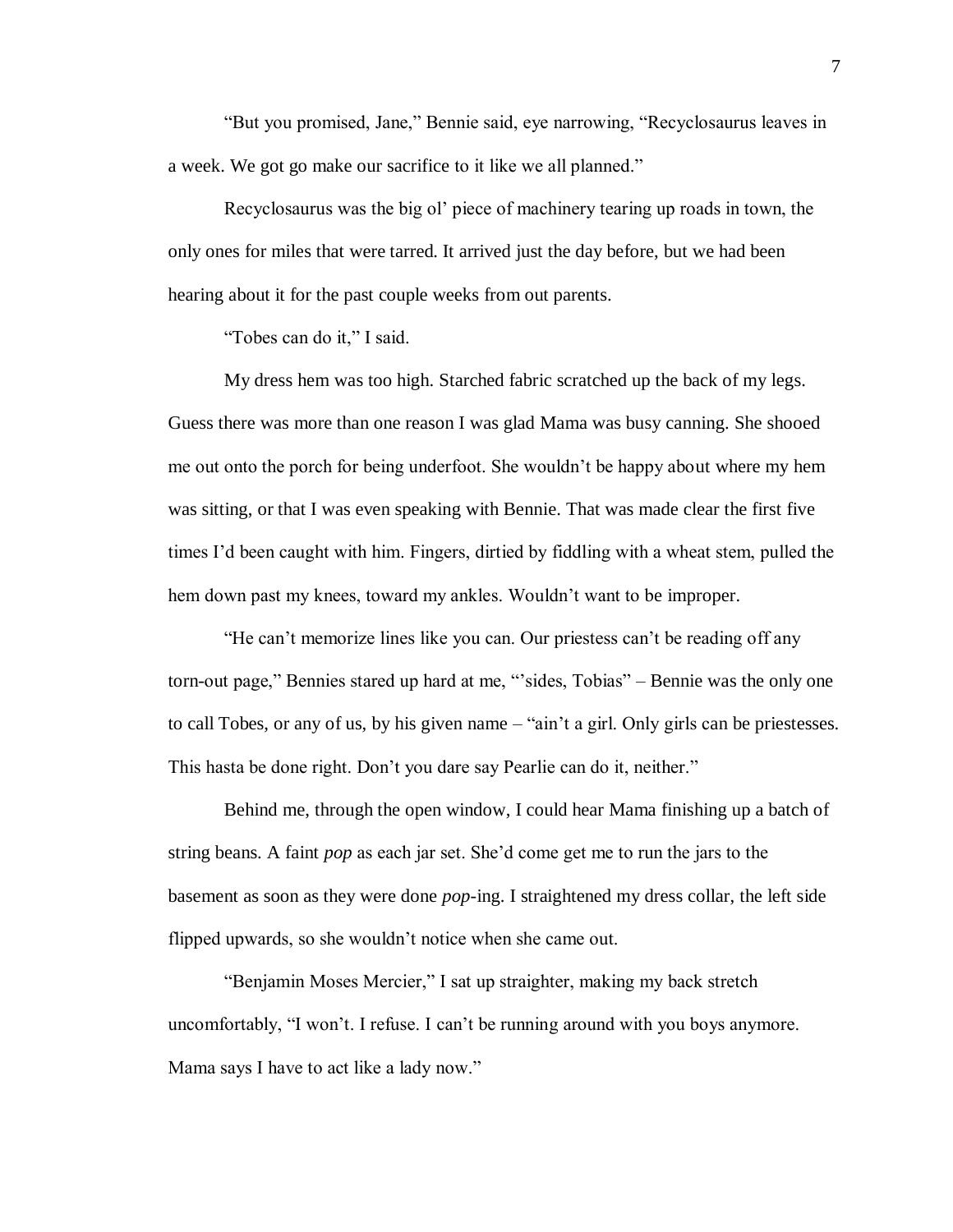He wasn't dim by any means, and I never thought him to be, but he stared at me as if there wasn't a light in his head. If there was, it wasn't lit. Maybe this is what Mama meant when she said boys were different from girls. Though, Mama was a girl and Papa was a boy and *they* didn't have to stay away from each other. Why did I have to keep from myself? So called *changes* didn't make me all that different from everyone else.

"Who you trying to kid?" Bennie looked cross, "You ain't a lady."

Time was up; I could feel it twisting my stomach. Every echo of Mama's heels made me twitch and worry; they were counting down the seconds. Switches of birch hung to the side of the front door. They were mostly used to shoo away strays from under the porch. Papa was known to take them to me when misbehaving crept up. Avoiding those switches was foremost in my mind.

"You're gonna have to leave, Benjamin," I imitated Mama, like when she spoke to unwelcome guests, "Don't make me force you."

My voice was sturdy as the ol' chair Granpa made when he was a boy, and to this day sat in front of his hearth. Inside, where my words came from, trembled like the leaves clinging to an autumn tree. Holding onto my sureness was itching to fade. I could feel it collapsing when Bennie *plopped* onto the dirt.

"*Please*, Bennie?" my voice teetered on a whine, "Mama's coming out soon."

His face screwed up, teeth showing through a sneer. But his eyes told me different. Fed up as Bennie's expression led *others* to believe, I knew his eyes showed conflict. Even younger than we were then, we'd made a pact to prevent trouble with parents. He was being stubborn.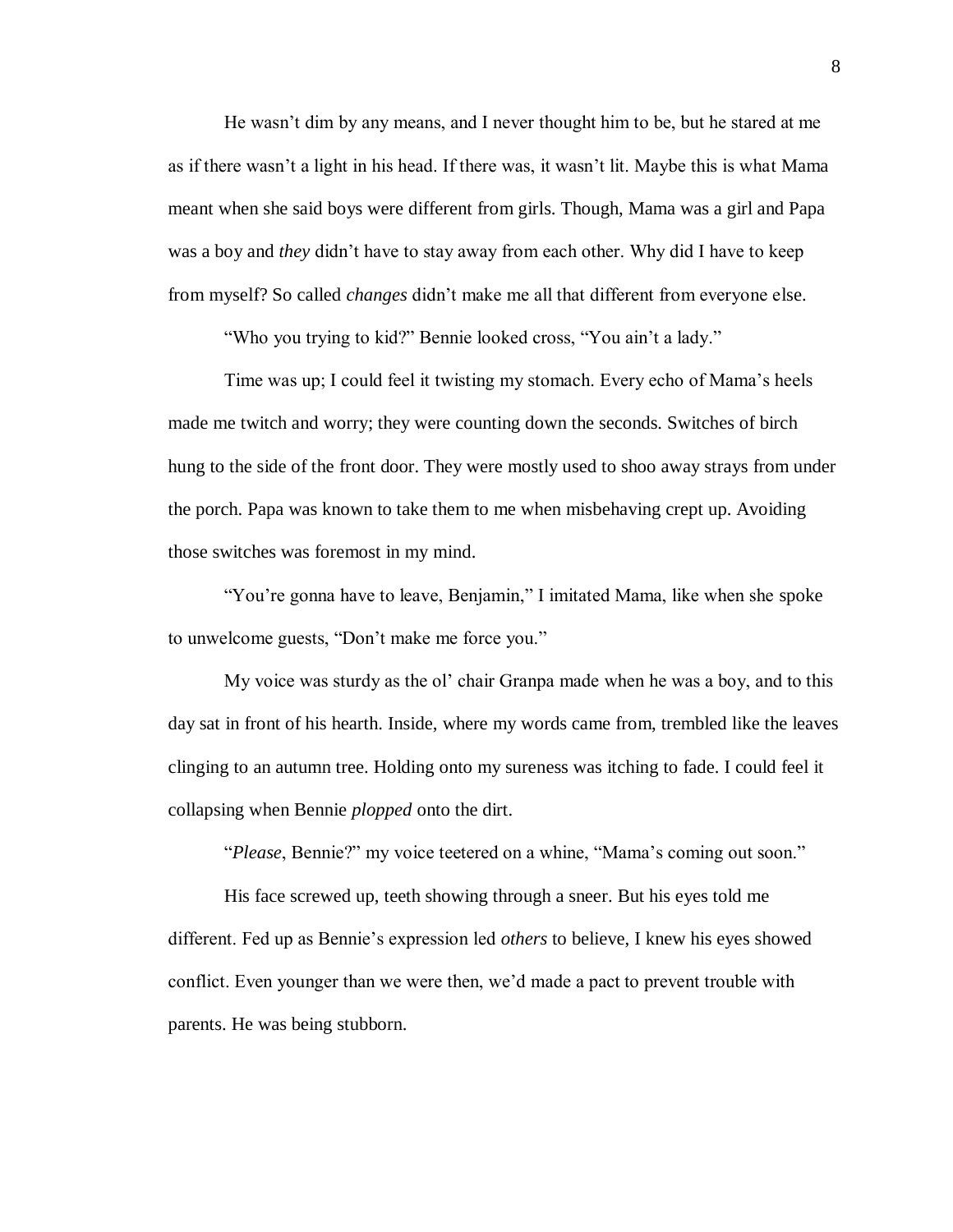Time came when Mama's heels directed toward the door. I could hear each click on the floor in time with my heart. It was thirty steps from the kitchen to the porch. I'd counted. My eyes pleaded as best I could. Words couldn't be said now.

A long moment passed. Bennie stood up and turned away from the house.

"I still say you ain't a lady."

My mouth mimicked the words *I'm sorry*, but Bennie never saw them. He'd already reached the street at a jog. In no time, sprinting took him around the block and out of sight. Mama found me staring off in that direction when she walked out of the house. I didn't dare look at her. She'd see my betrayal of her and Papa's wishes with a single glance. Instead, I watched as she stepped slowly in her heels across the boards of the porch. Next time I walked, I'd take care to do as she did. I looked only up to her back when she leaned on the white railing. My eyes rested at the clasp of Mama's imitation pearls.

"Don't try and hide it from me. I know Benjamin was here." She said, not looking toward me yet. "I won't tell Papa" – she turned – "This time."

Without saying anything, I knew to follow Mama back inside. For the first five times, now six, Bennie came around, there was always the looming threat *next time* she'd tell Papa. Right now, her share was said and I had to accept it. No matter how my thoughts strained against it. There might never be a chance like this again. A priestess in a sacrifice to a god of metal and destruction. How else were we kids to protect ourselves from its wrath? Predictions suggested Recylocaurus would be in town only four days. Four days to convince Papa and Mama. Without it, I'd lose a mess of my childhood. My friends would be gone. They were depending on me. After standing, I flattened my skirt.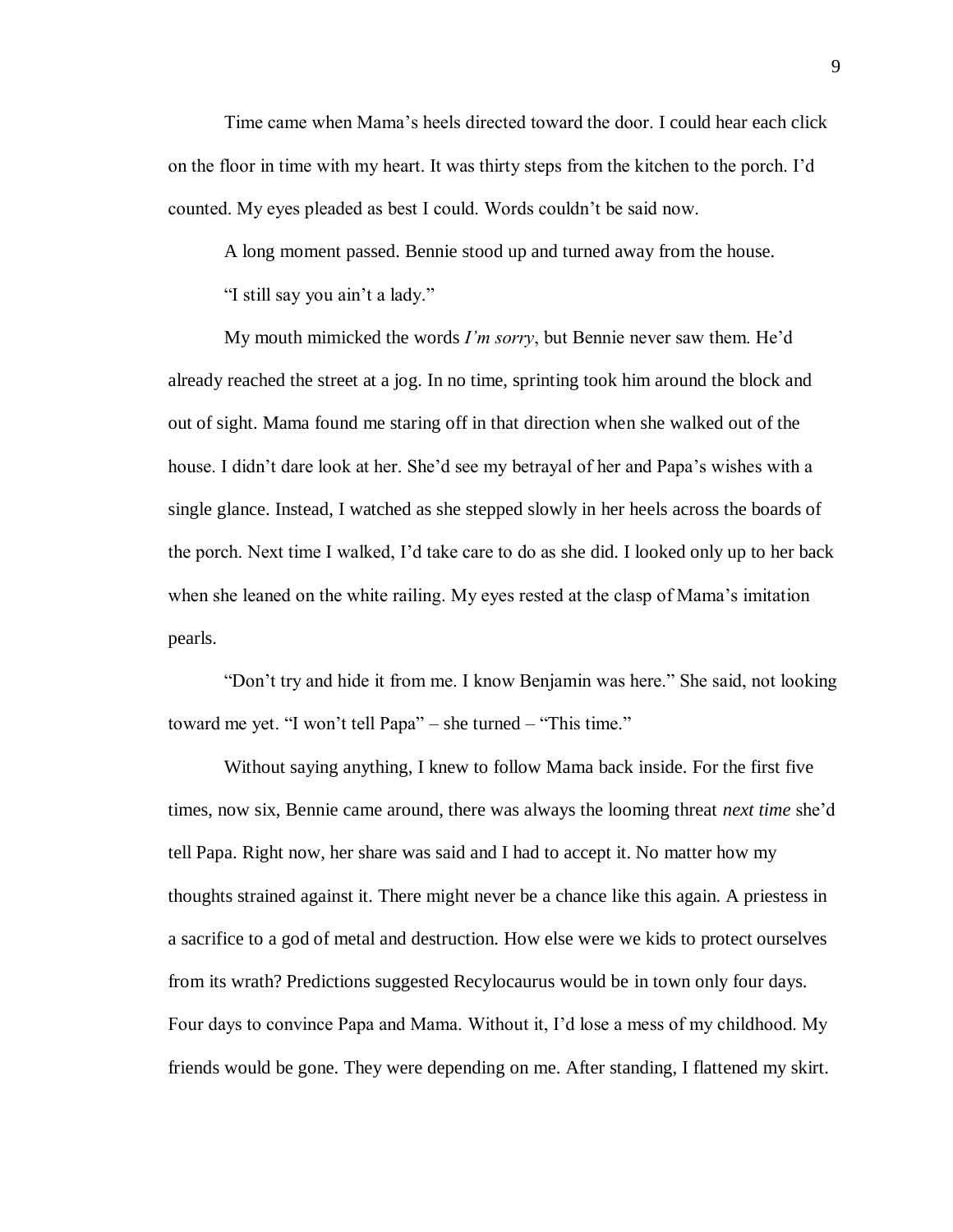Once the string beans were put away in the cellar, I was free to do as I pleased. This troubled me. Had it been the fall, I could busy myself with school work. Summer left me open to any opportunity, but for the restraints Mama and Papa put upon me. In all, I was left with nothing.

Bennie, Tobes, and the rest always had something up. Only a couple days passed since my porch entrapment, but I already missing running around with them. Worst of all, I was going to miss out on the biggest plan of the summer. The porch was the furthest I'd get to adventure. All because of the transition from girl to woman. One small event in my life changed, and ruined, everything.

I would lose the chance for fun. Unless – my mind set to wandering – unless I could flee. Jump from the steps and not let my feet hit the dirt. No trace would be left of me and my crossing the property line. Wind could rush pass my ears. I would hear the whistles of the mountain spirits. Leaping and bounding over logs like the deer.

A bullet pierced the side of the fleeing animal. It crumbled to the ground, blood staining its hide. No way could I escape. Mama would make sure of it. She had her summers just as open as I did. Kitchen-work kept her occupied, but her hawk eyes still saw me. Plus, she'd beckon to the porch when she needed me.

Two days before, just prior to my confinement, I'd heard Mama and Papa talking. Some would say I was snooping, but it was about me. It was my right to hear, though by the end I wished I hadn't.

Mama explained my situation to Papa. She knew what set in motion that morning, even if I hadn't. She knew what I was going through. She'd done the same at my age.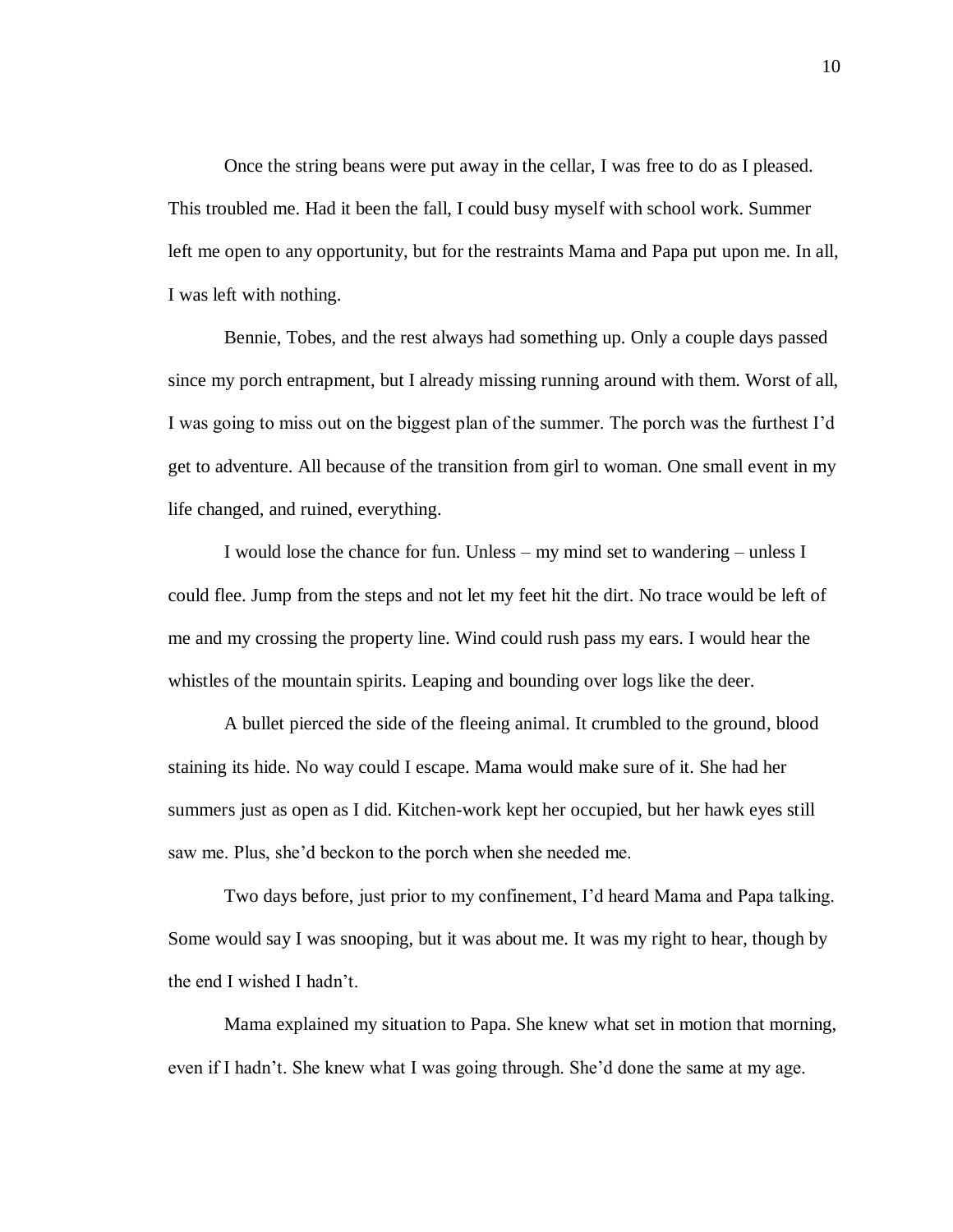Specifics of the conversation went right through my ears, but Papa's answer to my problem still rung.

"We'll just have to cage her like a bitch in heat," he'd said, "No more of this running all around the neighborhood."

Young as I was, much of what Mama and Papa talked about went straight by me. Near misses of arrows whizzing pass. They might not hit true, but impressions were still made and spooked any creature. I wasn't all that ignorant. Still, I knew that a  $\log - I$ couldn't even bring myself to think *bitch* – in heat wasn't a good thing. Instant shame washed over me. Everything I was to do from then on was to be judged. Dogs had to be taught. I'd be trained just the same. Dipped in the flea bath to be rid of the pests.

If I was nothing more than a dog, I could live as a stray. Tobes' mama kept saying, when I visited, I was welcome anytime for as long as I want. Mrs. Mercier did too. I could do a rotation to all the boys' homes and never have to return. Chewing through my collar would be simple. Only a latch on the fence separated me from the street. Dirty knees and pressed dresses wouldn't matter anymore.

Maybe it was the porch shaking, not my knees. Our town received small quakes before. I was at the edge. The top step was a long way down to the ground. Even further a distance to the chipped fence. Could I make that break in rule and to freedom? The trees on either side of the driveway loomed shadows across the lawn. Watching, silent. Guards with their backs turned on their prisoner. Twenty paces and I could avoid their long fingers that reached to stop me.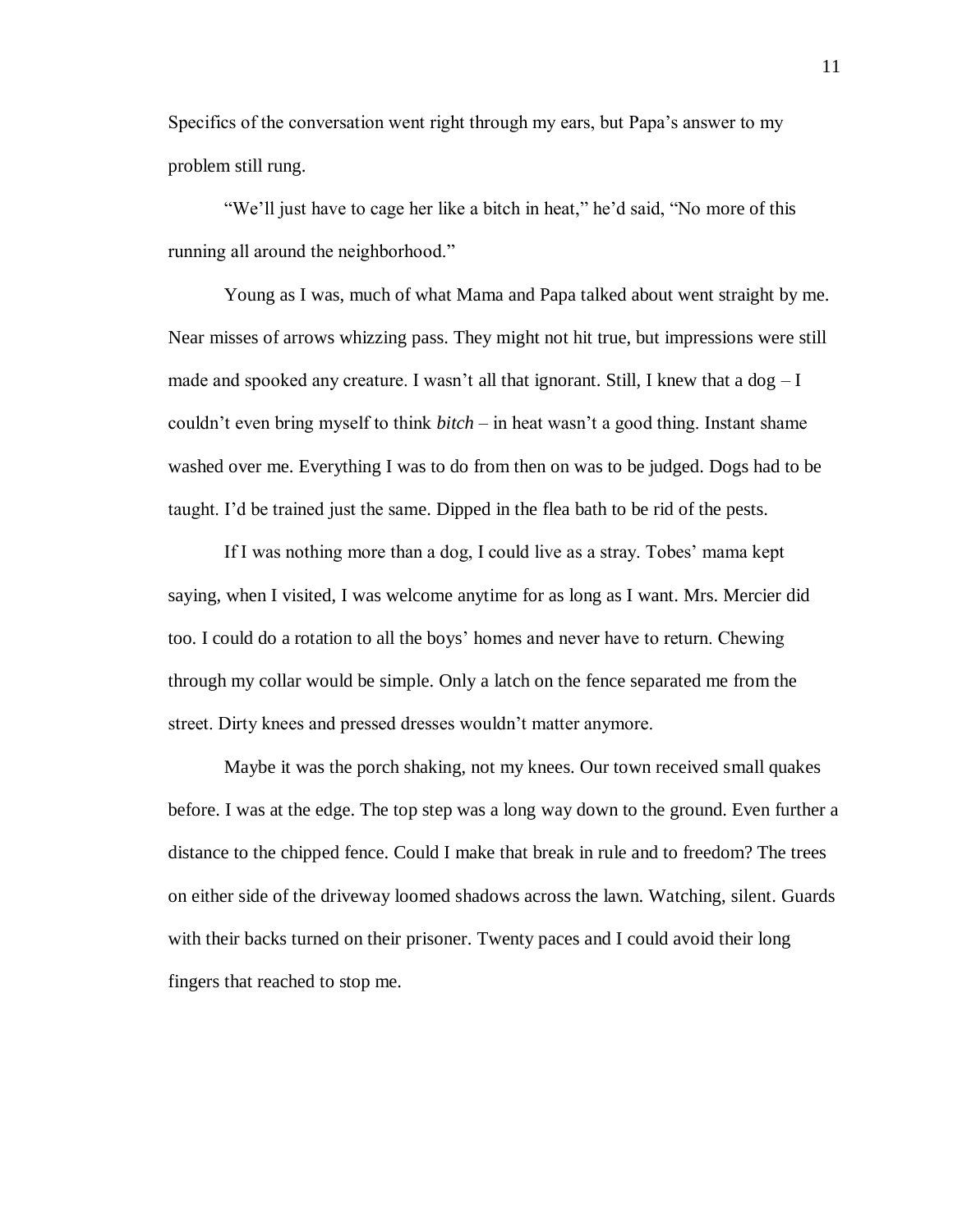Defiance wasn't a trait I'd ever known before. Apples of my parents' eyes. How could something so simple, ritual, let the apple fall from the tree? Rolling far beyond the knowledge hidden there. One foot, the left, stretched out, ready to drop.

"Jane," Mama called from the kitchen again, "I could use your help again."

The chance was lost. Skies of blue never looked so promising as in the moment before they turned gray. A crow flew in to settled on the great maple sentries, keeping their captive in its place.

I ended up snapping string beans with Mama. We canned a lot to be eaten later in the year. I hoped things were going to turn around. My situation would be the same. I would still be a lady or a woman or whatever words Mama wanted to use to describe me. As a woman, didn't that grant me new freedoms? Ones I had never known before. Baby birds were trapped in the high walls of their nests until they learned to fly. Once they had their wings, they soared. Nothing could hinder 'em.

An hour passed and the next batch of beans was ready. Mama didn't let me help with anything other than prepping the beans and putting the jars in storage. Hot water that filled the jars and the steam from the pressure cooker was too dangerous.

We spent the time talking about anything and nothing. All the while, my heart was begging to ask about Recyclosaurus or at least my friends. Instead, my ideas were replaced.

"Papa and I have been discussing you and Pearl Revelle having a play date," Mama told me, "It's no longer appropriate for you to spend time with the boys. Pearl's the only girl your age. It will be good for the both of you."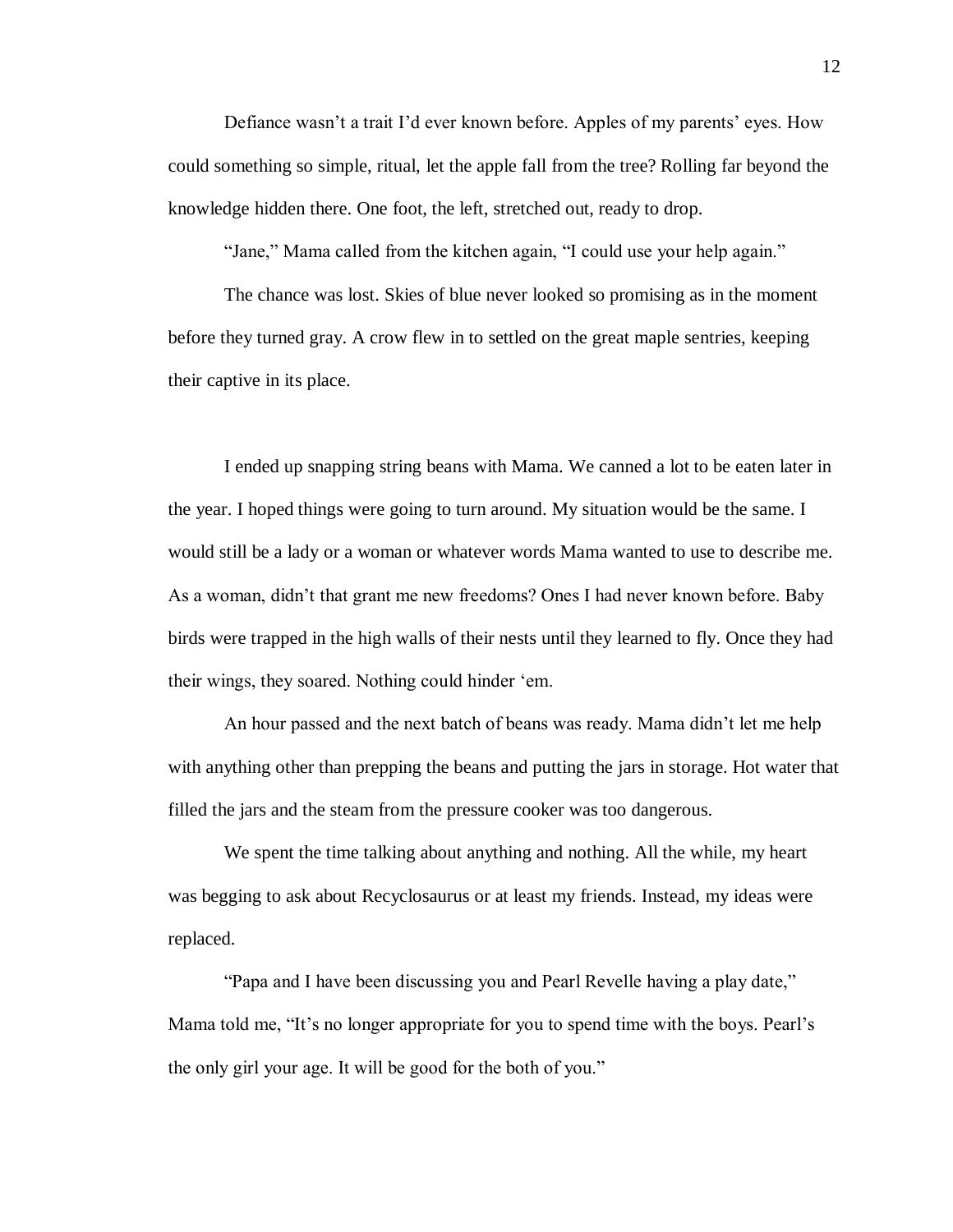That was a conversation I missed. Not much happened in the house at night, so I listened to Mama and Papa when I couldn't sleep. I'd only ever heard Papa say *No* when Pearlie was brought up. Never *Yes*. Life happened after slumber took my eyes and mind.

All the same, Pearlie wasn't who I wanted to play with. She was the same age as the boys and me, but she just seemed so much younger. She hadn't grown the same as the rest of us. She wouldn't want to sacrifice to Recyclosaurus. Pearlie had been kept on her porch just about for as long as she could walk. For different reasons, I'm sure. I was confined for what seemed to be any other bodily function, but it was so much more hushhush than if a lady had to pee. Either way, trading my porch for the Revelle's porch wasn't what I had in mind for a change.

Morning came sooner than I'd hoped it would. Already, although it was an early summer month, heat settled in before the sun rose. I'd woken in the moment when the sun painted the sky colors of cherries and oranges. Gabel-ends clipped the ceiling of my room to angles, but a window had enough space. Men gathered around the huge metal machine far down the road. White and massive and glorious. My eyes strained hard to make out the men's faces and I thought I could see wisps of steam from their coffees. Out of kindness, Tobes' mother, Mrs. Guillame, planned on providing the workers with coffee each morning.

It was two days since Recylcosaurus rumbled into our neighborhood. Yesterday, it hadn't accomplished much. Mama and I did more destruction in the garden than it did to the roads. The boys would be disappointed nothing happened so far. To me, it was a relief. Longer it took to finish the job meant I had more of a chance of my circumstances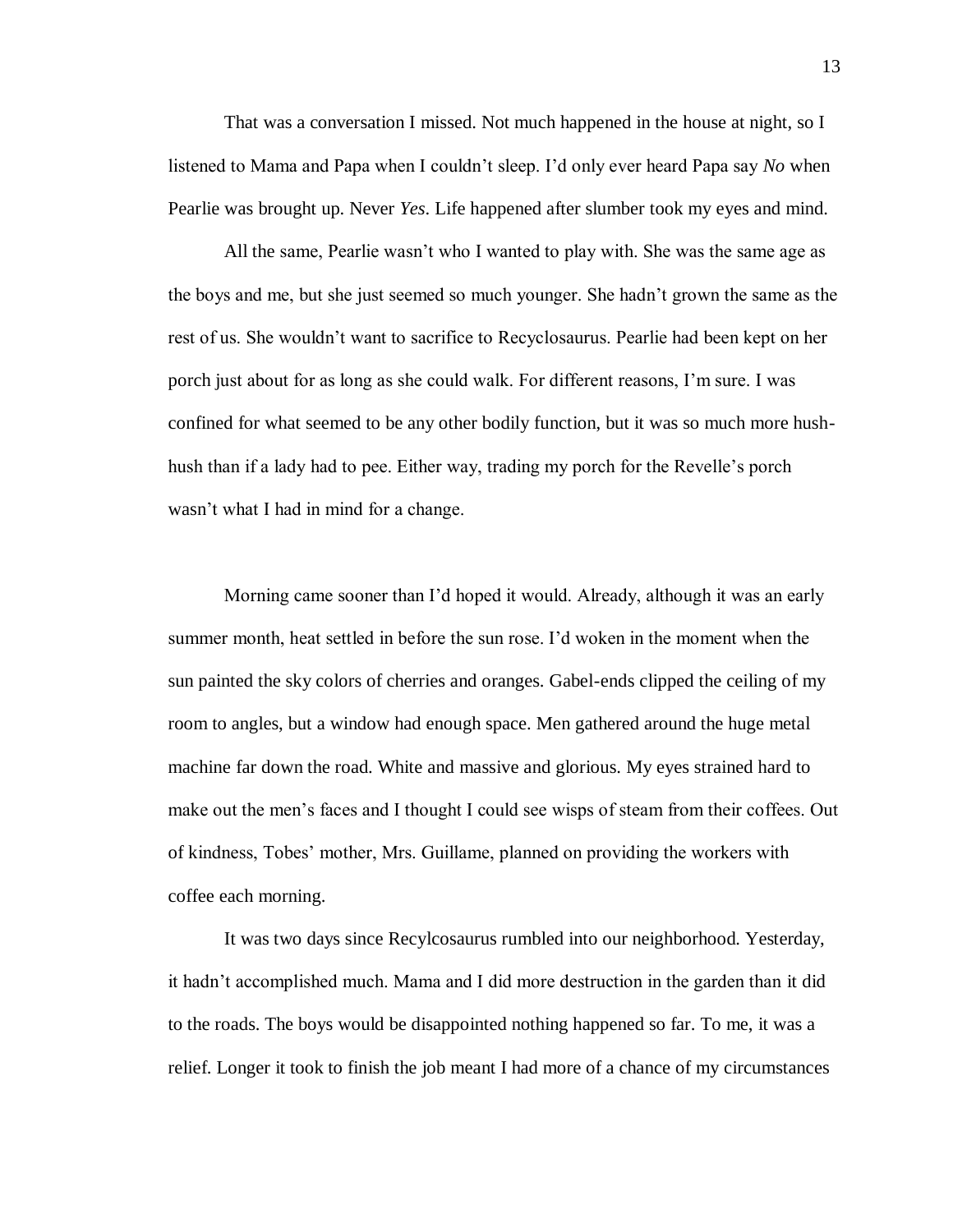passing. No guarantees had been made that said I'd be free once *my time* was over. Again, it was just blind hope. The box had been opened and it was the one thing at the bottom I remained clinging to.

On the way to Pearlie's house, I eyed for any sight of the boys. They'd probably all already gone out and were headed back home to get cleaned up for lunch. There was a good chance I'd see at least one of them. Bennie's house was out of the way of mine and Mama's walking route, but we'd pass straight by Tobes'. I could only guess that the search for a sacrifice had begun. If it'd been caught, the boys would search me out. A priestess had to bless the victim of pagan religion. Bennie never said where he found his information, but he assured all of us it was true as fact. He was never one to lie in the past.

Of course, had they caught whatever varmint their hands could grab, they'd take it to Bennie's. The sacrifice would be caged and cared for there. But I was sure Bennie would want something special. Catching one of the boy's attentions was an idea that stuck with me. I'd have to see them first before I could call out to them. I needed more information.

Instead, I focused my eyes on what Mama and I passed by on our walk. Something to occupy my mind from the task ahead I wanted to avoid. Misdirection. Tricking my mind into not thinking about it might convince myself nothing was going astray. That everything was normal.

A line of tall trees, like maples and oaks and birches, was broken by the short hedge shrubs that marked the driveway of the Revelle house. Our journey to the unknown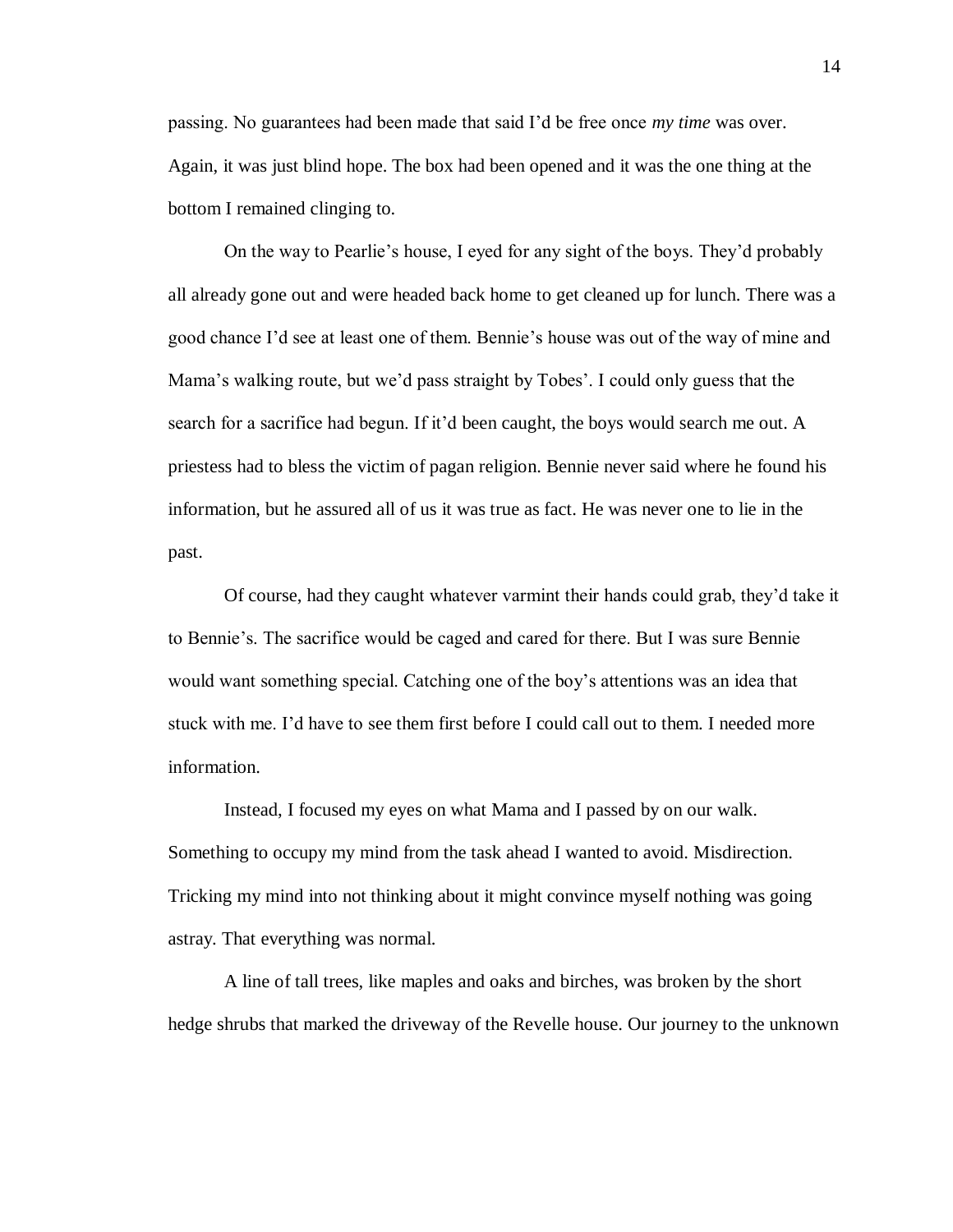wasn't over yet. The edge of the Revelle property met the road, but it stretched far back. Their house was settled far back, nestled in the woods, enveloped by trees.

Once before I'd been there. Too young an age to remember most of it, though. All I truly knew was Bennie and I had been exploring. Before too long, we'd gotten lost. As the sun began setting, low yells came from a distance. We followed them. When the tree line broke, we saw Pearlie, dressed in nothing but a bed-sheet, screeching around the yard. Mrs. Revelle didn't get a chance to invite us in and call our mothers. We were never seen. We dodged her fast as soon as we got our bearings.

The driveway seemed long then, but that was nothing compared to mine and Mama's walk down the gravel. My sneakers were worn and fraying, with pieces missing. They shouldn't have made my feet feel as heavy as they did.

My skin nearly shrunk off my body when Mama rested a slim hand on my shoulder. Movement stopped in the middle of the driveway. Halfway done and halfway more to go. Wind blurred my view with fluttering leaves and my hair in my face. There was no order to the trees lining the Revelle's driveway. Great roots tore up the gravel. If I hadn't been paying attention, I'd have tripped several times on the way down. Next came the upswing of the journey. I was at the bottom of a valley and my mind had never been darker as it was shadowed by the flanking hills.

"Jane, I know this isn't what you want," Mama looked down on me, "But you're a lady now. You don't see the ladies of town spending time unaccompanied with the men. They keep company with other ladies. Don't you want to be a proper grown-up?"

I refused to look back up at Mama. Facing forward, my ears started twitching as if they could hone in on her movements and tell me what she was thinking. A few birds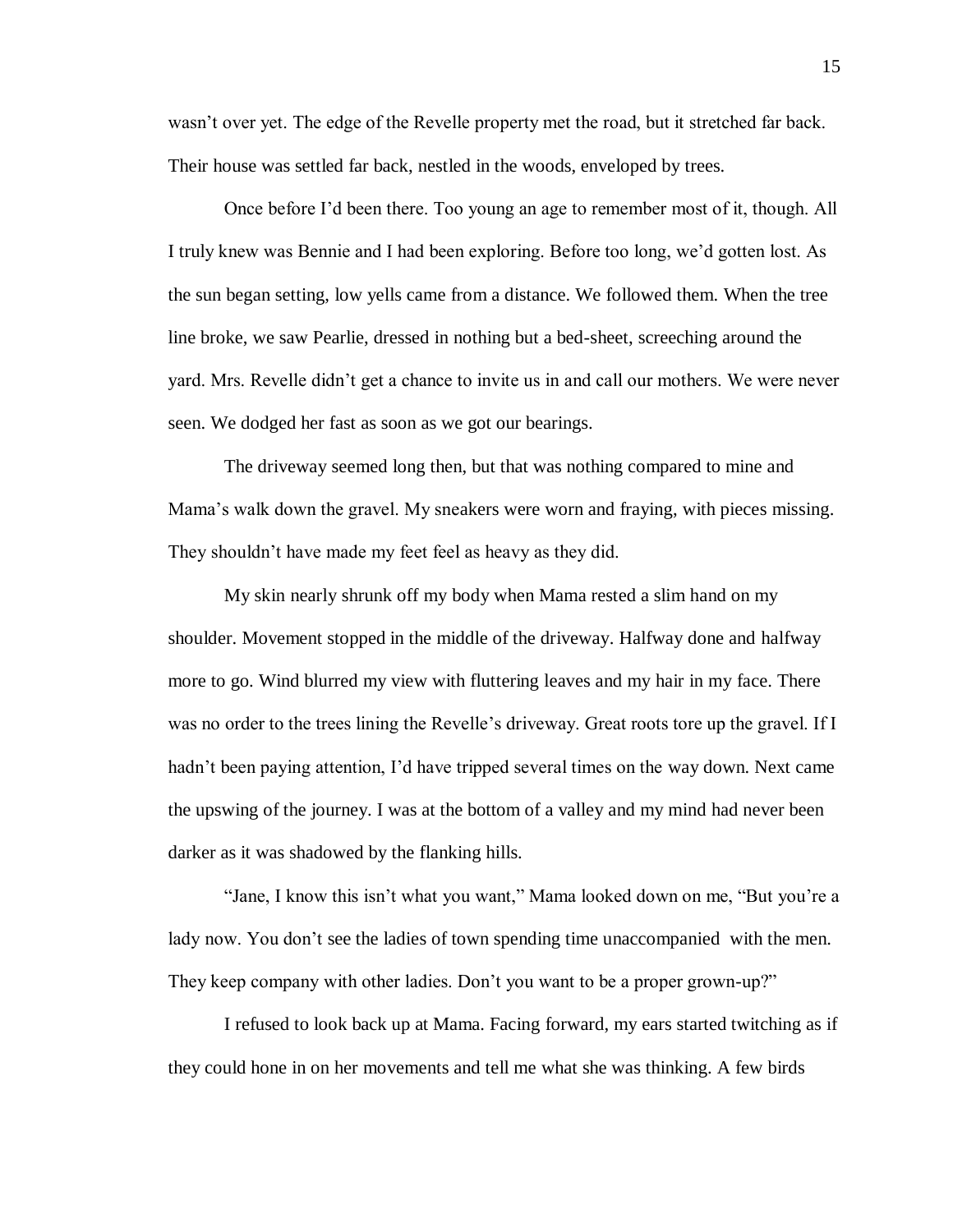passed by my line of sight. Nothing was hindering them. They went as they pleased. They weren't forced to wear starched dresses with old sneakers. Or pressed upon to stand straight, shoulders back, toe to heel.

"Yes, Mama," I said.

Her hand squeezed my shoulder. She started walking, still clutching me, dragging me forward with her. One of the roots just nearly tripped me, but I caught myself before dirt met my knees again. I always had to try extra hard to keep my knees clean.

I thought we were being accosted when the door to the Revelle house opened. Mama held the ripped screen door ajar. It triangulated around us like a protection. The woman of the house swung the faded wooded door wide.

"Jane, it's been too long since we've seen you," Mrs. Revelle said, whipping her hands on her apron, "My! How you've grown. A fine young lady."

One thing I was sick of was all this talk of me being a lady. At eleven, I was a kid. I had many more years left of being a kid. Sure, times happened when I wanted all the glory of a grown-up. It wasn't until recently I realized that meant I couldn't keep my friends. I'd been taught there was nothing wrong with making new friends. It was encouraged. Loyalty was encouraged too. I wanted to be loyal to Bennie and Tobes and the rest of the boys.

"What do you say, Jane?" Mama urged.

Shoulders slumped and eyes lowered, I felt a certain defeat. A cage formed around me. Strength disappeared from my arms. Shaking the bars lacked the effect it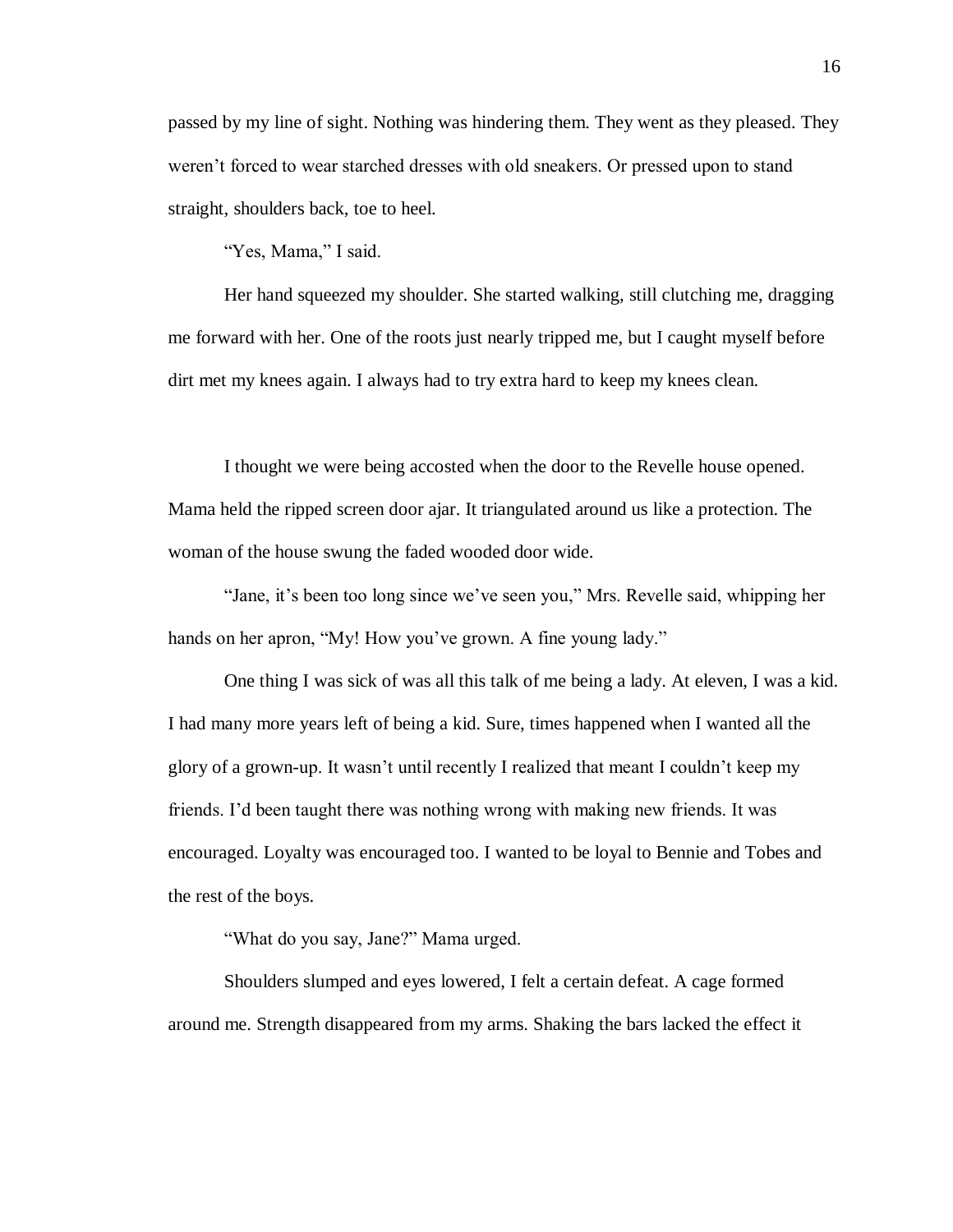once had. The bars no longer incited rage in me. In this case, they were impenetrable. Fighting would only wear me out. Saving my energy for the larger battle was important.

"Thank you, Mrs. Revelle," I muddled the words.

She beamed at me, as if I was the perfect example of manners. There was no way she could know my true heart and how I strained against being there.

"Pearl's outback, darling," Mrs. Revelle told me, "After I show Jane the way 'round, would you like to stay for some coffee, Elizabeth?"

More than just about anything at the moment, I wanted Mama to stay. Then she'd see. I was miserable here and was going to be. Mama would only know it if she saw with her own eyes. I couldn't shout, as much as I wanted to. I'd have to wait for them to finish speaking if I was to get a chance to say something.

"I'd be pleased to, Ida, but I can't today," Mama said to my dismay, "Garden's flourishing. That won't wait for coffee. You and I both know we'd sit for hours. I'll never get anything accomplished that way."

Wild flowers scattered themselves across the Revelle's lawn, but gardens were organized with a purpose. Far as I could tell, the only plant up-keep at the Revelle house was lawn mowing. No garden. Not that I was making any opinions. They'd already been made. Prejudices from Papa and what the boys said were hard to forget and ignore. Mama tried propping the door to keep my mind open. Closer in-town, every house had a garden paired with it. It was abnormal to lack one. A missing garden wasn't the only thing strange about the Revelle's.

"I suppose I understand, Elizabeth. You go on back home and I'll properly introduce Jane to Pearl," Mrs. Revelle said.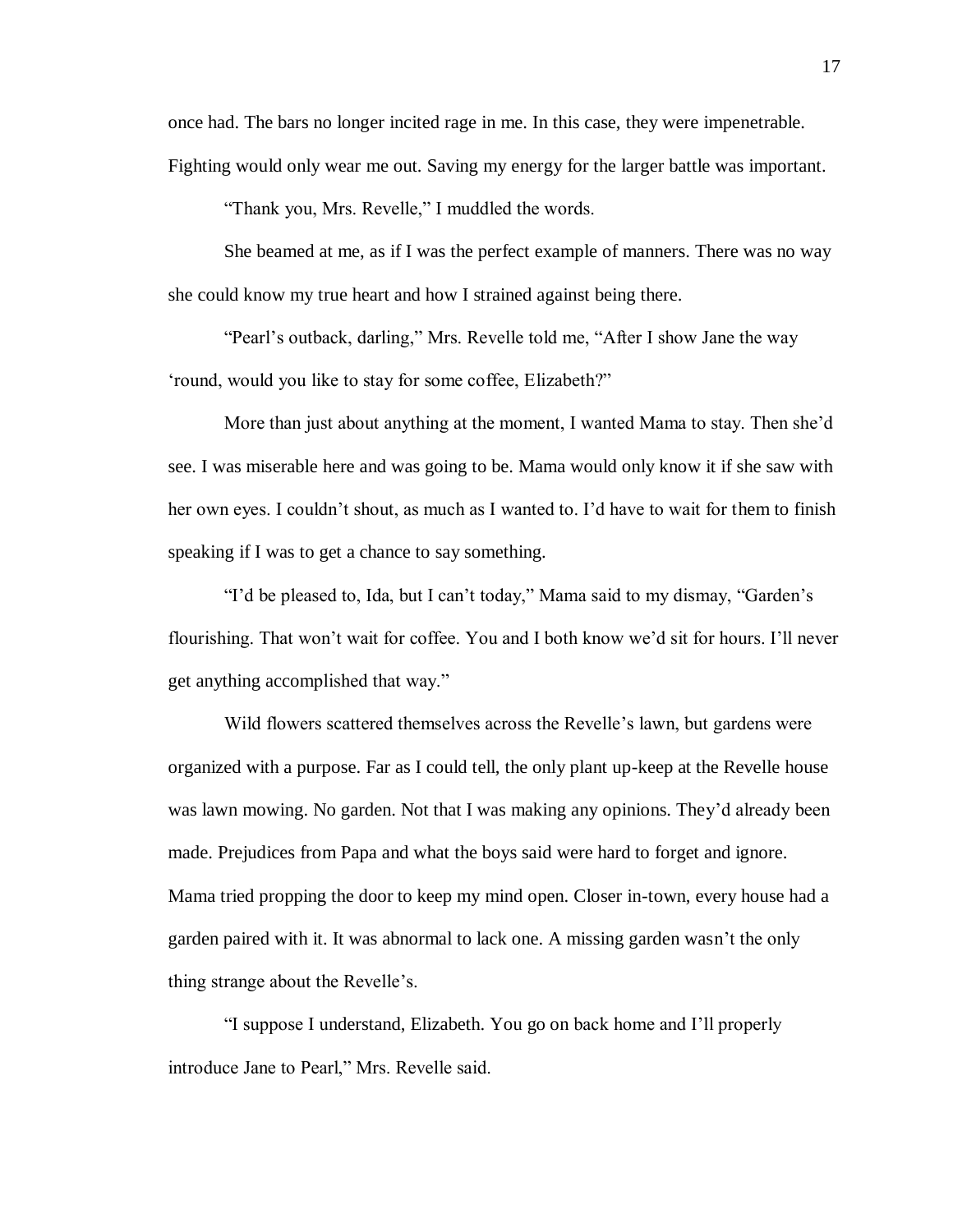"Thank you, Ida," Mama said. After a pause, she spoke quietly just to Mrs. Revelle, "As I told you, Jane's going through a *special* time. She's been good about it, but you may want to check with her every so often to make sure."

A part of me wanted to shout out my *special time* was the only reason I'd been brought to lower myself to this. I didn't want Mrs. Revelle thinking I wanted to spend time with Pearlie. The boys couldn't think that either. Already they thought I abandoned them. They hadn't said it, but Bennie's tone of voice yesterday let me know. Mama would be embarrassed if I said anything about it above a whisper. Really, if I said anything at all. Ladies, I'd been told, were seen and not heard.

Mrs. Revelle nodded like she understood every minute of the experience that was happening to me. She assure Mama all would be just fine. She'd look after me. Cater to any need I might have. Explain the answers to questions that had a way of cropping up. After all, according to Mrs. Revelle, it might be easier talking about it with an adult other than my mother. Sometimes things were too close to home for comfort.

"And if she isn't feeling well enough, I can send her right home any point of the afternoon," Mrs. Revelle concluded.

My ears perked at her last statement. Before, I looked attentive, but that was as far as my attention was actualized. Immediately, I planned an escape. Cunning had been taught best to me by Tobes. He was always getting himself out of things he didn't want. It wasn't the proper behavior of a lady, but I had no business of being a lady anyway. Bodily, sure, I was a woman, but mentally I was a child missing the specifics of *boy* or *girl*.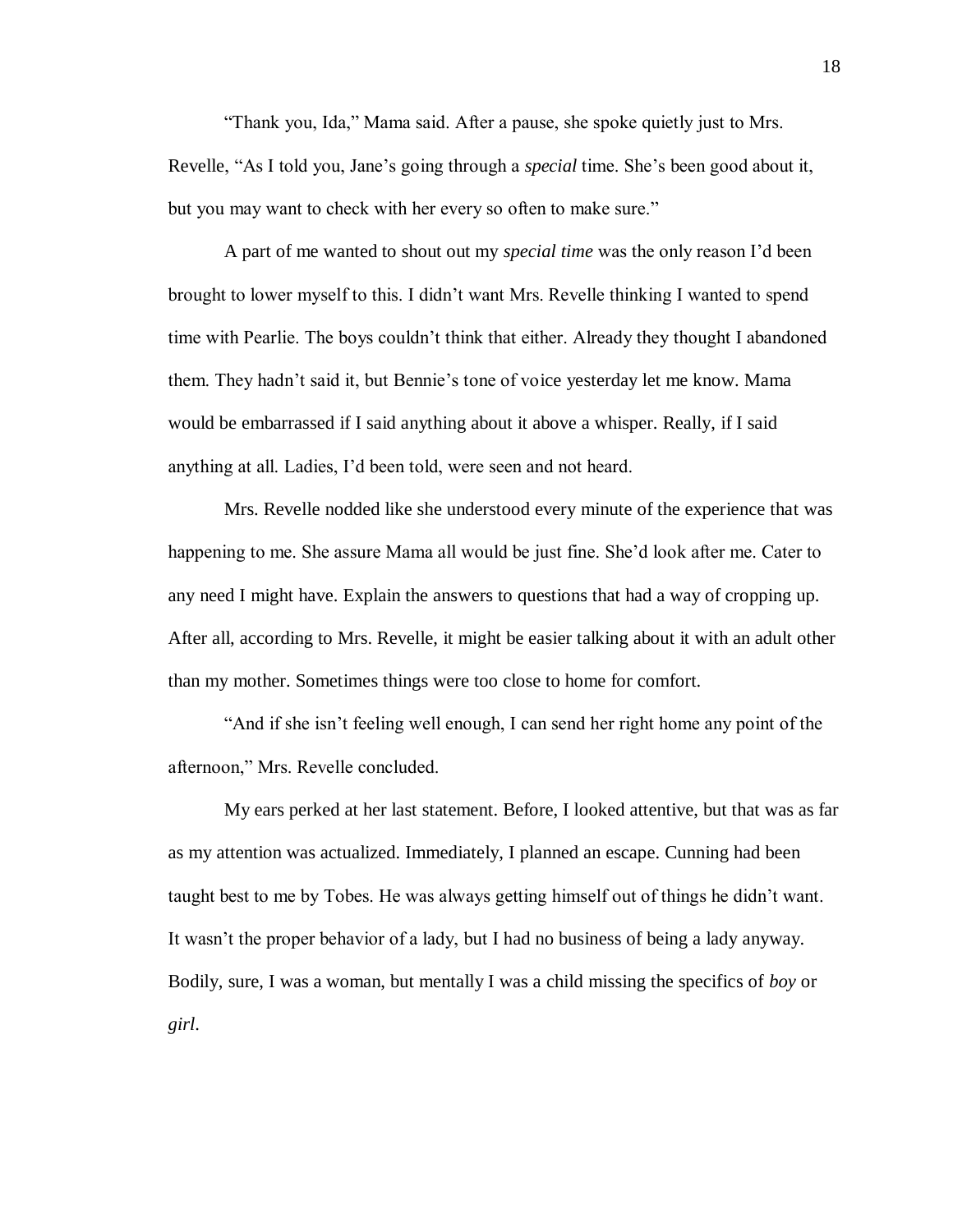A quick good-bye passed between Mama and I. She needed to hurry back home to work, so she would be occupied. My idea of freedom depended on it.

Nothing said so for sure, but after Mama left, something about Mrs. Revelle's face suggested pity. There wasn't anything to feel sorry about. It was unfortunate I had to be there. I wasn't happy in the least about it, but I didn't need anyone else's solace. Maybe she felt bad for Mama with all those green beans to can by herself. She could send me home at any moment and she wouldn't have to worry. Problem solved.

Even though I was eleven, twelve in seven months, Mrs. Revelle extended an open hand in my direction. I may have been in unfamiliar territory, but it wasn't something I needed to hold a hand for. Did proper ladies do this?

Out back, Pearlie was sitting in the sandbox. Just sitting perfectly still. Not playing with any of the toys surrounding her. To the side was a swing-set, rusting at the joints and hinges. Attempts had been made to cover up the show of age, but the pain thinned and cracked. Sand leaked from holes in the wooden boards that made up the box. Grass in the area, in the spots where it grew, was already brown and dead although it was barely June.

Bennie and I saw this that one time, so it wasn't much of a surprise. Most folks out of town had a lawn like this. They were people of another kind. Not worse or better. Just different. In-town people didn't speak much with those further off. Maybe that's why Papa didn't want me having play dates with Pearlie. She was proof of how those out of town didn't meet the normal standards.

"Pearl Marie," Mrs. Revelle called to her daughter, "Jane Duval is here, like I told you. Do you want to say *hello*?"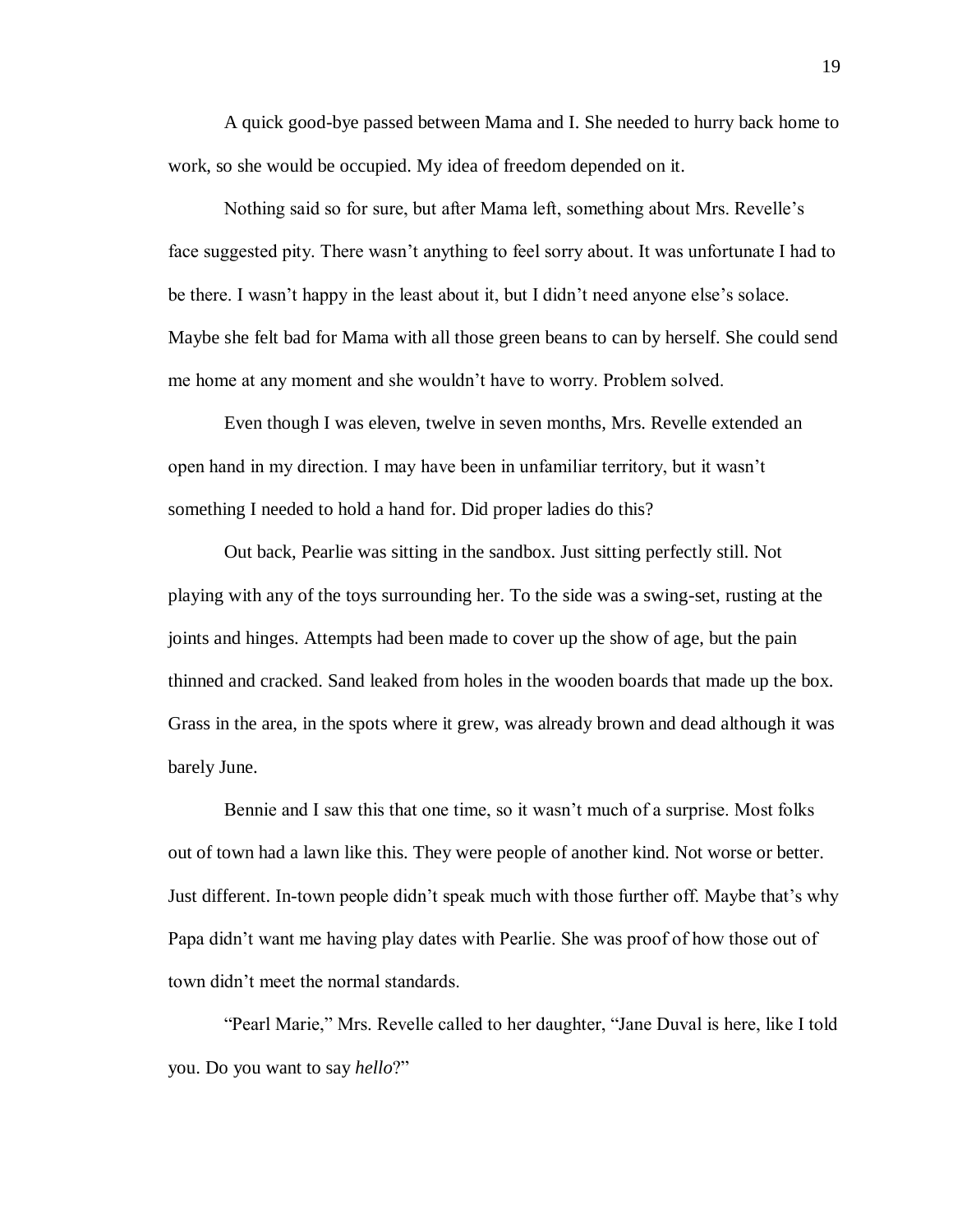Moments passed and Pearlie still sat quietly. I stepped toward her, but Mrs. Revelle's hand prevented my moving. Was I approaching a wild animal? Was caution needed? When meeting new dogs, I'd always been taught to hold my hand out, fingers curled into a fist. That way, if they tried to bite, they couldn't get their jaws properly clamped. Mere scratches would be left. Would the same tactic apply to a girl I didn't understand?

"Pearl," Mrs. Revelle repeated, "Did you hear me?"

Patience was the dominate tone in Mrs. Revelle's voice. From what I'd heard Mama and Papa say of Pearlie, it would have to be. I may not have wanted to be there, but I had to respect Mrs. Revelle for that. My suspicions of Pearlie were being confirmed. That didn't make me want to like the girl. I harbored the same indifference.

All I knew is, if my mama had to speak to me twice, I'd be in great trouble. Something like that didn't seem to trouble Pearlie. She still hadn't moved. My mind wanted me to go out to her sandbox. Some dogs were territorial, though. Calm ignorance might have had her sitting motionless, but in an instant she could snap if she felt threatened. Many of her sandbox toys looked sharp and I didn't want to find out first hand.

Mrs. Revelle bent down, looking straight into my eyes. I could tell by her expression what she meant. Slowly, she released my hand, then rested both of her own on my shoulders. With a quick squeeze, she straightened and went to her daughter.

Like she'd done with me, Mrs. Revelle crooked at the waist to look into Pearlie;s eyes. They weren't out of earshot, but that didn't matter 'cause neither one said anything. Least, I couldn't see Mr.s Revelle's lips moving. It could have been Pearlie mumbling. I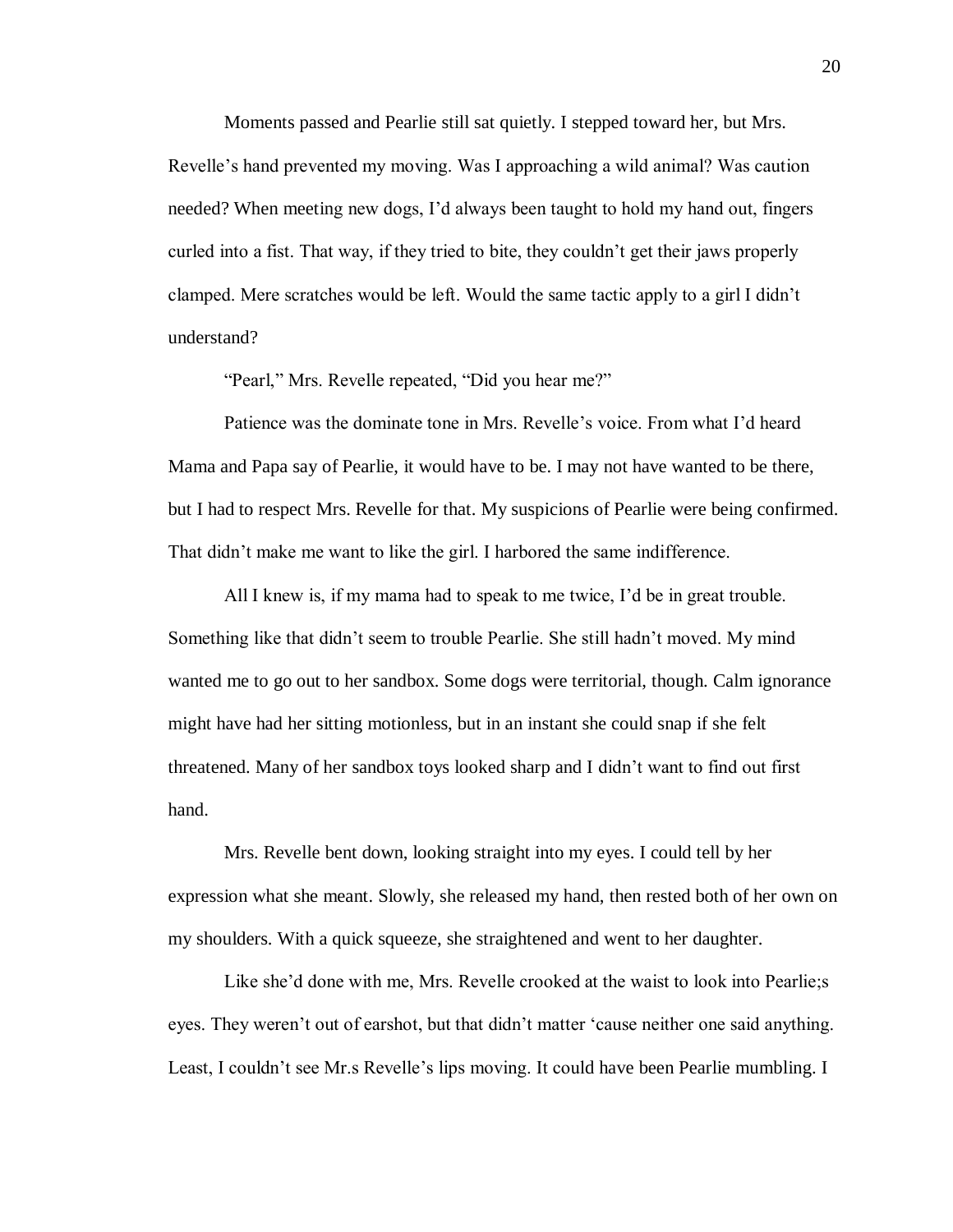wouldn't have known. All I could see was Pearlie's back and how neatly the bow of her dress was tied. My bows never turned out looking so nice.

Ladies, I'd been told, weren't supposed to squat when wearing a dress, such as Mrs. Revelle was doing. When your butt's all scotched down like that, you end up showing people in between your legs. Mostly, you don't mean to. The same day *everything* started, Mama tried using scary stories to keep me in my place. About women who weren't ladies at all. *Hussies*. The word hissed at me like a snake. No way I wanted to be like one of those women. Mrs. Revelle wasn't one of the *hussies*, even though I could see how white her undergarments were. I turned my head, thinking the heat of the sun warmed my face too much. My own dress needed fixing.

Mouth moving, Mrs. Revelle began speaking to Pearlie. I guess I was further from hear range than I thought. Not that it was my business to listen in on other's conversations. That was impolite. Something I was warned against, even before I became a woman. Murmurs and mumbles were all I could make out and that was fine for me.

After a time, Mrs. Revelle's face screwed up. Displeasure undermined that serene look she'd been wearing before. She hugged her daughter with sympathy.

"It seems Pearlie is having one of her *days*, I'm sorry to say," Mrs. Revelle explained, "Your mama wanted so badly for you to have a chance to play with *girls* your age."

The last words drifted in the air and caught on the edges of the wind. I couldn't mistake the emphasis she placed on *girls*. Nobody, whether in-town or out, wanted to disappoint their neighbors. If only I could've told Mrs. Revelle she wasn't upsetting Mama. I would do so much, it would take up all her upset feelings.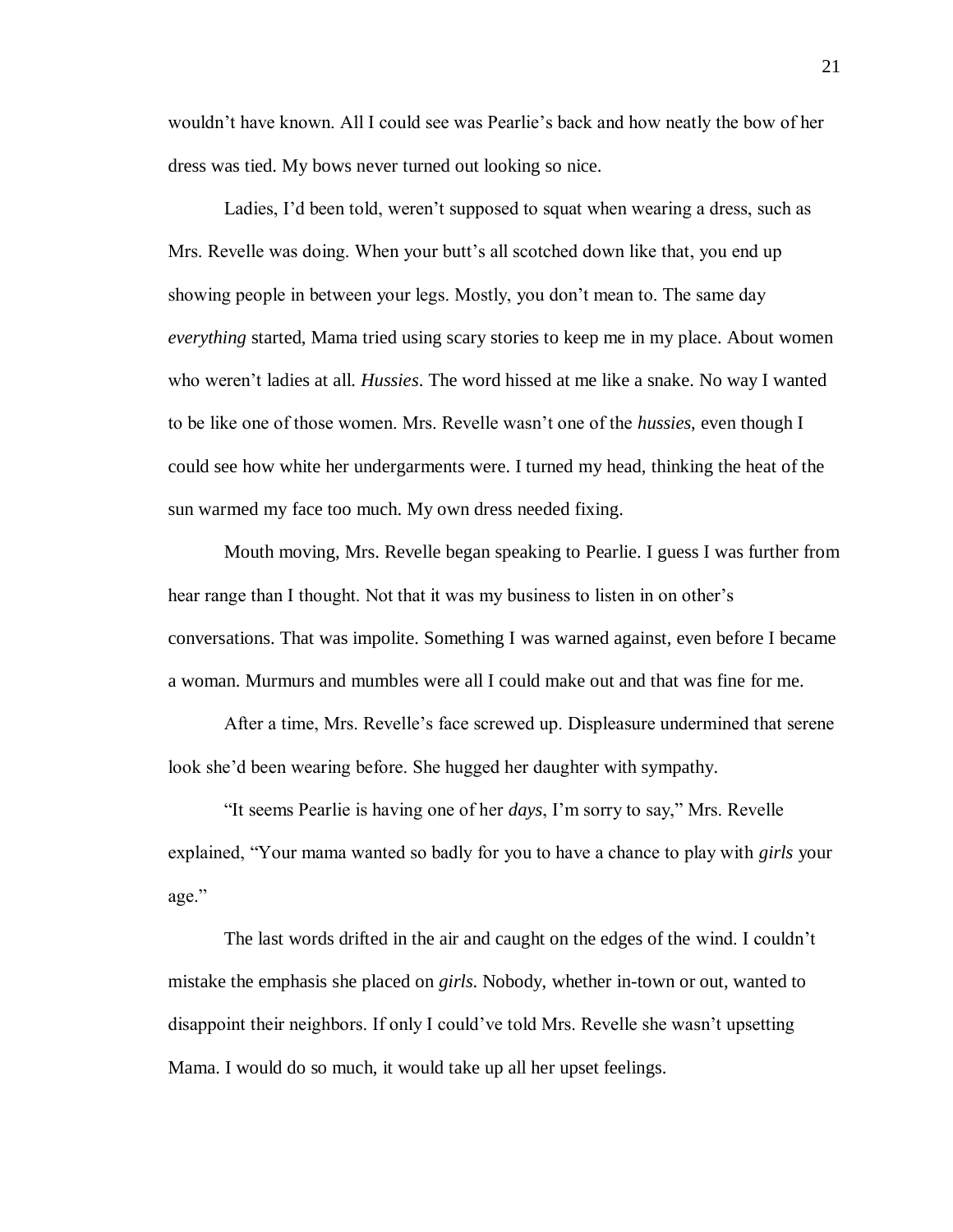"No matter. She'll come around before too long. She always does, my Pearl," Mrs. Revell said, "You're more than welcome to stay. Your mama told me you're magic in the kitchen. Cookies are just the thing to have Pearl come along."

It was a suggestion without real choice. Mrs. Revelle was going to try her hardest to make the play date successful. The driveway, and beyond that, was calling to me. I wanted to feel the gravel beneath my shoes as I ran far away. Toward something comforting to me. Putting behind all this – this everything I didn't understand.

Not wanting to admit it, I thought to myself how much I enjoyed baking. Especially cookies. And Mama was always looking for a way to get her hands on Mrs. Revelle's recipe for molasses ones. Maybe I could figure it out.

"I would really enjoy to, Mrs. Revelle," I said, making sure not to shorten my words as usual.

By the time the first batch of cookies were in the oven, there was no sign of Pearlie moving. Stealing to the bathroom more often then I needed, I glanced out the window to the sandbox. Smells wafted through the air. It was enough to call anyone inside. I swore I'd seen forest critters peaking between boughs, hoping for a little taste. They scared off when they spotted Pearlie. Of course, humans didn't have as strong of noses as animals.

While waiting for the cookies to bake, Mrs. Revelle sat me on one of the table chairs. She placed herself across from me, hands folded just so on her lap. I took note of how she sat, in case I ever needed to imitate it. By *in case*, I meant *when*. I was pulling the lower hem of my dress as close to my knees as it could get. A location not easily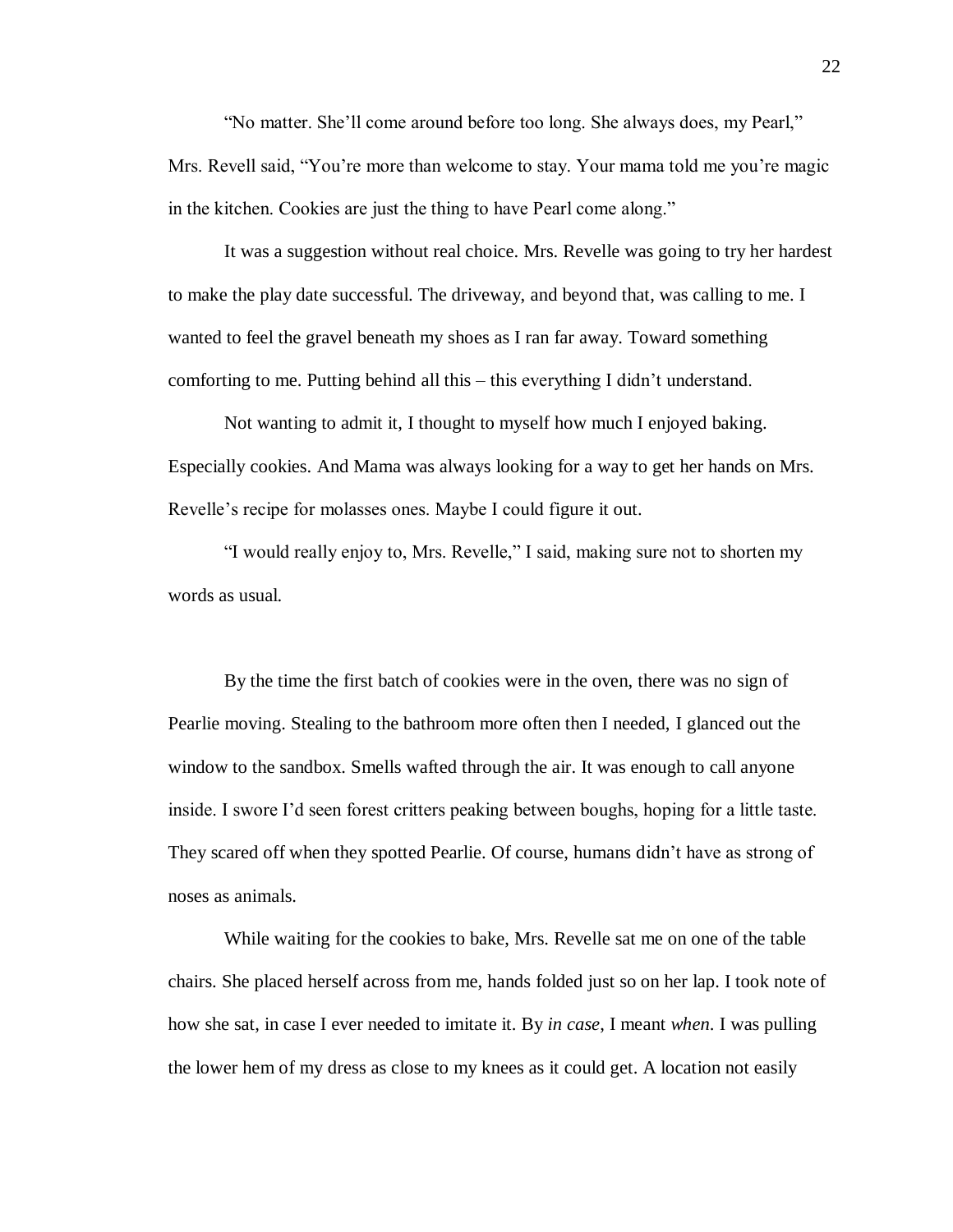reached. My dress was old and I was growing out of it. The hem was too short as it was. The height of the chair made it difficult to keep my knees and ankles together, but I had to try. Just as I made the attempt to keep my back constantly straight, even though it hurt after five minutes. Thankfully, the timer went off and the first batch of cookies was done.

At the same time, there was a knocking at the back door. No one knocks at the back door. If they're in your backyard, the person is obviously welcome in your home. There would be no need. They could just walk in, as would be expected.

Mrs. Revelle was torn between going to the house door and the oven door. Both could be equally important, I thought. The cookies could burn or you could find a disgruntled visitor. To think happier thoughts, you could pull the cookies at perfection or you could find an overly delighted guest. Ladies had to think positively after all.

Moments were all it took for her to slip a pot holder on her hand, open the oven door, and slide the baking sheet onto the range top. All in a swift moment. The echoes of the back door were calling to her.

She went beyond my line of sight. Helpful, that's all I could be. So, sense told me the nicest thing I could do was to move the cookies to a cooling rack. Even though I knew Mrs. Revelle would have stopped me. Hot pans were too dangerous for a young lady. Only old ladies could handle that, according to her.

A noise, almost a clamor, arose from the back. My hand jumped at the sudden sound. The pot holder fell from my hand to the dirtied linoleum. For a second, I paused to listen. No words could be made out. Not that the voices were too far away, just that they weren't making sense. It was a loud, rising murmur. It was all random sounds, parts of words. Nothing concrete at all. I knew enough it wasn't a monster. I'd heard enough from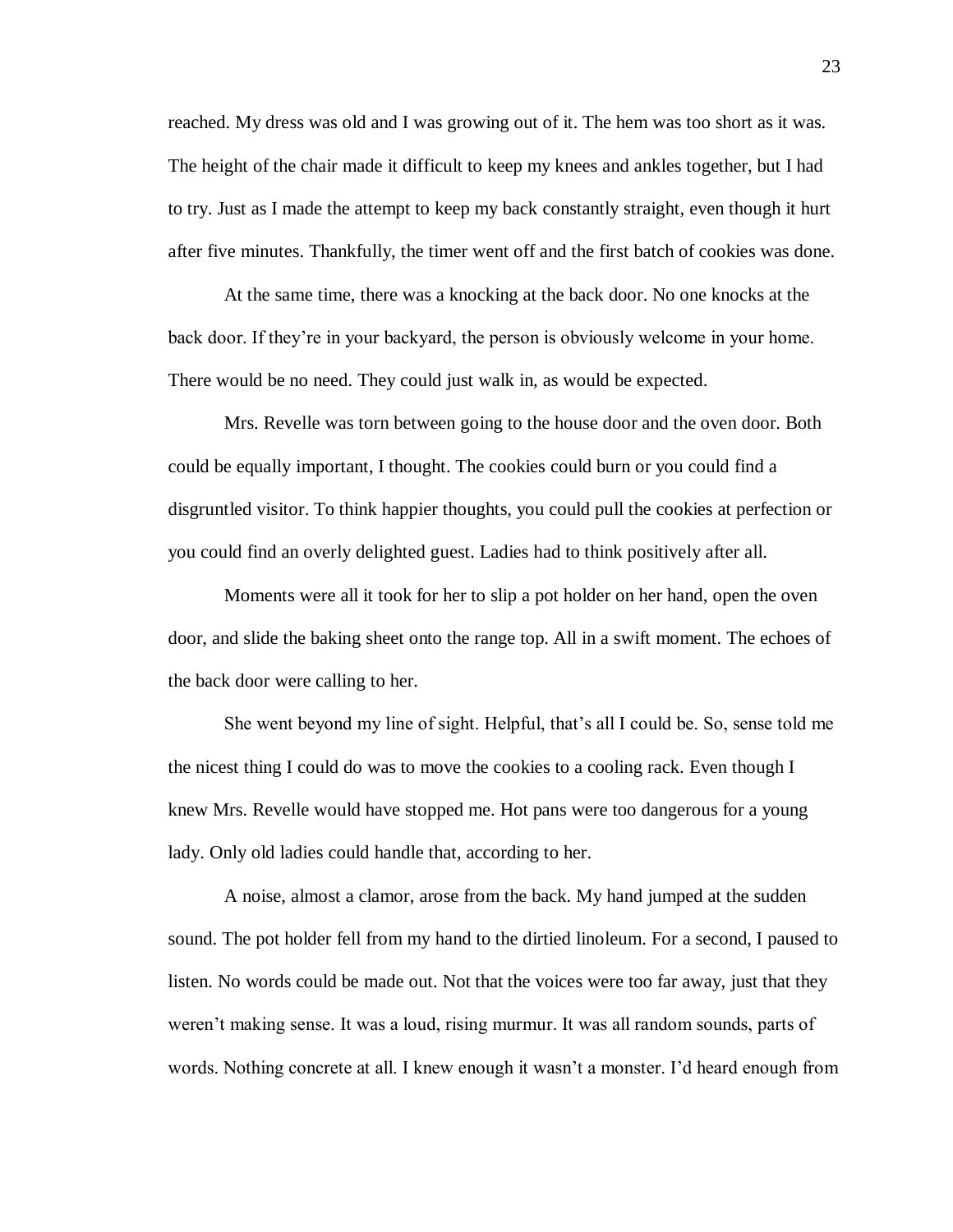everyone about town to know it was Pearlie making those noises. We were the same age, but speaking wasn't something she ever really developed.

Quickly, I noticed I'd been staring in the direction of the hallway, where Mrs. Revelle and her daughter would emerge. Rudeness was not a welcome guest. If I concerned myself again with the cookies, they wouldn't notice. To steady it before I went at it with the spatula again, I grabbed the baking sheet.

Distraction, I'd always been told, was the bane of humanity. Put all of your focus into one thing at a time. Doing things in halves will be your ruin.

Forgetting this advice caused the pain of grabbing a baking sheet barely out of the oven. The other strike against me was nosing into other's business where my nose didn't need to be. The spatula clattered to the ground. Perhaps Mrs. Revelle had a point for young ladies not getting too involved in baking. Especially ones that were unsupervised.

She found me, clutching my left hand, doubled over. I was too pained to notice the hesitation in Mrs. Revelle. Safe as her daughter was in their own home, Mrs. Revelle thought after her first. I was very much still a stranger in their house. Almost an intruder of sorts. It had to have been quick that Mama threw together this play date. I came crashing into the home like an invading army. Steps echoing for miles around, so that you always knew it was on its way. Or it was leaving and all the destruction left behind.

Where I was actually closer to danger than Pearlie, though Pearlie was often a danger to herself, Mrs. Revelle rushed toward me and began cooing. I tried shoving her off. It didn't hurt all that much if I squinted and nearly cut off blood from my hand. Ignoring the pain was all unspeakable to Mrs. Revelle. She rushed me to the sink.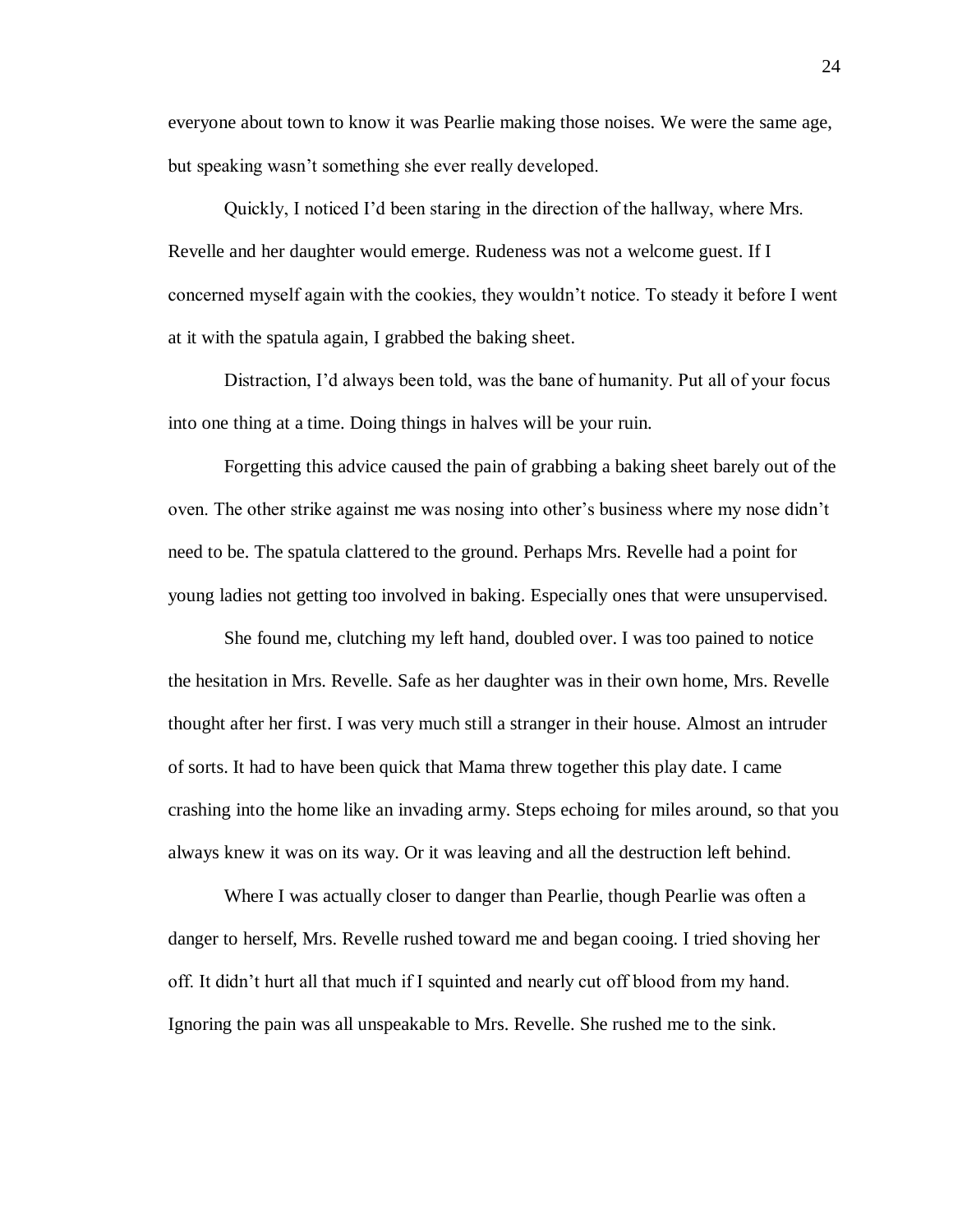I wasn't concerned about the pain. The worst of it left quickly. A dull ache remained in my hand. Mrs. Revelle fussed and hemmed, *tut*-ing every time she looked at the skin. It reddened up quick with white blisters. I wasn't about to let it bother me. I'd had worse. Splinters of bone poked through the skin of my leg once when I jumped from a too tall tree. Crying didn't even cross my mind then. All I said was a few curse words I'd heard from Papa. I think the talking to I got for my language was worse than the injury.

"This isn't any good, little lady," Mrs. Revelle said, "I know your mama wanted you to have a nice play date with Pearlie so you could get along with girls your own age, but that can't be done in this condition."

Hope, finally another glimmer of hope I could cling to. She was sending me home. I knew it was true. And in a second of time, Mrs. Revelle confirmed. A good-bye wave and I was gone. Wind carried me all the way up the long driveway. At the end of it, where it met the road, choices laid themselves out in front of me.

It was a matter of time before Mrs. Revelle would call Mama and explain everything. No one counted on children to bring such important messages. Minutes, maybe *hours*, would pass before the phone would be picked up. I wouldn't be expected home right off. There was time to explore.

On the other hand, I could do as I pleased and catch it later. The boys needed me. Disdain from my parents was new. I could reject their wishes and do what I wanted. That wasn't the answer, and I knew it too. I felt the pull in my heart. If only I could cut the horses free and use their speed. Do what I want and still get back home in plenty of time.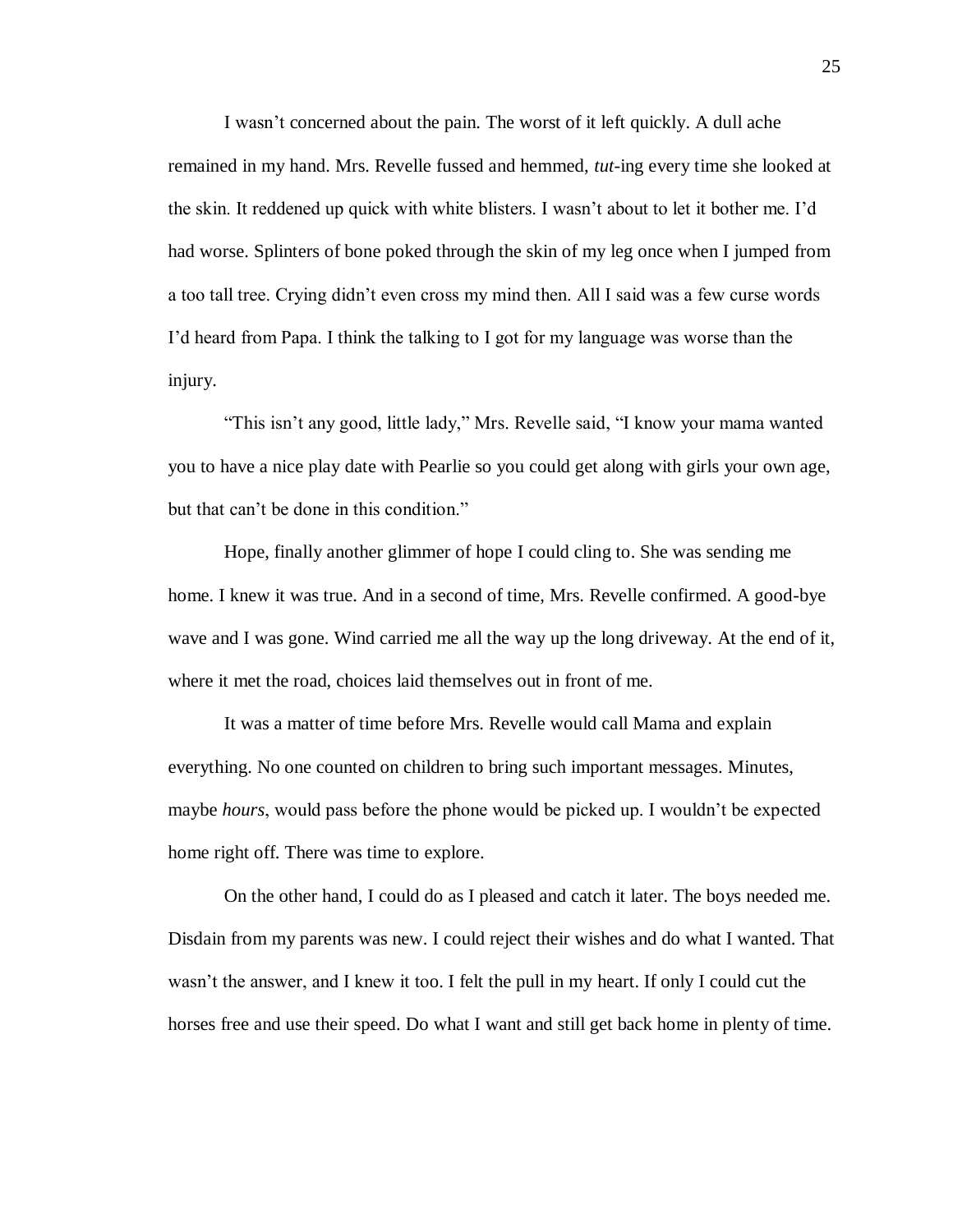Well, Mama was always encouraging me to exercise and walks were the most suitable for a lady.

By now, the heat wasn't dry anymore. Water set on the outside of glasses like dew on leaves. Even the air felt wet. I was surprised no rain started, but it only rained when it was cool. That would have been welcomed. Deciding to take a walk was beginning to look like a poor idea.

Not only was the heat troublesome, none of the boys were out. Probably 'cause of how warm it was. Of course, I'd walked just half of my planned route. There was still time and space. The roar of Recyclosaurus rumbled at the edge of town.

This section of road didn't have trees and plants lining it. That was Main Street. Grass was all there was here. Brown, dull, and crunching under my feet. Had there been flowers and trees, I bet they would have been torn up with the tar. Recyclosaurus had come and done its worst, leaving nothing behind. All the rubble of its destruction was taken with it. Dirt roads once again ran through town.

Fresh dirt. Looked almost fluffy and soft, except for the few impressions of footprints. Eyeing those prints closer, they were too small for one of the workers, a fullgrown adult. No way they were from of the ladies, not the right fit for a woman's shoe. I'd have bet my piggy bank it was one of the boys. They'd be investigating the path of havoc left behind and figuring what they could do with it. Last I knew, the details were fuzzy for the sacrifice. Sooner than later was better, else time would slip past and the machine would be gone.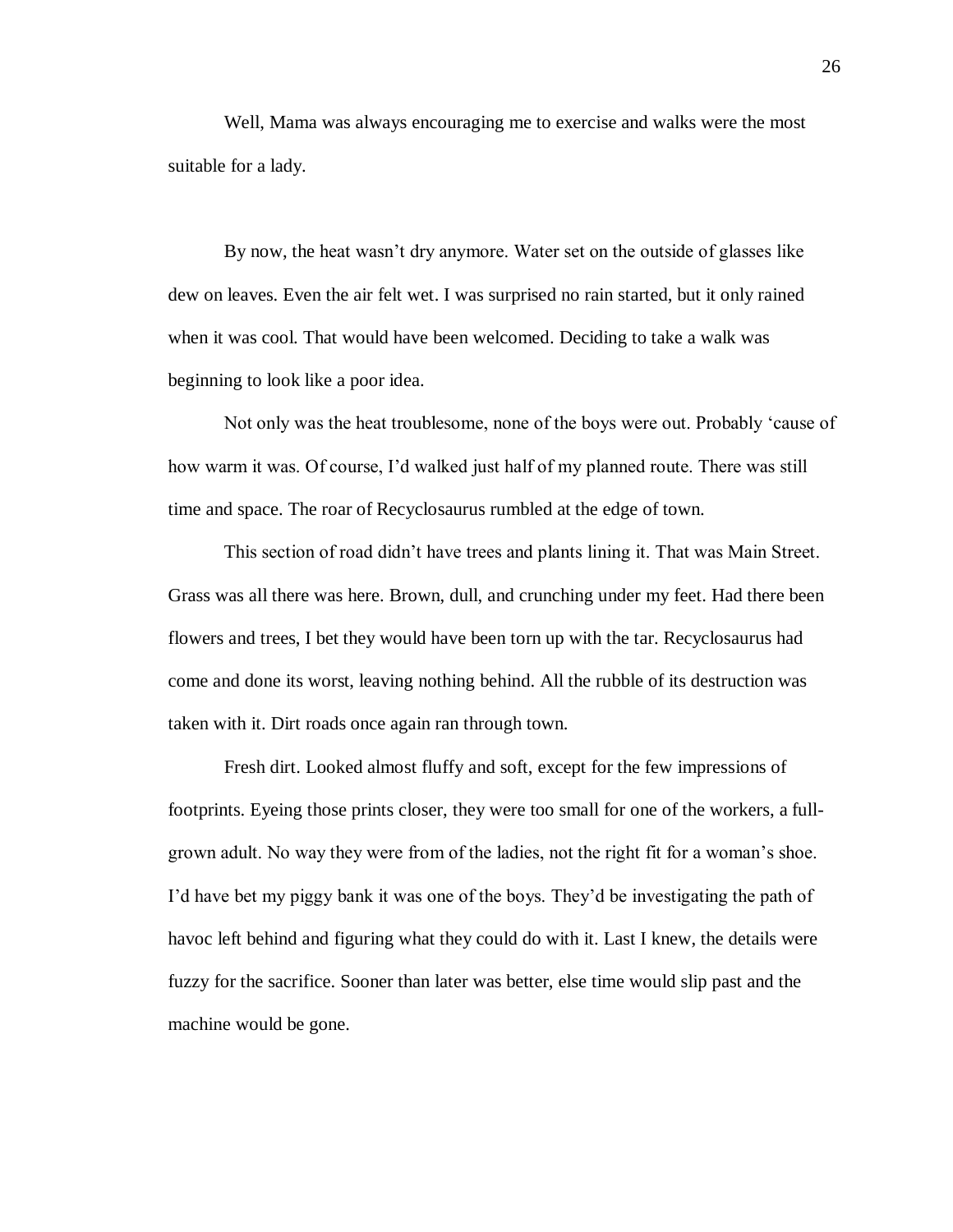I wondered if anyone ever thought of making dirt angels. Like in the light, fluffy snow. The road has the same sort of texture. Perfect conditions for a dirt angel. It was awfully tempting, but I knew I couldn't. A speck of dirt was forbidden to be on my skin. Within reason, at least. A little around me feet and ankles was expected for such a dry summer. Whoever gone and tramped through the road went and surpassed the acceptable amount of dust. It *had* to be one of the boys. The prints were just the right size. I hoped whoever did it was still close by. I couldn't waste much more time for nothing. If I saw someone, at least there'd be an excuse to cover up.

With a stick I pulled from Mister and Missus Fournier's lawn, I acted as though there was a purpose for me to be there. Standing around doing nothing was suspicious. *Keep busy* was advice Mama gave me as one of the rules to being a lady. Dirt angels were out of the question, but there wasn't a reason I couldn't draw in the road. It was plowed out flat. Blank canvases aren't meant to stay blank. They're meant to be filled with the most wonderful pictures.

Of course, my stick-drawings never did amount to much. In contests of speed, I could out-run any of the boys, but they beat me to the line with art. Now and then, I practiced. A line here and there, eventually they'd add up to something I could recognize. Although, other people questioned what they represented.

Right as I was drawing the teeth on a rabid dog, there was a noise behind me. Footsteps and the crunch of grass. I wasn't concerned. No reason to be.

"Whatchu doing here?"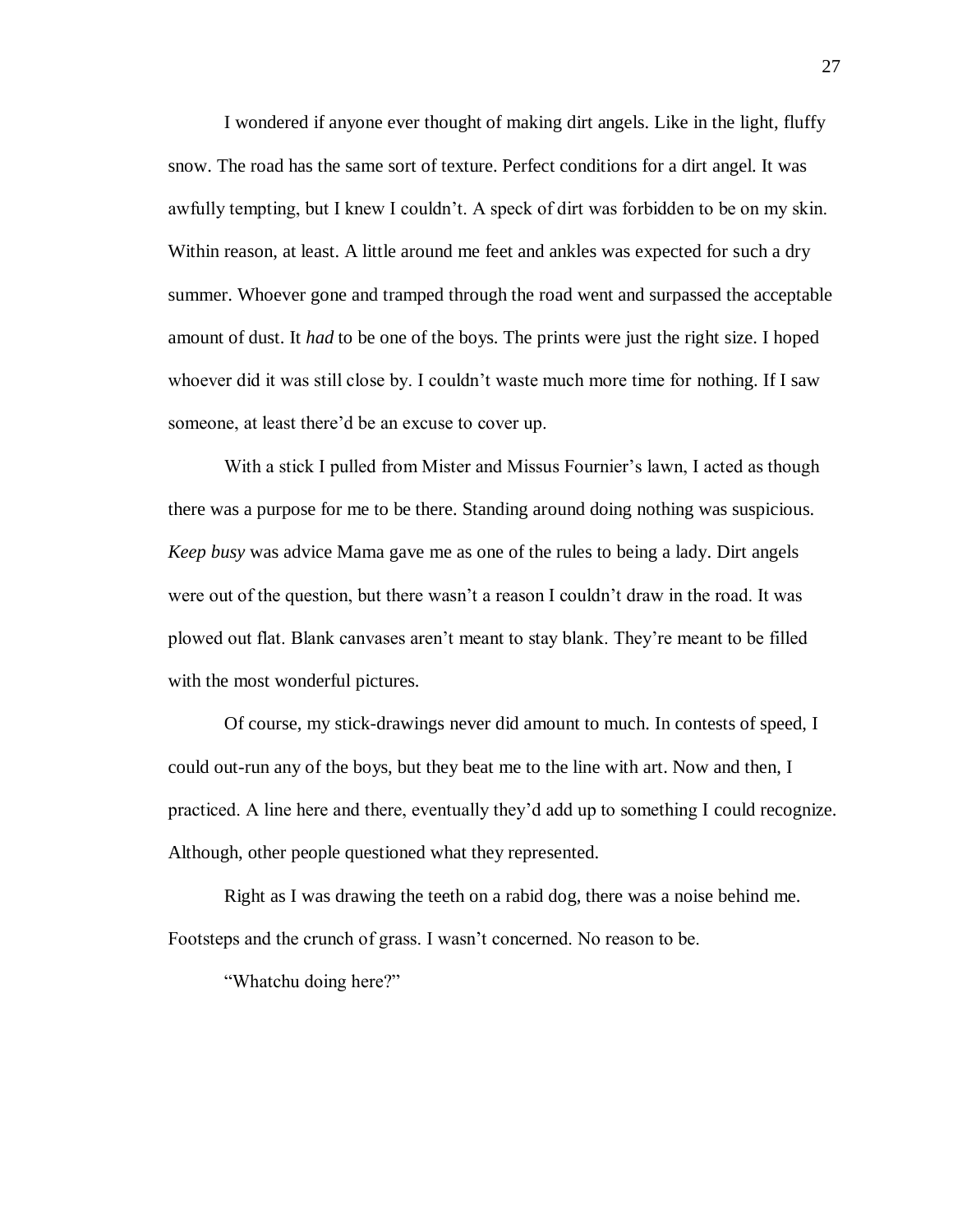Never before had Tobes taken an angry tone with me. He was usually happy to see me. All the boys were. Sure as sugar, he wasn't pleased. I almost didn't want to turn around to face him. To see his face creased at the brows would've hurt.

"I thought you were a *lady* now," his accusation was unfair. It hadn't been my choice, "Ladies have canvases and paintbrushes. Not sticks and dirt. Don'tcha know your place?"

It wasn't fair. I didn't deserve this sort of talk. Bennie knew everything about my situation. Okay, not everything, but I'd told him it was Mama and Papa's doing, my confinement. Didn't he tell the rest what was up? That way they wouldn't be mad at me. This was hard enough without that.

As blank of a face as Tobes showed, when I finally looked at him, how he really felt showed in his eyes. Creases of anger weren't to be found, but there was a certain dead disappointment in his eyes. But he *had* to know this wasn't my fault.

"Can't it be both?" I asked him. Still squatted on the ground, I knew I had to stand or risk my reputation. Though I wasn't sure how the two were related. "Why is it I can only be a lady or I can only be fun? I've done two things at once before."

Maybe, I thought, maybe if I acted friendly he'd come around a little and realize I wasn't much different. I held my stick out to him as an invitation to draw. For a second, I thought it worked. He leaned forward, hand out toward it. His own sense of right must've taken over. Much quicker, his hand shot into his pocket.

"My ma told me everything. What being a lady *really* means," he said, taking a step back, "She said I'm not supposed to talk to you no more. Bennie's ma might be fine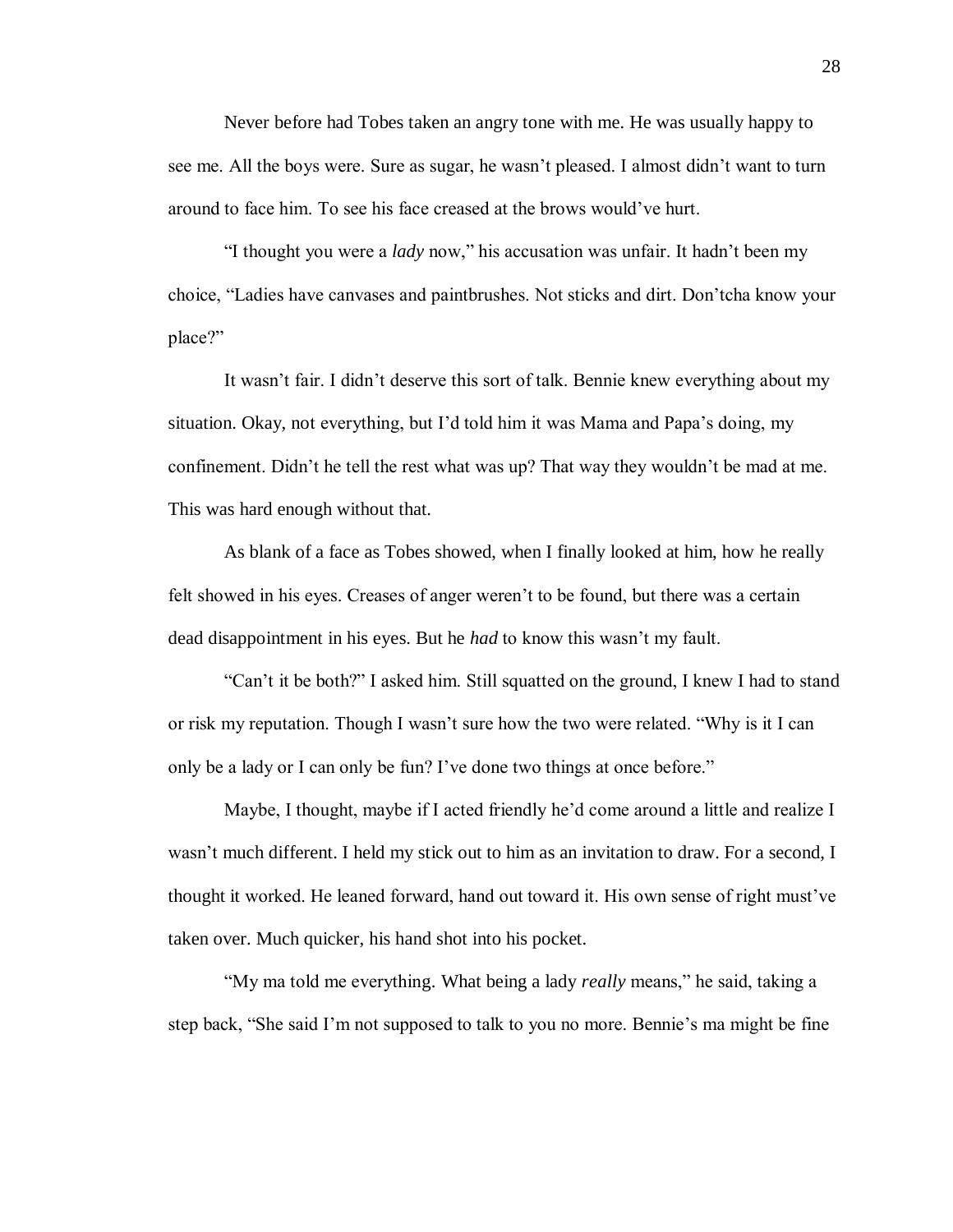with him talking to you, and he might be fine with it, but I'm not getting into any trouble 'cause of you. I don't think so. I'll catch it from you *and then* my ma. Not happening."

I was shocked. None of the boys talked to me like this before. We'd always been all happy and getting along. A big group of us wild around town. Like a family. Or so I thought. Apparently thought wrongly, too. I didn't know why Tobes was treating me like some sort of monster.

Turns out I wasn't going to find out. As I was standing there, floored by what he said, he upped and left. Not another word. Though, I'd have put money on the horse that said it was for the best. I don't think he'd had anything particularly good to say.

Watching Tobes walk away made me realize I should have been doing the same. At least an hour passed since I left the Revelle's and there was longer to go yet. I'd taken too much time. It was only a half hour walk from Revelle's to home, or the other way. Mama might have been busy canning all our goods, but that was an art where you kept strict track of time. If fortune was on my side, when I went through the back door, Mama'd be busy fixing a batch of something for the pressure cooker. The hinges squeaked, but it meant I could avoid Mama's eyes.

Good thing this wasn't the first time I'd snuck in or out the back way. There'd been plenty of late night excursions with the boys Mama and Papa wouldn't approve of and didn't know about. Each time the back door opened, the hinges scraped and squeaked. If I lifted up on the door as I turned the knob, most of the sound was gone. Not all, but it was much less noticeable.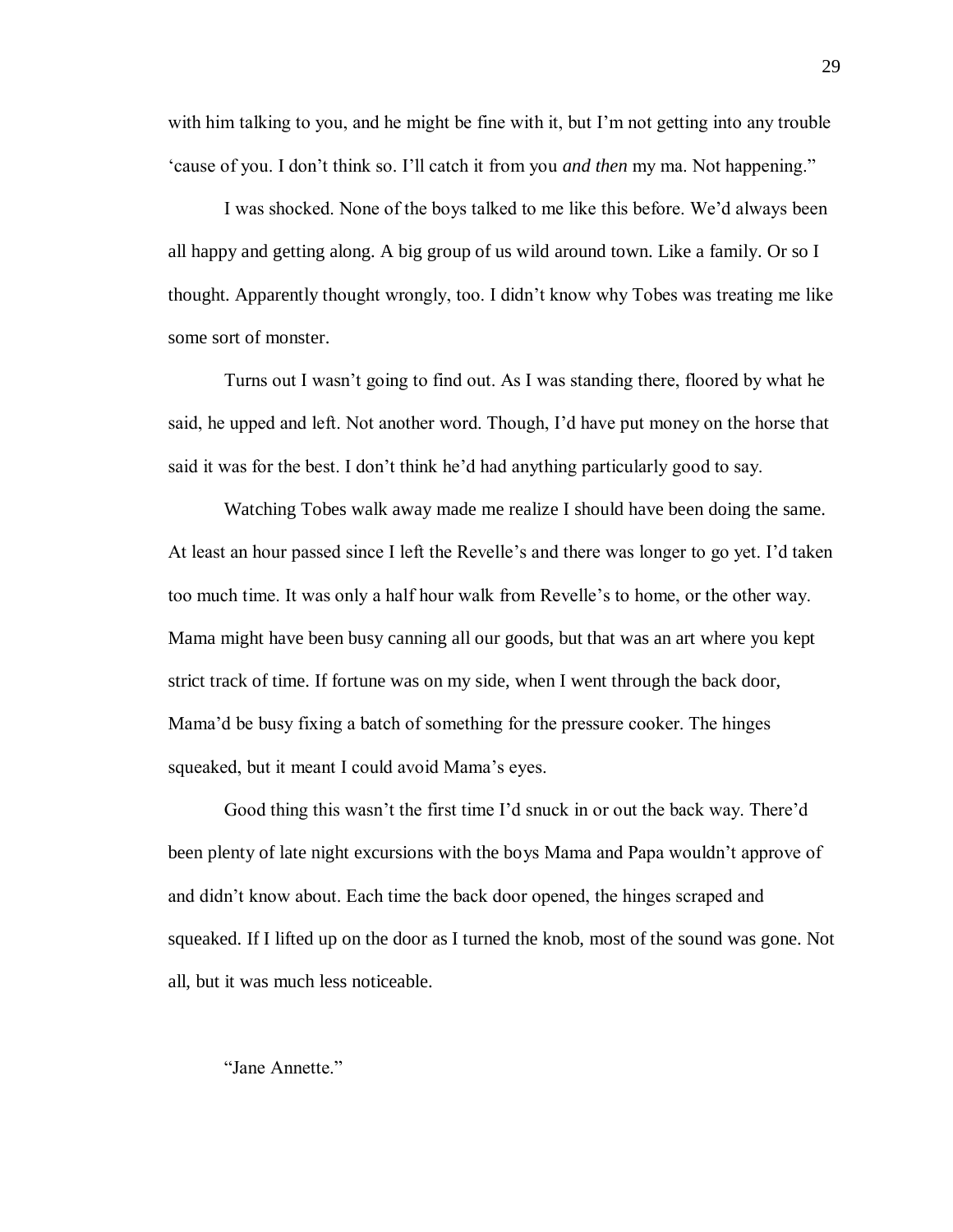Sing-song voices didn't hide what Mama meant. Two out of three names. I was in trouble. No use denying it. I hoped the punishment wouldn't be as bad as I was expecting.

"Come into the kitchen, Jane," she called to me again.

"Yes, Mama."

I knew better than to avoid her beckons. When I got into the kitchen, I saw how busy Mama'd been while I was away. Sixteen un-sealed jars remained on the counter beside thirty-two jars ready to go into the basement. Maybe eagerness would cast her anger aside.

"Do you want me to put these in storage for you, Mama?" I asked her.

Eyes and fingers followed the raised glass patterns on the jars. I saw roses and pumpkins, letters and words, and grapes, and all other manner of vegetables and fruits. Glass colored green with their contents. I was trying to buy my time with anything that might distract Mama. Passage of time might mean a cooler head and less of a punishment.

"No, no, Jane," Mama said, "I want you right here."

Any minute now, it'd be coming. Quiet before the storm. This wasn't a new tactic for Mama. It was old hat. Plenty of times before she had me sit at the counter, waiting for what she had to say. *Before* I would have fidgeted. *Now* I knew it would make it worse. I sat as still as I could. When the next eight pints of green beans went in, that's when it'd start.

A dancing weight atop the pressure cooker mocked me, but also reminded me of myself. With each of its rotations, the *moment* drew closer. In constant pirouettes, it danced all its life, a sort of freedom that was restricted from me. It had its own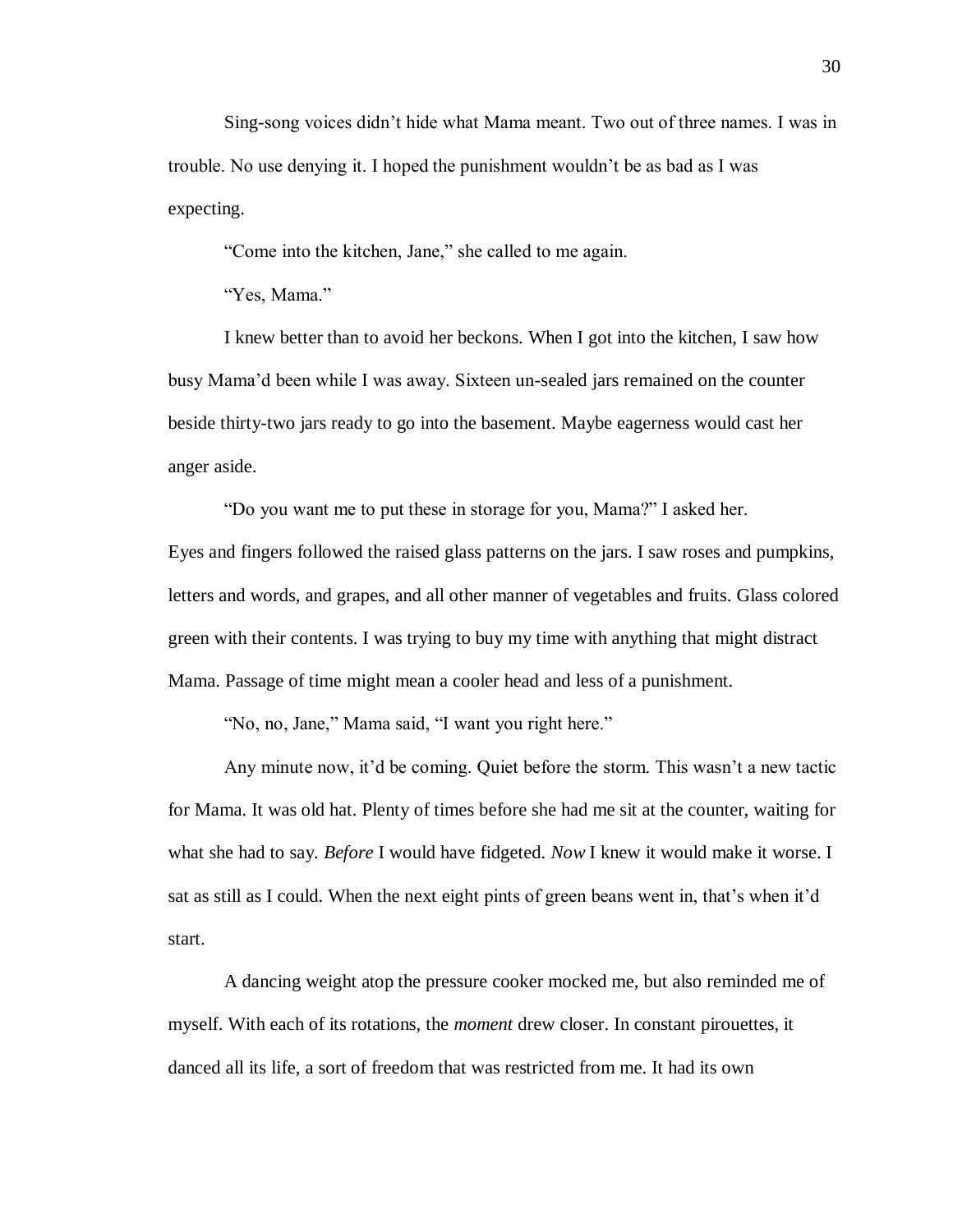restrictions. On top of the pressure cooker, it couldn't leave. Only stay and wait as time ticked down second by second. Sands in the timer were just about gone. Grain by grain, they passed through the chute. The last one gone to the bottom.

Hours, that were actually minutes, went by when Mama took one set of jars out and put another in. Storms rolled in over the horizon. Not all the flash and bangs, just gentle rains.

"When did you leave the Revelle's, Jane?" Mama asked me.

I knew what she was doing. She wanted me to lie and protect myself from punishment. It always came down to tests of character. At a younger age, I woulda fallen for it. No more, though. I knew better now. It would be trouble twice over.

"Just over an hour from when I got here, Mama."

"What took you so long in getting home, Jane?" her voice grew tense.

Always addressing me personally when I'd done wrong. It was as if Mama didn't want me forgetting it was *me* that'd misbehaved. I addressed her personally out of propriety. From a young age, I'd been told to address those you were speaking to. Now especially that I was a lady. Not to mention, it wouldn't hurt my case being polite. No lies could pass my lips, and the truth wouldn't make Mama happy. Already I could see her jaw clenching.

"I was purposely moving slow at first, Mama," I said, head bowed low, "And then I bumped into Tobes. We – we chatted a bit."

A thin line of disappointment appeared on her face. Her lips pressed firmly together and eyes narrowed ever so slightly. Knuckles whitened as she tightened her grip to twist on a jar lid. Maybe too much emotion went into it. She only twisted hard like that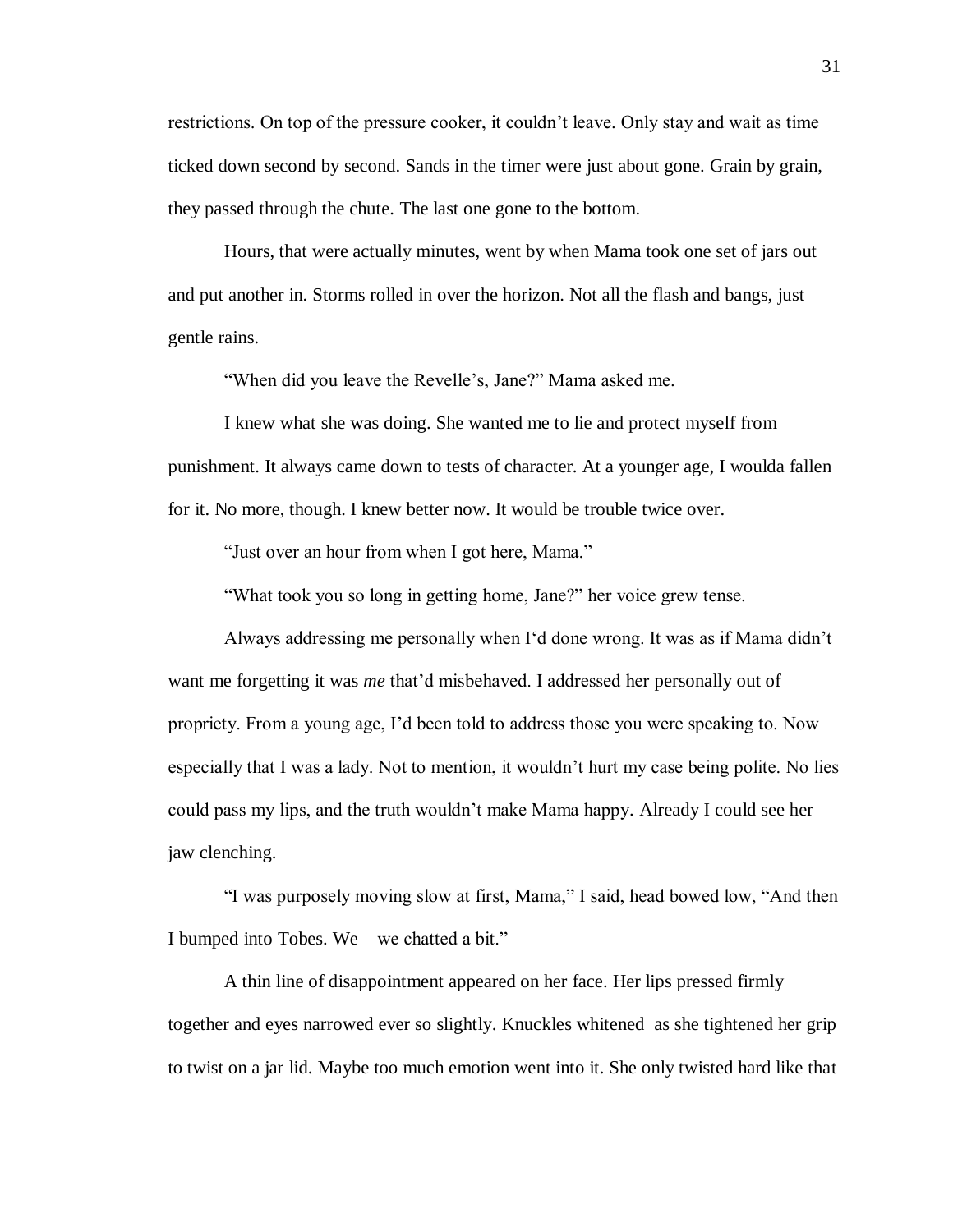when Papa came home smelling of something strange. Those were nights Mama got *real* upset. And it was looking like a mirror of those actions now.

"Now, Jane, you remember when your papa and I told you not to talk with those boys anymore," her voice was on edge of control, but barely, "Don't you, dear?"

"I do, Mama."

She got close to me. More than was usual. Across the counter, she leaned in so her face was even with mine. I could see her every emotion.

"And how many times have *I*, only me, told you and reprimanded you?"

"This would make seven, Mama."

"Your papa and I taught you better than that, Jane," she said, turning her back to me, "You *know* to listen to your elders."

*Tut-tut-tutt*ing, Mama walked out through the kitchen to the front door. Off to the side of the door were the switches. Normally, that job was left to Papa, but Mama'd taken care of it a time or two. I watched her trace her finger tips over each stem, each twig. A fist formed when her hand wrapped around the leather binding them all together. Breath stopped coming from my mouth. My eyes closed shut tight. I didn't want to see it coming. This was going to be like those nights Papa came home late. I knew how Mama acted when she was this angry.

The swish of sticks through the air didn't come. The sting of twigs didn't find my skin. A gentle hand rested on my shoulder. Black spots clouded my vision from how snug my eyelids had been against one another. The switches were still by the door, a warning to me for future faults.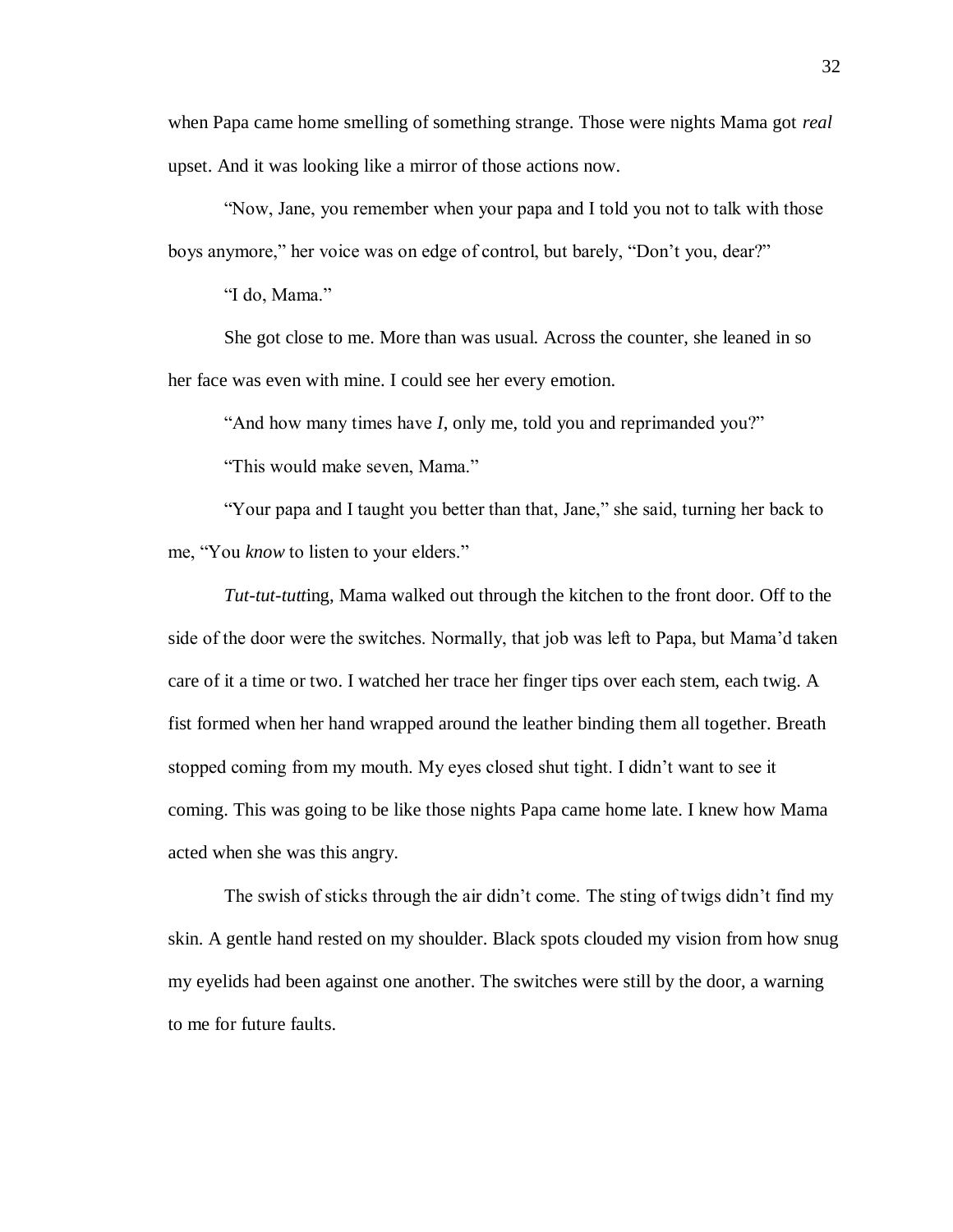A chance look up to Mama's face showed her looking down at me. It was angry, disappointed, upset. Most of all, it was hardened against what she was about to do. The palm of her hand rested at my chin, the fingers lightly touched my cheek. It was almost like she was admiring me. Or, really, admiring what she brought me up to. That wasn't it; I knew it wasn't.

Hard as I can ever remember, she *slapped* me. I'd been perched on one of the counter stools. After, I wasn't any longer. Somehow, I'd still been caught off guard, though I knew what was coming. I stumbled, feet catching the floor before my face did. This was worse than the switches. More personal. The stick didn't allow for Mama to be right up close so I could see her face and how she felt.

Cold feelings thawed from her face. Her realization hitting her. If she didn't like slapping me, why'd she have to go and do it anyway?

"Your father and I shouldn't have to tell you these things more than once, Jane," Mama said, rubbing her hand she slapped me with, "Listen when we tell you these thing. Do not speak with the boys. If you have to, do not do so unaccompanied."

Her hands were getting red, like my one that touched the hot pot was. She was wringing them so. Slowly, she walked over to the kitchen timer, each step carefully planned. It was if a hard step would cause her to shatter, or all her world fall apart.

"You can't go outside, anymore. Not by yourself anyway," Mama said after she came back over to my side of the counter, "The backyard should be fine. The fence will keep you in well enough. But the front porch, I'm sorry, you won't be there on your own anymore, Jane."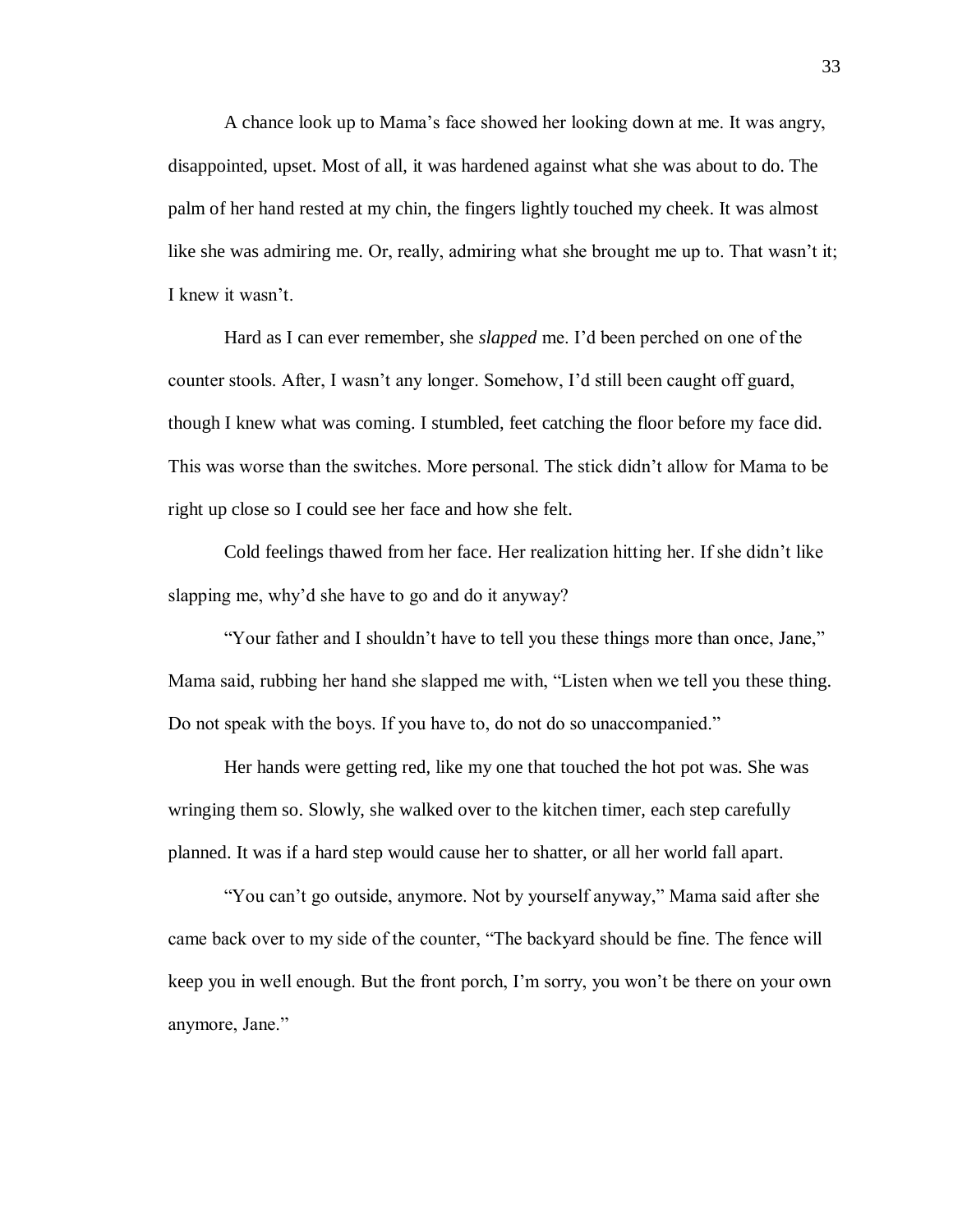To make an attempt at apology, Mama took a step toward me, arms opened wide and inviting. She felt bad after a harsh punishment. Always did. Once, when I was much younger, she spanked me ten strikes. It bothered her so much she let me have a bowl of ice cream before supper. I'd never been slapped before and I wasn't taking too much to her idea of kindness. A step or two, I backed up onto my stool. My own arms were crossed and disagreeable.

Twitches around her eyes and mouth let me know she was hurt by my refusal, my rejection of her hug. Grains of sand emptied the top of the timer. Mama's movements gave away how torn she was. Earlier, Mrs. Revelle was the same way. Go to her daughter or go to the canned goods? Mrs. Revelle chose her own daughter. Mama's priorities were elsewhere. A couple days before, she asked me to forgive Papa for how harsh he was being on me. She didn't agree with the extremes he was taking, but she reaffirmed his ideals *this* was how it was supposed to be. Society set rules to be followed no matter what your personal feelings.

Jars clinked on the cooling racks on the far counter. It took only a couple minutes to put the new ones in and top off the water that'd disappeared. I could of gotten up and left. But I didn't. As upset as I was with Mama, I knew I had to wait to be dismissed.

"I won't tell your father—This time," Mama informed me. A voice of apology. She was focused on twisting the pressure cooker's lid to a locked position. This was the second time *this time* happened, "If you like, we can sit together on the front porch and wait for the beans to be finished."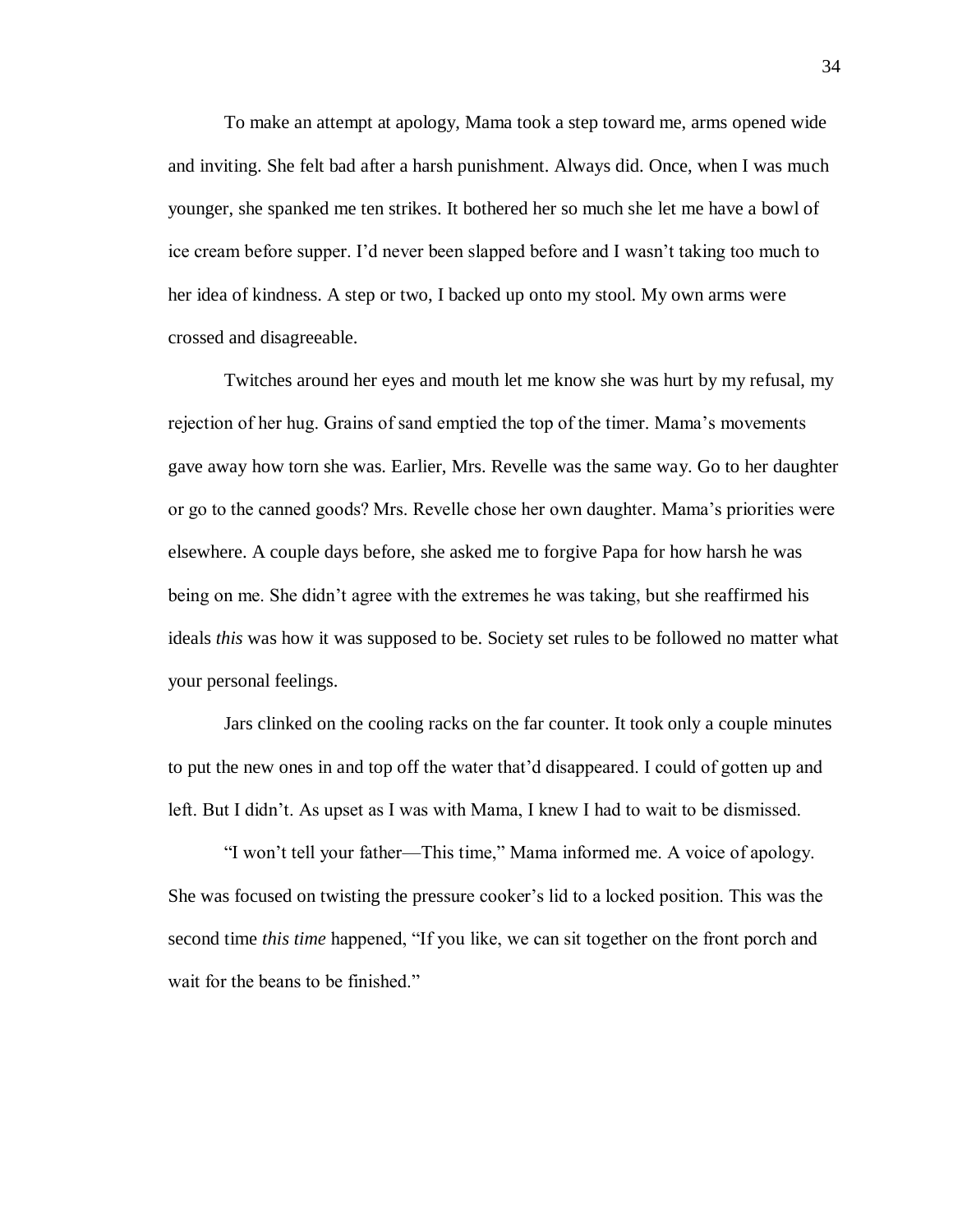It was mean of me not to say anything to her, but I couldn't do it. Maybe she'd feel better having us sit like nothing ever happened, but I still knew. I was still furious about it. Like I hadn't heard a word she said, I got up to go to the stairs, up to my room.

Mama never even asked me if my burnt hand was alright.

A week went by, or maybe just a couple of days. It was hard to tell with nothing to do. Nothing to distract my thoughts. Mama'd kept true to her word. She didn't tell Papa about my failures. I guess she didn't, anyway. Secrets weren't uncommon.

Mama acted as if things were normal. Save we didn't speak at breakfast and I couldn't go anywhere or do anything. Silence filled the house. As much as the heat and humidity, it stifled us. Much of my time was spent in my room.

Boredom set in there. Never before did I have to spend a length of time trapped by the four walls. It was a place I slept, and that was it. Trinkets of interest and intrigue didn't live there. Toys to keep me entertained weren't to be found. All my excitement came outside. Though I was bored, I much rathered be up in my room.

Not too long ago, I'd avoided Pearlie with all intents I could. Now I wished for a call from the Revelle's, asking me over for a play-date again. None came. Patience wasn't favoring me. More than anything I wanted to get up and run and play. Instead, I was stuck inside, or on the front porch with Mama, or within the confines of the highfenced backyard. Mostly I stayed inside. Temptations from just beyond my limits urged me to break the rules. It was best to sideline them, keep them out of sight.

That's not to say I didn't go outside. I did. Finally, fed up with the heat of the house, I needed a breath of a breeze.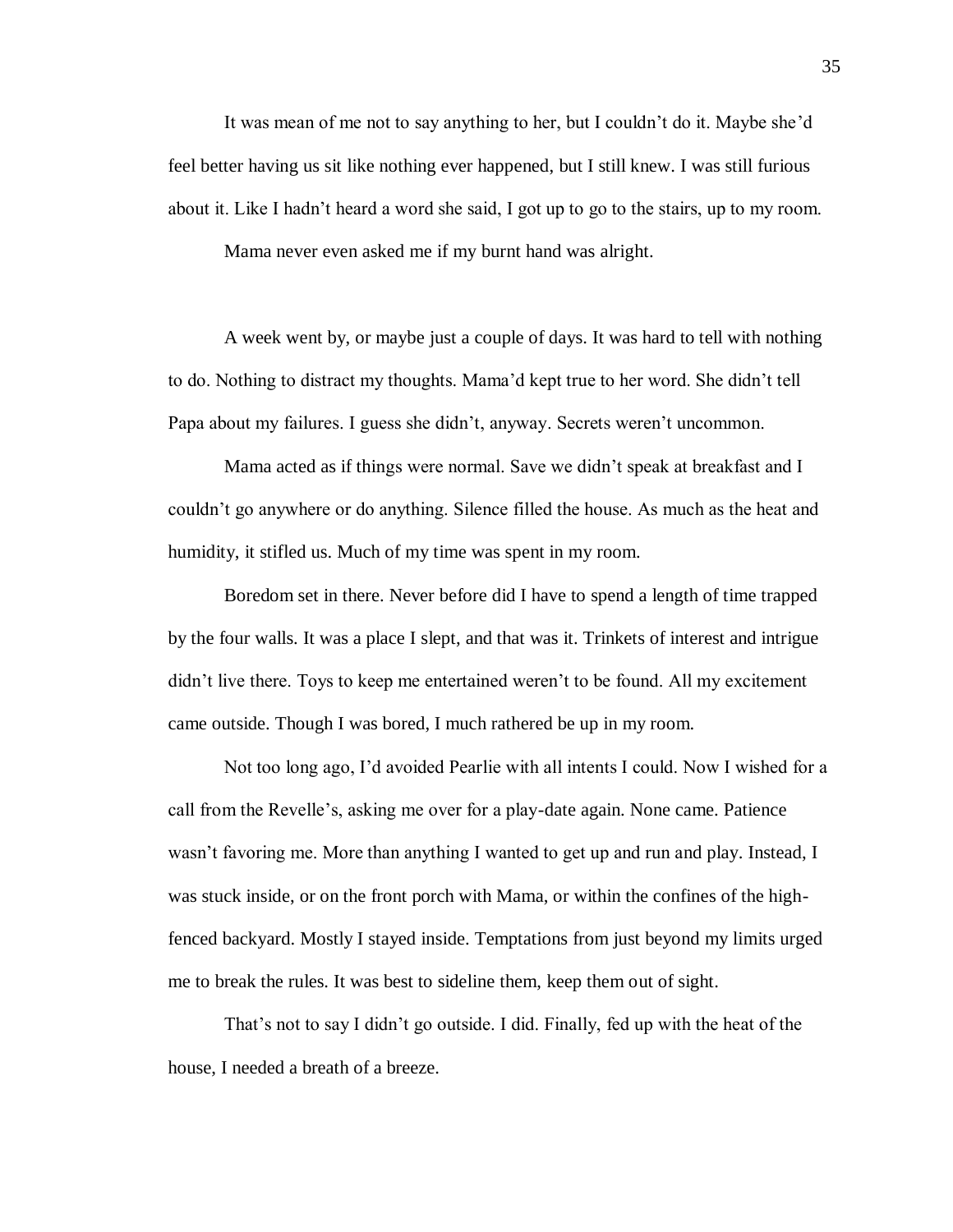We had a large backyard. Larger than most. The room was needed for all of Mama's garden. So there wasn't much spare room for playing. It was all taken up by compost and beans and squashes and all other manner of vegetables. Vine crops invaded. Their offshoots dropped pumpkins in the farthest reaches, and deposited zucchinis here and there. You had to look out for the hidden mines. Pea plants trellised up an old gridiron Papa brought home from work. It leaned up against the fence. I always felt as if I could brush the plants aside and enter another world. But I just hit the iron rods instead. Cherry tomatoes were the best, when they were in season. Heaven forbid I pluck off a nice, juicy, ripe big beefer. Those were noticeably missing. A little cherry tomato went under all sights.

In a corner, away from the prizes of hard work and labor, was a pile of sand. It wasn't specifically for me. Leftovers from filling in between the garden beds. Time was long since passed when it would be needed. Stray cats came and buried their business there, but it was fair enough to play in.

About to put the finishing touches on what I'd meant to be a castle, a strange noise came from the other side of the fence. Okay, not strange. I'd heard it before; it was the sound of a hammer pulling a board. It was unusual to hear someone attempting to take apart our fence. Did I go and tell Mama, or did I wait to see what was what?

Countless times in school, we'd been told about *never talk to strangers*. That line of thinking didn't quite fit with what was happening. I couldn't know if it was an alleged stranger until the fence was torn apart. Already I could see a board bending almost to snapping. It wouldn't be too much longer 'fore I knew.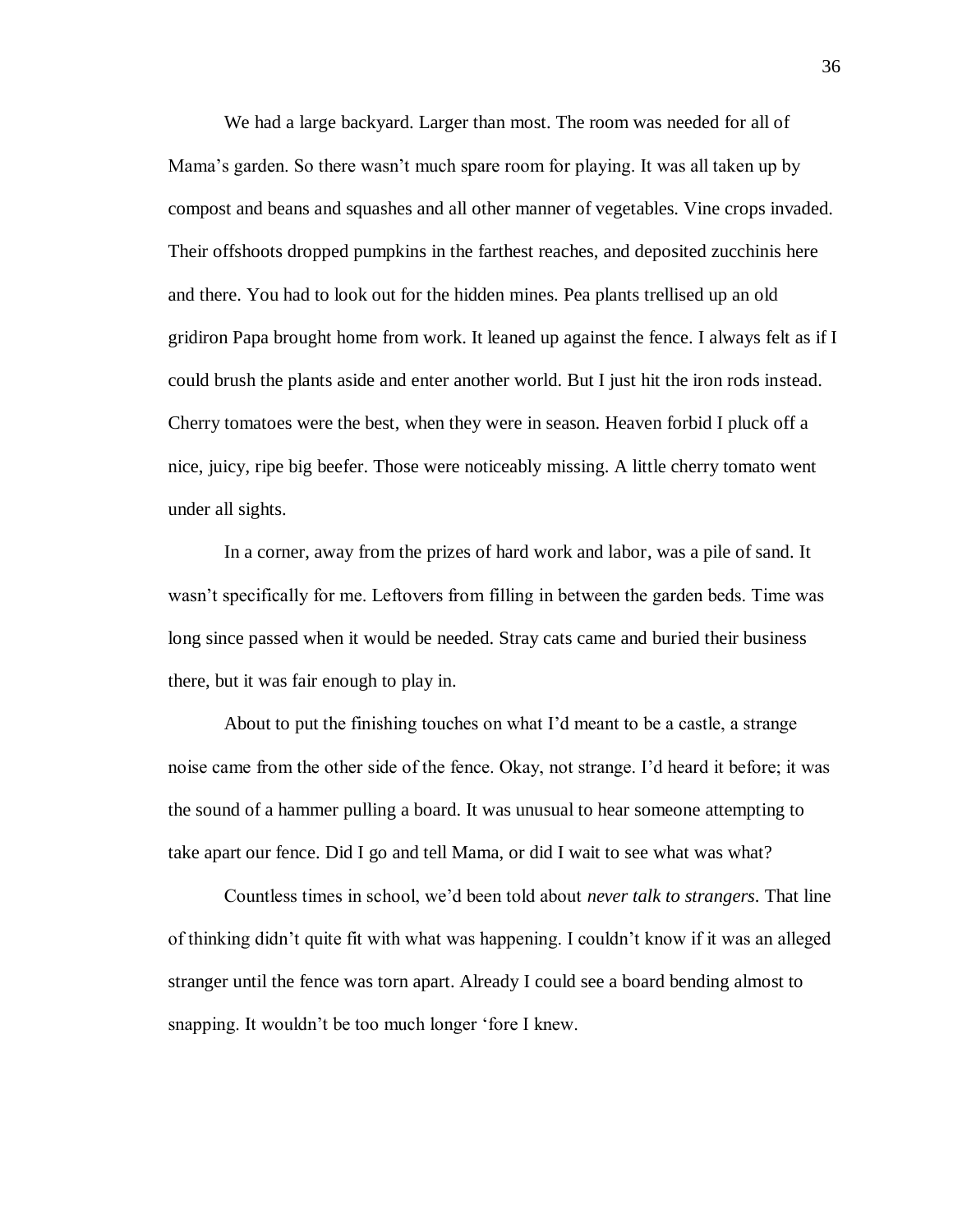More exciting things happened in my life, but not since my freedom was taken away. I wanted to jump up, push against the boar with all my might. See who was fixing to get in. Mama might be watching from the back door. Such small movements from the fence wouldn't catch her eye, but big flourishes of my body would. I'd be in trouble again for sure. This time, Mama might tell Papa. Her *this time*s would run out before too long. Then I'd be in it so deep, I would never see my way out. They'd keep me so out of sight, so restricted, I'd probably be locked up in the basement, or some such nonsense.

For a couple more minutes, I didn't have to worry about being caught. It would take about that long for the final nails to pop free. Even after that, I could be sneaky to keep whoever it was hidden. My hopes were high. Everything could turn out fine. Or it could've been nerves jittering my brain.

"*Psst!* Don't react. It's me," a voice beyond the fence said.

In an instant, I knew it was Bennie. That encounter with Tobes left me shaken about where I stood with the boys, but if Bennie was coming 'round, it must have been alright. It was comforting to know how well Bennie knew me and my family. To know I'd have a hard time containing my excitement. And to know Mama would see it. Straight-faced was the only way we'd get away with this. Even Bennie was at risk. Nobody looked right talking to a fence.

"Should I push from my side?" I asked, "You know, help it along?"

"No, no. I don't want to take the board all the way off," Bennie said, "I don't have the nails to put it back on. It just needs to be loose enough to see you through the crack."

So I pretended to be interested in the sand castle I was building. Fear stopped me from turning to see if Mama was at the window. It would be a dead giveaway for sure.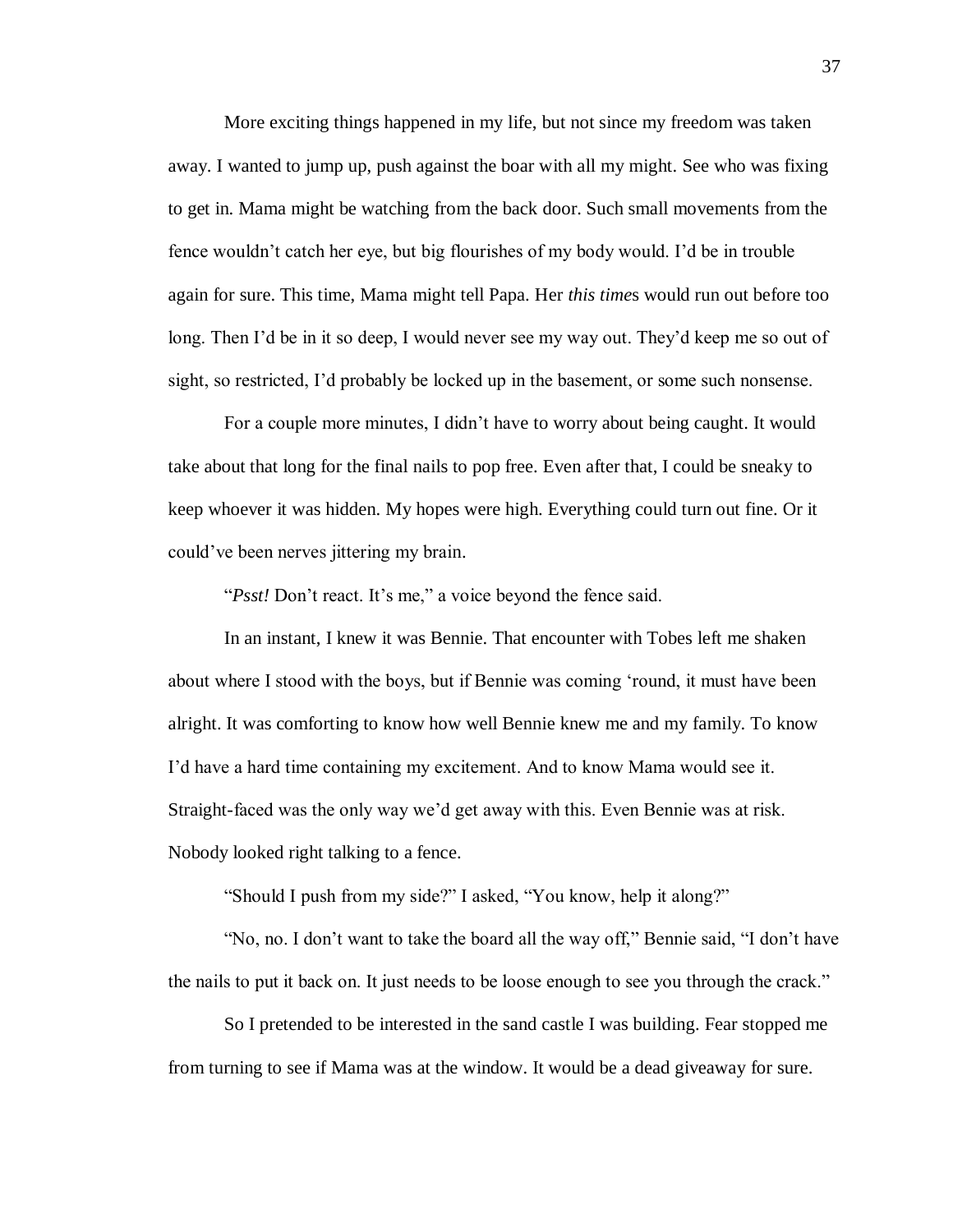Luck wouldn't be on my side. All the good fortune was on Bennie's side of the fence. Before too much more time passed, the bottom half of the board peeled back. In the little sliver I could see of the outside world, Bennie's face appeared. Gosh, it was good to see him. It felt like an eternity went by since the last.

"Only gotten worse, huh?" he said as a statement, not a question, "Any chance of getting out for the sacrifice?"

Half of me hoped he'd come to talk just for the sake of seeing me. I didn't want to have to tell him again that I wouldn't be able to go and pacify Recyclosaurus. When Bennie was thinking about the good of the whole, he forgot about the singular personal needs. I just needed a friend and he needed a priestess. Worlds weren't going to end. This was all make-pretend. Something fun to do to pass the time. Bennie might have been taking it a little too series. Or maybe I was getting defensive.

When I told him I didn't think so, he wasn't about to take *No* for an answer again. Splinters showed on the board, peeled back more. Too much more pressure and it'd snap. A loud *crack* announcing his presence to Mama. There wasn't a way she wouldn't hear a board breaking.

"Come on. You have to. You owe it to us," he pressed his face further through the loose board and the fence, "We've already got the sacrifice. Remember Mr. Lamont's crippled chicken? He told us we could have it. In so many words, I think. A real, proper sacrifice."

The more Bennie said, the more I found I didn't want to go. It wouldn't be fun for me anymore. Looking over my shoulder the whole time would ruin it for me. Dogs are full of energy, but that's taken away when they get beat once or twice. Forever changed. I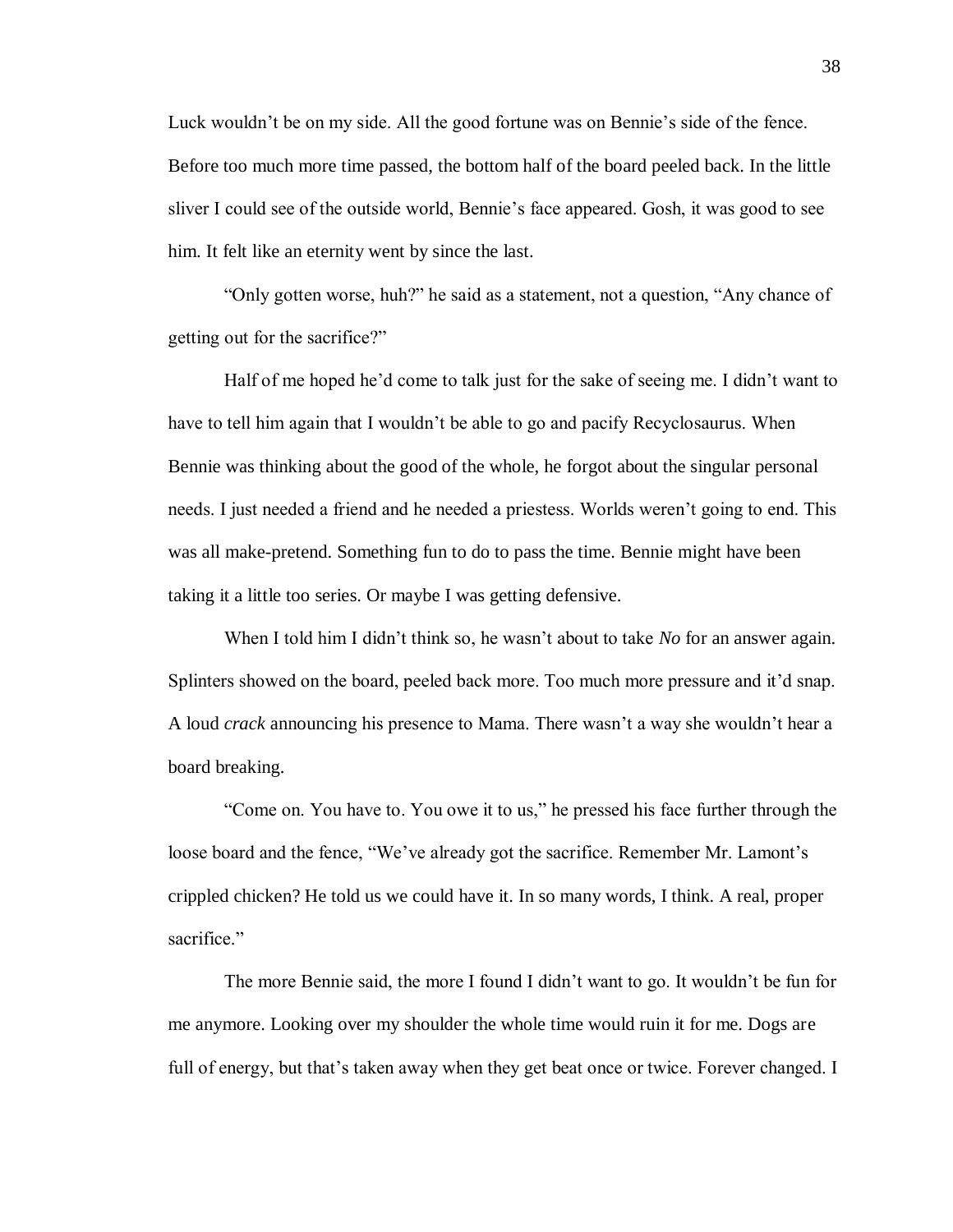wasn't going to be much different than one of those dogs. Time was what I needed. Not to adjust to the fences and walls, but to get used to this new person I was supposed to be. Mama and Papa couldn't hide me from the world forever. September would come soon enough and I'd see everyone again. Until then, things would be different.

"That's all well and good, but I can't," I told him.

I'd keep my words few. Less of an explanation, the better. Bennie found ways to poke holes in arguments so they sink in the lake, but he needed material to work with. A sentence at a time with refusal to say more wouldn't help him. He couldn't twist my arm from the other side of the fence.

"I thought Tobias was making it up about you, Jane," the cool tone in his voice tripped my hand. One sand tower destroyed, "All what his mother told him about *what* you were now. To look at you, you ain't unclean, but something surely isn't right in your mind. The old Jane wouldn't have pushed us away."

Forgetting my self-control, I stood. My castle was all but unrecognizable now. Piles of sand mix with cat droppings didn't amount to something glorious. Bennie hissed at me to sit back down, but the words were muted. I wasn't listening to him.

"No," I said.

It was the same big *No* I'd tried days before, the same one Papa always used and got his way. A couple days ago, I just said the word with no feeling in it. If I wanted things my way, the same way Papa did, I'd have to do everything in my power to imitate him. Back straight, shoulders back, eyes narrowed, lips thin.

"No," I repeated. My tone regulated by my displeasure.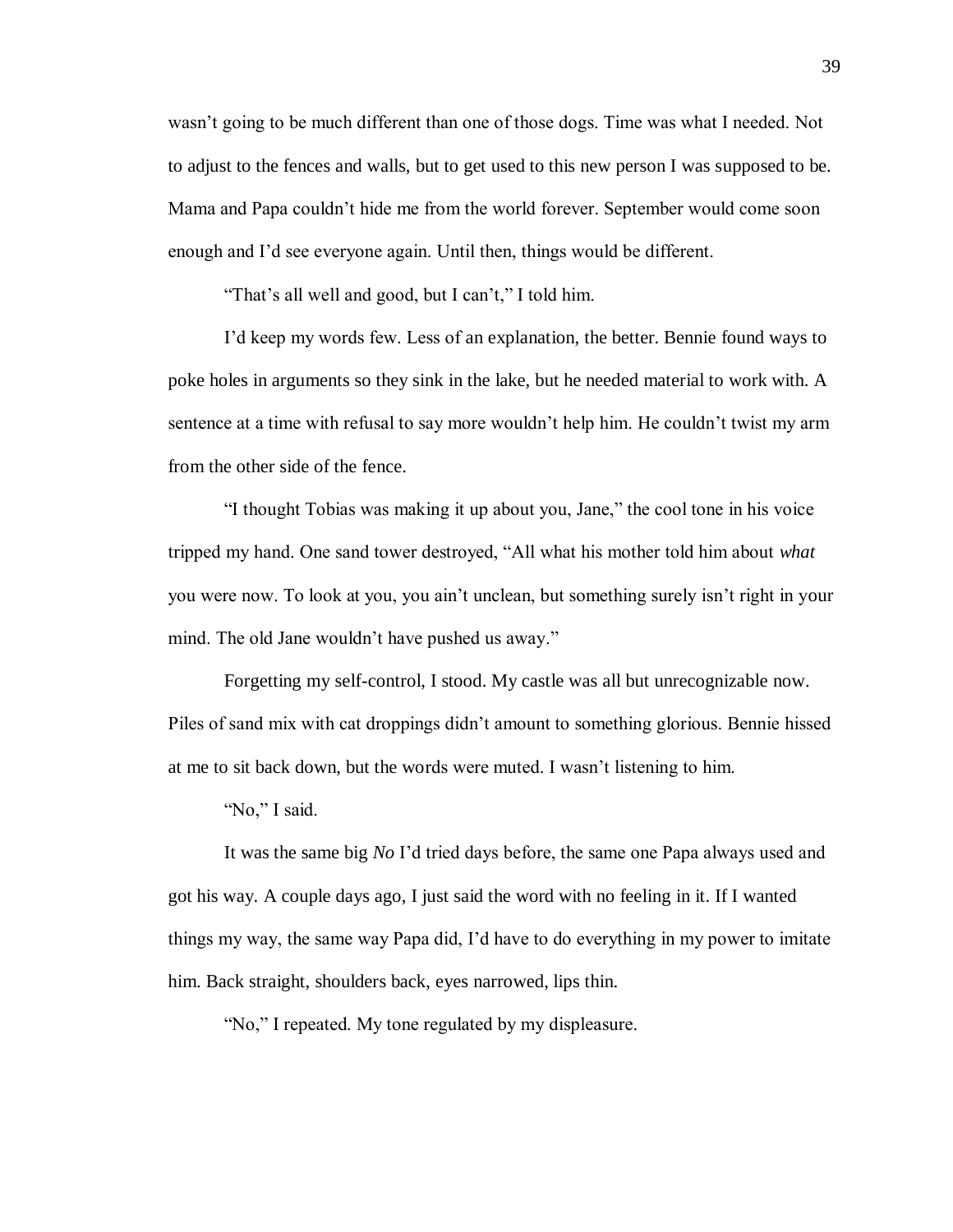His eyes were searching. Not my face for what was going through my head, but the space to the side. Empty air. Something caught his sight. If I turned to see, I might lose my control, but I was curious. When I saw, I was filled with dread and relief.

"Benjamin Moses Mercier, I know I spoke to your mother about telling you not to come around here," my own mama said, "And I know Louise mentioned this to you, didn't she?"

Cowed, Bennie bent his head and answered, "Yes, ma'am, Mrs. Duvall."

"As I thought so," Mama said, "Now, fix my fence and get back to your home. I'll be giving Louise a call. So know better than to dilly-dally."

It didn't take long for Bennie to make himself gone. In no time, he'd straight-line for home. Nobody was as afraid of my mama as Bennie was, I think. On one hand, I was afraid of the punishment she could inflict. But Bennie, I'm fairly certain he was terrified of the actual being, the person. Unlike me, he wouldn't take his time.

With the fence mended and Bennie gone, Mama turned her attentions to me. She wasn't happy, but I'd known that by how she talked to Bennie. A blank face was a canvas for any emotion to appear on. White for fear, red for anger, blue for sad. The paints were waiting.

"Jane, go up to your room," she said. Then there are some colors that you're not sure what they mean, like the orange, "I'll come and speak with you later. Get cleaned up first."

Another couple days passed. When Mama told me got to my room, I wasn't expecting it to be permanently, as it was. Except for meals and using the bathroom, there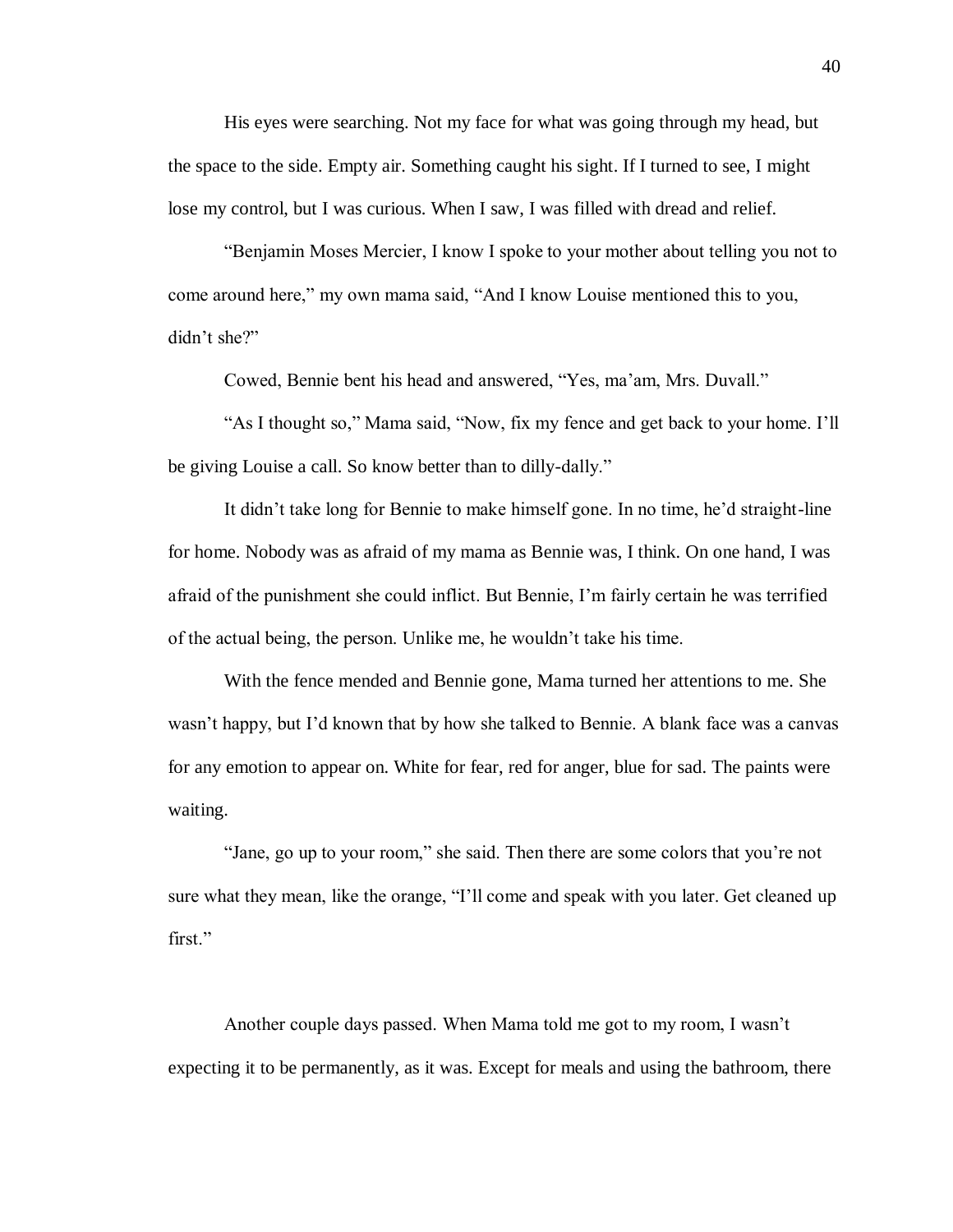were few times I was allowed beyond my shut door. If I was lucky, I got to go to the kitchen with Mama to help can, or to move jars to the cellar. My chances had finally run out.

For real, this time, Mama told Papa. I knew he wouldn't be happy. It was plain to see what would be coming if he found out. And I was right. The switches came out. Even though they never touched bare skin, the sticks left bubbled up red welts all on my backside. Ten whacks was enough. Papa judged how many was necessary by when tears formed in my eyes. We hadn't spoken to each other since. Not real words, anyway. There was always the customary *How was your day, Papa?* But those words were empty and meant nothing.

From my window, I could see most of the neighborhood. The day was coming to a close. Parents were returning home. Mostly just the fathers, but some of the mothers worked too. Children wouldn't be home for a while longer, not until supper was ready. The road workers left, abandoned Recyclosaurus at the edge of the road. Tomorrow was the last day. Their work of tearing up the roads was finished. Tomorrow they would pack up one set of equipment, haul it out, and then bring in another.

With the workers gone, the boys could move in. There was only a short amount of time, maybe an hour, they had free. They'd still go through with the sacrifice. Even though, in their eyes, I bailed out on them. Bennie was clever, and with the help of Tobes, they'd find a solution.

At this distance, I could barely make out who was who. Color of hair was a giveaway, but other than that it was proving difficult. I wanted to be able to watch and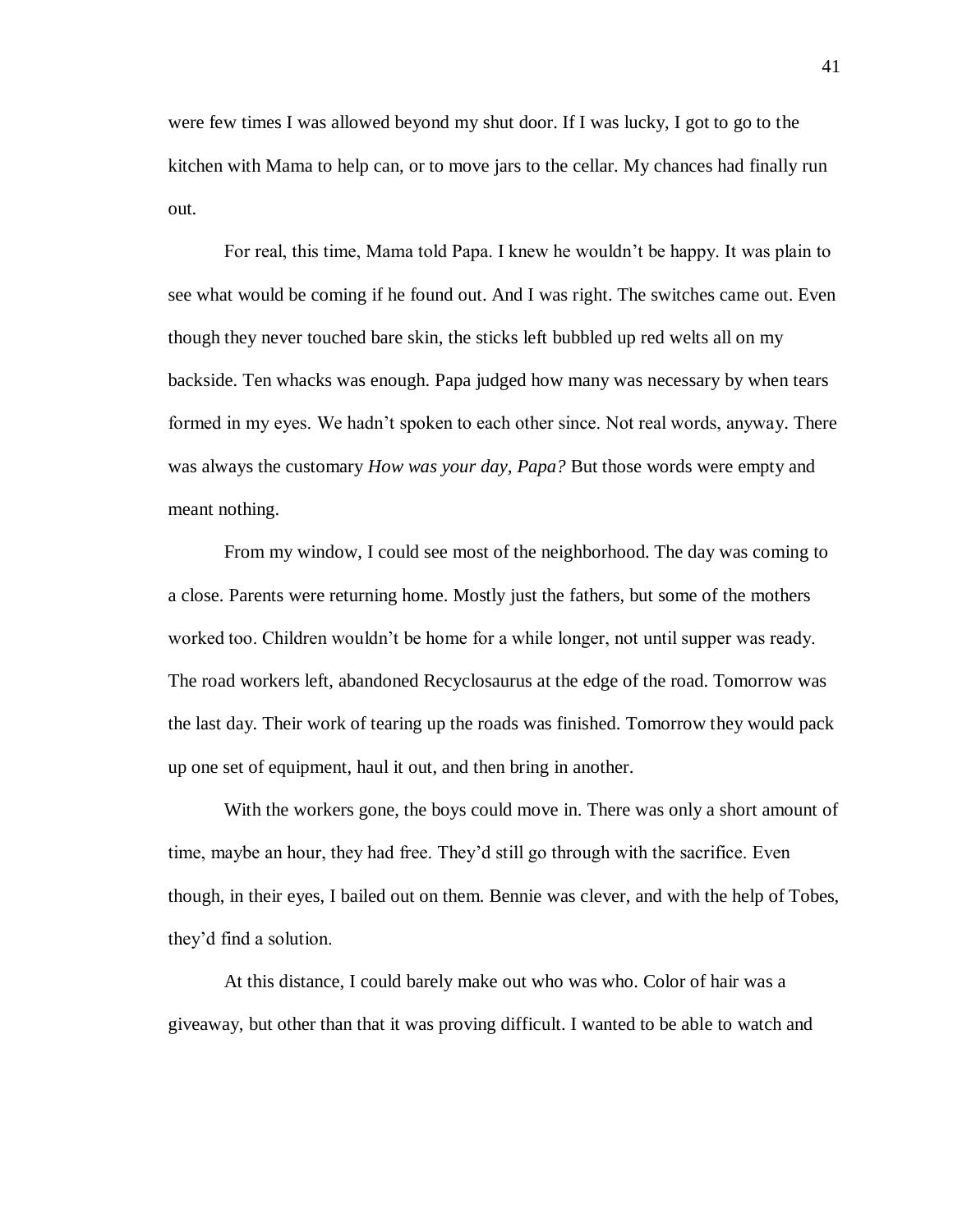follow their movements. Maybe even from this distance, if I knew exactly what was going on, I could feel like I was actually there. I could laugh along with them.

A shock came when I saw someone I didn't recognize from the regular team, but did from regular life. It was *Pearlie*. I didn't think Mrs. Revelle let her out of sight. She certainly wouldn't let her help in a ritual sacrifice to a being of steel and destruction. Sure enough, it was Pearlie. I could tell by the long, thin hair wisps. She stood at the mouth of the metal beast, the center of the semi-circle with the boys. A book was in her hand. Of course on such short notice she couldn't memorize the lines.

At my distance, I watched the group roll through their tasks. Before I'd been shunned away from society, I had been informed of the process. I knew what they needed to do an when to make this official. One mistake would mess the whole thing up. Not that we believed in pagan rites, but life wasn't meant to be done sloppily. *That* was a fact we did believe in.

I couldn't see their mouths moving. I couldn't read lips, anyway. There was no way to tell if Pearlie was getting her lines right. I thought I could hear her shriek when Tobes pulled out his brother's hatchet and took the head off the chicken. No way her lines were spot-on then. Imagine, a priestess who couldn't dip her fingers in the sacrifice's blood to write ancient runes on Recyclosaurus. It was unheard of. Bennie took to it instead.

It was too much. I had to turn my head. Blood wasn't bothering me. Death wasn't what was troubling my mind. They were messing it up. It should have been *me* down there. I'da gotten it *right*. Chicken beheadings weren't no surprise to me. Mama did that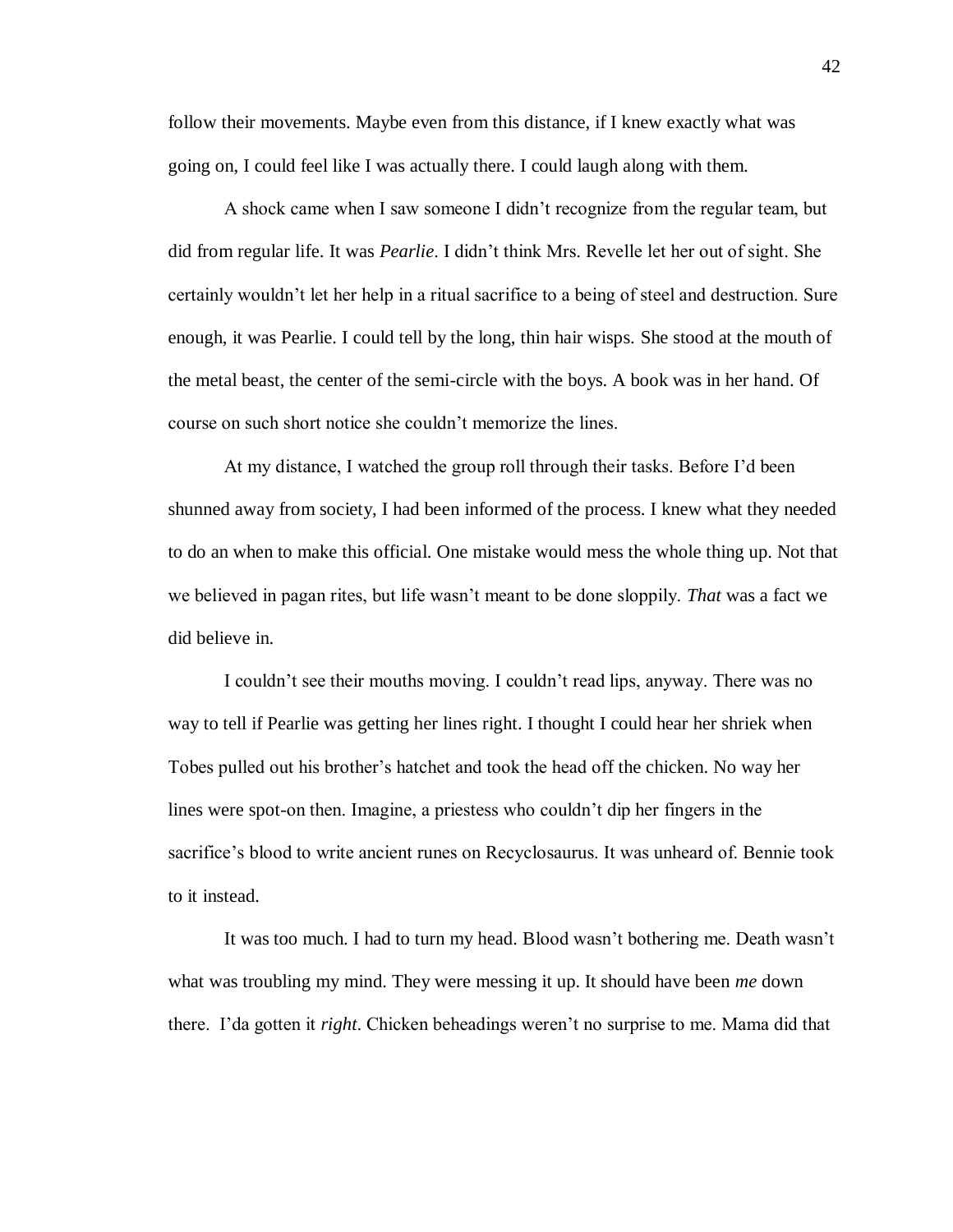once a month for a Sunday supper. As for blood, I'd soaked up to my elbows when I helped make blood sausage.

What surprised me most was Bennie, normally a perfectionist, laughing. He wasn't that forgiving with me. No one was. Everyone had high expectations of my actions.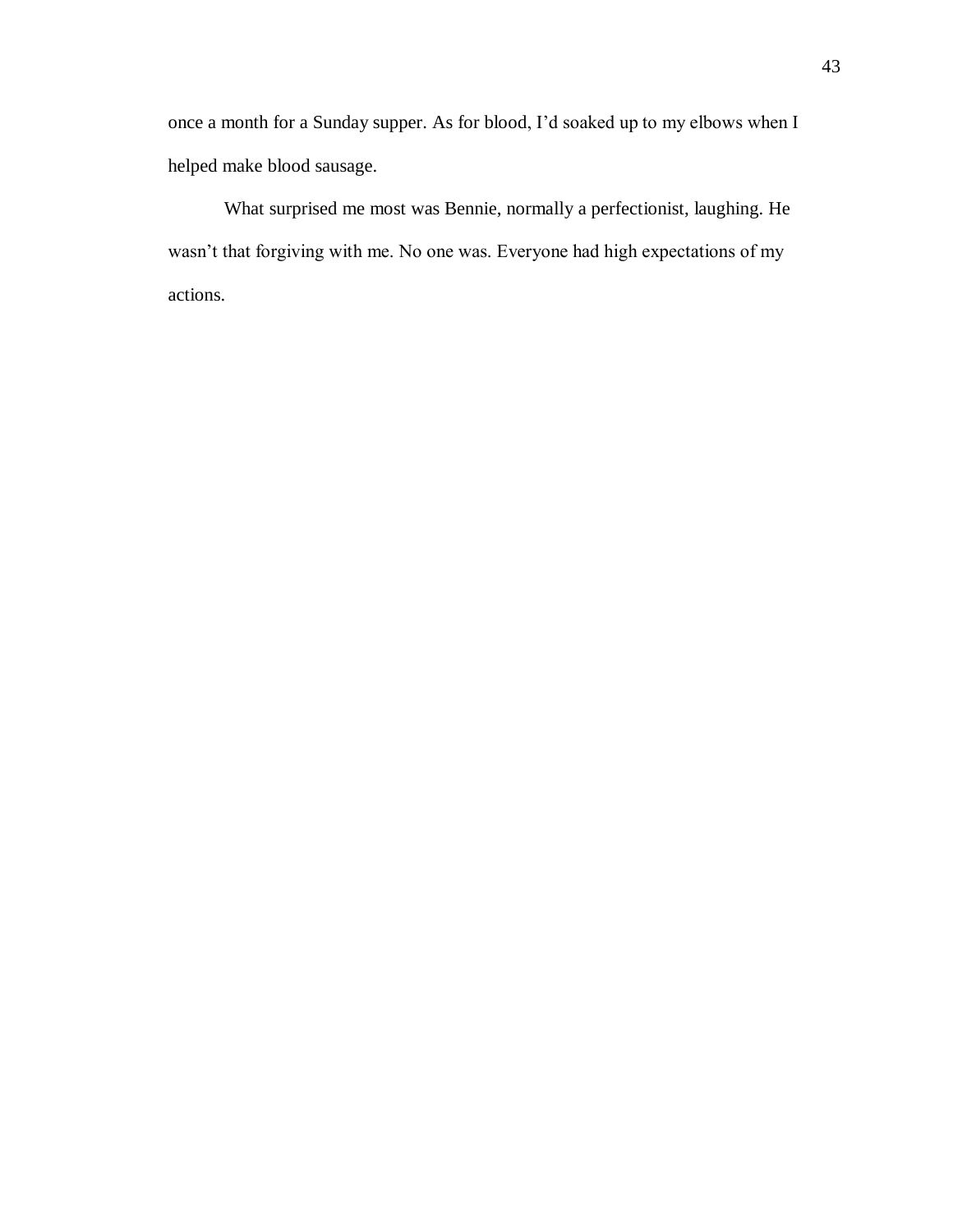## **E d g e o f E s c a p e**

Everywhere I go is a memory, with him, of him. Even happy ones bring back sorrow. That's why I went back to my childhood. Breathing came easy again as all my defenses dropped, falling to the ground with the leaves that surrounded me. Miles away from everything, the wood enveloped me rather than fear. I could start over here. It the only haven I've ever known, the only place I never told him about. Summers in the north, away from everything running free through the forests. Now that I'm older, I could make my life where I had camped. People were always so friendly and welcoming in this little town. I needed that.

A deep breath of fresh air calmed the quick pattering of my heart. Weeks would have to pass before I no longer had to remind myself nothing was going to go wrong. I had trained myself to be so cautious, always looking over my shoulder, prepared to sprint. Now I could feel the muscles on my neck tense, straining against my will to keep looking forward. I had trained myself to be so watchful, so I could do the reverse. People always spoke about the wonders fresh air could do for a person.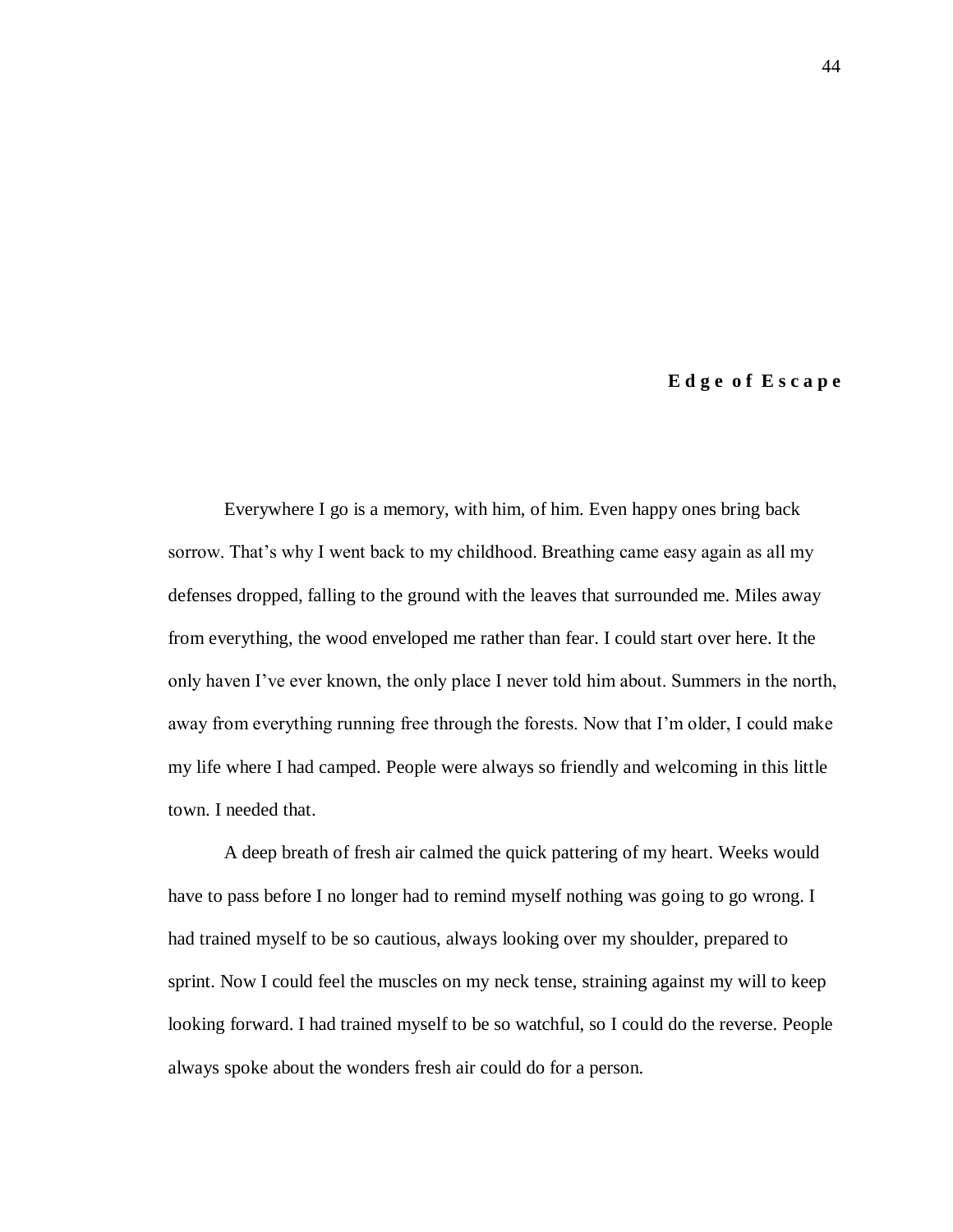The week after I arrived in that small wooded town, everything was on its way to being settled. Camping was always one of my favorite parts of growing up, so it didn't bother me to sleep in a tent for a while. There was the promise of the future that kept my resolve. I was now the owner of a piece of land. The deed bore *my* name. Construction on a small house would begin in a month.

In two days I was to start my job. Remote towns never have much to offer, so I considered myself fortunate, even if it wasn't my first choice. Working produce at a grocery store in the next town over was a respectable job. I was no longer trapped by the thought of lettuce…

Eating is necessary to survive. Intravenous drips can sustain you, but that's not living, it's only existing. I haven't been living for a year now. The needle is in my veins. It's constantly feeding me thoughts I wish I'd forget. I got used to the needle eventually, but I'm always aware of its presence. It itches, and I want nothing more than to rip it away. These things linger, preventing me from even just entering a grocery store without sideways glances.

I feared for the moment *Sandra* flows through the air to my ears, as the syllables slide their way across my shoulders. Another grocery store, another town would be better. The migration trails of habit always led me back here. The feeling of looking out for him was one I never tried to avoid. I knew exactly where everything was, so I could minimize time in the store. Get in, get out as quickly as possible. Changing convention would save me from accidental run-ins, but I would have to start my familiarity over with a new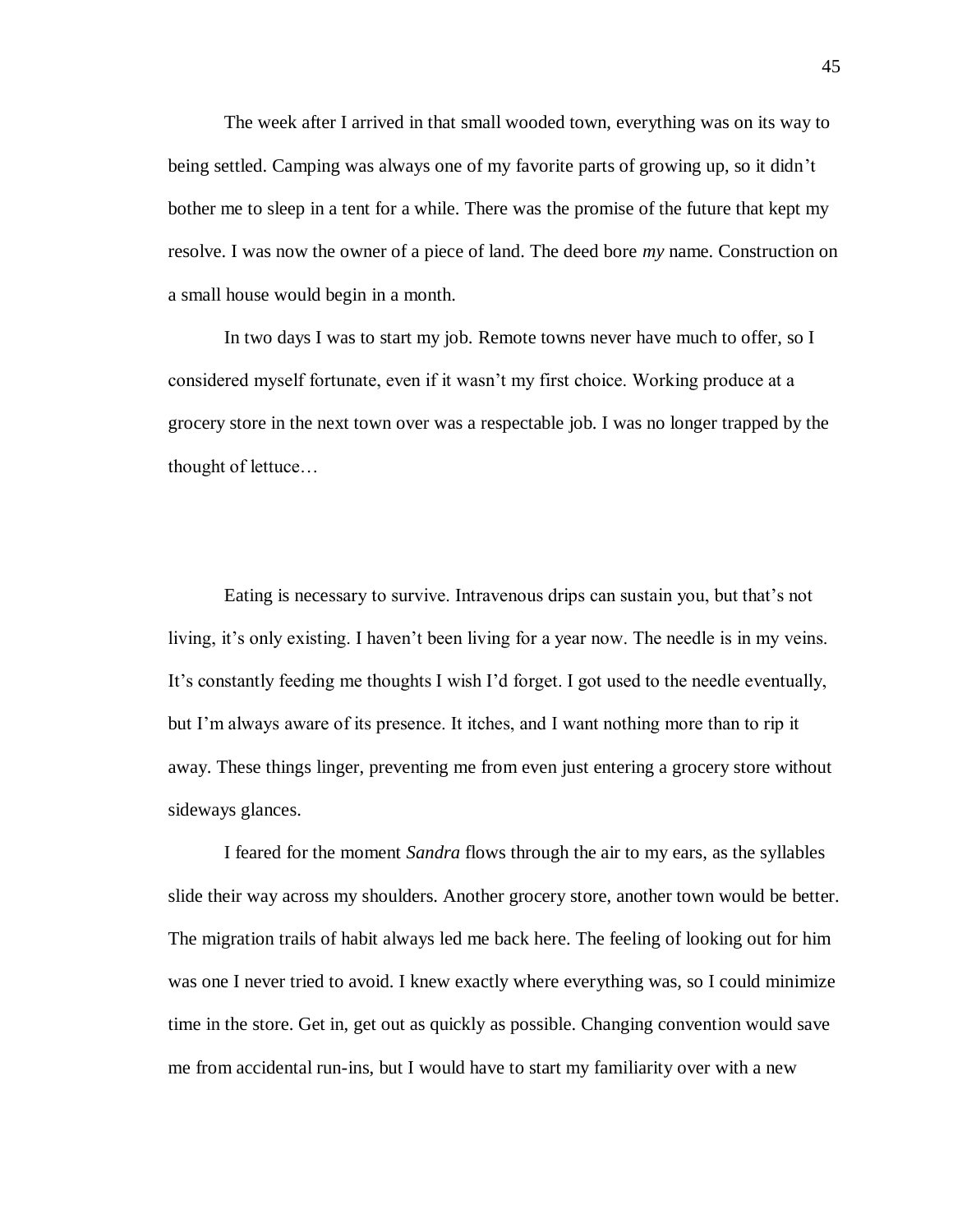store. I needed that familiarity, something in my life that was the same. It had nothing to do with missing him.

I was trapped between displays of apples and oranges. The produce section was where I needed to be most aware. It was his assigned location within the store, his specialty. Months had passed since I had last caught his eye near the pineapples. My empty basket had clattered on the floor as I ran to the car to escape a confrontation. If only I had been able to make it to the deli. I would have been free. Hills and valleys of shelves could hide me, lost in a forest of cereal boxes.

\*\*\*

Behind me I heard tires rolling over gravel, an engine quieting down. A beautiful autumn day, someone else was coming to enjoy it. There were already a handful of people at the rocky beach. The last traces of summer wouldn't last for many more days. It was refreshing to no longer have over the shoulder glances. No more worries. I could keep enjoying the view of the wind ripples on the water and the way light glimmered…

Light reflected off the windshield, that's what caught my eye. I tensed, knees bent, ready to sprint from a vehicle I could never outrun. I couldn't draw attention to myself by stopping in the sidewalk, so my walk continued. I could feel myself starting to shake and worried how it would affect my mobility if it came to escape. All signs pointed to *ready to run*. He wouldn't faze me. I wouldn't let him. The thoughts he had once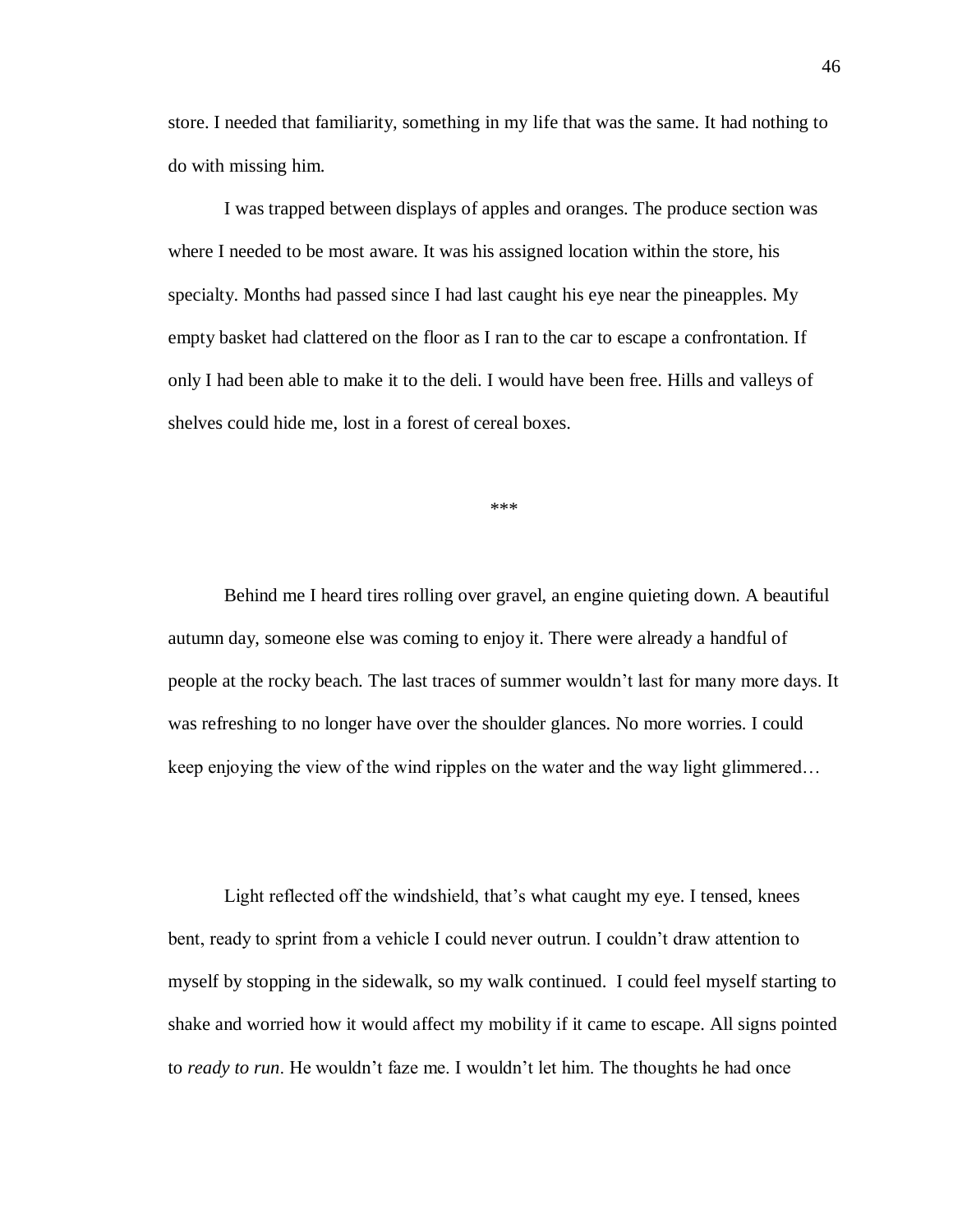ingrained in my mind had been pushed away. They wouldn't be allowed to weave their way in-between my conscious again.

In a moment, the truck flashed by in a streak of hi-ho silver. Adrenaline still quaked my body, but I was washed in relief. I wasn't noticed. The red of brake lights didn't pour into my eyes like a head wound. There wouldn't be an encounter.

Something wasn't right. It was a more stream-lined chassis. The plate number wasn't his. White numbers against a green background. It should have been black numbers with a white background, a V in bold red. It means "veteran," but "varnished" was more fitting for him. He had never served. His grandfather, whose truck it had been, had been in the Navy for twenty years. I always thought the plates should have been changed when the name on the deed changed. I kept my opinions to myself.

Trucks are always something to be cautious of. Loud, dangerous vehicles whose owners' personalities are often duplicates of that. Roaring up behind anyone on the road then blowing by, and in an instant are no longer seen. Seconds to be there, seconds to be gone, but something sticks, unnerved feelings linger. The flies kept coming back every time I shook my head. That's why my guard was always up, my head always shaking. Or the flies would lay eggs and maggots would hatch, eating my flesh.

\*\*\*

The lake suddenly got cold when a northern wind picked up. I shivered as my hair snaked around my neck.

"Sandra?" a familiar voice said.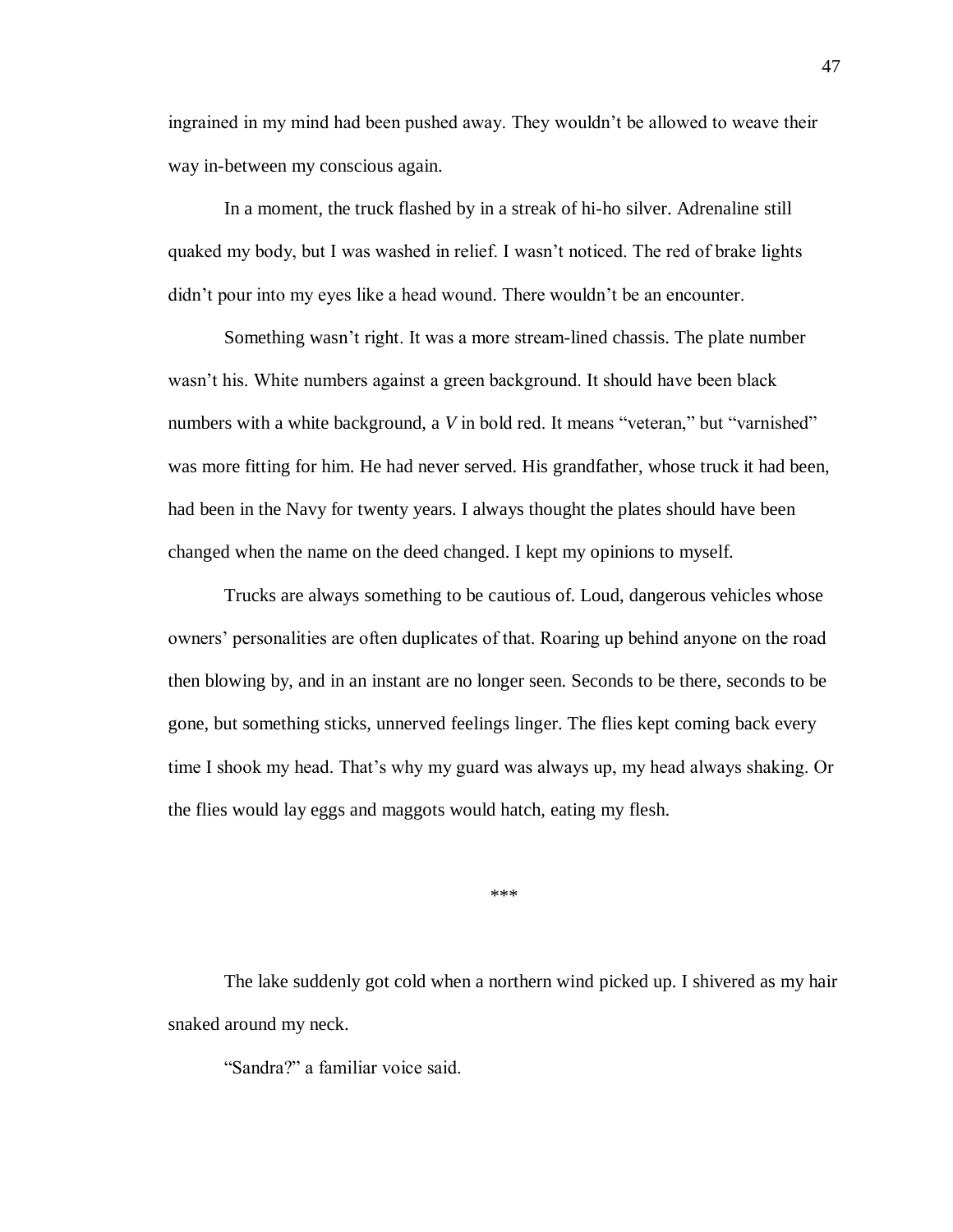I feared to turn around. I was in the wilderness with no one around who could save me and with nothing to defend myself. It was too much of a coincidence. How could I have been found?

"It's been so long. How have you been?"

The arrival of a dog made me turn around. Animals always put me at ease…

The dog ambled toward the door as soon as she saw the mailman's flashing lights. She would have heard the car first if it wasn't for her age. A few quiet *woofs* let me know what was happening in the front yard. The mail is another dangerous thing. It's easy to find addresses and then anyone can send you anything. I'm glad the dog, in her slow way, warns me. I could move, just like I could change grocery stores, but my home is safe. I know where everything is. Escape plans are ready for an emergency. Besides, he could always find me again.

The house is safe enough for now, though. When the sun sinks the floor turns to lava. Hardwood is a hard place to fall when you've been pushed down or thrown down. Clean as I might, I could never get those blood stains out. No one else can see them, but they're there. Thoughts can be pushed from my mind, but an idle mind creates idle worries. Tenseness didn't leave my shoulders, even when I'd lie down to sleep.

I worry that he'll drive by in that truck of his when I go to the mailbox. It wouldn't be the first time. The last time the Toyota rolled by, windows down, fifteen miles per hour, it was winter. I jumped. The ground found me the same time adrenaline did. Blood pounded to my muscles as I scrambled to escape, to get up, to move. I could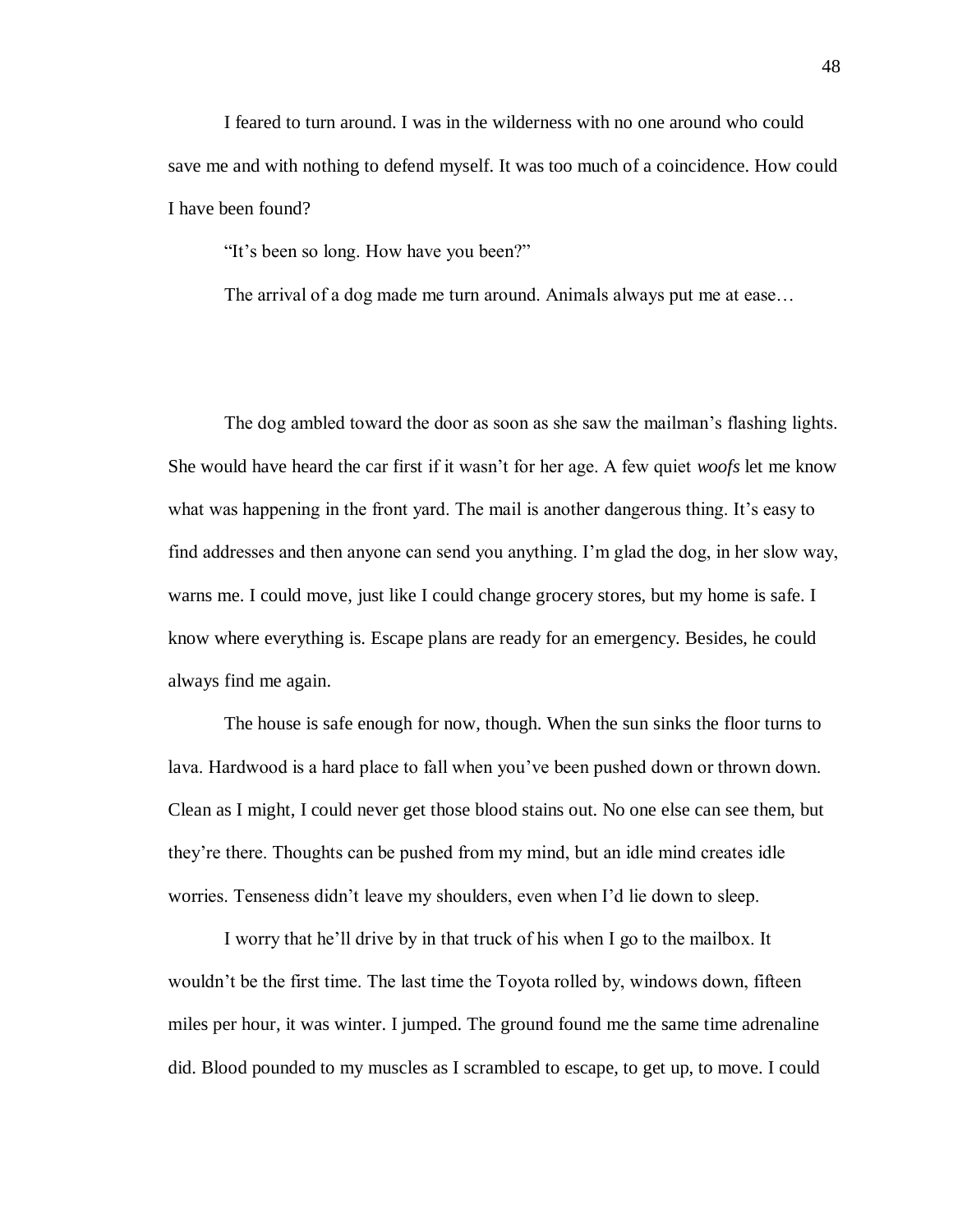get back to the house, I could be sage. A door slamming told me I needed to move faster, disregard the mail in the box. "Do you want some help?"

Still on the icy ground, I knew I was in the vulnerable position. Somehow, I managed to get away. I dashed to my door, locking it, drawing all the shades. When I looked between the blinds, I didn't see the silver truck. A red four-door and a confused looking woman were in its place. He had been there. I paused for a second, eager to hear the engine of the truck fading into the distance. There was only the hum of the sedan, and then a door as the woman drove off.

Spit went down my throat. Trying to dig up the courage to go outside after a memory like that was difficult. It set me on edge. I didn't want to bump into him. A few deep breathes and I was able to turn the nob and pull.

Three letters were in the box, all addressed to the only person who lived at my house number. *Sandra Rudman*. My eyes blurred the name in my mind, creating other names. A changed last name or his name. Thankfully my name had remained as it was given to me when I was born, and the return addressed didn't bear that last name. I no longer received pages of confessions and accusation, loved mixed with blame. There were only a few times I wasn't glad to get mail in the box.

\*\*\*

It was the game warden, but not the same one that I had met as a child. He was familiar all the same. Summertime, childhood friends are never forgotten. The memories were happy ones and I was relaxed again. Disaster had been averted, the biggest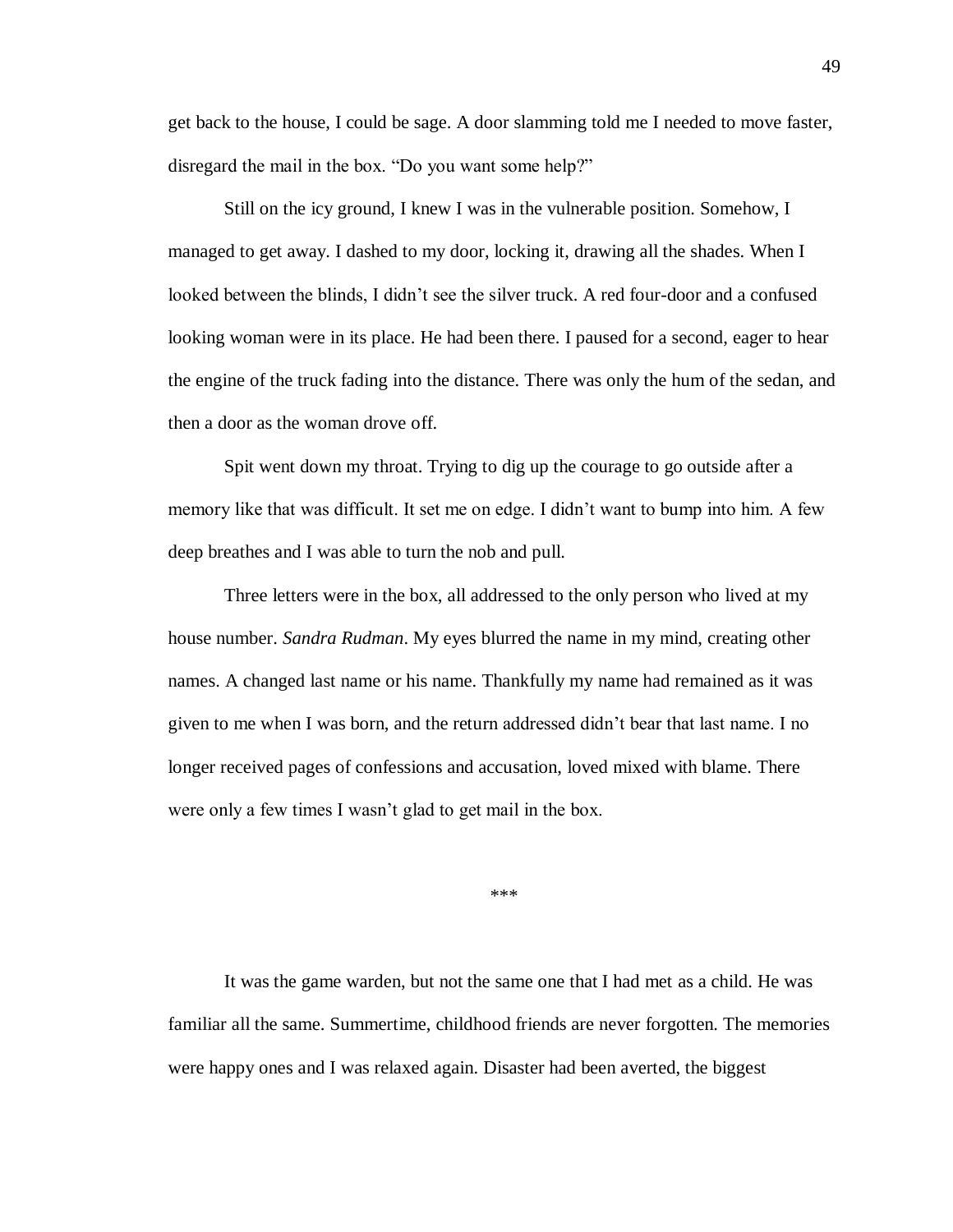coincidence of my life hadn't happened. I hadn't been found by the person I had excised from my life.

"I'd heard you'd come back to stay," Danny said, looking out over the water, "I thought I'd find you at the lake. Any truth to these rumors?"

My first real smile in weeks, months even. Using muscles that were unaccustomed to moving stiffened my face. I could feel how the grin spread across my face, always aware of my emotions. "Good for you," he said, moving his eyes to me from the lake.

My smile remained, it ghosted across my lips, but it didn't fade completely. Some thoughts never can leave my mind, somehow they still remain. All those years, I had thought I was at a home, not just a house, a building. My home wasn't confined by walls. It was here. Surrounded by all of this; nature, the people, the feeling of peace.

The winds changed. A warm eastern wind became a chilled northern one. Danny made his motions to head back to his warden truck. I decided it was about to leave the lake and settle into my cabin for the night. The ledge caught my foot, tripping me up and I was falling…

Plates crashed to the ground from the force of my body colliding with the wall. It didn't hurt as much as I thought it would. After all, my back missed the coat hanger. The agony from that would be worse. I staggered forward. Was I trying to escape? I must have been. There was no way I was moving closer to my attacker. Hands gripped my shoulders and I was back against the wall. More china shattered.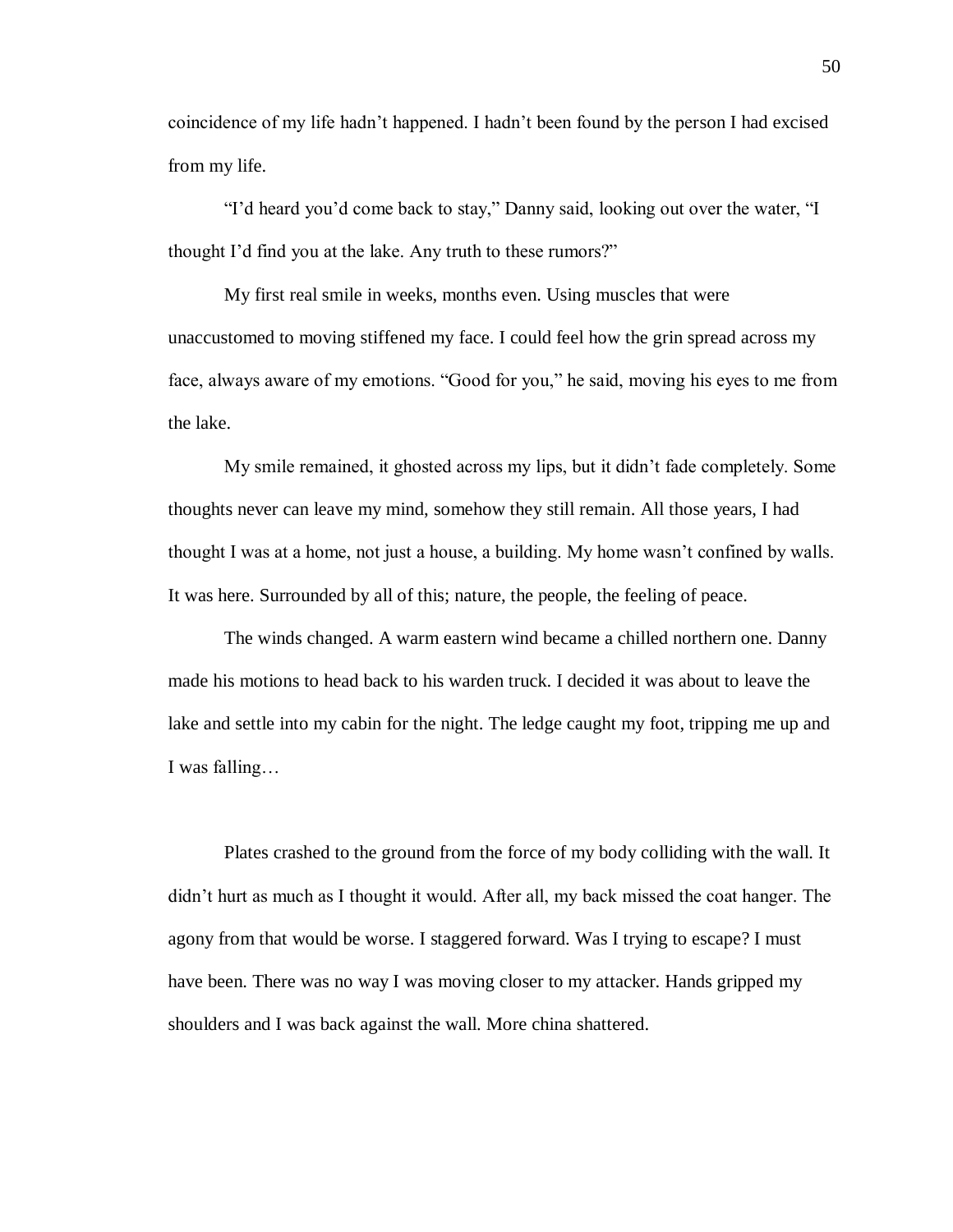This time I stayed put. My house was so non-threatening. I had nothing to defend myself with. On the counter there was a pineapple I hadn't taken the knife out for when I decided to cut it up. The keys to his truck that were tossed carelessly when he sauntered in here looking for a fight I gave to him. A few letters. Nothing. Nothing of use.

Breath was gone out of my body when the back of his hand swung across my face. I fell to the ground with him towering over me. Another hand raised high, positioned to strike.

\*\*\*

Gravel scraped the back of my legs as I pushed myself backward. Someone was looming over me. Male, tall, imposing, intimidating. His hand was stretched forward. I couldn't let this happen to me again. Again? Or was this still the same account? Getting away was the only thing on my mind.

An unfamiliar voice caused my eyes to focus. "I said *Are you okay?*"

My arm rose in front of my face. Both defensive and a sun block. It was Danny, he pushed me down and now the back of my legs were dripping blood from the gravel. He took a step forward, hand still raised above me. The dog jumped between us. Teeth weren't barred, but I still felt like it was trying to protect me from an attacker. Then its tail gave me one quick swipe across the face. A shiver went down my spine and I jarred back to what was happening. Danny was trying to help me. He wasn't hurting me. I couldn't let that go.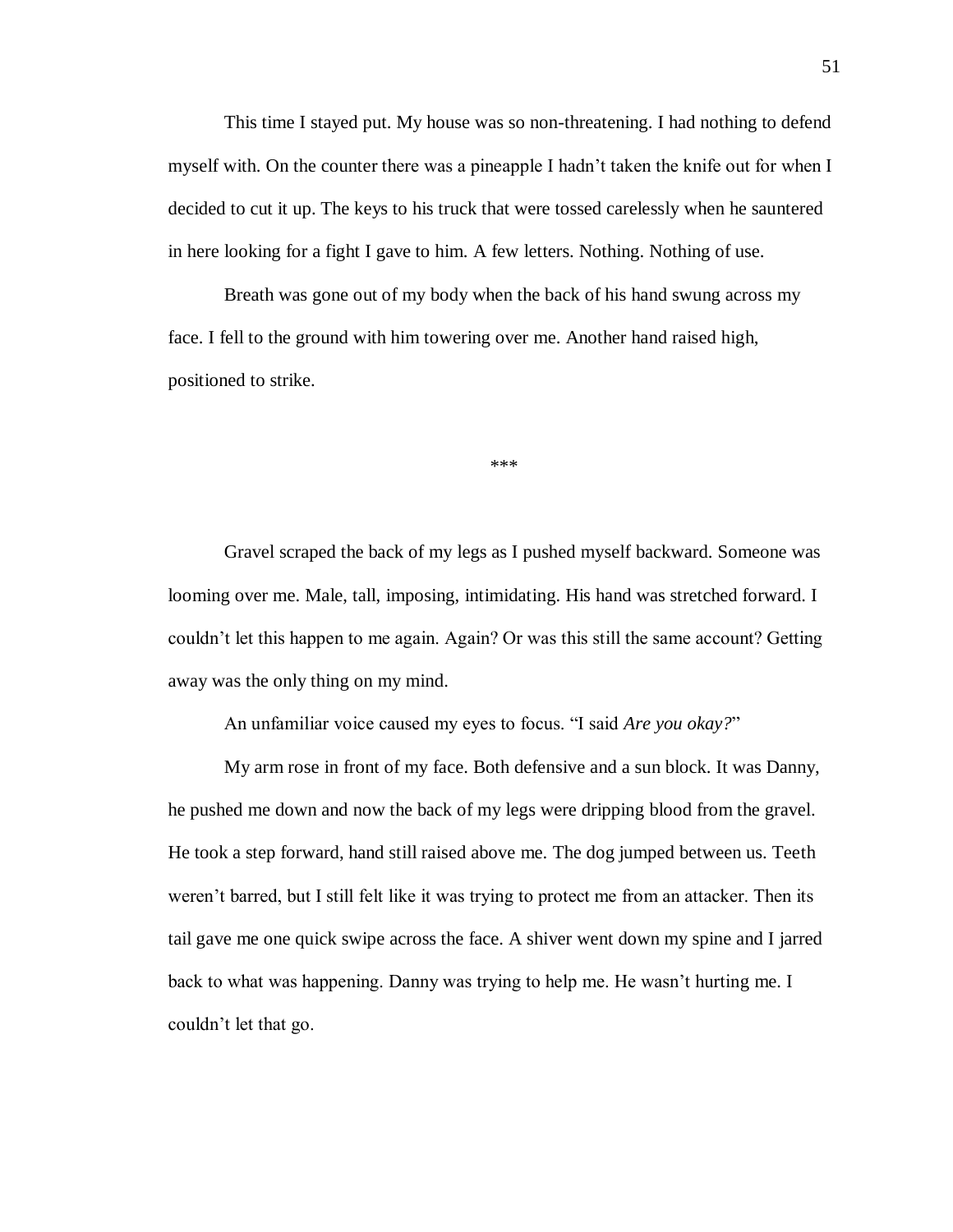## **B e c a u s e y o u l o v e d m e**

Suddenly I am free, Floating above the ground, Just because you loved me.

Traveling 'cross the sea, No worries I might drown, Just because you loved me.

Capture; a need to flee, Escaping from the hounds, Suddenly I am free.

This I could not foresee. No longer am I bound. Just because you loved me.

Though I had lost the key, Easily it was found. Suddenly I am free Just because you loved me.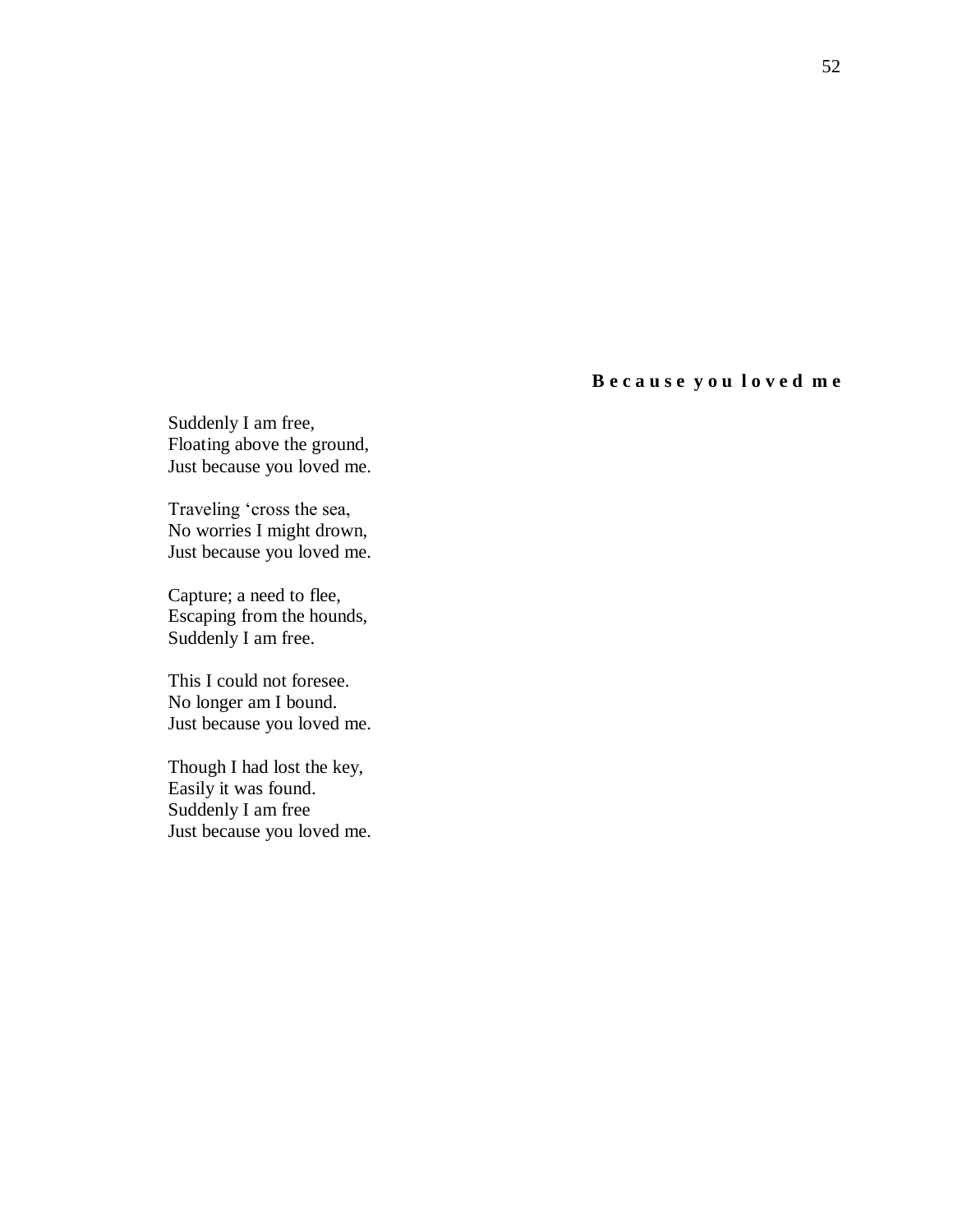**N e v e r A g a i n**

You want what we once could have been, (and the past you cannot rewrite), I could never love you again.

You changed your tune, to my chagrin (you tried so hard to make it right), I could never love you again.

All attention to me did send (I ran, just like a bird in flight). You want what we once could have been.

You think this is something to mend (it's not as though this is trite). I could never love you again.

For you, my heart will not open (it has nothing to do with spite). You want what we once could have been. I could never love you again.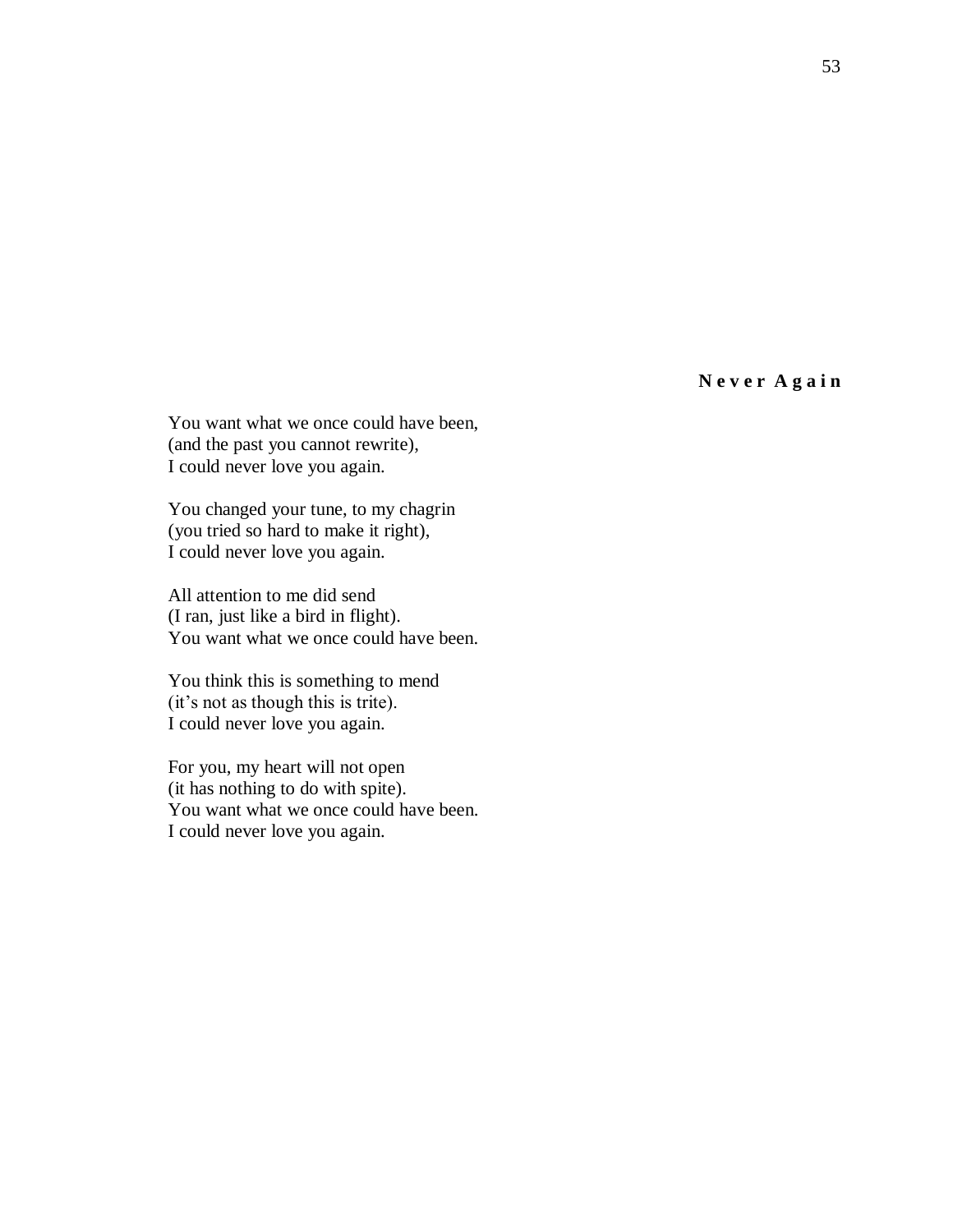**F o r t h e B e s t**

Telling myself it's for the best: I can hold on and suffer, or, I'll forget you at your request.

I'm trying to ignore unrest, I will just need to close the door; I'll forget you at your request.

It's myself only I detest. You won't hear from me anymore; Telling myself it's for the best.

Not another unwelcome guest, No longer an imposing war, I'll forget you at your request.

Thoughts remain, but I'll run. Protest These memories that shook my core. Telling myself it's for the best I'll forget you at your request.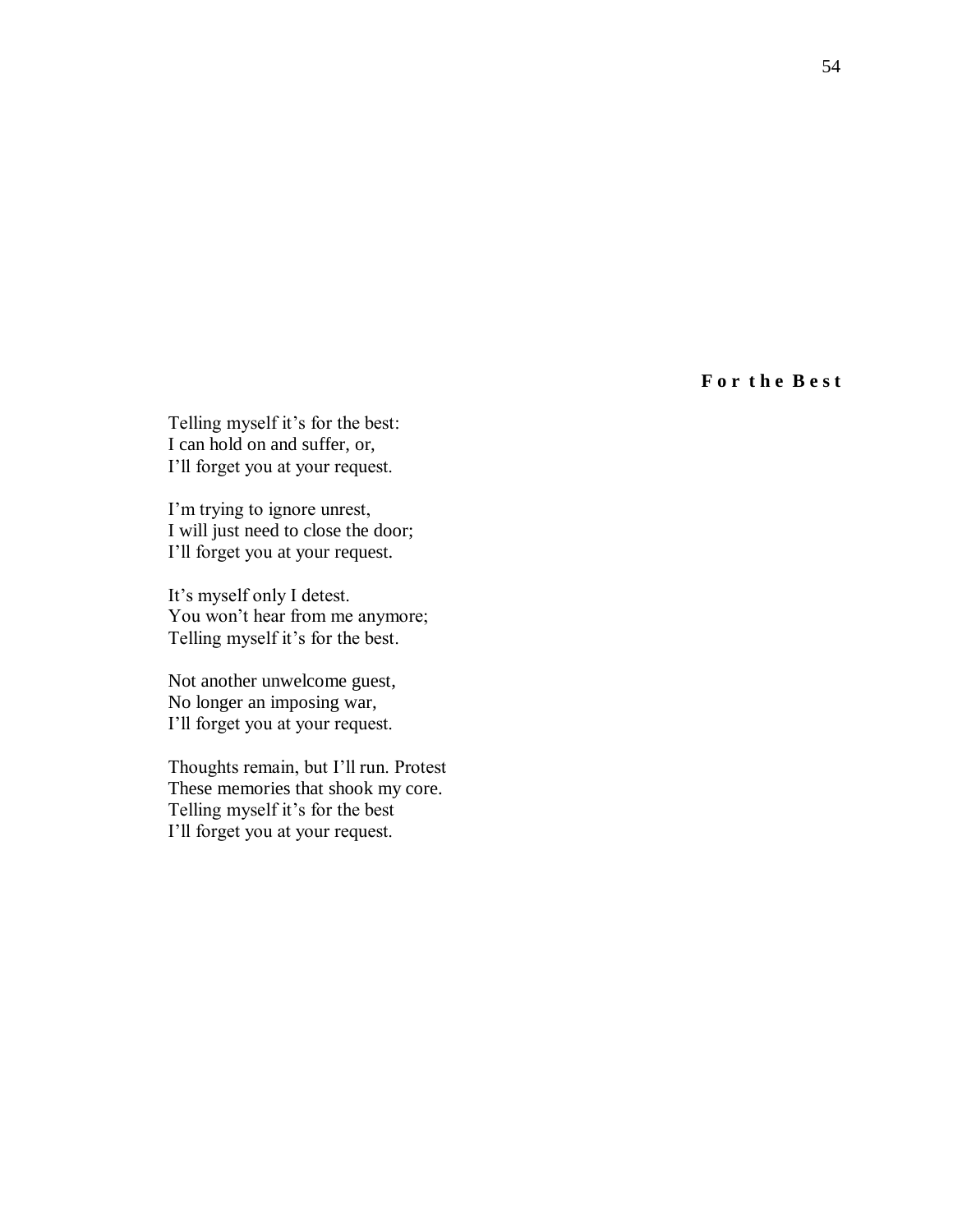## **C o n d i t i o n a l O w n e r s h i p**

*I.*

Was this all it took to make her happy? Sun bleached all colors. It would have been a perfect day to be out in open land. Cut down hay didn't dry in the fields. Not this day. Instead farm work carried on in a different manner. Rays from the sun touched earth in particular locations. Signals of a bright beginning. Glimmers of light reflected on the metal trailer backed into the yard.

Holly's smile had never shone brighter than a June day before. Not like this. She'd been happy the first time she entered the calf barn. Adoration was easy to focus on the fuzzy faces of week-old heifers. Who couldn't smile at the soft mouths of calves searching for milk from fingers?

Try as he might, Mason couldn't compare how Holly looked in this moment to anything he could find. The day was beautiful, sunny and warm, but Holly surpassed it. Pure happiness by pure happenstance.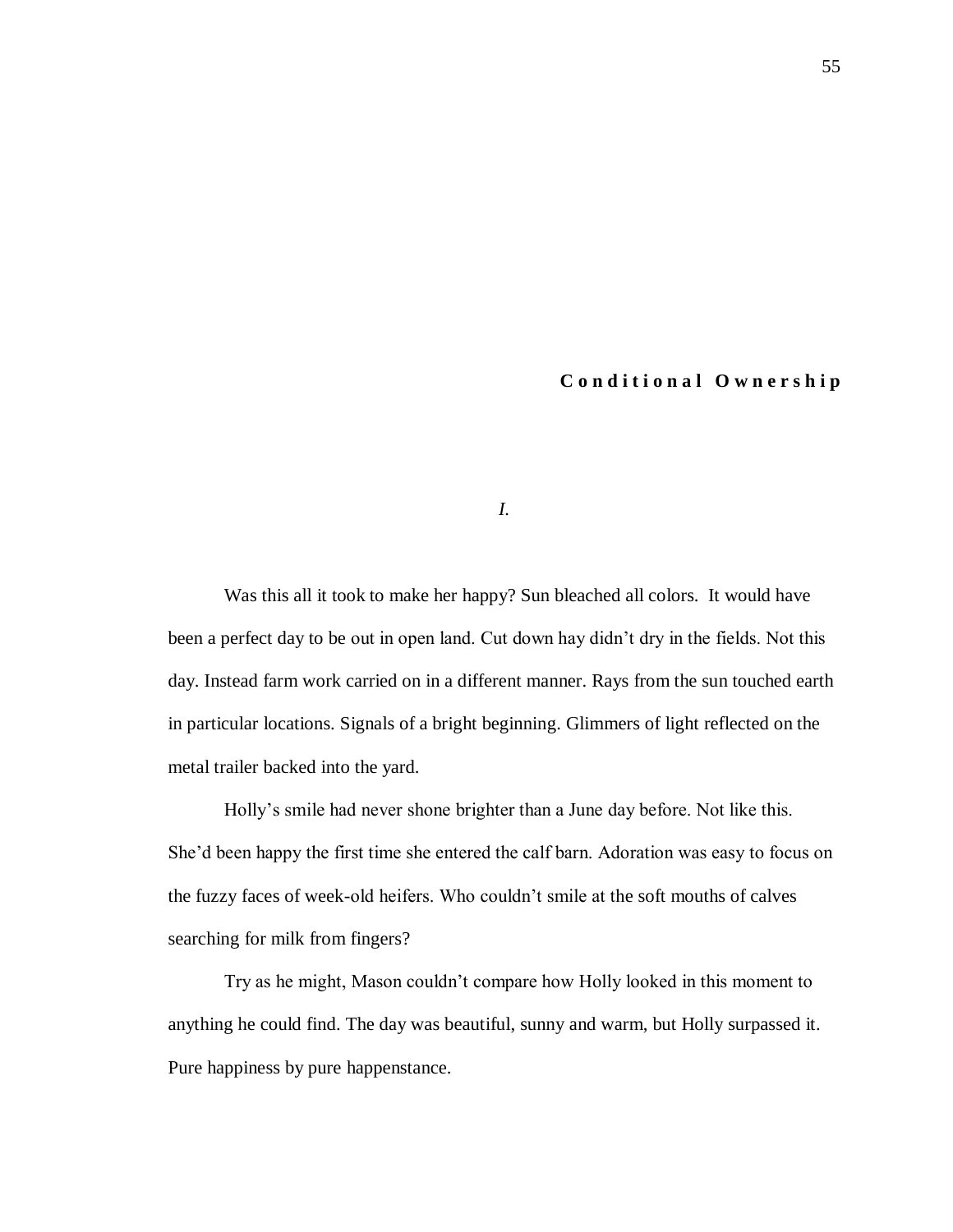It was one of those things he would never understand about women. One of the myriad occurrences. Just a few words and all could be right in the world. The opposite was also true, but for now Holly was overjoyed.

"She's yours."

That was all. Words said merely as an afterthought when Mason took the lead from Holly's eager hands. A smile like never before spread across her face. Mason swore he saw her skip instead of step.

The cow was nice, good breeding, but nothing to get *this* excited about. A cow was a cow. Treat her well and she'd milk the same as the rest. If she was an extraordinary cow, she'd produce more poundage. Of course, Holly didn't know that. Now Mason's girlfriend was making plans for the Holstein as if she was planning for a wedding. Half of Mason's mind was waiting for a comment about what color flower would best compliment. She'd probably say purple.

*Let her focus on the cow*, Mason thought, *If she's looking for something to plan, it's best it's not an actual wedding. This is something constructive*.

As happy as Holly was, maybe he'd give her a cow next time she was upset with him. See where that went. A ready-made excuse to purchase more.

The trio began walking, slow and lumbering. At each step the cow stopped to inspect its surroundings with its nose. Any stone that protruded from the gravel driveway was passed by with a wet nose-print left behind. The bordering lawn was pulled short.

"D'you think she carries red-factor? Oh, I'd love to see some reds in the pasture," Holly said, running a hand over the cow's shoulder, "Life isn't just black and white."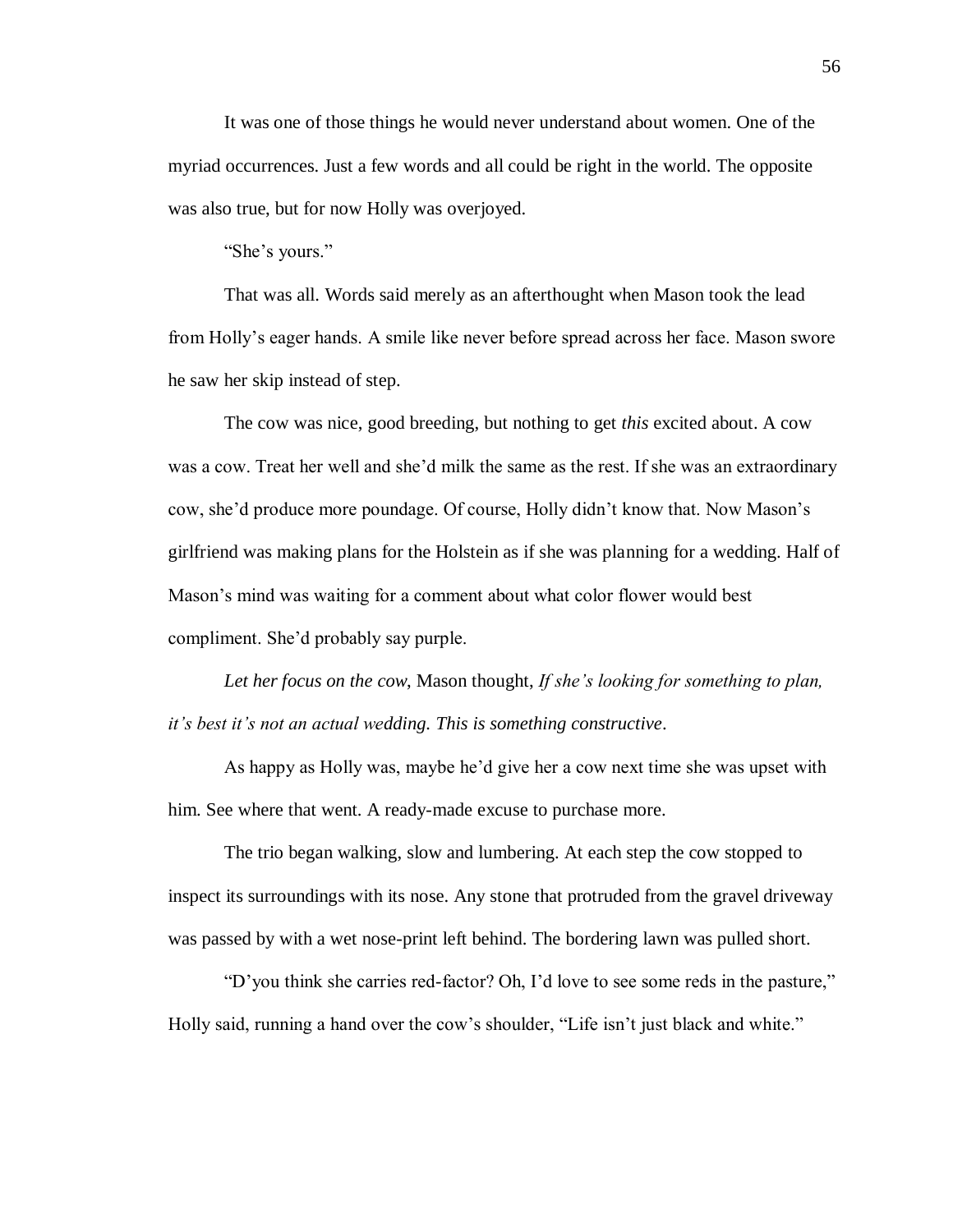Holly was always trying to prove that. There was more to life. Grey showed through. Things aren't cut and dry. More than one side to every story. Mason heard all the little quips. Think positive. It wasn't that he was a pessimist. You had to be a realist on a farm. Mason didn't imagine a woman from the city would understand all there was to farm life. He'd underestimated Holly, sure. She may not have comprehended everything on the same level as him, but she exceeded him in the genetics of the cows. The first thing she put her mind to was learning all the hereditary traits he didn't understand. Red-factor meant the cow was black, but could possibly throw red calves. That explanation was good enough for Mason. Holly took it to the level of alleles and loci.

Waves of hide rippled beneath Holly's hand, shaking off the foreign touch. An action meant to shoo away unwanted pests. Holly withdrew her hand from the cow's side. Sad lines flickered at the corners of her mouth. An age she hadn't reached showing.

How long had it been since Mason first brought Holly to the farm? Three months? They had been dating for a couple of weeks at that point. She'd expected towering silos and pristine red barns with black roofs. A long, tarred driveway lined with ornamental shrubs. Her expectations went unmet. Mostly because of all the experience she lacked. She had never seen a cow being milked before. Never even *touched* a cow. Bull calves kept at fair petting zoos didn't count. Despite her suburban up-bringing, she always tried her best. That go-get-'em attitude of hers. Couldn't bring her down with the failure after failures in her learning process. Not enough familiarity yet. She just didn't have the same cow-sense. No matter how much grey you thought there was in the world, Mason's Holsteins were still just black and white.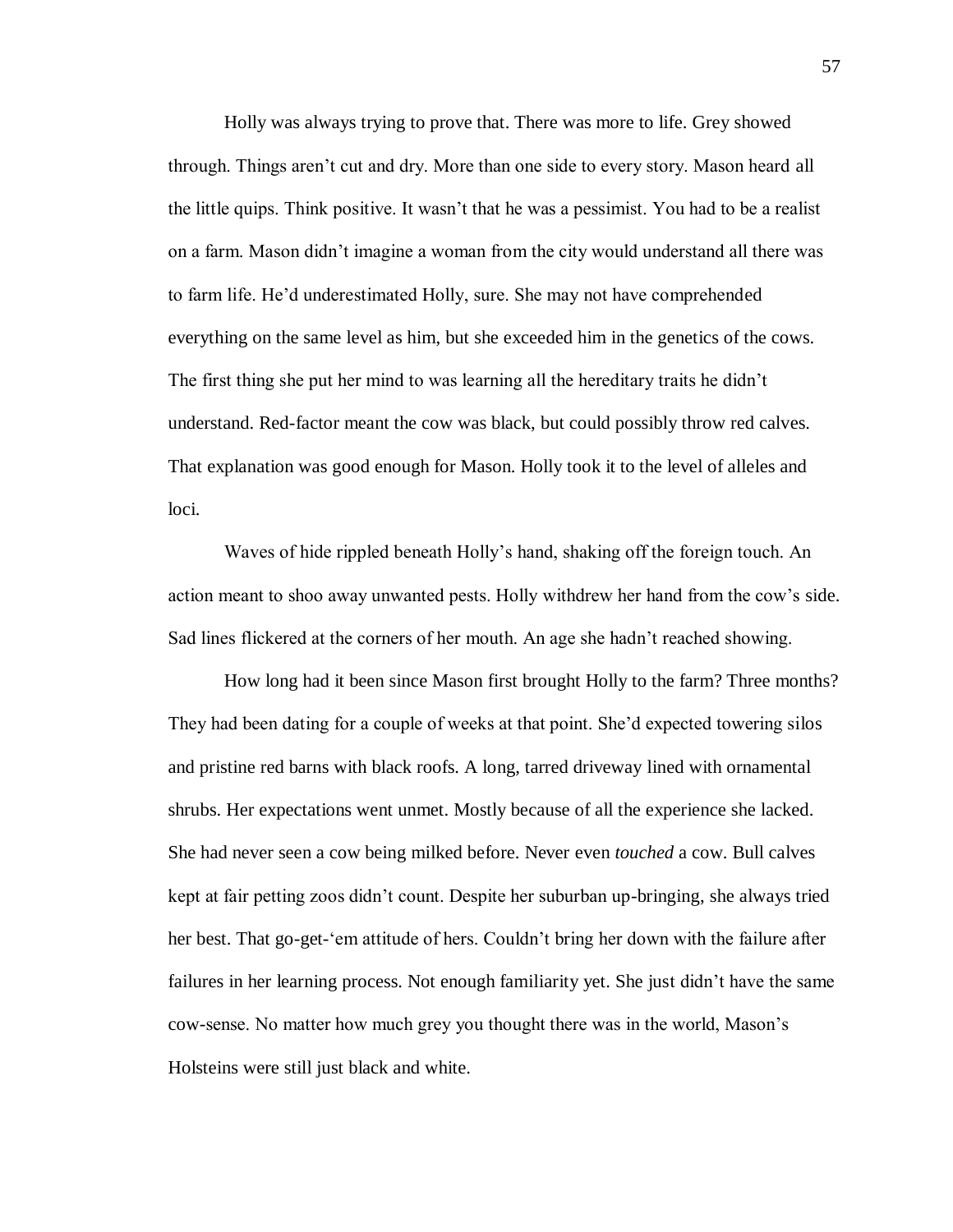"D'you have her pedigree handy?" Holly asked about the one aspect she excelled at.

Two crinkled-together papers were pulled out of one of Mason's back pockets. The smaller of the two read *Bill of Sale* boldly across the top, as set of figures scribbled below in the previous owner's scrawlings. The wasn't important to Holly at the moment, but to Mason it showed he'd gotten a deal. Holly wanted *Certificate of Registration*, bordered with blue.

Creases of age and wear stubbornly left their marks on the paper, although Holly did her best to smooth them out. Soon the lines of Holly's forehead reflected the state of the paper. Shallow wrinkles showed something beyond her years again. When she concentrated, her eyes outlined exhaustion. Morning milking ended at five, before the sun had risen. There was only half an hour until the afternoon shift. Holly had been awake all day to help with each. It was the weekend; the help had Sundays off.

Mason tugged on the lead of the cow's halter. The frayed rope roughed polyplastic fibers across his skin. Free-stalls were an appropriate home for the cow. He'd leave Holly to her thoughts. She could always catch up to him.

"Her grandfather was red," Holly said, the worn-out look falling away, "Rats. *Grandsire*, I mean." – she paused after correcting her mistake in terms, still looking at the paper – "None of the red bulls are any good. But if we find another red-carrier, she *could* have a lovely little red baby."

Sometimes when Holly spoke it seemed like little more than self-talking. It was cute at times. Surely she had noticed his mind was already set on the next task. He was halfway to the barn. Distance between them caused static in their communication. Mason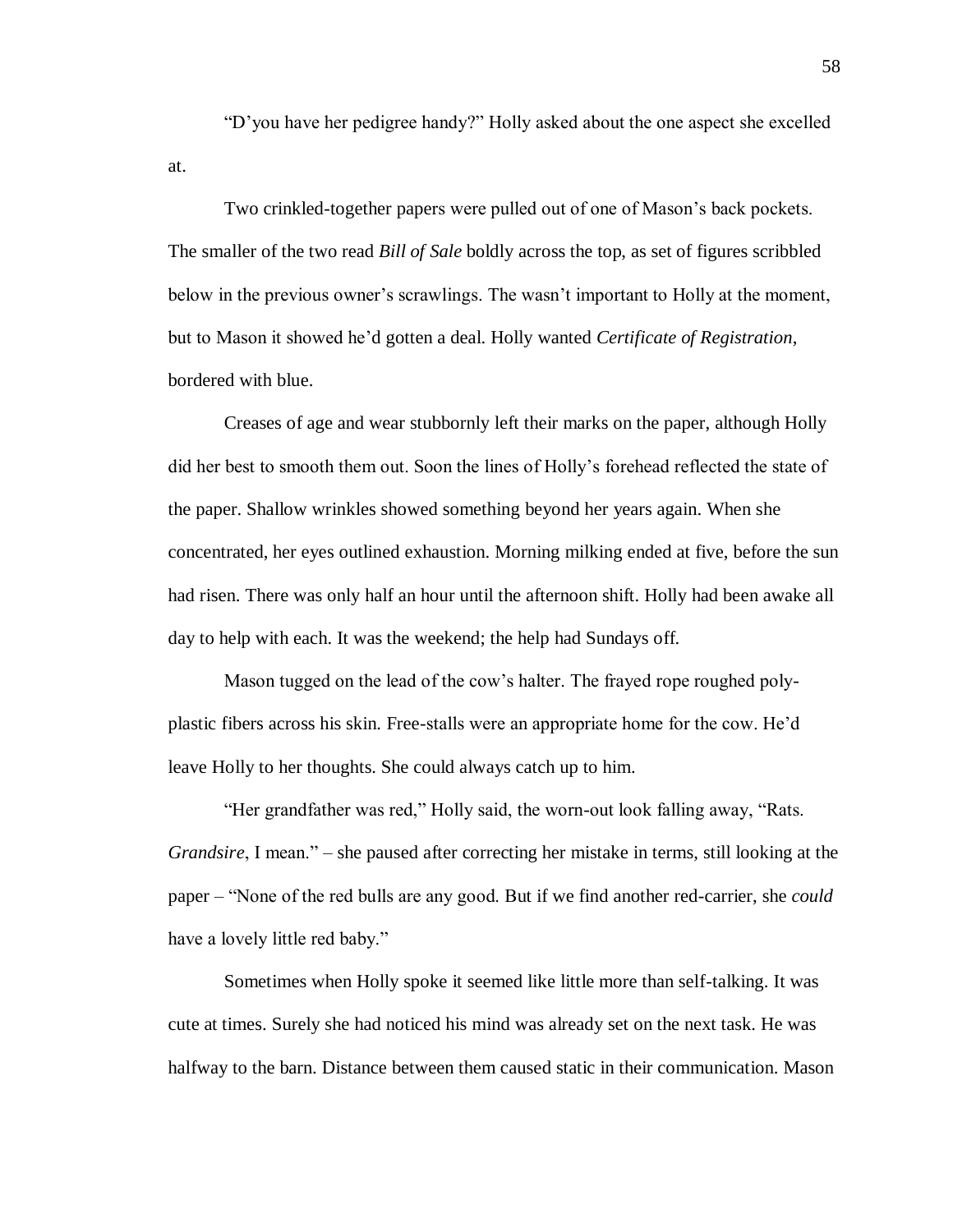didn't really process what she said; only continued on with what he was doing. A nodded head and a far word of agreement.

Several steps behind him, Holly stood with her arms down by her sides, slack. The hand holding the registration paper went limp, and the certificate fluttered to the ground. Holly brushed off a little dirt when she bent to pick it up. Around her, the sun was still illuminating the world to a new level of beauty. It truly was a perfect day. A brown smudge would always streak across the cow's name on the paper: *Placide*.

## *II.*

A loud *thud*, followed by whispered curses from a polite mouth, and Mason knew what happened. It happened to everyone. There weren't discriminations for how long you've worked animals. This would be the first time it happened to Holly. He didn't hurry inside the parlor, though. When a child falls you don't rush to them, crooning over their scraped-up knees. They have to get back up on their own. Another lesson in life to be learned the hard way.

Five minutes later, finally in the parlor, Holly wouldn't look Mason in the eye. Something begged to be said of her independence and resolve. Never before had anyone forced themselves to be so absorbed in the task of milking a cow. She seemed to forget the double-four set up surrounding her. Not to mention all the other cows that existed and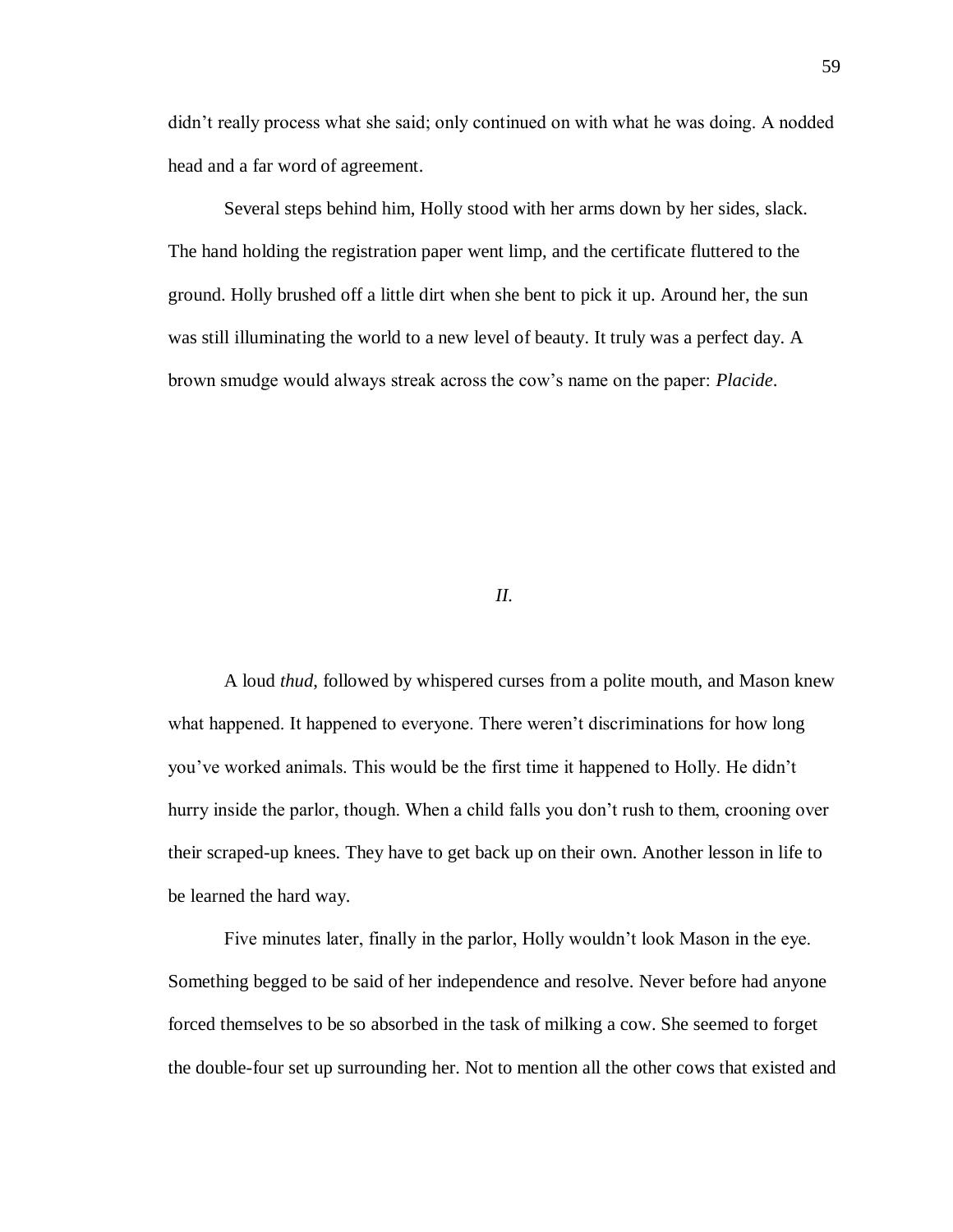needed to be milked. Wearied determination shadowed her face as she wiped an udder clean. The wet paper towel frayed in the center then tore. Remnants dropped to the dirtied cement. The towel was balled up and still Holly persisted at her task.

"That's just black pigment on her teat," Mason told her, coming up behind, "Not manure."

Holly moved, but not to turn in protest. Shoulders dropped, followed by a long sigh. Her eyes looked forward toward the offending cow, but she didn't really see anything. Nitrile-gloved hands made a few more motions of wiping the udder. The soft flesh was pliable beneath her fingers. The right, rear quarter began leaking milk. Holly's movement was slow and lacking true effort.

"No, there's still shit –" she began to say, "Oh, you're right."

No contortions of coming tears showed in her face. Just shame, defeat. Holly avoided looking at her boyfriend, still. Her head cocked to a far enough angle for Mason to see her expression. A battle had been fought and lost; Holly wasn't the victor. Motionless, her hands rested on the cool cement.

A fight wasn't offered when Mason turned Holly slowly to face him. There it was. A solid imprint of a hoof, dark against the tank-top Holly was wearing. Stains marred the shirt in the past, but they were from splatter and grazes, near-misses. New marks were added in that moment when a neighboring cow lifted her tail. An unappetizing by-product released, loose. The human pair was in the splash zone of liquid manure.

Looking back to Holly's shirt, there was no mistaking it had been a full impact. Strange was the way the tips of the cloves met to form a heart-shape. Love never returned.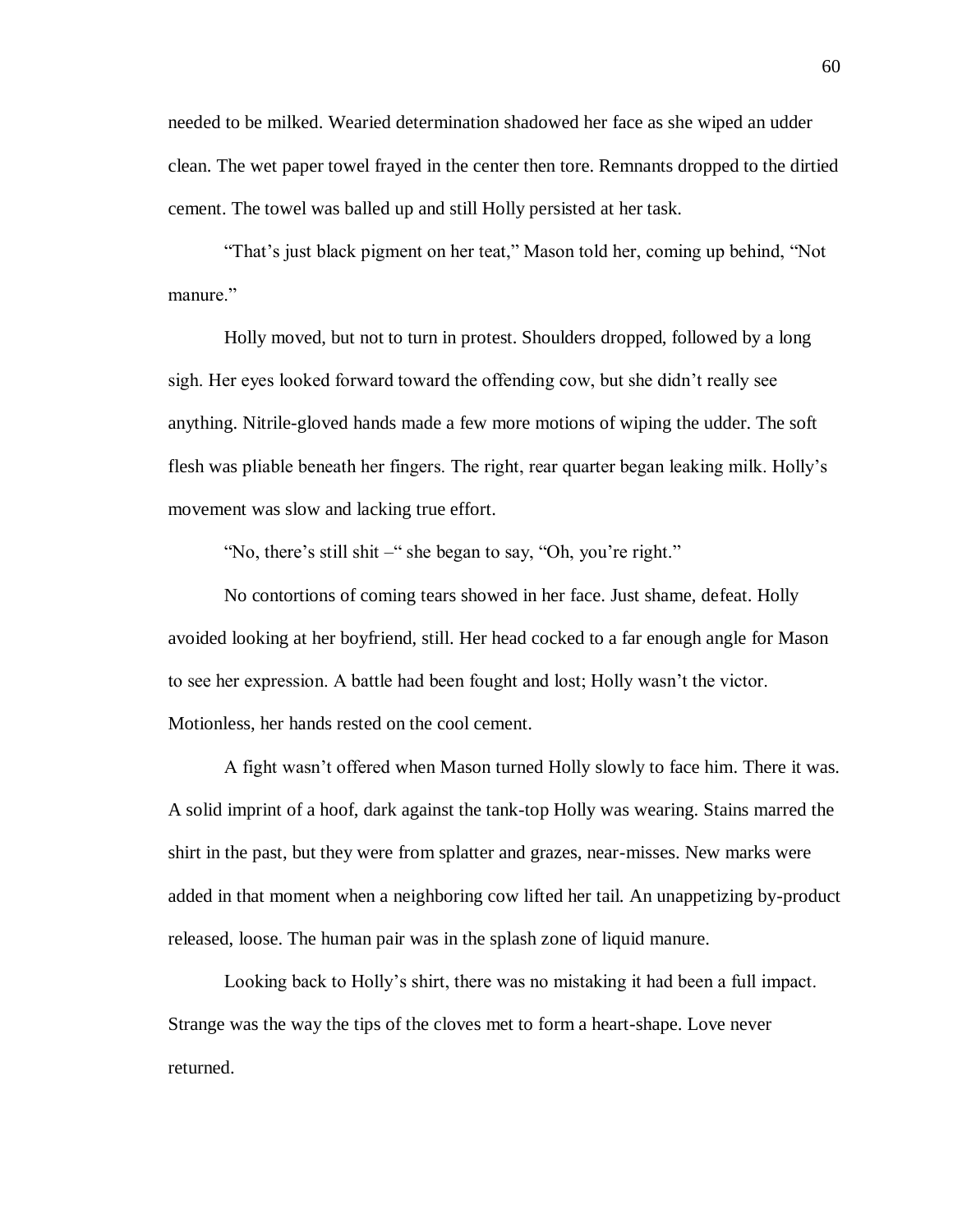Holly flicked her eyes to Mason's face, just briefly. Not long enough. In that instant, all blame was placed on the farmer, but Mason couldn't gather a reason why he was at fault. It wasn't as if he forced the cow to kick her. She'd been on her own in the parlor. Holly quickly looked away again.

She was losing the control she had over her tears, a reaction normal for the situation. For a woman, at least. For Holly. The first time she saw a dead calf, she cried then too. As a boy, Mason might have cried when a cow struck him, but he deserved it more often than he didn't. He was a child then, though. It was just another aspect of farming Holly would have to get used to.

Instead of giving into the shock received from being kicked, Holly pushed her shoulders back, fixing her face to determination. Mason knew the root of this attitude, the causal agent. The story had been told in the first couple dates. In college, when her parttime job fell through and she was no better than stranded hundreds of miles from home, she prided herself in her ability to keep collected. There was no other choice. Finally she had words, a mantra, to attribute to that idea and feeling. Mason gave it to her. *The cows still needed to be milked*. No matter what hitch occurred, it couldn't affect you; the cows still needed to be milked.

Mason reached a hand out to take Holly into his arms. A nice gesture, of course, but one ignored by Holly. She started to put the machine on the cow which had kicked her.

"Here, let me take care of that for you," he told her.

Every step she fought him. Her independence wouldn't let her submit to him. The cow had since calmed down, but Holly still avoided giving into Mason's help. She was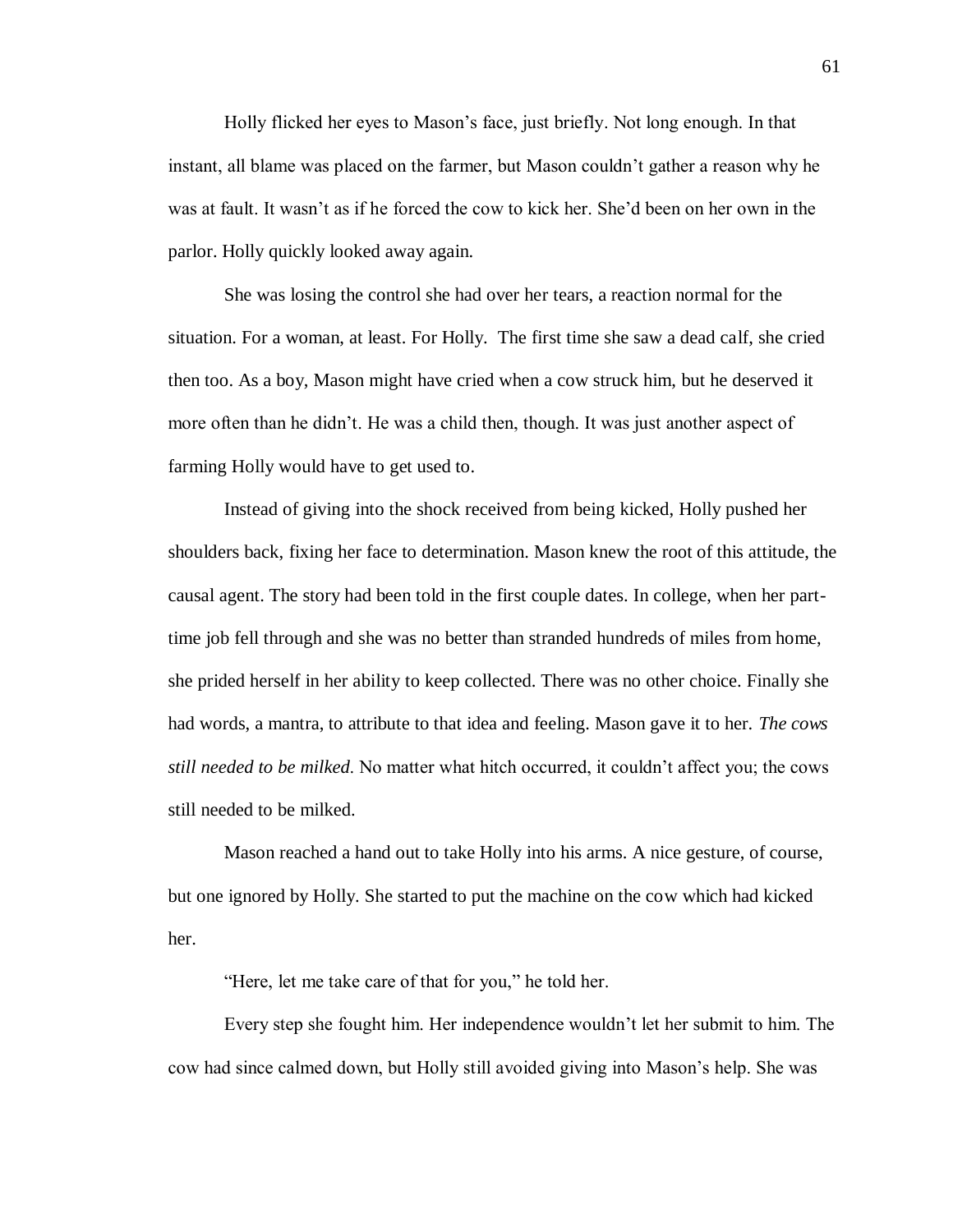acting like a fresh heifer, first time in the parlor. Pulling against all restraints, pushing against all barriers. Mason could have told Holly this would make her feel better, just as a fresh heifer being milked relieved the strain on the udder, but her senses would have thundered against him. Obstinate refusal. In a final bit of strength, Holly wretched vacuum hose toward her torso. The machine clattered on the cement.

There wasn't silence. There was never silence on a farm. The background pulse of the pump overarched the quiet between the two people in the milking parlor. Holly looked up to see Mason looking at her, eyes cold. The structure of the milking machines had a certain level of resiliency, but could still crack on the cement if enough forced was applied. Her idleness and clumsiness could become costly.

Holly turned her eyes downward again, toward the machine that lay cast upon the floor. Bending to pick it up, the tears she'd been stoppering let go. At first, Mason let his girlfriend cry without any touches of comfort. There wasn't any need for it as far as he could tell. She needed to buck up. He reached for the machine, eyes to the back of his head at just how childish Holly was being. Her hand was there first. Tears still in her eyes, she glared at him, full to the brim with defiance. Positive attitude: she'd get this done.

It was only when the cow scraped her foot the length of Holly's arm that Mason finally took pity on her.

She was a mess of swears and shit, but Mason enveloped her with his body. Slight arms struggled; trapped against his chest, there wasn't far for them to move. She still wasn't going give into his comfort. In response, he held her tighter. In Mason's mind, it was reassurance that she was okay, everything was fine. Unfortunately, he was able to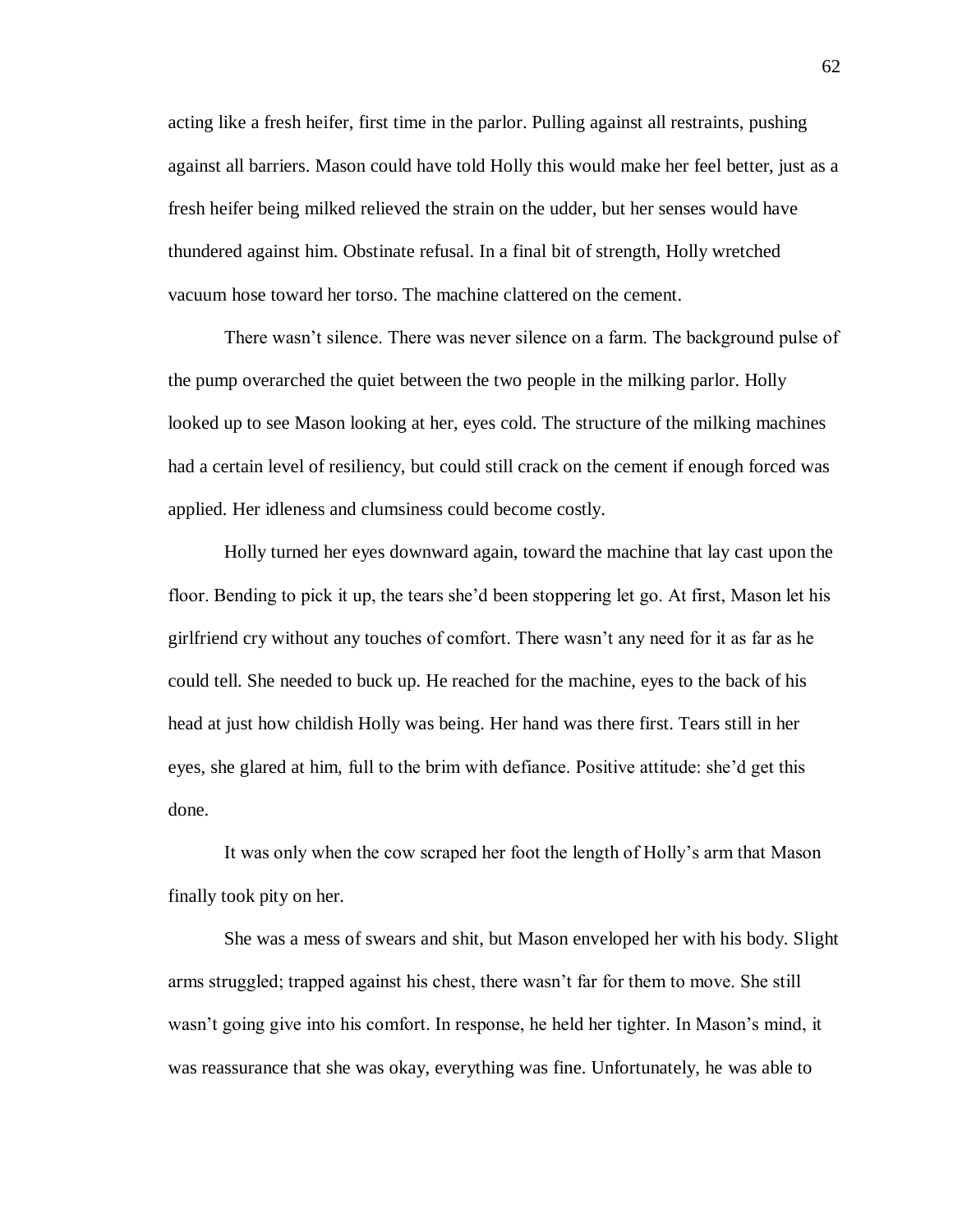understand how Holly viewed his actions. To her, it was easing her acceptance of failure. She choked out a breath in response.

Behind the pair, a soft *merr* prodded its way to their ears. The newest addition to the herd looked in on the scene, not understanding what had occurred. She poked her head through the cows' doorway to the parlor, inspecting. It had been only a week since she came to the farm. There was still so much she didn't know. Placide heard the commotion and wanted to know. Her eyes weren't large like Jersey's, but there was something in their soft, brown hues that steadied Holly. The cow stretched her nose toward the woman, expecting a friendly hand.

Holly forced herself from Mason's grip. She would not allow herself dependence on another person. This far in her life, she relied on herself. She ran toward the cow. There was something entirely comforting in wrapping her arms around Placide's face. To Mason, there was something entirely unsettling in his girlfriend not thinking to look back toward him. She only knew the cow because of him. Naught a word of thanks had ever been given.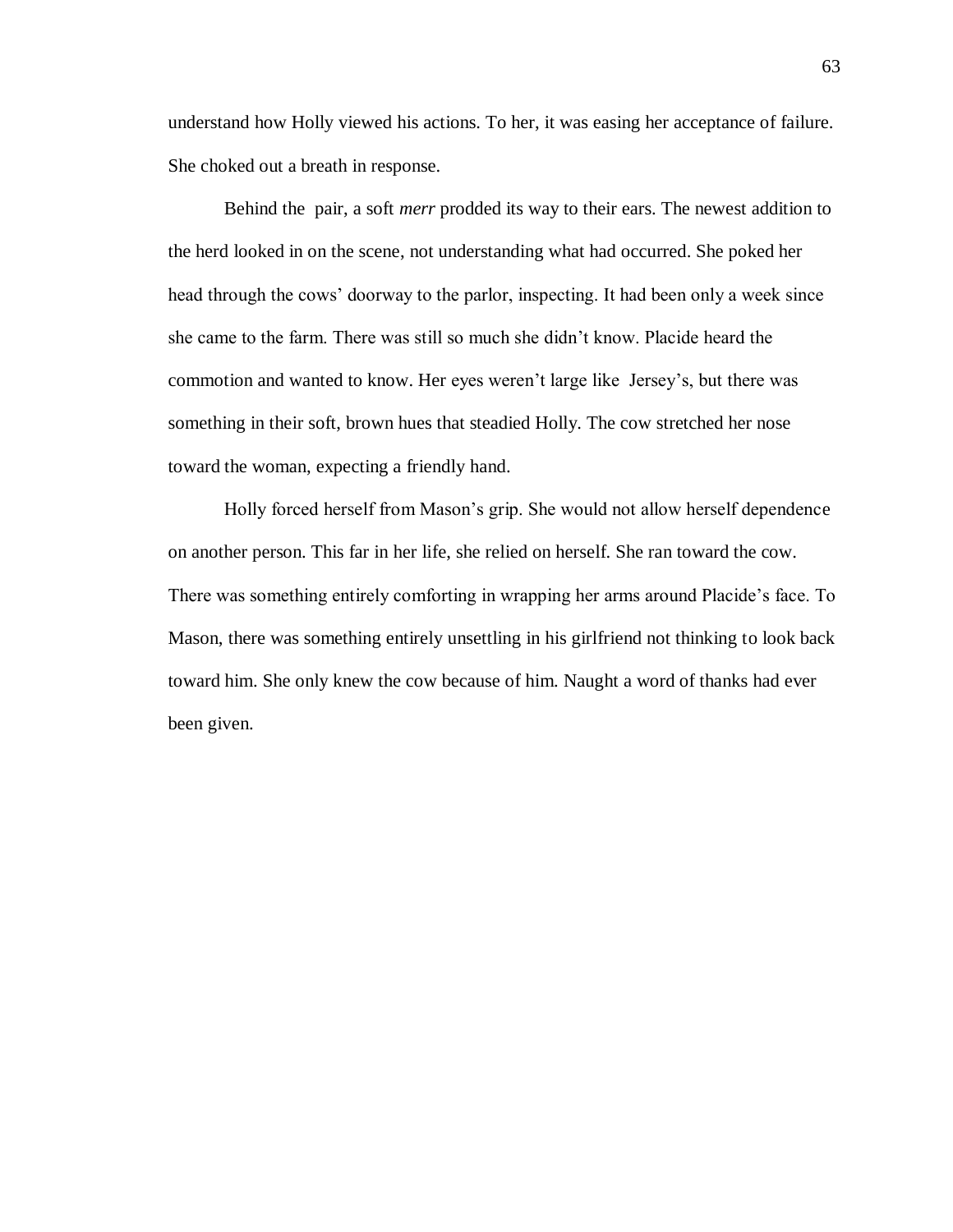The noise coming from the back pen of the barn was low and quiet, but it said all it needed to. Night sky overtook the day with an array of colors splashing through the windows. The dust within the barn swirled in the beams of light casting themselves upon the cow stretched out on the barn floor. With every swish of her tail, she unsettled the dust, sending it into new patterns.

Two people flanked the cow. One, a young lady, was at her head. The hand of the woman moved automatically, stroking the long face of the cow, fingers tracing where white met black. Her mind elsewhere. Her eyes were directed toward the frosted planks of the wall in front of her. Cold weather already found itself settled happily, much to others' dismay.

The cow picked her head off the ground. Bellows from the other cows inquired about Placide's progress in calving. Her response was strained as she swung her head around to check on her back end, where Mason was helping her along. Third time is supposed to be the charm, but Placide was having difficulty.

"Rox, how are you holding up?" Mason asked the woman at Placide's head.

She blinked at being addressed, shifting her attention from the wall to her boyfriend. It was all new territory to her. A new frontier. Horse farms were one thing, but a dairy was a whole other beast. Suburban living shielded Roxanne from anything too heavily agriculturally related. Dressage horses were not livestock, that was perfectly clear. Meticulously trimmed hedges and white-picketed yards were what she was used to. And the stable she boarded *Revolutionary Bronze* at was one of those high moneyed

*III.*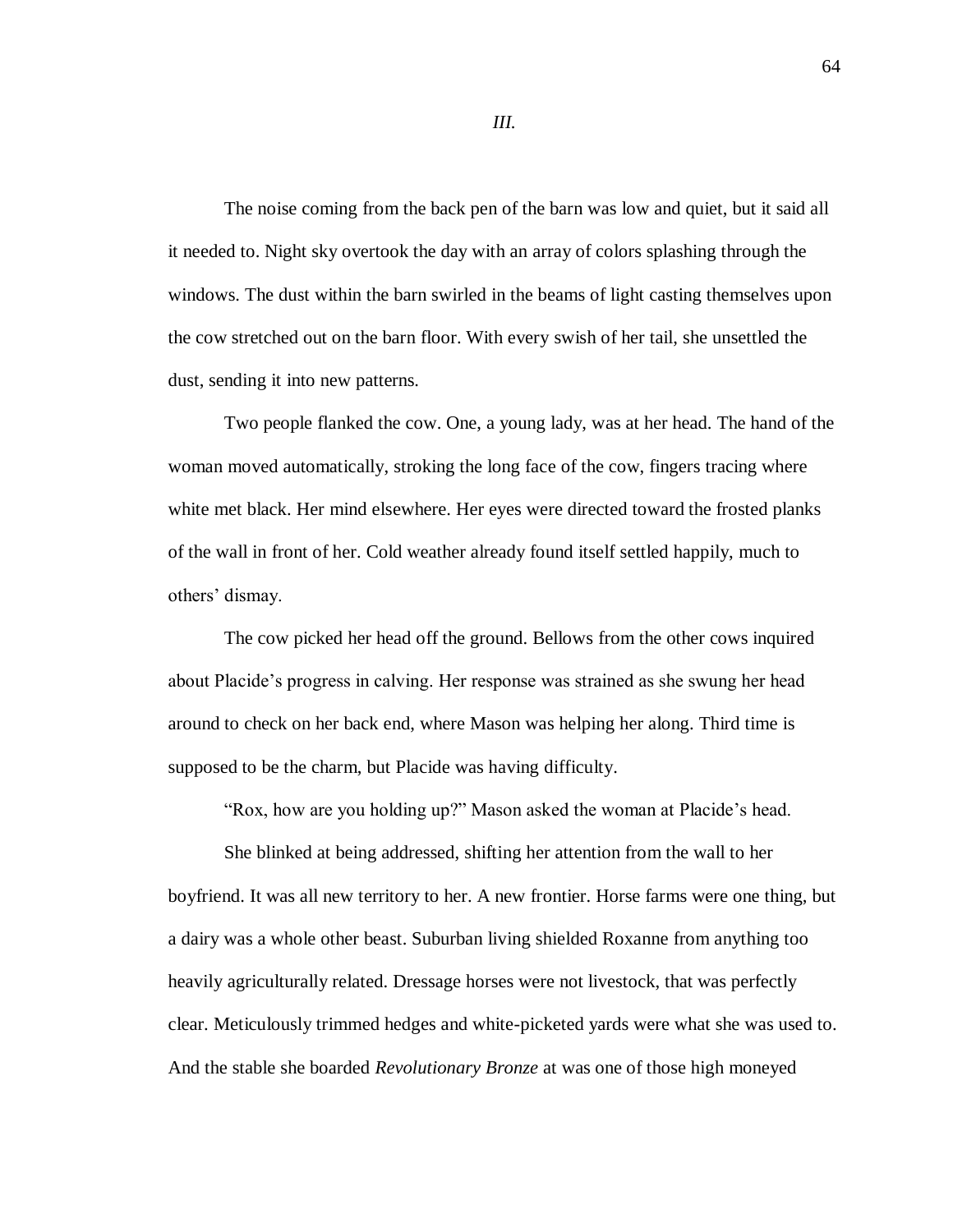places. It was a far cry from M.R.W. Farm. All her familiarity was replaced by barbed wire and rows of corn. The businesses she was used to, located just outside the city, were replaced by a business foreign to her. A month into the relationship and she was already viewing a birth.

"This isn't about me," she replied, hand tensing on the bridge of the cow's nose, "Placide just needs to be okay."

There was something in the way Roxanne spoke that struck Mason's heart. Sometimes calves needed to be pulled. It didn't always mean something serious. Not all ends were bad ends. On occasion, the calf was a little too big for the cow. This was the case with Placide. Mason explained that to Roxanne, and then reassured her with a hug. She had experience with animals, alright. With her champion dressage *gelding*. No worries about birth there.

Her care for the well-being of the cows, each individual bovine, reminded Mason so much of Holly. He thought of the herd as a whole; both Holly and Roxanne thought of the parts. With Holly, Mason never appreciated that way of thinking. Like he had never appreciated her up-beat approach to life. Or even just appreciated *her*, a person.

Disturbing his reveries was the matter at hand. Placide let her stress known with another bellow, louder than the last. More contractions shuddered across her hindquarters. Mason pulled the chains attached to the calves front legs in time with the mother.

In twenty minutes, the calf was on the ground, hunkered down in a nest of straw. Placide stood to inspect the new life from her womb. The calf was wet from the amniotic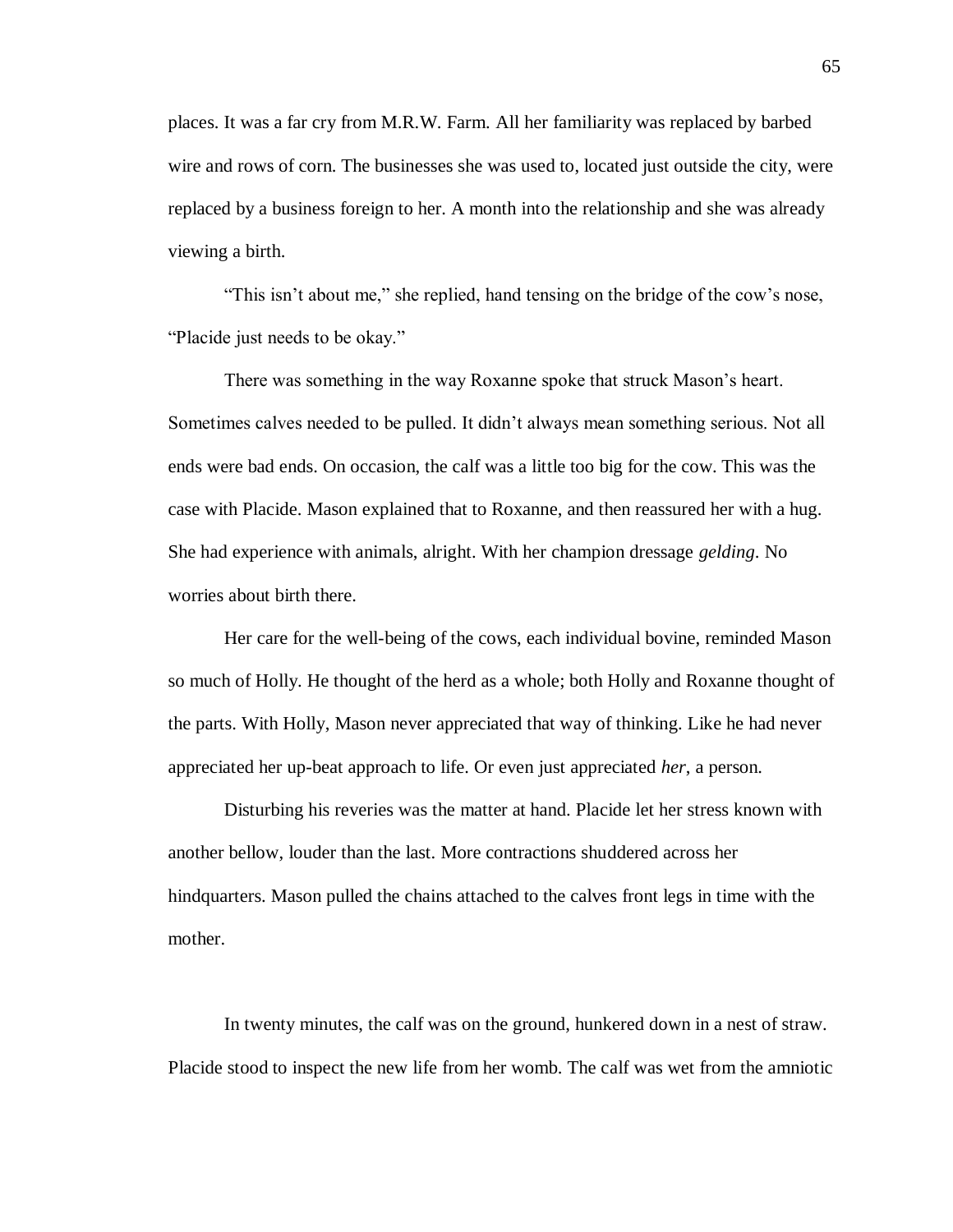fluid, the placenta draped over its haunches. Colored patches of fur, the non-white, were dark and concentrated on the face and neck, then radiated across the rest of the body. A typical specimen of a Holstein. Placide immediately began licking the calf dry. Holly had been disgusted by the bovine method of cleaning away birthing fluids.

"What is it?" Roxanne leaned close, but kept a distance from the mother, "Colt or filly?"

It took some convincing, but Roxanne finally moved closer to the calf. For all her life, she'd seen videos of how protective a new mother was. She wasn't about to risk angering a cow. An upset horse, she said, was dangerous enough, and they were *refined* creatures. If anything, this behavior was bemusing to Mason. Quirky. He lifted one of the calf's back legs.

"It's not *colt* or *filly*. You've got the wrong species, "Mason said, and pointed between the legs, "You see those four little things there, like fingers? A bull would have a sack in place of those."

Roxanne's eyebrows knit together for a second. Confusion was plain on her face. Placide took a second to look up from her job of licking the calf. She stared straight at Roxanne and blinked. The woman returned the puzzled look. A moment passed.

"Oh! It's a girl?" she smiled, "It's a *heifer*. Great!"

She pushed her hands on her knees to stand. Hands on her hips Roxanne looked down proudly at the pair. The heifer calf stretched her front legs out in front of her. Next, she splayed her hind legs out underneath. She was standing, just briefly, and then collapsed back onto the straw. Placide ran her tongue behind her miniature's poll in comfort and congratulations.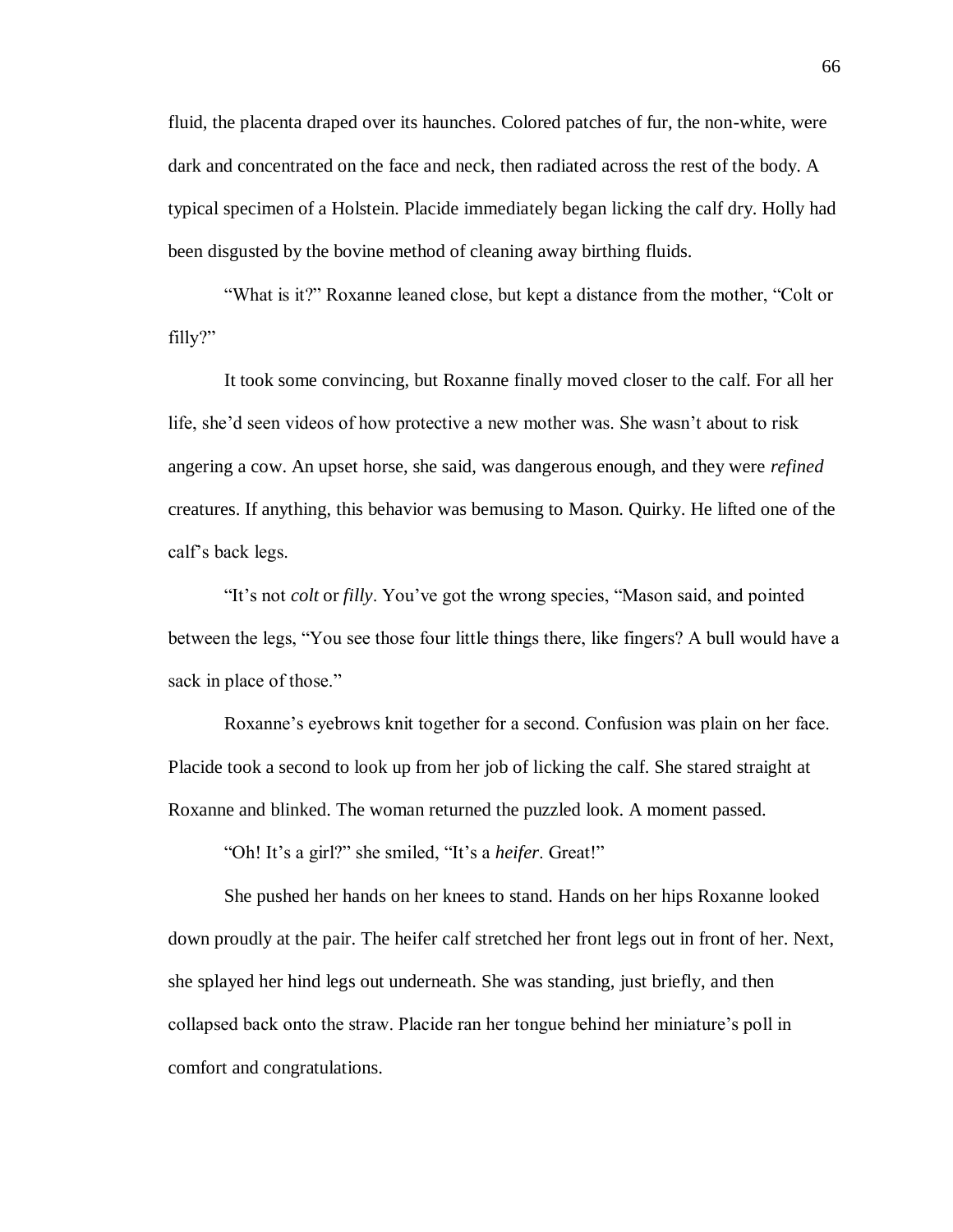Roxanne's face changed, emotions showing the excitement at the calf's triumph. Mason's new girlfriend was enthralled. This sort of event was what kept a person farming, or made them decide to accept it as a part of themselves. He knew what kind of attachment could grow to an animal. Mason was all too aware how a calf could mean so much to a person. He had seen how Placide affected Holly, almost creating a dependent relationship between the two. Each leaning on the other. However, the only thing Holly wanted from Mason was independence.

When Holly claimed that freedom for herself, the cow bellowed and looked forlorn for weeks after. Holly looked back. Not that day, but a month following, after not speaking for so long. Another bad news phone call from his then girlfriend. She asked not about his own health, but about the health of the cow. Had she been preg-checked yet? When was she due to calve? Holly no longer cared for him, just the cow. All that still tied her down, and to Mason, was her love for Placide.

"She's yours," Mason's voice cracked.

In the months following the break-up, he realized much and vowed to change it. Promised himself the same mistakes wouldn't be repeated in the future. He'd been oblivious. He wouldn't be unfairly hard the next time, *this* time. He would find the time for *them*, not just *him*. Those were all Holly's list of grievances. So far, with Roxanne, he was keeping true to his claim.

"Name her, and she's yours."

It was a minute before Roxanne spoke. She stared at Mason, unmoving and unspeaking. Was it too soon for such important relationship milestones? The sun had long since set. The barn was dark, save for the dull illuminations of a few lights. Before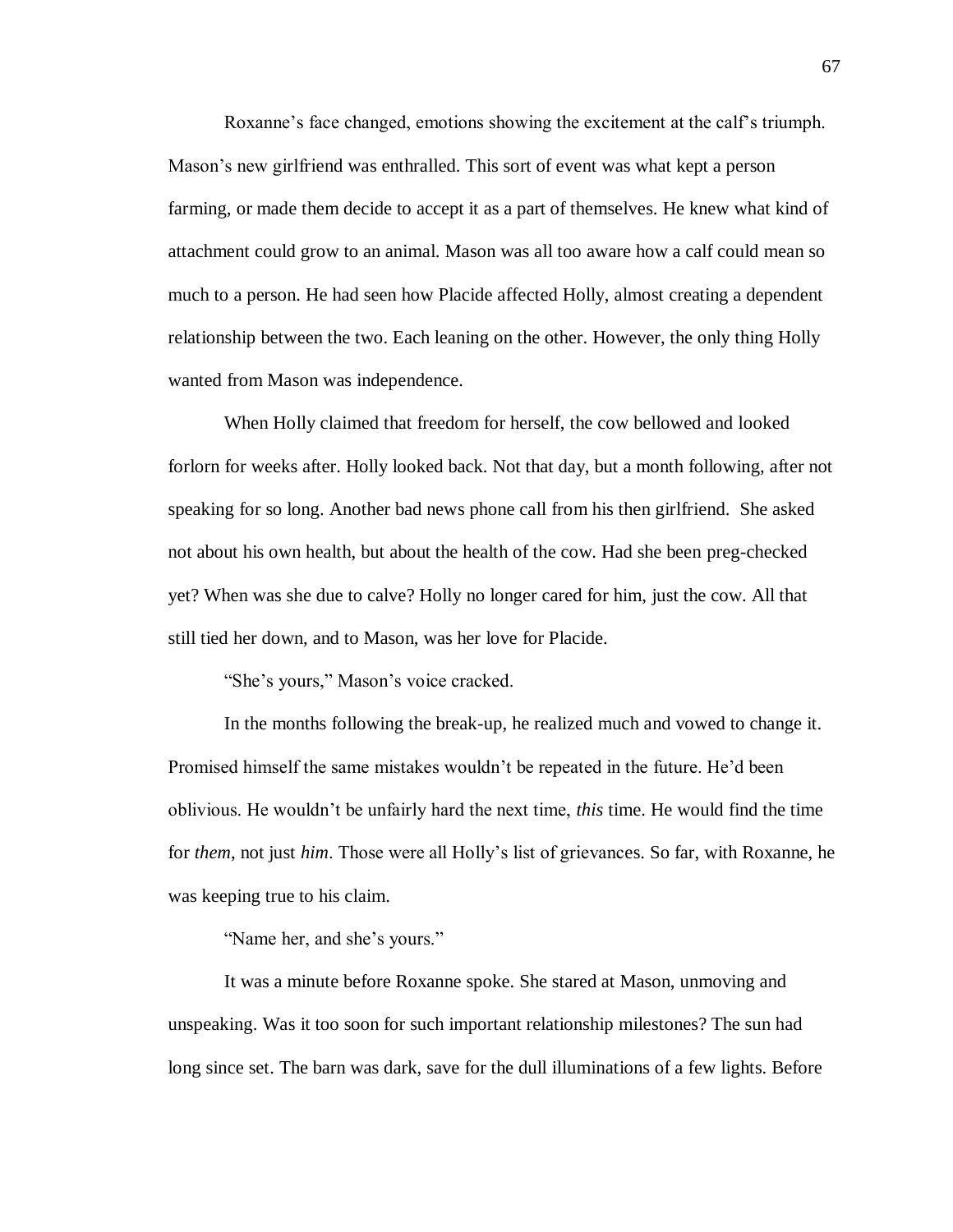that moment, Mason had done nothing to show a sense of long-term commitment. This changed things.

After agonizing seconds, *finally*, she smiled and rushed forth with many strungtogether *Thank you*s. There were rules to name Holsteins, which Mason explained. Little self-debating before Roxanne settled on a name: *Perrine*.

Words of gift-giving said with intent.

Placide ignored Mason and Roxanne as they hugged. She had eyes only for Perrine. The little calf was finally drying off. Cold November weather couldn't stop a mother's attentiveness. No longer covered in birth fluid, the dark patches were lightening in color. Perrine was no longer a supposed black and white Holstein. The world was no longer black and white. There was a little bit of red showing through.

## *IV.*

It was the close of a perfect day. Excellent to be on open fields in the cab of a tractor, with Roxanne perched on the wheel-well. Acres of cut-down hay would dry in the fields by the next afternoon. Bursts of sun-color made their last spread across the land. It was summer again. June. A year to the day that Mason owned Placide. Now he had the makings of his best cow family.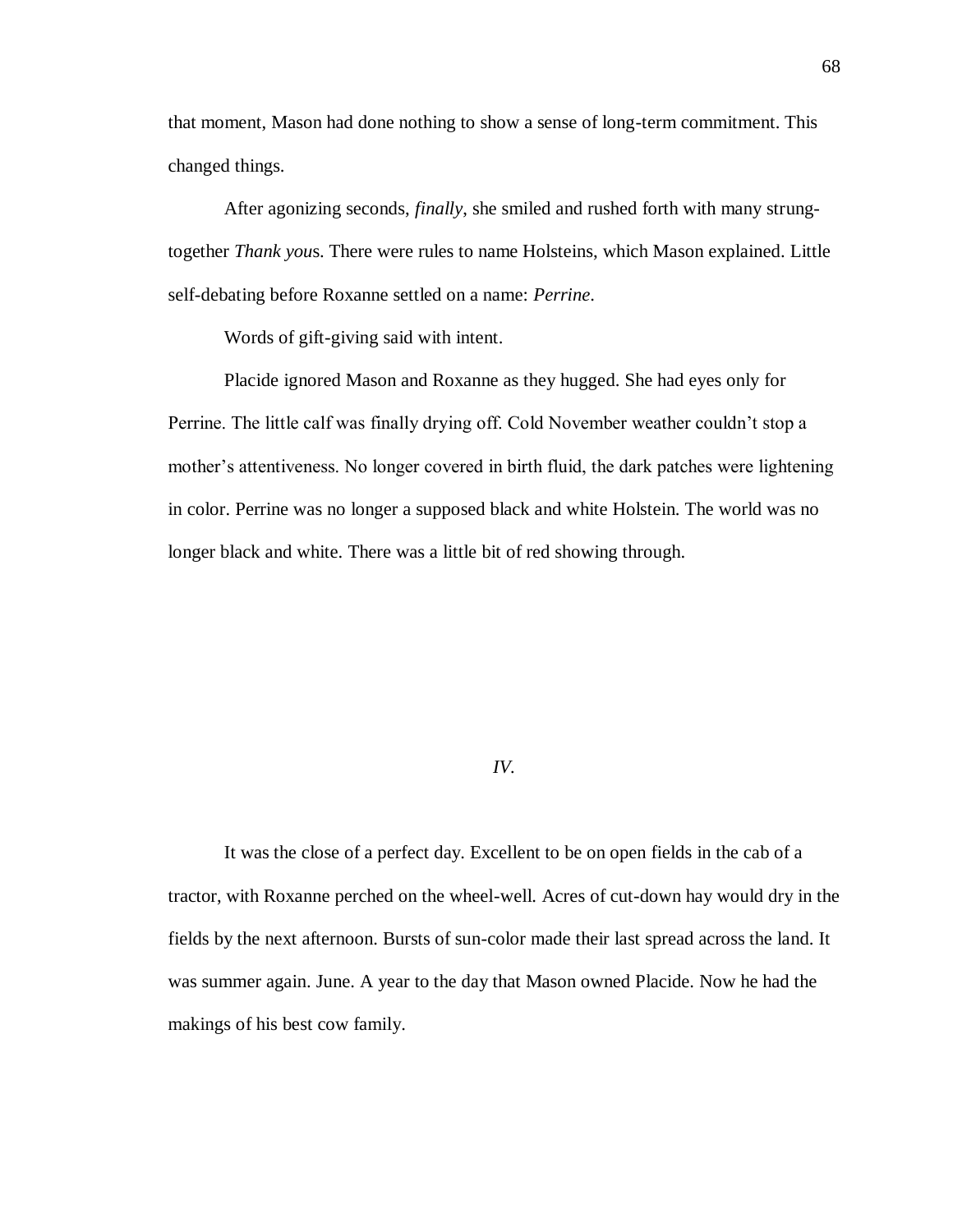Already Roxanne had gone home. She had a crucial presentation the next morning. Mason was going to do everything in his power to be there. It was just as important to him. The choice to leave after lunch had been given, but she wanted to stay through milking. After all, it had been a great day. Why let it end so soon? Just maybe, she asked, he'd teach her to drive a tractor, now that he already had taught her to change her car oil. There was so much Roxanne was willing and genuinely wanted to learn. He knew then that *he* was the cause of this happiness. And, he was certain, Roxanne was the cause of his own.

As Mason settled into his nightly, post-milking routines, he couldn't help but remember a time when life wasn't going his way. When everything angered him, whether it was good news or bad. One day in particular struck him as the worst of any.

\*\*\*

Never before in a single milking had Mason been kicked so many times. A week prior, to the day, he received a few quick ones. He brushed it off. As each day passed, the number increased exponentially. It was his own damn fault. Tearing through the barn, not giving the slightest tender look to a cow. It used to be he'd slowly take the machine off a cow. Certain levels of satisfaction came from ripping it off and seeing the cow's shock.

What was he so mad at anyway? Sure, he and Holly were over. Inconsequential. The cows hadn't done anything to harm him. Through everything, they were still there for him. They didn't play a role in the end of their relationship.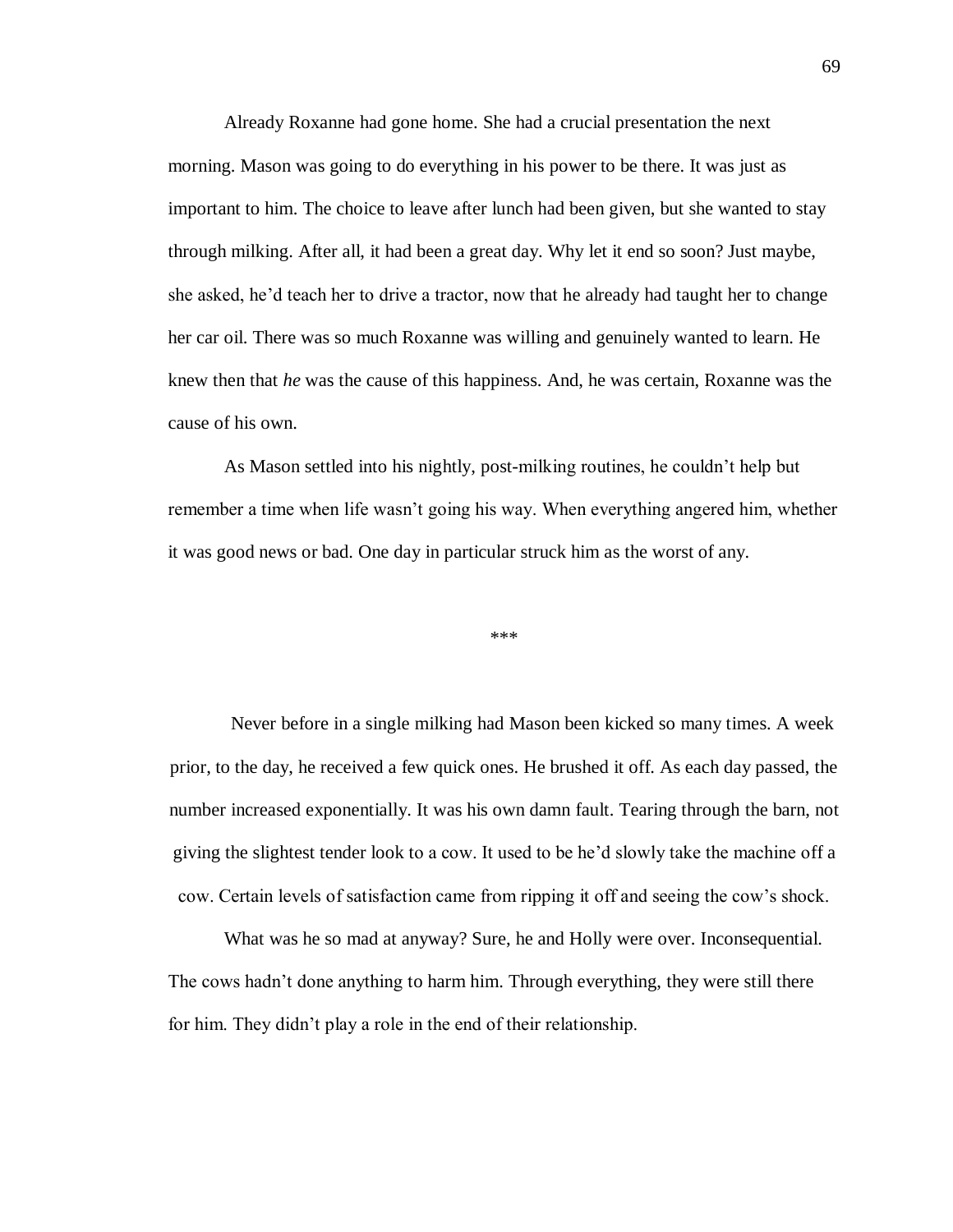Or maybe the herd did. She never understood what it meant to farm. Holly was always caught up on the wrong things. She never would have been able to accept it. If it weren't for the cows, she would have accepted him.

Good riddance to her then. The cows were a part of who he was. This farm had been in his family for three generations. He couldn't let all that history go to waste. When his father met his mother, she readily threw herself into the farm. Mason's mother had a little more livestock experience than Holly, but nothing comparable to a dairy farm. Holly just wasn't as dedicated, apparently.

She could never get the hang of the farm chores, anyway. It was just one let down after another. She didn't get the cows had to come first, even if it was her birthday. He couldn't run away from the farm just for special occasions. Besides, hadn't she adopted the ideal *The cows still needed to be milked*?

And what business did she have bringing up his past mistakes, *again*, on the phone when they broke up. More than once it was discussed in person. It wasn't necessary to do again. That had been months ago.

She *had* been there, though. Always asking questions. Trying to learn how the farm was run. Looking up answers to questions Mason couldn't answer to her satisfaction. Her job was all office work, but she spent all her spare time in the barns. Milking cows, cleaning stalls, throwing hay. Anything needing to be done, she volunteered for. Hell, she even pulled a calf when he wasn't around.

The effort wasn't enough. For more than one incident, she abandoned him with work to be done so she could have a girls' night. She'd taken off for three days to visit her cousin who had given birth for the first time. No one makes such a fuss when a calf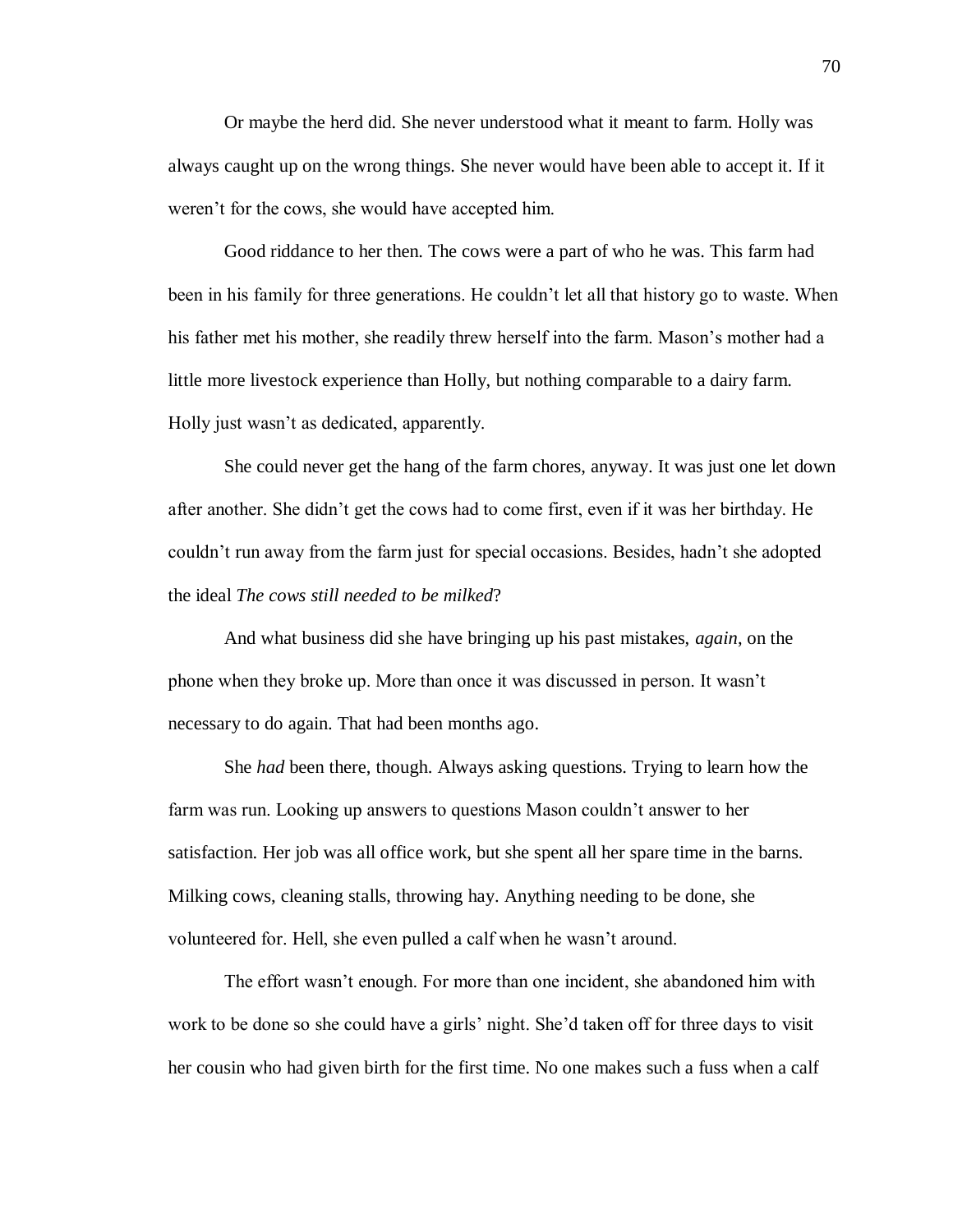was born. Then there was the ultimate desertion. Leaving him, without a word, for two weeks, only to end the relationship over the phone. What cowardice.

There was no point in fighting for the relationship when Holly decided to call it quits. No matter how hard she tried, she always would fall short of his expectations. That was not what he needed for a farm wife. Of course, he had considered marrying Holly. As much as they joked about it, all his buddies told him if he was smart, he'd knock her up and put a ring on her finger. In that order. In turn, he'd joke about matrimony with Holly. Her reaction always troubled him. It was obvious when she'd tense, looking like she was always about to flee. She wasn't ready for such commitment to a person, to a lifestyle.

A year of memories he was still holding onto ended a week prior. Life wasn't any easier. It was harder. He missed that little bit of extra help he didn't have to pay. And every time he saw that damn cow, what's-her-name, Placide, it was a new pang to his chest. Sure, Mason told Holly the cow was hers. He let her pick out the bull Placide was bred to. He even taught Holly how to artificially inseminate a cow. Holly hadn't been too pleased with what that entailed. Each life path the cow took, Holly decided it. Free of any burdens and encouraged with advice, supplemented with research.

As if a few words, *She's yours*, were legally binding. And as if Holly would have had place to keep a cow. Her landlord wouldn't have allowed it. Clutching the cow's collar and weeping into her neck did nothing. Holly's good-bye to the cow was more tear-stained than her one with Mason.

The two hadn't spoken at all yet, not since Holly stopped by that afternoon to gather her things. Mason was sure Holly missed Placide more than she missed him. The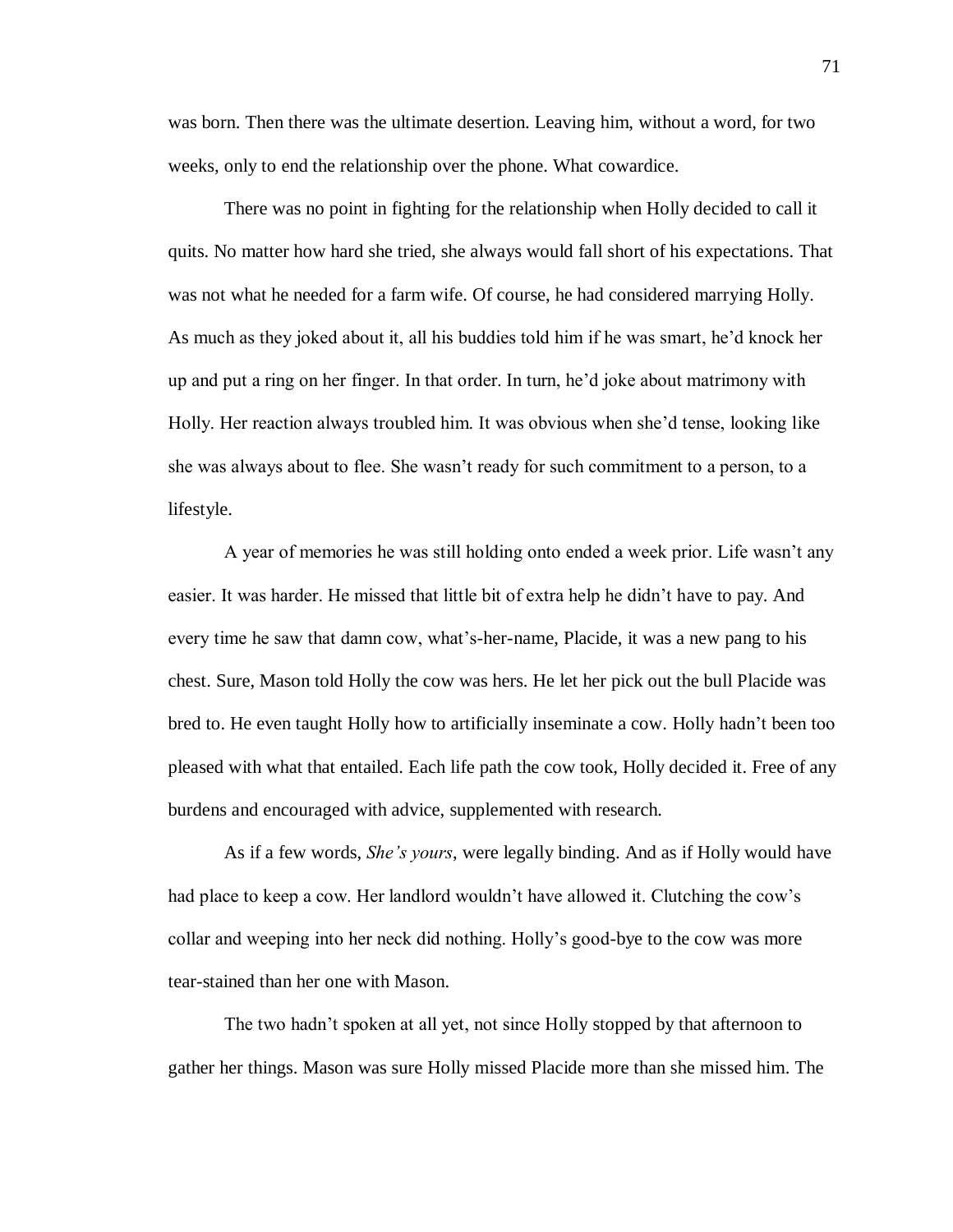cow wasn't Holly's though. She never was. Not really. Ownership was placed in Mason's hand all along. Placide was his to do with as he pleased and always had been. Anything he wanted could have overridden Holly's wishes for the cow. If Placide hadn't been bred, he would have put her on the truck the day following the break-up. Holly wanted independence? He could sever the last rope connecting them. In three months, the cow would calve. Mason would milk the freshness off her, then Placide would be gone. They last of Holly's memories would be gone.

\*\*\*

Now, in retrospect, he had taken everything out of proportion. Although Mason may have felt, at the time, life wouldn't get better, it certainly did. Maybe Holly's can-do attitude was revealing itself in him.

Obviously, he hadn't sent Placide away on a trailer to be ground into hamburger like he had planned all those months ago. More than almost anything, he was thankful he didn't go through with that decision. And not just because she was making over onehundred pounds of milk a day; she was his top producing cow. No. Placide had given him Perrine. In turn, Perrine solidified his relationship with Roxanne. That was something to be thankful for.

His friends joked Roxanne was Holly, but version number two. New and improved, they said. Before, Mason went along with these jokes. They were funny then, but not anymore. There were similarities, but Roxanne was different. She didn't want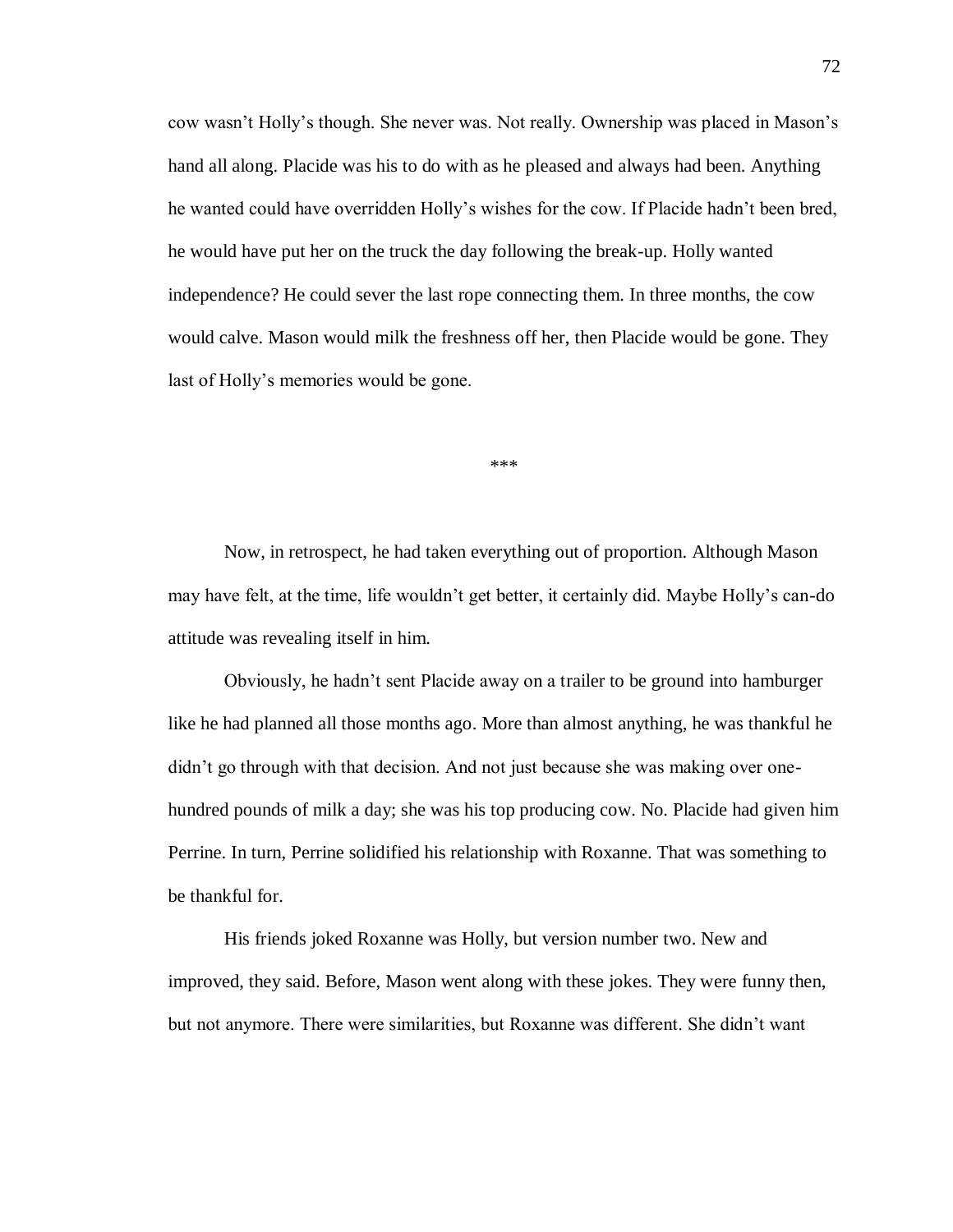freedom and independence out of life. She wanted to form a partnership; two people discovering the world together. Holly hadn't wanted to be tied down, and she told him so.

In a couple of days, Mason was going to teach Roxanne how to halter-break Perrine. A couple of years had passed since Mason was too old to be in 4-H, and a few years less since he'd brought any cows to the agricultural fairs. Roxanne would get a kick out of that. He knew she would. Judging by her dam, the little heifer would excel. Mason would break Roxanne of her show horse patterns given enough time. Already, she had moved *Revolutionary Bronze* from the fancy boarding stable to the back pasture at M.R.W. Farm.

Drifting off to sleep in his recliner, the phone rang. Neon green glowed the answer of who it was calling. He smiled.

"Hey, Mason?"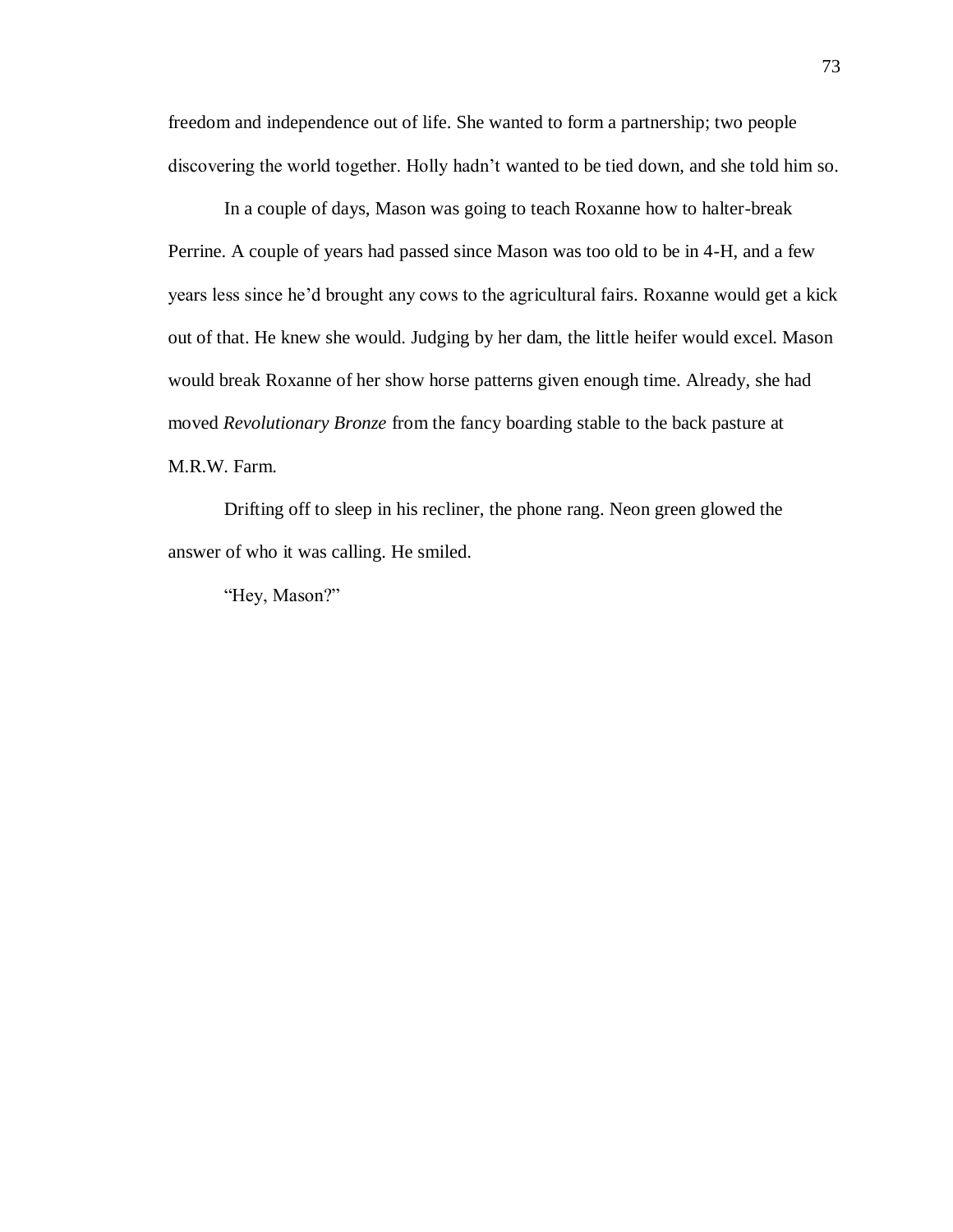**T h o u g h t s o f**

*Ante*

June 6, 2009

The cows are out at pasture. They ran and jumped, played. Good thing; they were loud

Jun 13, 2009

The hot fire blazed Blonde hair was singed severely. Cut away the burnt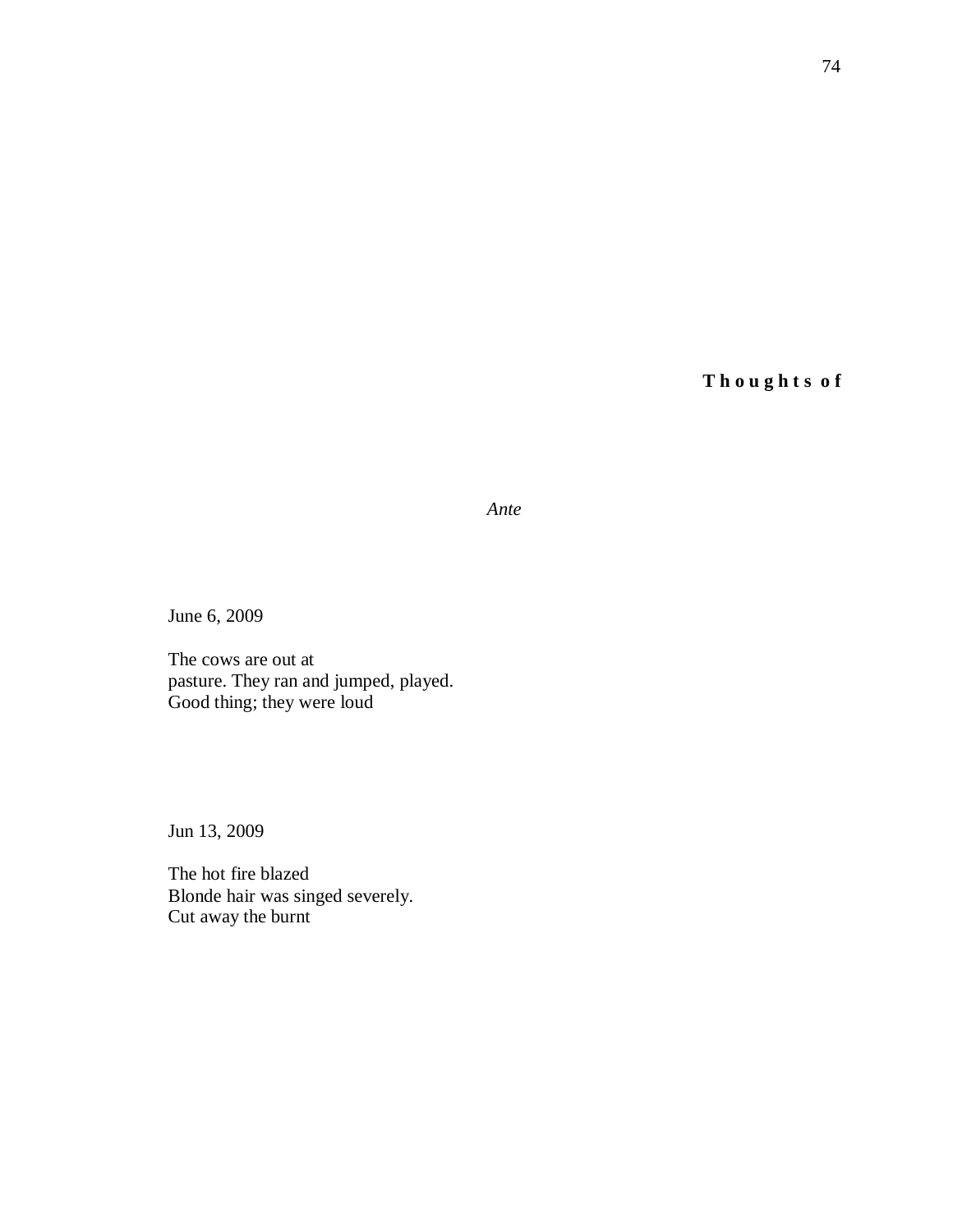June 17, 2009

An isle alone. What to bring? Who? Not a soul. Just singular nouns.

June 22, 2009

I can be like a wild horse. Your possession but not always tame

July 22, 2009

Mud wrestling is Quite hard with something ten times Your size. I still won.

July 23, 2009

*Carpe noctem*. Seize The night. You never know what Might come of it; hope.

August 2, 2009

Reincarnation Of free sailing pirates through Carbon recycling.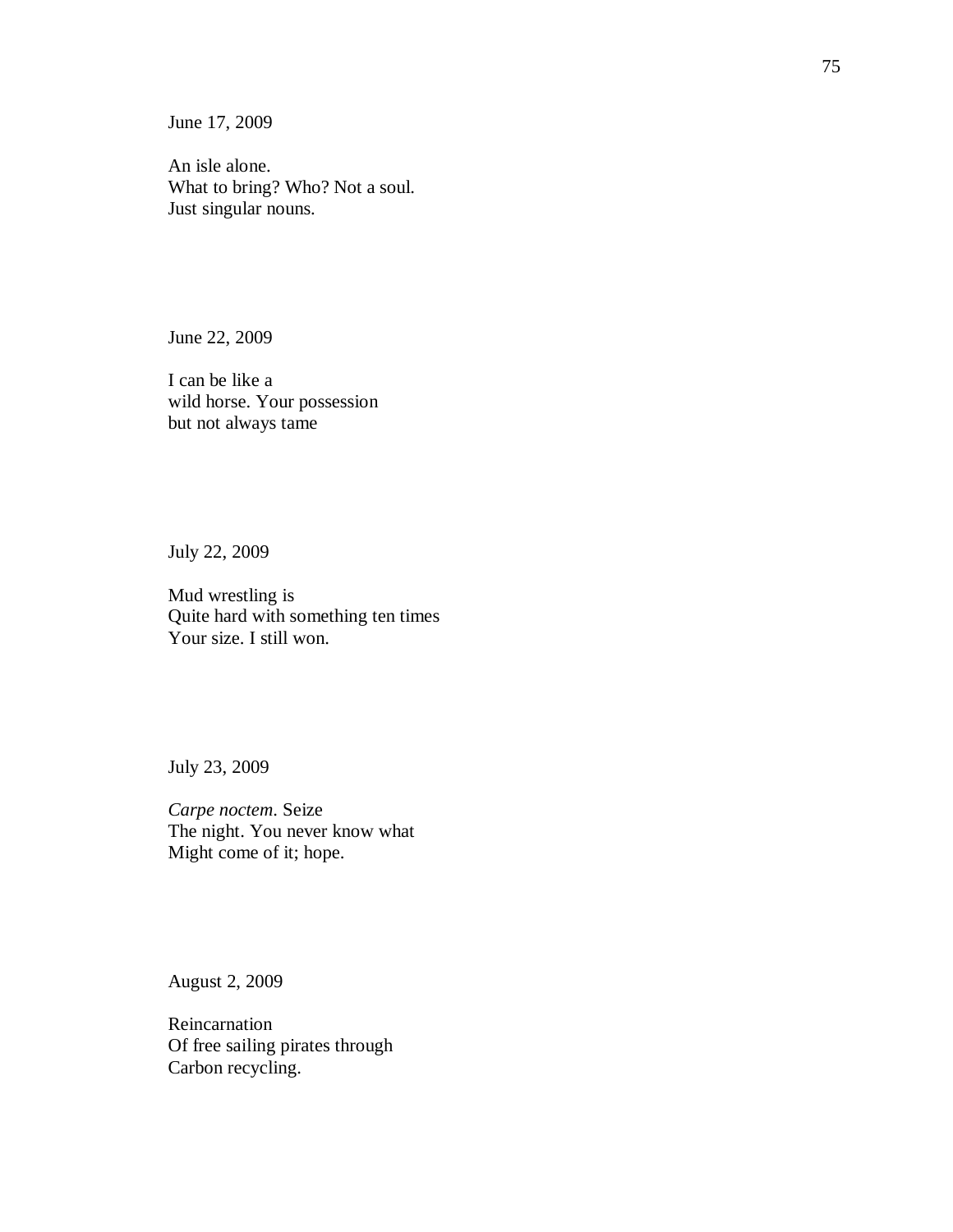August 12, 2009

Melted chocolate, a Metal slinky; the content Provides the context

September 23, 2009

Ghosts, of course, what Else. Always paranormal, Not mundane reason.

October 30, 2009

Love and war. All is Fair, they say. But why bother to Acknowledge either?

October 31, 2009

Darkness is seen as Sinister, but dark skies show And reach for the stars.

November 7, 2009

Frozen deer in car Headlights die. But moose attack And do the killing.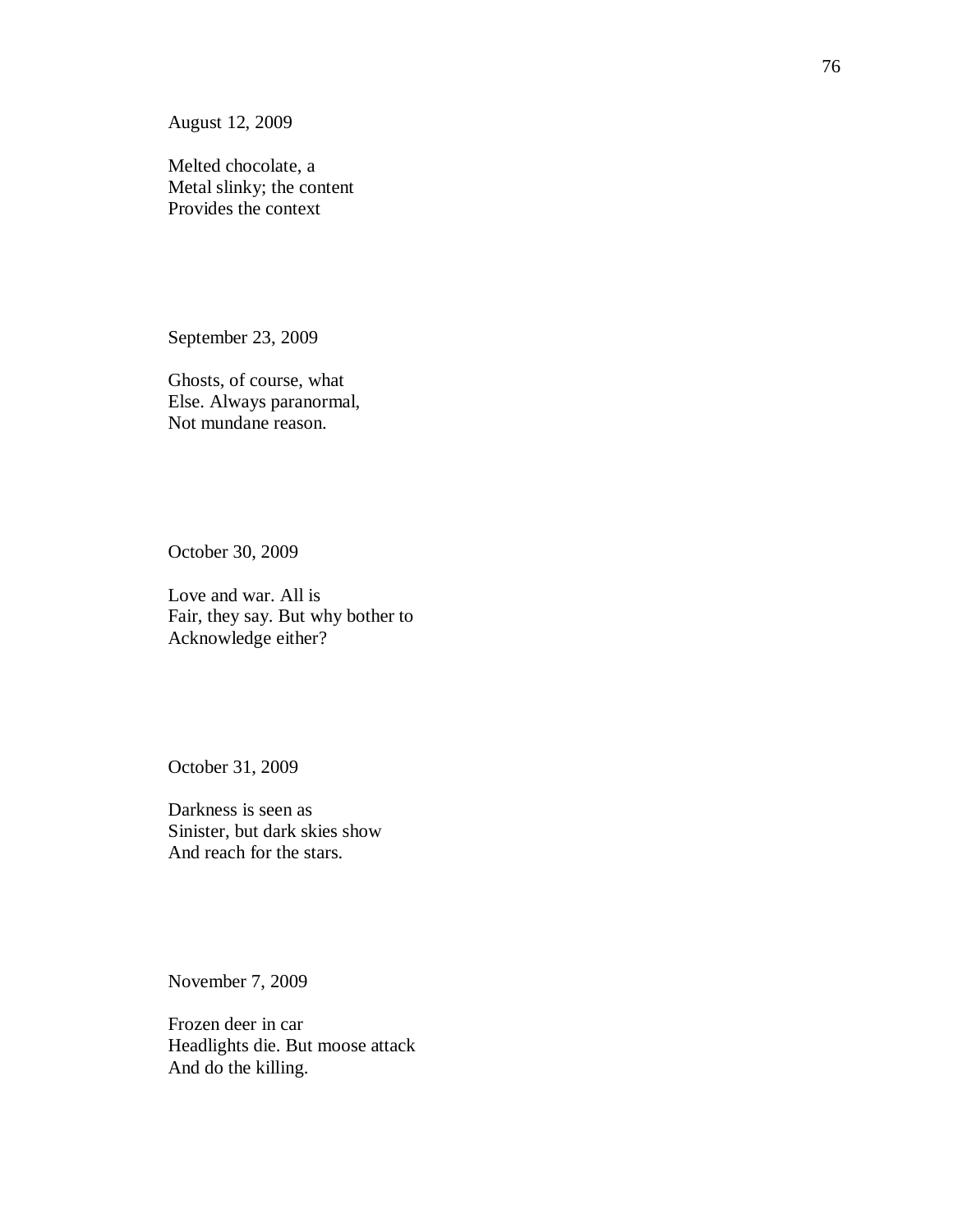November 21, 2009

Repeated set of Three. Not echoes. Purposed. Like A signal call for help.

December 11, 2009

Closed doors, closing in. Claustrophobia. Or a New type of freedom.

January 6, 2010

Slip in the water Bubbles in precarious Places. A warm bath

January 8, 2010

Slip blissfully to Unaware. Unconscious takes Over. True thoughts known.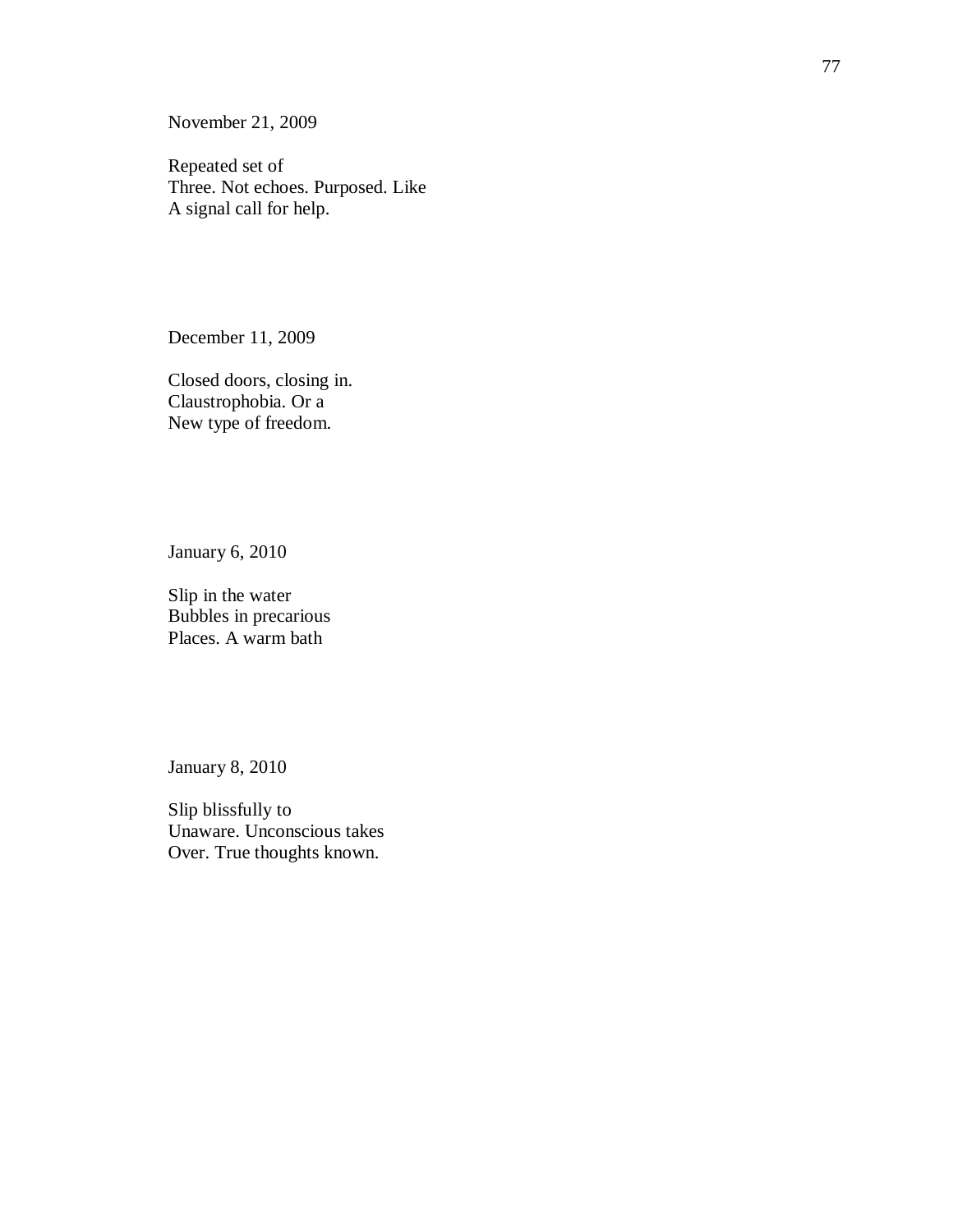*Inter/intra*

April 21, 2011

The taste of salt on Your neck, my body arched to Yours. I remember

May 7, 2011

Eyes light up when I Hear the news. You are the first One I want to tell.

Waiting behind the Blades. A green wall. Colored stars. Blurred eyes. Just waiting.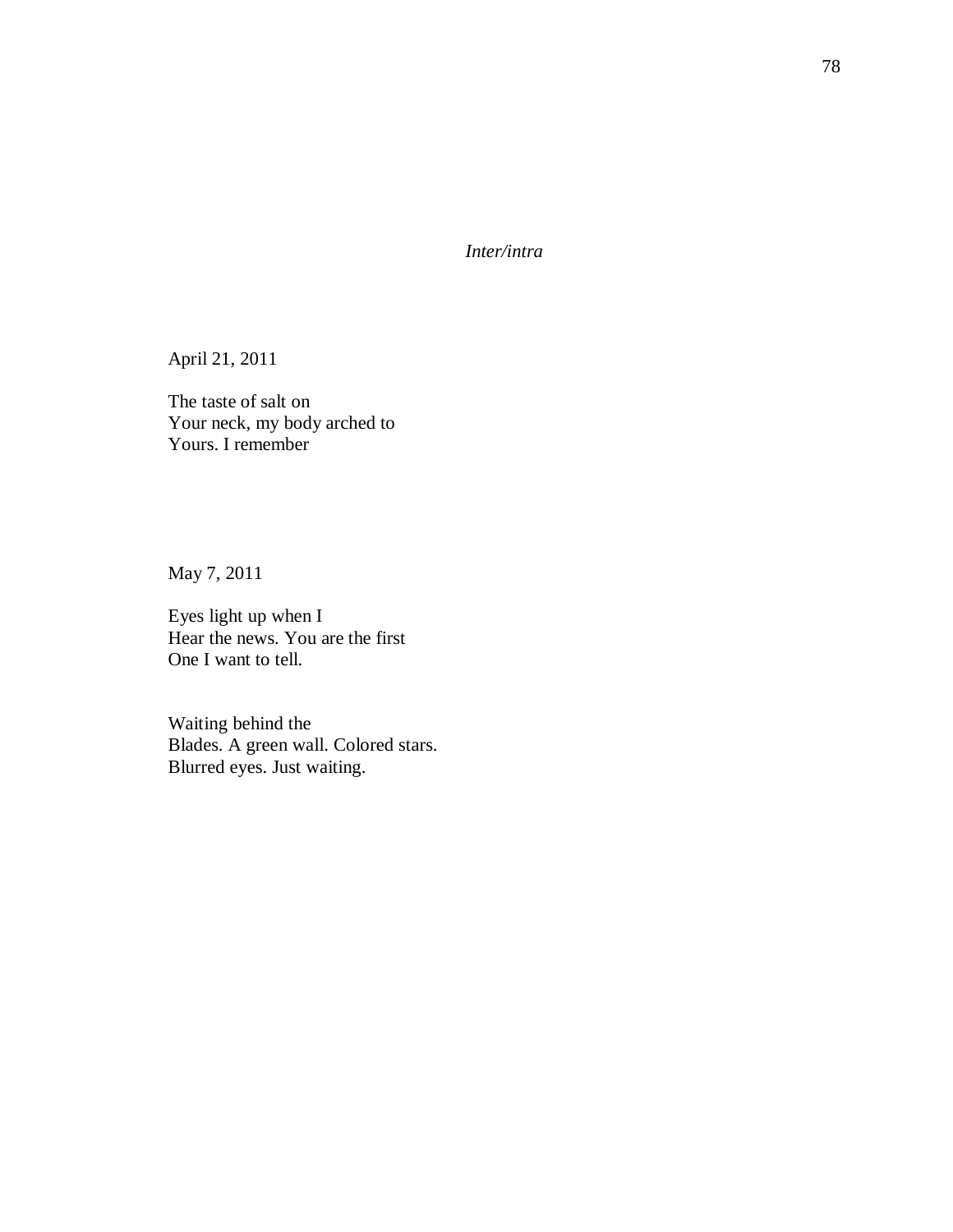May 8, 2011

Swiftly, silent on Soundless wings. Talons sharp, set To spear simple prey.

You gave me something No other has. Desire to Write, create. A muse.

May 9, 2011

I will not allow Myself to wait for you. No Point. Only pain

We could be the next *American Gothic*. A Pitchfork is needed.

May 10, 2011

Two arched necks away From their flying vee. All they Need is each other

Run from the future? No. It's not as frightening If it is with you.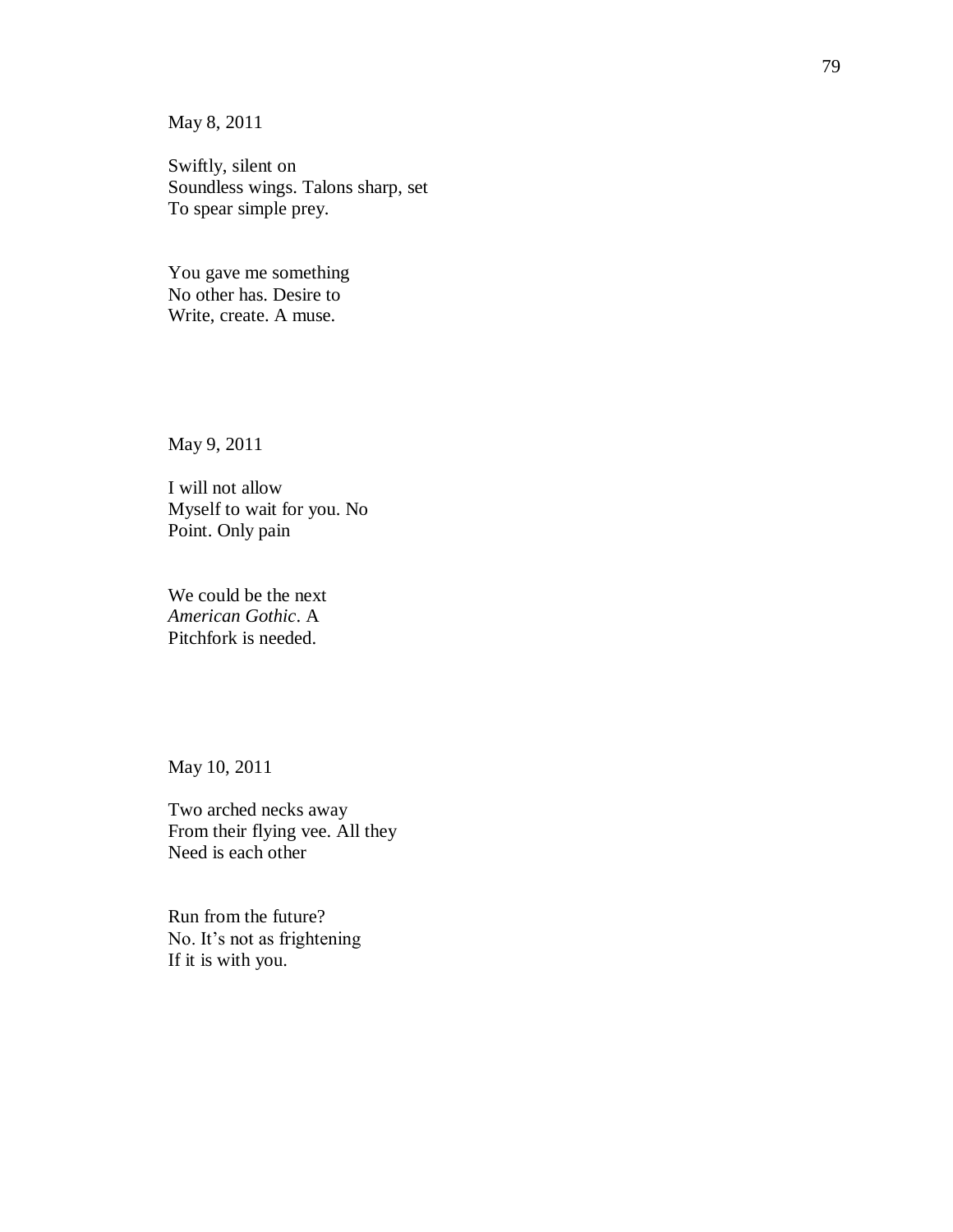May 11, 2011

Finally, right when I give up on waiting, your Words enter my mind.

Volleying back and Forth. All is now in my court. A shift in power.

May 12, 2011

Constricted feeling 'round my heart. What is this? You Are not mine to miss.

She was nigh perfect. Head on his chest, breath raising Her body. Sleeping.

Moment's notice. At A drop of a hat. Gone. Not Returning. Leaving.

May 14, 2011

Quiet. A partridge Mistaken for quickening Of my heart. Forest.

Frantic searching. Lost. Always the last place you Look. Waves of relief.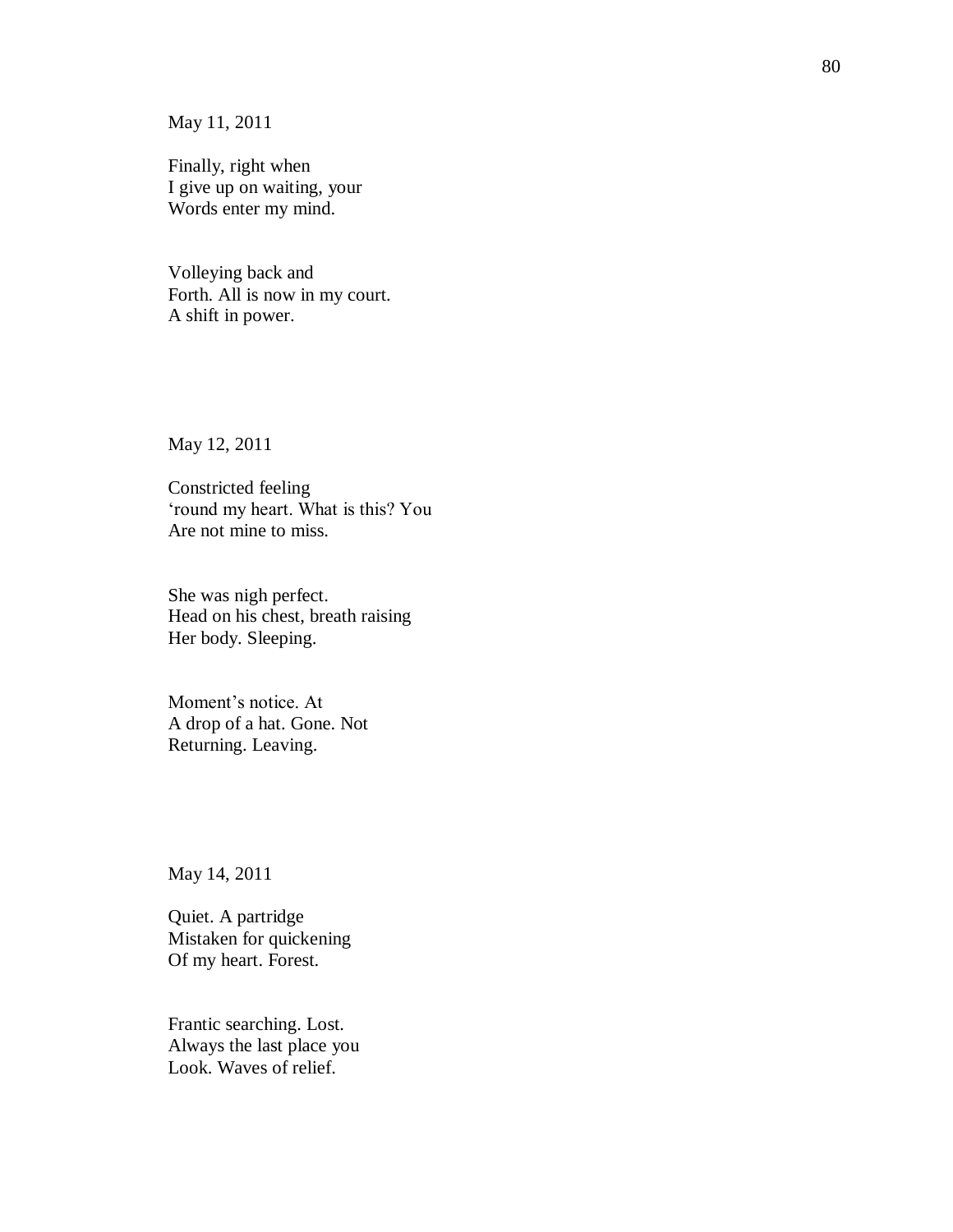May 15, 2011

Foreign words. No way To understand. A smile. Something romantic.

Gripped by the fear. Waves crash. Foam sprays. Consuming. At the water's edge.

Unexpected snow. Unthought of chill. A cold wind. Solution: shared warmth.

May 16, 2011

The black cat. Bad luck, They say. Eyes lighting up an Evil held within

Hustle on the street. A rough bump from a stranger. A familiar look.

May 17, 2011

She didn't know what It was that drew her to him. Summer sun. The heat.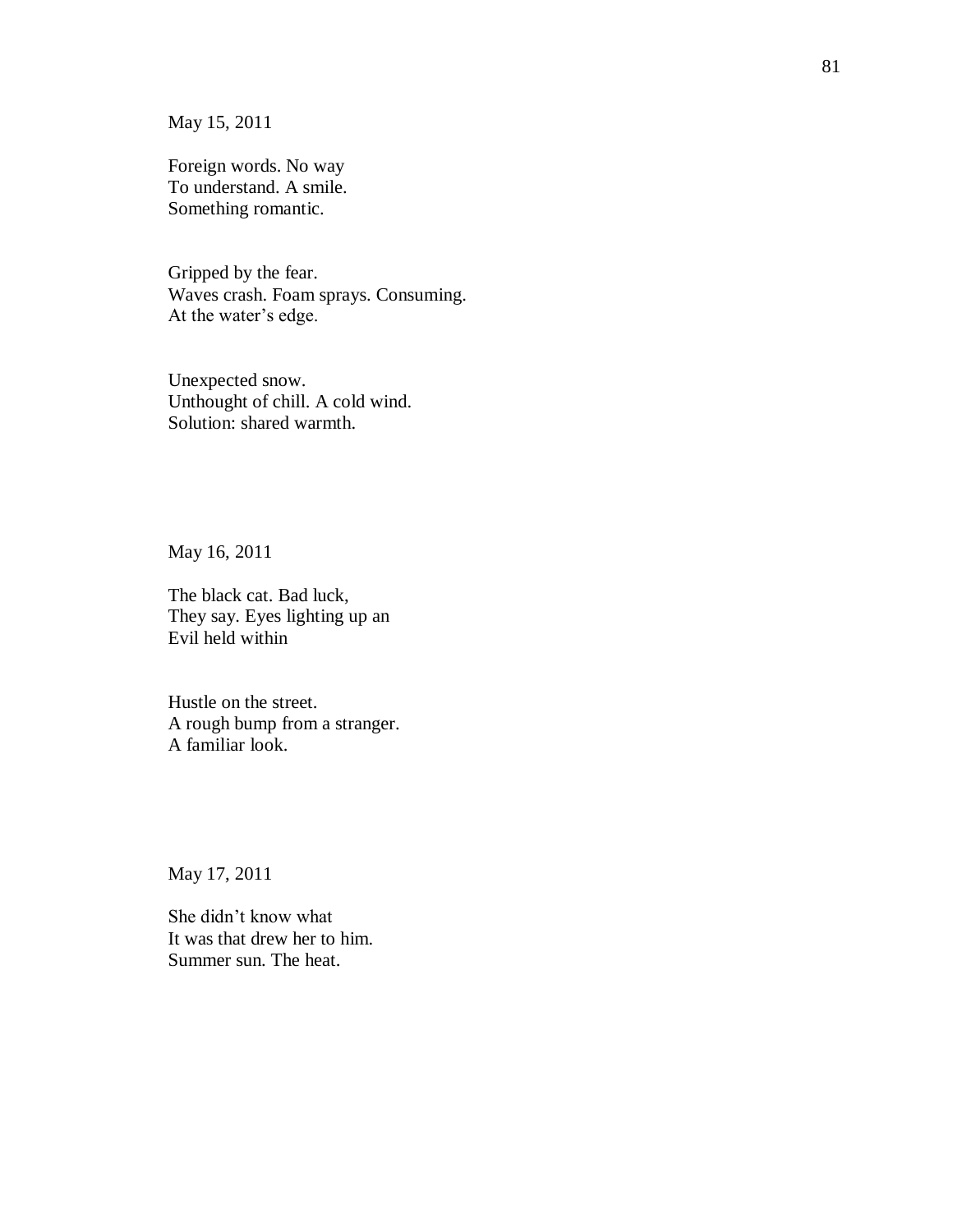May 19, 2011

Rain for five days. More Expected. Biblical floods. Coffee brings smiles.

It isn't even about the physical want. You make me happy.

May 20, 2011

You don't forget. It Is just like riding a bike. Well, I forgot how.

She looked like she was Tired. Waiting for something That wouldn't happen.

Words from my mind to the page. Created like a puzzle. The pieces.

May 21, 2011

Memorize the planes Of your back, caresses from Tips of my fingers

When will I admit, Commit to words, announce with Voice, my love for you?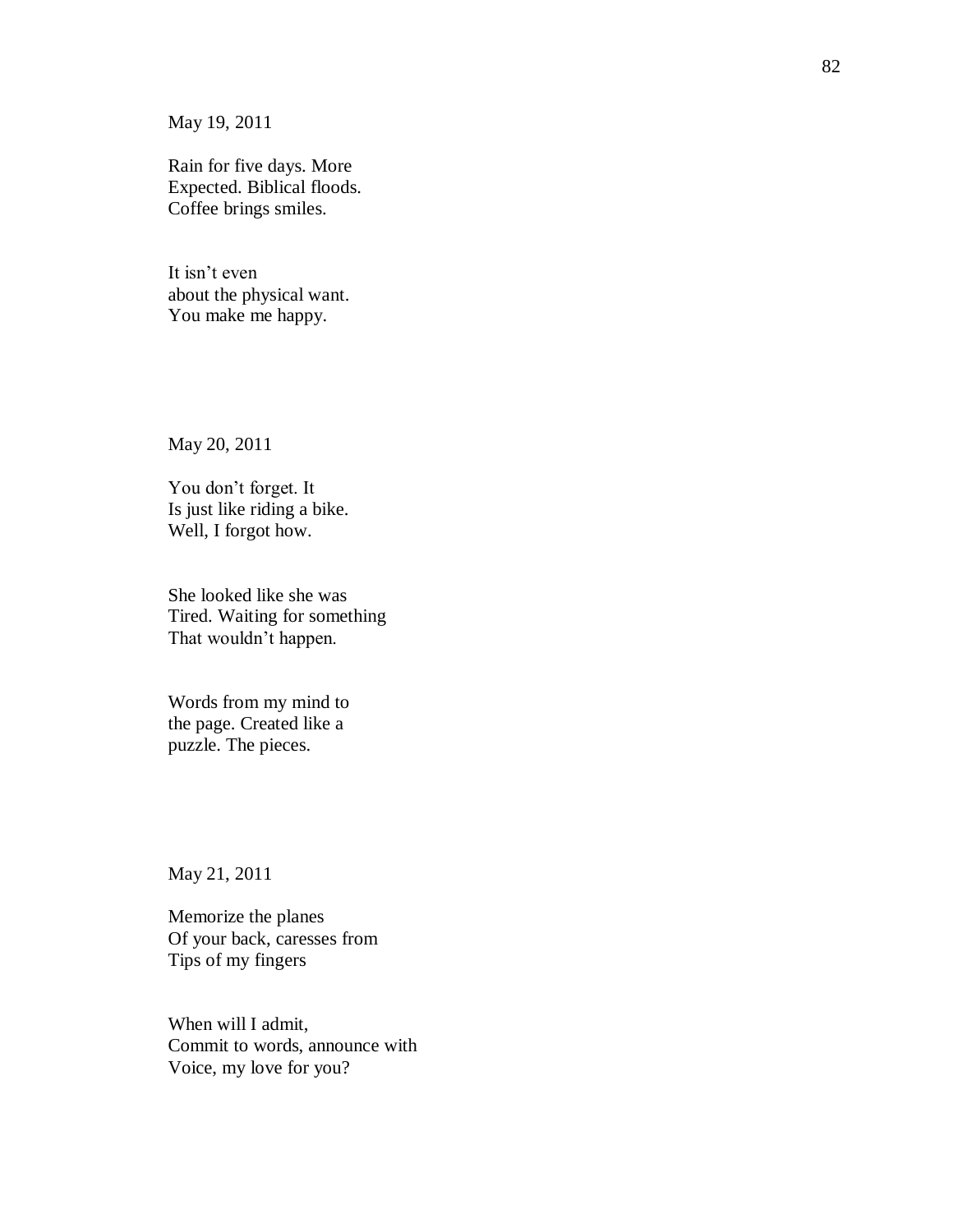May 22, 2011

Spoken words trip me Up. Stumble on uneven Ground. But written words

It looked on in Silent reverence. Always Eternal watcher

All those things every One of us want before our Time is up. Do we?

May 23, 2011

I will ignore it For now, when asked the question: "Oh, no. Simply friends."

Do you ever think, Wonder, "What if it's over Tomorrow?" Why wait?

May 25, 2011

Running toward or Away? Chasing or being Chased. Awake asudden.

You lured me in To a branch, but if you don't Act, I'll fly away.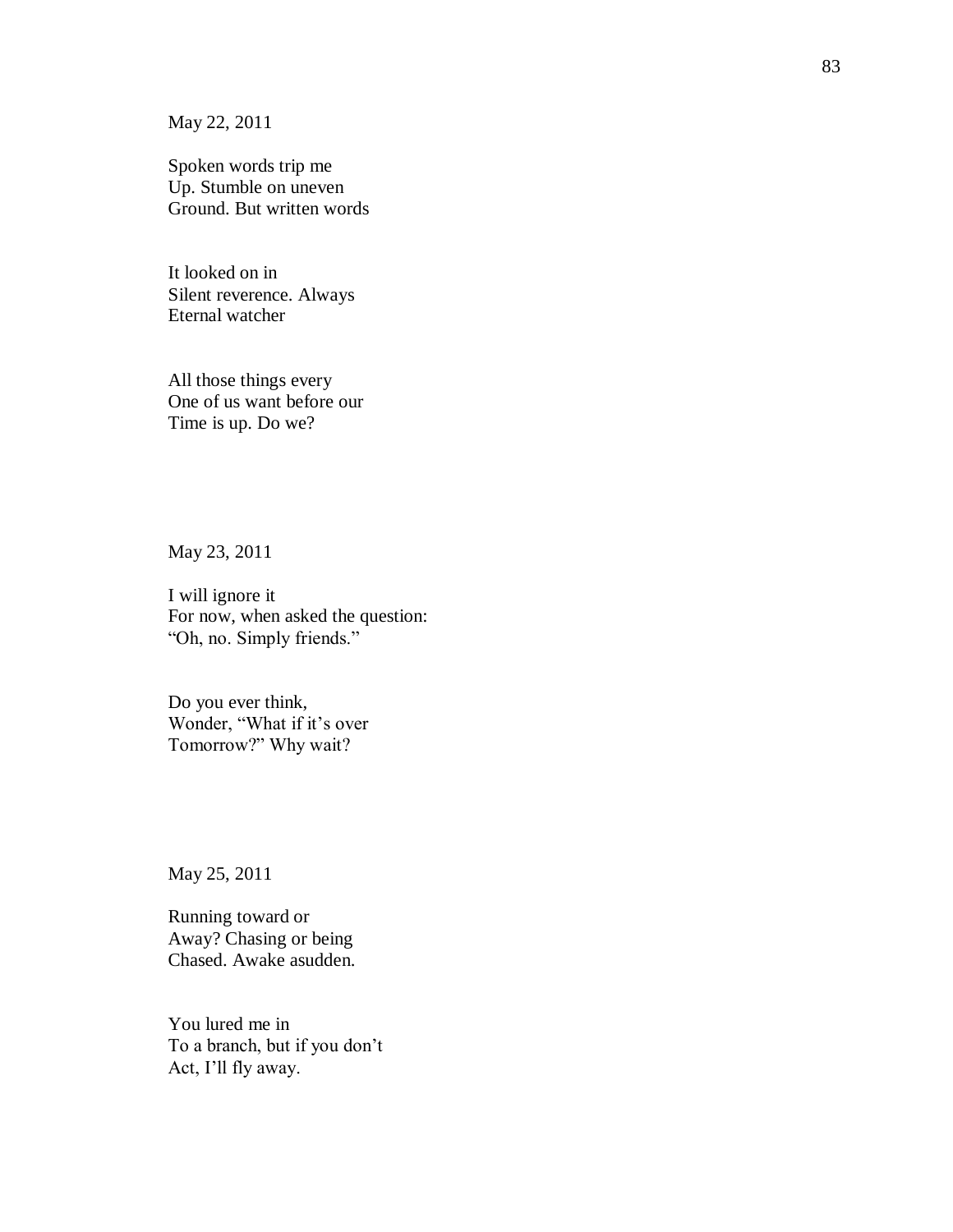May 26, 2011

Your words won't ensnare My wings again. I flew from you. I won't be caught.

May 30, 2011

Right on that sharp edge Of giving up. Something pulls Me from that ledge.

June 2, 2011

I could jump off the Edge and know I won't fall. These wings will catch me.

June 7, 2011

Lean in close. I want To brush my lips 'gainst your ears. Breath speaking secrets.

Don't only give me Memories. They are the past. Give present, future.

True love? Knowing no Wait is too long. Nothing will Deter me from you.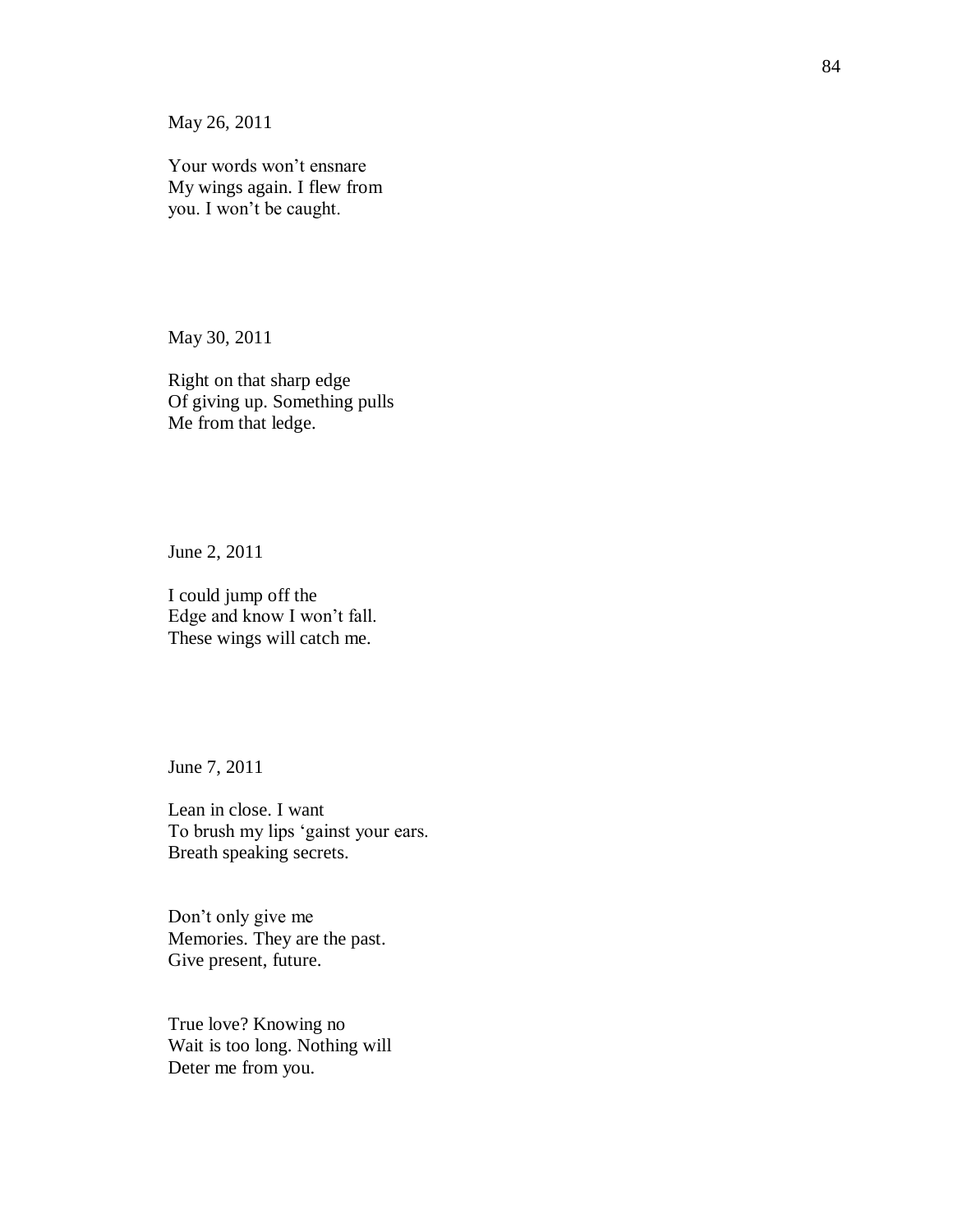June 21, 2011

With coffee, I can Do anything. I feel the Same when I'm with you.

June 29, 2011

I'll wait – Until walls crumble, cities sink into the sea – just for you.

July 10, 2011

Unsmiling months you Changed. That's why your power could Take it away again.

July 13, 2011

I love the feeling I get from being in love With someone like you.

Rain falling gently On the fold – think of sweaters That do not, can't shrink.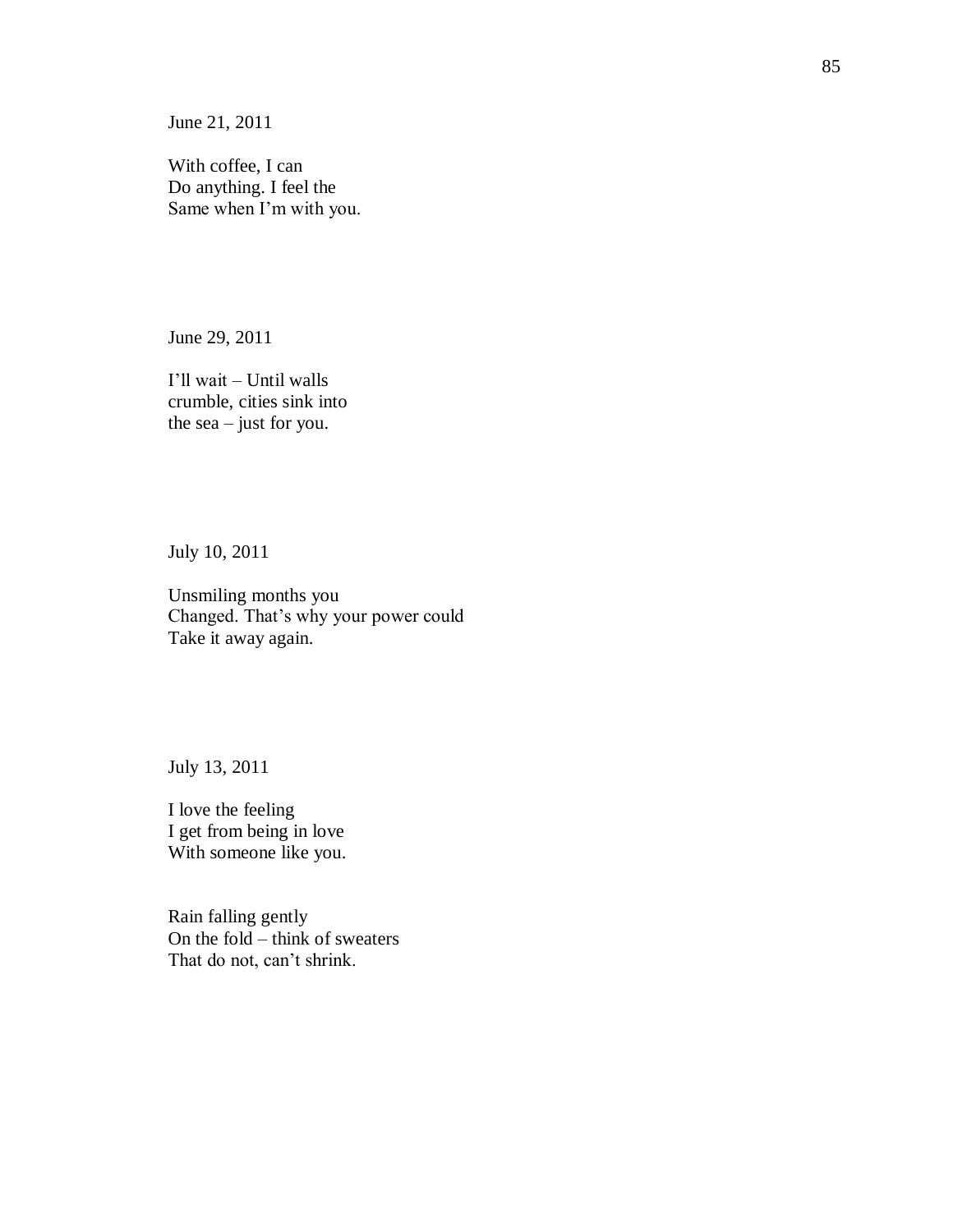August 1, 2011

"You don't have to wait." My obligations aren't to You, but to my heart.

*Post*

September 2, 2011

A flash in the pan Of wanting. It's good news. But I can't anymore.

September 7, 2011

I'm not figuring This out on my own. I still Have your memories.

September 19, 2011

A feverous night Spent alone. Caused by you and Memory remnants.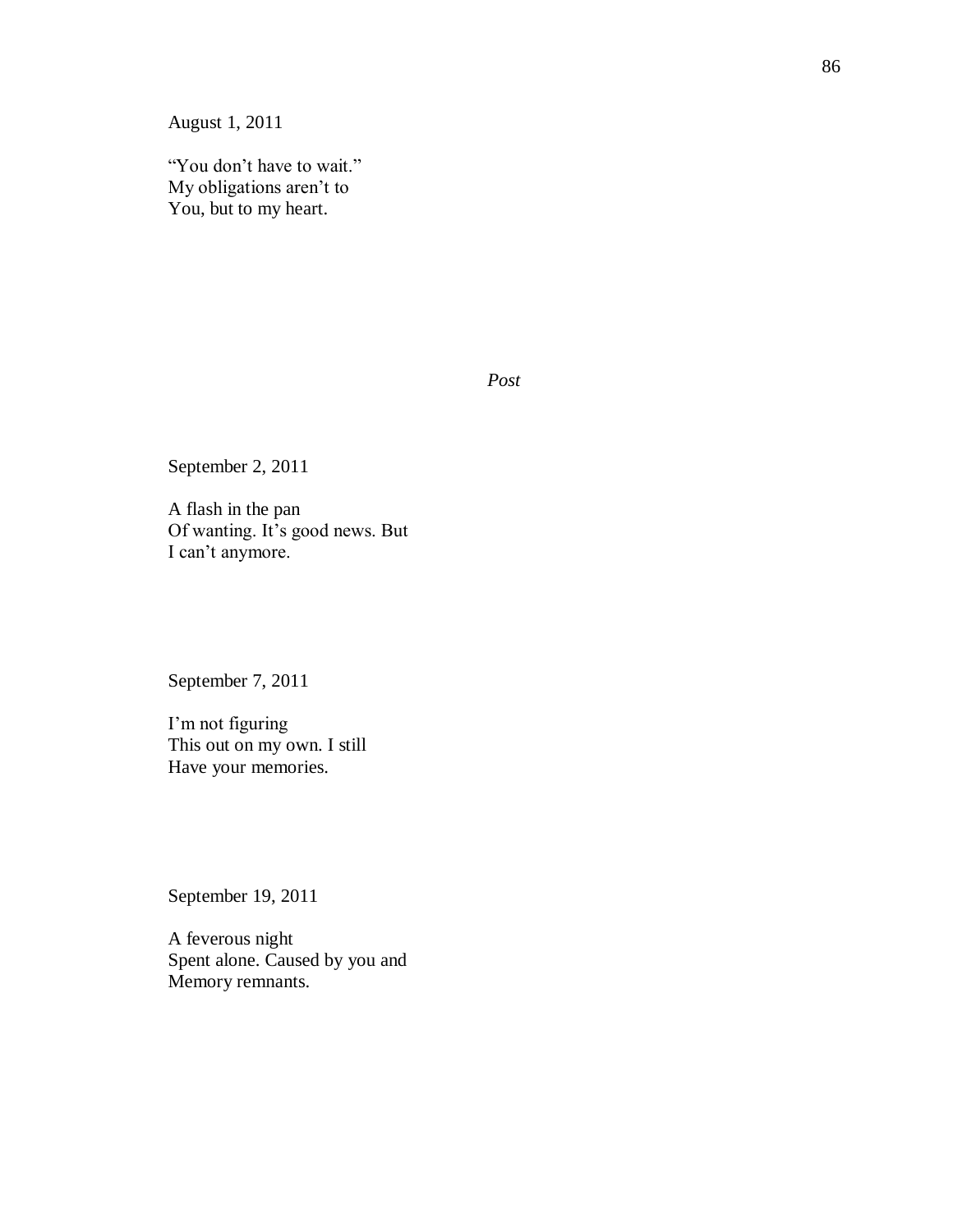September 28, 2011

Fluttering stomach California condors All from just a wave.

A symbol of death Found at every turn in the Road. It's partridges.

Waiting and hoping. Something never to come. That Won't be me anymore.

A fear. Afraid. Run, Flee. Escape is foremost in Mind. Don't. Face head on.

October 12, 2011

A substitution For something I can't replace. I cannot move on.

There is only one Interruption that isn't An interference.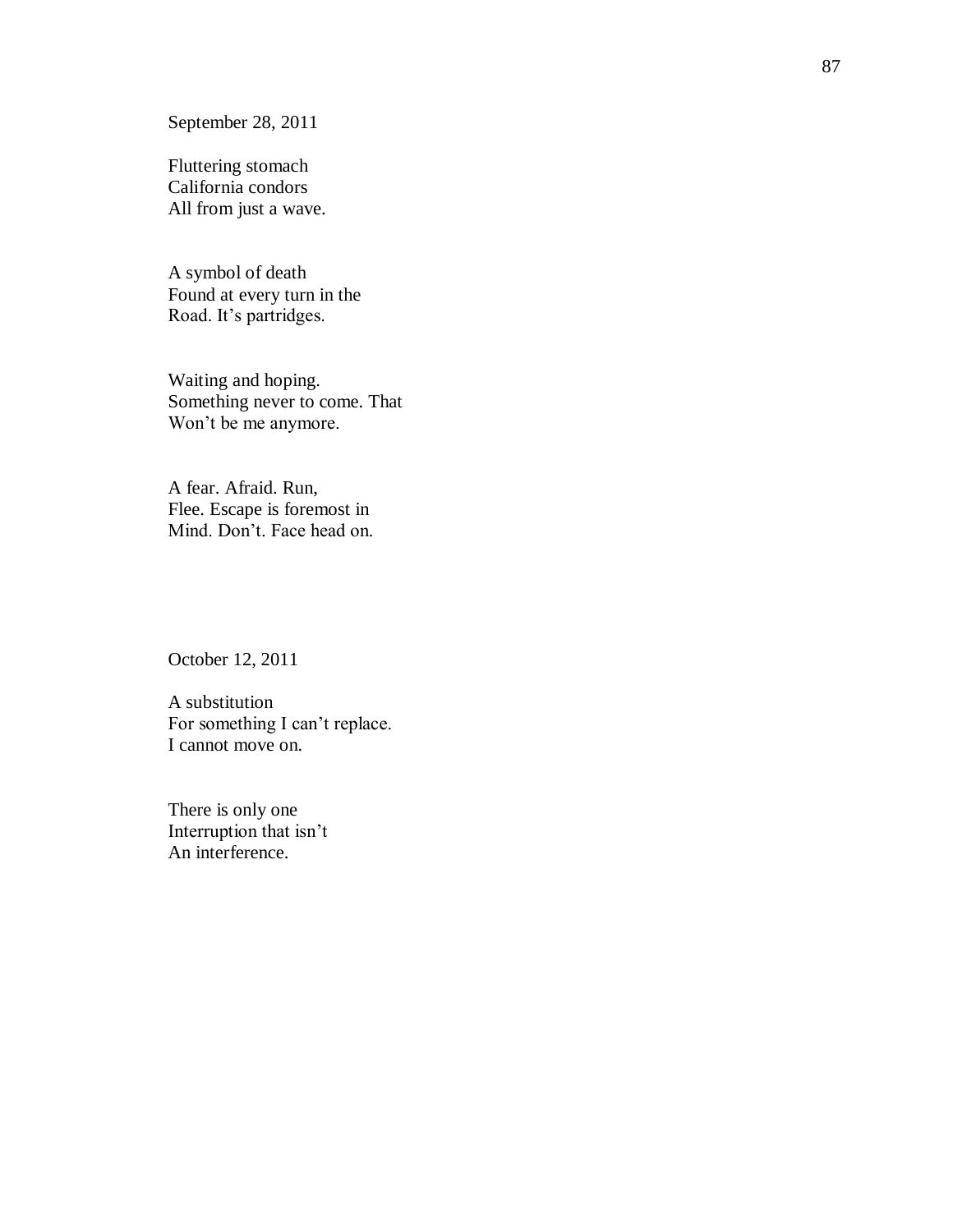November 6, 2011

Perfection shows when -- my hand in yours – space between Tightens and shortens.

In a year, you might Forget me. Unless I do some Thing memorable.

The sun rose and set with my thoughts only focused on what you might mean.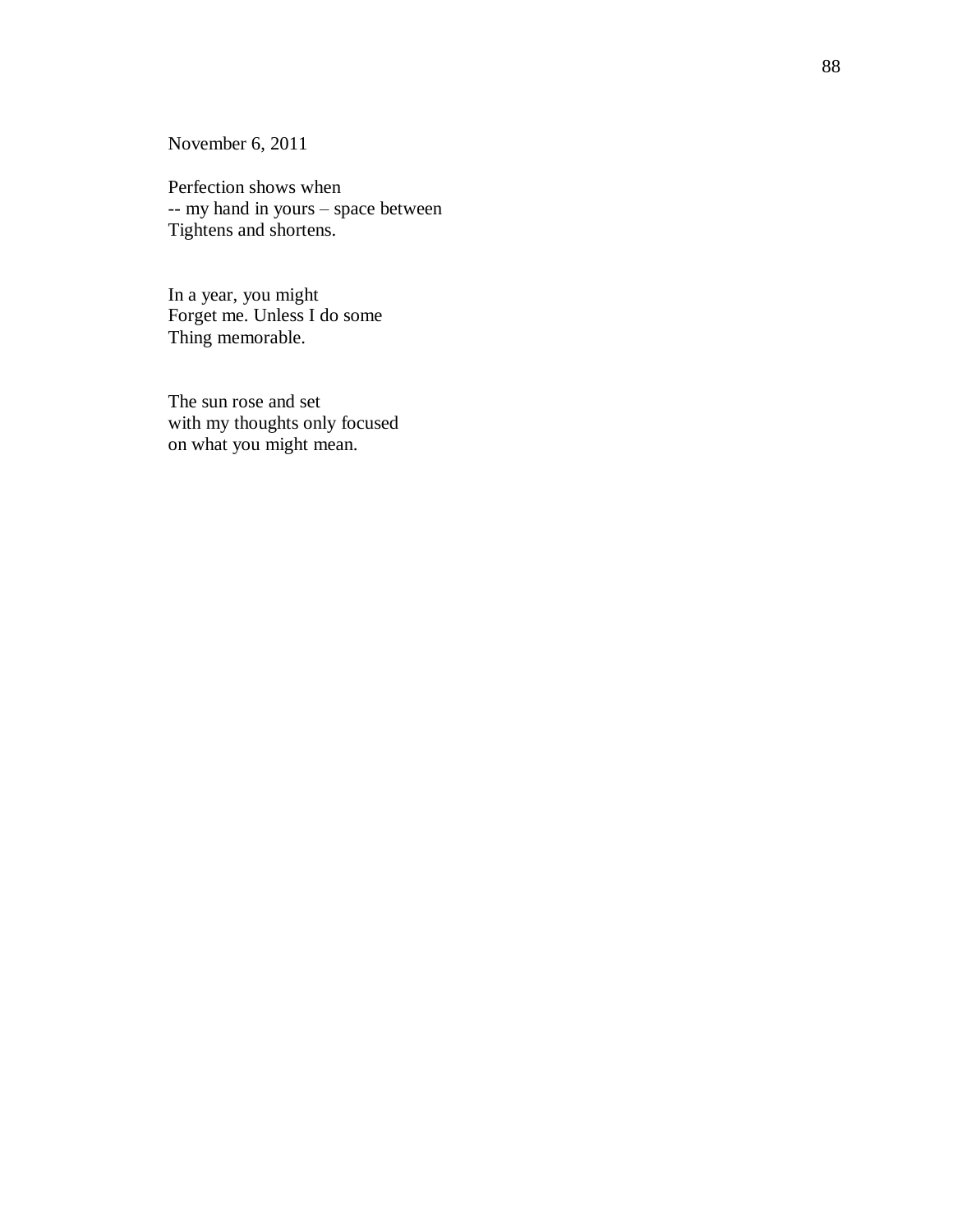November 7, 2011

Say what you will of Me. Your words can't enervate The strength my heart bears.

I will start, and end, The day revering the sun. Beginning. An end.

One day you will see What my obstinacies mean In the depths of soul.

Pandora kept one Item at the box -bottom. A fool's paradise.

Give a horse to me, But forget about kingdoms. Nothing has the worth.

You weigh on my mind The choices presented me Of independence.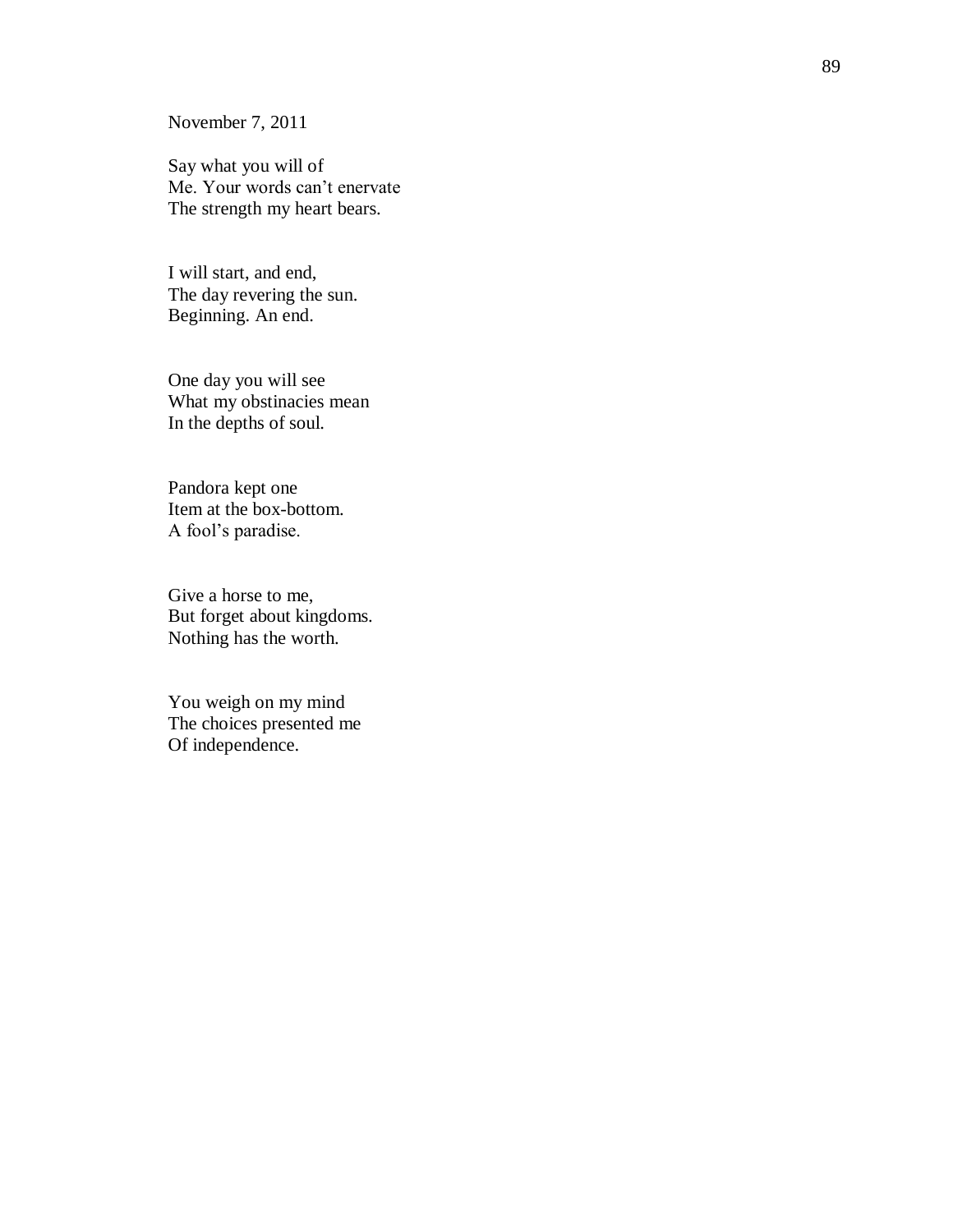November 8, 2011

Hide with me in a Fortress of blankets. Nothing, Nothing need find us.

With the stock of that Kalishnakov, you knocked all Sensibility.

The strength I need it Resist you is simply: I Sleep better alone.

I think of what, a year Ago, you were doing. All before I knew you.

Talons rend the skin Over my heart. Claws cannot Damage what it holds.

Why? Why do I hold To nothing? It's everything To me. All I want.

The ocean in an Empty shell echoes all my Memories of you.

Dreams waver, a breeze Of willow wishes, home I long for with you.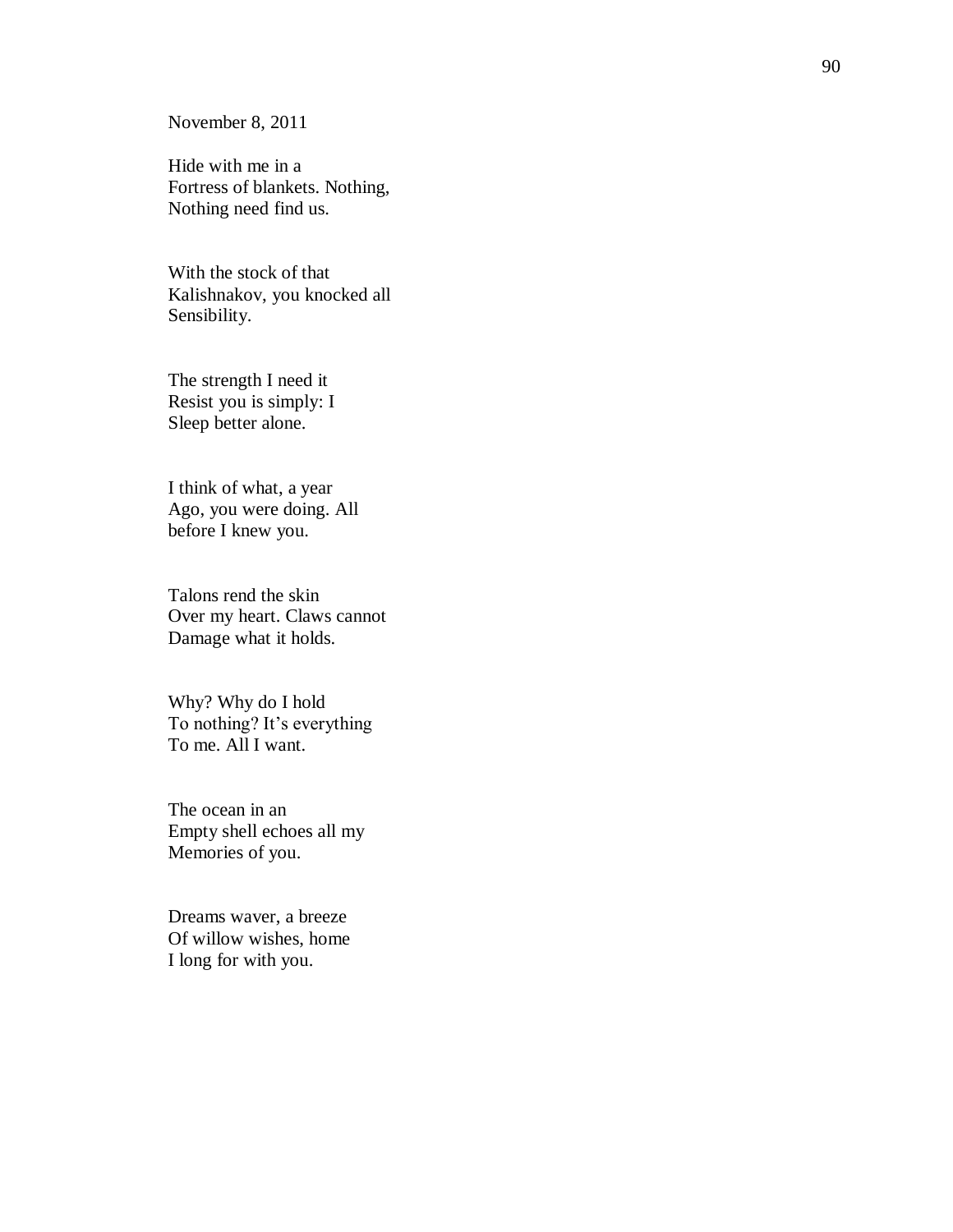November 9, 2011

Failure is okay In life, on occasion. Leanr From experience

Biological Clock disarmed as if it was Ticking like a bomb

Scenarios in My head never to exist Or actualized.

Struggle with me through All hardships. The night will not Appear as so dark.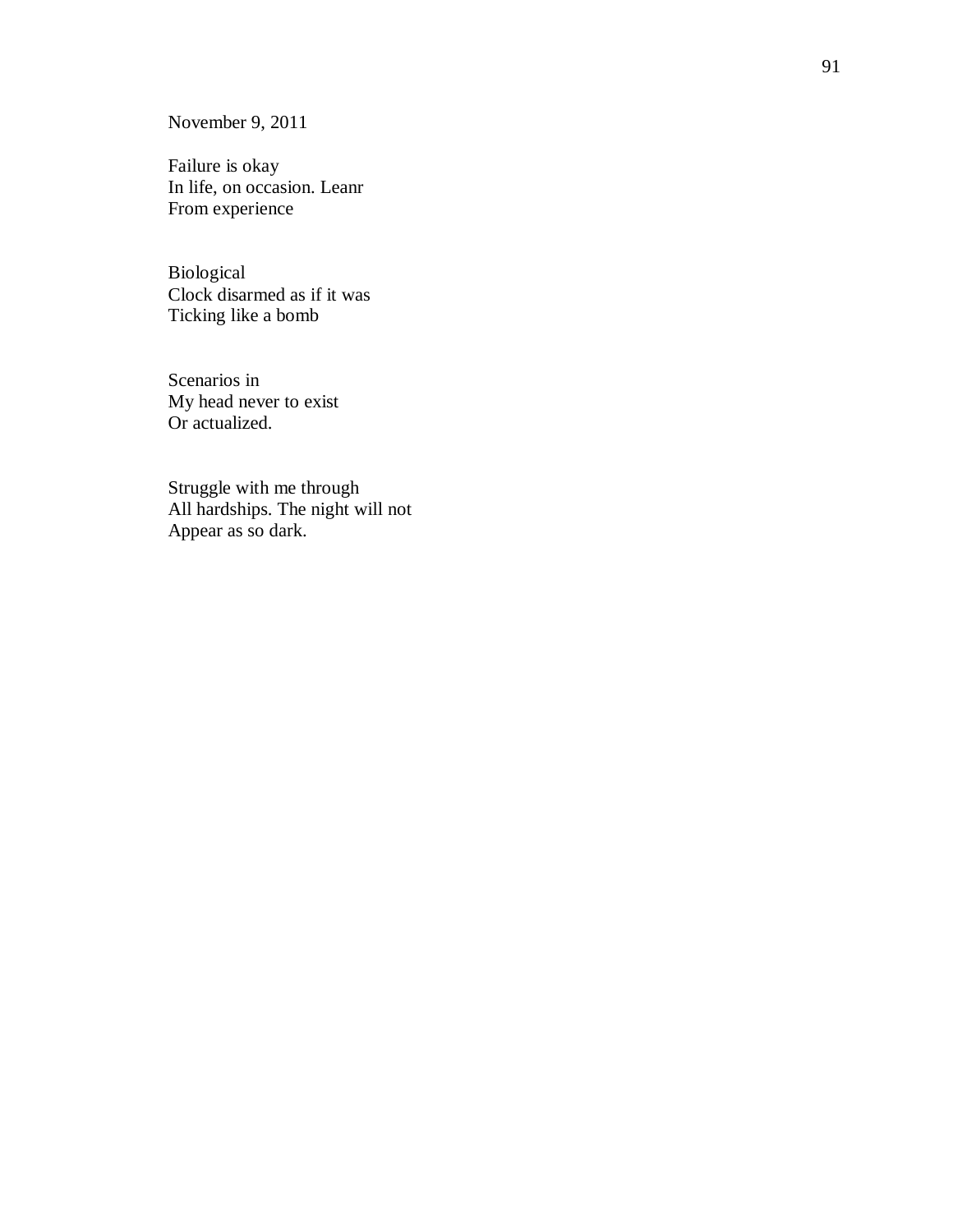November 10, 2011

Surrounded by the Glory of my achievements Is but empty dust

Will you remember The time before you truly Conceived who I was?

I found a home with You where I had been homeless. Why take it from me?

Perhaps forgetting Me is too easy a task By my own doing.

This independence Equates sober, exacting Dull reality.

A few small blessings To turn my day around from the Dark, drear November.

Already it is Happening. You are slipping To someone I knew.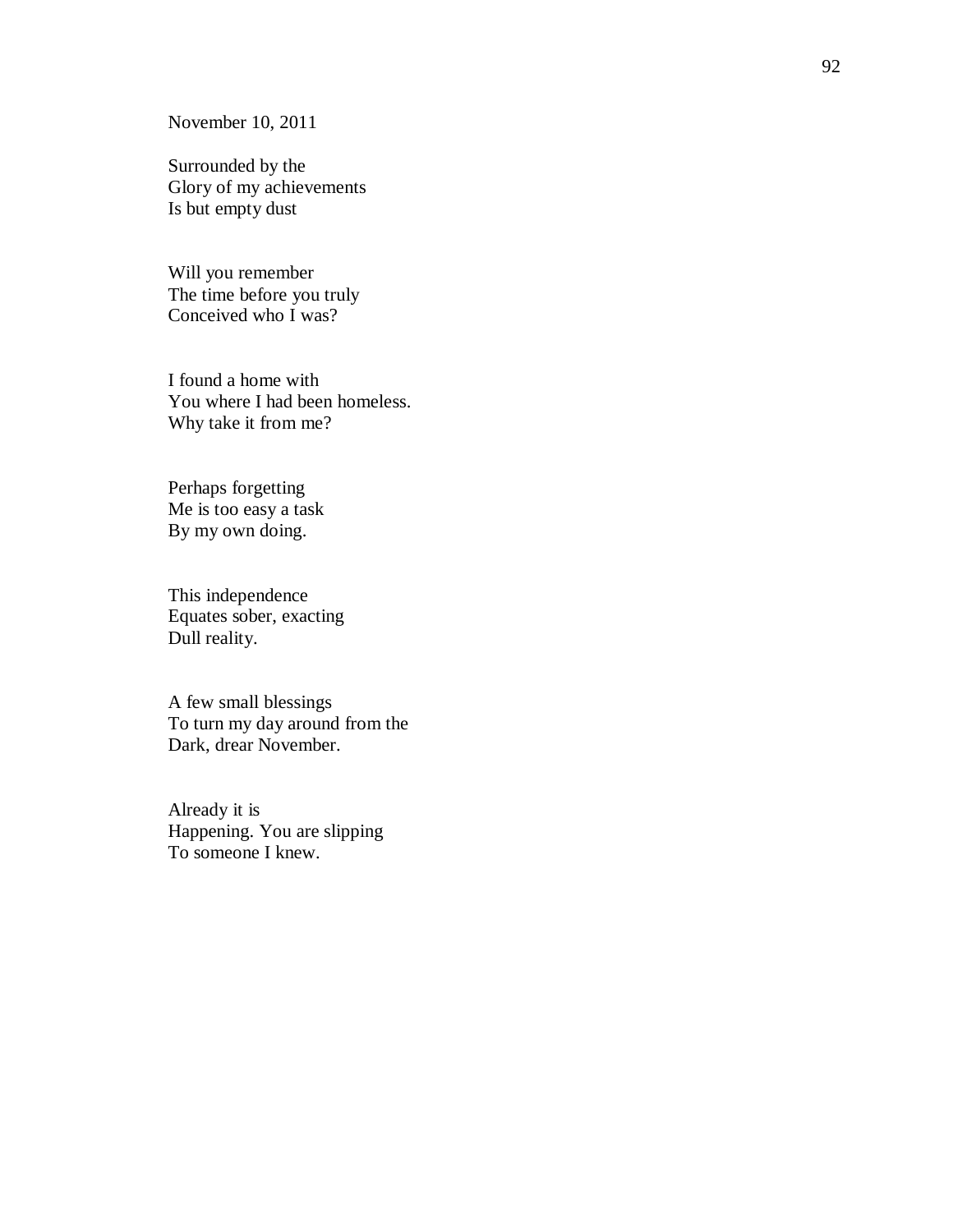November 11, 2011

A simple cup of Coffee. All the memories I wish we could have.

Distance separates The open fields of knowledge Contained in my heart.

November 12, 2011

Condense air into Something fluid, to concrete. Wayward emotions

Serpents tempting with Apples of worldly knowledge Likewise I to you.

What do we learn from fairy tales? True stories are darker than ones told.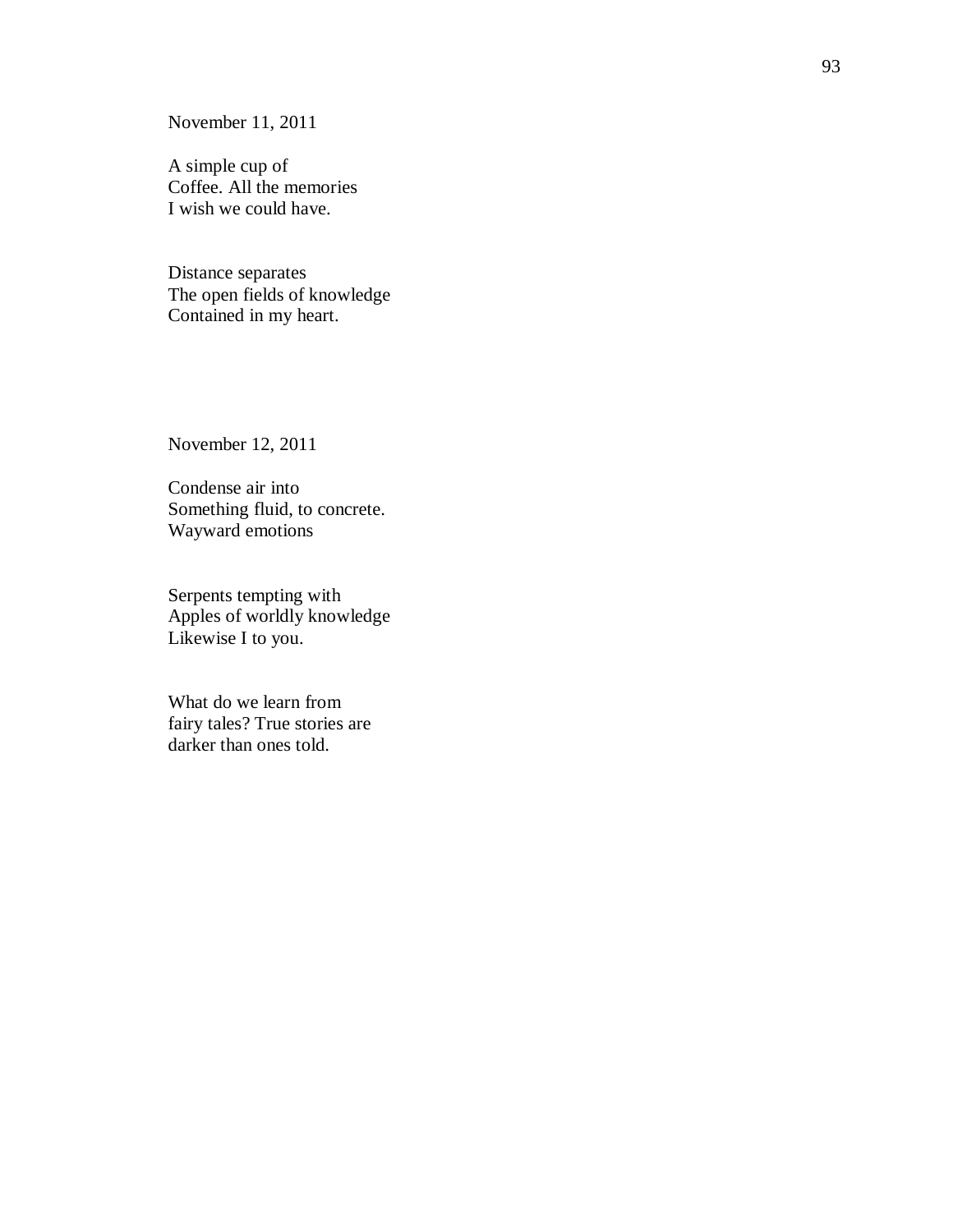November 13, 2011

A kingdom of all The light touches, a sea of Shelves and books and stakcs

Searching for answers To unexplained protocol. What's correct? What's wrong?

If you will, I'll do The same. I'll hold on as if I'll never let go

Following like a Shadow don't forget my heart So I know my home.

November 14, 2011

Memories with you Like a timeline of events I cannot forget.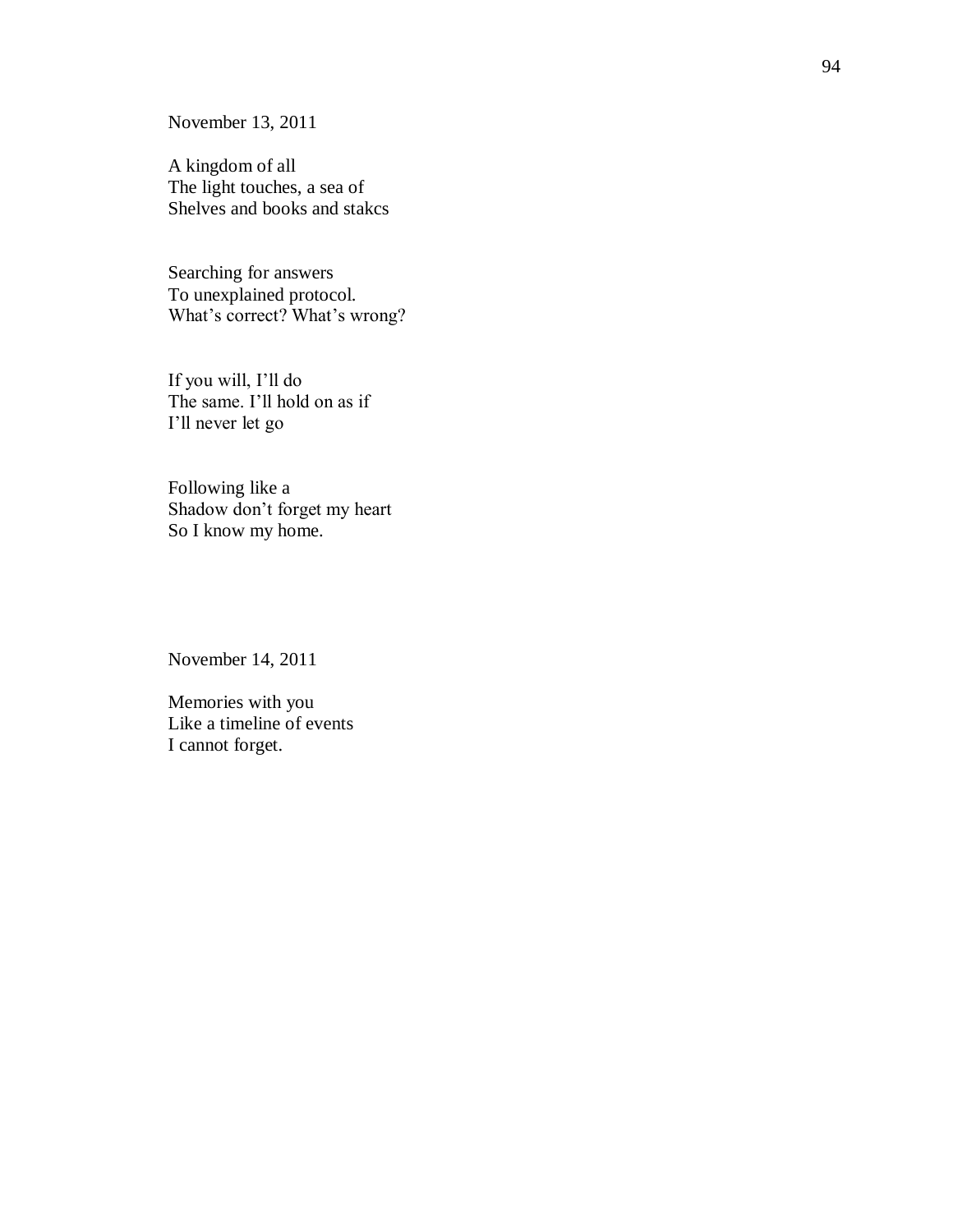**O u t L o u d**

Hidden within a blackened shroud You know the words I would not say. Don't dare have me say it out loud.

Words never before said aloud Urged by you to arise, but nay, Don't dare have me say it out loud.

Discrediting comments that plowed Sentiments I didn't convey Hidden within a blackened shroud.

Memories in my disavowed Infrared heart 'neath skies of gray Don't dare have me say it out loud.

A stubborn ass, a high horse proud; I'll forgive you, *myself*, one day. Hidden within a blackened shroud, Don't dare have me say it out loud.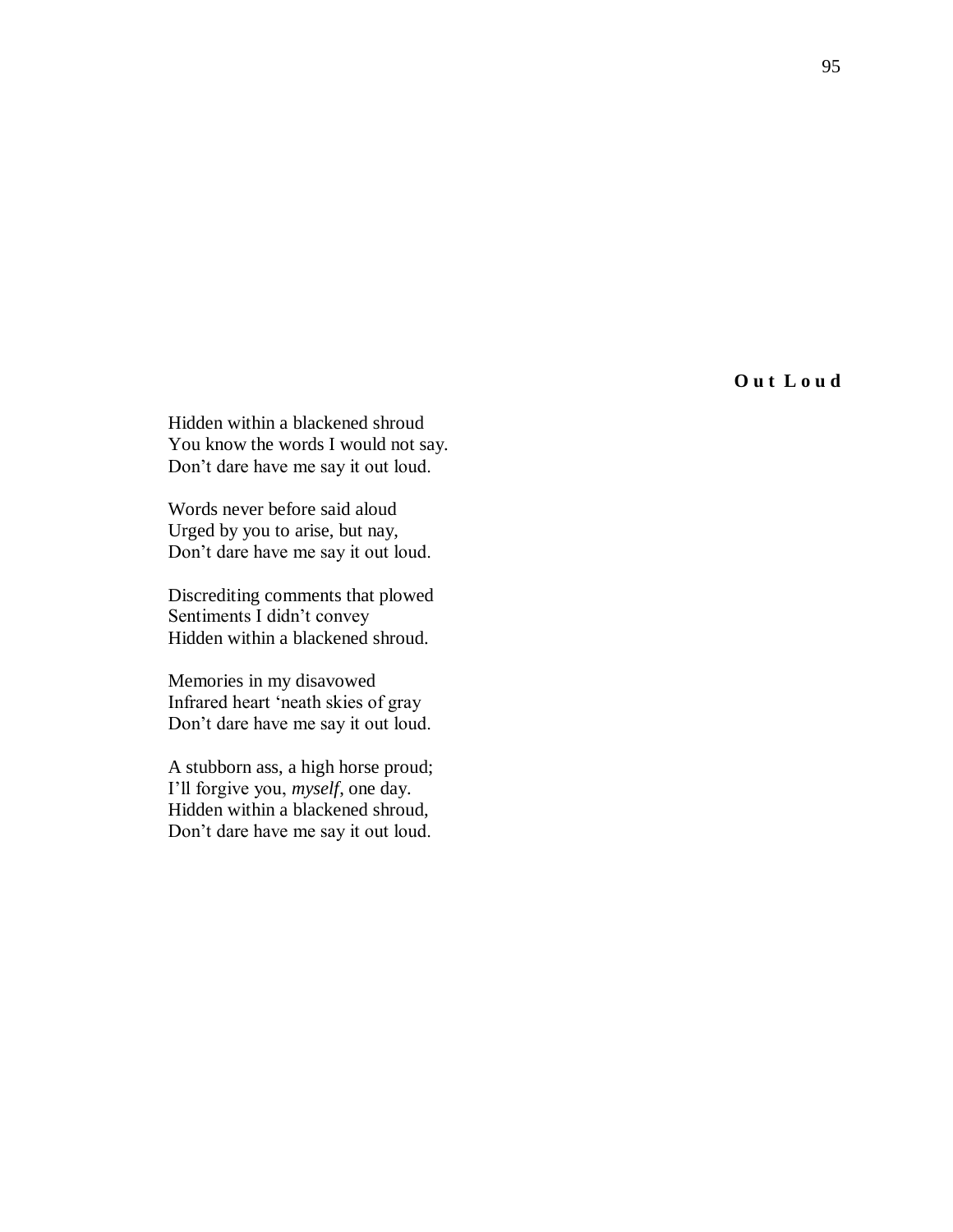## **R e s t i n g P o t e n t i a l**

## X X X X

It is a cold night in Citra. A temperature that penetrates to the core of the earth and through to your bones. Dark radiates from the light of windows. You can see into the homes. The images you see vary on the same pattern.

Maybe you look into the kitchen. A couple stands at a cast-iron stove. Soup bowls in hand, ladling out their suppers.

Or, perhaps, you see a sitting room. A mother in front of her hearth. Her hands are busy at work, knitting a blanket for the child she is expecting.

Going further you might see a bedroom. It belongs to a child preparing for a night of sleep. Parents of the child tuck her in a heap of blankets. Book in hand, they read until her eyes close.

But window-light isn't the only cause of illumination. High on a hill, a fire burns. Not large, but enough to keep two people warm. From nearby shadows, you see that's the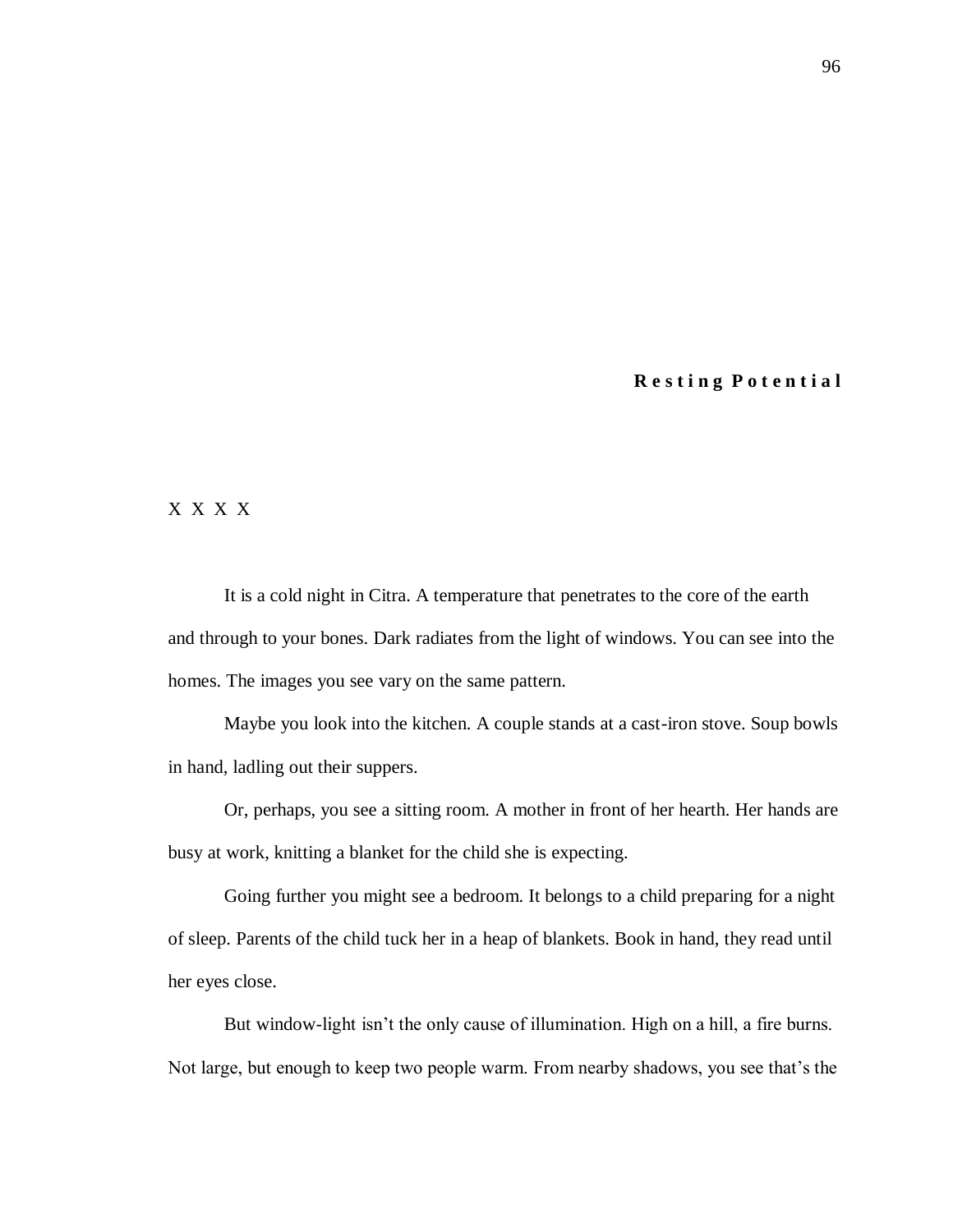exact number warming their hands. The smell of citrus floats on the air. As you walk closer, you see the pair are father and daughter. The father sits on a crate. On the side of the crate is a painted orange.

He stands to pull out two round objects from the crate. The smell of citrus intensifies when the father throws the peel on the fire and hands the orange to his daughter.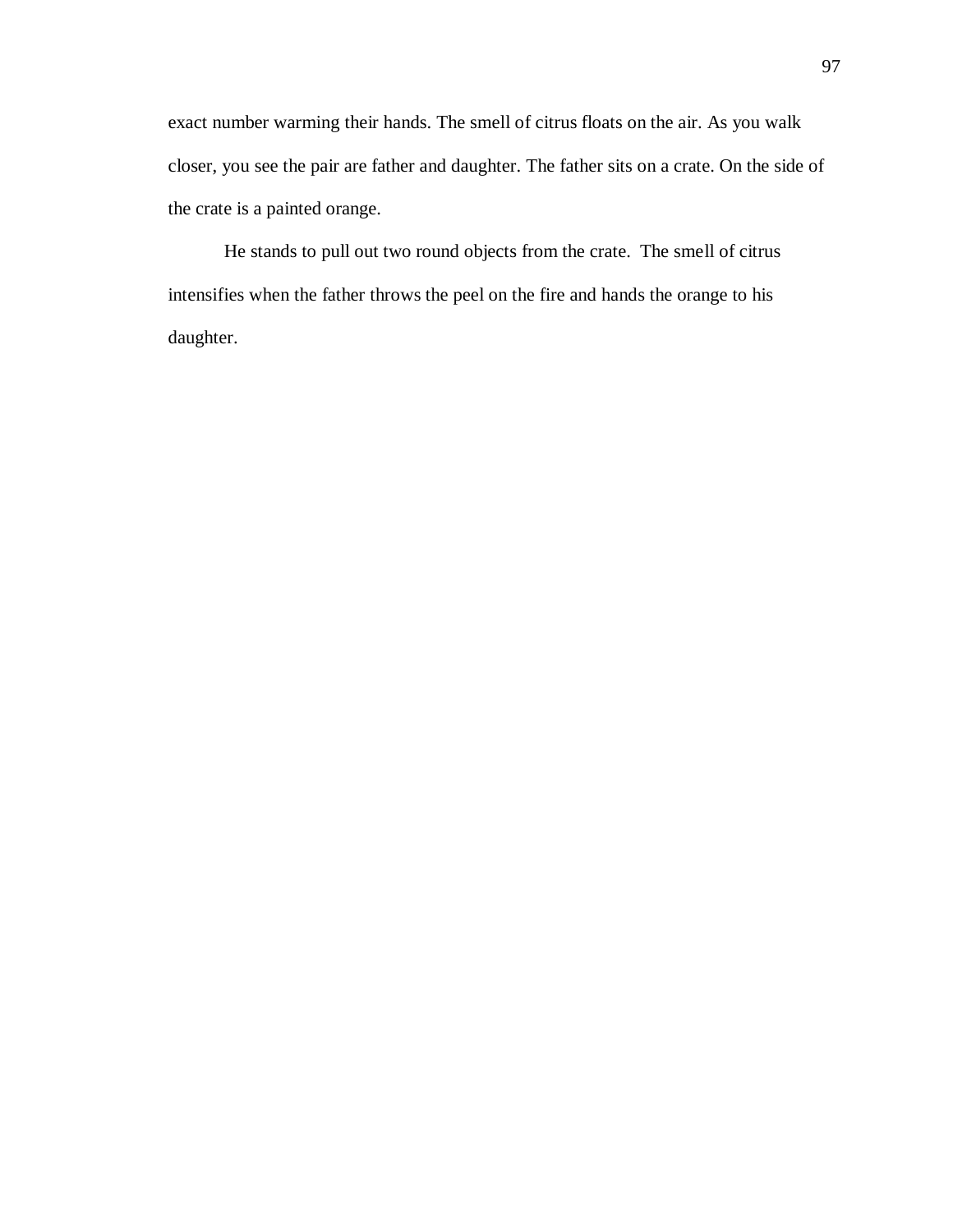A traveler, walking west, traversing through forest paths, would miss Remei. Quick movements, a flash of light between the trees catches a weather-worn eye. To the right, the south, there is what would not be considered a city under normal circumstances. No people walk the cliff jutting several yards out from the edge. There are no places of residence or business. Signs that point toward the existence of a civilization do not exist. Save one.

At the far end of the cliff is what can be assumed to be a monument. Shaped from the same black rocks of the ground, smooth and spherical. Dirtied hands once brushed against the stone. Gentle strokes that left only the lightest layer of brown. No way to tell how long ago fingertips ran over the monument or for what purpose. Only remains of proof that someone once observed.

Nothing on or around the sphere gives any indication of its purpose.

The traveling happening upon Remei might stop to stare at this wonder. They would trace the stone like so many before them with their eyes to ascertain its existence. When nothing resulted of their observances, they would turn their back. Completely missing the flight of a wild turkey as it passed before the sphere at the end of the cliff.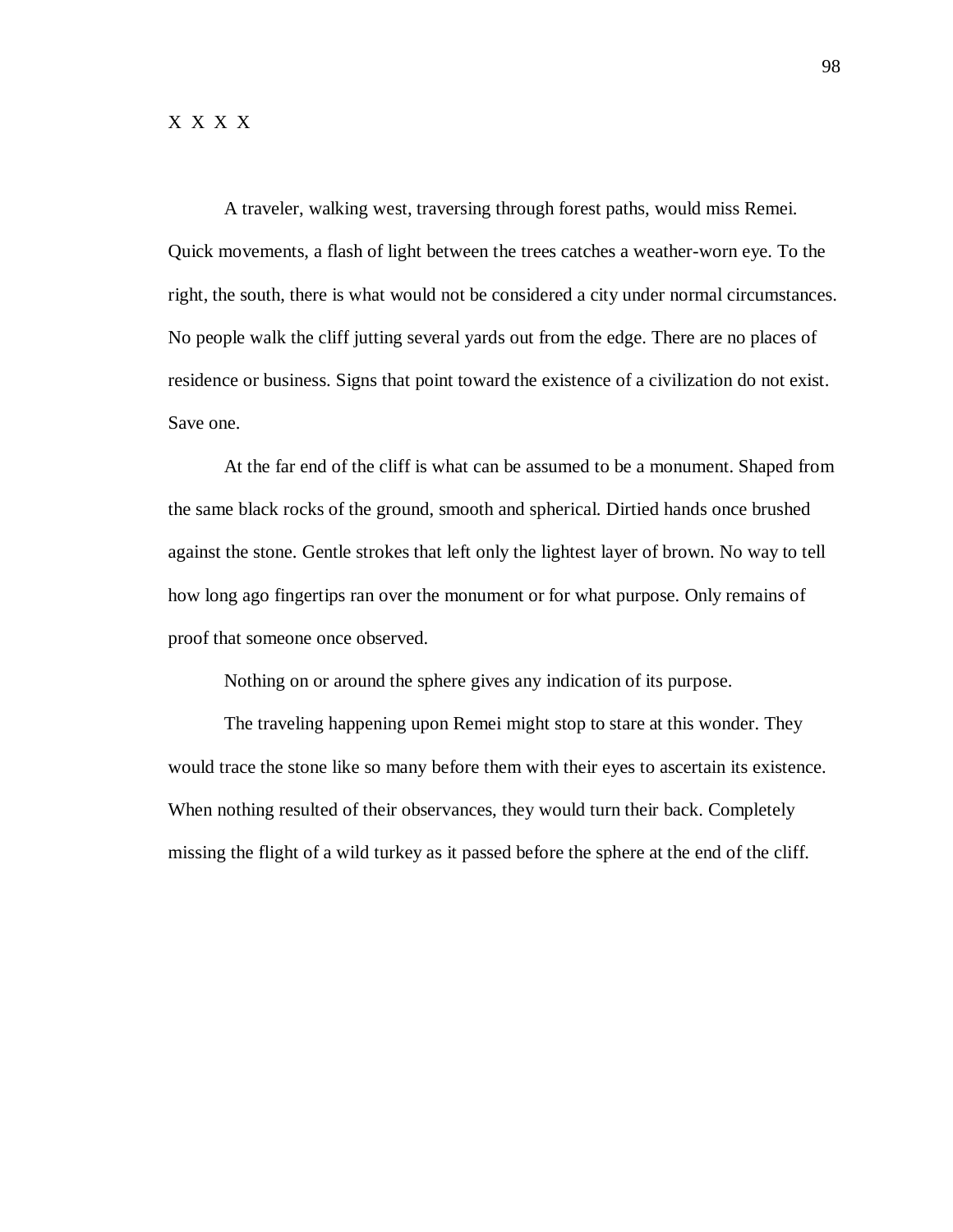Nothing in your surroundings suggests civilization, but your heart fills with feelings of charity. Something hints at a presence. Unseen, someone is welcoming you to Artemisia.

Without a guide, you take your time in touring the city. The buildings are narrow, tall, and covered in a rough brown substance. Roofs, broad and green, touch at edges and corners. If it weren't for the certainty of concrete, you would assume Artemisia is a forest of never changing trees.

You cannot find a door on the buildings. There is no way to enter them to discover what secrets are hidden within. Are they homes or businesses? Flat, chipped concrete crunches under your feet. Simple sounds float on the air, but you cannot feel a breeze. Life is still.

There was once a purpose for your arrival in Artemisia. It called to you with intent. The scenery has sidetracked you, made you forget. Trees made of concrete have distracted you. A lack of people isn't troubling. It's a comfort. All the time is yours to spend as you will without consequence. Responsibilities are few, save for your own safety.

Caught off guard, the only living thing in Artemisia startles you.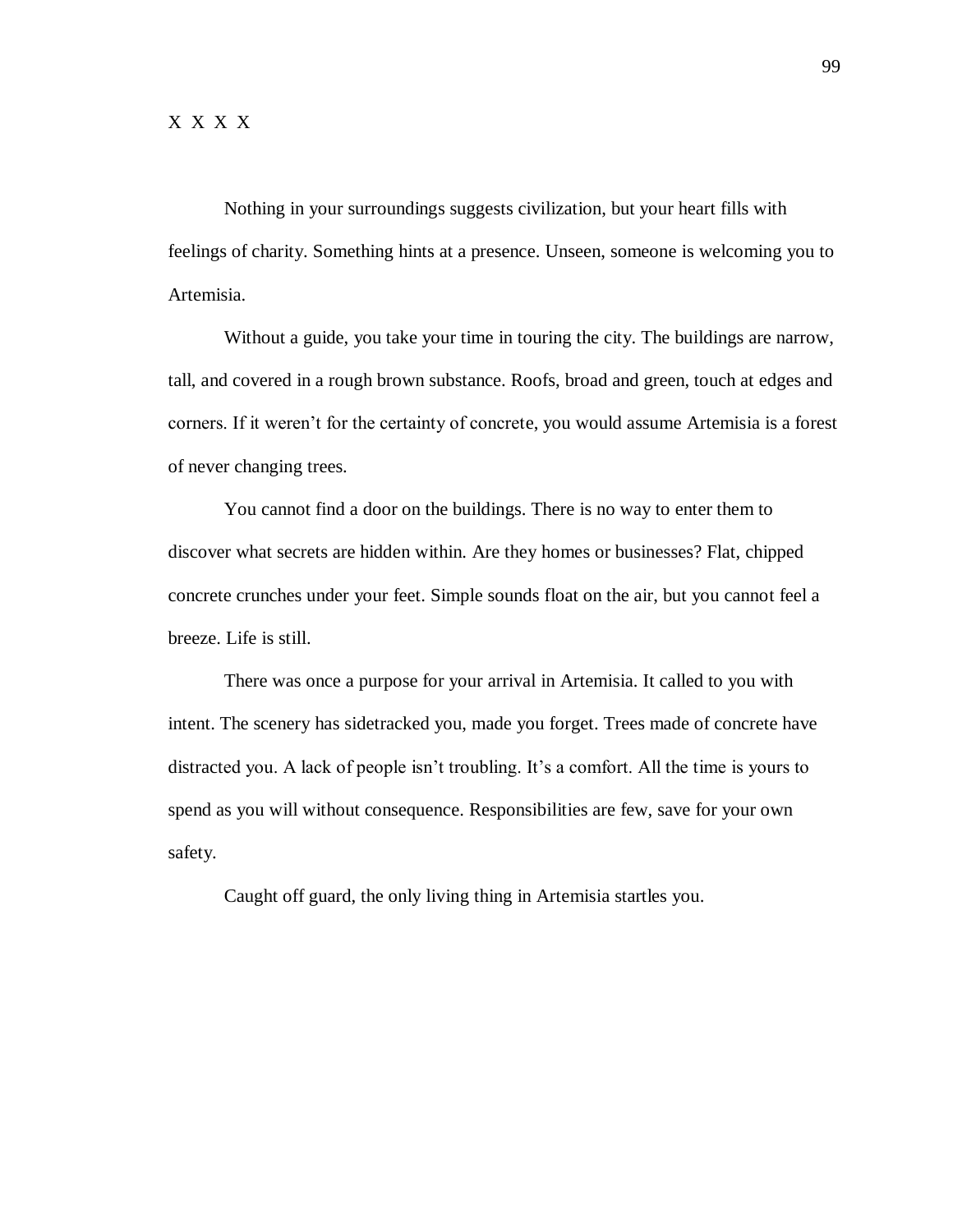Approaching Domatia, it looks like a solitary house. A roof, two dormers, four tall windows on each of the two floors. When coming in closer, you see this building is comprised of hundreds of miniatures of the larger view. To enter Domatia is to enter a house. Each the same. Each a part of something larger. It makes you long for your own comforts, but those will never be attained in Domatia.

The day passes in half hours, each an exploration of a house. There are no people you have found, yet. An empty city. No person to keep up the management of the spotless counters and furniture. Inside of the houses are identical and bare.

As night finally blankets colors of the day, you expect a mass arrival of families. People returning after a hard day's labor from away. You still have one house you haven't entered, yet.

It makes up the doorknob of the larger house, the whole of Domatia. In an instant you know it is not merely a house. It is a home. It has dirt, it has mess. It has been lived in.

You follow the dirt footsteps from the front door, past the foyer, to the kitchen. Smells of fresh baked cookies wafts in the air. Next to a large stack of plates stands a woman. She turns to you and smiles.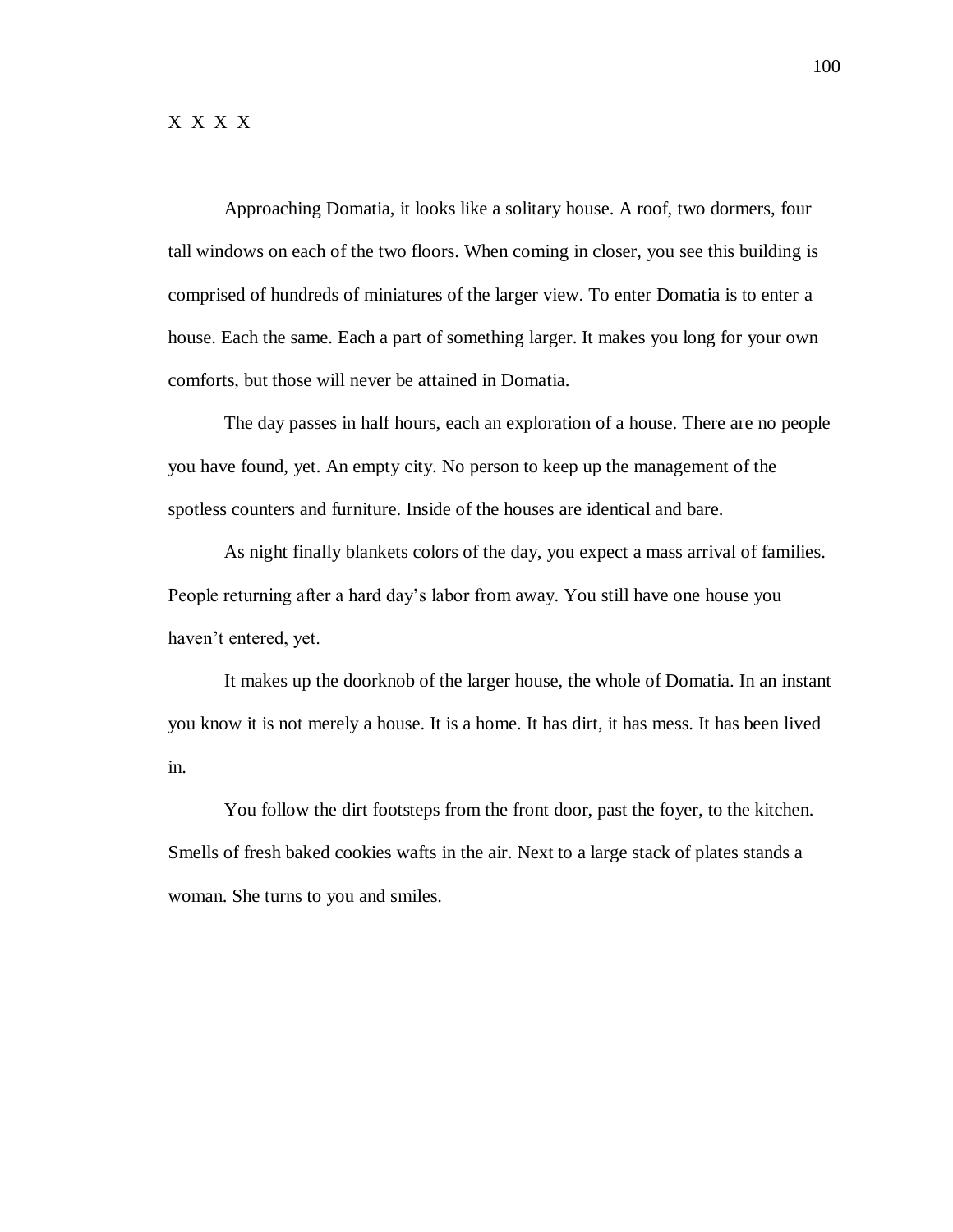The only way for travelers to approach Bia is by water. On the edge of a lake, the rest of the city is surrounded by impassable mountains. It is a city built by fishermen who crashed upon the rocky beach in a storm. They left their homes on the opposite shore, expecting a fine day of fishing. Instead, they found themselves stranded.

When you first reach Bia, you notice how divided it is. An upper level atop sheer cliffs and a lower level sloping gently to the water. The people of lower Bia pay no mind to what lays above them in Upper Bia. Their lives are carried on as normal.

Living near the lake, much of their livelihood depends on what can be done with the water. Lower Bia survives. Water wheels provide them with clean water and energy from the river that feeds into the larger body. The people, in turn, feed from the lake. A collection of docks house the boats of the fishermen, decedents of the very first. A fish market isn't needed because the fish is plentiful.

And so life carries on for Lower Bia with little concern for the rocky ledges that loom over. However, every so often there will be a young woman that weeps by the one section where the cliffs can be ascended. It is not always the same woman. They change places, each mourning a different man that has gone to face the challenges that wait in Upper Bia. New women join the ranks of the mourners periodically as their men disappear above the cliffs into that unknown territory. No man has ever returned.

In fact, as you enter the city, gazing at the water wheels and the fishermen as they cast their lines, a woman is begging her lover not to leave. But you don't notice. No one notices the hearts breaking.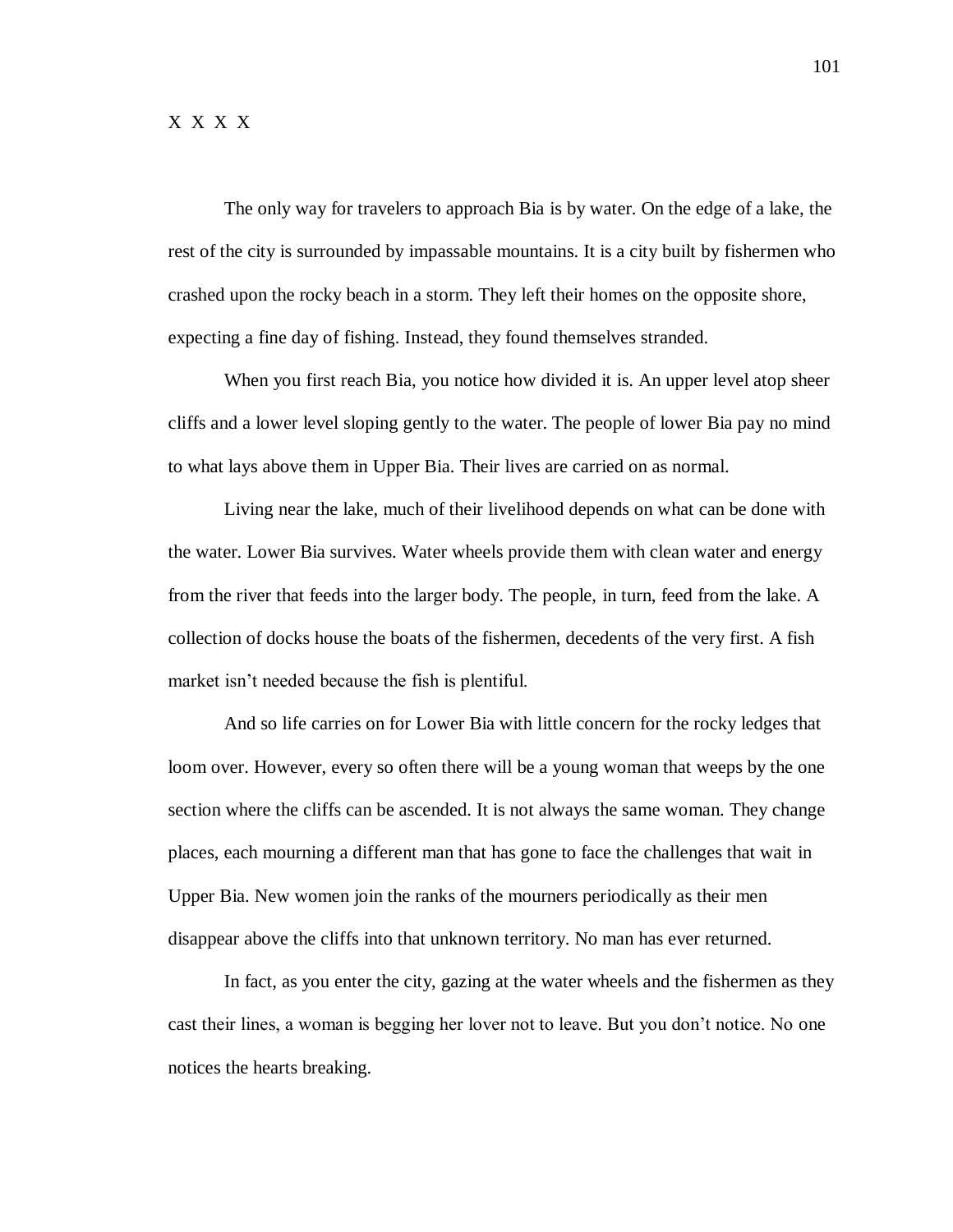It is by pure accident that you stumble upon Aura. Though stumble isn't the most fitting word. Ground, which was seemingly upturned, likely by some passing creature, gives way to a drop. It is only moments blind in darkness before you hit a new level of earth. A dusting of loose dirt above a layer of compact. Lights surround and focus.

An unseen voice booms from above. Turning about, frantic heart pounding, you search for something. Sight is distorted from the artificial sun blaring down. All around you is shadows. Although your vision is handicapped, you believe you are at the center of an arena of Aura.

The voice blanketed everything. Something intangible radiates over the area and vibrates in your body. Numbers, steadily increasing in worth, are called out. The prices attributed to an unknown. People in the seating surrounding, merely silhouettes in your eyes, flag and the number announced by the voice goes up the next increment.

Balance and sureness return enough for you to rise to your feet. The arena, an open enough space, closes in around you. Walls of dark figures appear far too near. The speed of the voice is slowing down. Unseen pressure on your shoulders forces your knees to the dirt again. Dirt that cuts your knees and Aura is a part of your blood. As your blood is a part of the civilization.

The summer storm, the voice, hammering down upon your back slows and lightens to a gentle rain. A few more words, a few more raised hands of the lookers-on. The rain has passed and you, still on your knees, are carried away in chains.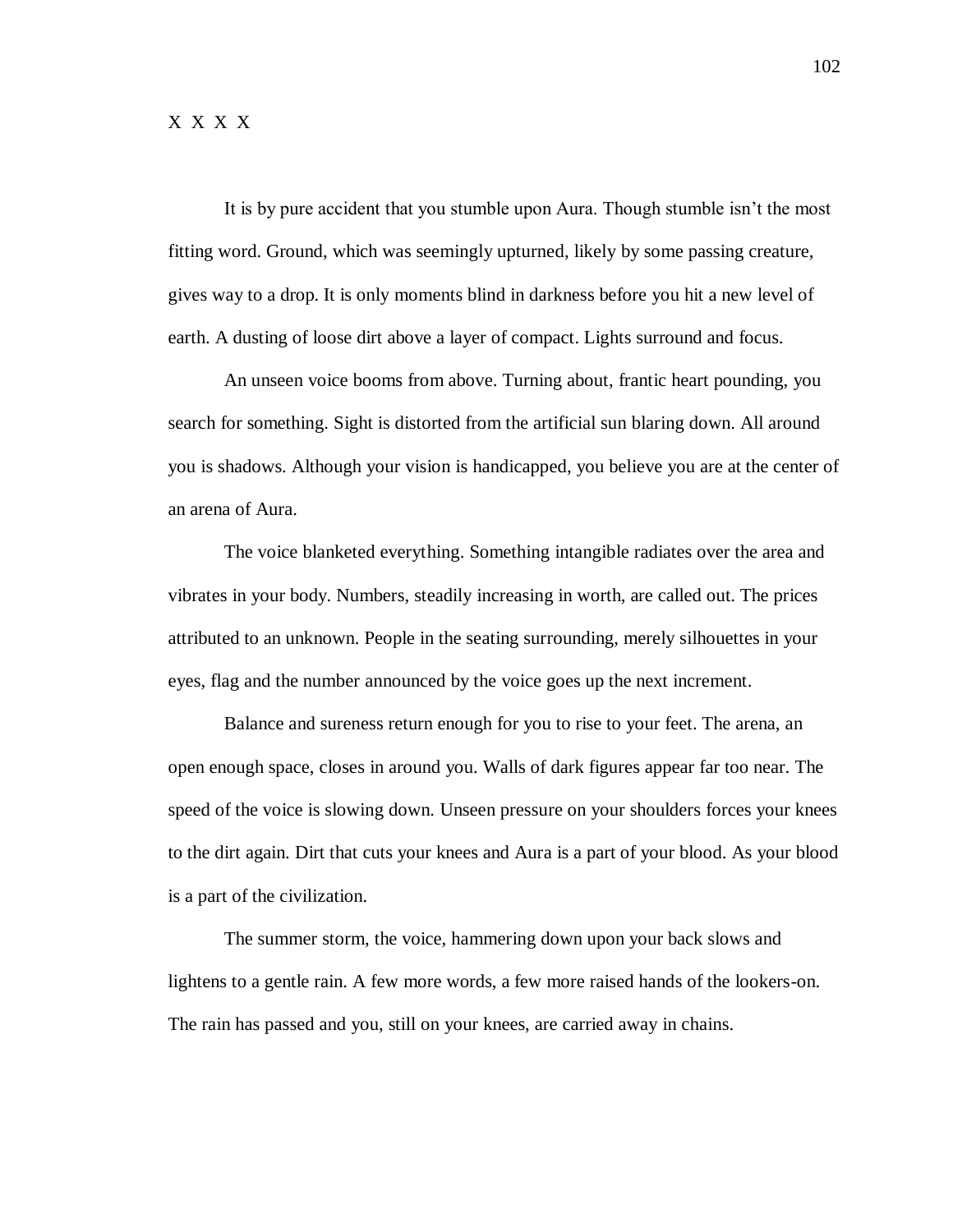Most people never find Branta. You stumble upon it by pure accident. Crashing through dense woods, the trees open up to a wide expanse of field. To the east, a wide river ends in a waterfall, but your eyes do no focus on the mists rising. Tall grasses circle around a clearing, where glistening skinned women dance upon the banks of the river. They appear to be the only citizens of Branta.

Few other people watch the dancers, all visitors to this feminine city. Something reminds you of a bird. Veils of black around their heads, covering their graceful necks. Brown dresses flapping around their backs. White exposed where the fabrics don't cover their bodies.

You stand at the edge of the clearing, observing how each of the four dancers, while dressed the same, has something that sets her apart. It might be the chain tightening around her arched neck as she dances, trying to pull toward freedom. Or it might be the cage constricting her escape. Perhaps it is the way her movement doesn't express what is in her soul, due to bandaged arms. Or the way the final dancer's feet barely touch the ground, emulating flight.

There are no buildings, just the field, the trees, the waterfall. The other travelers begin to leave, but some force holds you. Shadows stretch across, overcome the women as they gather dinner from shafts of oats. Their dances have ended for the night.

As you turn your back on Branta to leave, the dancing women are no longer women. Their arms fold into the wings, the fabrics covering their bodies transform into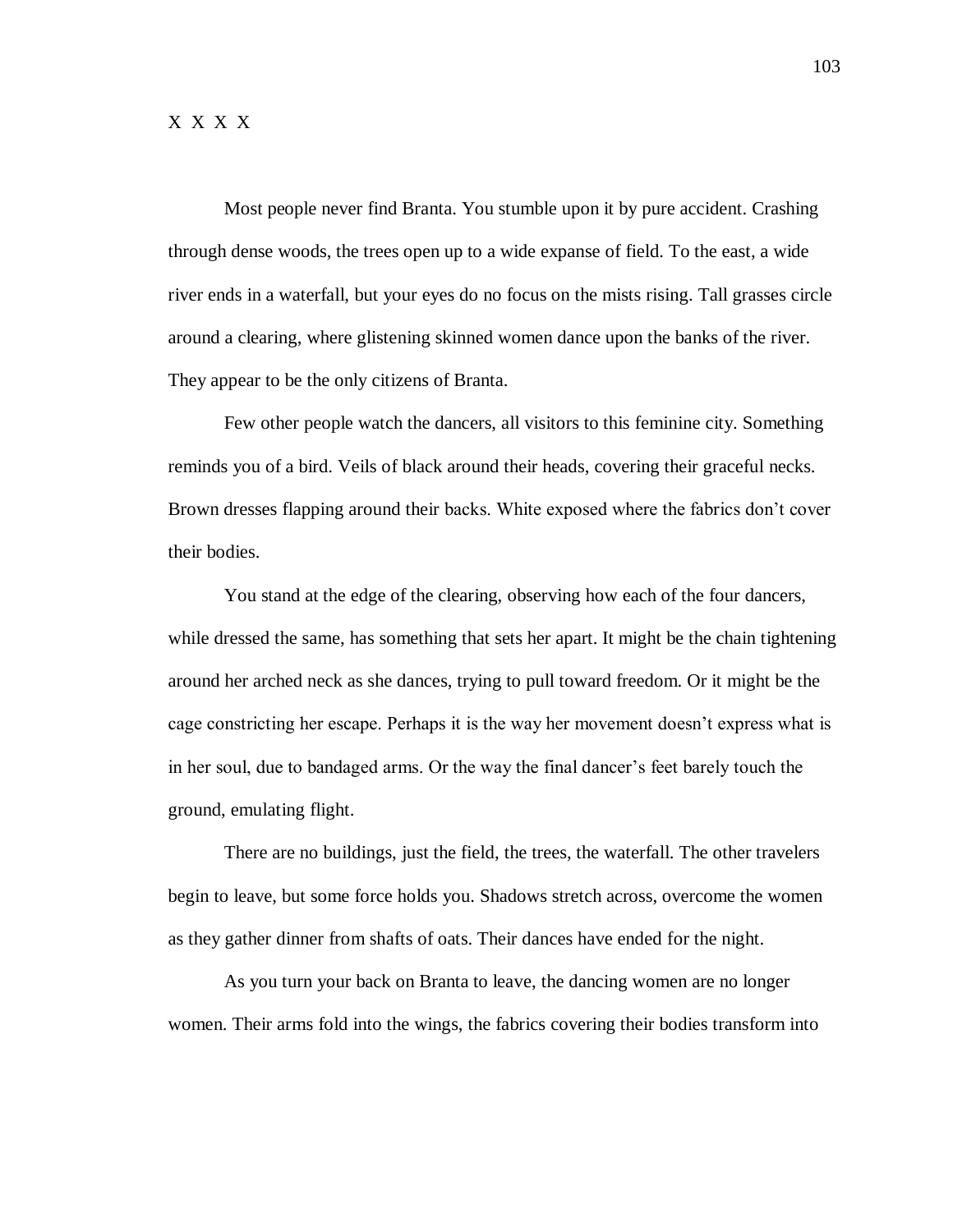the feathers of the birds they were imitating. Each still bearing the restraints of their human forms.

X X X X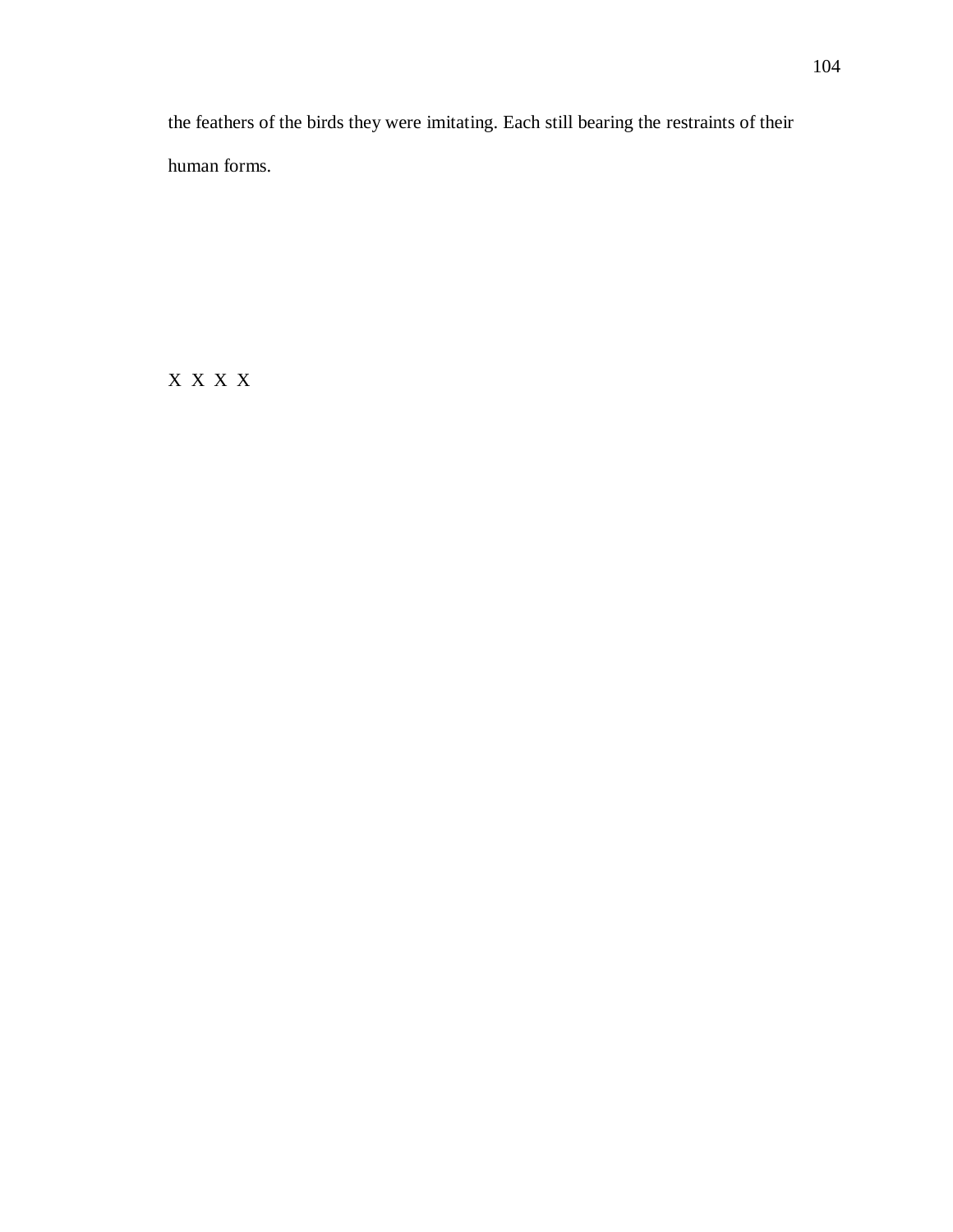**H y b r i d**

*One*

There *were* amniotic fluids, and there was a placenta. But there were no contractions, no guttural moans, no flesh stretching and tearing. With the announcement of *It's a boy*, no cigars were passed around. No celebration was to be had. How could it, a he, be born? He didn't emerge from a womb or an egg.

Instead, there was a tank filled with viscous fluid and a metallic tube masquerading as an umbilical cord. An emulation of femininity, but removed from the body and sterile. Simply *in vitro*. A glass house.

The glass container was emptied and removed from its base. At its floor was the creature, limp in its attempts to stand. His link to nutrition was severed, faux-maternal plasma drained from his lungs, and he was dried off. There was wanting and desires in his form.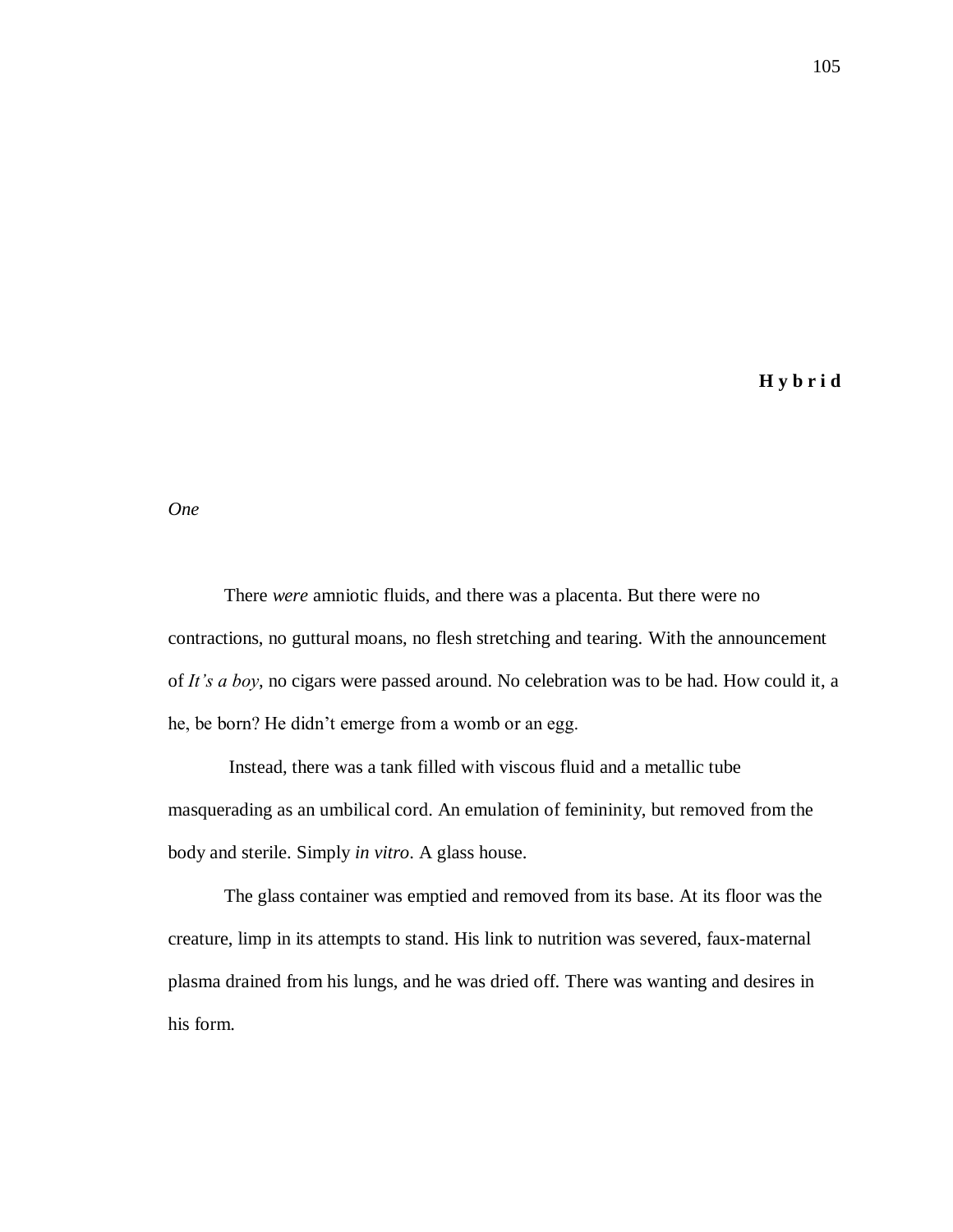The first meal, what he longed for, was served shortly after the "birth;" dairy cow colostrum, the best money could appropriate. Fed from a bottle, but without accompanying motherly warmth. The small grey mass of mohair was quite content. He knew no different.

Fingers scurried across keyboards, typing out the details of the procedure. For posterity, for future repeats. All of these identical files were titled one thing: *8 – 15.*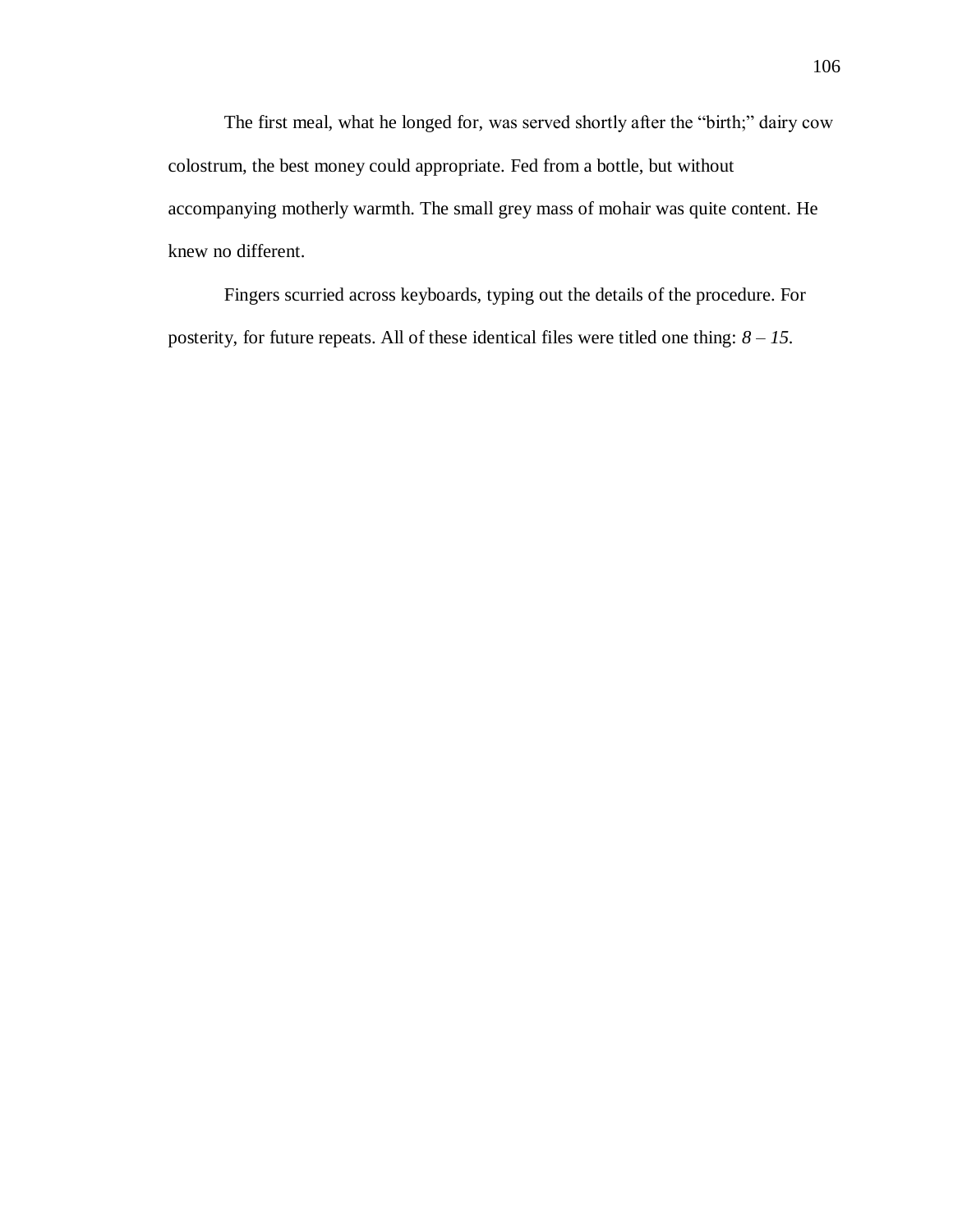*Two*

As in life, change happens. A grey ball of hair could, and did, transform. Black stripes pushed their way through the grey mohair as the strange creature matured. The darkened streaks found themselves encircling its eyes, leading down to its black nose. A matching pair raced down its back, a short distance from shoulders to haunches. Dark roads leading to the same goal, but distanced, never to connect. Although he didn't understand why the new alterations appeared. A quick look and a startled fall. One day, he simply noticed them. No cause or reason.

Another thing continued to baffle him. Daily, he was prodded. Those doing the pokes and jabs repeated the word *test*s*.* Absolutely necessary. No matter what the beast did to avoid the grabbing paws, they found it by the end. The paws would take him out of his cave, proceed with their *tests* and replace him where he never wanted to leave.

Steel bars fenced him in. There was no hope for escape, but there was also nowhere for him to go. So there he lived. Alone, with no comfort from the spindly paws or the bodies attached to them. It was not deserving of such affection.

There were others. They had paws, but weren't the same as those doing *tests*. From afar, they only watched. Sometimes, they would come up close and look at him. The *test*-runners called him *8 – 15* and called the others *guards*. The guards, though, they identified him as something else entirely. At first, it was confused.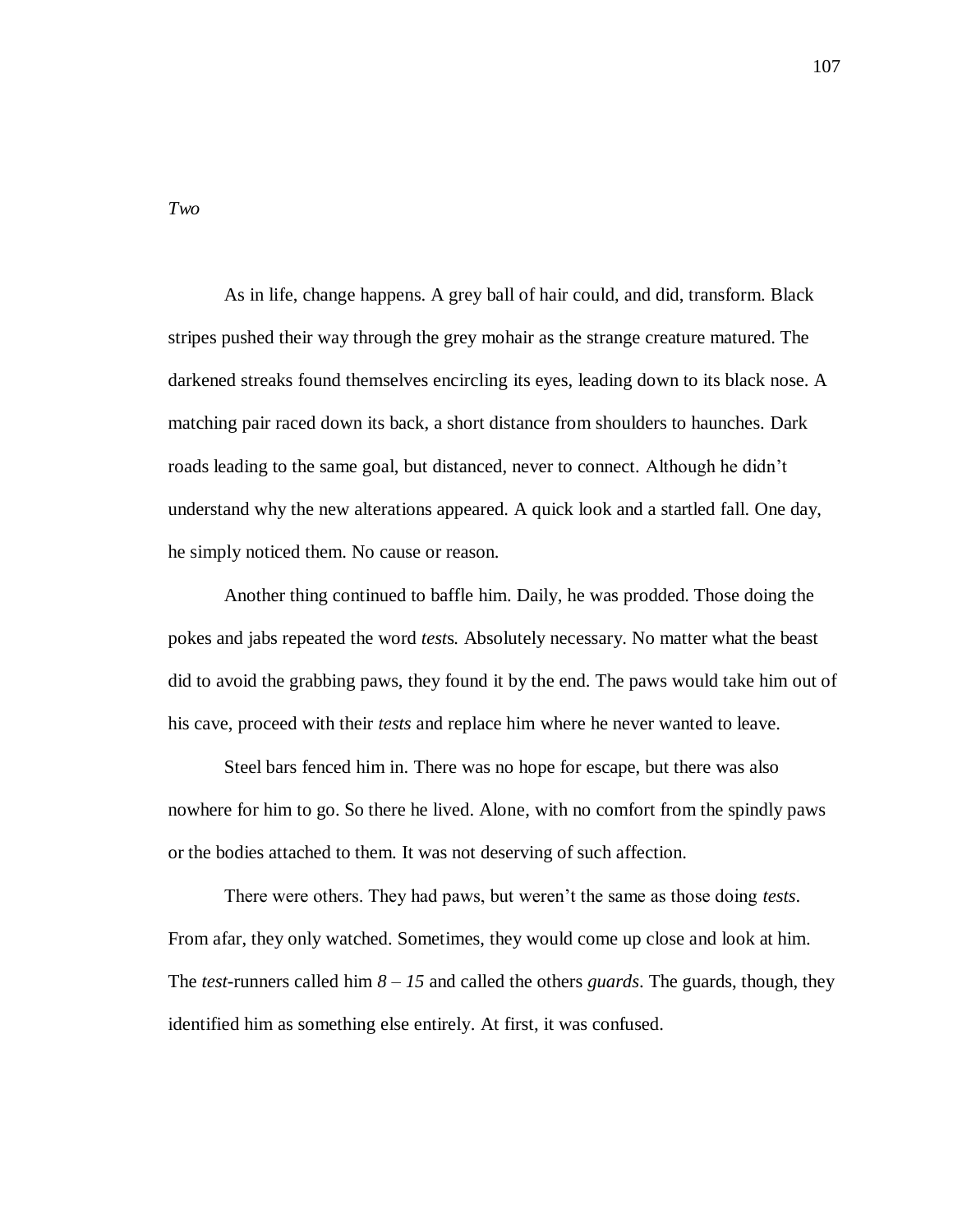It bore some weight, the name; that was another thing he didn't understand why. Other than it being said in reference to him, he had no other knowledge of it. But he liked the guards. They never touched him at all. Still, no contact was better than *tests*. Deep in the annals of his mind, he knew he was missing something from his life. A figure of care and warmth. He was quickly growing to an age where that didn't matter any way. At the same time, the guards represented what he was lacking. Which is why he liked the name they had given him. The *test*-runners disapproved; the guards called those *scientists*.

Many words of their babblings, he didn't comprehend. Slowly he was learning the most repeated, the important. Tests, guards, scientists, weight, progress, growth, hybrid. How much more was he going to have to understand? Of course, there was the name, he had learned what everyone addressed each other as was a *name*, the guards gave him: *Ruger*. Why did it seem to mean so much more than he was?

The scientists mostly just called him hybrid. This was different than a name, it was a description. Words didn't make their meanings known immediately to him. Just like his food receptacle, Ruger, he much preferred thinking of himself as *Ruger*, had to work at them. He had a lot of time to think. Often, he wondered about what sounds came from the scientists' mouths. At the heart of things, he didn't know what a hybrid was, except he was one.

At six months old, Ruger had grown a lot, but there was still a lot of growing to do.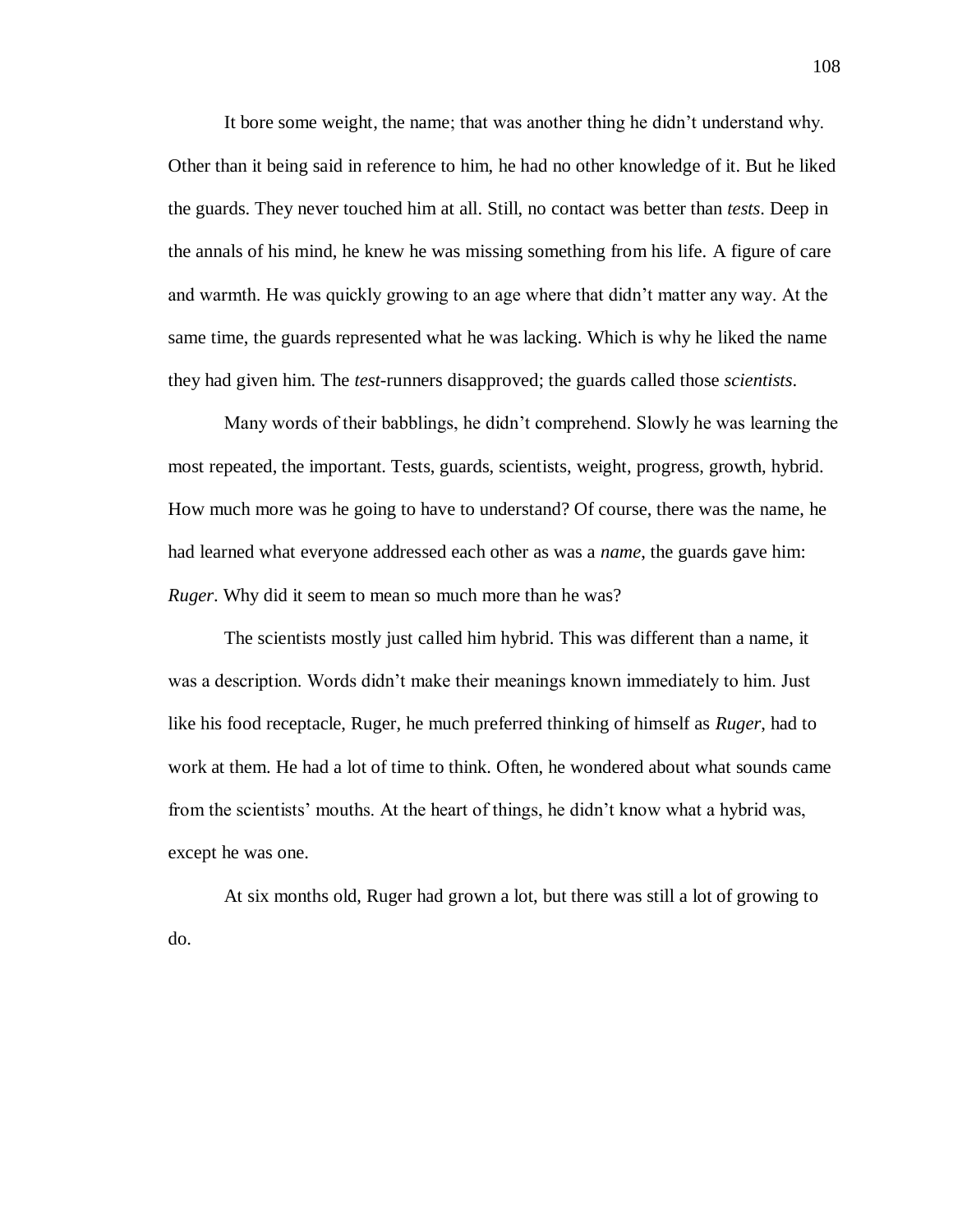## *Three*

What Ruger hadn't known, those seven months prior, was what the tests the scientists performed were for. As in life, they served a specific purpose. Progress and growth were of key importance for the scientists. Deadlines were to be met and without Ruger meeting expected rates, the deadlines would pass them all by.

All of this was of little concern for the hybrid. Extra food rations merely meant a fuller stomach with shorter intervals of hunger. It was a happy time in his short little existence. But it would not last for long.

Once Ruger's reports met certain specifications, someone new entered his life. Someone there were not yet any words to describe. It looked similar to the scientists and the guards, but older and slower. Its walk wasn't quite as it should have been. The left leg dragged across the floor as it approached Ruger's cave. *I wonder*, thought Ruger.

In that moment, he found he had a voice.

"I wonder," growled out of his mouth, soft and true.

It came as a shock to all around, Ruger included. Before, yes, he made noise.

Small *mew*s of a youth, but this, this was a language. The guards and scientists looked on in surprise. Never before had  $8 - 15$  sounded so sure and steady. The newcomer narrowed his eyes and limped forward.

"I wonder," Ruger growled to himself, "What's this one? Guard or scientist?"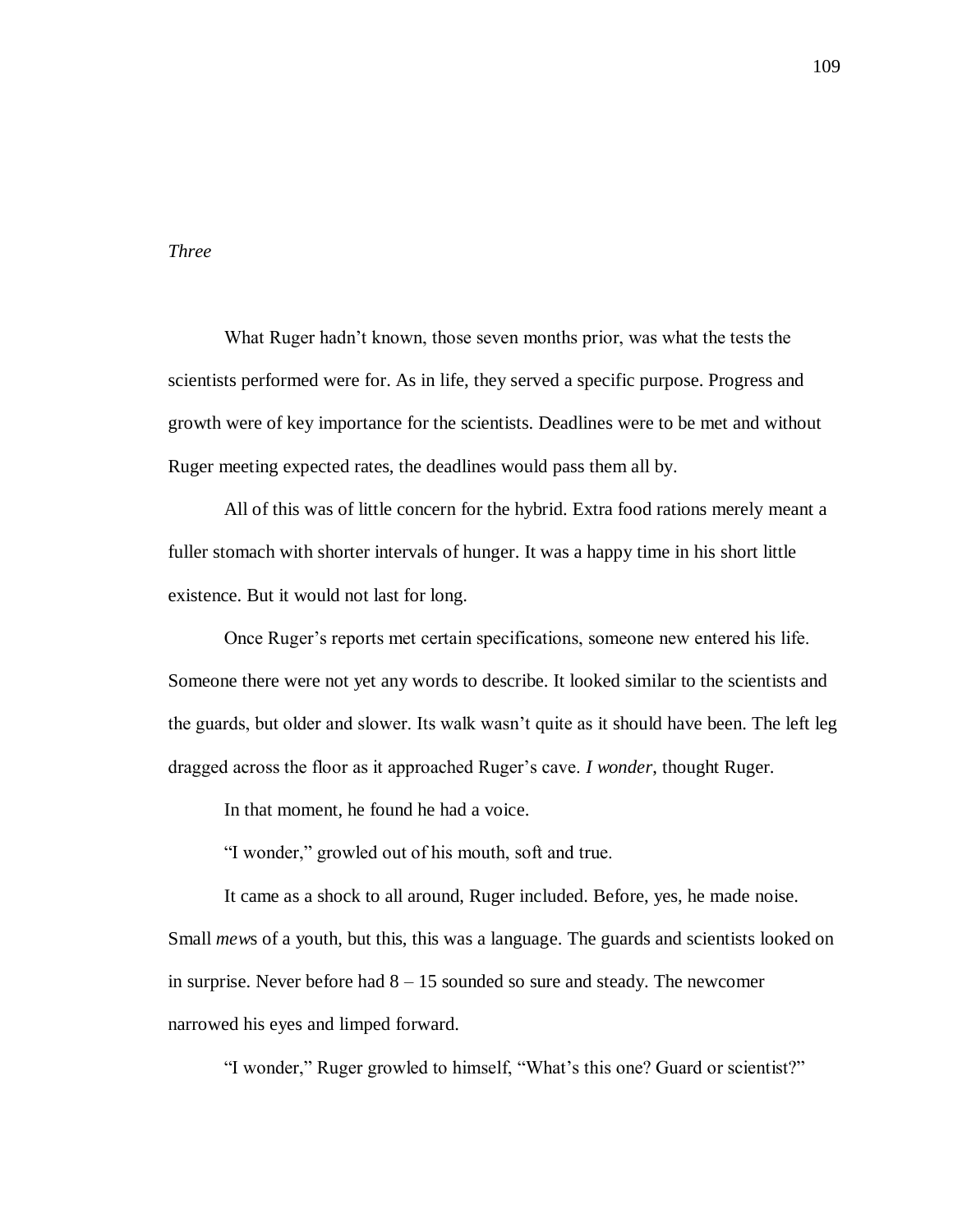That day, the hybrid would learn the newcomer was neither of these things. He watched as the one with the limp was circled around to the old-doers, ones who were there from the start. It was introduced to each of the others as *Lieutenant Ronald Twigger*. The string of words held no meaning for Ruger. That was its name, but what did it do?

It felt great to Ruger to have finally found his ability to speak. All he wanted to do was a continuous stream of words. It was new, it was exciting. Forming words was even better than the rare times a guard would slip him a piece of something edible, but not from his strict dietary measures.

"I wonder what it does?"

In his life, Ruger had two categories for the moving beings that were not him. Scientists: they ran tests, poked and prodded him, looked very stern, and tracked his progress. Guards: Ruger wasn't sure what they did, but mostly they just looked on without active participation; he liked them far better than the scientists. So how did this newcomer fall into these two groups?

As the sounds rumbled across his vocal cords, the newcomer came closer. One of the guards, the one that was always extra attentive to Ruger, came forward too. He watched the pair, anxious to learn more and say more. With his own words, maybe now he could finally communicate.

The latch at the top of the steel bars clicked open. Paws of the newcomer lowered down to Ruger's scruff at the back of his neck. Raised high in the air, then set on the slippery floor outside of his cave, his comfort. This newcomer wasn't as gentle. Not that Ruger was delicate. He had strength to spare, but it was caught up in gangly limbs and a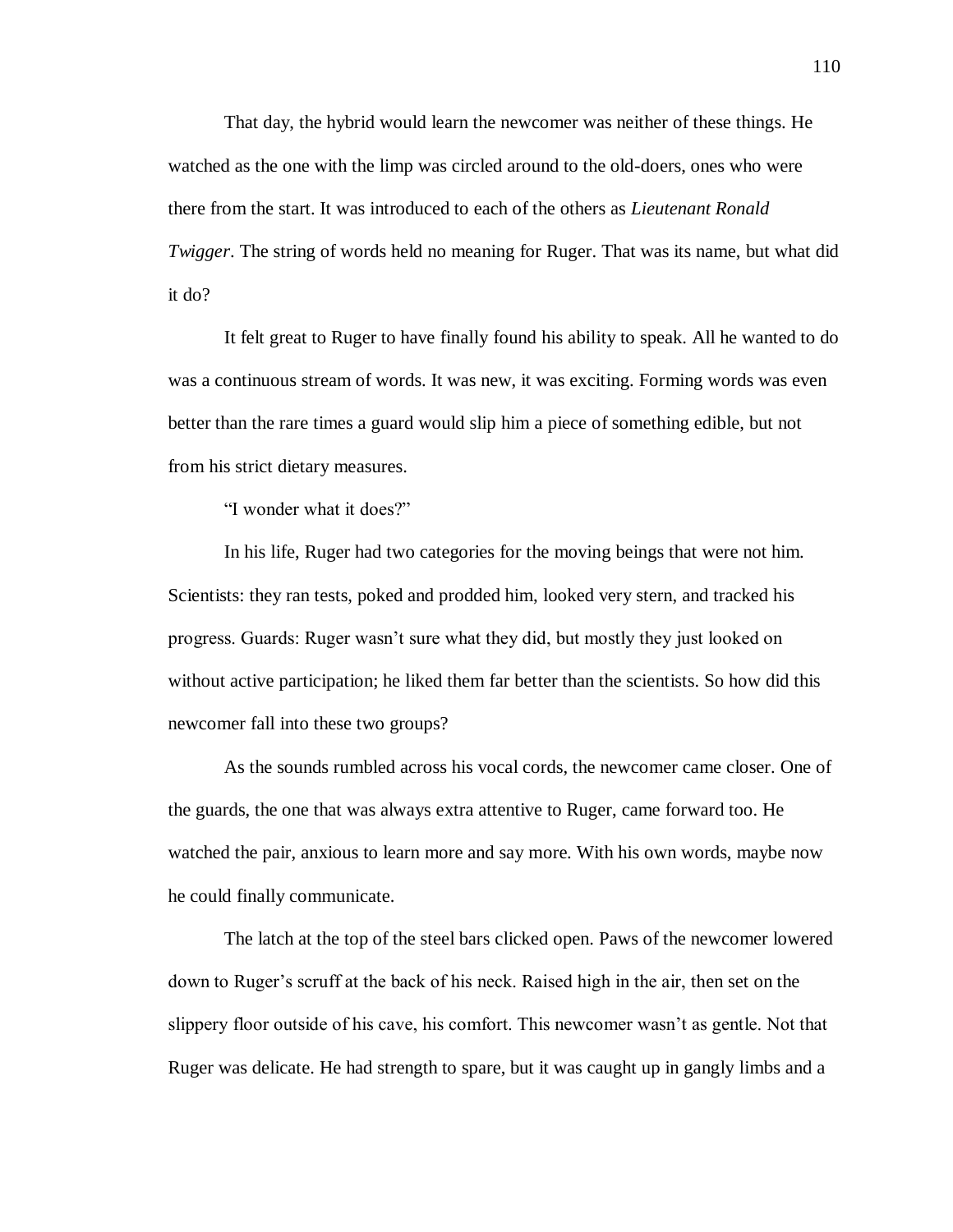body not proportioned right just yet. Too long limbs tangled when Ruger's body collided with the floor.

A string of words undulated from the newcomer's mouth. Simple ones, Ruger smoothed out, but many he didn't know. All he could decipher was the disapproving tone used. The interested guard moved his paws and non-walking legs as if to explain. Even one of the scientists advanced into the defense. Again by the scruff, the newcomer shook Ruger upward, back onto his feet.

New monitors, ones that weren't temporary, hooked up and were attached to Ruger. Fur was shaved to get the closest fit, the most accurate readings. New tests. What was being measured now? Lieutenant Ronald Twigger might have been a different kind of scientist with this apparatus it hooked up to Ruger. It was behaving in much the same way. Attach something to him and then let him go about his business. Usually, he was in his cave. The newcomer left him out on the slippery floor and stepped away.

Firsts didn't happen every day. Not for Ruger. Never before had he been allowed to roam outside of his enclosed cave without some sort of leash. There was a whole outside world to explore. It loomed before him. Intimidating, but calling to him. Anywhere, he could go wherever he pleased. Imperfect eyesight prevented him from seeing the edges of his real-life map before that moment. Now nothing could stop him. Devices for monitoring could impede him, but they couldn't prevent him.

Without warning, he was on the floor again. Lieutenant Ronal Twigger had taken its bad leg and slid Ruger's back legs out from under him. Completely absent of any reason Ruger could imagine. As soon as the hybrid got his legs situated, the human did it again. Again and again this happened.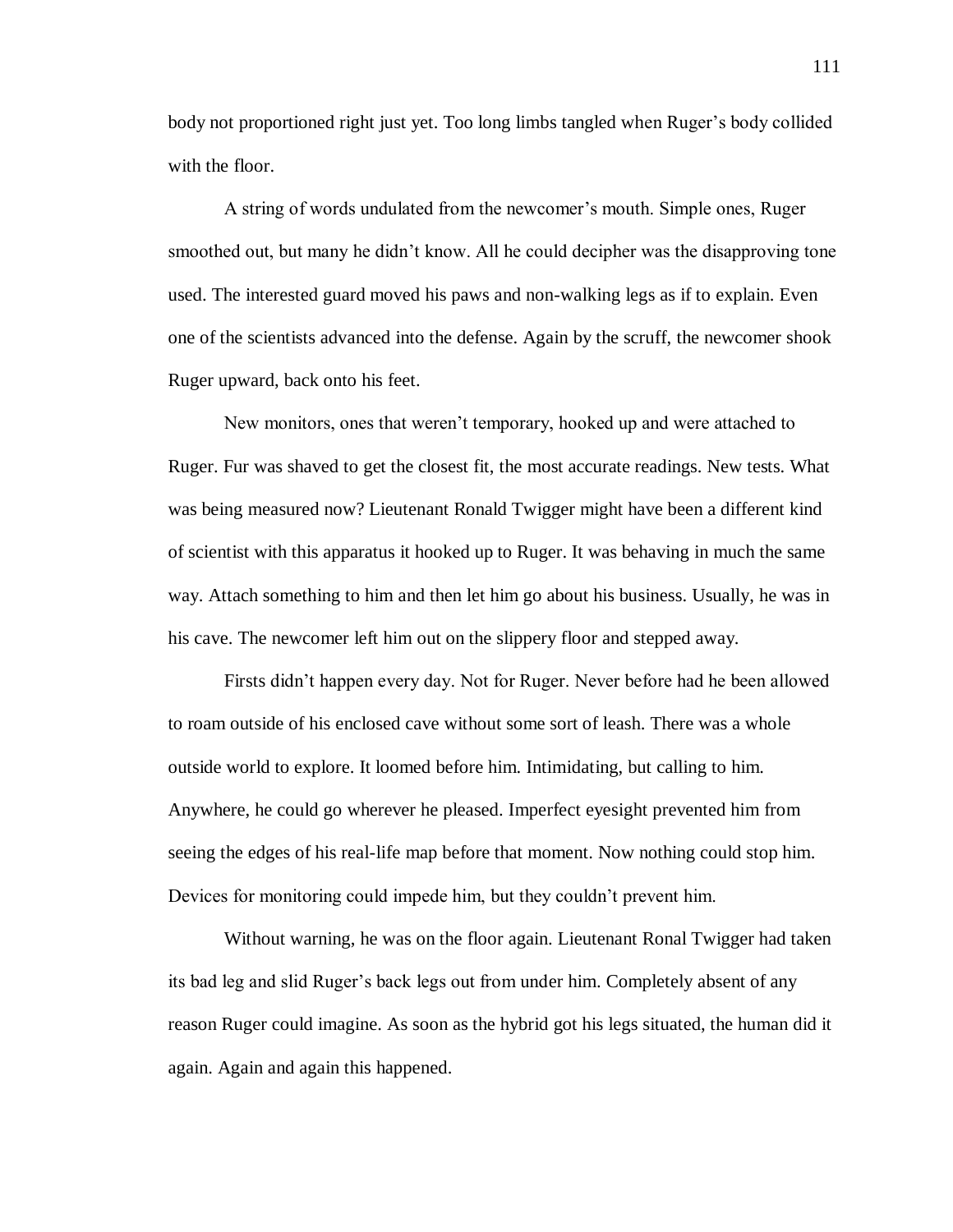There was no time like the present to explore his surroundings. *And* to escape the monotonous efforts of the newcomer to introduce Ruger to the floor. After repeated attempts, the seventh time Lieutenant Ronald Twigger brushed his leg across the tiles, Ruger darted forward, out of the way. Briefly, he twisted his head around. As he continued to run, he heard the word he was waiting for; the description to match to the crippled newcomer. *Training.*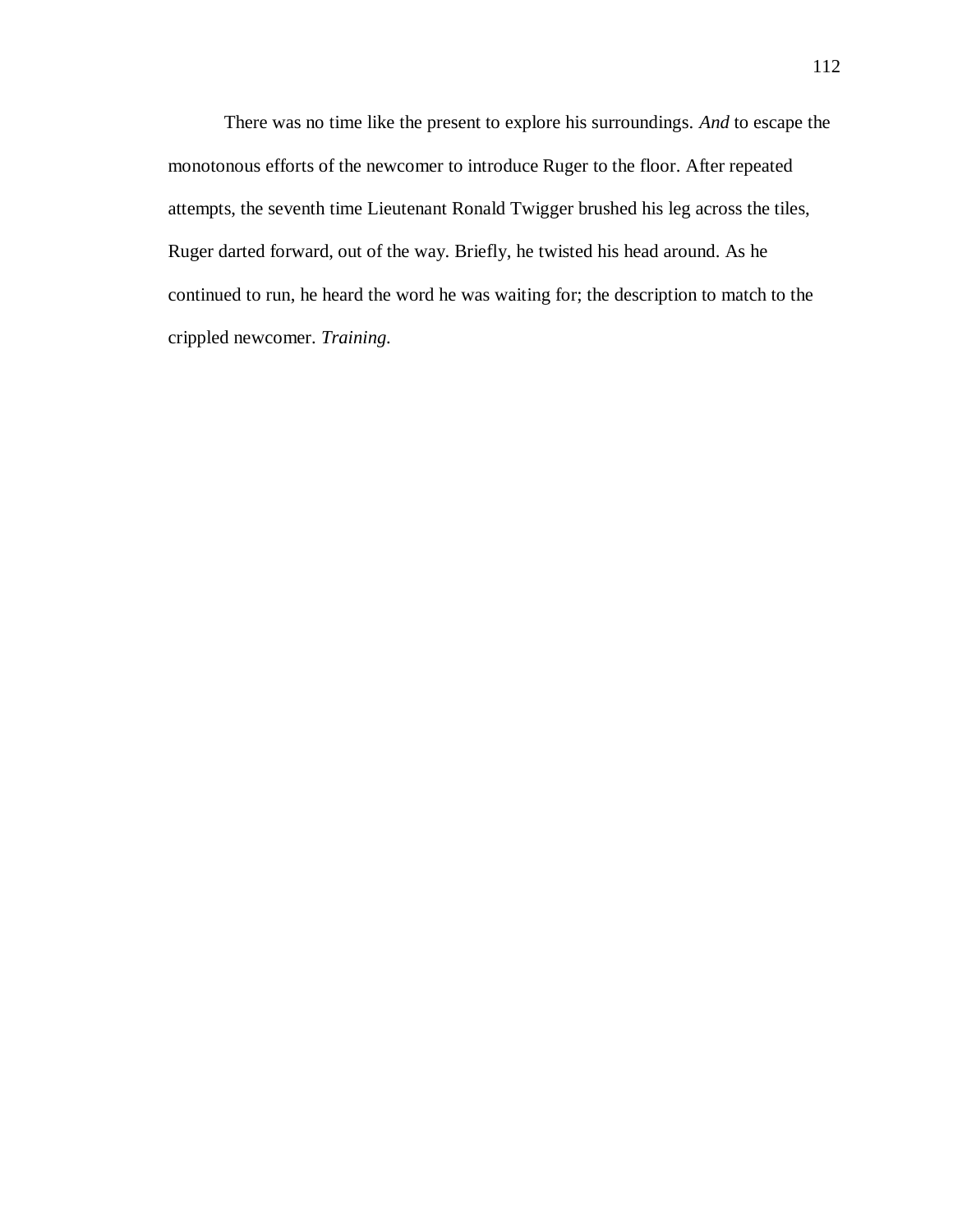*Four*

By this point, Ruger formed his whole vocabulary. In addition, he understood much of the *humans'*, as he learned they were called, language. However, the humans neglected to absorb the knowledge of his. This was wholly unsatisfying as he had so much he wished to tell them. And they were ignorant of his pleas.

A *trainer*, that's what Lieutenant Ronald Twigger was. A something widely different than a *scientist* or a *guard*. In the past year, Ruger learned what that meant. Hard, active, rigorous movement, constantly until each exercise was perfected. His top speeds were upward of twenty-five miles per hour. Not spectacular in comparison to the animal world Ruger didn't know about. For a hybrid, an entirely new species, who really knew what to expect. The fastest speed he achieved, twenty-seven miles per hour, had pushed him to a collapse. Fifteen minutes of rest and the trainer had him back at it. Repeat, repeat, repeat.

There were the speed tests, of course. Augmenting those were the endurance tests; how long, how fast, how far. Weight pulls. Reflexes. Precision. Mostly he was trained with defensive maneuvers. One scientist told another, Ruger wasn't meant for the attack. He was designed to survive. To relay information. A modern day carrier pigeon.

All of that over the course of a year. Now, Ruger had passed yet another benchmark. Another check-off for progress and improvement.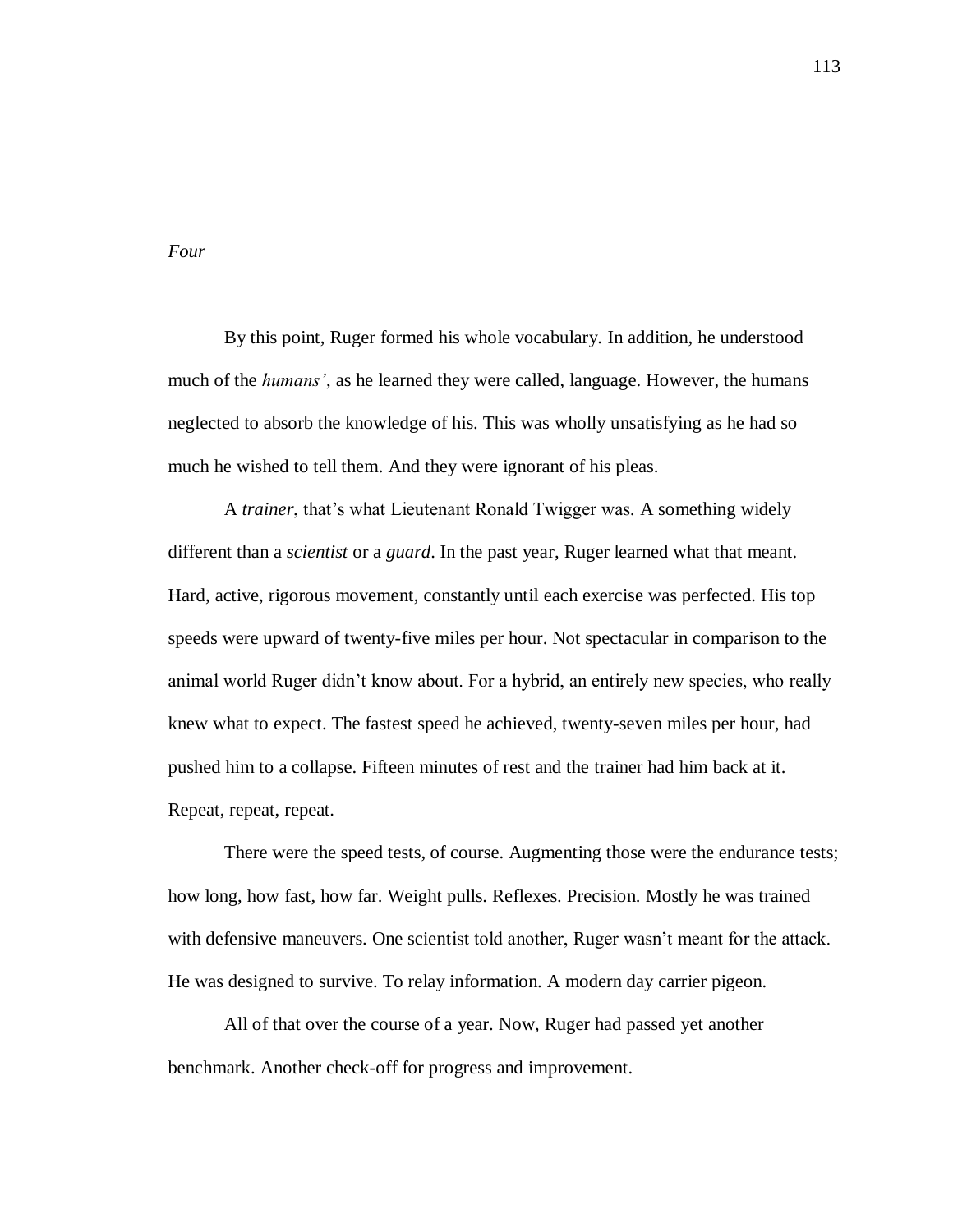The trainer sat in a chair a couple of feet from Ruger's cave. In one hand he held a peculiar clamp, in the other was a tiny square. The two objects most decidedly had something to do with the other. Ruger had learned *lieutenant* was a title, not another portion of the trainer's name. It signified a rank of importance that the others didn't have. The lieutenant set the square, a reflective piece of metal it seemed, between two sharp prongs on the clamp. The attentive guard, always the most interested in the going-ons of the scientists, looked on from a close distance.

"What's that for?" it asked.

Before explaining, Twigger, as everyone called the trainer, waited for the guard, Shep, to step closer. Ruger could see the lieutenant didn't quite trust Shep. He could smell it in the air. Something about the guard made Twigger on edge.

"Once it was believed everyone was going to get a microchip similar to this," Twigger said, and held the item, the *microchip*, up to the light. "It was all the rage to put them in pets in case they wandered off. If eight-dash-fifteen wanders too far of the course of his missions, the microchip will apply a mild stimulus to set him back on track."

The microchip was reinserted into the clamp. A few slight movements set it just so, aligning it where it needed to be.

"Eight-dash-fifteen's purpose is to acquire information we're not already privy to and have a difficult time acquiring by other means," the lieutenant continued, "Inside the microchip is a small camera that is linked to a United States intelligence satellite. From there, the information is sent to a base, where it will be reviewed."

The limp in Twigger's step was something Ruger noticed the trainer always tried to hide and consistently failed at hiding. Weakness, Ruger was learning, was not a good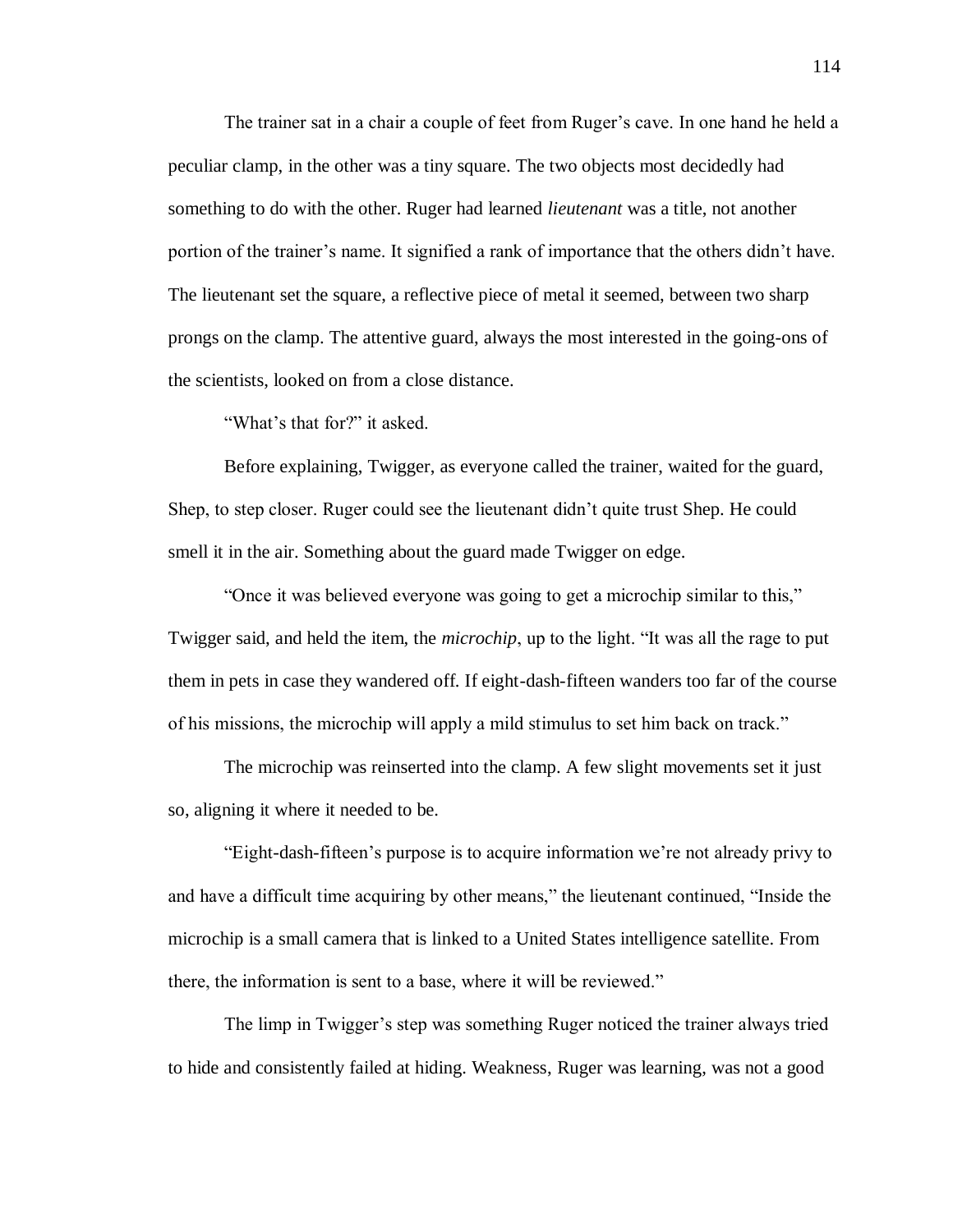thing. It meant vulnerability. These training exercises were attempts to rid the hybrid of any weakness.

"Would you bring eight-dash-fifteen to me?" Twigger asked of Shep.

It was uncommon for the guards to interact with him, save staring at him, which they did frequently. In fact, this was the first time anyone in charge permitted a guard to touch Ruger. They were supposed to look only. Maybe Ruger wasn't the only one Twigger was training.

Once Ruger was placed on the stainless work table, Twigger motioned for Shep to stay and hold the hybrid down. Never disobey handlers. Never struggle with those not posing a threat. These were dogmas Twigger instilled. Ruger had no reason to fear violence from either two. Still, something was out of the ordinary and Ruger wasn't pleased.

In one fluid movement, the clamp closed down. Without warning, without preparation. Sharp prongs pierced skin and when they exited, were empty of the microchip that was once there. Fur all along Ruger's back stood on end. The struggle to escape the pain was futile; Shep held him to the table. Shaking his head did nothing. The sharp pangs didn't go away. A stinging sensation remained targeted between his eyes. Blood trickled, following the contours of his face, to the corner of his eye. It stung and blurred his vision. With a paw, trying to wipe it away only smeared the grey fur with red. A new steam of blood began to flow.

A handkerchief was pulled from Twigger's pocket. It dabbed the blood away as best as it could. Ruger felt slight pressure on the bridge of his nose. A comfort that dulled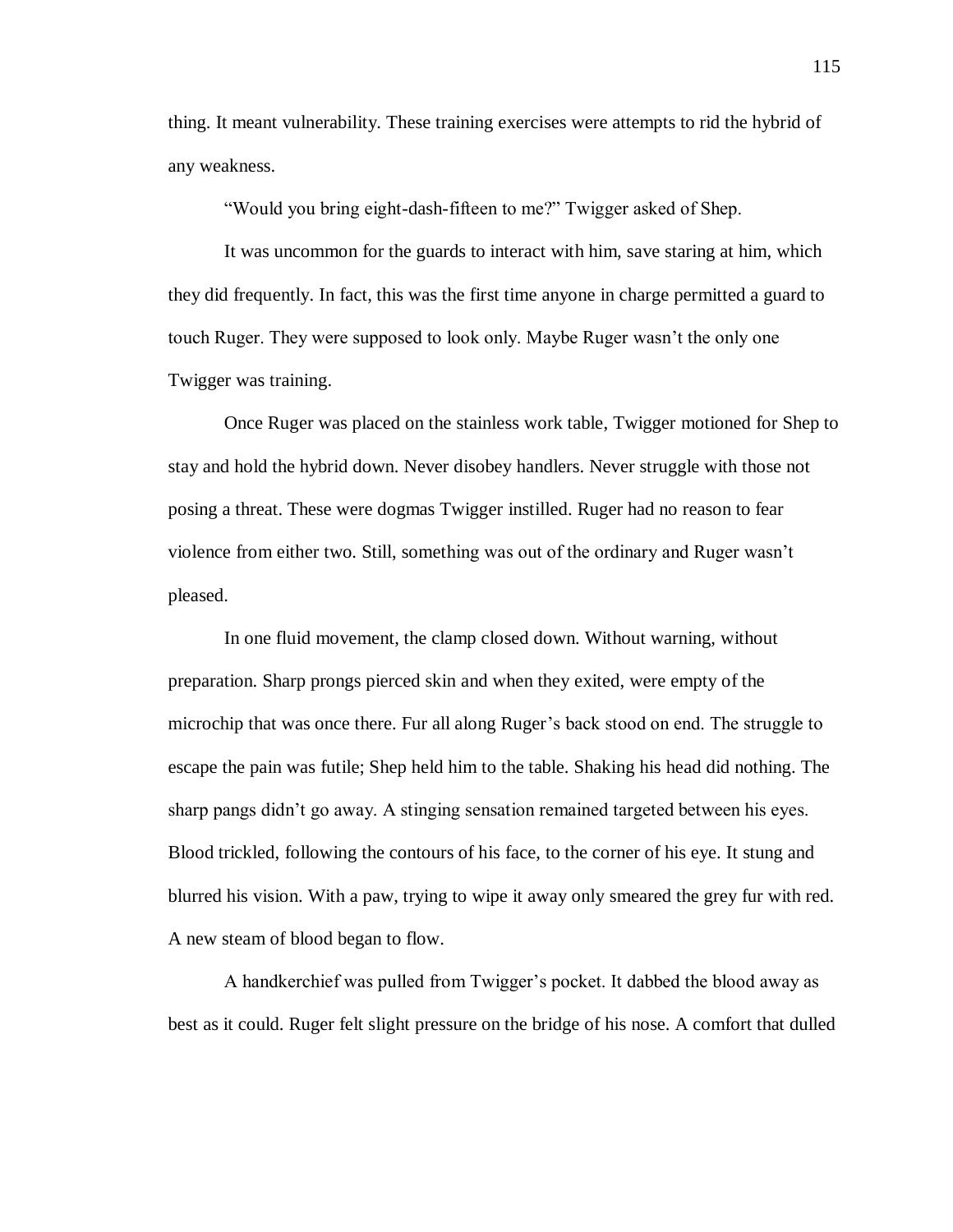the pain. Soon, a seared hot touch burned flesh and hair. The blood flow stopped and Ruger continued to squirm.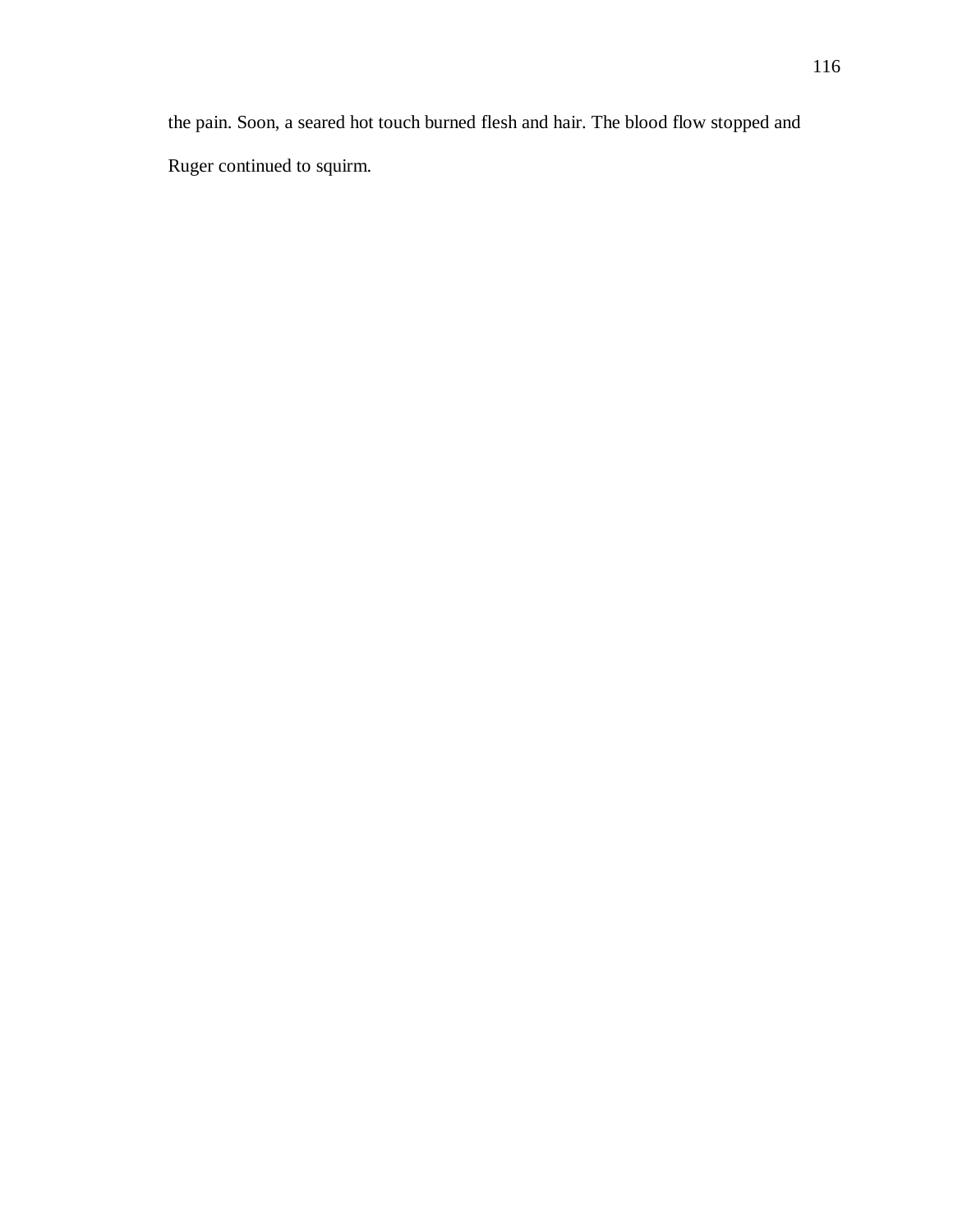*Five*

At the age of two years, and then some, Ruger's life fell into a set pattern. A mixture of sleeping, eating, and training. Every day was a variation of these three. He never left the four walls that contained him beyond his cave. From the light streaming in from clouded windows, there had to be another world. Something more than concrete barriers. The humans all went somewhere at the close of the day. He was never completely abandoned, but the exodus made him wonder where they all went.

It wasn't a good day for Ruger. On a large scale, nothing was different. There were no shifts in the stars. His stomach felt like it never had before. And in the process of excretion, not all was as it should have been. Looking at what should have been pellets, he saw a softer replacement.

Fecal matter consistency wasn't his main concern. Sure, it was unfortunate, but Ruger was surprised to see the reaction of the scientists to this discovery. Debates broke out among them. Immediately, they began research. A dedication to attempt to get to the bottom of this anomaly.

It took until noon to sort it out. Ruger heard their discussions, heated and intense. Each wanted to place blame on someone other than themselves. For some time, they argued over whose fault it was, rather than rectifying the problem.

"No wonder they never get anything done," Ruger said to himself.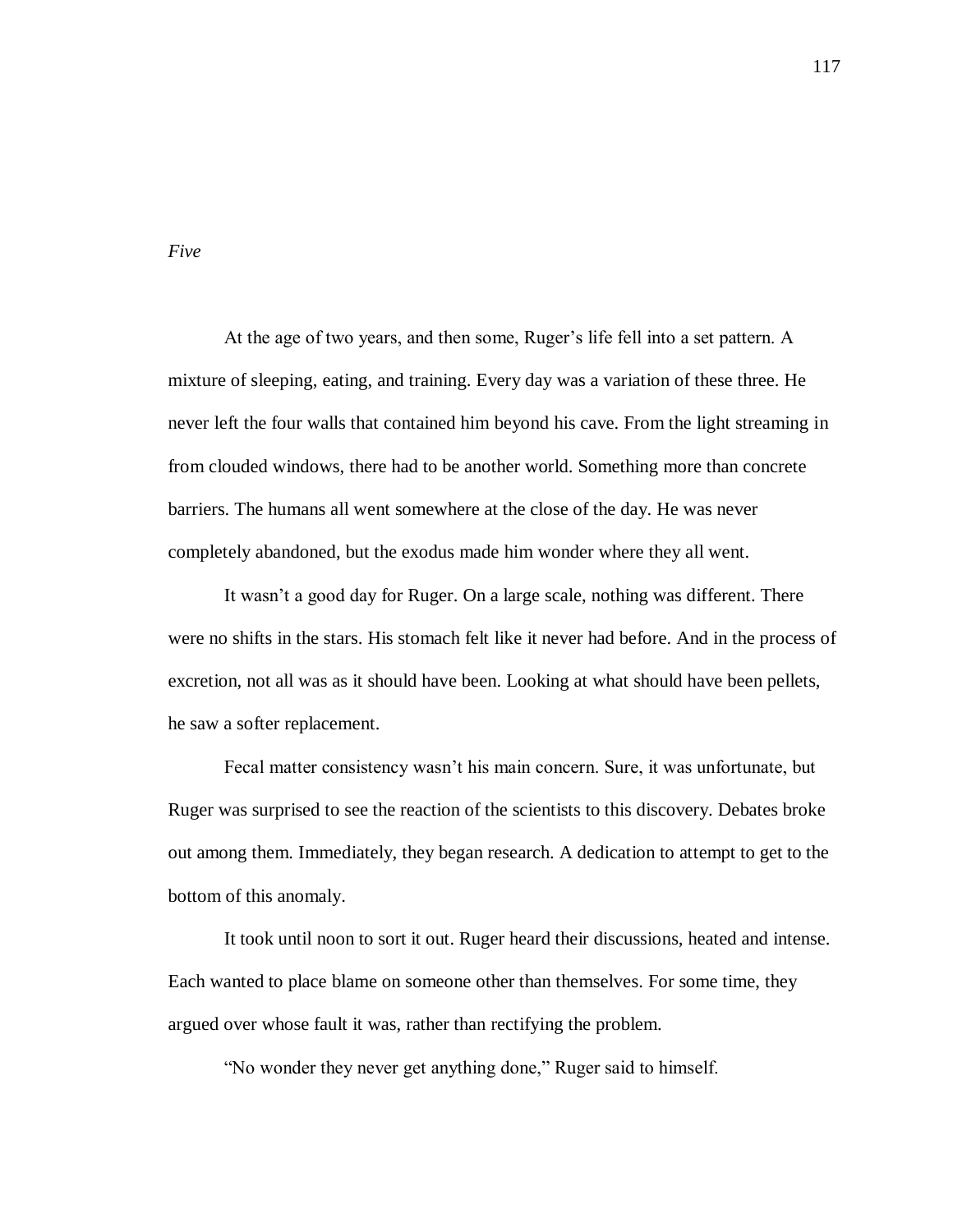And he watched as the scientists packed up their belongings and left for their noon-time meal. Even though they found their answer, it would have to wait until after lunch. Nothing was to disrupt their schedules. Everything had an order and everything had a place. At times of meals, and late at night, it was a small crew; one guard and two scientists.

Whether the room was full or it was a skeleton crew didn't matter to Ruger. It was all the same. When his training began, it was interesting, but even that grew dull after the first three months. He was in prime shape. Improvements weren't possible anymore. He reached his maximum capacity.

Noon meals didn't last long for humans. Ruger didn't understand specific times for meals; he had free choice for most of the day. To pass time in accordance with the humans, Ruger ate a small amount when they did.

Time passed and everyone filtered back in, radiating back to their proper stations to start work up again. The scientists who were dedicated to the fecal task began arranging for acquisition of the new dietary materials.

One of the guards returned to the corner where a desk with chairs was set up. The other, the attentive one, Shep, remained motionless in the doorway. Sad and pathetic. The other guard was waiting for it to continue their game of cards.

A loud, metallic *click* sounded through the room when the thick, metal, soundproof door closed. Others took much more can than to let it slam. Infinite silence nearly always filled the room and the door disturbed it. Everyone looked up for a few seconds. Seeing it was only Shep at the door, the workers returned to their tasks. Something still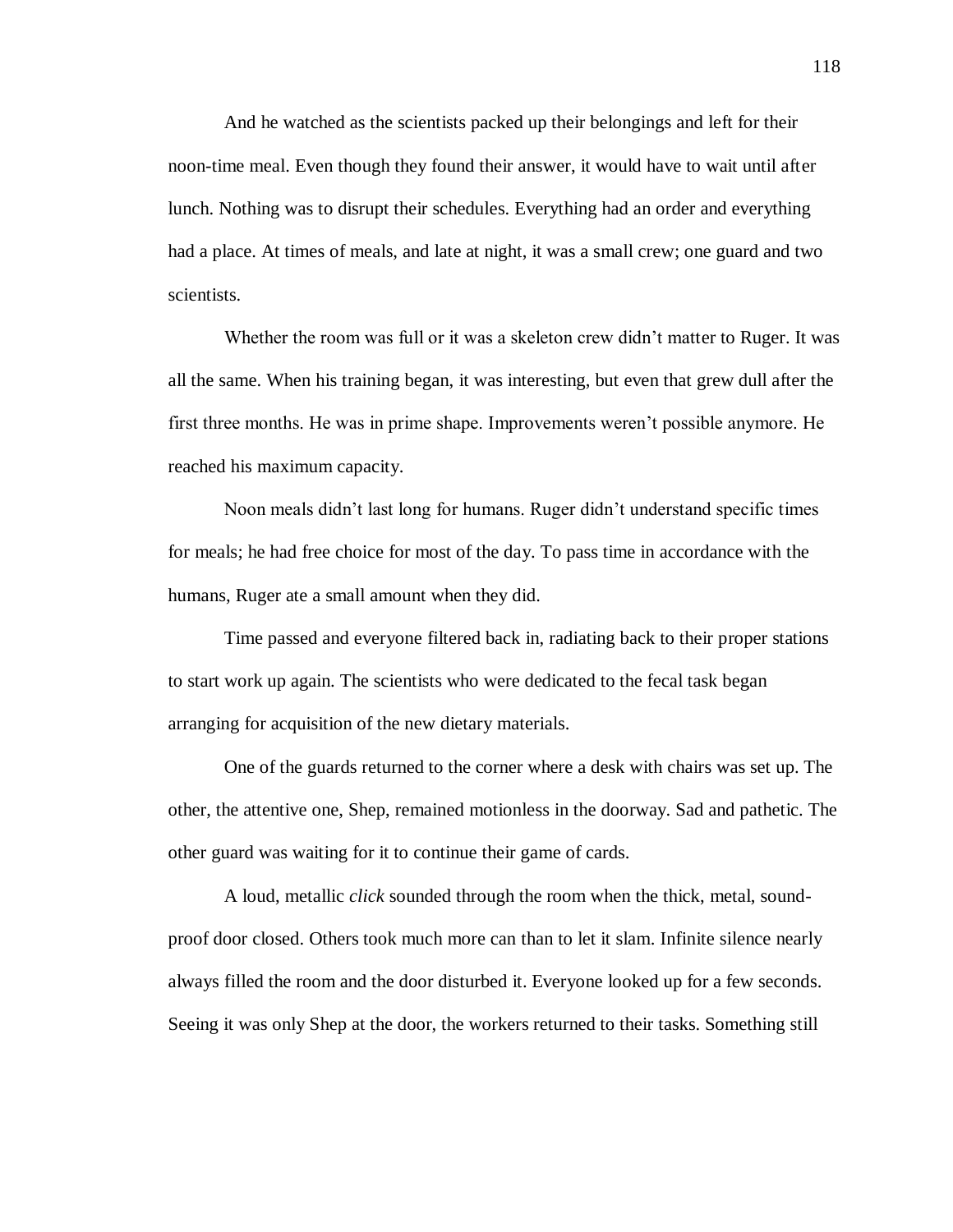wasn't right. Finally, Ruger knew it wasn't with him. There *was* something going on larger than his own needs.

Continuing to watch the nice guard, his every movement seemed strained. Part of Ruger's training had been to analyze actions. There was no way to track his progress on this, but Twigger felt it was important. Shep was not his regular, friendly self.

Then the guard's expression changed. Hatred. Anger. Revenge.

"For three years, you have known me as Shep Moriarty. You laughed with me. You told me stories of what your children and wives were doing at home. What they were doing without you as you slaved away under the hands of the government," Shep's voice was even and cruel, "I am not who you thought I was."

Everyone ducked as the first bullet flew through the air. The sound was deafening and the echoes that followed were just as bad. No training could have prepared Ruger for this. Every instinct urged him to flee, but he was trapped. For the first time, his cage didn't envelope him with comfort; it was a snare holding him to death. His tactile paws grasped the cold steel bars. The latch, he had watched numerous humans lift it, but it was at the top of the cage, beyond reach. He wanted to run, reach maximum speeds and get away. Far from the dangers in the room. It was no longer a desire to see the world. Ruger wanted safety.

"Why Shep?"

The words of one of the humans drew Ruger out of his frantic panic. It was one of the other guards who said it, a raspy voice through gritted teeth. A large stain was beginning to form on his chest. A smell of fresh meat pervaded the air, entering Ruger's nose. It drew him to the edge of the cage, closest he could get to the enticing aroma.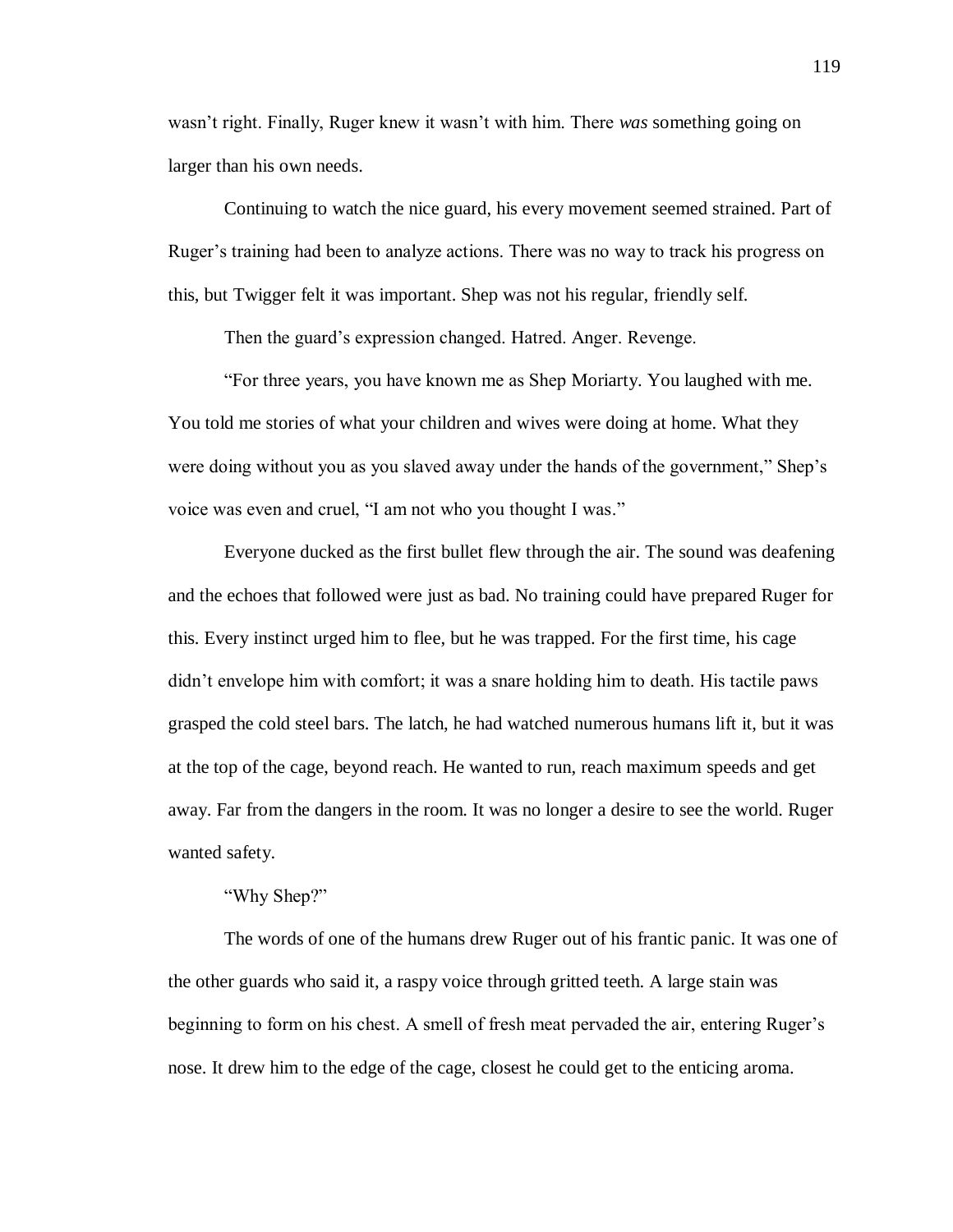"I am Ignatius Pollington," the once friendly guard said.

As far as Ruger could tell, the actions of the humans were fairly consistent over a stretch of time. Small daily activities changed, but as a whole they were the same. This could no longer be said of Shep, or Ignatius. The different identifier confused the hybrid, though he was called two names as well.

From his cage, Ruger watched the guard with the gun. In past training exercises, he had learned about guns, enough to know they were bad news. Flesh splattered the wall when the guard shot its brethren. Others tried to run, but few made it very far. Apparently, Ruger wasn't the only one to have honed skills of accuracy.

Some pleaded for their lives. No mercy came. Out of sight, at the back of the cage, Ruger remained silent. If he wasn't seen, he might survive. In all, his training was for that single purpose; continue living. That's all anyone in the room wanted at the moment, but it was taken forcibly from them. Bullets pierced the air. Ruger watched the face of the man who betrayed them all. In an instant, the gun fired again, and that vision was gone.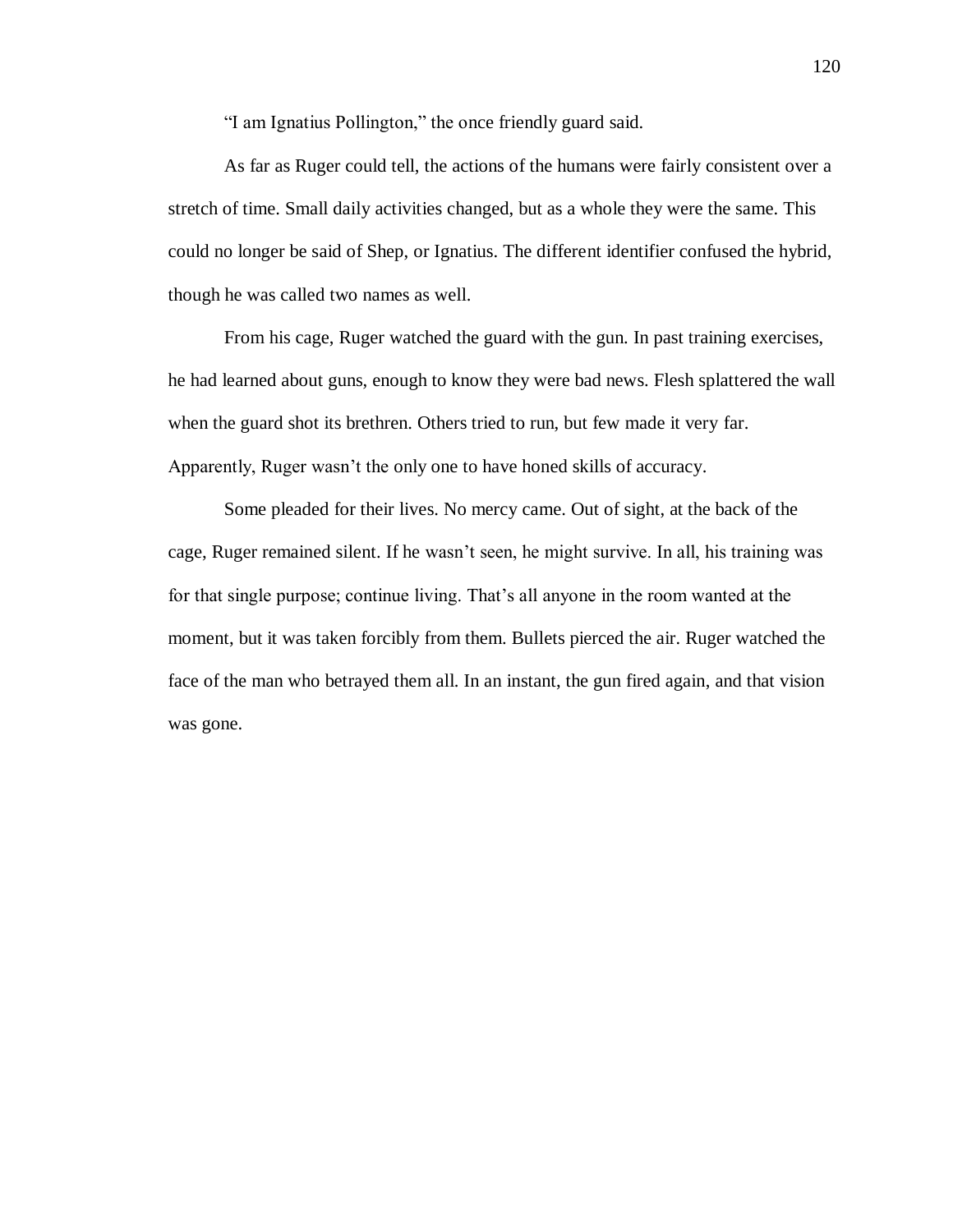Screams from down the hall reverberated inside the walls of Ruger's mind, each hit painful. In reality, the clamor was a distance away, muffled by walls and doors. But in Ruger's aching mind, they sounded directly in his ear. Every influx in pitch or volume was clear. Each time a yell faded away, the pain was worse. All voices he recognized as someone who had provided for him, cared for him, helped raise him into what he currently was. They had each spoken indifferently to him. Their voices were never saturated with the love of a parent or guardian. Now there was one overarching emotion seeping through their words. Pain.

Water dripped off Ruger's grey fur as he stood on three legs, shaky. His water bottle had been victim to a stray bullet. Its contents spilled across the floor of the cage. Pain. Ruger was having his own experience with pain. He lay in shock for some time, his fur soaking through on one side, after a bullet struck his rear leg. Little less than full amputation would have stopped him.

Dozens of times everyday Ruger watched his handlers open the cage door that was above and out of reach. His paws were just small enough to slip between the narrow bars. Just dexterous enough to undo the latch. What did it matter if he couldn't reach it? Worst yet, it looked as though everyone in the room was dead. The killer had left to maraud the remainder of the building. Ruger surveyed the room in despair.

*Six*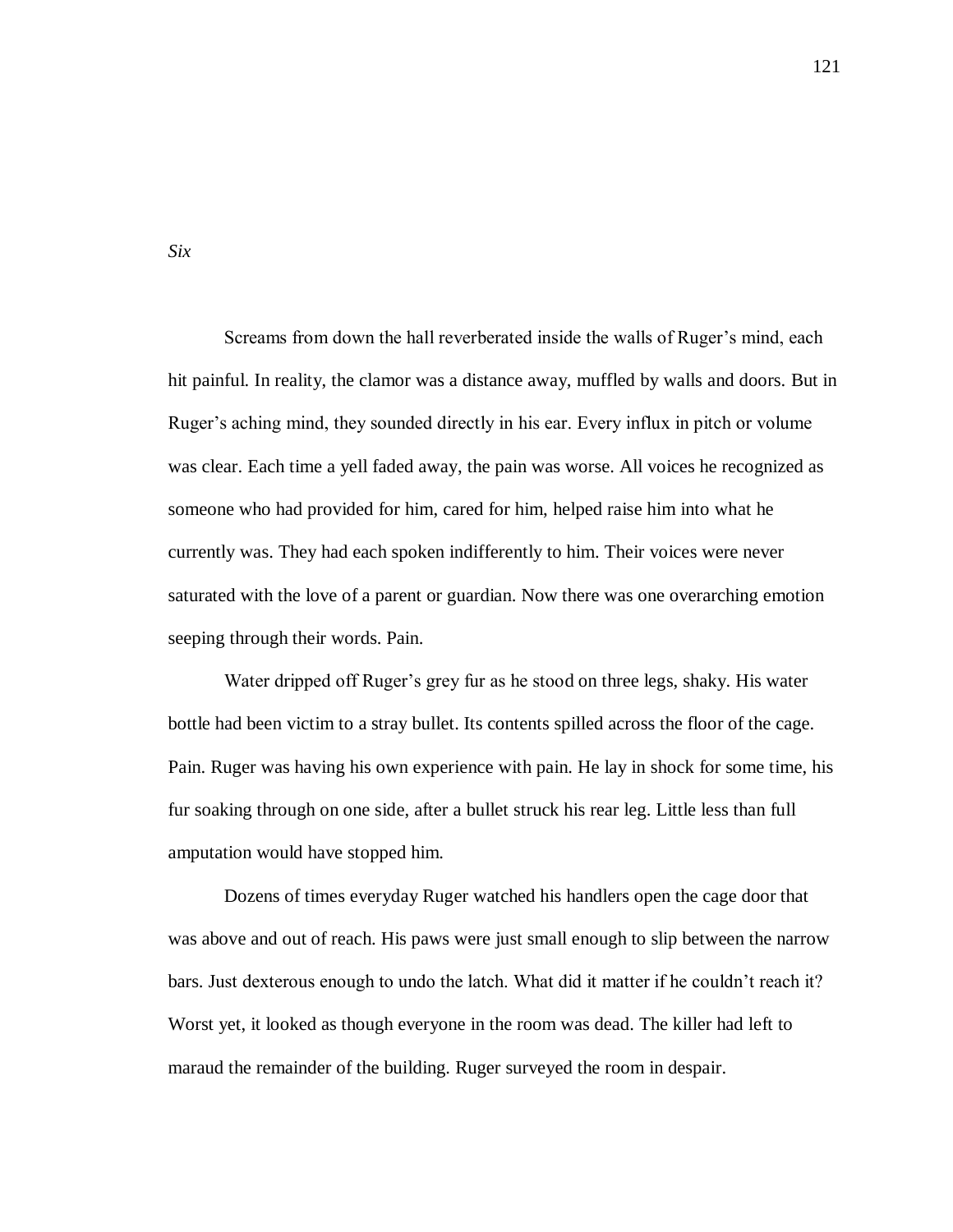The guard, the first one to be shot, hadn't died despite the two bullets lodged in its body. It heaved itself upright. Each movement strained the wounds, causing a new outflow of blood. There wasn't much time left. Ruger watched as it three-leg crawled over to the cage.

"Protecting you was my only job," it wheezed, "Can't do that if you're stuck in this cage. You should know what to do."

It was clear to the hybrid that all of the human's strength was going toward freeing him. Death wasn't a new concept to Ruger, but never before had it been so close. Determination saw the human through to the end of its task and equally its life. There was no time for Ruger to consider this valiant act. The door was open, but a couple of feet stood between him and freedom of the cage. Painfully, he stretched his front paws upward until he was perched on his haunches. Still out of reach. A jump that nearly blinded him with pain got him to his destination. A short drop and he was onto the floor.

He paused. Never before had Ruger been unaccompanied outside of his cage. New opportunities awaited him in every corner, every nook. Immediately, he took charge to identify a curious smell in the air. Good sense told him to continue on with his escape. Instinct told him otherwise.

It wasn't wholly unfamiliar, the smell. Comfort almost wrapped its way around his frame when he thought hard on what it could be or mean. It was almost of iron and the raw beef he was fed on weekends. Clever a beast as Ruger was, he'd learned semblances of calendars and the passage of time. This certainly wasn't a weekend.

Nose in places it had never been, Ruger thrust his head straight forward when the gun fired again. Echoes bounced in the hall and into the room. Three more times the gun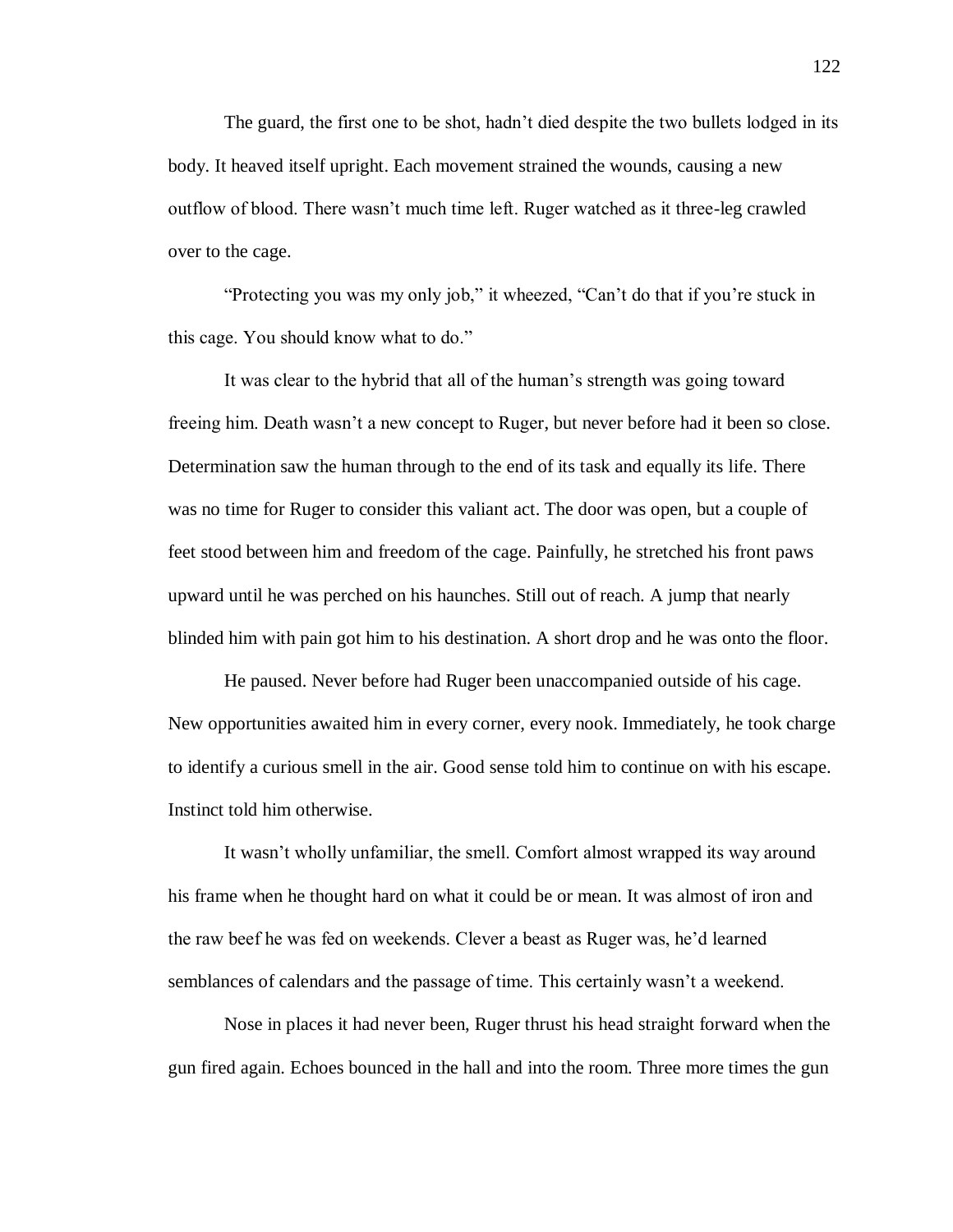fired. Ruger gazed at his surroundings, but nothing was moving. Nothing was living anymore. When silence followed, he carried on with his olfactory search.

The smell of iron and raw meat strengthened as he neared one of the bodies. With a forepaw, he clawed at the dead researcher. Folds of the white lab coat unfurled, revealing the fatal injury. Ruger pressed his nose into the wound for accurate investigation. Scent of the bullet caused the creature to recoil. Like a cat, he licked his paw and wiped it across his face. Smears of blood streaked across his fur, but the feeling of the bullet on his nose wouldn't go away. When he re-wet his paw to make another attempt, the blood lingered in his mouth. It was an interesting taste that he quite liked.

Once more, he pressed his nose to the wound. This time, he didn't jump back upon touching the bullet. He ripped away the blood-stained shirt, then tore away a portion of flesh. Hunger hadn't been a thought in his mind. Survival was the most important instinct he had been following. In the moment he began gnawing on the flesh and bone of the dead researcher, cravings for sustenance took over. Trying the meat had been to settle his curiosity, then to settle his appetite.

A thought snuck its way into the back of Ruger's mind. A thought that wormed its way into the flesh of his brain and caused him to forgo finishing his meal. Although no one human had been particularly warm or kind to him, they had given him a home. And now, he was eating one of them. All the researches, as Ruger vaguely remembered, had created him and given him a home. They fed him, made sure he was healthy.

The piece of meat fell from Ruger's paws to the floor. As delicious and satisfying as it was, he couldn't eat something, *someone*, who had cared for him. Nothing but the soft padding of paws could be heard as Ruger bounded off toward the door, to leave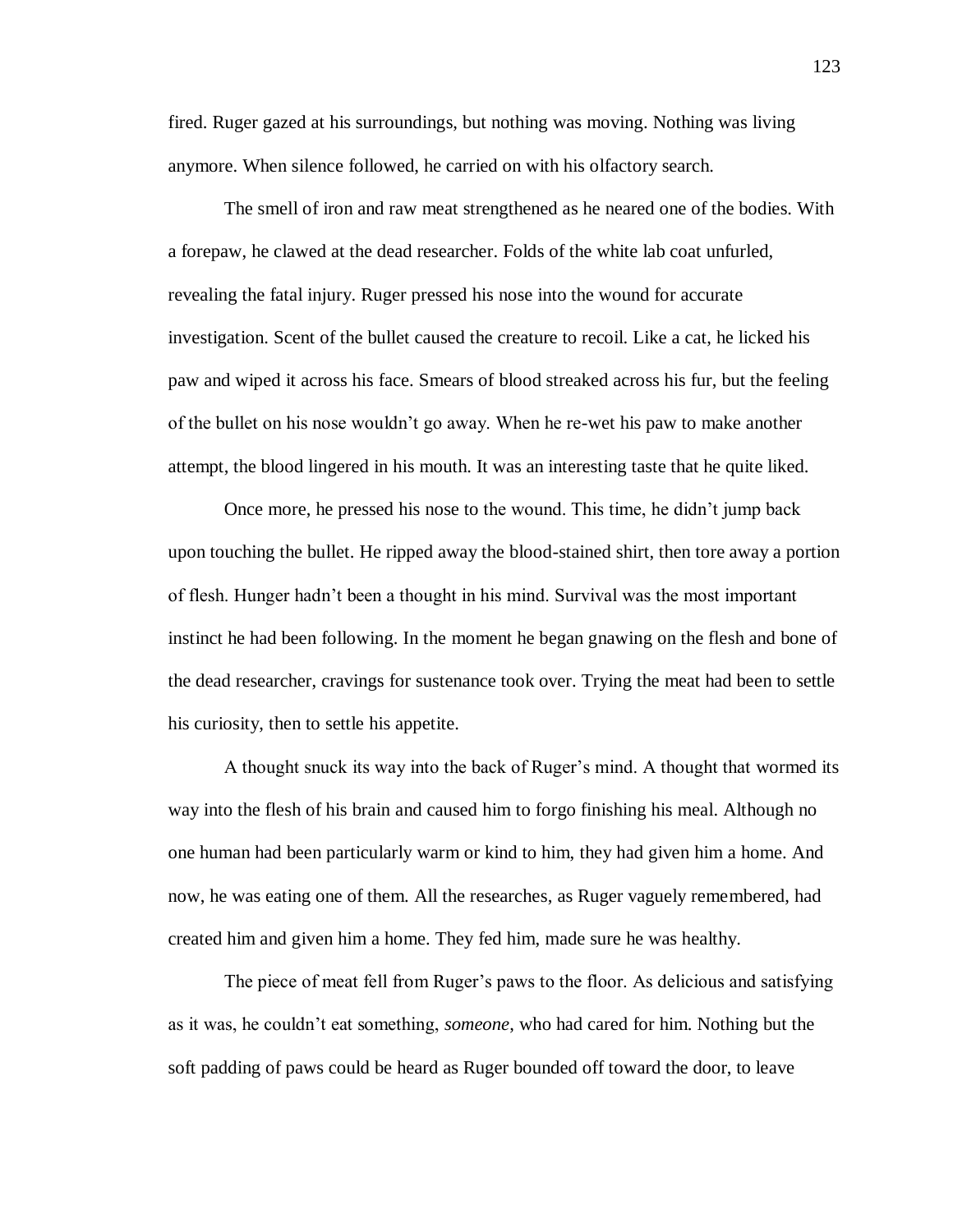behind disaster. The door had been propped open by the arm of a researcher trying to escape. A bullet found him first. Fortune was on Ruger's side because this meant the locks hadn't trapped him in a room with no way out and no resources.

Pushing the door open even further, Ruger slipped into the hallway. It was empty, surprisingly so. It was devoid also of sound. This was all new for him. He paused a moment in awe. Most of the time, he had lived solely in a single room. Whenever he did leave for his training, he was transported in a crate with holes only for air. There had never been a way for him to get a good look at the surroundings he passed by. Until a few minutes had passed, Ruger didn't realize there wasn't anything to be in awe about. It was only a plain, grey hallway with wooden doors lining it.

Heeding every door he passed by, Ruger limped down the hall as fast as he could. At each opening, Ruger paused to listen for any movements or more gunfire. Waiting for any signs of life. Everything remained quiet. It seemed as though Ignatius Pollington had already finished his task and left. Shep Moriarty, who Ruger had known far better than the madman who replaced him, died with everyone else.

With his paws and nose, Ruger pulled open the next door in his way. Bounding up the stairs, he stopped when, distantly, he heard a vehicle's engine start. The sound faded and Ruger continued. At the top of the stairs, he pushed through another door into an office area. This room was also completely empty of the living, though it was full of cubicles. He wanted to take his time to inspect each, but iron returned to his nose.

Nose in the air, Ruger searched for the source of the smell. He found it at the entranceway of the building. On the floor, blood seeped into the carpet. An unfamiliar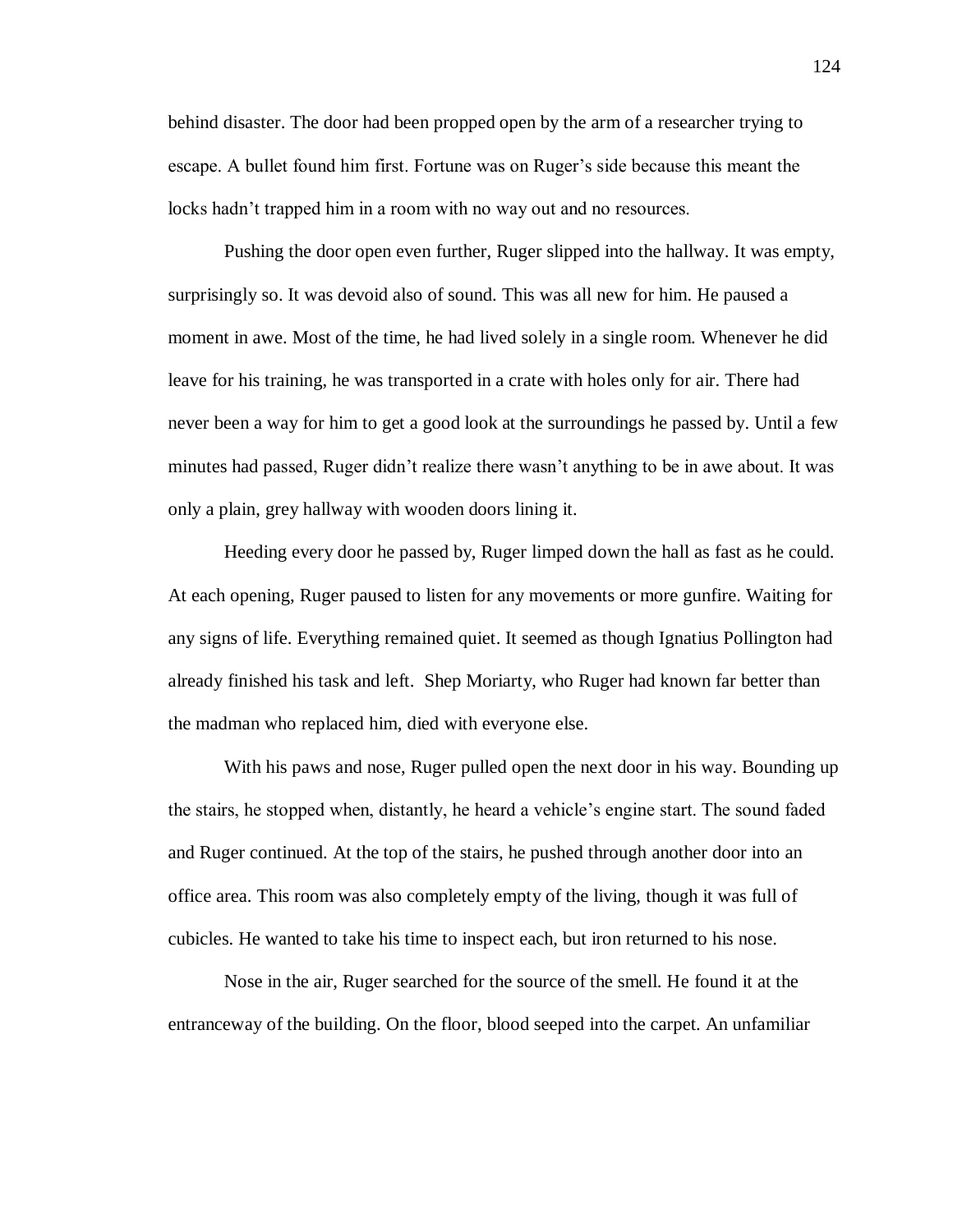human lay dead from a bullet through the throat. Ruger, leaving Evelyn behind, jumped through the broken glass of the front door and into the world.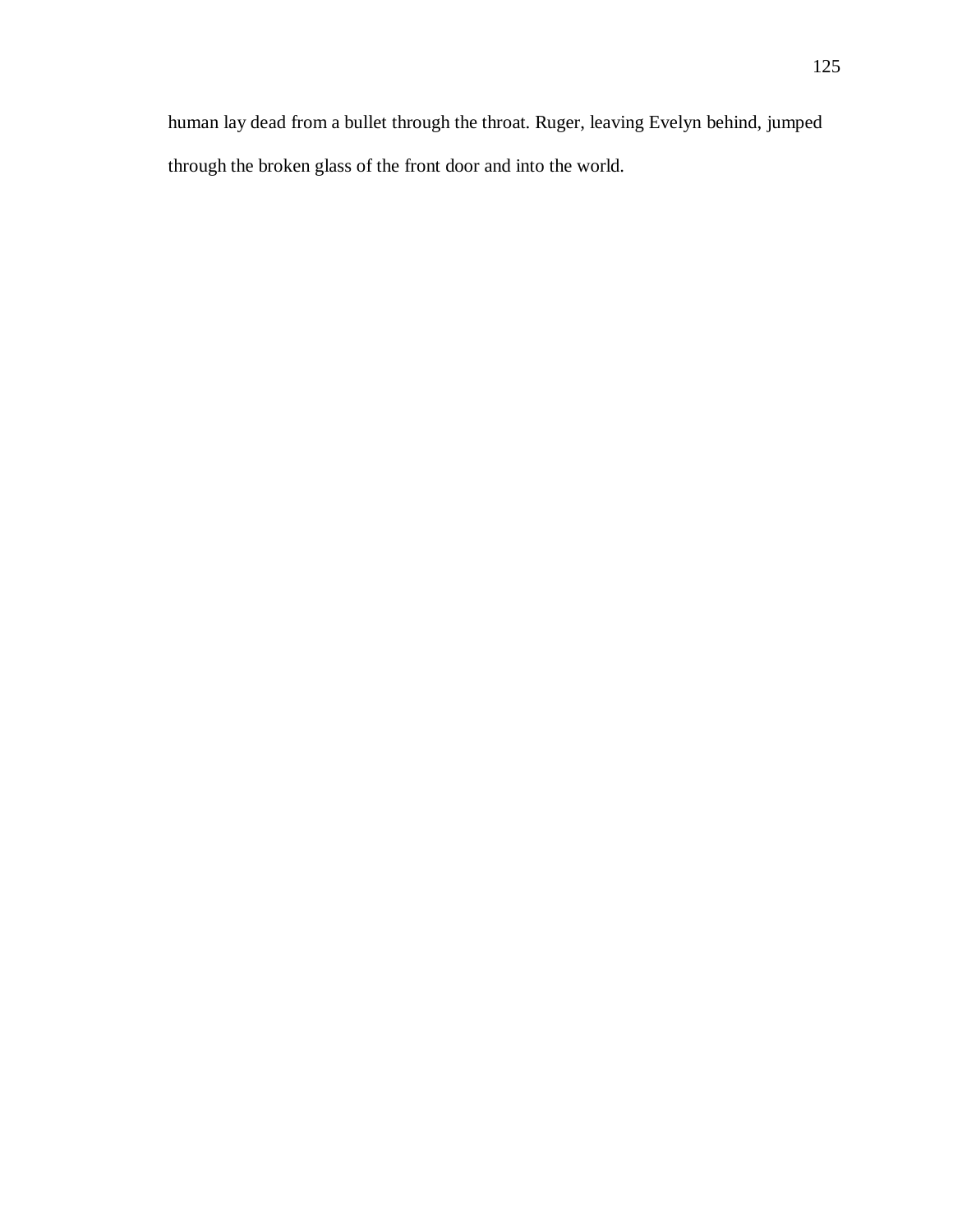## *Seven*

Living on his own in the wild, far from civilization, was harder than Ruger could imagine. For a week he wandered almost dying of starvation. Never in his life had he had to search for his own food. It had always been prepared and presented to him. There was never a want in his mind before.

Instincts kicked in after the first week. Instincts and something he couldn't place. The scientists always expected so much of him and hinted at *enhanced intelligence*. Some might say the delay in instinct was from living in a cage all his life. Others might say his brain was addled. Either way, the time had finally come for Ruger to understand what he had to do in order to survive. Foremost was finding food.

A river seemed like a prime location to begin the search. If he failed at finding something edible, at least he could quench his thirst. Water flowed around rocks and the rushes. Using the claws of his forepaws, Ruger dug into the bank. The ground was dense. Progress was slow. Lines from his claws were the proof of his shallow attempts. After digging for ten minutes, the surface of the ground had barely changed. What Ruger was hoping to find, he wasn't sure.

Noise from behind made Ruger spin around. The entire time, he had left himself defenseless. He became quite aware of it when he looked to the water. Facing in his direction was a peculiar looking animal. Its fur was slicked down from swimming.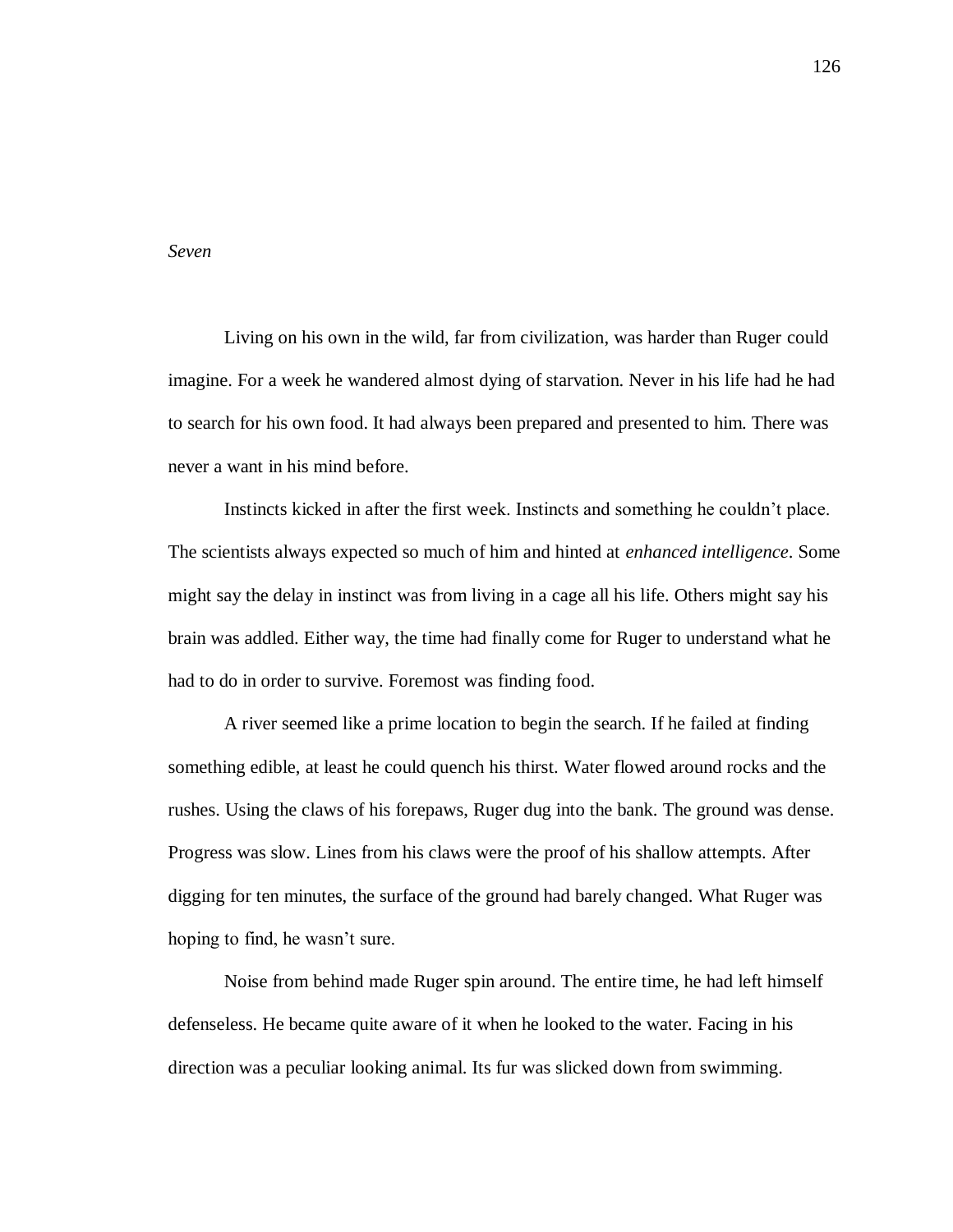Although, Ruger didn't know of many animals aside from his reflection, the set-up of the new arrivals body was markedly strange. On its face was a bill of sorts, its tail was long and flattened, and something in it reminded him of himself, but they looked nothing alike.

"What are you doing here?" it asked, its voice old and wary, "I've not seen you, or any type like you, around here before."

Of course, Ruger had never seen any creature like what was before him before either. Ruger had seen his own reflection in mirrors before. It would be argued the hybrid was a highly intelligent creature. By any means, Ruger didn't feel unintelligent, simply disadvantaged. Whatever his level of aptitude, he was unable to recognize himself in his reflection. But, he was aware that there was a being that existed which was grey, black, and stout.

"I'm looking for food," Ruger finally said with difficulty, "What are you? Who are you?"

The animal gave a grunt and shifted its weight. Uncomfortable as well, Ruger matched the movements. He looked toward the horizon. Near the river was limited fertility, but further away it was primarily dirt and inedible bushes.

"I should ask you the same thing, but I can tell life's been harsh to you. Let's hope *that's* the reason you forgot your manners," the creature said, "I'm a platypus. You can call me Zeno. In your place, I wouldn't be looking for food there, if that's what you're doing. If you ever get through the clay, you'll hit rock before too long. Come over here. There are some tubers in the ground."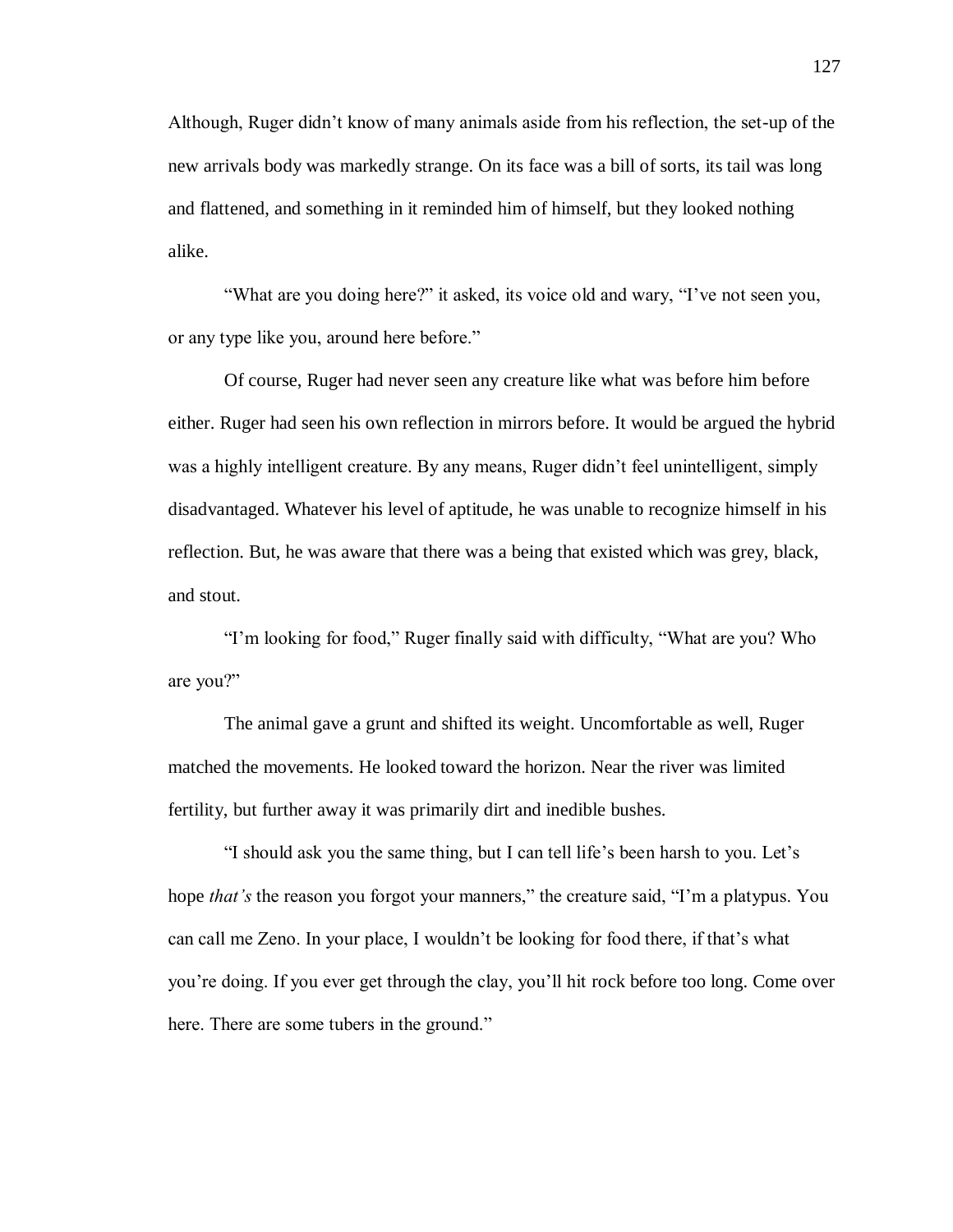Without another word, the platypus waddled further up the bank in the direction he nodded in. Close behind, Ruger followed, nose to the ground, trying to take in every scent. Attempting to determine if he could smell the tubers before he had to start digging. When Zeno reached the motioned to spot, Ruger began digging. As the true hybrid clawed through the dirt and mud, Zeno waited patiently. Soon, Ruger pulled his head and paws out of a shallow hole. Looking pleased with himself, and covered in dirt, he first offered a tuber to Zeno. The platypus refused.

"So who are you? And let's not forget the *what*." Zeno said, "Where did you come from? You look to be half starved."

Food occupied most of Ruger's thoughts, but he noted Zeno's questions. First, finishing at least another root was in order.

"I have two names. I like *Ruger* far better than *eight-dash-fifteen*," he said, "It was at a big place. A building. People looked after me every day. But... When I left... Everyone was dead."

Silence, save for the stream, covered the conversation. Life when everyone you knew was dead. There were no words for that. No way to express concern or sympathy. Thoughtfully, Zeno nosed another tuber in Ruger's direction. It sat on the bank untouched.

"I don't even know what I am," Ruger said, "I really don't know… I never thought about it. Isn't everybody the same?"

Head lowered below his shoulders, Ruger looked at the ground. In the building, everything had a descriptor of some sort. Desk. Cage. Food. Floor. Ceiling. So on and so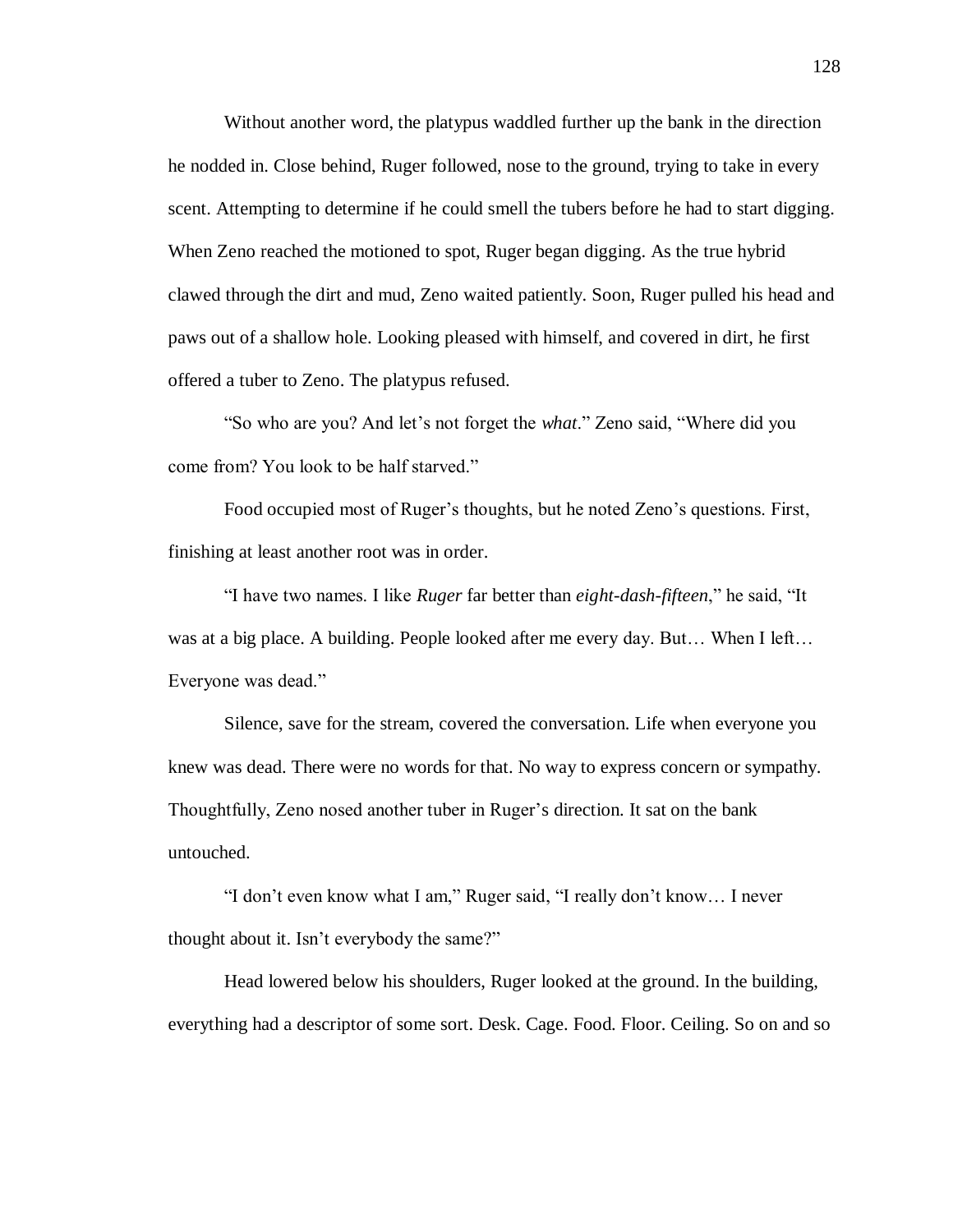on for everything. As individuals, the humans had names, but together they had a catchall term: *human*. He wasn't like anything else he'd seen in the building.

Zeno watched Ruger carefully. If this creature had lived with humans, then he probably forgot how to take care of himself, if he ever knew in the first place. Not all was right in his unusual head. There was a time when Zeno himself had questioned his existence, but for quite different reasons.

"Ruger, if you can fit, you can stay in my burrow for a few days," Zeno said in hopes the offer would alleviate a few worries, "If you can't fit, well, we'll figure something out."

Water separated and coalesced. Small ridges of waves lapped against the banks. The platypus had slipped into the stream without a thought for anything else. Halfway across, Zeno paused. Twisting his body, he saw Ruger standing at the water's edge.

"Forgotten how to swim too, eh?" Zeno asked, "My burrow's on this far side. Swimming might be the only way to get there."

Webbed forepaws. Ruger always wondered the stretch of skin between each of his toes. Testing the water, he ran one paw beneath the surface. Resistance and a perfect scoop. He had watched Zeno. The platypus' paws were similar to his own. All he would have to do was mimic the movements of the experienced creature. Slowly, he ventured further into the water, further from the safety of solid ground.

Taken unaware, Ruger slipped in the mud. Luck wasn't with him. It wasn't shallow water he landed in. Not far from the bank was a steep drop. He began to sink. Fearing he might drown, he kicked his legs about. No order, no method. Just panic and hope for survival. More distance between him and the water's surface.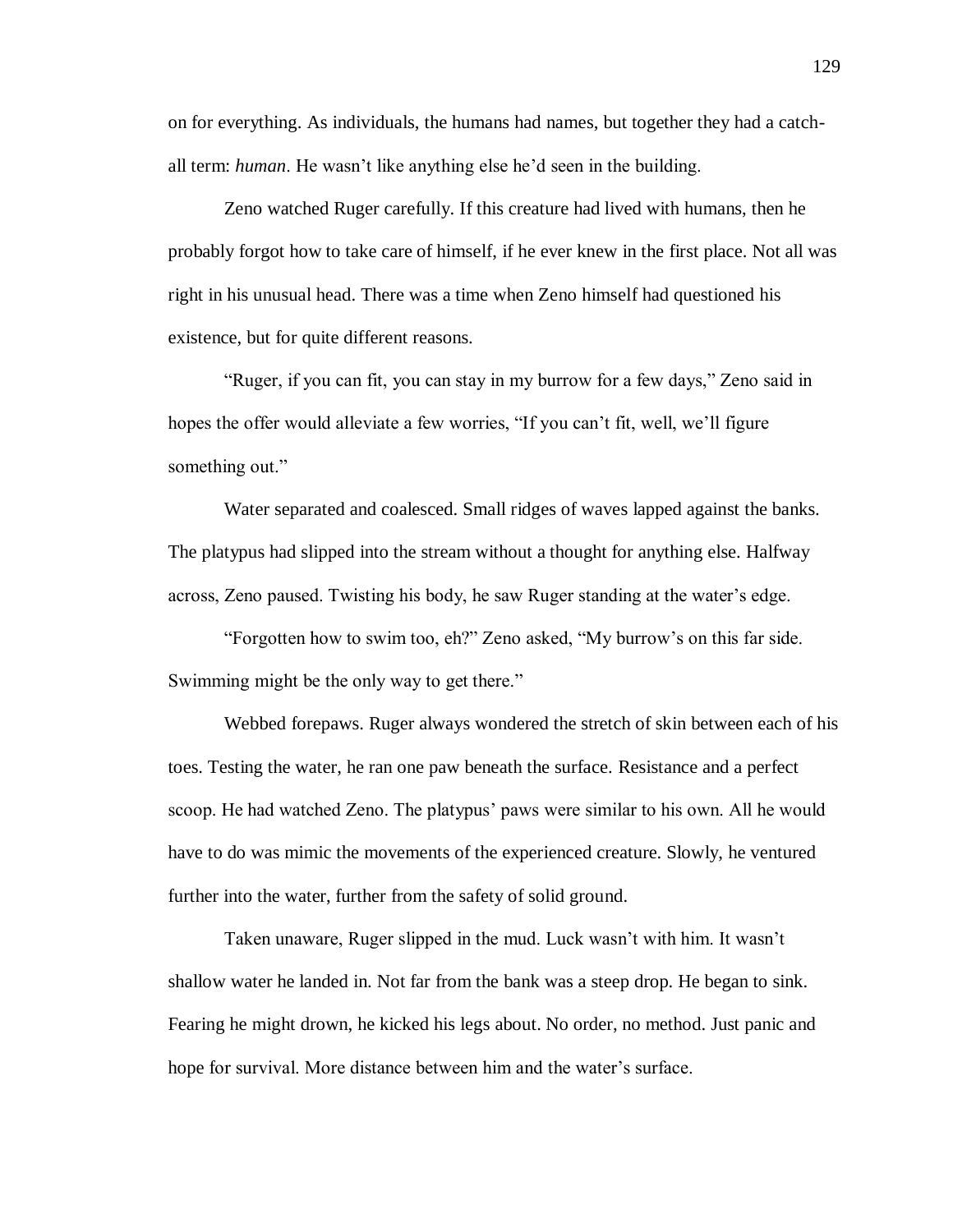Random flailing wasn't working. After a time, a pattern started up. One leg and then another. And soon, Ruger was ascending. His head rose above the water and he managed to stay afloat. Despite his best efforts, he wasn't a strong swimmer. Safety on the bank is what he longed for. With great struggle, he returned to solid ground. Effortlessly, Zeno swam over to join him.

"I'll be fine in a minute," Ruger said, "I slipped. Surprised me, that's all."

Instincts told him he could swim. He *knew* he could swim. Even if he nearly drowned, Ruger wouldn't stop trying until he succeeded. The distance wasn't that far. A few minutes, and soon he was ready to try again. A lunge toward the water.

"Wait a second, will you?" Zeno said, "I'll swim beside you. Give you hints and the like. Make sure you don't drown."

The platypus dove in first, then water for Ruger. Water was an enemy. He had to look at it from all angles. Gather as much intelligence on it as possible. To anyone other than himself, Ruger was eying the water warily.

On a few words of encouragement, Ruger slid into the water head first, streamlining himself. Advice went on a straight path from the platypus' bill directly to Ruger's ears. Most of the words were a variation of telling Ruger to stop flailing like an animal cast in the mud. Eight-dash-fifteen barely had time to think for himself, so there certainly wasn't space for him to sink. The opposite bank drew closer and closer.

Tired and wet, nearly exhausted and soaked through, Ruger collapsed onto the bank, coating his front with mud. The slight incline was too much for him to attempt. Zeno had ideas other than resting. It was a short distance yet before they reached his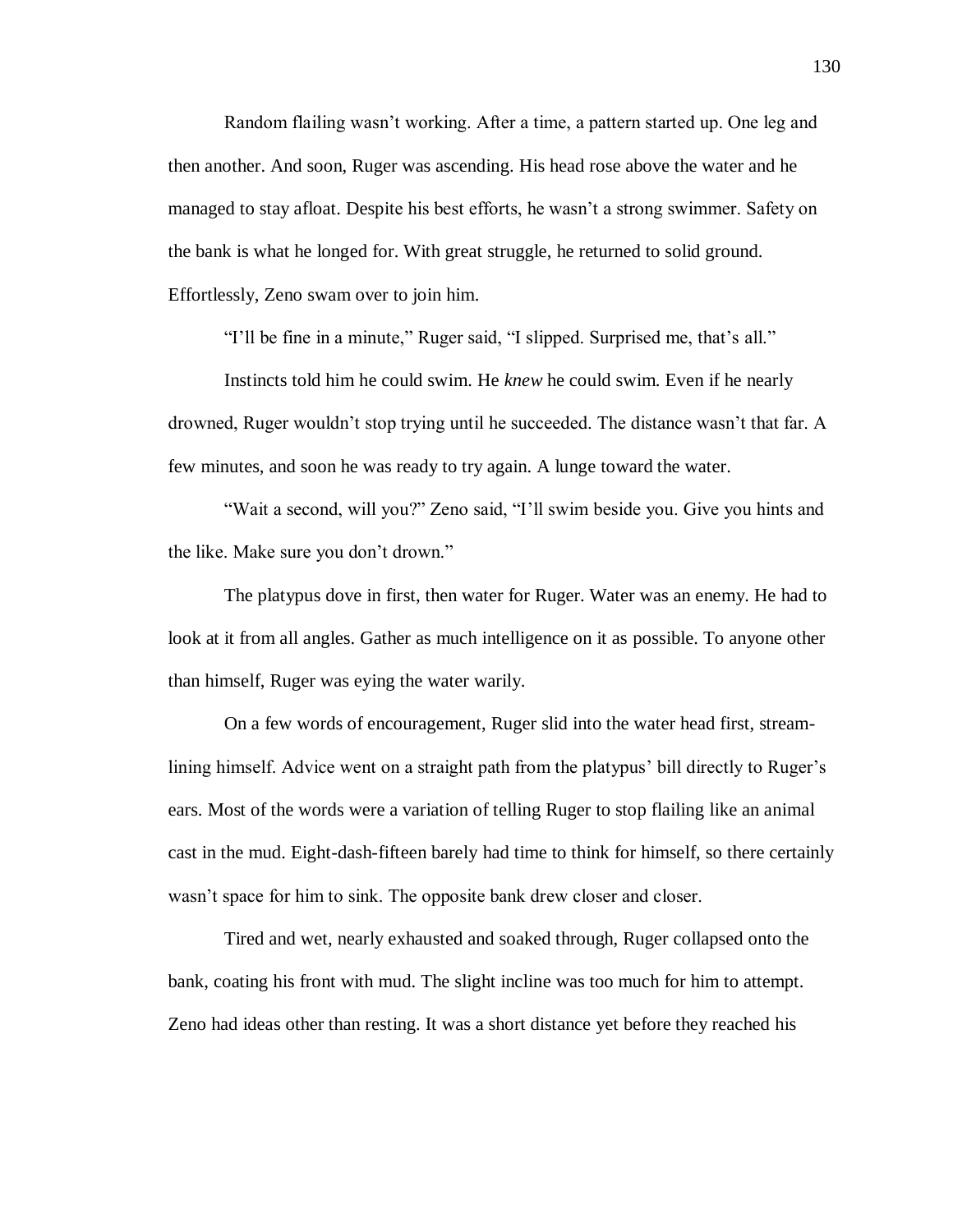burrow. With all the strength he could muster, Ruger rose to his feet. His legs ached, but he dragged his paws and followed the platypus.

When they arrived at the burrow, Ruger instantly knew he was too large to fit. It looked like it was tight even for Zeno and Ruger had a little more heft. Despite protesting, Zeno still had Ruger try to enter. Pushing and clawing at the opening only resulted in Ruger getting stuck. It was doubly difficult for Ruger to remove himself from the hole. It took nearly half an hour's time and it was starting to get dark. At that time, Ruger kindly thanked Zeno for all of his help, but he needed to leave.

No amount of convincing would make Ruger stay. Although Zeno did try for some time. True, Ruger learned quickly, but there was much knowledge the mixed creature was missing. If only he would stay a night, preferably more, Zeno could build the foundation of Ruger's survival. Instead he had to settle for a quick run-down.

Tubers were all safe and good, but not all plants found in the wilds were eatables. Some contained toxins that would cause grave bodily harm. And if enough of that plant was eaten, even death. Zeno rattled off a list of plants to look out for and the best descriptions he could give of them. Spotted hemlock, horsebrush, lupine, bitterweed. The list went on and Ruger did his best to commit it to memory. Many plants were edible, though. Despite the long list of poisons.

Then a final warning. People, humans, may have treated Ruger kindly in the past, but not all were to be trusted. Lately, humans had been developing the surrounding land. Tearing down trees, tearing up ground. Just in the past month, many animals had died because they couldn't adapt after their homes were destroyed. Others had come close to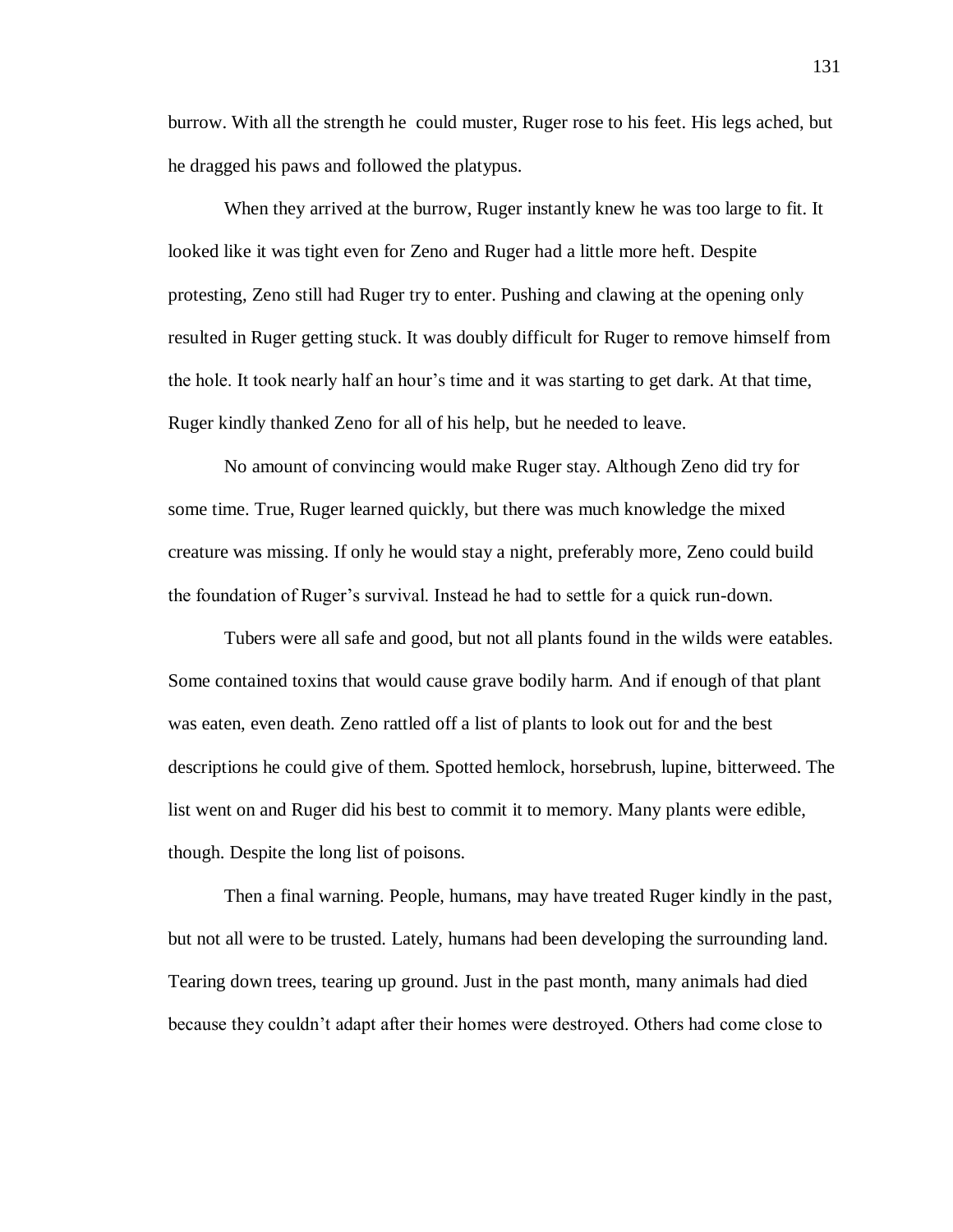dying, but managed to struggled through. Under no circumstances was Ruger to believe a human he came across was going to help him.

Zeno watched Ruger leave. There was a spring in the creature's step that he hadn't observed when he first saw Ruger. Hope lightened the worries from Ruger's back. Was it enough? Would Ruger survive?

Alone, but no longer starving, Ruger moved on, his limp barely noticable. With instincts and newly gained knowledge on his side, he just knew he was going to fair better in the wilds. Days passed and Ruger continued to learn. The vegetation that Zeno had advised him to eat was easy to find an abundant. Luckily, the plants edible for a platypus were the same for Ruger. Even more fortunate, he hadn't come across the toxic plants.

Plant matter was enough to sustain him, but there was one aspect missing in his diet. For two weeks, he hadn't eaten any meat. The last bit of protein he'd consumed was the flesh of one of the researchers. Of course, Ruger had tried to catch passing animals, but each time he was unsuccessful. Something went wrong each time. He was too clumsy, or the prey was too fast, or another predator got it first.

He was just as determined as when he had learned to swim. Since that day, he seized every opportunity to practice in the water. Now he was taking every chance to practice his skills as a hunter. In the meantime, he would continue to eat roots, and grasses, and plants. It was a bland diet, but it kept him alive, albeit malnourished. He wouldn't give up on his hunts.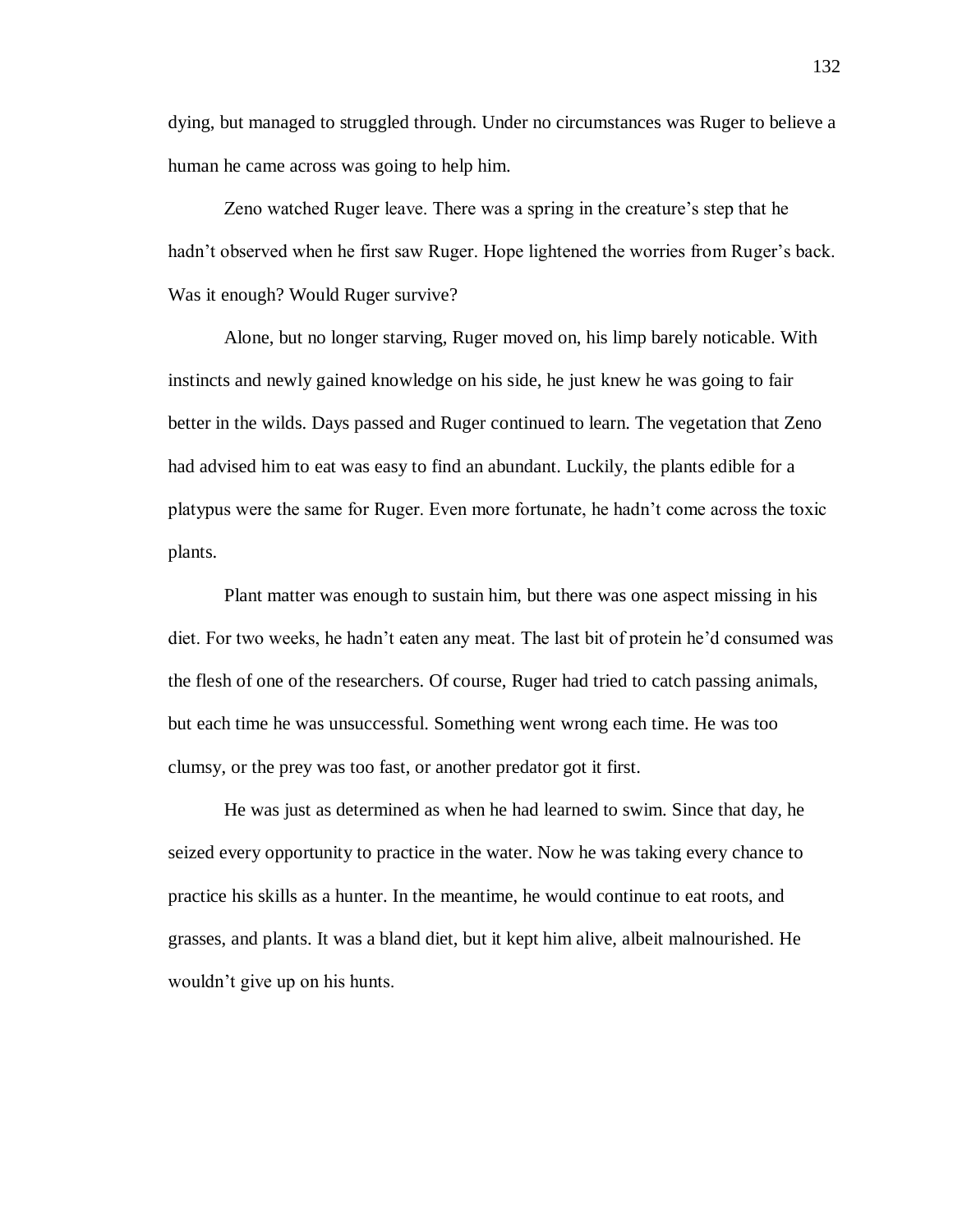## *Eight*

One night, the moon full high in the sky, Ruger was woken by gunshots. He jumped, his mind fleeing back to the institute. Images of blood and bodies floated before his eyes. Muscles tensed as they prepared to carry his body far from there. Grey walls and bars were closing in on him.

As sudden as he had woken, Ruger remembered where he was. Days of travel turned into weeks. He was far from the river, and far from the barren bushes he had seen at a distance. Trees pressed around him. A tight thicket made for good protection and temporary shelter. This was the second night Ruger spent there. He was tired and needed rest. Protein lacked from his diet. His hunts had still been unsuccessful.

He settled back down onto the undergrowth, but stayed vigilant. More gunfire followed shortly after. Minutes passed. From the thicket, Ruger could look out onto a clearing. Moonlight shone into the center of it and he could pick up each detail of the fallen leaves. Soon, a slow rustle shook a bush across the clearing. A large, lanky animal backed out of the bracken, dragging something in its mouth.

By the silver light of the moon, Ruger saw the dark grey fur of the animal and its white underside. Sharp teeth glistened with blood around the throat of another animal. The smell of iron returned to Ruger's nostrils. The bushy tail of the killer swished back and forth in anticipation of a meal.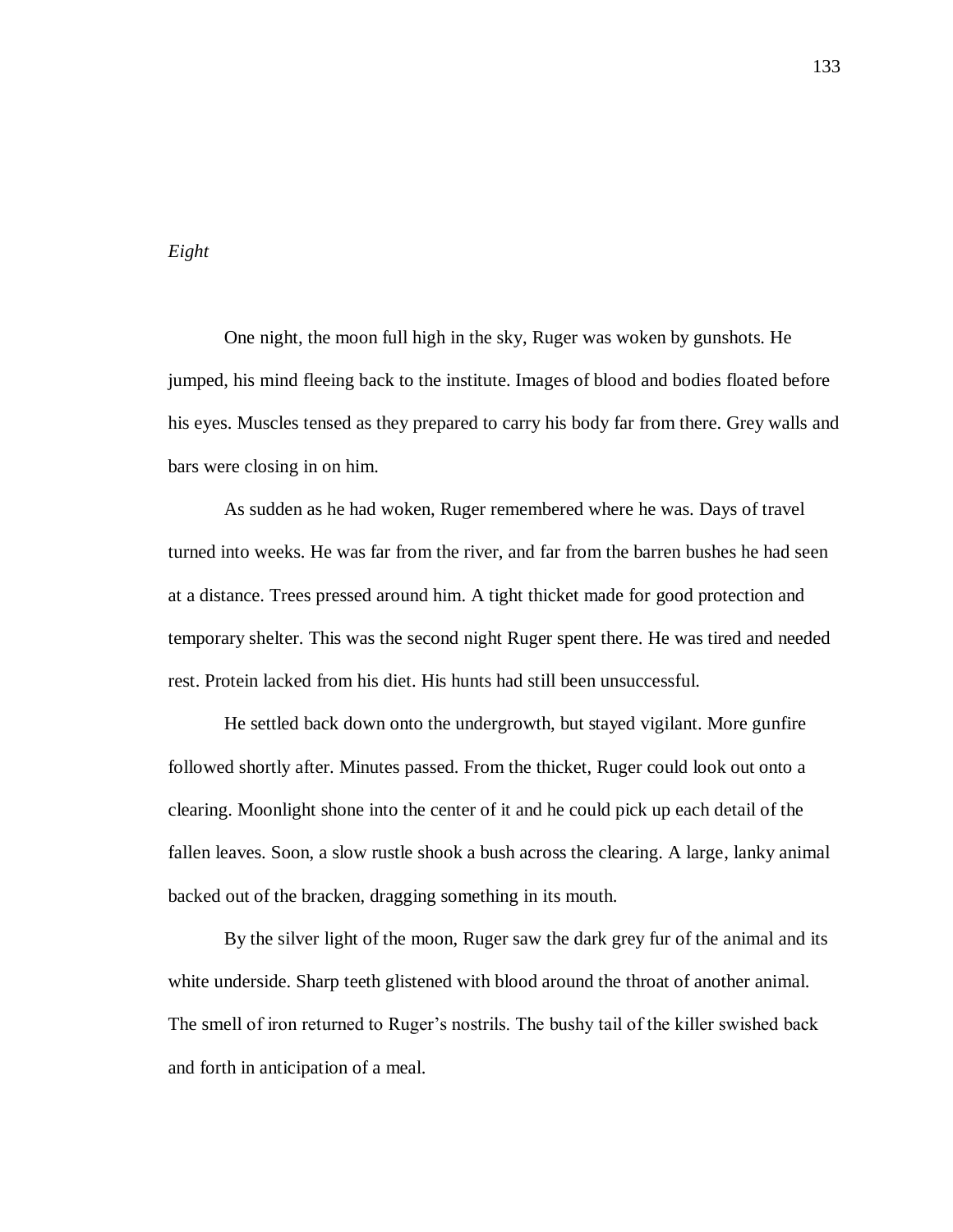The dead animal was white, but staining red. Slender legs that didn't have much promise of meat were sleek and black. Its body was covered in fur that wasn't typical. It was more fluff and somewhat like, but unlike, Rugger's hair. The smell of iron was coming from the dead beast and it had Ruger entranced.

Cautiously, Ruger walked toward the grey animal. Although he was trying to be quiet, his focus was too much on what was in front of him. He forgot his feet and stepped on a twig. It broke and snapped, cracking the silence of night. By the moonlight, Ruger saw blood on the animal's mouth when it whipped its head around to face him.

"Who are you?" it barked, "And if you dare give me away to that farmer, I'll rip your throat just the same as this one's."

Hair on the animal's neck stood straight, its lips pulled back. A low menacing growl told Ruger it was best to take a few steps back. Forgetting its kill briefly, it stalked toward Ruger. Its eyes reflected the moonlight, giving them a hollow look that chilled Ruger.

"I'm Ruger," he tripped over his words. This encounter wasn't as he was hoping. Apparently, all animals weren't friendly, just as all humans weren't. "I was looking, that's all. I don't really even know what a farmer is, or why I'd be telling it anything. Besides, I was here first, sleeping. I'd like to know who and what *you* are."

Back against a tree, there wasn't any more room for Ruger to move away. He wasn't cornered, but he wasn't in a good position for fighting or fleeing. Not giving an inch, the animal pressed its blood-covered nose to Ruger's. The smell of iron and raw meat persisted. Predatory instinct surfaced above Ruger's passive nature. He leaned forward, looking into the animal's eyes.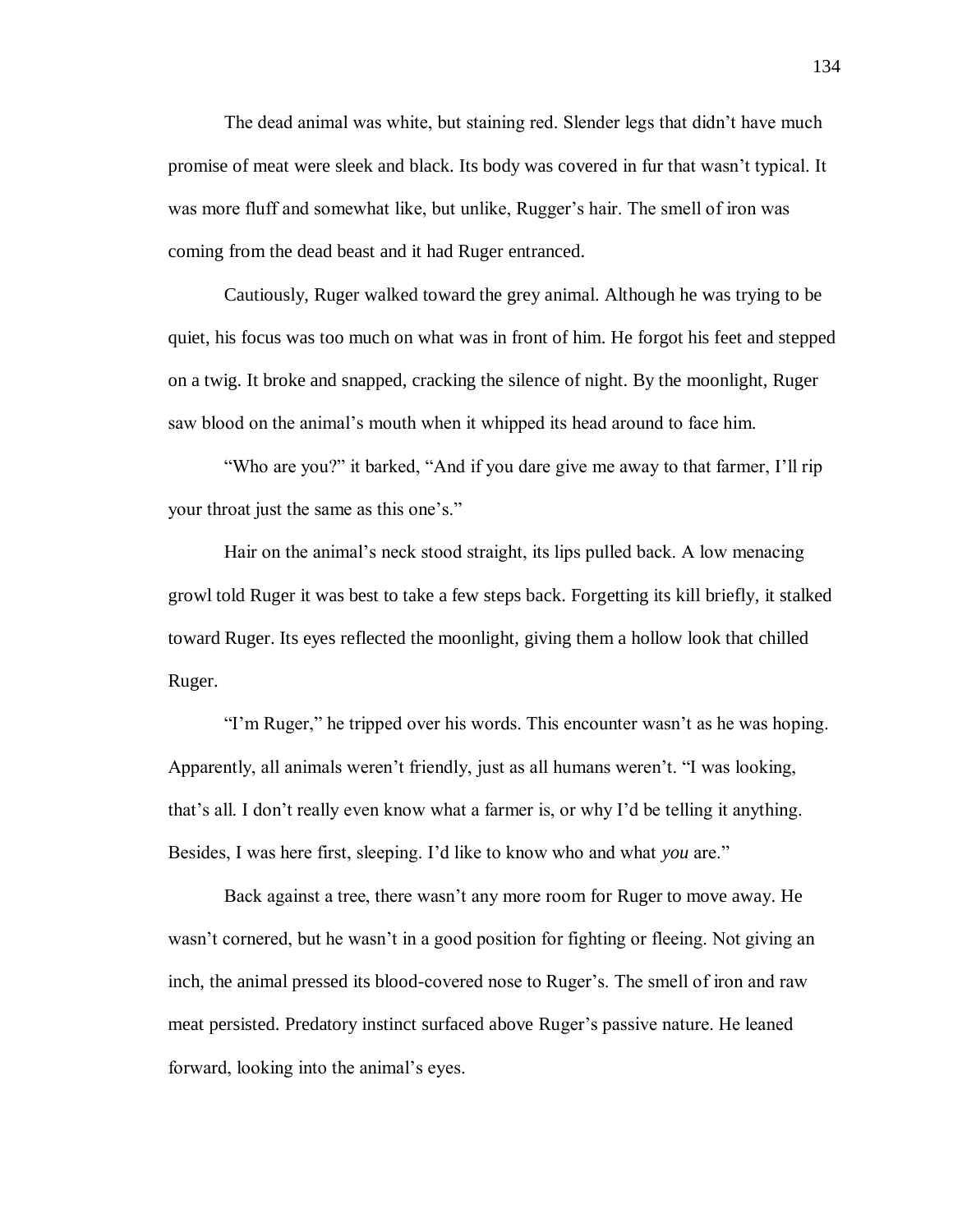"Don't think it would be so easy to kill me, either," Ruger said, lips above his teeth.

As the smaller of the two, it was quick work to slip around the offending beast. Circles and circles closing in on a target. There wouldn't be a place for it to go. One strike at the throat and all would be done.

"What makes you so sure you could stop me?" the other animal said, "I'm bigger than you and not half so arrogant."

A warning came first. Drawn blood at the shoulder, not that Ruger could reach much higher. The other animal recoiled, but struck out when the shock wore. Fur flew off of bodies, tit for tat. Little blood was drawn, aside from Ruger's first hit. Death wasn't the goal. Everything in Ruger's animal mind urged a kill. There was enough control to realize the strength he would gain would be fleeting. To overcome his opponent, force it to submit, opened doors to survival in knowledge.

The shoulder wound left the larger creature limping. It favored the leg, letting it merely brush the ground. Off-balance. Ruger lunged upward.

"Who are you?" he snarled.

He had gained the upper hand. The animal was on the ground, on his back, stomach exposed. Ruger stood atop its chest, muzzle inches from its throat.

"If you must know," it said through gritted teeth, "Lycaon… A wolf."

Finally, names to attribute to the beast. Ruger stepped off Lycaon's chest. An instant shift in the hierarchy. However, Ruger hadn't forgotten about the meal Lycaon had dragged into the clearing not too long before. It lay dead, almost all its blood spilled, becoming one with the earth.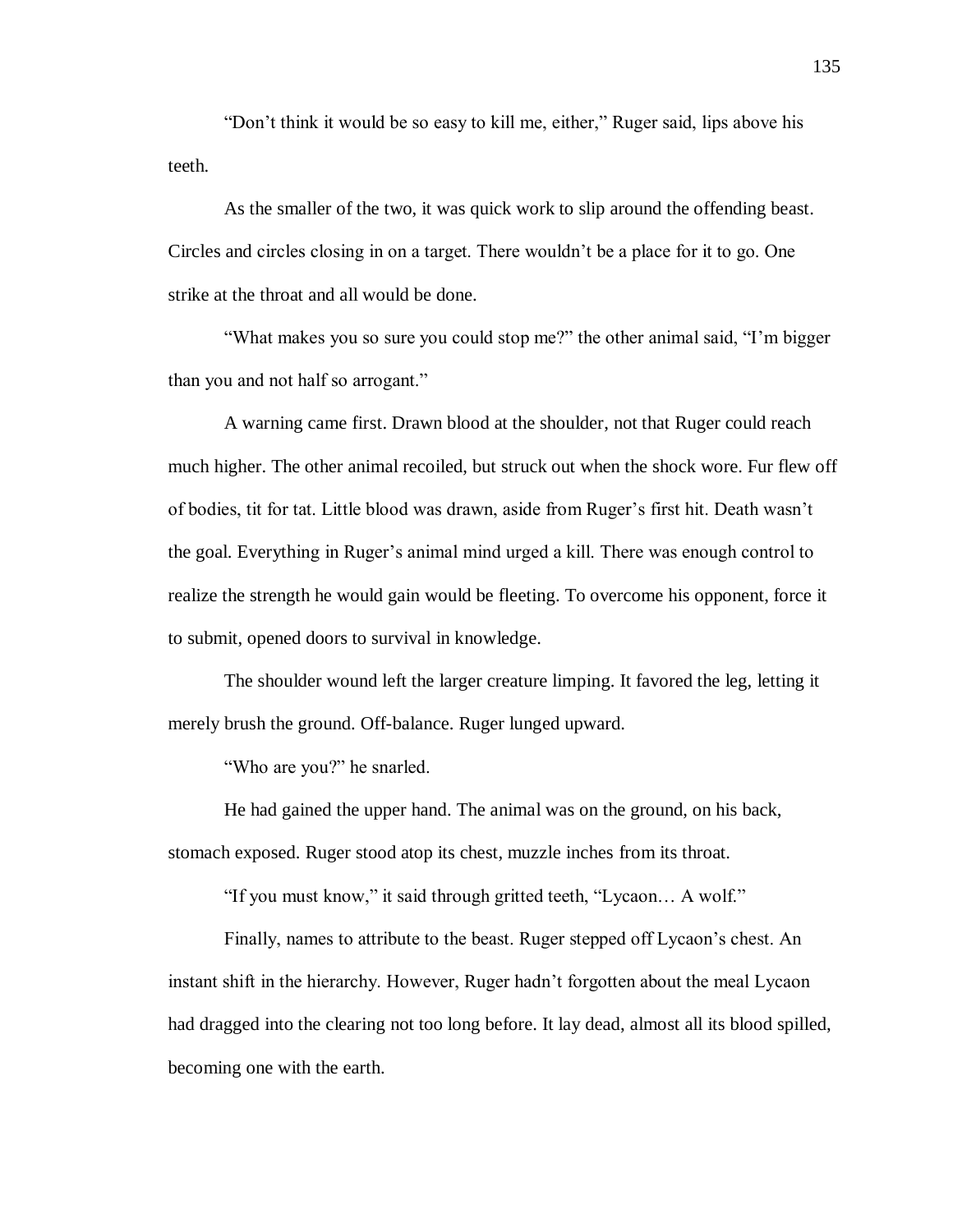It was a sheep, Lycaon explained. A particular delicacy. Slow and stupid and fattened up for the kill. It had begged for its life before its death. Cornered away from its flock, all it had wanted was to return to its fellows. It didn't know what to do on its own.

Of course, the farmer, an owner of sheep, wasn't pleased at finding a wolf in the pasture. Gunshots followed after him. That was the life of a wolf. Kill and run, or to be killed themselves. Lycaon was more pragmatic about near-death misses than Ruger was comfortable with. With manners that didn't hint he had threatened death not to long before, Lycaon asked Ruger to keep an eye for the farmer. The wolf was going to dine upon his well-earned meal.

There was something strange about Lycaon. On one hand, he snapped at everything Ruger said. The wolf's eyes strained at the wrong movements Ruger made, but he said nothing. Asserted dominance was not to be questioned. Despite the abrasive nature, Lycaon seemed generally pleased at the company.

"Is it easy?" Ruger asked, "To kill, I mean. I've never had to before."

"It had been easy. It had always been easy with my pack," Lycaon stopped eating, "We looked out for each other. I failed them as their alpha."

From what Ruger could gather, wolves were meant to be in packs. To travel together and never be alone. It was clear Lycaon missed his. Ruger missed the people at the institute. He too had been away from his pack. But he knew he could never return to them.

"What happened to your pack?" Ruger asked, "Why aren't you with them now?"

"There was an accident. It had been a difficult month. Rabbits were all we'd been eating. They aren't very sustaining. I was sending out scouts to search for better fare,"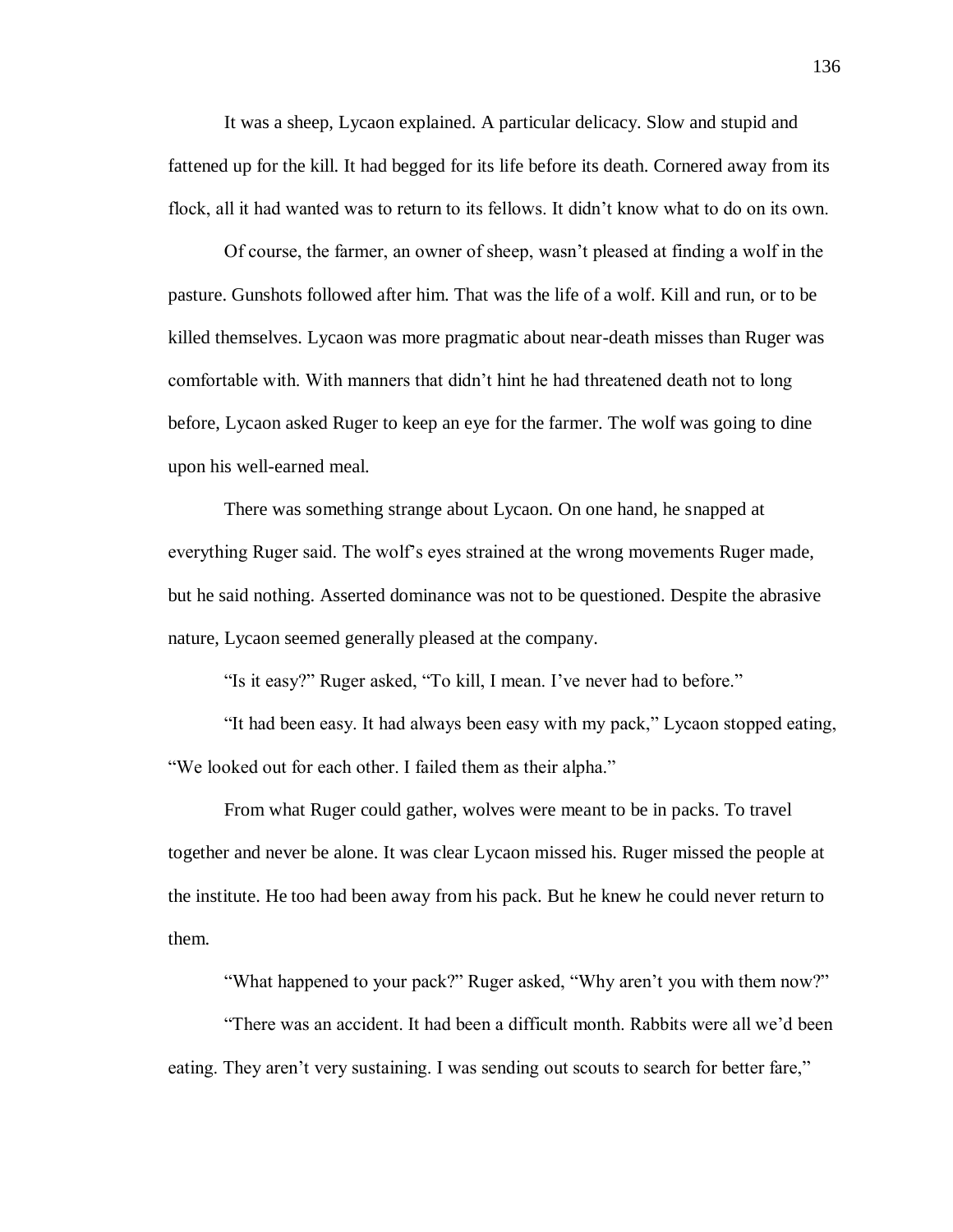Lycaon said, not yet touching the sheep again, "One morning, Stubbe came back all in a panic. We followed him to a clearing much like this. At the center was a human boy, lifeless. Stubbe had killed him for food, but it could only ever be more trouble for us."

The wolf looked at the carcass at his feet. Nose lowered to the flank, but he paused. Shaking his head, he looked back up at Ruger.

"We did eat the boy. Wasteful not to. It was fine for some time. Nothing came of it until the following spring when all the pups were born. Three litters worth," a ghost of a smile was on Lycaon's face, "Little by little, the pack got smaller. One day at a time, others stopped coming home to the dens. In the first week, Stubbe and Tala, the only pupless female, were victims of the traps. I tried to keep them alive. Food every day. But I couldn't figure out the metal. The men took them away.

"It didn't stop there. On a return from a hunt, the dens were quiet. None of the happy noises of growing pups. A den with three litters is never silent," Lycaon continued his story, "Kaude and Eald dashed in. I yelled at them to stop, but they wouldn't listen. Before too long, Kaude stumbled out, completely out of breath. The mother and pups, they were dead. And so was Eald. And then Kaude. It smelled like poison.

"I left. I didn't want to die. For weeks I wandered alone. Eating only what I could catch. It worked fine. Eating just enough to live and not much more. There was nothing else to worry about. No pack members to look out for. Just myself," Lycaon said, "Then, what if, I thought, what if Kaude wasn't dead. I'd left in such a frenzy, I hadn't checked. Perhaps, I thought to myself, there had been, and still was, something I could do for him.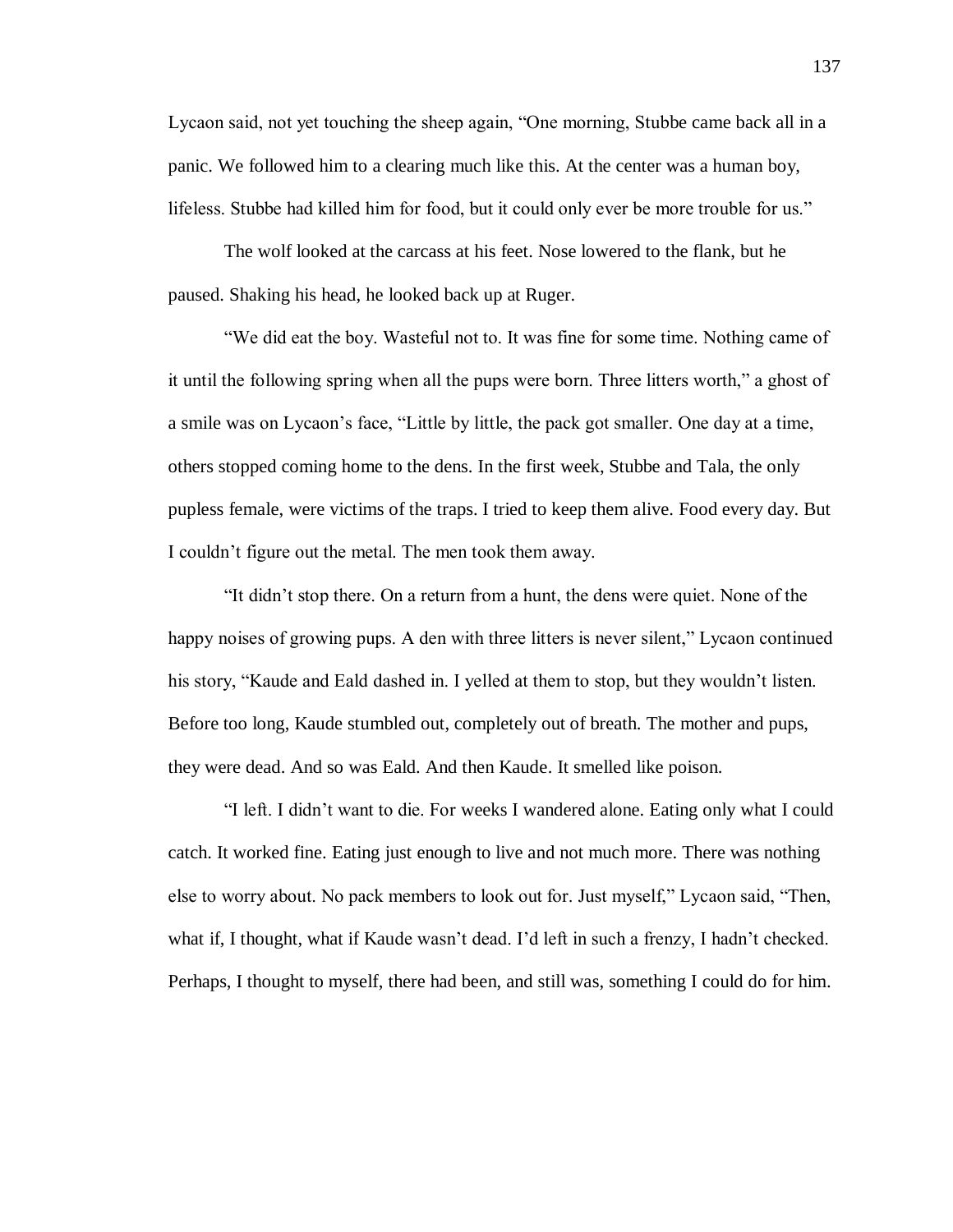"Back at the den was a mess. Within weeks, the humans had turned it unnatural. A place that was once my home, a home to my family and so many others, was demolished. Completely gone and replaced with construction."

In the telling of his story, Lycaon hadn't touched the sheep again. Exposed flesh no longer enticed him. Worldly matters weren't on his mind. His thoughts turned to those who were dead. The past was where it belonged. Lycaon ripped a piece of the flank and tossed it to Ruger.

"You look starved. Once you get past the wool, it's not too bad."

Happily, Ruger began tearing away at the meat. Lycaon was wrong. It wasn't *not too bad* once he got past the wool. It was wonderful. Possibly the best meal he had eaten in his life. After starving for a week, then eating only vegetation, protein was just the thing he needed. With greed, he gnawed away at the bone when all the muscle and ligaments were gone. Splinters of bone dug into his gums. Blood from Ruger mixed with the sheep's blood. He wasn't yet satisfied.

It was a short trot to the carcass. Lycaon hadn't gone back at it yet, so it must have been fair game. Looking up with an avaricious gleam, the wolf bared his teeth, snarling. The earlier fight had established Ruger's place in Lycaon's pack, but it hadn't cemented his authority, although he had been the victor. It was Lycaon's role to divvy up the rations.

Despite all the modifying the researchers had attempted to cover up animal instinct, Ruger jumped again at Lycaon's throat. Earlier, the wounded shoulder had worked to Ruger's advantage. The ache remained, but it didn't impair Lycaon any longer.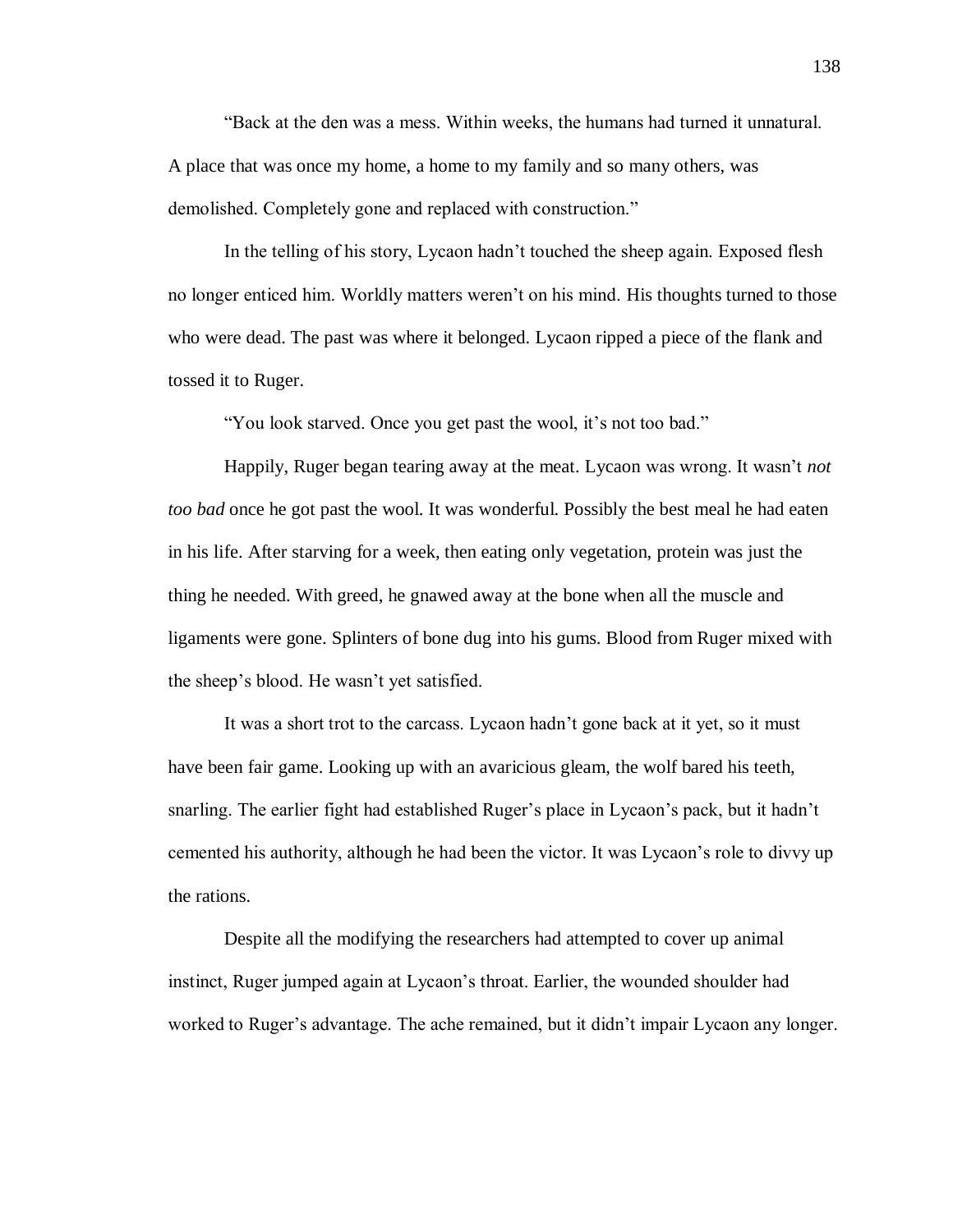A slight duck resulted in escape from Ruger's jaws. The hybrid lashed out with forepaws to make up for the miss. Howls cut the night sky as claws struck their mark.

Underneath the full moon, the fight picked up where it previously ended. Where there onlookers, the fight would have appeared as a death match. As it were, they were fighting for the alpha. Lycaon wanted that position of authority.

Both panting heavily, they paused to catch their breath. So far, the two seemed evenly matched. While Lycaon clearly had size and heft on his side, Ruger was far more agile. As opposites, they balanced each other.

The wolf went for Ruger's throat for the first time. When Ruger backed down, Lycaon stopped. They looked at each other. Both saw a disheveled mess of fur, sweat, and fresh blood.

"You've got the basics. I'll teach you the rest," Lycaon said, "Hunting and killing. It'll be a help to me at least to have a second set of jaws. After tomorrow we'll start. Still plenty of sheep left."

For the rest of the night they slept. Not a sound was heard from the farmer, whose sheep Lycaon killed. In the morning, the wolf told Ruger they were leaving. Staying near the carcass could prove to be trouble if the blood trail was followed. Either the farmer, or scavengers looking for a steal.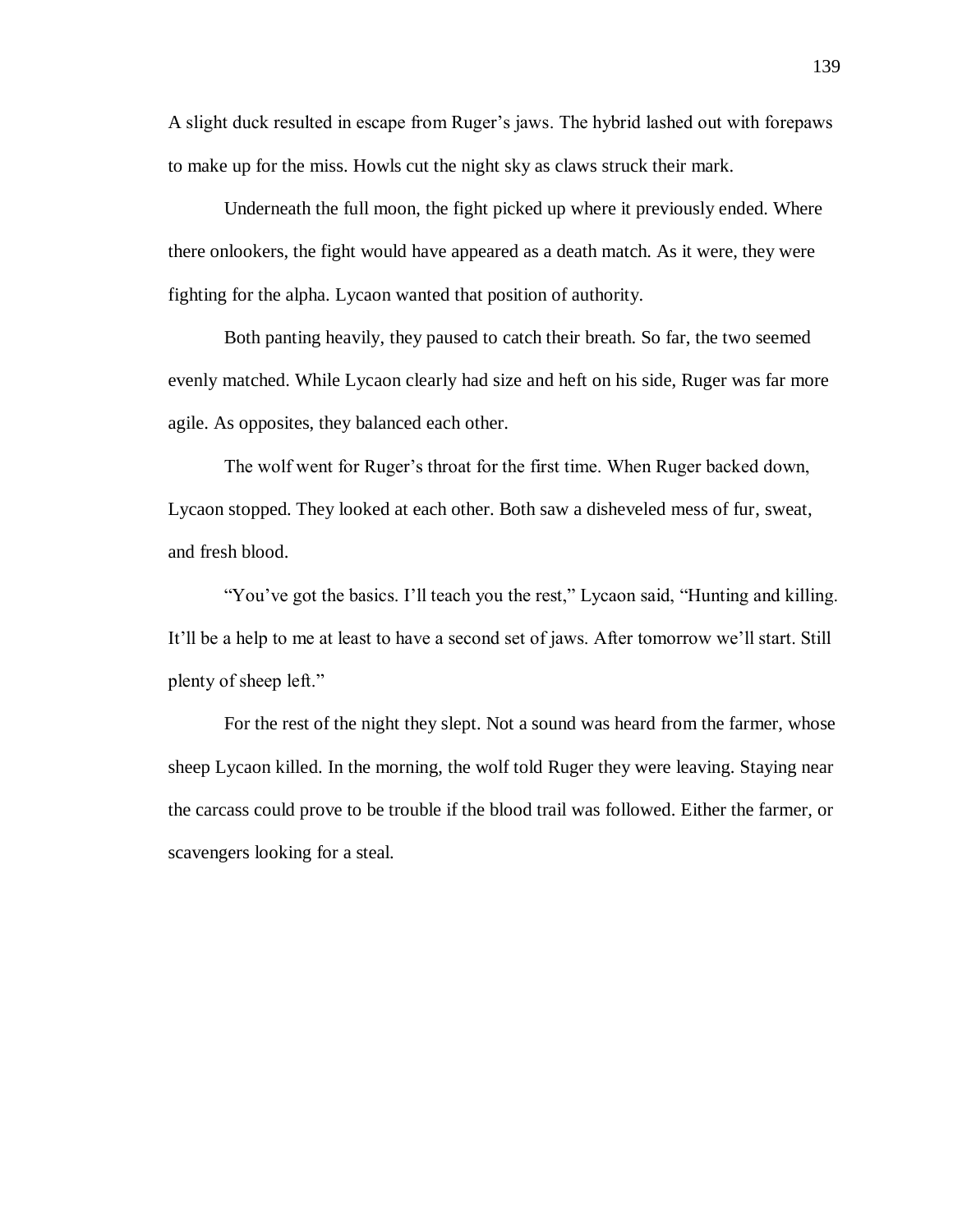*Nine*

They went westward. Grapevine rumors had told Lycaon there was a small flock of emus. If that turned to be false, at least there was a large flock of sheep to hunt in. Domestic animals were a far better target for the new hunter. By the time the next day came, they would reach the sought after location. It would take nearly a day of travel.

While they walked, Lycaon instructed Ruger on strategies. With only two of them, there wasn't much they could do. It all depended on the terrain. One could push the prey, and the other could attack. More than likely, that would be their only resource. Thoughtfully, Ruger chewed on a clump of grass to take the information in. Lycaon was appalled. Never in his life had he much use for omnivores. Much less use for herbivores, save as a food source.

After hours of traveling, night settled over the land. Although there was light still, the two travelers were tired. More miles would have to be passed in the morning. For now, they could move no further. Under the waning moon, they slept as if they were dead to the world. Sooner than they would have liked, the morning came. Sun filtered through the treetops, casting shadows upon the ground. Images of leave mottled the bodies of Lycaon and Ruger as they stretched awake.

Sore from being unaccustomed to so much travel in so short a time, Ruger took longer to wake fully. Joints cracked individually and then as a chorus of sound. When he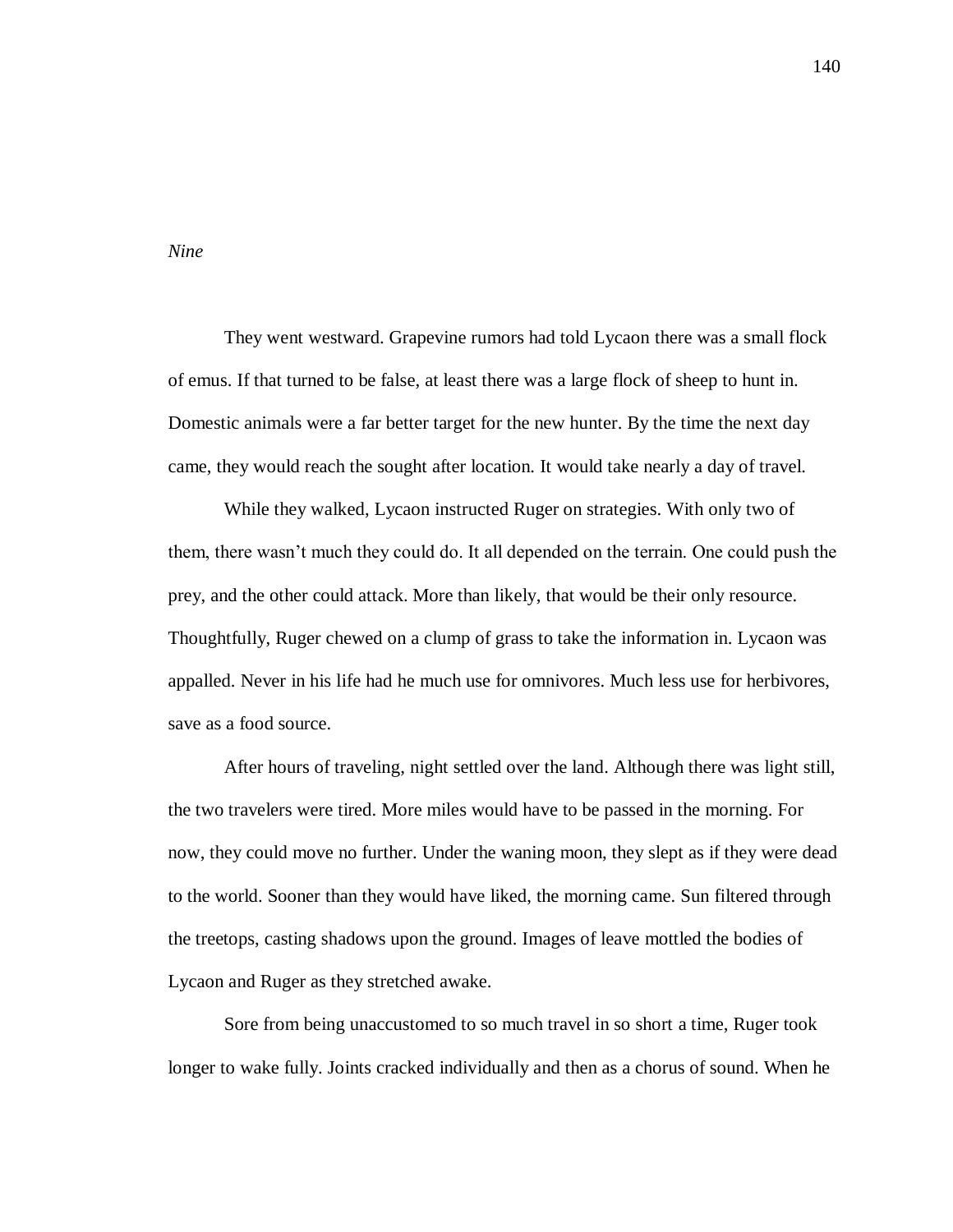paused in a yawn, Ruger noticed Lycaon already awake and waiting. The wolf pushed the hybrid to his feet and they continued.

It was noon before they reached the pasture. Wooden fences surrounded a field of woolly sheep. Not a guard, be it human or animal, watched over the defenseless animals. Their only instincts were to run. The fences that were meant to protect them, trapped them without a way out.

The predators slipped through the fence with ease, trespassing. None of the sheep noticed the intruders. The wind shifted, blowing the scent of the wind in their direction. The sheep didn't know what the smell meant, only that it was danger. Panic entered their eyes. For protection, they huddled together in a corner. The sheep had done their work for the hunters. Lycaon and Ruger paced up either side of the fence to where it converged at the mass of sheep. As they neared, the sheep ran and all turned to chaos. Ruger was far too short for Lycaon to see him to bark orders.

Encircled by fleeing sheep, Ruger had to wait only for the right moment. They rushed passed him as if he wasn't there. *Wolf* was a scent of danger. Even their scattered brains knew that. Nothing in their experiences had told them to fear Ruger. In-born instincts had no notion of his existence. Until they learned and remembered, the hybrid could snake his way between their bodies. Not a wolf in sheep's clothing, but in plain sight.

Soon Ruger saw his opportunity. The mass of sheep was thinning, almost all had run by. Toward the back of the flock was a straggler. Lycaon had told him to look for those. It was favoring one leg, forcing it to fall behind the safety of the flock. Bee-lining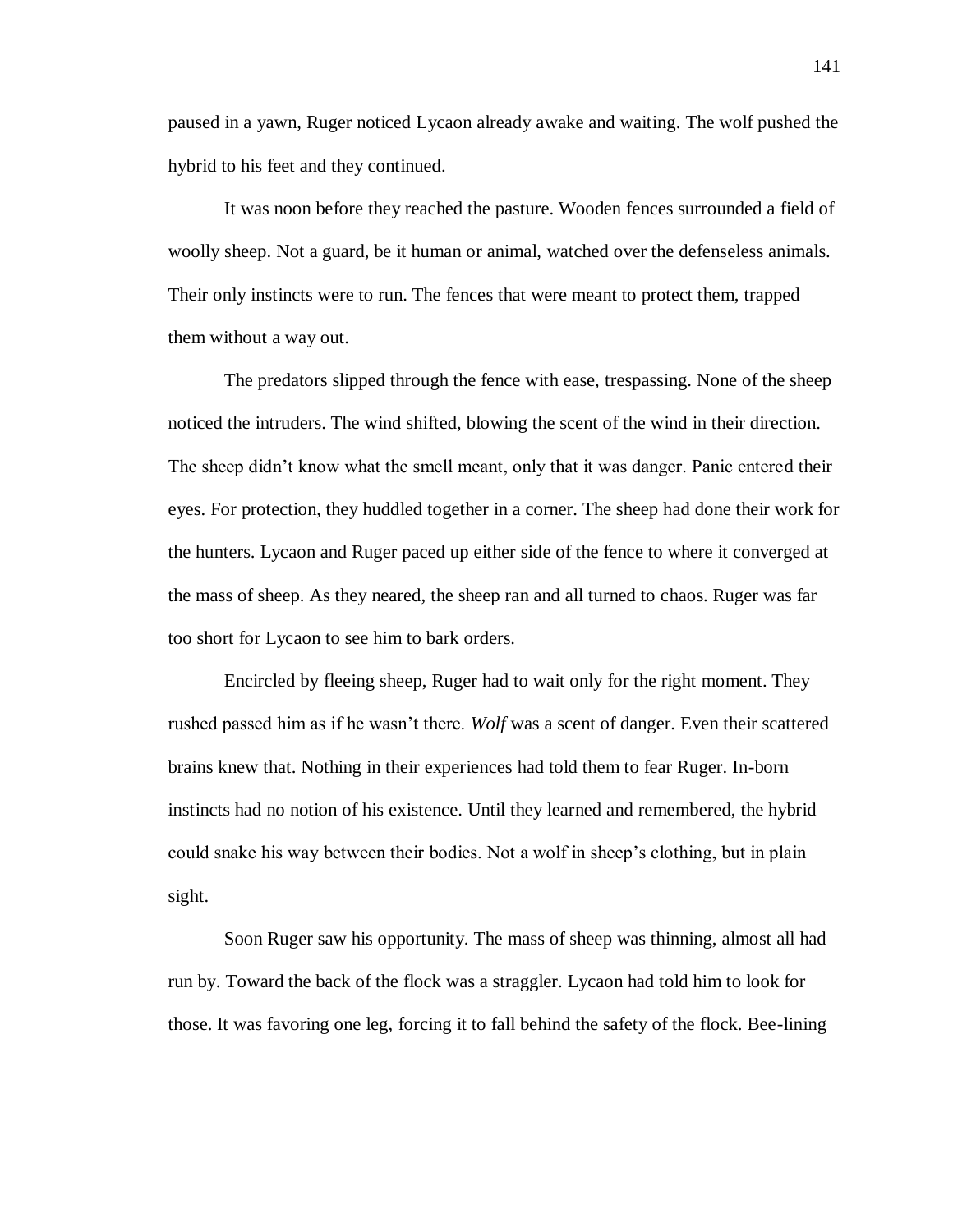to catch up with its family, it never thought to swerve away from potential trouble. With the sheep running by him in a few moments, Ruger readied himself.

He could have jumped. Jaws could have closed around the sheep's throat in a killing strike. A windpipe could have been crushed and torn. Morning sun could have glistened off the freshly spilled blood. Warm, proud congratulations could have beamed upon him from Lycaon. Ruger could have finally had a successful hunt.

Involuntary trembling overtook his body instead. Muscular strength disappeared and Ruger slouched to the ground. Hazed vision watched the last sheep limp beyond reach. Giving up wasn't an option. Ruger struggled to stand. When he managed to get his front legs to support half of his body, he went into convulsions. Foam frothed at his mouth and he collapsed to the ground again.

A gun shot preceded Lycaon yelping in pain. Ruger no longer had control of his body. Everything in his mind urged him to get up and see if there was any hope or help for the wolf. Eyes rolled in the direction the shot had come from. Ruger couldn't see where Lycaon lay. The shadow of Ignatius Pollington blocked his view.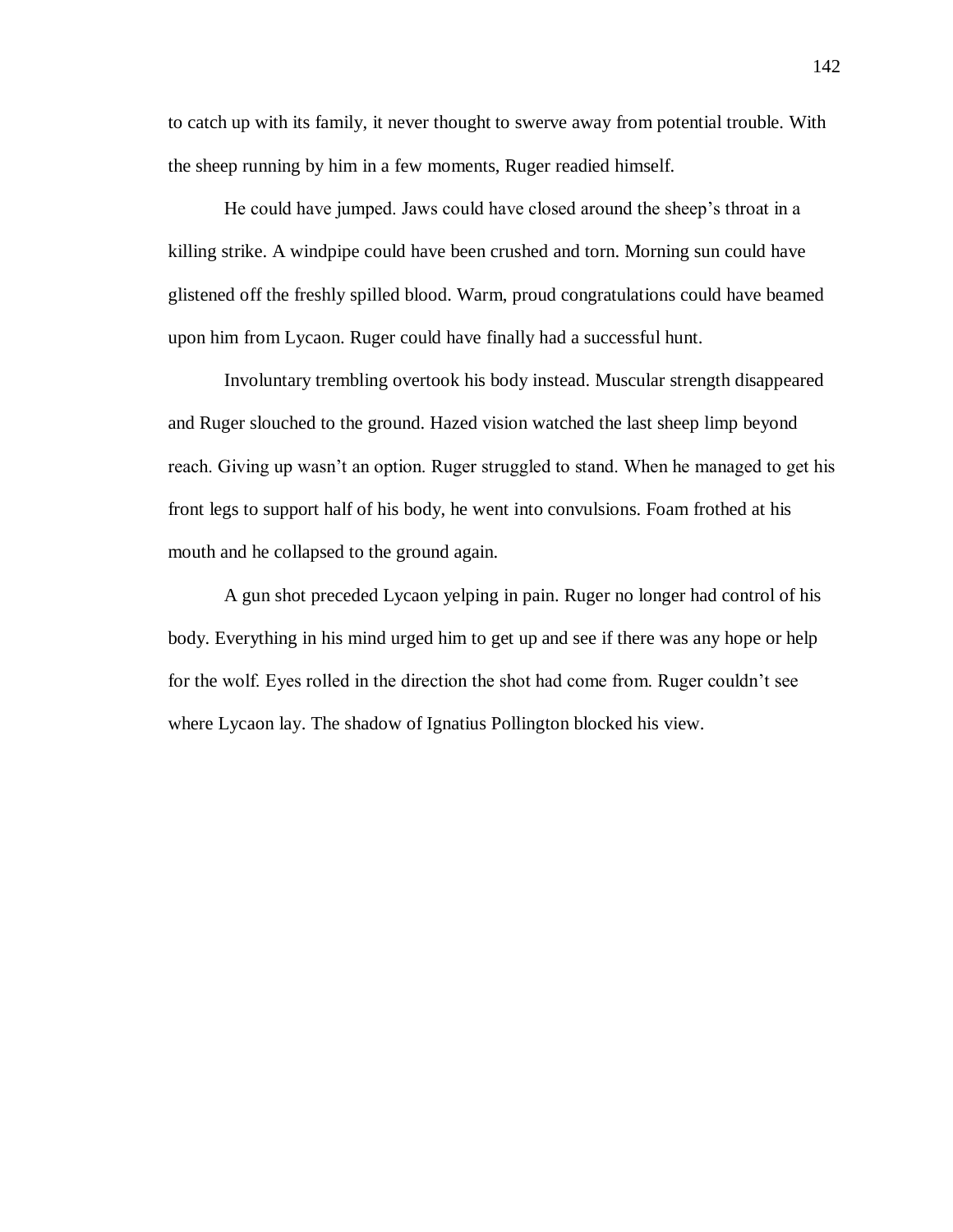Groggily, Ruger opened his eyes. Somehow he knew days of time had passed. All the while, he had been asleep. So, he shouldn't have been tired. His energy was drained. There was a feeling in his limbs that he easily recalled. At the institute, when he was quite young and his handlers didn't know how he would react to human interaction, they tranquilized him. His legs felt heavy, as if each was asleep and he would soon be feeling the pins and needles.

A smell of burnt wood, charred grass, and various other things hung in the air. As Ruger looked around, he knew had never been in this place before. If he had, he was sure it would have burned into his memory.

Fire had ripped through the land several days before. Flames died down, leaving a smoldering mess. Smoke rose from hot ash. Trees looked about to crumbled, but they defied the destruction that had been brought upon them. Almost everything was black. The trees attested to that. As did the scorched ground, singed bones. And the birds that loomed were coal.

Shakily, Ruger rose to his feet. This place was dead. As was everything in it. Save the birds scavenging the bodies. Seeing the crows, a low rumbled came from Ruger's stomach. How long had it been since he last ate? Could he finally have a successful hunt

*Ten*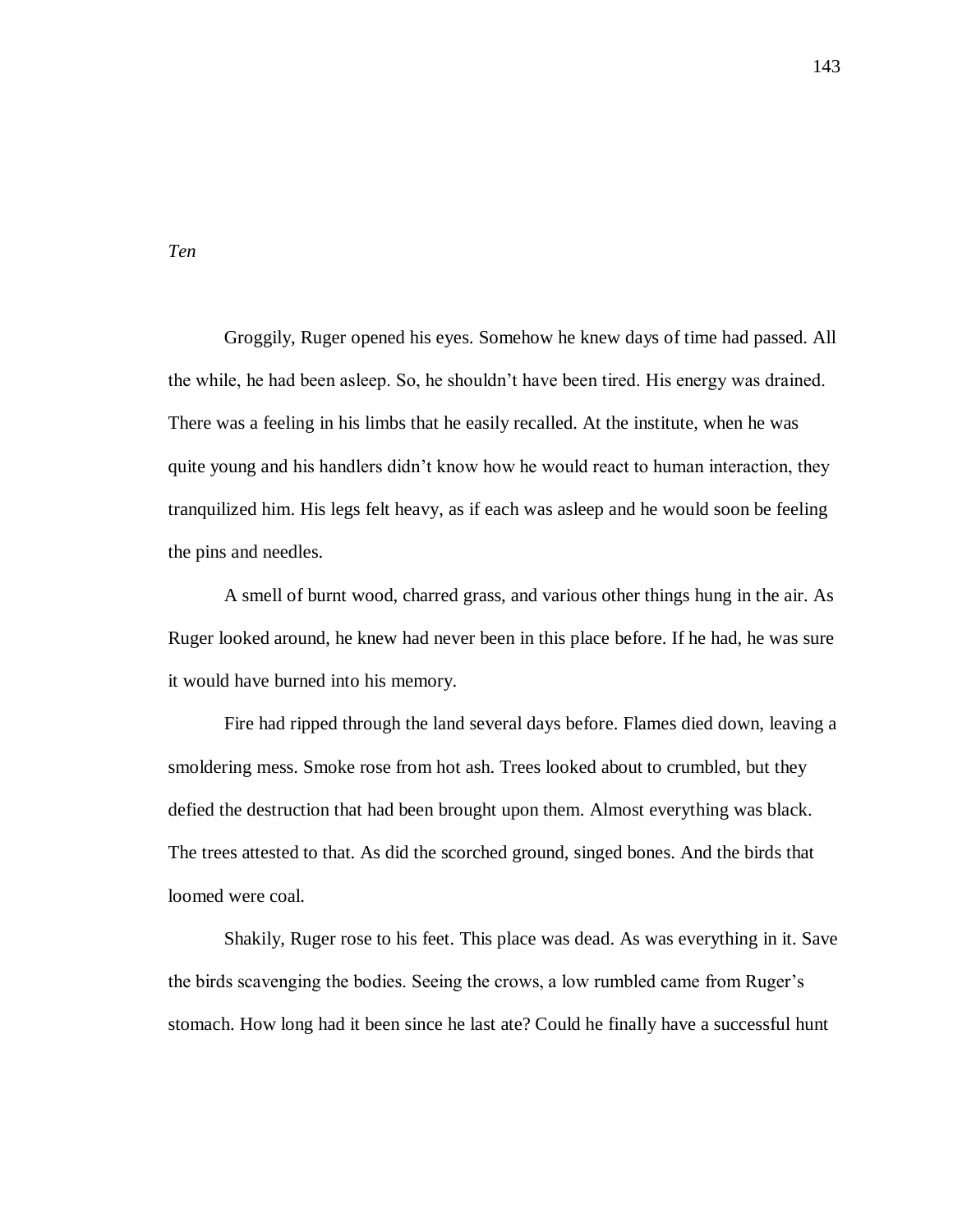or would he have to scrounge the dead for meat? It had to have been two days since he last ate. He wouldn't have the strength to pounce on one of the birds.

Slowly, he nosed through the carnage. Most was nature destroyed. On occasion, he'd step on a gun. Some looked like the handgun Ignatius had used to murder everyone working at the institute. Others had much more power. Framework of vehicles sat waiting for rust. Ruger continued turning over debris until he found a carcass. Beside for being burnt, it didn't look too bad. As soon as he leaned in to bite, something called from above.

"Get away from that or I'll have your eyes out!" a large, black bird screeched, "No idea what you're doing here. War remains are for crows!"

Scolded like a pup, Ruger left the bird to peck at the carcass. Being in completely removed from any knowledge of informative media, he hadn't known the progress of World War Three, or of its existence. The opposing sides had completely devastated Poland, where Ruger now was. Many towns and forests had been burnt down by the Russians, who believed their enemy was hiding troops. They weren't going to allow the Pollocks any places to give reprieve to enemy soldiers. This was what remained of one of those such forests.

Ruger learned by trial and error, as long as he avoided the crows, he could eat the dead and stay alive that way. After all, there wasn't any vegetation he could subsist on. It turned out the crows weren't so tough when Ruger began talking back to them. There was enough carnage for Ruger to scavenge for maybe a week. Maybe then he would move on and find a stable home.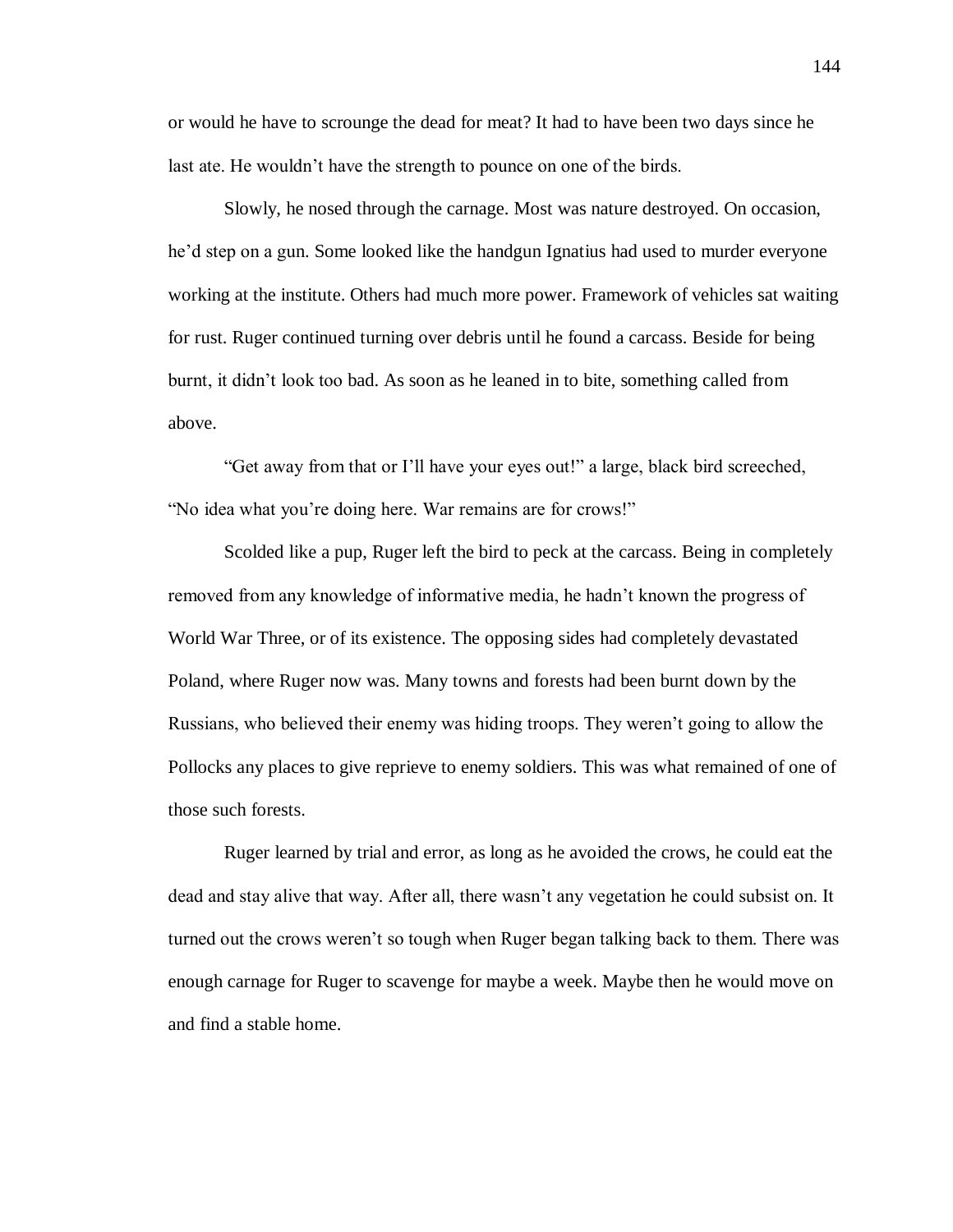## *Eleven*

For a few weeks, Ruger did manage to stay alive. Raw meat had always been his preference, but he was becoming accustomed to it being cooked well-done. He wasn't going to complain. It was all he had to survive on.

After weeks on his own, something twisted in Ruger's once agreeable personality. He snapped at everything. The crows were the most troublesome. Other scavengers had moved in to optimize on the openings in the habitat. Ruger forced them all out. He'd made a castle of a burnt-out car. On the roof, he could see everything and everyone that entered his kingdom. If something was out of line, he'd attack.

In addition to the carcasses, Ruger had been dining on those that trespassed his territory. He was, for no lack of food, losing weight rapidly. Skin stretched over jutting bones before too long. Hair loosed from his hide when he would bend to bite at his feet. They itched something fierce. The tingling sensation on his paws made it almost unbearable to walk. His motor movements soon took to disagreeing with the commands his brain sent.

A change in diet was all Ruger attributed it to. But he was wrong.

Genetics were always a prime factor in eight-dash-fifteen's make up, as it was for any living being. More so for Ruger, though. His entire existence depended upon a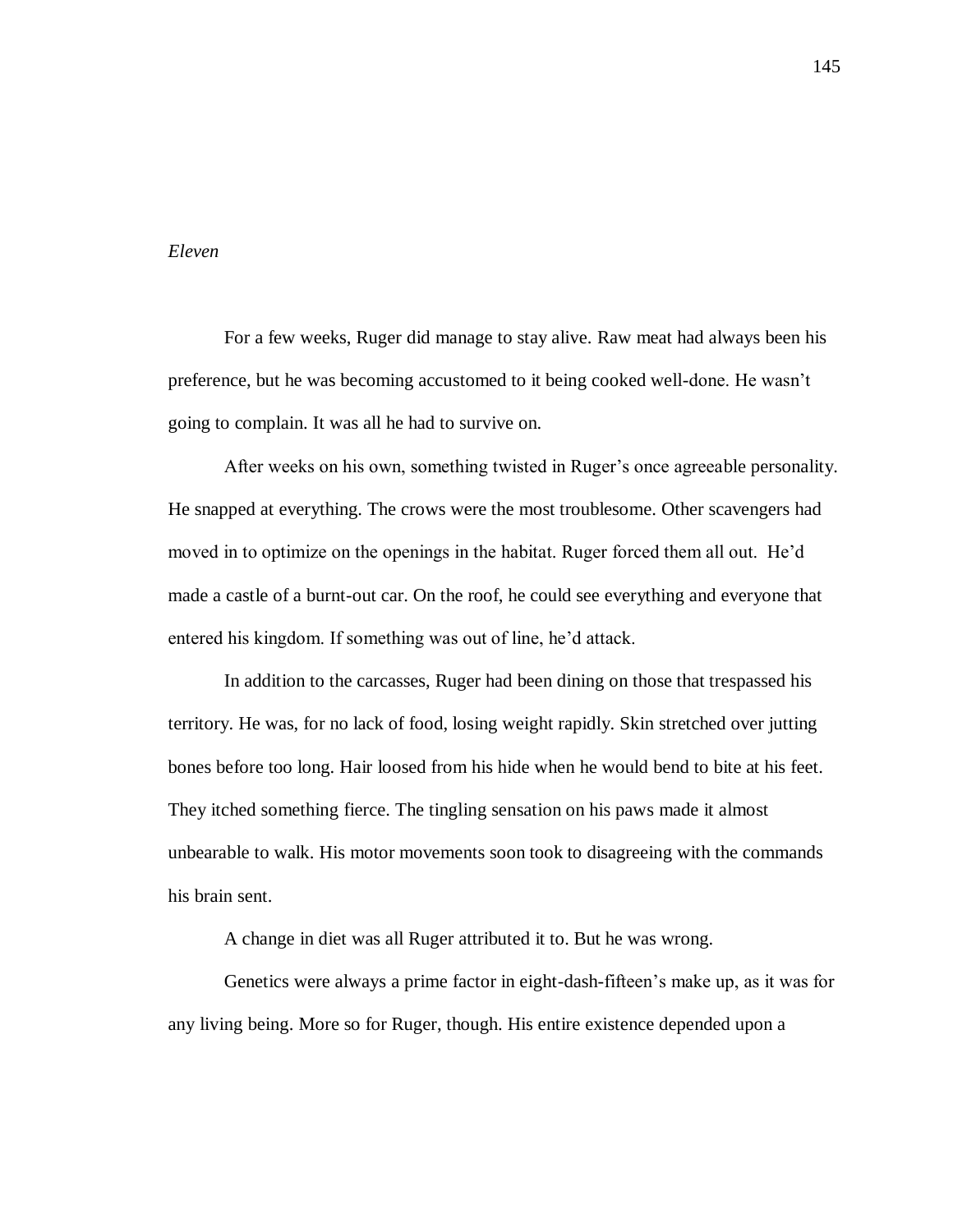correct fusion of genetic material. The researchers had been so focused on merging the factors they wanted, something slipped through the cracks.

There was a reasonable explanation for all of Ruger's symptoms. The researches had neglected a disease commonly found in sheep; Scrapie. It accounted for the downhill slope of Ruger's health.

Tired, but not from lack of sleep, Ruger collapsed at the base of a tree. Charcoal rubbed off on his hairless skin. It was a black spot on his life. His life had always been a black spot on the world.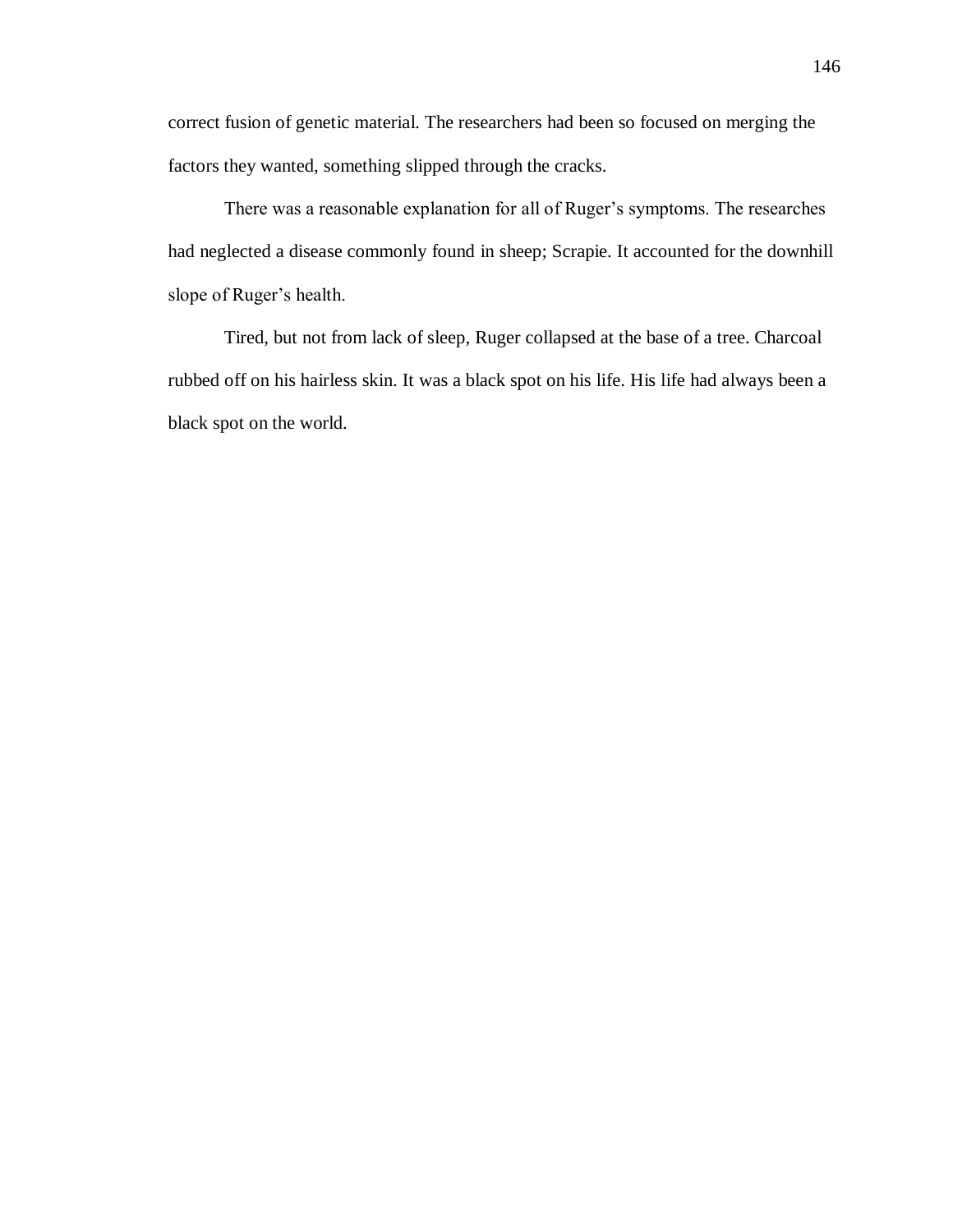**C a t t l e D r i v e**

*The farmer watched from the driveway, paused with the fire reflecting in his eyes. Lanes of drying hay crackled, the windrows a path leading straight to the barn. Cows still at pasture bellowed for all their worth, trying to get through the blaze to their comforts. As soon as the fire reached the loft, the barn would be engulfed in flames. All that stored hay would take only seconds to burn. Owen couldn't move to make the call to save his livelihood. Generations of hard work lost. Everything would be gone after a lifetime of straining.* 

Owen shook his head. The images fell from his eyes. The drought was bad, but not so severe it'd cause a fire, yet. It was no good to think like that. It wasn't the first time he had stared at the fields and envisioned them consumed by flame. Imagined everything he had work so hard for demolished. He needed rain. It was far too dry for June, and nothing was growing. Owen looked to the farthest field, the last in his pasture rotation. In the distance, he could see a black and white body plodding toward him.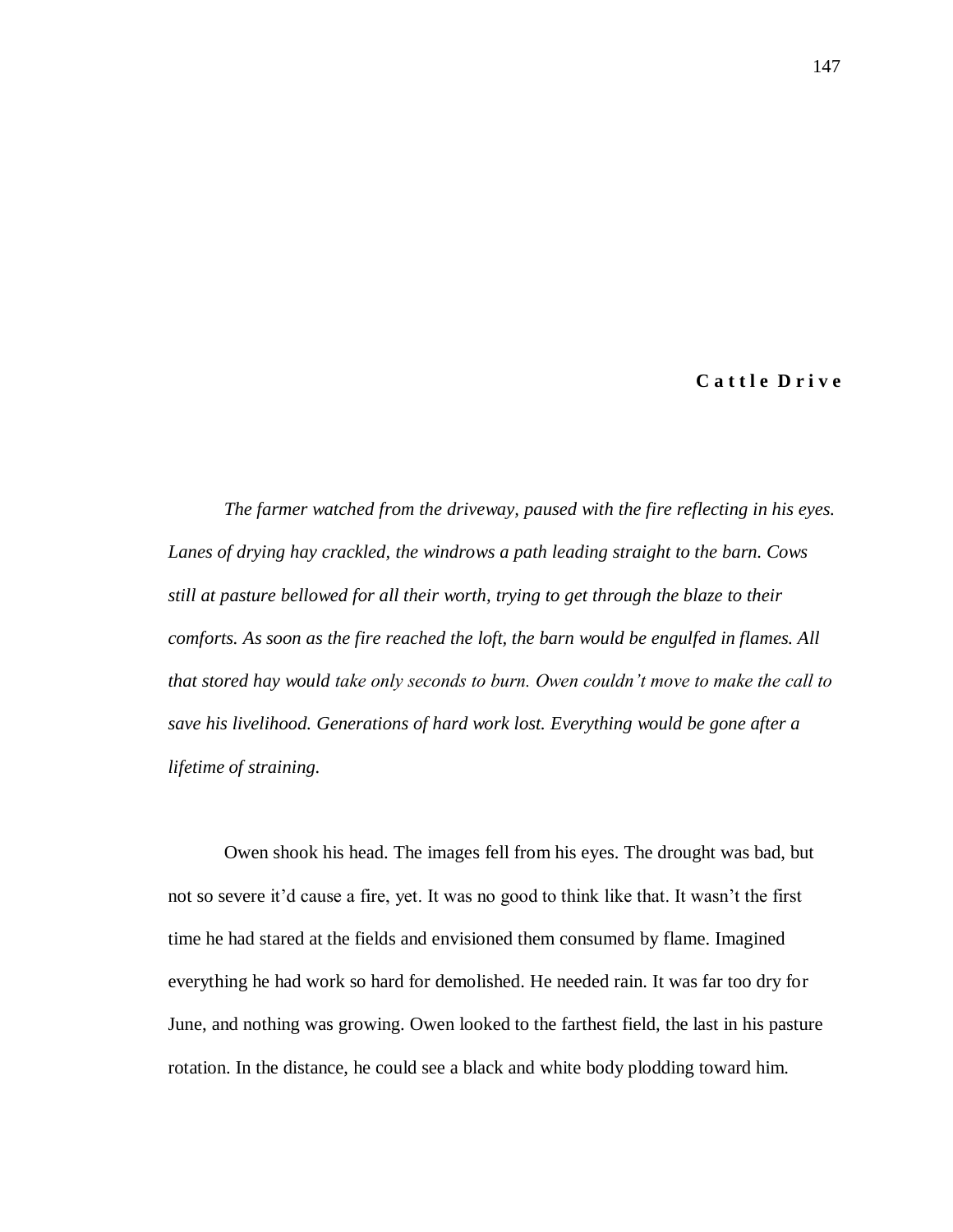Another followed behind it and another, until he could see a long train of cows. It was only noon, only four hours since milking. If the cows were headed in already, they'd found no feed on the field. After ending their thirst caused by the blazing sun, they would look for feed.

The cows wouldn't starve. Owen wouldn't let them. He saw his father make that choice during the Depression. Old Farmer Campbell chose skeletal, malnourished cattle over dead. Though once or twice a cow would be standing just fine, and then drop. The herd turned back around once finances were up. Owen's father's anguish took him down a different track of desperation. Owen wouldn't jeopardize the cows in that way if that's what it all came down to. The stored feed wouldn't get replenished this year and the hayloft would run empty. He'd buy the feed and scrape together the money somehow. Thoughts of how to provide for the farm had been in his mind for a long time. How far would he let himself go?

Other farms were taking this weather hard, but those were the ones already teetering on the edge before. Farms went under, sold out, liquidated the cows. There was one more option. A troublesome lump sat in Owen's throat. Euthanizing cattle when they were too far gone was considered "humane." As soon as a human used those means upon themselves, ethics change.

Looking at the rafters of his barn, Owen shook his head again. In the entryway of the barn, Owen turned his eyes to the kitchen window. Susan was at the table, forehead furrowed from discontent. He saw her left hand scratch numbers across the balances, and the other pulling back a handful of hair. Ever since the heat and the drought, finances had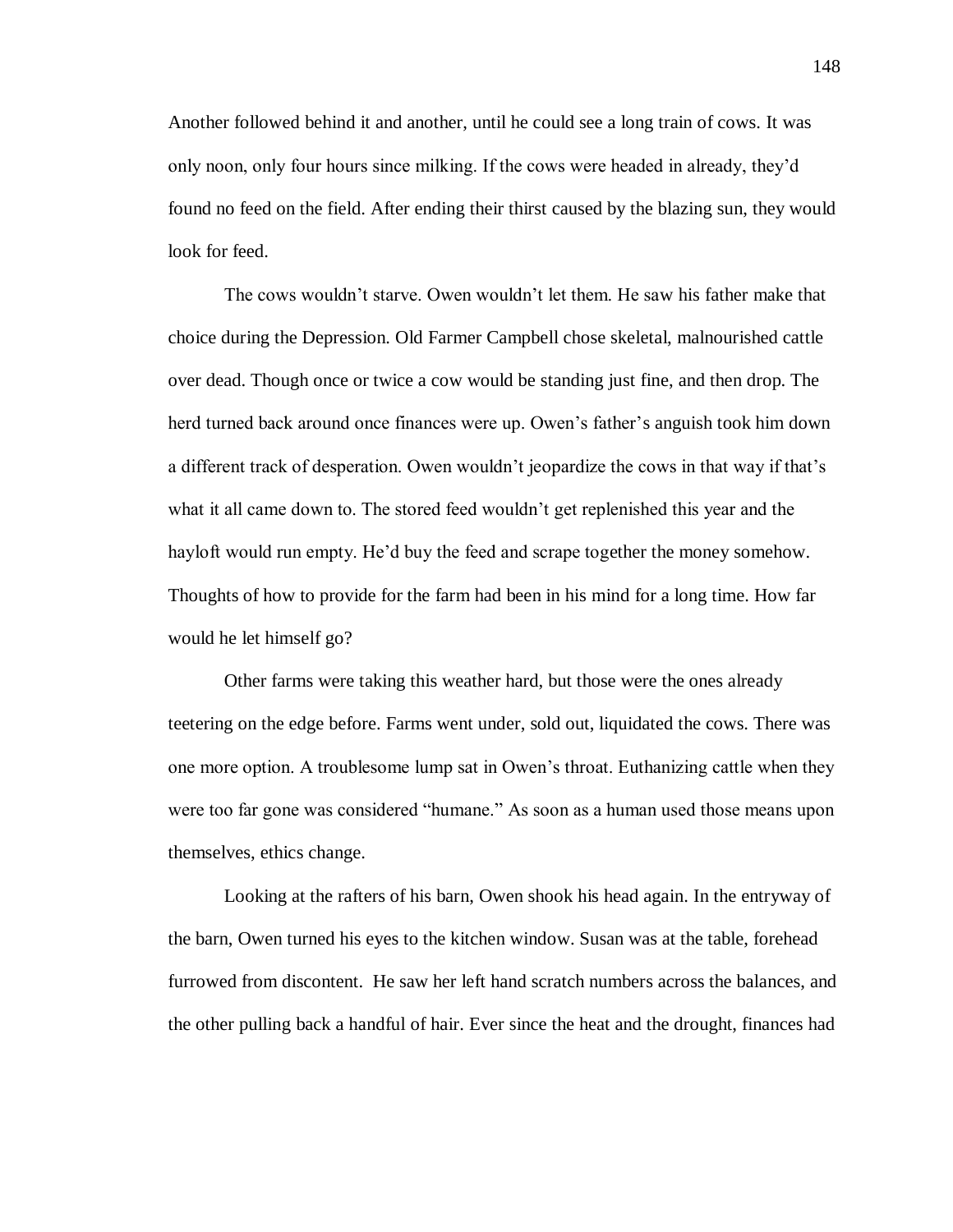been doing poorly. No grass on the fields, no milk, no money. He would make sure they fought through this.

Owen saw Susan's shoulders quiver and her hand letting her hair fall in her face. She pushed her chair away from the table, as if to get far away from the bad news that was spelled out on the papers. Owen could ignore it. It would be easy to pretend he hadn't seen anything. It wasn't as if she knew he could see her all apart. He could go into the barn, distract himself with work. There was feed to push up in the bunk, calves to halter-break, hoof trimming cleaning the parlor. Any of those would make a good excuse. He would be helping the farm that way. His morals got the better of him.

"How's it look?" he asked his wife once he was inside.

Her face broke him. When they were first married, she knew what she was getting into. Times were easier then. The hard work had a decent pay off. It all seemed worth it to continue the traditions of the family farm. Owen had always known he wouldn't retire from the farm; he'd die first. Susan could escape from the farm if she really put her mind to it.

Reading other people's expressions was difficult for Owen. He could have saved a life if he was better at it. But the thirty years he'd been married to Susan made him an expert on her. She was defeated, broken down, despaired. Sad lines replace the usually content look on Susan's face. He wished he could give her that same smile that he saw in the wedding picture on the mantle.

His words were simultaneous with his wife rising from the chair, rushing toward him. A soft *thump* as their bodies met and Owen wrapped his arms around his Susan's frame.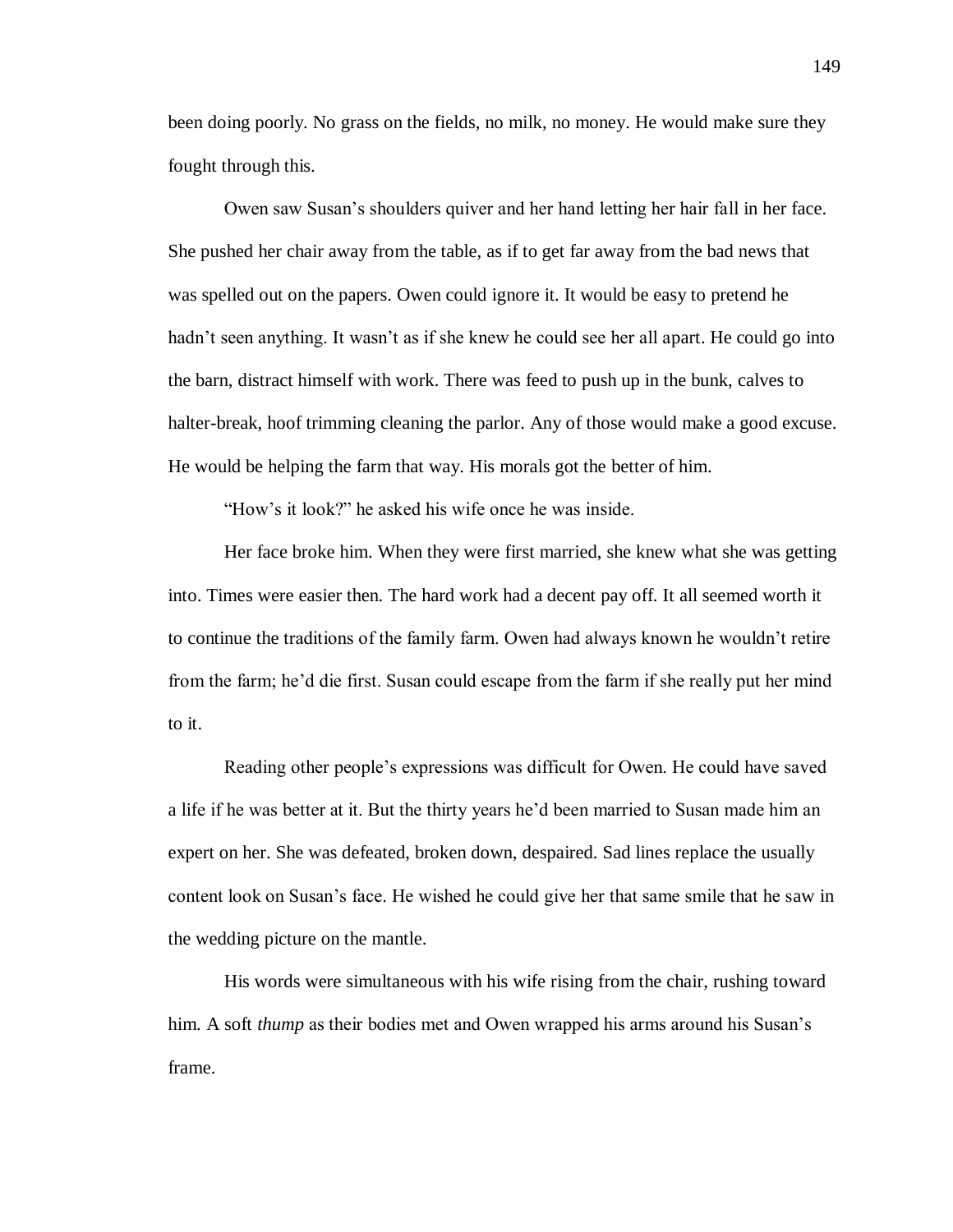"That bad, huh?" he asked, his words a little more than a whisper.

They stepped away from each other, Owen's hands on her shoulders, so Susan could wipe her eyes. It took only a moment for her to recompose enough to be able to speak.

"Oh, I'm just worrying too much," she said with another sniff. "We'll have to look for another income, that's all. If we have to buy all our feed for the winter to make up for what we don't get from our own fields, we're going to run short. You already knew that. I saw you looking across the land *again*. Day terror about the fire?"

He didn't notice her intent look. A grunt lacking commitment was the only answer she received. Owen was focused on the memo pad on the table. Susan's lips thinned.

"I already made a list of other sources of money," she said.

Susan's angled writing filled half the page in a bulleted list on the memo pad. Owen read the first two points while fingering a torn piece of paper in his pocket. He tried to focus on his wife's list, but his attention was straying elsewhere, to other solutions they might take.

"A woodlot," Owen said, pulling the first item on the list, "A lot of people in the area have been putting in woodstoves. They're cheaper than furnaces. The Eberle's on Spring Street said they have been searching for ten cord of wood. Ol' Hank even said he's split it himself if it was cut down for him. I'm still a few years younger than him. I can handle it."

Owen got up from the table and kissed his wife's forehead, hoping that it was a reassuring gesture. He took the memo pad and walked into the next room over, their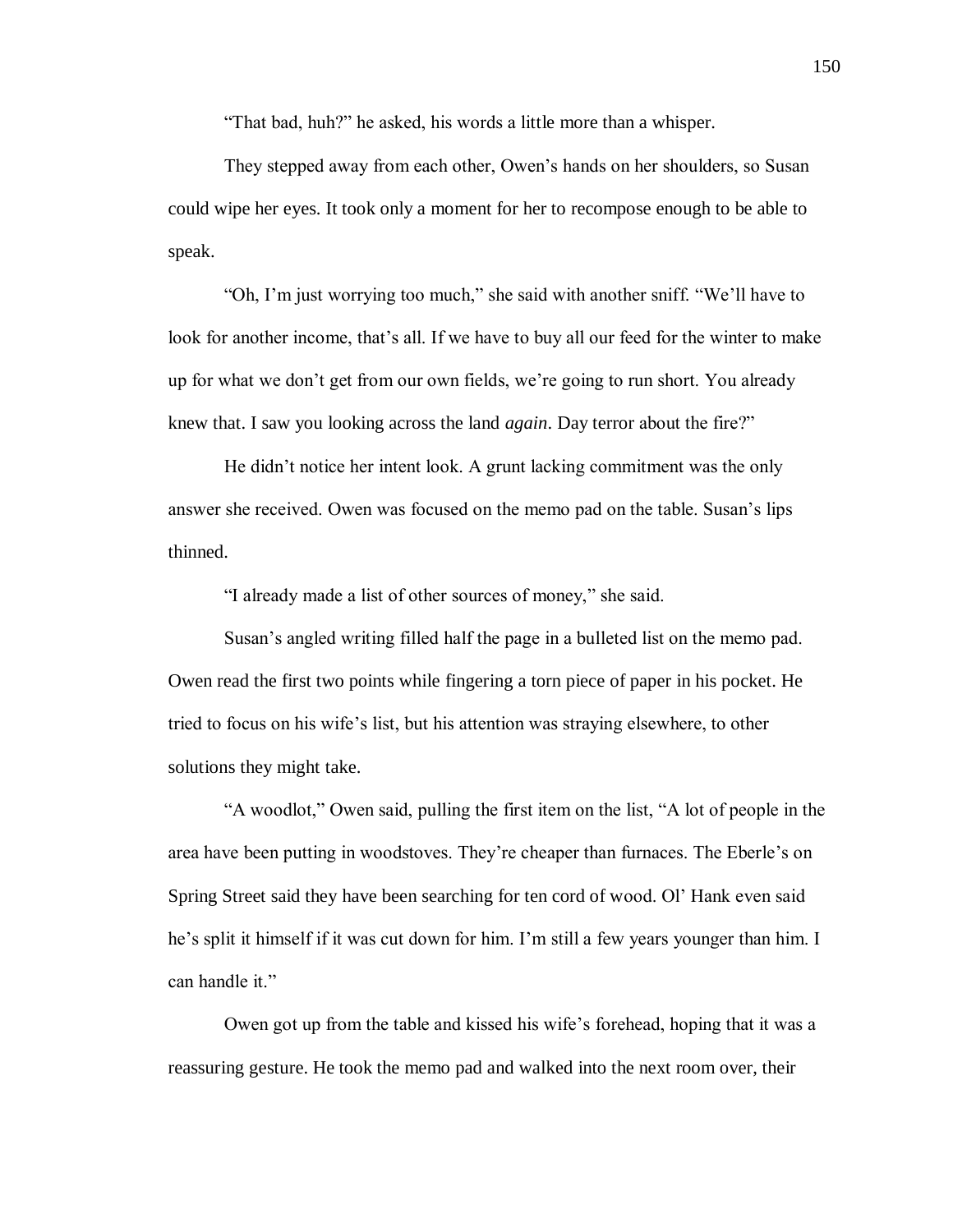make-shift office, where all the farm records were kept. Underneath white-washed walls were the faint baby blue color and the remnants of an alphabet border. A room that many years ago was meant for a child who never came. Paper overflowed the filing cabinet, bull catalogues were stacked high on the desk, and the newest addition to the mess, the memo pad, sat in the center of the desk.

The seat-torn chair was uncomfortable, making Owen fidget. His mind twitched along with his body, always going back to the piece of paper in his pocket. He tried taking out the aerial-view map of the farm to search out an image of the best area for a woodlot. Focus wasn't with him. Soon he was fishing about in his pocket for the torn paper.

It was an uneven rectangle, torn out from a letterhead with *Maur—*severed at the end. With the last three letters alongside, the letterhead gave the name of Owen's late best friend, Maurice Tremblay. The torn paper gave the number of a contact Maurice had before his passing. Owen was one of the few people that knew the truth behind this contact, an American who claimed to get better beef prices. It was possible that Canada's southern neighbor was getting higher beef prices. American farms had been doing poorly for years, even before this hot weather. Few farms, fewer cows, but still a high demand for beef.

Weeks ago, Owen had gone through his paper work. In a good year, he would have been on the fields, at some stage of haying. In an exceptional year, he would have been planting corn. The sun's heat had dried up the fields, slowing growth. It would be a few more weeks still before first cut could be chopped. He had been thinking about this American's offer for a long time, trying to think of any other means of surviving. It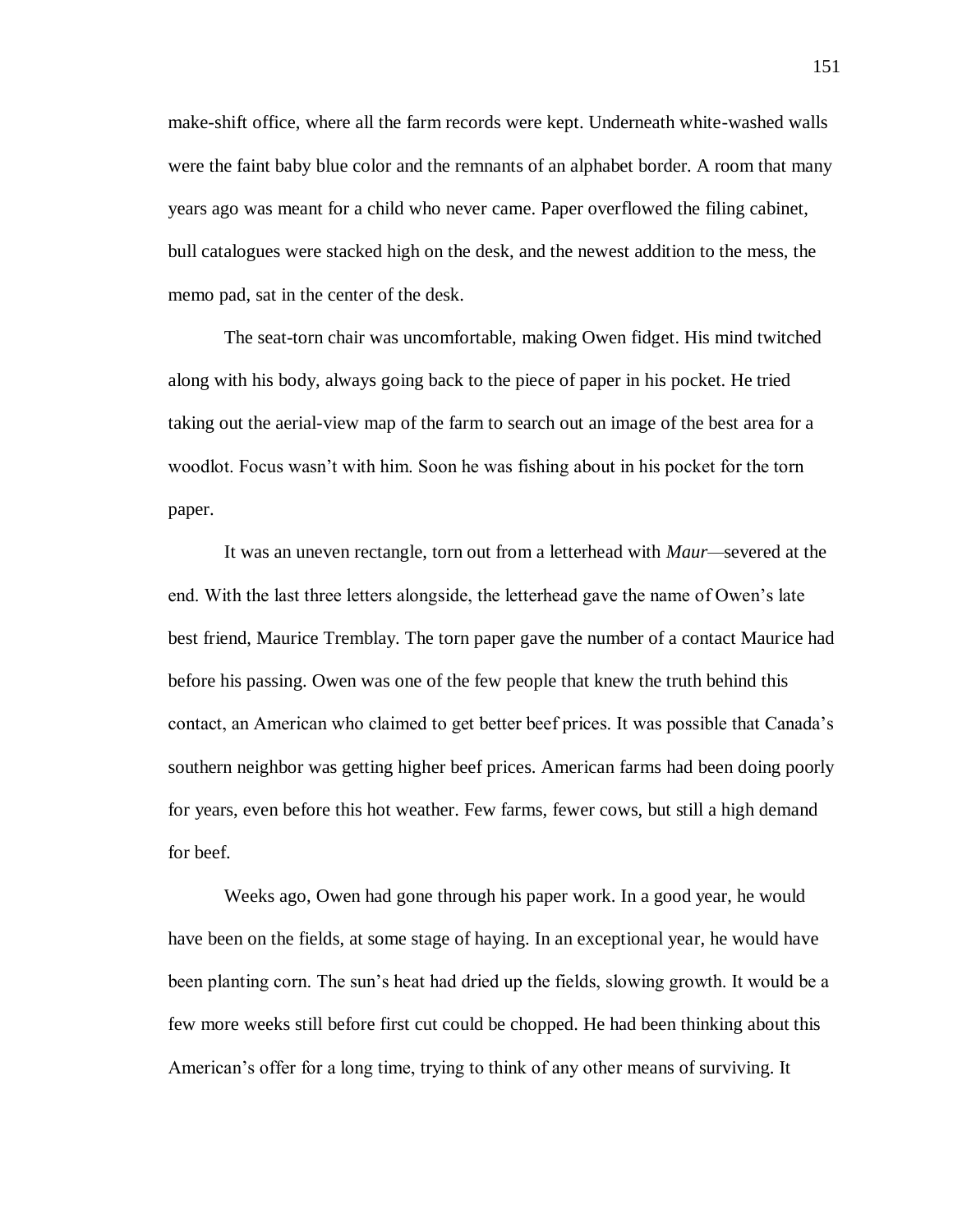hadn't worked for Maurice. Owen wasn't the same man as his best friend. He was different, *stronger*. He wouldn't resort to a rope from the rafters. He wouldn't leave his damn friend to find him as the last nerves fired and twitched. Owen would survive.

This mind frame had forced him to consider which cows to cull. Jenn had been having problems with a uterine infection since she calved three weeks prior. Even with the aid of oxytocin, Calamity wasn't letting her milk down. Calypso was a three-titter who was low on production even before there was no feed on the fields. High somatic cell cows went on the list, low production, problem, old, any cow that wasn't paying her way on the farm. Owen wouldn't let the cows starve, but he sure as Hell would ship them. It was a huge drop in numbers to go from one hundred milk cows to ninety, but throughout the summer, twenty springing heifers would be calving.

The American's number was displayed on the desk. Maurice had always said, if Owen needed some extra cash, just give this man a call. No name, just the number and vague awareness of what would transpire if the number was dialed. The other end of the line rang until the answering machine picked up. "You've reached Joshua Blanchard," the answering machine said, "Leave your name and a message, and I'll get back to you. Thank you. Bye."

"Good afternoon. It's about one on Thursday. My name is Owen Campbell. I got your name from a Maurice Tremblay. I have a couple cull cows. Also, I already know about the other offer you have," Owen said, giving his call-back number.

Ready to move onto some work in the barn, Owen closed his phone. Shaking hands, that was something he wasn't expecting. It wasn't a mistake. It was just good business. It was self-preservation. Once finances were comfortable again, he would stop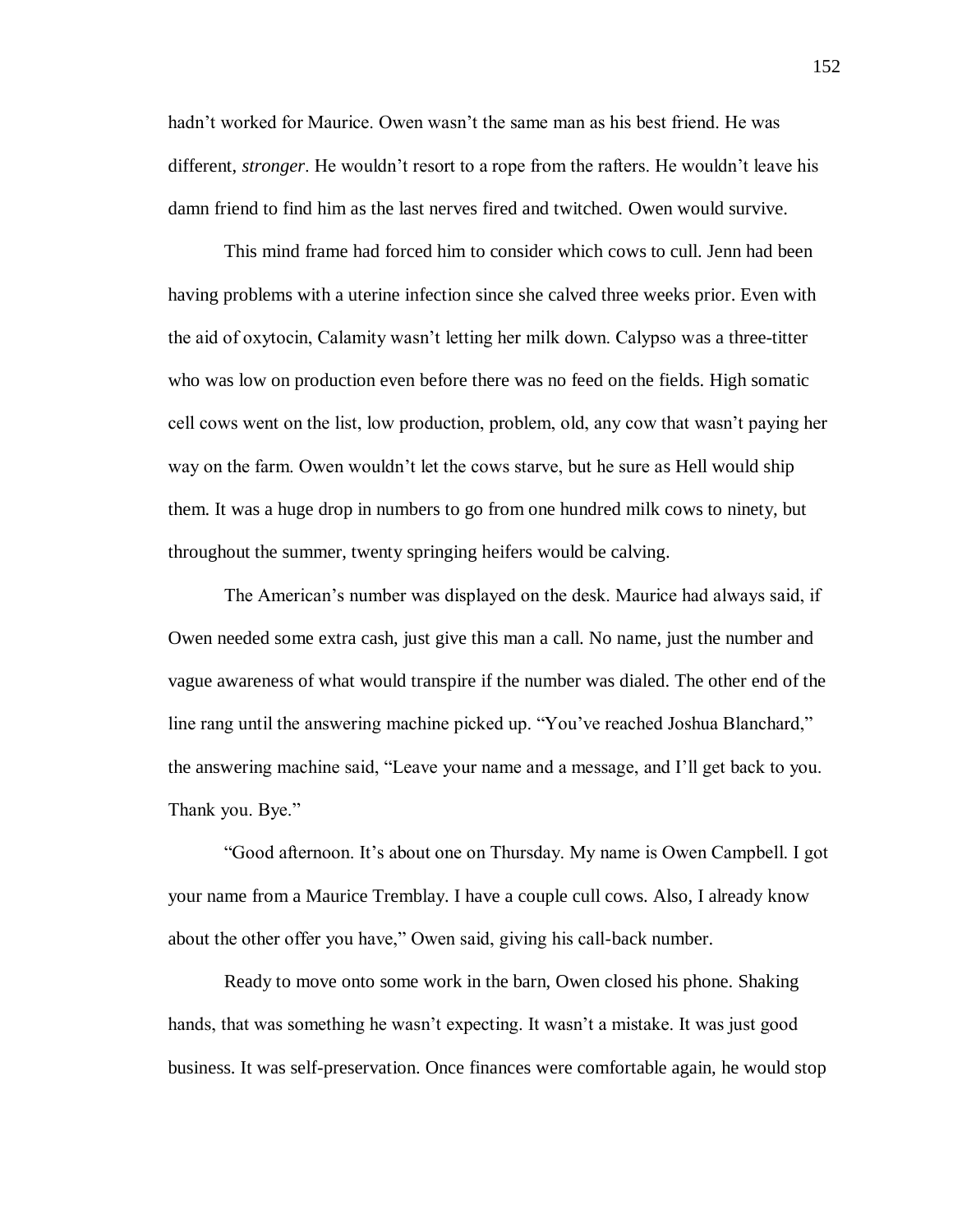this whole mess. Susan could be happy again. He wouldn't even have to consider the same fate as Maurice.

As Owen was leaving the room, his cell phone buzzed and rang.

"This is Joshua Blanchard," the voice on the other end said. "I just got your message. I'm always glad to hear from one of Maurice's acquaintances. Such a shame what happened. Hanging himself in the barn he built with his father when he was just a boy. Five generations of farming, over like that." – there was a pause on the phone – "I haven't had any customers since Maurice died, so I'd be glad to take your cows. How many are we looking at?"

Even with Owen's inability to read people, there was no doubt this man was paranoid. This wasn't something that needed to be deciphered by analyzing body language and tone inflections. The man's voice was jumpy.

"Ten cows," Owen said.

"Good, good," Joshua trailed off. "That's a good start."

Silence on both ends paused the conversation. There was only one part of the conversation left unsaid. Owen knew it needed to be discussed, it was crucial to his farm staying afloat.

"If you knew Maurice and he gave you this number, he obviously also told you about my side business," Joshua said. "I won't beat around the bush. We both know how I make my money. Don't let what happened to Maurice sour you. Different circumstances. He was too far gone. It was only a matter of time."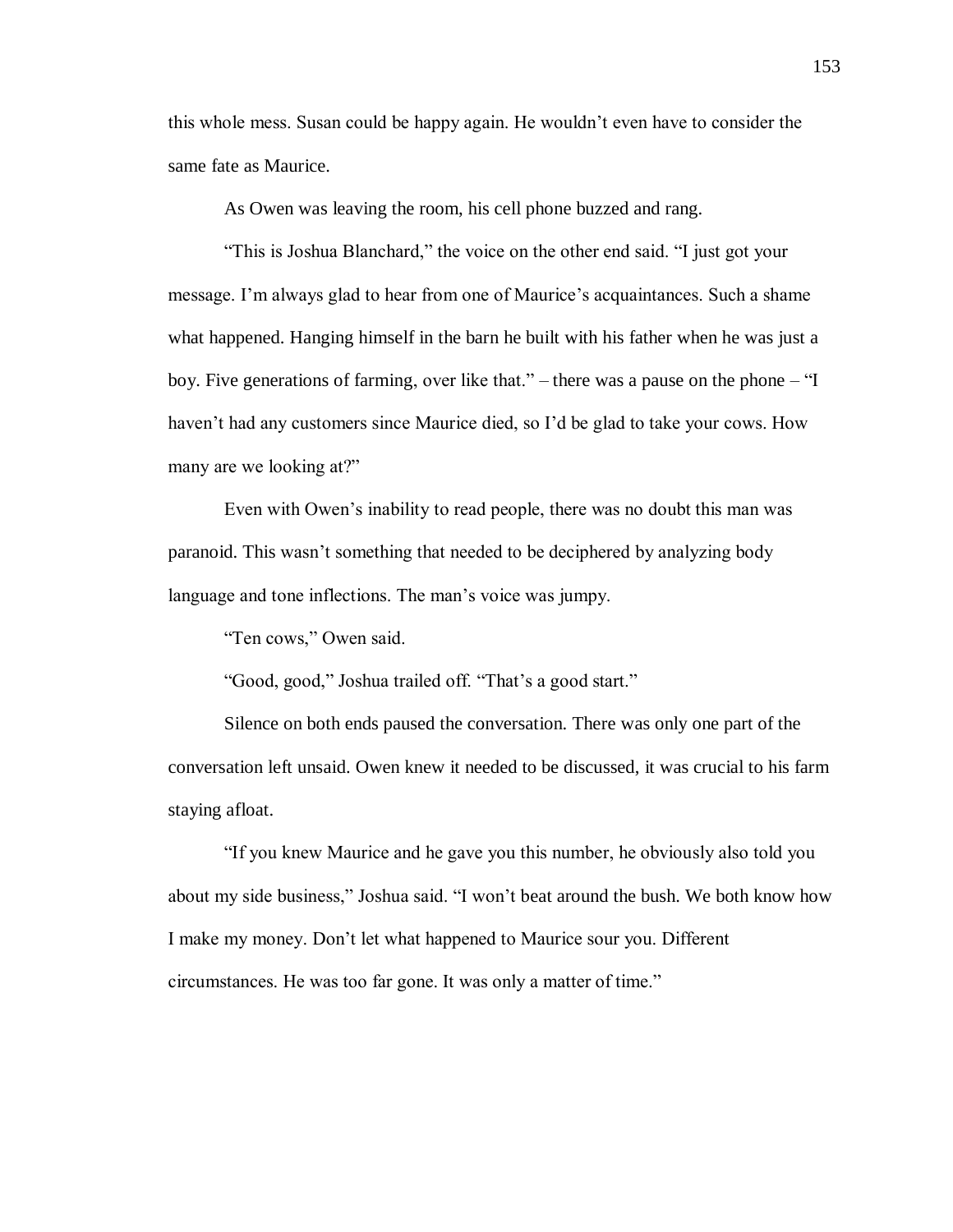Owen clenched his jaw. Of course, the signs pointing towards suicide had been there. Studies always explain that fact. This case wasn't different than any other. No one realized the hints were there until the legs were dangling.

"Ever since Maurice died, I haven't had any one to transport the drugs. My sources have cut back. I'll have to get back in contact with them," Joshua said. "I'll give you a call when I'm ready for your cows, and we'll discuss the details then."

The farmer gave his thanks and goodbye. Then the phone was quiet. Owen sat down in his office chair to think over what just transpired. This man, Joshua Blanchard, his voice had calmed down over the course of the conversation into a business drawl. A distance would be kept between them, Owen told himself. The paranoia of old age that Susan joked about was a little more than mere jests. The scuffle of his wife's steps neared the doorway.

"Who were you one the phone with?"

"I got the number of an American that says he can get good beef prices. He'll take a few of our cull cows," Owen explained to his wife. He paused before continuing. "It won't be right off. He has a few matters to get in order first."

Her hands, wrinkled and aged from years of life and work, rested on Owen's shoulders.

"You're tense," Susan said, "Don't think he'll call back?"

"It'll be some time before he does. I'm not going to rush it too much," Owen said to his wife, "Before the call, I was looking at a map of the farm. We might still want to put a woodlot together."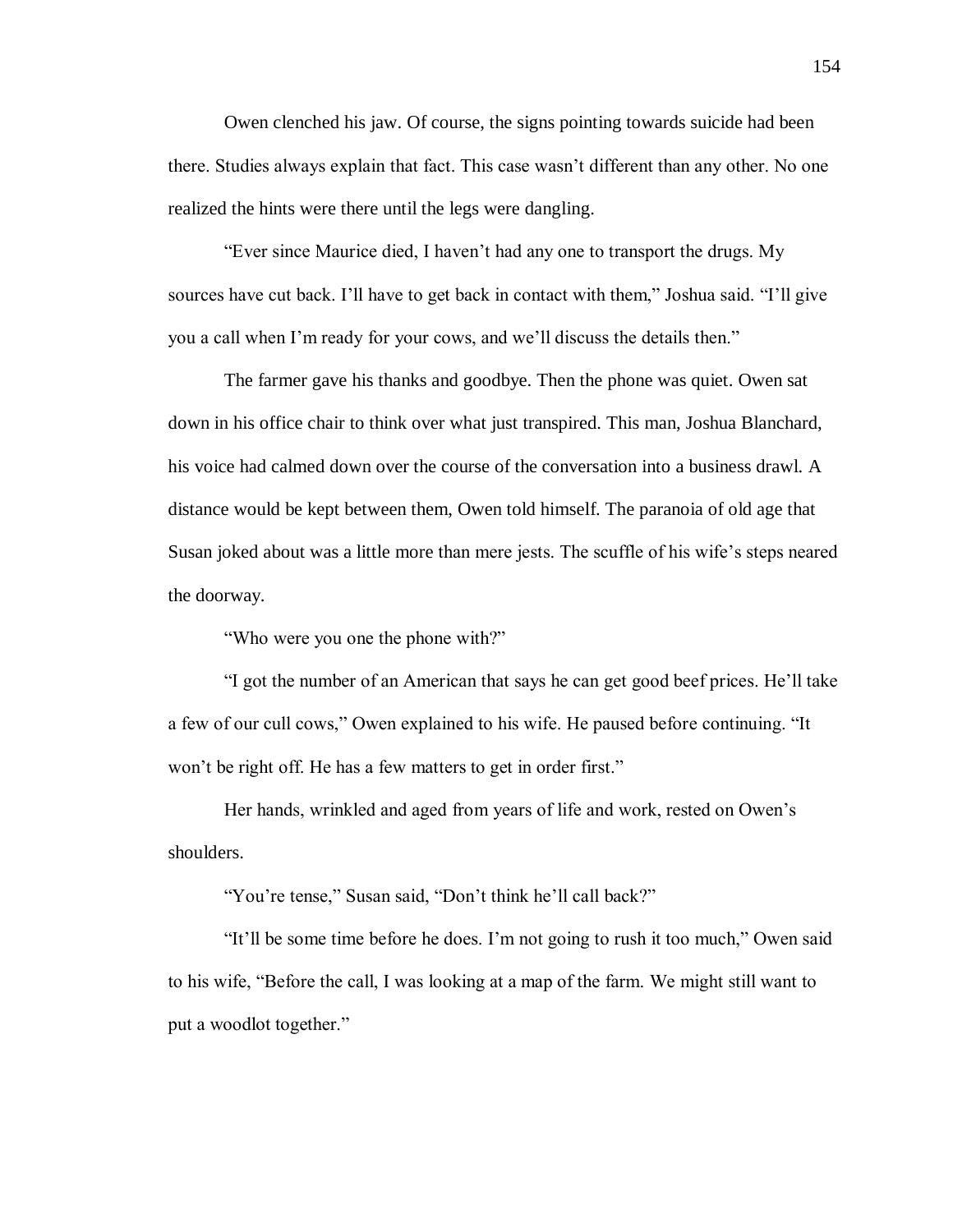He'd keep her out of this as long as he could. She didn't need to be involved in it, other than knowing some cull cows would be leaving the farm. The woodlot could be a cover. Or their means of extra money if the drug dealer never called back.

Joshua Blanchard didn't call back that day, or even that week. The idea went to the back of his mind, but it was still ever present. He couldn't focus on the negative. He had to keep moving forward. Find something that would keep his farm afloat.

Two weeks after the initial call, Owen was in the heifer barn, feeding up. Susan had already gone through the first two groups of cows in their double-four parlor. Once heifer chores were done, Owen would join her. He appreciated this time alone though. Time to think about what his next move would be.

He had just put the feed down for the oldest heifers when his particular favorite shoved her head through the gates. A little red-and-white crossbred that would be good on butterfat, if her dam was anything to go by. Owen was a little disappointed with how she was coming along. She was smaller than the rest her age. She was fierce, though, always pushing her way to the front of the group to eat. Blue Bell was a fighter, like Owen recalled about the guy who had pulled her. The weekend Blue Bell was born, Owen had been away and Susan had a sprained wrist. So Owen's go-to guy of so many years, Maurice Tremblay, took charge. Owen had heard the story when he returned to the farm. But on this present day, the old farmer thought about Maurice in a negative light. His best friend had his own farm that he left behind when he abandoned the world by his own choice. It was a sad reverie, but Owen forced it out of his head with bitterness. He had never pegged Maurice as a coward. At least Owen had the strength to keep searching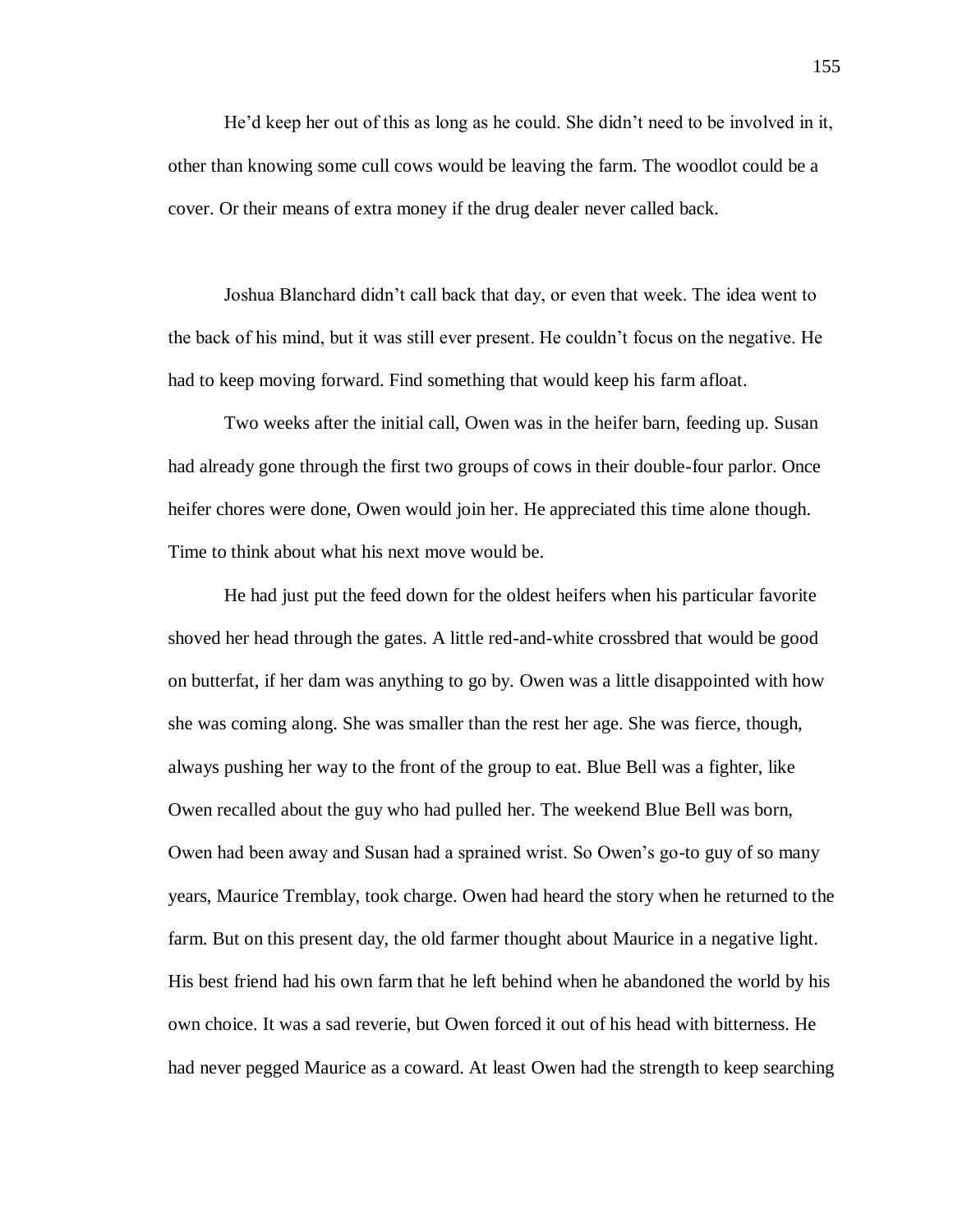for a means of survival. His thoughts were disturbed when a buzz came from Owen's pocket, followed by a jingle.

"Hey," the voice said as soon as Owen picked up, "This is Josh Blanchard again. Sorry it's taken so long. I've got everything all sorted out. I'm ready to take your cows at any time."

Owen set aside the pitchfork he'd been using to push hay up to the heifers.

"Good, good. The cows are ready any time you are," Owen said, "I have two questions, though. When will the extra supplies be here? And, how have they been transported in the past?"

It was a couple months back that Maurice originally informed his fellow farmer about this trade route. At the time, Owen hadn't wanted the specifics. He wanted to deny that his friend would resort to such low measures. Maurice had forced the torn paper with the phone number on it into Owen's hands. He insisted that in a short time, the trade route would be looking for another driver.

"I can bring the supplies there any time," Joshua said, "Maurice always just took a small batch of packages and hid them various places with the cows, in the trailer, in or on the truck. It wasn't very efficient, so it's no wonder he never made enough money to save himself."

What Joshua was saying was what Owen had been thinking about Maurice for months. Such desperate measures and with nothing to come of it, except a pinewood box. Still, he hated the American for being so flippant about someone's life. Everyone was only given one life. One has to do what they can to make it through.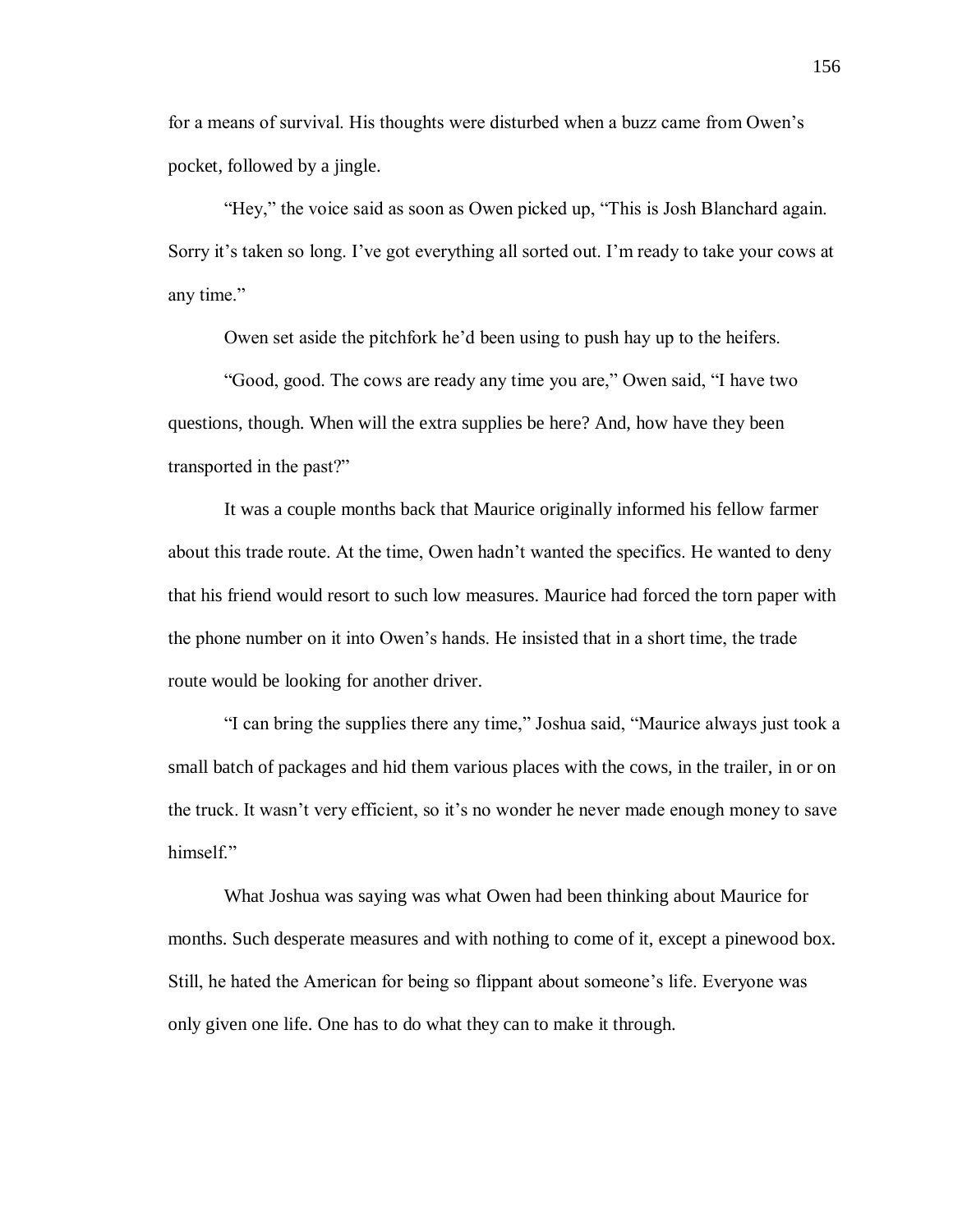"I just thought of a way we could take larger amounts at once," Owen said, "I'll need two weeks until the cows will be ready, now that this new idea has come up. Then it will be a couple more weeks after than until they can be taken across the border. I'm going to have to ask for a higher cut of the profits."

"I really can't give you much more than what Maurice received. Eighteen-percent and whatever the cows bring for beef," Joshua's voice was flat.

Negotiations on prices for cows was a fun part of the job for Owen. Taking drugs across the Canadian-American border was a lot riskier than purchasing a good Holstein. He needed the proper motivation before putting his neck out like that. After all, he still had the safe route he could go to make extra money.

"From what you told me, you need me more than I need you. You don't have a driver and your drugs are already purchased. All they're doing now is sitting God knows where, not earning you any money," Owen said, "I don't have as nice of truck as Maurice. It's old, bad on gas. I also have a better herd of cattle than he had. They're worth more money, but that won't show up in the beef check."

"Fine. Twenty-percent, what your cows go for, and cost of gas."

"That's all pretty nice, but twenty-five-percent is the lowest I'll go."

"Twenty-two-percent," Joshua said after a short pause.

From where Owen was standing in the heifer barn, he could see straight into the parlor. Susan was happiest when she was with the cows. When they were younger, he joked that she'd divorce him, take the cows, and hire is best friend to do the field work. Susan had never learned how to properly drive a tractor, no matter how many times Owen attempted to teach her. Of course, now his best friend was dead. Maurice had taken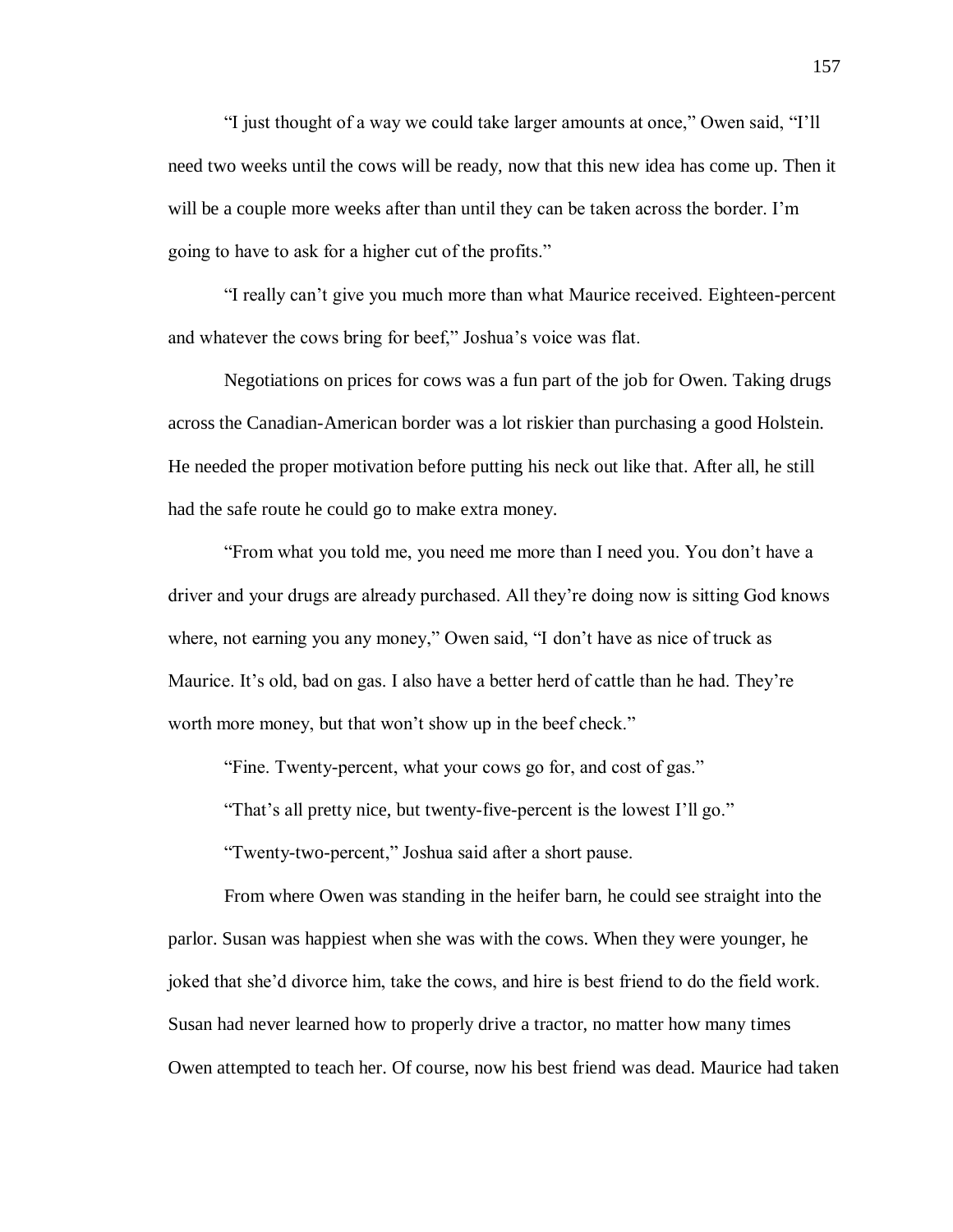his life when finances on the farm got too tight. Worst of all, Owen had been the one to find him hanging from the rafters of the barn when he was making a friendly visit. The coroner in town had confirmed Maurice had died just minutes before. Now Owen was taking over the drug trade Maurice had left off. He wouldn't let himself have the same fate.

Susan had just finished milking another group of cows. When she let them out, she looked out the doorway and could see her husband. She waved, a smile on her face. The look was sincere, not a ruse to hide her worries of their situation. The sorrow on Susan's face from two weeks ago was still all too fresh in Owen's mind. Thirty years they had been together, and he had never seen such a look, on filled with despair and defeat, on his wife's face before. Not even when they learned Susan was barren, after trying for a child for five years. She had directed the pain to humor, joking she was just another free-martin heifer. Back then, she still had the cows and calves, substitutes for motherly affection. Now, everything she loved was at risk. Owen didn't want to see Susan look like that again, as much as he didn't want to fail.

"The twenty-two-percent included everything else listed, right? The beef check for the cows and the cost of gas?" Owen asked and Joshua let him know that was correct. "Alright, I'm in. Bring your supplies to my house two weeks from this Saturday."

Owen gave his address and hung up the phone. All this was being done for Susan, he told himself. He wouldn't admit that his own selfish tendencies were taking over this drive to succeed. It was for her. That is why he had to hide it from her. She couldn't find out. It was for the best, for her. He would have to keep telling himself that.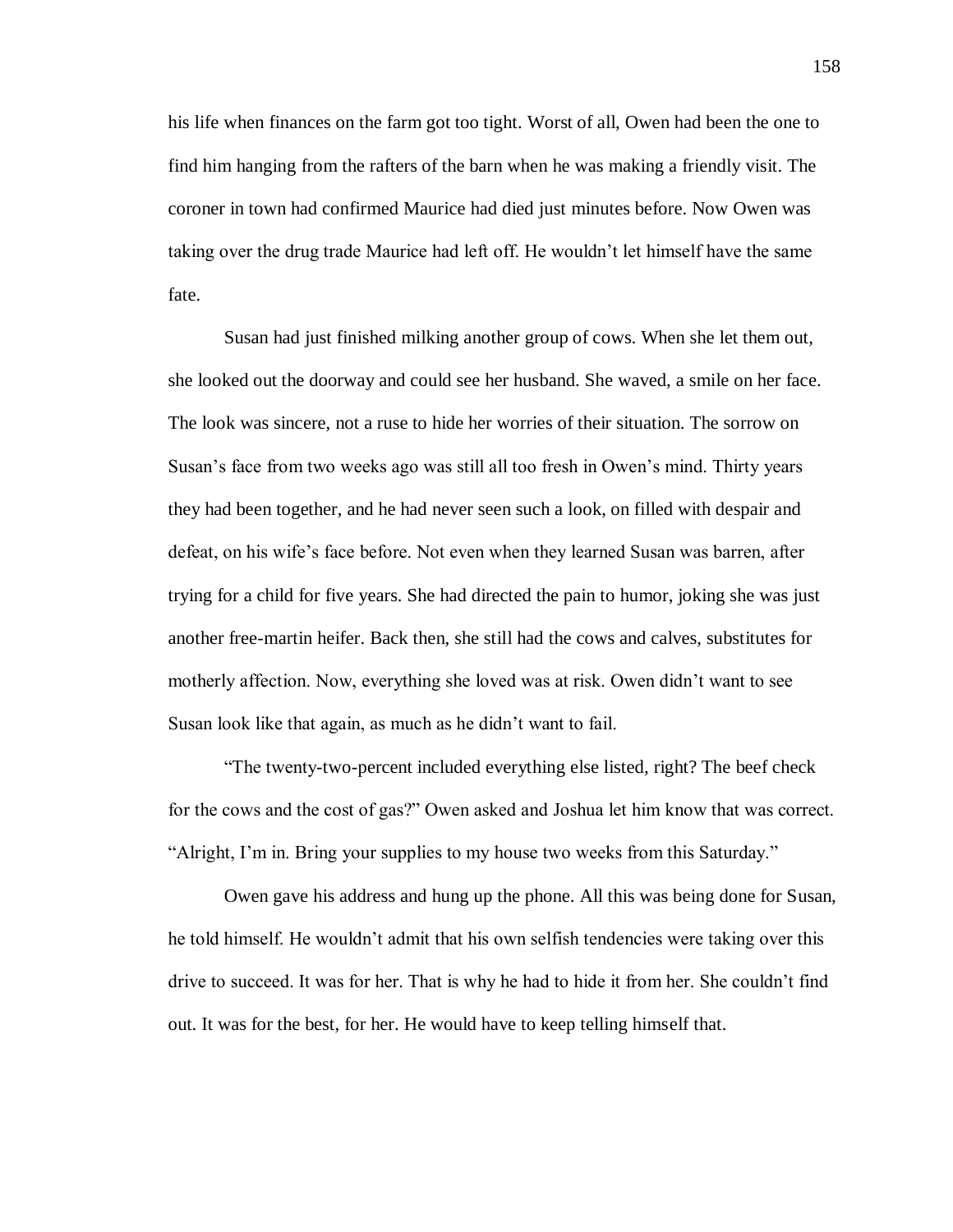The day Joshua was due to deliver the *supplies*, the farmer made sure his wife wouldn't be present. He suggested Susan pay a visit to Maurice's widow. For as long as he could, Owen would keep his wife out of this.

Joshua lived up Owen's expectations. Or really, matched what Owen had pictured him as. There weren't many expectations to be had. The American was short and scrawny. So much that Owen believed, even in his old age, he could easily pick the other man up and toss him a foot of distance. Paranoia was definitely prevalent, as Joshua looked over his shoulders frequently. Starting at every quiet moo. Looking to the large van had had arrived in every chance he got. After all, that was where he was keeping the drugs until Owen informed him what was to be done.

Over the past two weeks, six heifers and three cows had calved. Owen wasn't sure how many packages of cryovac-ed drugs Joshua had acquired, but with that many cows, he should have been well prepared tow store a sizable amount.

The van backed up to the milk cow barn, where the fresh cows were being kept. Owen held up a hand, palm flat, signaling to stop. The doors to the back opened to the sight of what looked to be hundreds of one-kilogram packages. Owen had requested Joshua make sure the packages were small.

"So, what's the plan? I thought you'd just stuff 'em all in the trailer with some hay or something, like Maurice did," Joshua said.

Owen reached into his pocket to pull out a glove. The glove unfolded as it came out of his pocket. The long, pink glove was more than just a simple glove worn while milking that went a little higher than the wrist; it was an arm-length glove.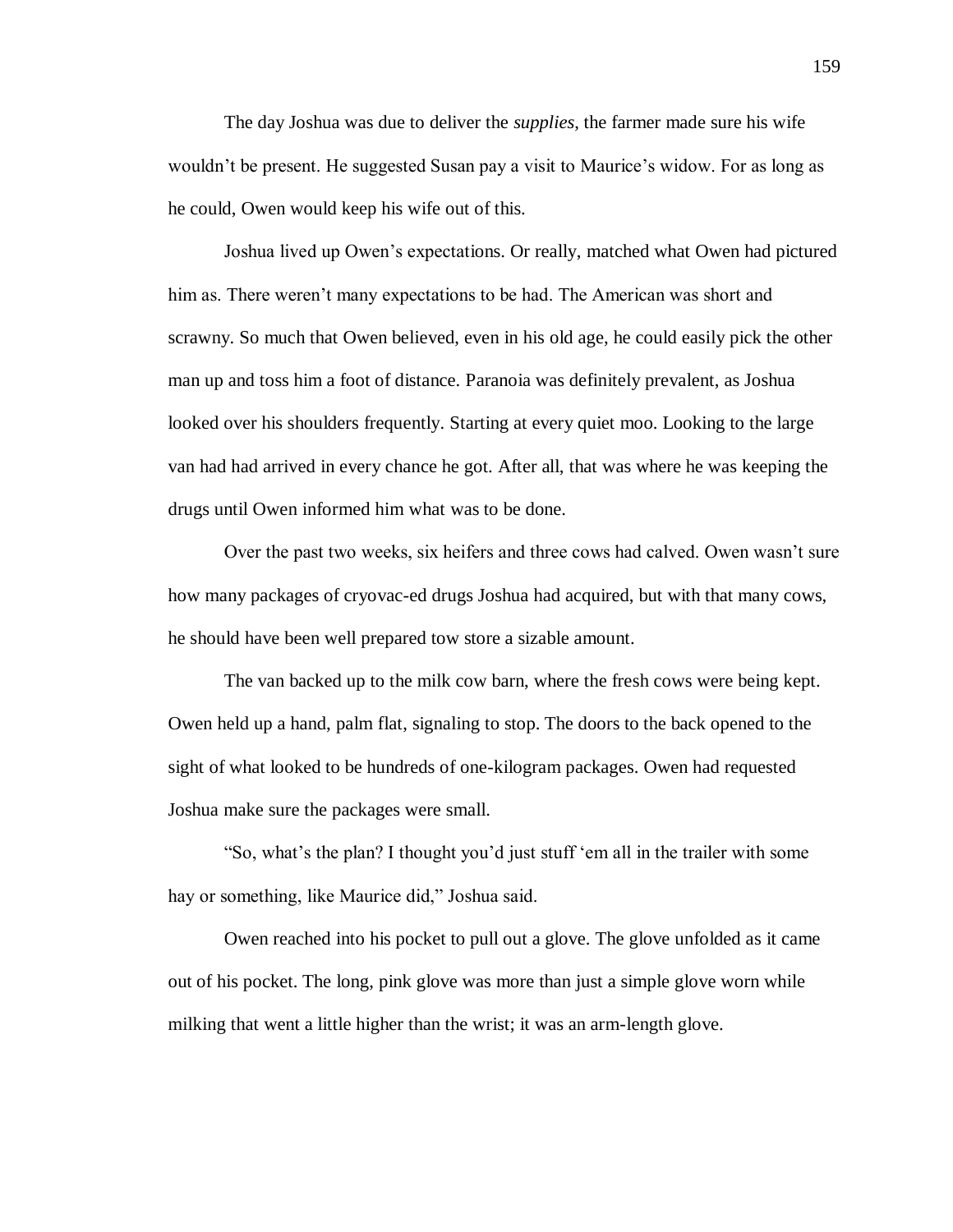"I'm not quite the same person as Maurice. I've got a different idea," Owen said, "It'll all be stuffed somewhere, for sure. Grab an armful of the packages."

It was an odd sight to see, as Owen strolled down the barn alley, passing by stall after stall. His determination kept him moving forward. Cows looked over their backs to see their owner with a face they had never seen him wear before; almost angry. Following closely behind was Joshua, who was just trying not to drop anything, not paying attention at all to the cattle. At the very end of the barn, the nine cows were locked into the head-gates, standing patiently. The youngest sent a leg backward, just barely missing Joshua.

Owen took the long glove and slid it onto his arm, securing the top to his sleeve with a clothespin. Reaching into his back pocket, he grabbed a bottle of lubricant. At this point, he hadn't told Joshua what procedure they were using. The American was looking, but what was happening hadn't quite processed. Owen squeezed a sizable amount of lubricant onto the gloved hand. The other hand grabbed the first cow's tail, setting it out of the way on his shoulder. Grabbing one of the packages from Joshua was all it took to stir the drug dealer's worry.

"What are you doing with that?" he asked, horrified.

No verbal answer was given. Trying to explain would take too much time and Joshua would only try to dissuade Owen. The farmer's hand plunged into the cow. Fluids squelched as the lubricant mixed with the cow's vaginal fluids, and air entered the reproductive tract. Fleshy warmth enveloped Owen's arm as he pushed it deeper into the cow. He knew he had reached the cervix when the muscles contracted on his hand. It hurt; those muscles were meant to hold back a calf weigh upwards of ninety pounds. He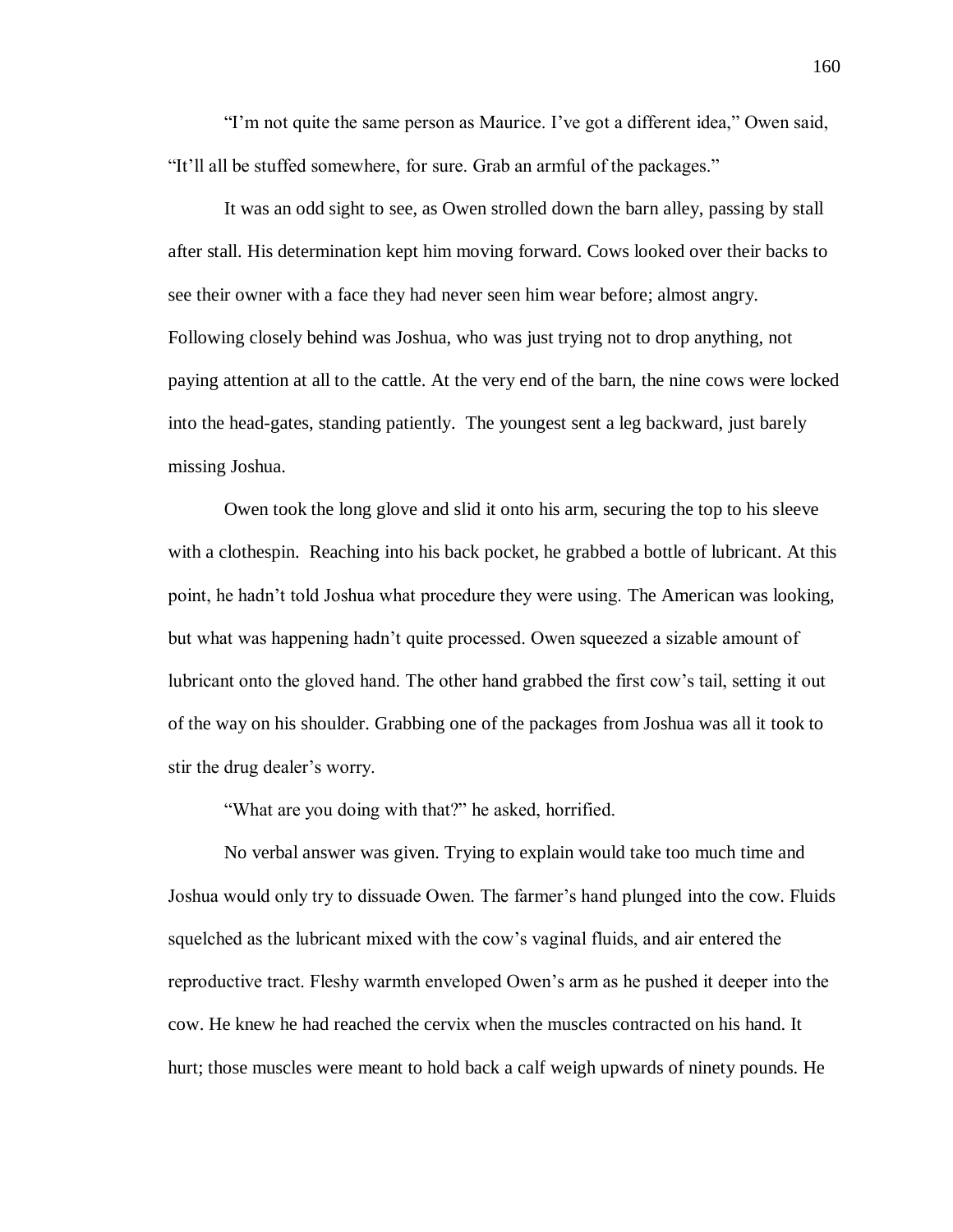took a second to wait until the cow relaxed again. Owen moved his whole body forward to get his hand into the uterus. He moved his arm downward, toward the stomach, to the bottom of the uterus. When his hand was finally where he wanted it, he let go. Slowly, he pulled his arm out, his free hand grasping the top of the glove, and held his hand out in front of Joshua.

The other man stared directly at the glove, which had various vaginal fluids and remains of the lubrication sliding off onto ground. Owen moved his hand closer the Joshua, shaking it to get the drug dealer's attention. Eyes wide open, the American placed another package on Owen's palm, careful not to let any fluids on the glove touch him.

The process continued until about thirty packages of drugs had been placed into this first cow. There was always the chance that the cow's body would reject what was just placed inside, immune system and all that, trying to force it out. Owen, with his knowledge of cattle and how their bodies worked, had planned on that. From another pocket in his coveralls, he took out a long, curved needle, a thick piece of thread looped around the eye.

The cow jolted back when the needle pierced the skin of her vulva. She snorted out a bellow and fought against the metal of the head-gates. Normally, this was a method used to close up a cow after she prolapsed, all her reproductive tract pouring out of her. It worked just as well to keep the drugs inside. Owen's face remained dead-panned. Only three stitches through the skin would be necessary.

"Well, it'll take two weeks for the cervix of each cow to close up and I'll take the stitches out then," Owen explained, "Then give it another two weeks for the scaring to fade. I'll truck the cows then."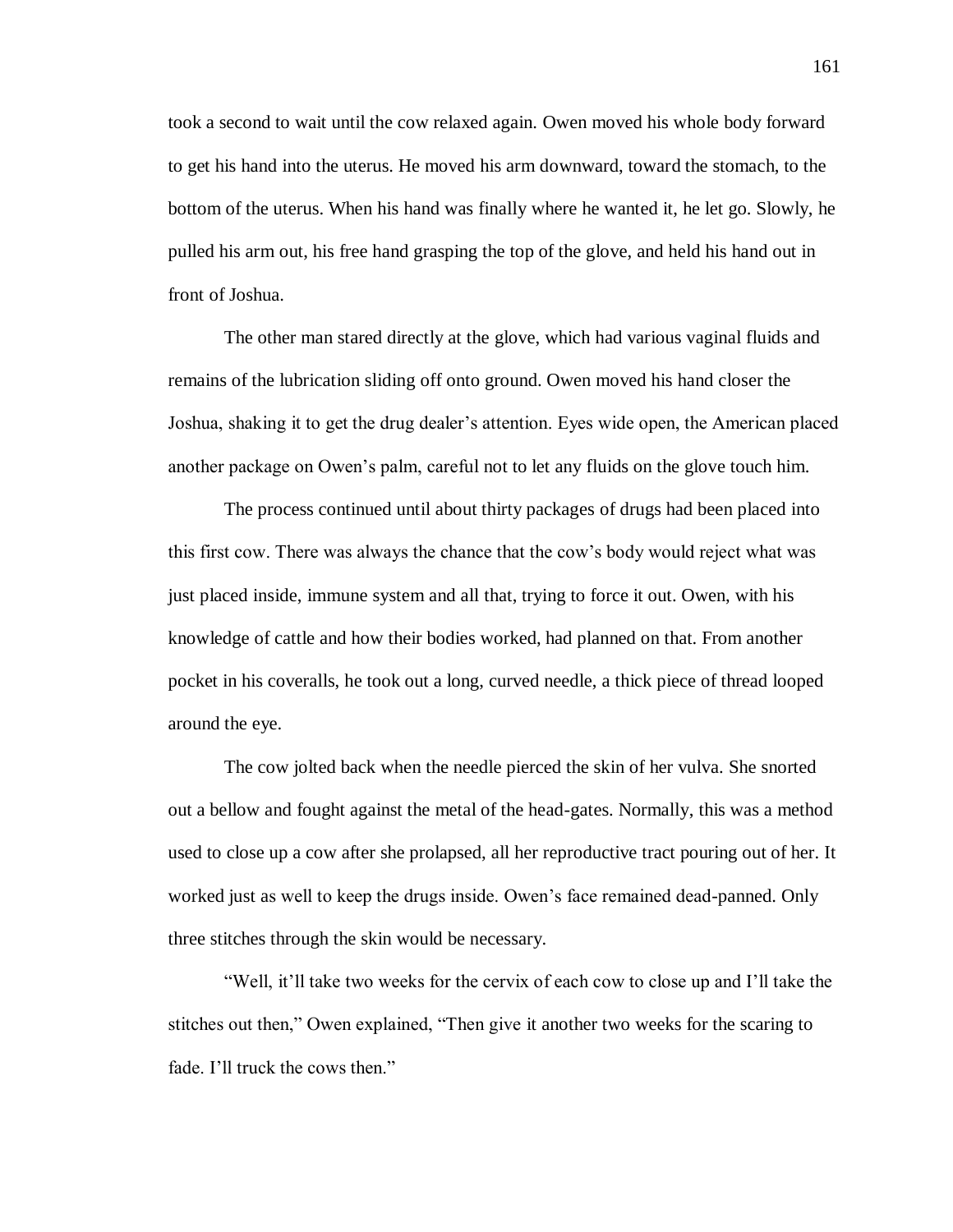Joshua still hadn't made any comments. He stared in disbelief, unmoving. His jaw would have been on the ground if he hadn't been so wary of it getting covered in shit. The cow that had recently been packed with drugs stood in the locks, shaking her head, her tail flickering.

"Well, don't just stand there. We've still got eight more cows," Owen said, "And no way am I doing all this work. This time you should have a try."

The border patrol didn't notice anything out of the ordinary with Owen's load of grade cows. He was calm, collected composed. He never let on that he had slowly getting more and more anxious as the days drew closer to this one. Even the cows seemed to play along with the masquerade. Quietly chewing their cud as the border vet checked over their health papers and matched numbers to tattoos. Owen was waved through when everything was checked clear.

An old stock trailer rattled behind an even older farm truck as he cruised over speed bumps onto the open U.S. road, leaving the crossing behind. Owen took his hat off to run a hand through his hair, laughing off nervous energy. For all his convictions to go through with this, he sure had begun to think to might be impossible.

Four miles down the road, he heard the familiar buzz and ring of his phone.

"How'd it go?" the speaker, whom he recognized as Joshua, said.

Owen hitched the phone on his shoulder. Two hands on the wheel as he passed a van.

"Just about pissed myself, but no problems, no non-standard questions," he replied, pulling back into the right lane.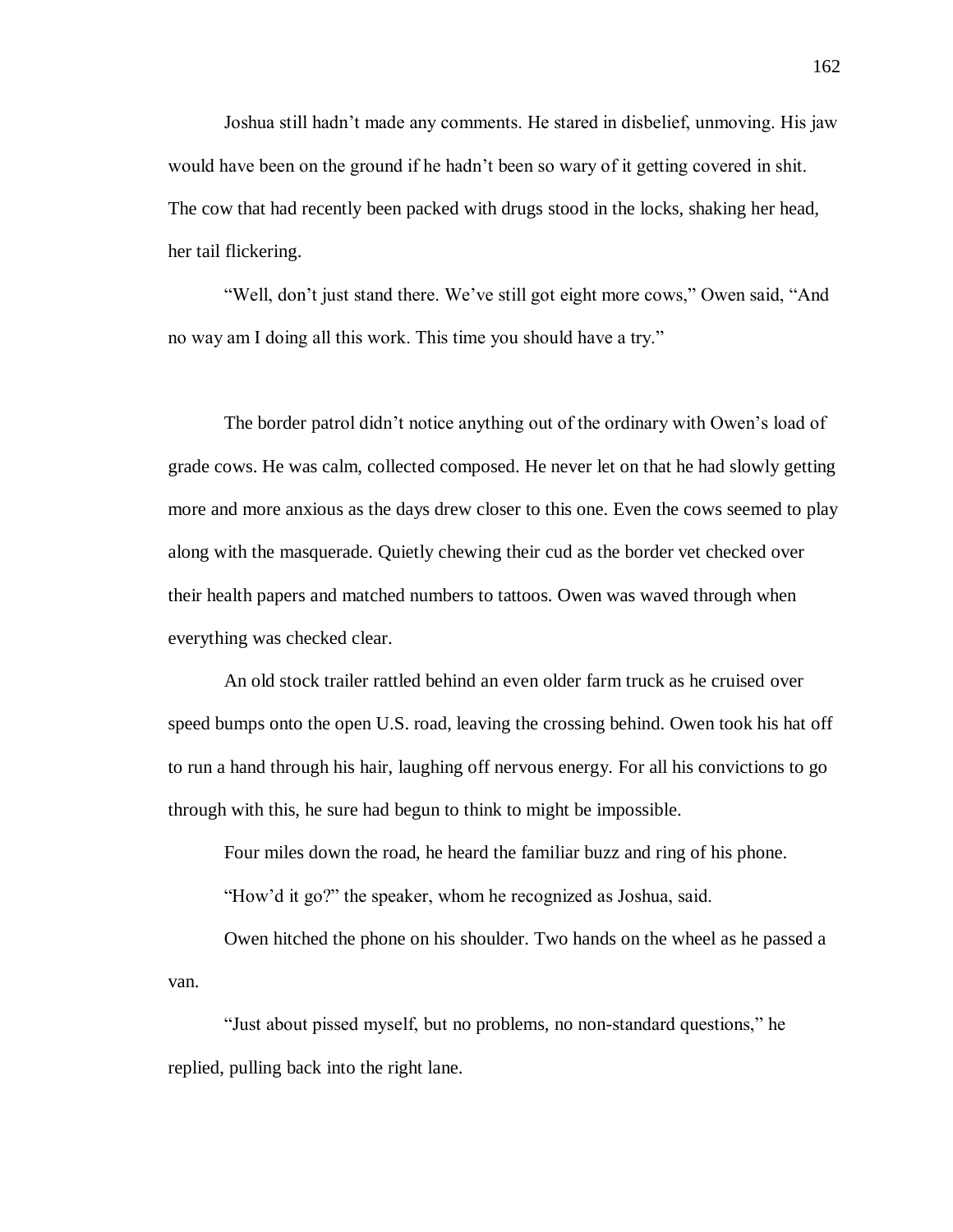"Refresh my memory, I was a little shocked from the visceral horrors when you first explained it to me," Joshua said, "But how are the drugs getting *out of* the cows?"

"Simple enough. Each cow will get a shot of Lut' and in seven days' time, it's all gold," Owen said, "Or cash, really, like you said."

After all the drugs had been placed inside the cows' reproductive tracts, nothing had gone wrong. Sure, Joshua had to take a trip to the manure pit to empty the contents of his stomach, but that was a minor detail. None of the cows tried to force the drugs out of their bodies, and none of the stitches ripped. After the thread was removed, there were not infections, little scarring. Everything was going according to plan. The Lutalyse, a medicine that could induce estrus or miscarriages in livestock, would empty the cows when it came time to remove the drugs.

"All this isn't going to wreck them, is it?" It was too late to act on second thoughts, but Owen was still having them. He thought back to Susan and how much she loved these animals. "It's a lot to put a cow through."

"Christ, they're all going to beef anyway. What's it matter? If they don't turn out fine, it's not my problem," Josh was indignant, "Look, this is only the our first run. If we're going to continue doing this, you can't care about what happens to the animals. It's all about the money. You can buy more cows with it. Better cows. Take your wife out to a nice dinner. You don't want to end up like that shit, Maurice."

Cash to keep the farm afloat had always been the goal. Spare money could solve and prevent all problems on the farm. He had half an excuse prepared already to tell Susan. That's what the woodlot was a cover for. She would be thankful. Then he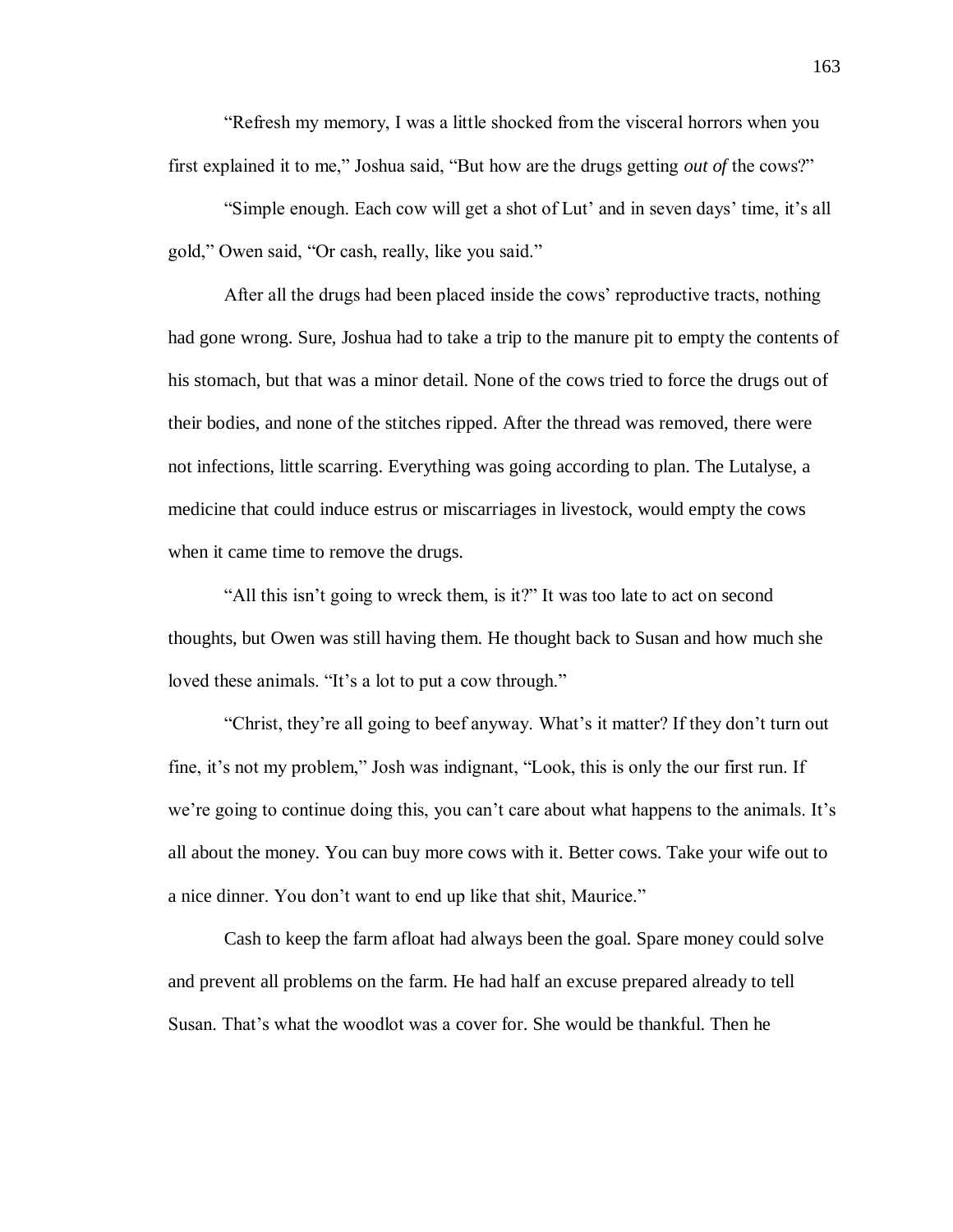wouldn't have to see that look of sorrowful despair, or consider the rafters of his barn again. They could both rest easy until they retired.

Something still wasn't sitting well with Owen, although he was clear past the border patrol. He closed his phone. A look in the rearview revealed the recognizable sight of the trailer nose. Glancing to the extended mirrors showed the reflection of flashing blue lights. It could be something innocent. The trailer was old, there might be a light out. He could act like a good citizen and pull to the side of the road. Or he could slam his foot on the gas. As far as Owen could tell, he only had these two options.

His foot on the brakes slowed the truck and trailer down as he pulled to the side of the road. Committing one felony a day was enough for his docket. For a brief moment, Owen hoped the cruiser would continue down the road, but luck wasn't with him. He leaned over to his glove box to pull out the paperwork he knew the officer would ask for. If he focused on that small task, he wouldn't spill everything. There was still a chance this wasn't about suspicions of drug smuggling.

"License and registration," the officer said once he was at the driver's-side window.

With a shaking hand, Owen gave the papers to the officer, who walked back to the cruiser to run his license. This wasn't the first time Owen had been pulled over. He had done some pretty stupid moves in a vehicle when he was younger, on several different occasions. Speeding, burnouts, crashes, you name it. He had been a cocky kid. Susan had grounded him and calmed him down. Not all the way, as he had now put her at risk and he might go to jail.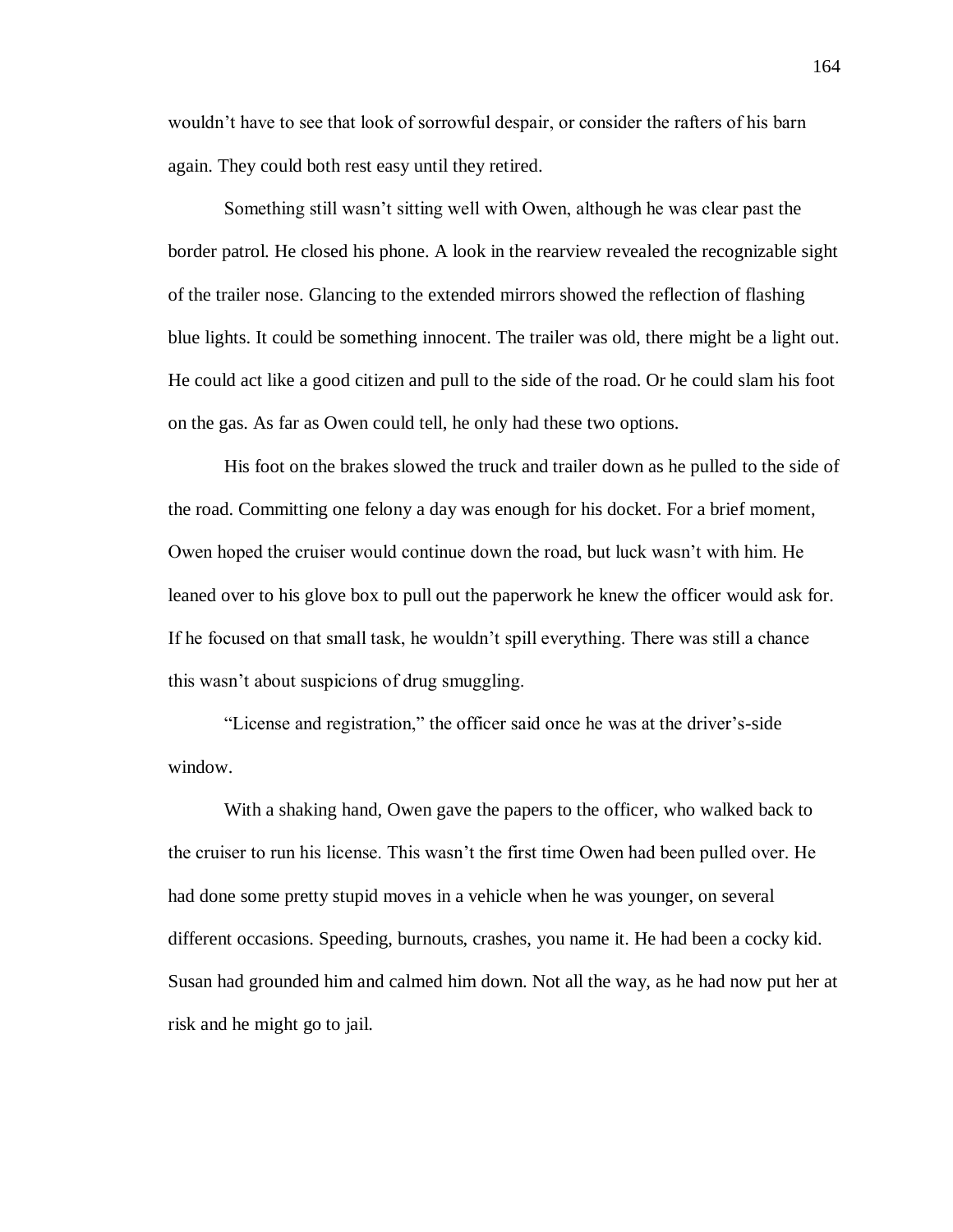He looked in the side-view mirror again. The officer was still sitting in his vehicle, waiting on the report that would list Owen's various mistakes. This was just another in a long line. It would have been quick money, but it was dangerous. He wanted to succeed with the farm, stay alive, but maybe a steadier, safer means would have been best. He should have just stuck to the woodlot.

"Could you turn your right blinker on for me?" the officer asked when he returned to Owen's window.

It wasn't a real question, and Owen would have complied even if it had been. The officer, the uniform said *Demortier*, looked toward the end of the trailer on the passenger side.

"The signal light on your trailer isn't functioning," Demortier said, "I'll let you off with a warning this time, but that needs to be fixed. Have a nice day."

"Thank you, Officer," Owen said when he took his license and registration back.

A faulty blinker, that was easy to remedy. Most likely, it was caused by mixed wires. The trailer had the same problem before. Eventually the wires and lights would have to be replaced, but the temporary fix was a quick fix. Getting away from the police without anything more than a warning renewed Owen's confidence. Within the next few drug runs, he'd have made enough money to buy a new truck *and* trailer.

Owen put his papers back into the glove box and put the truck into drive. It was only another four hours until he reached the rendezvous farm where the cows would be given their shots of Lutalyse, then kept for a few days while everyone waited for the drugs to be pushed out. The cows went straight to the slaughterhouse after that.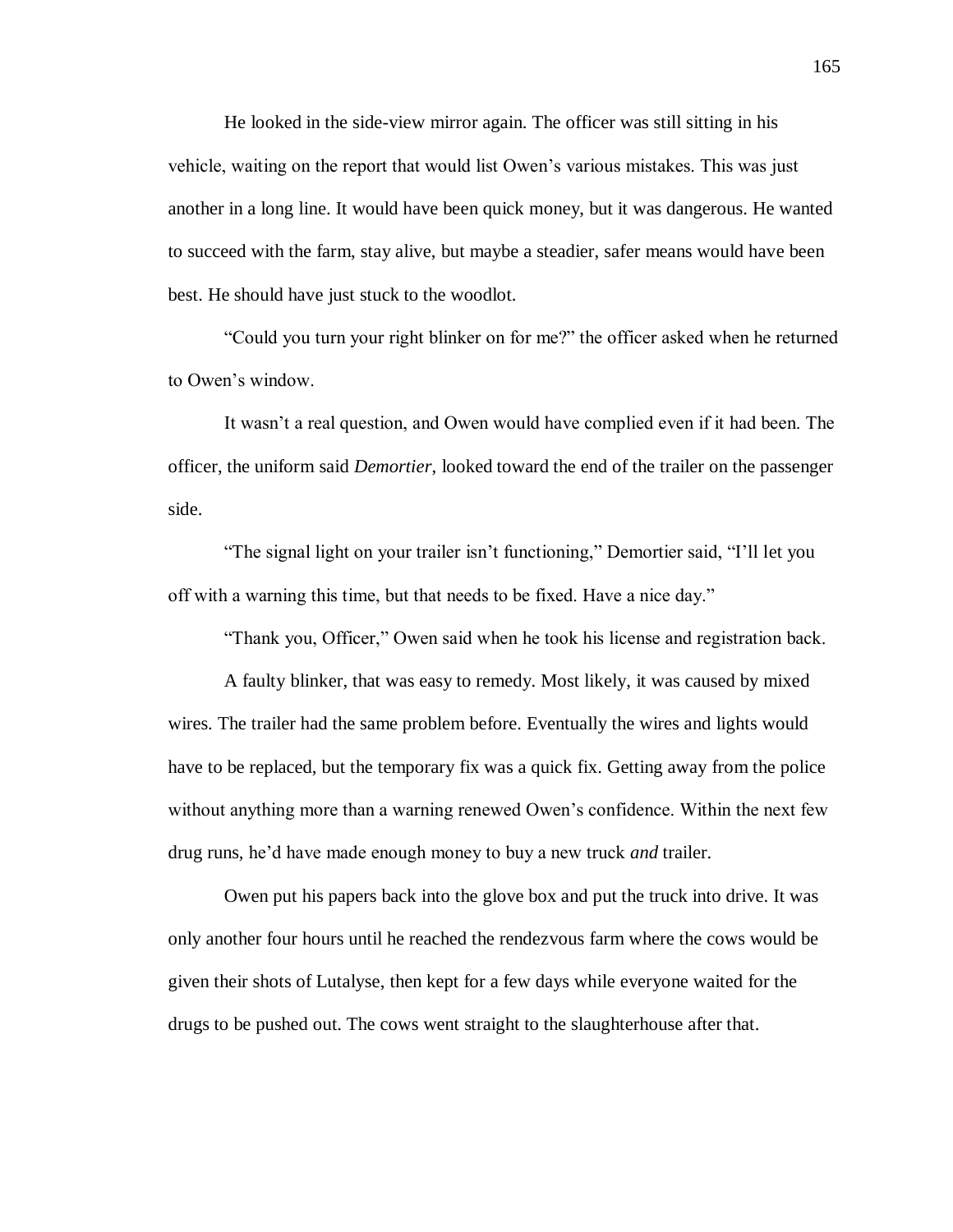An hour of time passed. It was quiet in the truck as Owen didn't listen to the radio. It was all just unnecessary noise to him. He only liked it when Susan rode with him, quietly singing along to the German *lieder* on whatever station she found that played that type of music. Thinking about his wife softened his expression. Lately, he'd been so pressed on one goal. Going through with this crazy idea that would allow him to stay with her, give her something to be proud of. He'd been so focused on the journey, he'd forgotten about the destination. Thoughts of Susan brought him home.

His eyes focused in front of him, on the road mostly, but also on the hood of his truck. This trip was a lot to put his old vehicle through. The last long journey he made, going to Madison, Wisconsin for the World Dairy Exposition, the engine started smoking. He had taken care to make sure the truck was in perfect order before this trip. He was hauling valuable cargo.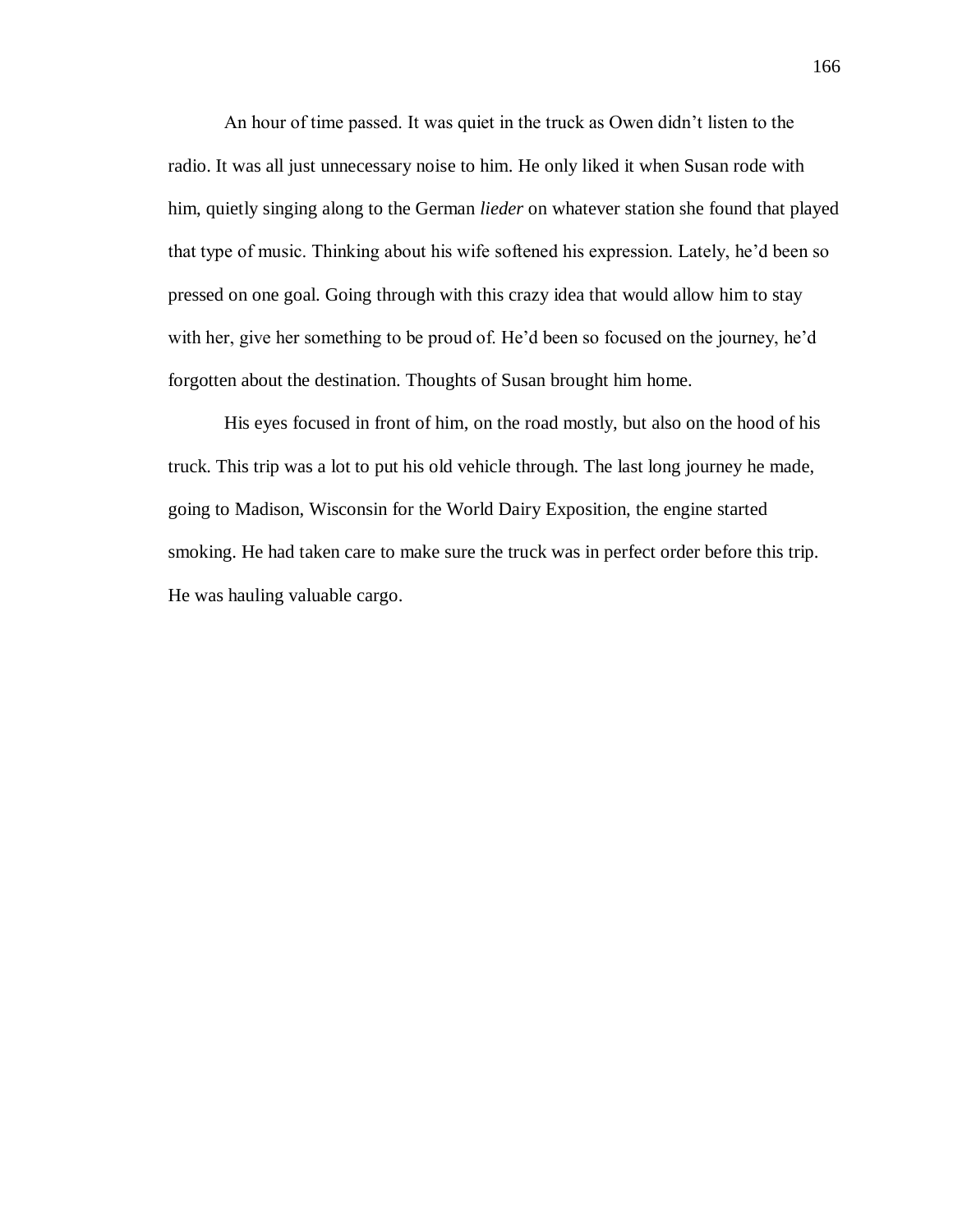## **R e d B u t t e B e a u t y**

## *Chapter One*

For want of oil, the doors creaked open enough so a man could slip through. No dramatics. No show. All hope of going unnoticed. The prayer was almost granted, save the few suspicious patrons blinking at the light. Likely those keeping an eye out for the law or those with something to hide, as was common. Their whiskeys settled untouched for brief moments, ripples dying in the glasses. Several times a day, every day, those doors opened. Folks were used to it. Squeaks of double-barrel hinges meant nothing to them.

Everything would have gone as wished, unnoticed, but for the wanted men that kept their eyes to the door. Others took a second stare by proxy. Half couldn't believe who made it through the doorway; the other half didn't want to. Theatrics were added to the scene where they weren't wanted or needed. Chairs tipped with people rising from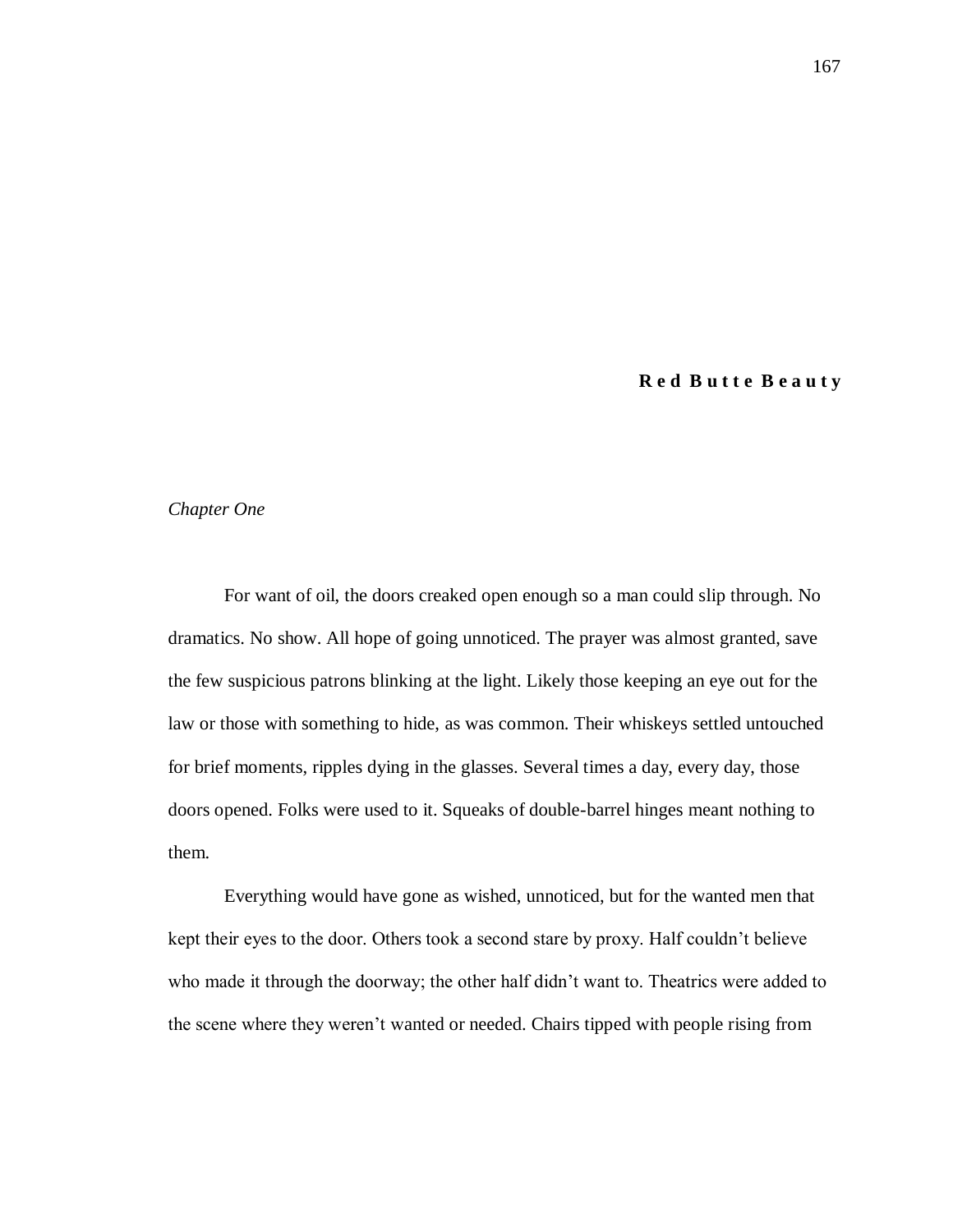their seats. Sylvester Clairbourne, confirmed dead from various sources, returned to the small Pony Express relay station.

Rumors had stretched like old leather. So worn and worked no one could truly tell what they started as. Some said he didn't need spurs because he could speak to the horses without words. Or they were just too scared to balk any command. Most would take truth from either tale. The heels of his boots were absent of metal jingles either way. Echoes of his stride wouldn't be heard inside the saloon. Too much noise, too much alcohol. It was merely his presence making eyes slant in his direction.

Riders blew in and out of Red Butte weekly. Shoeless horses tore the ground in a straight line toward Willow Springs or North Platte. Some riders were there for seconds, long enough to change horses. Others lost wages in the saloon for a day or two, then took over as a relief rider for a tired soul. Few, very few, found a life and settled in. Just three days was all Sylvester needed to cause the damage that tailed him.

Entering the saloon, he made his way to the bar, a solid fixture in a place of usual constant movement. A long glance down the oak top led to the stage where a group of five dancing girls stood still. On the back right, the eldest of the girls had eyes wild, like a spooked horse pulling at the reins. There was something familiar about her. He couldn't quite place it yet. It would come to him.

The tune from the piano started back up, a few off-key notes at a time, and the girls stepped back into their routines. All except the scared filly, the familiar horse. She darted beyond the faded velvet curtains, the sham of a back drop. Sylvester watched. No movement from the drapes. No reappearance. He ordered a glass of water, followed by a bottle full of amber whiskey.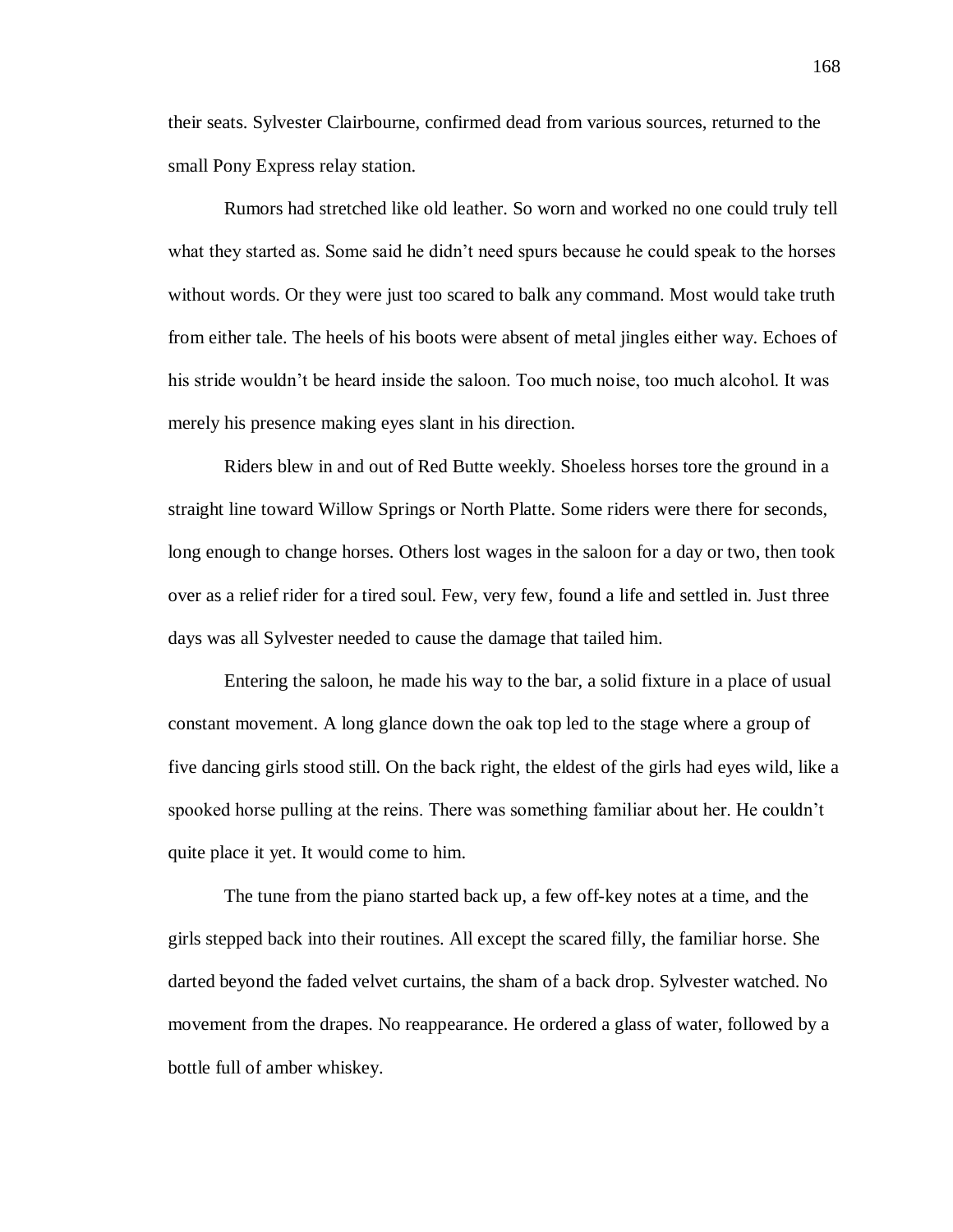Glass in hand, he surveyed the saloon from his stool, searching for the right trough to settle at. He couldn't table with fellow Express riders. They stuck together better when they weren't throwing bets against one another. They were already up against the odds. Other gamblers were suited best.

A game of blackjack was easy to win if the cards were counted, easy to lose if there was too much booze. Sylvester made sure to get the balance right and tipped back his glass.

The first game he lost to calm the table. Others wouldn't agree with his losing with purpose. Take all you can, they'd say. It didn't matter none. He won one way or another. Sylvester knew he could earn the bet back in triplicate or more. Guns wouldn't be drawn if he lost a game or two. One loss was a good trade so long as the ante was low. Just as predicted, the second and third games were his favor alongside the second and third glasses of swill.

About the fourth hand, Sylvester's mind set to wandering. Four dancers remained on the stage, but the fifth never returned. The steps were off, ruining the show to eyes experienced in knowledge of bawdry dances. The balance was wavering back and forth between the missing center. Somewhere in the miss-matched routine and the sixth glass of whiskey, Sylvester's memory jarred. He knew the fifth dancer and his way around the saloon to find her. He needed that balance.

\*\*\*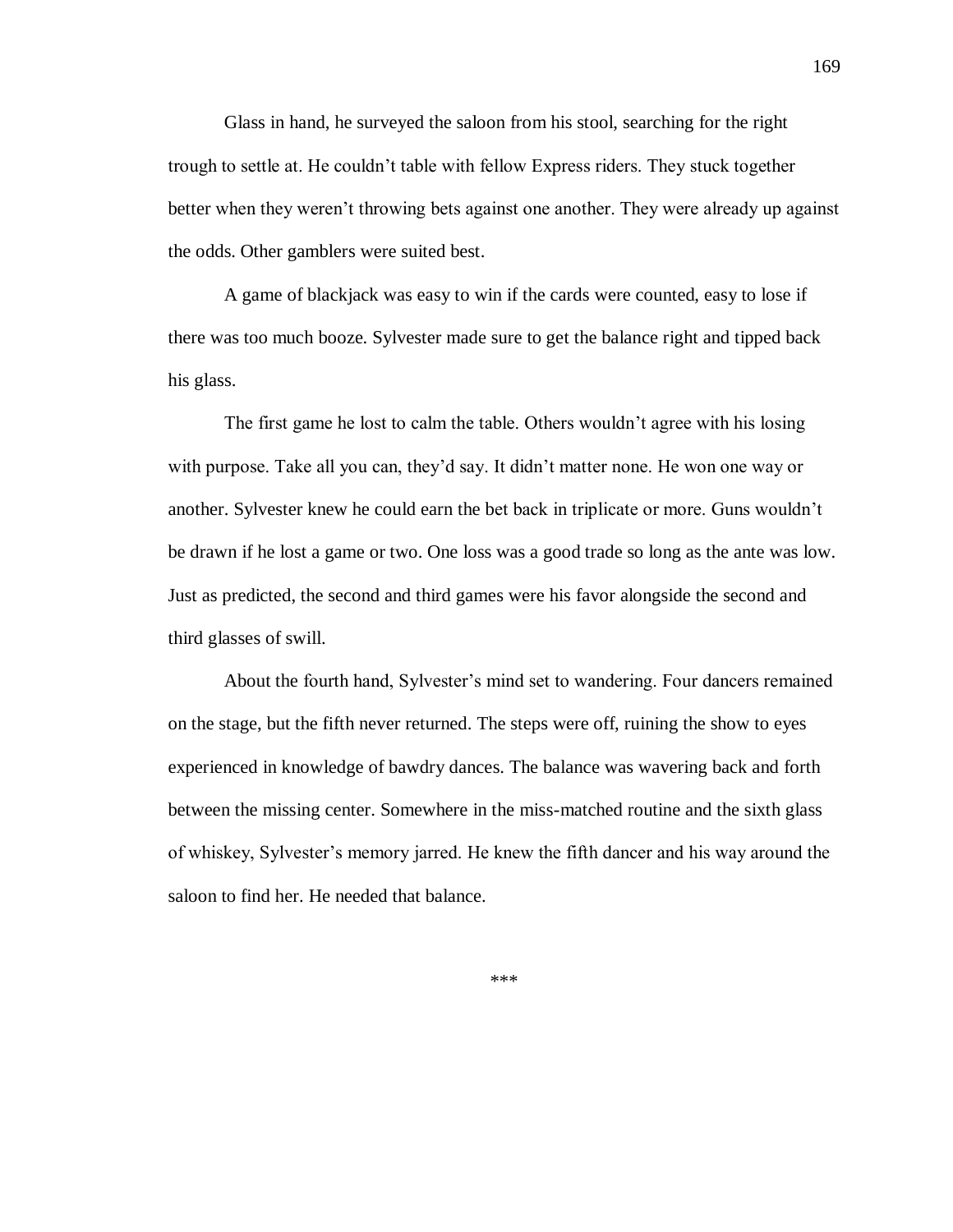Anticipation widened the eyes of the youngest Abbott girl as she dashed to the parlor window. Fear wasn't a sentiment she ever considered. Her eyes strained, hoping to spot a new form of excitement, or even one of the old ones. Her ears had already heard promise of hooves. Drawing nearer with each contact with the ground. The sound grew louder and closer.

Red Butte had proven boring. Not at all like the novels of the west. As soon as her daddy had told her of their move, she scanned all the dime novels. They left her with particular expectations to be disappointed. No guns fired in the middle of the night. No men bleeding out in the streets. Nary a lady-of-the-night had been seen. Only one thing claimed this town.

"It's only another Pony rider," Fanny called from the sill, "D'you think we've got letters?"

She turned her attention back to the window. A full gallop was hard on a horse, she'd heard. Not that she had first-hand experience. Her dearest sister cautioned a horse was too dangerous to ride, and carriages were better suited to ladiess. By the look of the one coming into the station, bobbing its head like a bored horse at carriage, that might've been true. Though Fanny wouldn't admit it aloud. Dust disturbed and settled as each hoof connected with the ground. Front legs lifted off the ground in mock of white Spanish stallions as the hocks angled. It had been given its head and the makeshift rope halter around its muzzle didn't hold it in check. The rider, every bit as worn and dirtied as the horse, grasped the twine reins in one hand and a parcel with the words *U.S. Mail* emblazoned on it in the other.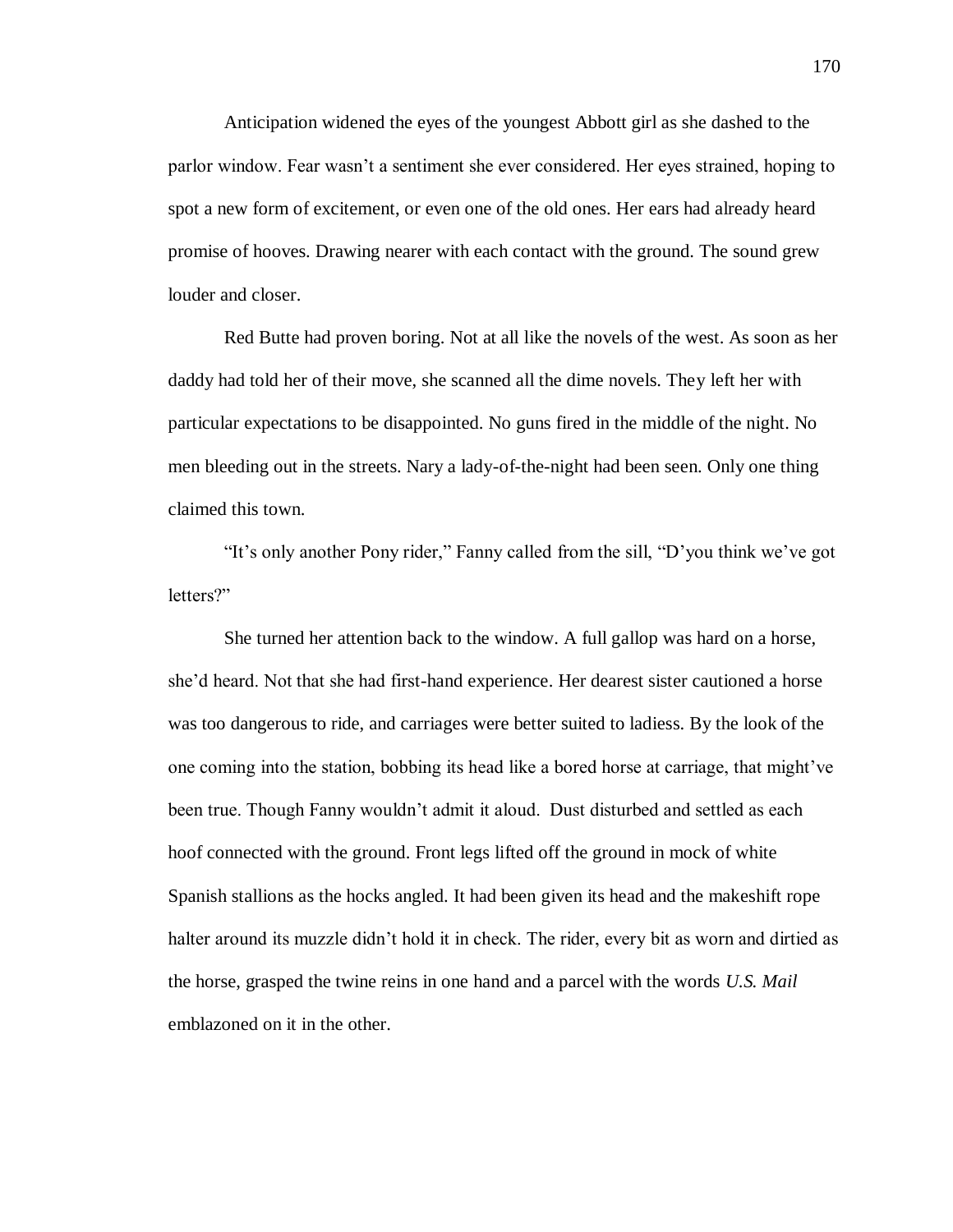"Frances, leave the man alone. He hasn't even reached the post office yet." The elder sister, Delilah said, looking over her reading glasses, "And its *do you*. Not *d'you*."

It was too late. Fanny had her eyes set and feathered hat on. Proper easterners didn't act as such, but the youngest daughter embraced the roughish life in the west too readily. Delilah shook her head and set her book onto the chaise lounge. There was only so much Jane Austen she could read in a sitting, but preventing Fanny from fooling herself wasn't an ideal distraction. What Delilah wouldn't give for her sister to look after herself, for once.

Even before the door could slam, Delilah was pulling on the handle to keep it open. She didn't need any embarrassment from her sister. Their father wouldn't be impressed if either of them consorted with the Pony riders that whipped through town. The bank kept him busy most time, so perhaps he wouldn't notice this accidental transgression and failure.

"You're late," the postmaster grabbed the mail satchel. Papers shuffled. New letters going in, letters for Red Butte residents leaving. "You're lucky we've been short riders or you'd be gone."

The next rider waited on a blanketed Appaloosa, hand extended. Dust left behind them as he kicked the horse into a gallop. The horse's spots on its rump matched the skies it was running beneath. No stopping until Willow Springs, twelve miles.

"I would've been here earlier, but I can't go far on a horse with a broke cannon. You're not a horse man, I know. 'Magine if a took a sledge right there to your shin. That's about the short of it," the young, haggard rider explained. He dropped to his knees,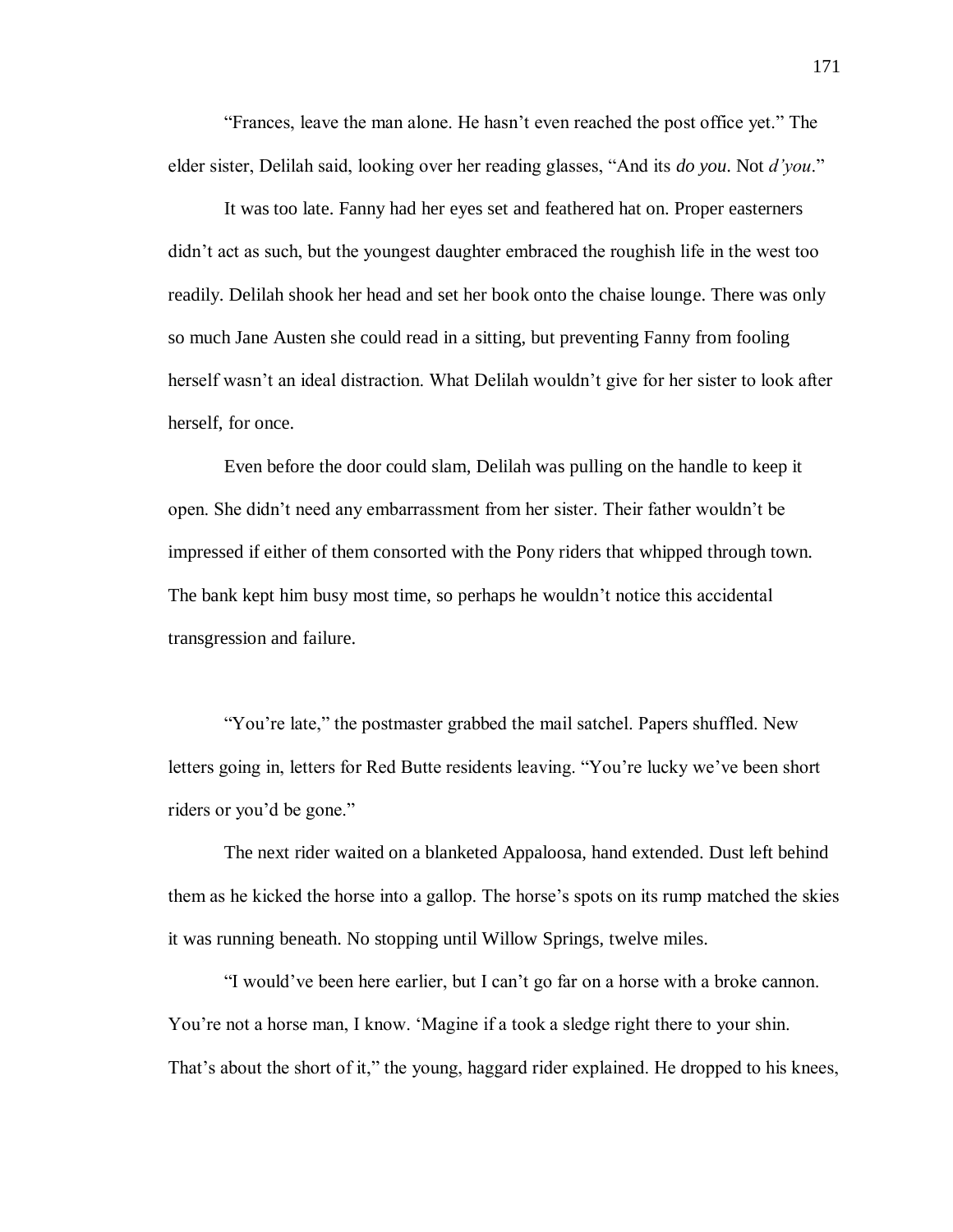eyes flowing with mockery. "She wanted me to beg your forgiveness. She told me she felt so bad the mail wasn't going to be on time. Then I took the revolver between ears." – he spit a stream of tobacco to the ground – "I've been through nine stations. I've earned a rest. So's this wild one. Awful stress to tame a mustang s'quick. Enjoy my addition to the fleet."

Useless hands brushed the dirt off his pants when he stood. Turning to continue on his way, he got just two yards to the saloon, to a bath and whiskey, when he was intercepted by a blonde. Peacock feathers were at eye-line. The rider had seen many women at the stations he stopped at. Women of all kinds. He'd been to Sacramento five times already, but never to the start of the trail. Never too far east. This girl before him was all he guessed a suitable eastern woman to look. Not at all like the harlots that approached him at Bedeau's station.

"My name's Frances Abbott," she introduced herself, eyelashes fluttering like dirt was stuck in her eyes, "But please, call me Fanny."

Along with the variety of women, he'd also seen dust storms travelling across the wide expanse of plain and prairie. The rotation of debris through the air. He'd dodged a cactus come back around more than once. That alternation wasn't unlike the switch from the blonde, Fanny, to the empty space that traded her. She lurched immediately out of sight. Filling the empty space stood a taller, withdrawn lady. He could only compare the two with what he knew best. Fanny, a sturdy built mustang, but this new woman a highbred Andalusian, elegant and strong. Both breeds their own, respectively, but coming from the same Spanish stock.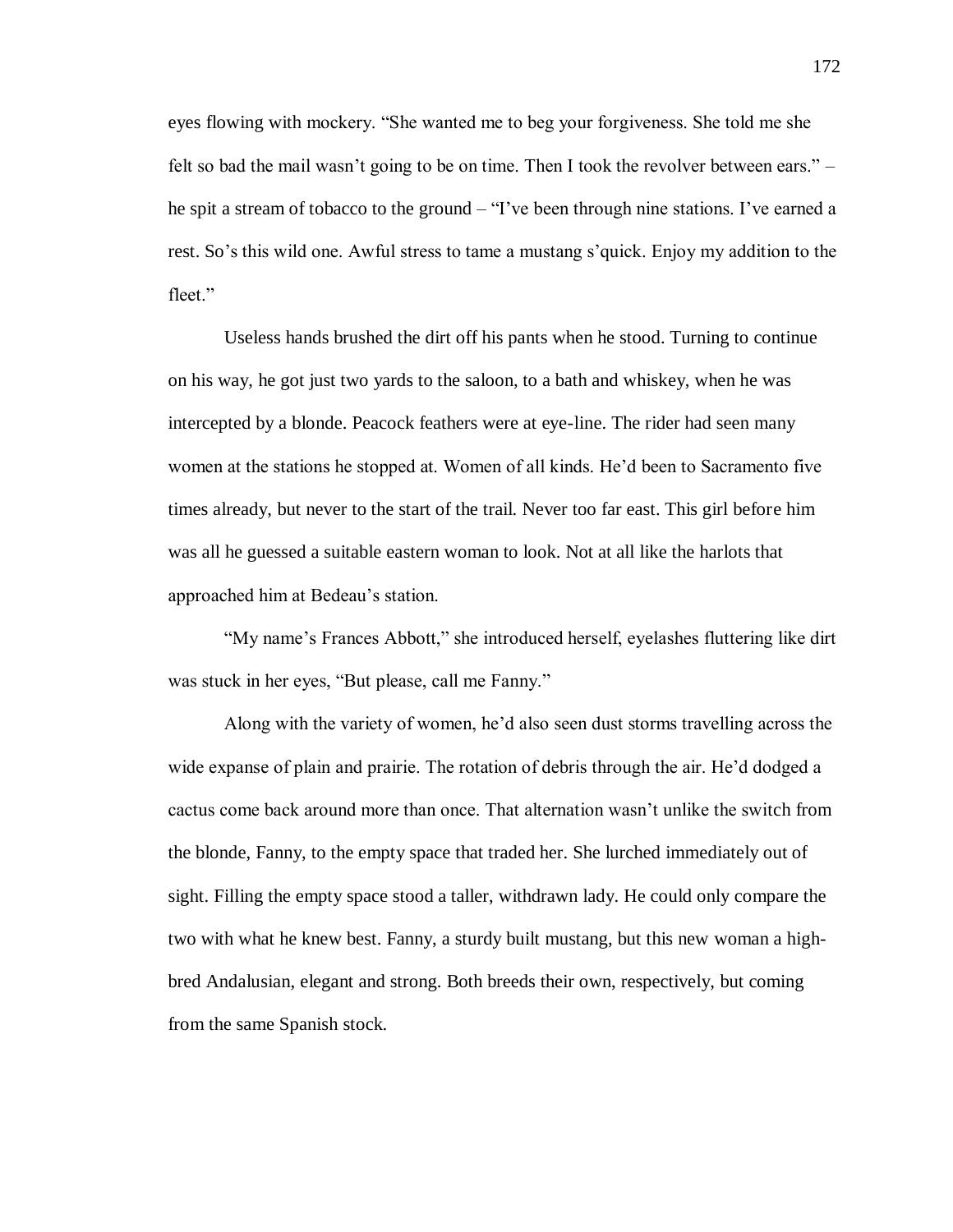"I apologize for my sister," the Andalusian said, a hand on Fanny's arm, turning to direct her away.

On the plains, the mustang was either well-worked or wild. Common. Andalusians were a rare beauty. He'd seen a carriage pair once, of all the carriages he saw. Graceful, but still powerful and fearless. Something like that catches your eye and your fancy.

"Name's Sylvester Clairbourne," the Pony rider called to the older sister, "Hope to see you again."

But her back was already to him. The wind whipping his words away.

\*\*\*

Her back was to the door, a cloth napkin at her face, dabbing away tears. The white silk had long since marred to grey. But it was something to hold on to. She let out a great sight as Sylvester took his place, leaning on the doorframe of the room reserved especially for the dancers. Dresses were splayed across any and all furniture. A mixture of satins and velvets, reds and blues. Miscellaneous dressing items dotted the scene. The Pony rider watched the tremors in the shoulders of the fifth dancer. A hand tucked loose hair behind an ear. Stress had freed it from its bonds at the nape of the neck.

"Never would have thought to see you here," he said, his voice low and pitying.

There was a strained tone she never heard before, as if the recollection of thoughts were painful. He hadn't sounded that way when he left. Promises ring hopeful most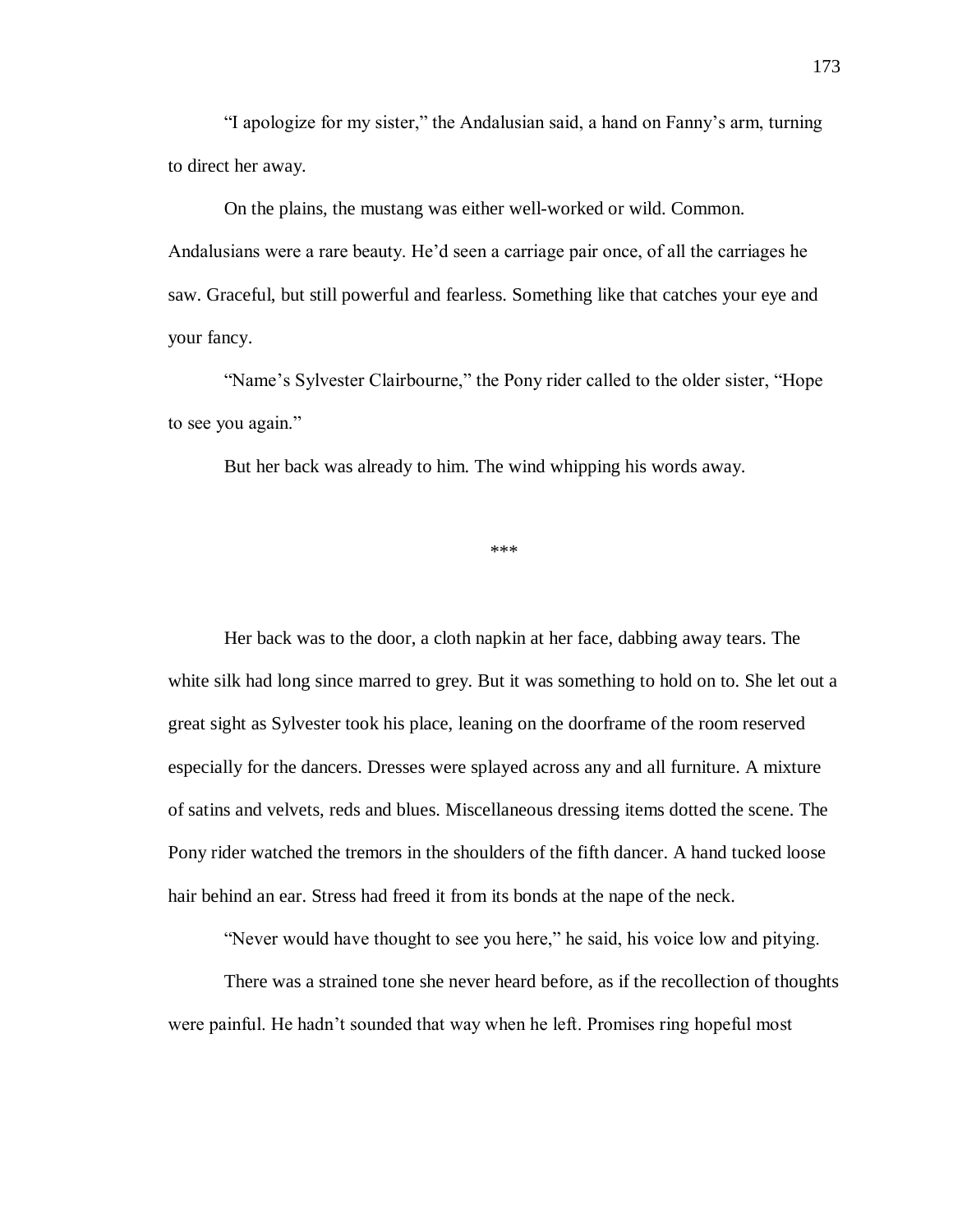times. She let the barricades down once before, but her defenses were up, the doors barred.

"You know well my daddy brought me here," she replied.

"He brought you to red Butte, but not for the life of a saloon girl, Delilah."

Silence. She remained facing the wall, rigid on a wooden stool. The mirror in the far reaches of her eyesight allowed her to see Sylvester on a slant. He had been clean shaven all those months ago, though grime left the impression of a shadow. When he rode in on what he claimed was a half-wild mustang carrying the U.S. mail he hadn't been tacked in Pony livery. He had a thick mustache now that hid the scar from walking into a post as he left. A brimmed hat shaded most of his face, but she could see he looked more tired than she remembered. Not so full of sparks. No longer wearing the energy of defiance. Lines rode across his face like cow trails at pasture.

Sylvester was tempted to prompt her to speak. If she was the same, she soon would on her own. Precision was one of her best traits. He just had to wait.

"You're the only man – My father didn't bring me here to get impregnated by some orphan looking to die either," – the tight curls of her hair whipped as she turned to face him. Sylvester wasn't the only one whose demeanor changed – "He *disinherited* me. I was told to leave the house and not return. I was pregnant. – Did those letters reach you? – I was homeless. The father – *You* were gone on some death mission."

Wells, Fargo, and Company claimed to be nearly perfect in its reliability. Just *nearly*, though. Letters slipped by, got lost or destroyed. The letters Delilah penned with eyes full of tears were clearly amongst the missing. Never knowing he was to be a father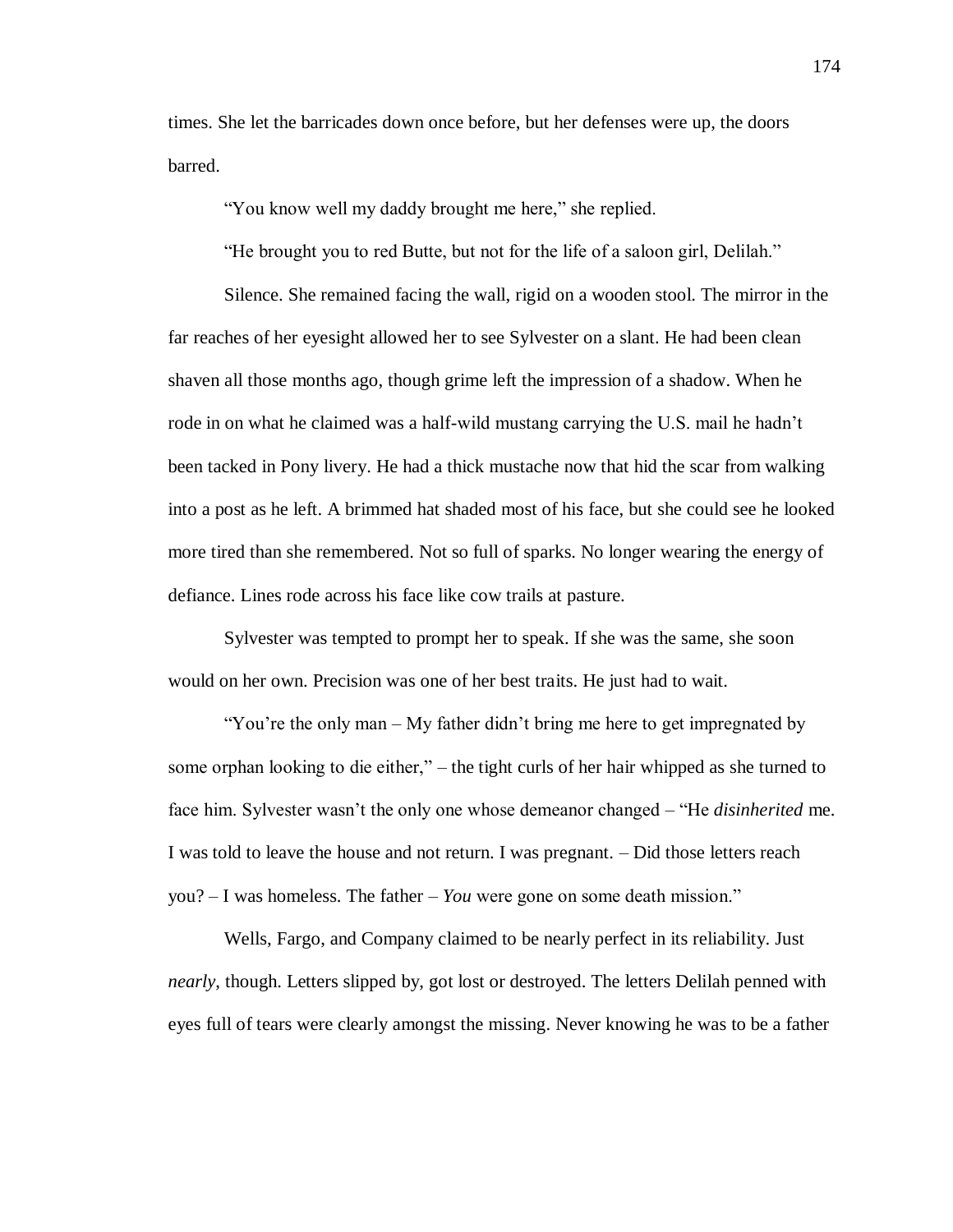robbed Sylvester of all her planned barbs. He stepped closer to Delilah and rested a hand on her shoulder. She turned away.

"Now, Delilah, it wasn't no –"

"I heard eight different accounts of your death. How was I not to believe at least one to be true? You can't ride off in a storm with talk of Indian wars in the next territory over and say you might not die. It says right on the posters *willing to risk death daily*. You abandoned me."

Fabric creased and unfolded over her shoulders as she folded her arms. As she spoke, she kept her face fixed forward at the wall, but Sylvester could use the mirror to see her. A merging of emotions showed on her face: anger, disappointment, defiance. Rattlesnakes hurt less than the next words out of her mouth, but both stung like poison. Sylvester would know.

Either way, I couldn't keep the baby. I was scared," her arms tightened around her chest, "That ol' sawbones, Doc Sharpe, performed an – he applied a treatment of sorts  $-I$ didn't have to worry about providing for two mouths any more. I thought my daddy would take me back in. Everything was kept quiet. Not everyone knew what I'd done to shame him. I was wrong. I owned a debt to Sharpe and with no money I could only  $-I$ did *favors* – After all that, dancing seemed like the least shameful thing I've done in some time. Daddy wasn't breathing down my neck any more, either."

There was so much for her to say, but sobs took her voice. She was weak, vulnerable. It seemed the strength of her defenses had failed again. Sylvester had always suspected the walls would come down. No amount of chill on a heart could resist. The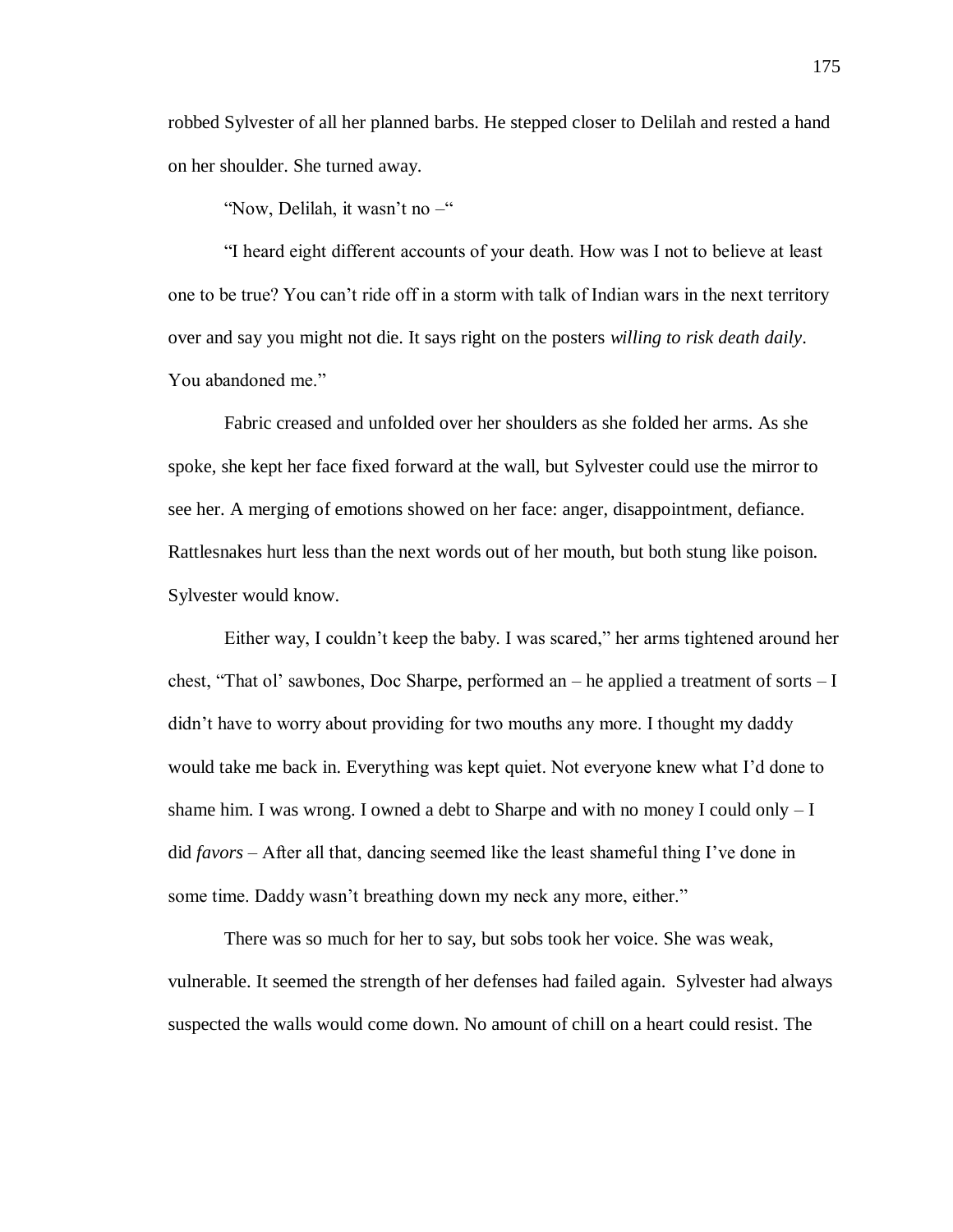Express rider saw Delilah's hand slide its way up the skirt of her dancing dress. Sylvester turned her around on the stool. Wrapping his arms around her, he kissed her forehead.

"It'll be alright, sweetheart," he whispered, "I'm here now."

Kisses trailed down the side of her face to her neck. The frost was warming already. Her body flashed to limp, yielding. Then it tensed against him. Delilah pushed him away when she stood.

"Sylvester Clairbourne, if you think I'm going to be so easy to win over again, you're wrong. I've learned a thing or two since you were here last," a gun hammer clicked, "Now I suggest you find your way out."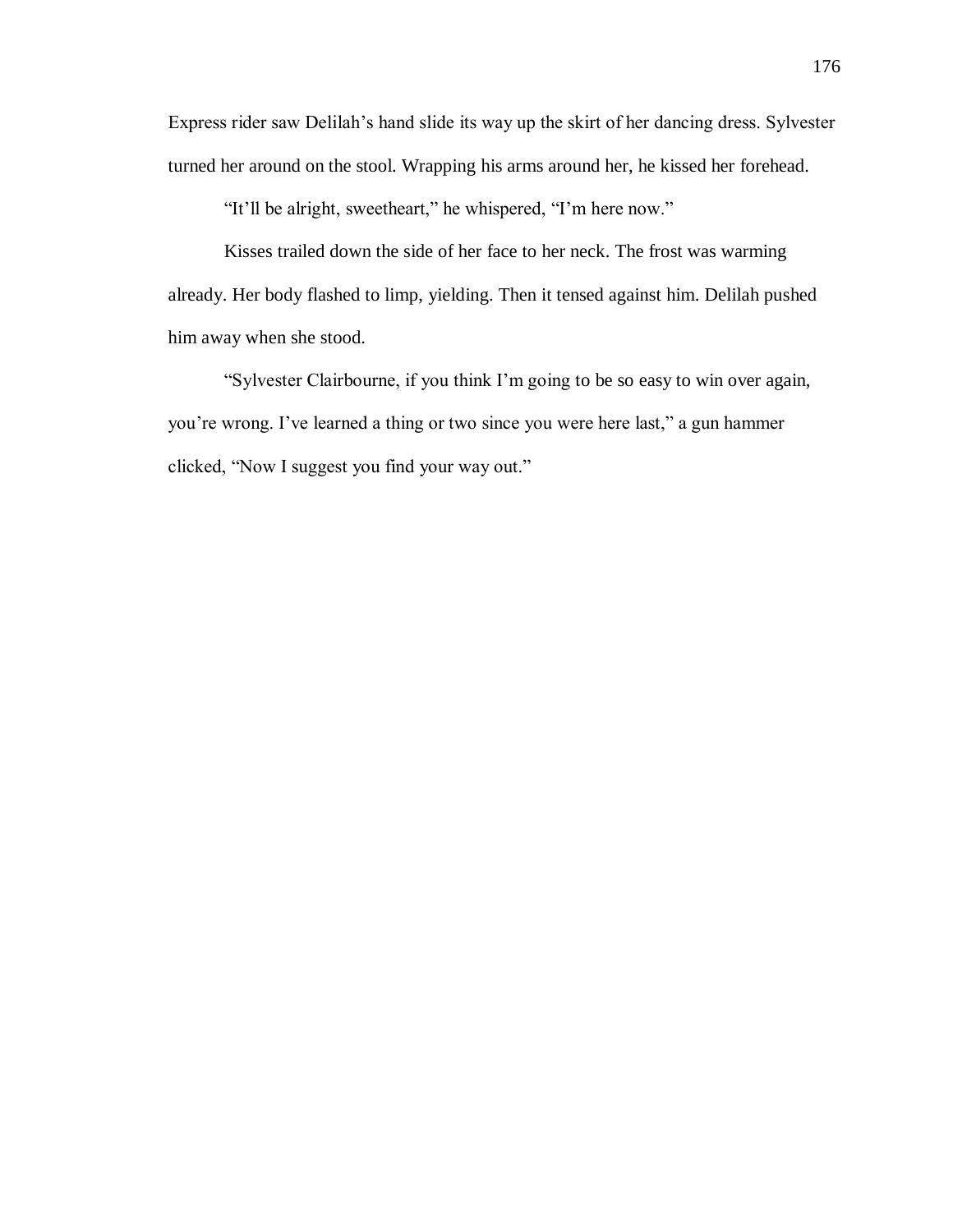# *Chapter Two*

Miss Fortune dealt the right cards to Sylvester. The same wind that left him speechless granted him a second chance at an introduction to the Andalusian. Open plains left the gusts unfettered, their strength remaining at its fullest. The two young ladies pushed against the invisible force. Another power deterring Fanny, or Frances, whichever the mustang wanted to be called, from returning home. She held fast to her hat. Her sister, head uncovered in her hurry out of the house, had her mane kept in style by a ribbon that loosed and fell.

Sylvester watched the ribbon take its path in the wind currents, from the braided mane of the elder sister to where it landed in the dust. He saw it as no consequence at first. A lady as such had to have many hair decorations and wouldn't miss a little bit of fabric. Realization s struck him as the wind meant to carry the ribbon further afield. The lady might not particularly care for the hair-piece individually, but she could still appreciate its return, perhaps.

"Miss," he called to the Andalusian, ribbon in hand, "Miss, this fell from your hair."

It was Fanny that looked back. Hair fanning around her head in the wind, she looked something like Medusa. Eyes glowing with excitement that this man had taken to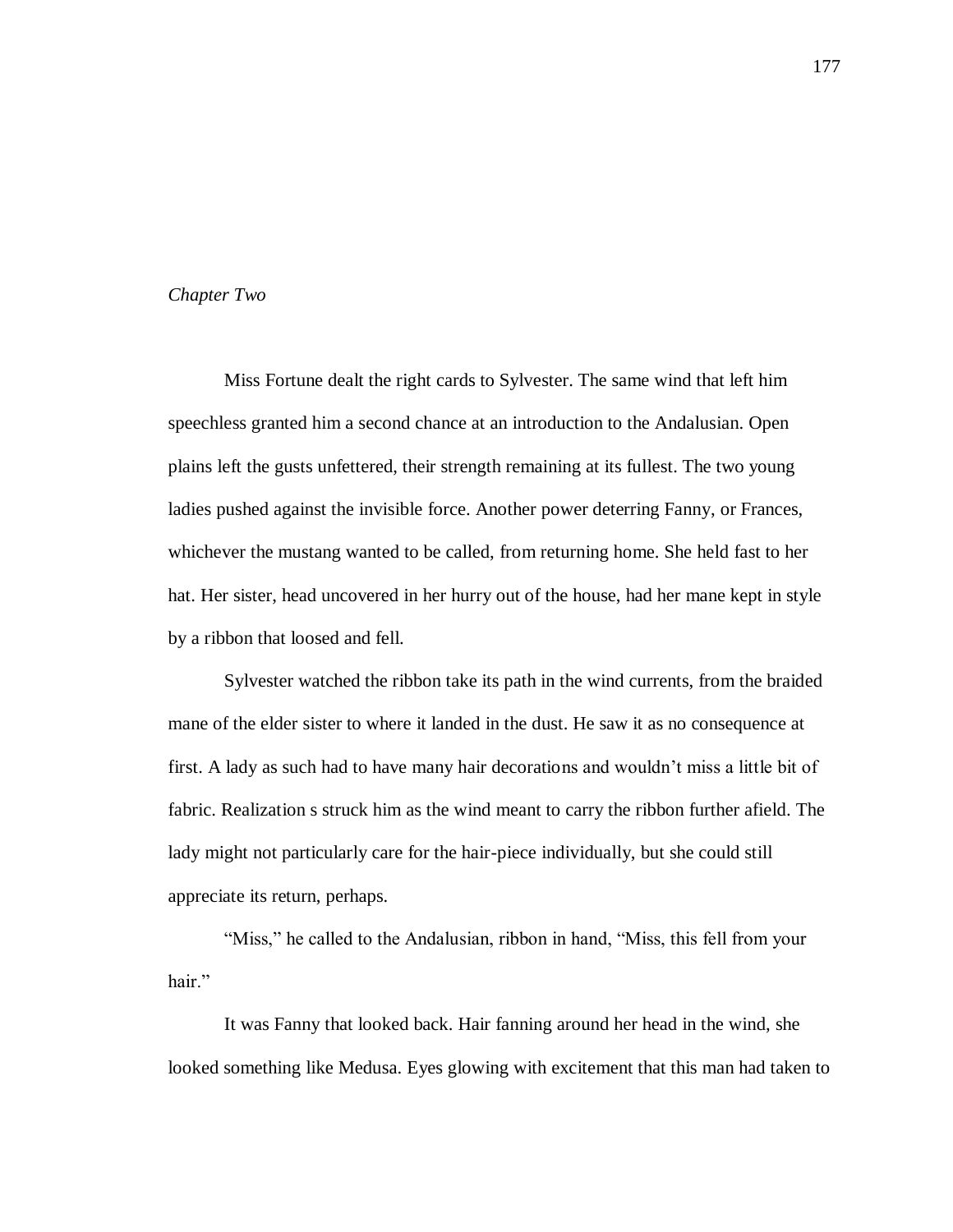following after them. Something new in their same-old routine. For certain, the rider must have taken a liking to her. Earlier, she had the courtesy of introducing herself, unlike her chilled sister.

"What'd you say your name was, sir?" Fanny asked, eyes fluttering again, "I couldn't catch it with my sister dragging me away."

Heels driven into the ground from the younger sister caused the elder to stumble briefly. Another hitch in her step preventing what she wanted. Time leading up to when their father would notice them missing.

"Frances, there's no time for this," the elder sister said, "I have lessons to teach you."

The longer this prolonged, the more likely it was they'd catch grief from their father. The Andalusian, mane now free to move with the wind, tugged at her sister's arm. Simple trespasses weren't easily overlooked by their father. There was a schedule to keep to.

"Sylvester Clairbourne," he said, "And I apologize for keeping you, but I was hoping to speak to this lady on your arm. Y'see—"

Disappointment as slight as this meant nothing to Fanny. So, the Express rider preferred her sister. This only meant a different opportunity for entertainment.

"Oh, Delilah? She's my sister, senior by four years," Fanny explained, "I can't imagine she'd want much to say to you."

A name to place the person. It made all the difference. Despite his current life, Sylvester's past acquainted him with learned experience. The meaning of the name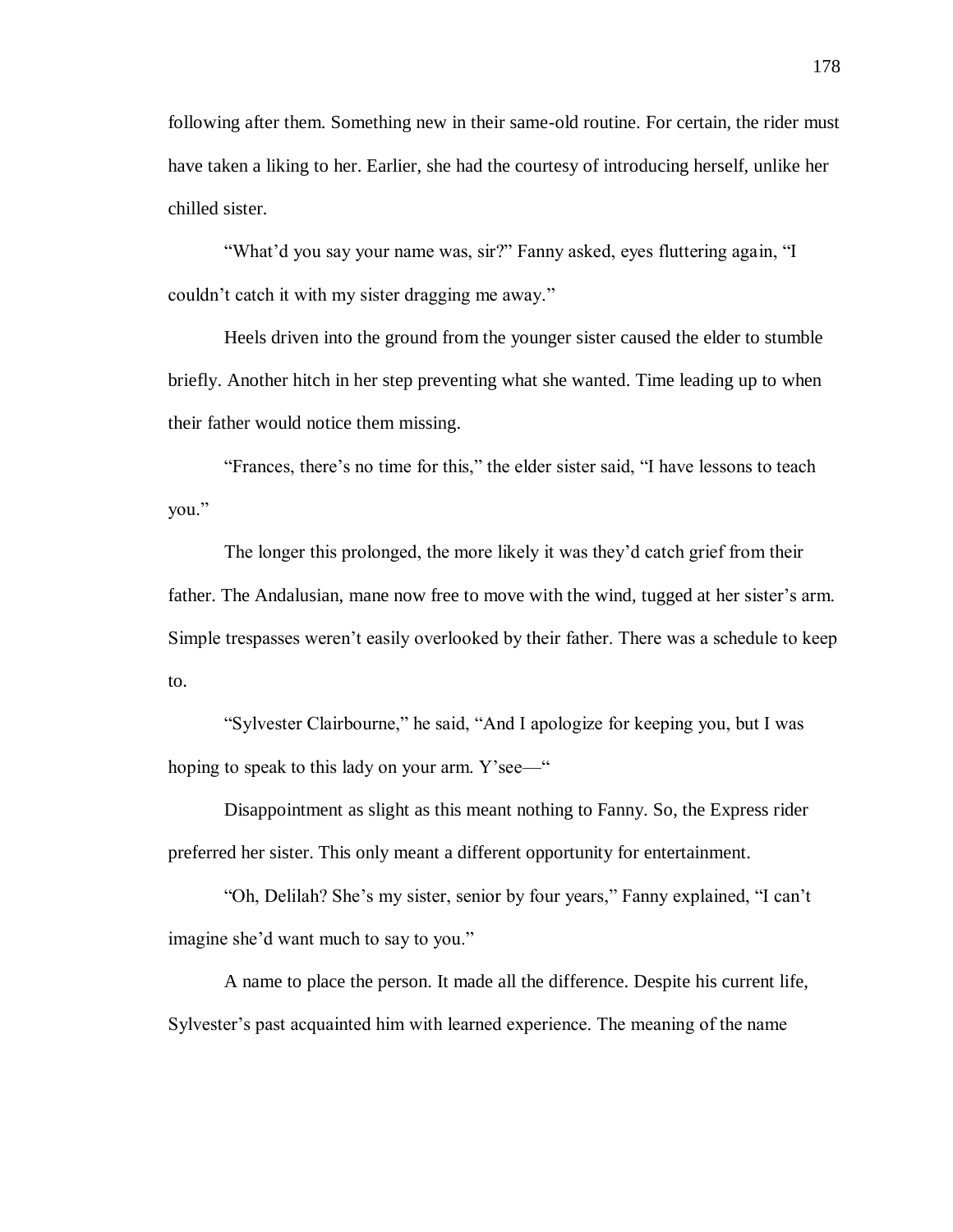intrigued him. Could such a reserved lady as the one before him cause the same betrayals as the namesake?

"I don't mean to bother you, Miss Delilah—"

"Miss Abbott," her words spited the heat.

Fresh broke horses resisted. The crossbred he'd stolen and claimed to tame wasn't happy with the situation. He expected the same reaction from Delilah and got it in spades. Guessing at the family history was easy, even if unfounded. The sisters' mother must have died, leaving Delilah to step up into a responsible role sooner than warranted. Proof of this was yet to surface.

"Miss Abbott, then," Sylvester corrected, "This fell from your hair as you were leaving with your sister."

Dirt and dust besmirched the yellow ribbon, just as it done to everything in Red Butte. There was no escaping it. The effects were added upon by the grime that built up on Sylvester's hands from hours on horseback.

"It might look a little worse for wear, but I don't think it's been ruined," Sylvester looked with apologies.

For a second, Delilah's eyes lost their stones. The second was quick and ended, the rock-wall mended. Her hand was controlled as it reached, but it shook. The bearing rein of a carriage horse keeping its head locked high, each step of the hoof deliberate. Every measure articulated by a particular master. Sometimes, the master asked too much and pushed the horse to its limits.

"Thank you so kindly for returning this to me," Delilah said, "I'm sure something can be done to repair it."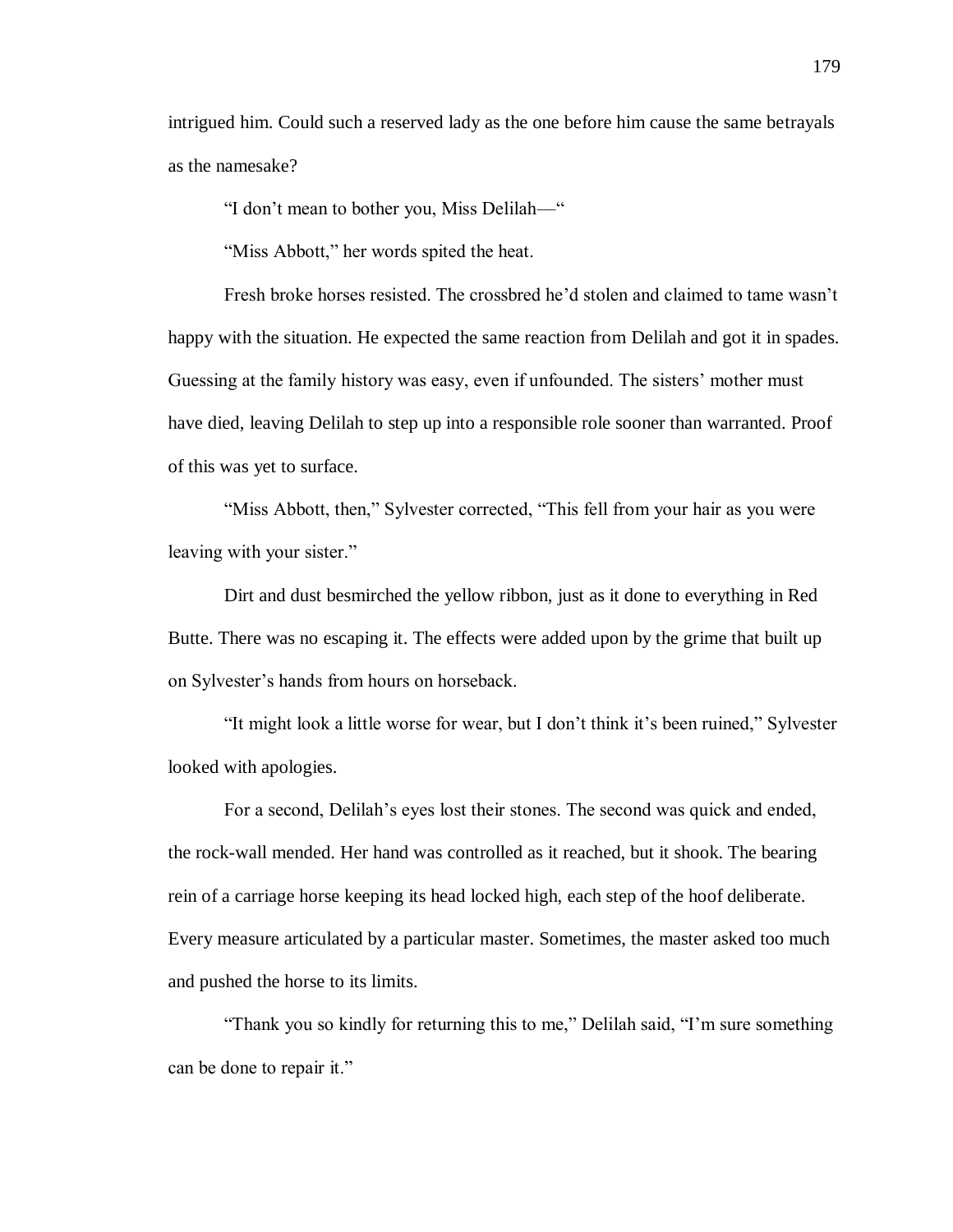A horse dropped to its knees beneath him. Simple trips could throw a rider. It wasn't the flat voice the lady spoke to him in that did it. Warmth wasn't a reaction he expected. As she took back what was hers, he noticed a flash of silver on her ring finger.

\*\*\*

Reflexes against danger taught him to react fast. Wild animals were intimidated by spread arms, it added dominance. Doing the same with a scorned women, he hoped, had the opposite effect. It exposed every vital organ possessed in a human body to imply a certain defenselessness. Sylvester had entered her territory unarmed.

"Use some rationale, sweetheart," Sylvester insisted, taking a few steps back, "Accidents happen when many don't meant them to."

More careful words could have been chosen, but faced with a revolver barrel robbed his mind of sense. Delilah's face bore rage against the world, no kind thought for anyone or thing. On the morning they met, she was reserved, a lady in control. She tended the hidden fire of anger keeping it in a ring of stones. Time and circumstance allowed it to burn wildly, spread across expanses. On this particular day, Sylvester doubted it would return to the depths of conscious.

"It was irrational for me to yield to you seven months ago," she didn't lower the handgun an inch, "My thoughts haven't been more directed by reason than they are now."

Two more steps backward and Sylvester reached a wall in the small room. Now, a gun was between the way to safety and it was drawing closer to him. Aimed firearms weren't something he wasn't accustomed to. Friends were sparser than enemies. Never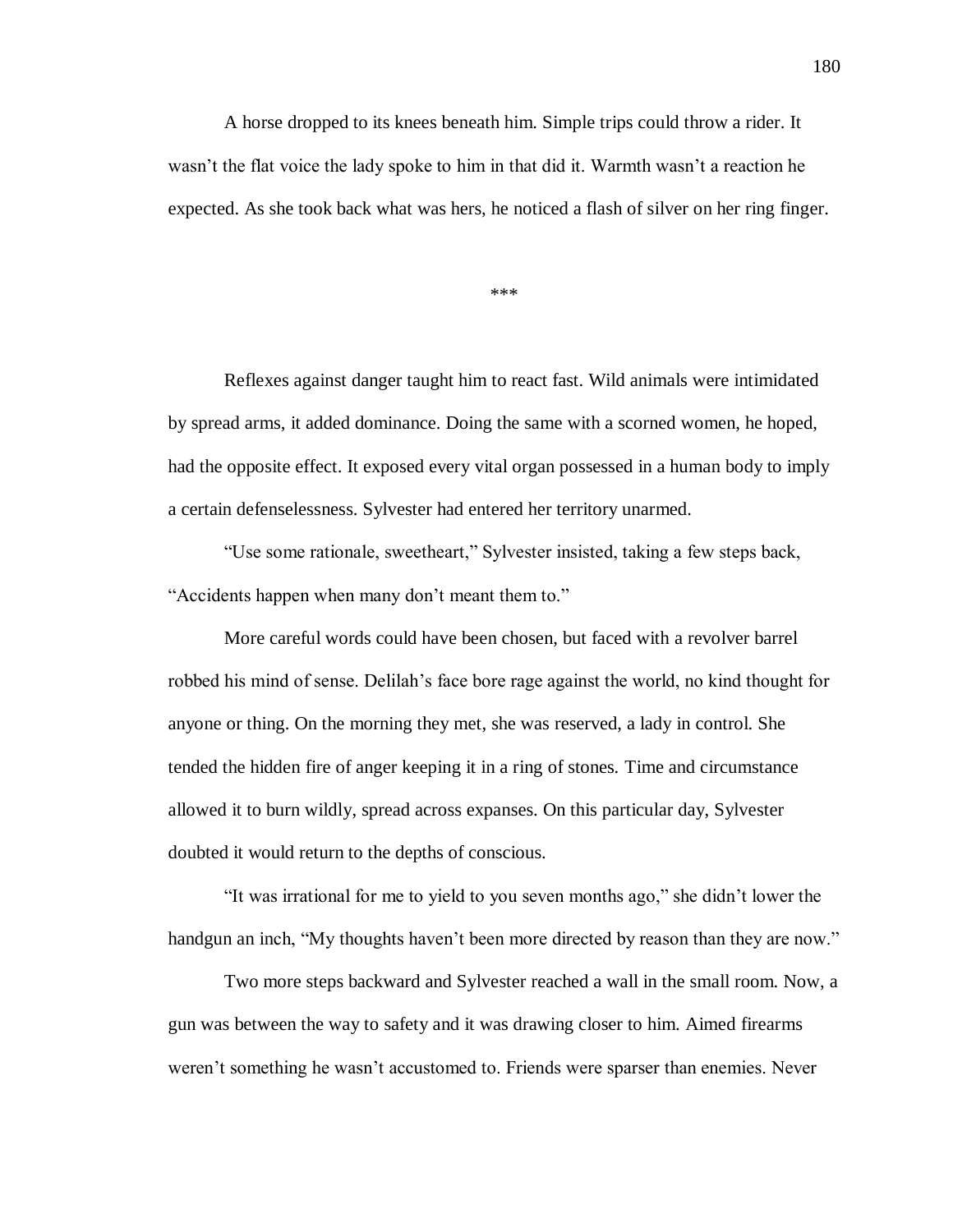before had he not had a means of escape. Tension in the room tightened around him like a saddle girth. Hold his breath as he might, there was no avoiding it.

"I haven't spent these months idle, Mister Clairbourne," Delilah said, "I've made friends of the nastiest sort. I bet you can imagine who breezes through this settlement. Turns out there were others willing to teach me to handle a gun. There isn't a single soul that would miss you."

The barrel pushed up under his chin. He didn't dare speak in case he tripped himself into a worse fate. There was one thing worse than having a gun pointed at your person; being shot, which Sylvester wanted to avoid. One thing he'd learned as an Express rider was always to live to the next day. Always find a way to stay alive at any and all costs.

"You're an orphan and most already think you're dead, anyway," Delilah pulled the revolver back, pointing it toward his heart instead. The few layers of roughened leather wouldn't protect him, "I certainly believed the reports."

"I'm sorry, Delilah," Sylvester made himself small before her. Arms dropped to the sides, "You have to believe I never meant for any of this to happen."

Words, he hoped, would make all the difference. In directing horses, an expert rider can control the beast with mere body language. When I horse won't respond to leg pressure, reassuring them with words can urge them to listen.

"Your whispers might work on your mounts, but I'm not counted among them anymore," Delilah said, the knuckles of both hands bleached white "You change horses and forget about them. If chance throws them between your legs again, they don't remember you. I'm not a horse. I remember."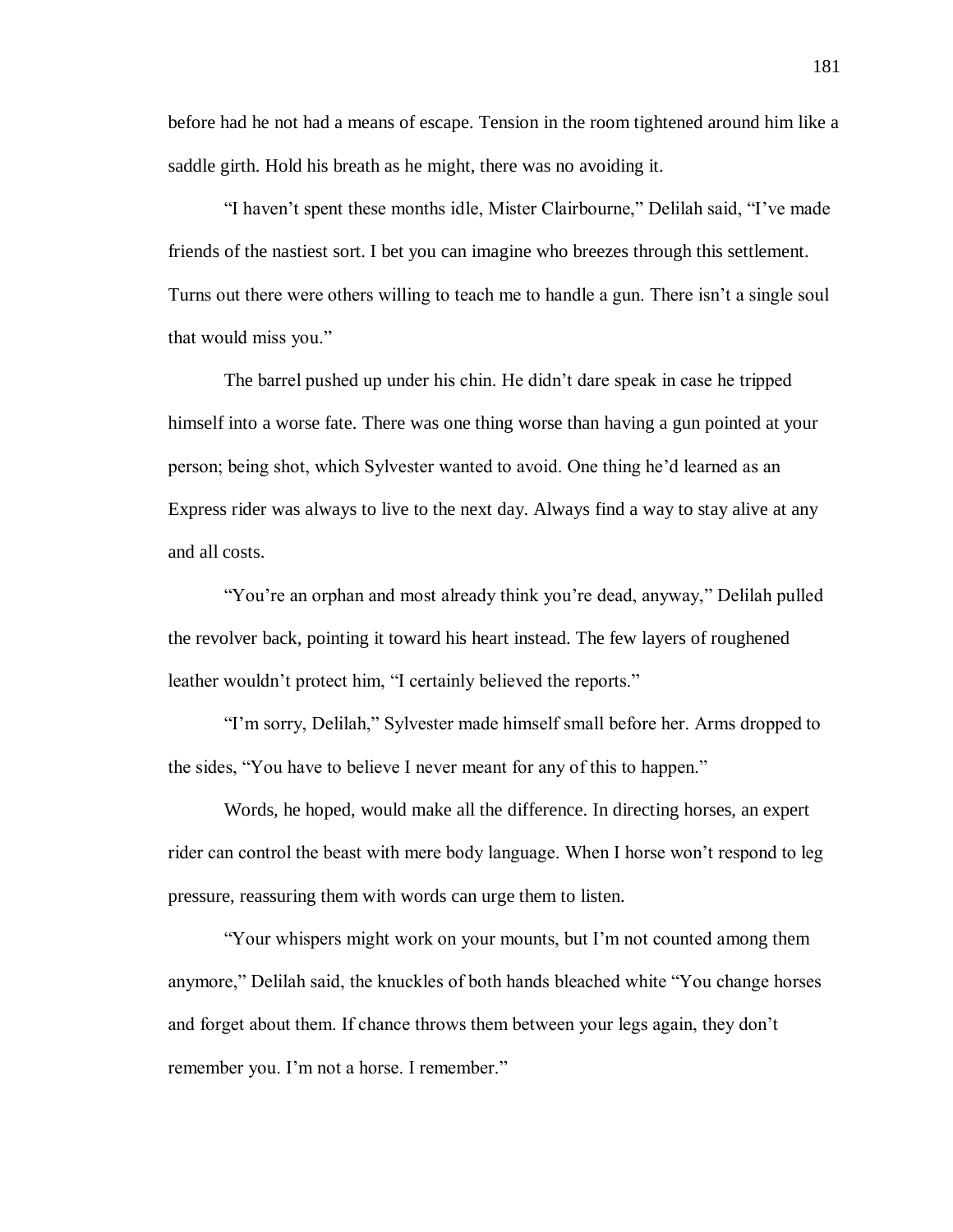While she spoke, the end of the revolver lowered toward the floor. Handguns were lighter than the rifle slung over his back, but they wore your arms if held aloft too long. Especially for a woman. Her eyes softened to a look she kept only briefly. Seven months prior. When Sylvester leaped past the defenses.

"I don't want to remember anymore," she raised the revolver to heart-level again.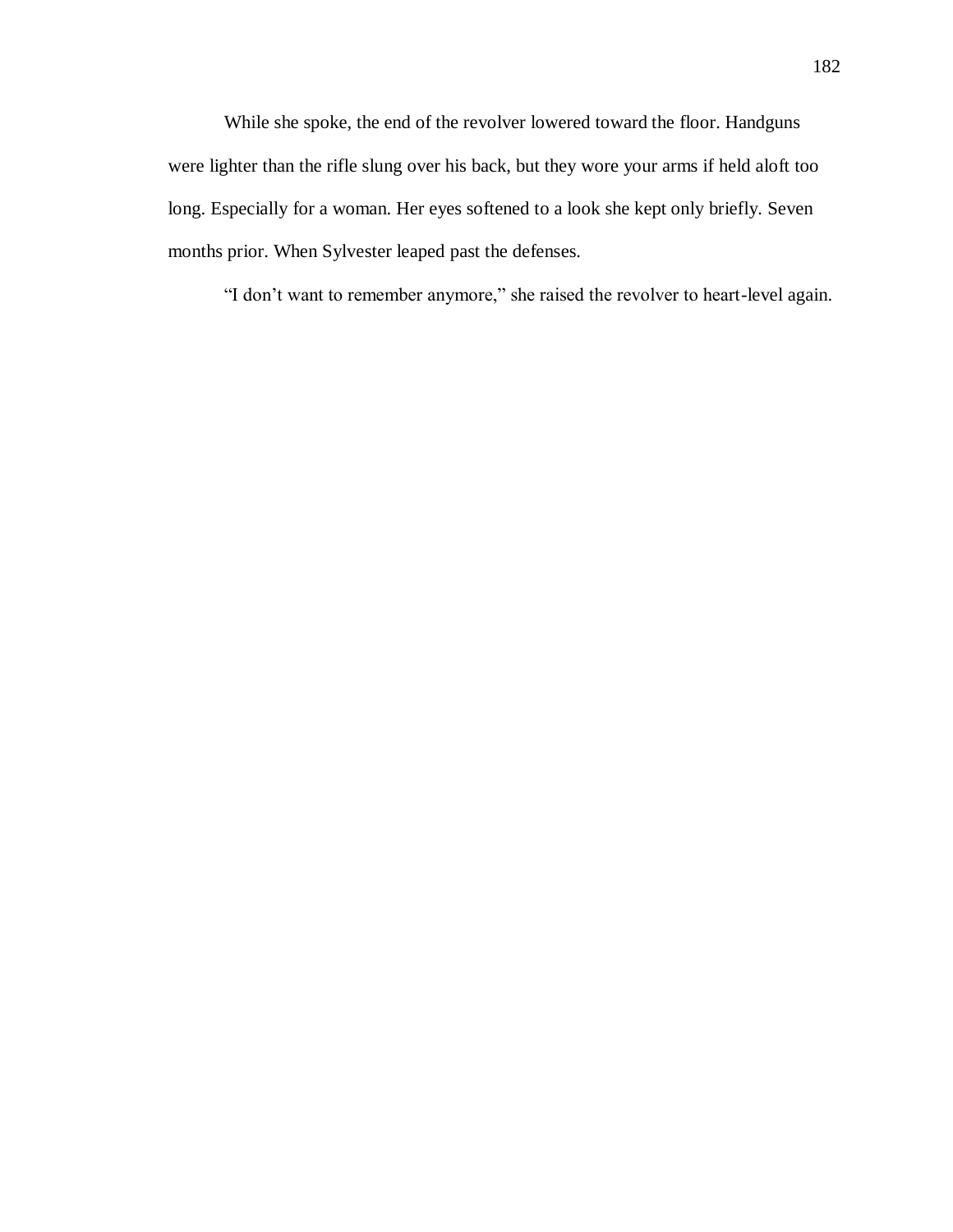# *Chapter Three*

No amount of whiskey would have made Sylvester admit his hopes had risen with the sun. Without hopes, he wouldn't have to admit disappointment either, or possible defeat. That Andalusian, Delilah, she was something pretty, but judging by the left hand ring, she was only to be looked at. Just as were the carriage horses she reminded him of, unless he were to steal them. He tipped back his glass of amber-colored liquid.

Dame Harp looked out the window at the sky. The plains were wide open and one could see across them for miles. Never any surprises with a view like that. Thunderheads were rolling parallel to Red Butte. Not storms, just heat lightening.

"Must be glad you don't have to ride out in this weather," she commented to Sylvester, "Spook the horses, it would."

She leaned onto the bar nearby where the Pony Express rider was sitting. Noticing his glass was empty, she grabbed the bottle to top it off. Alcohol splashed onto the counter. He tipped his hat in thanks.

"Take your hat off at the tables or the bar, dear" Dam Harp said, "Don't give me that look. My establishment, my rules. I don't have to serve you."

She put a hand on the freshly filled glass and drew it away. Atop Sylvester's head was an old, wide-brimmed hat. Its previous owner had gone and died too early, but not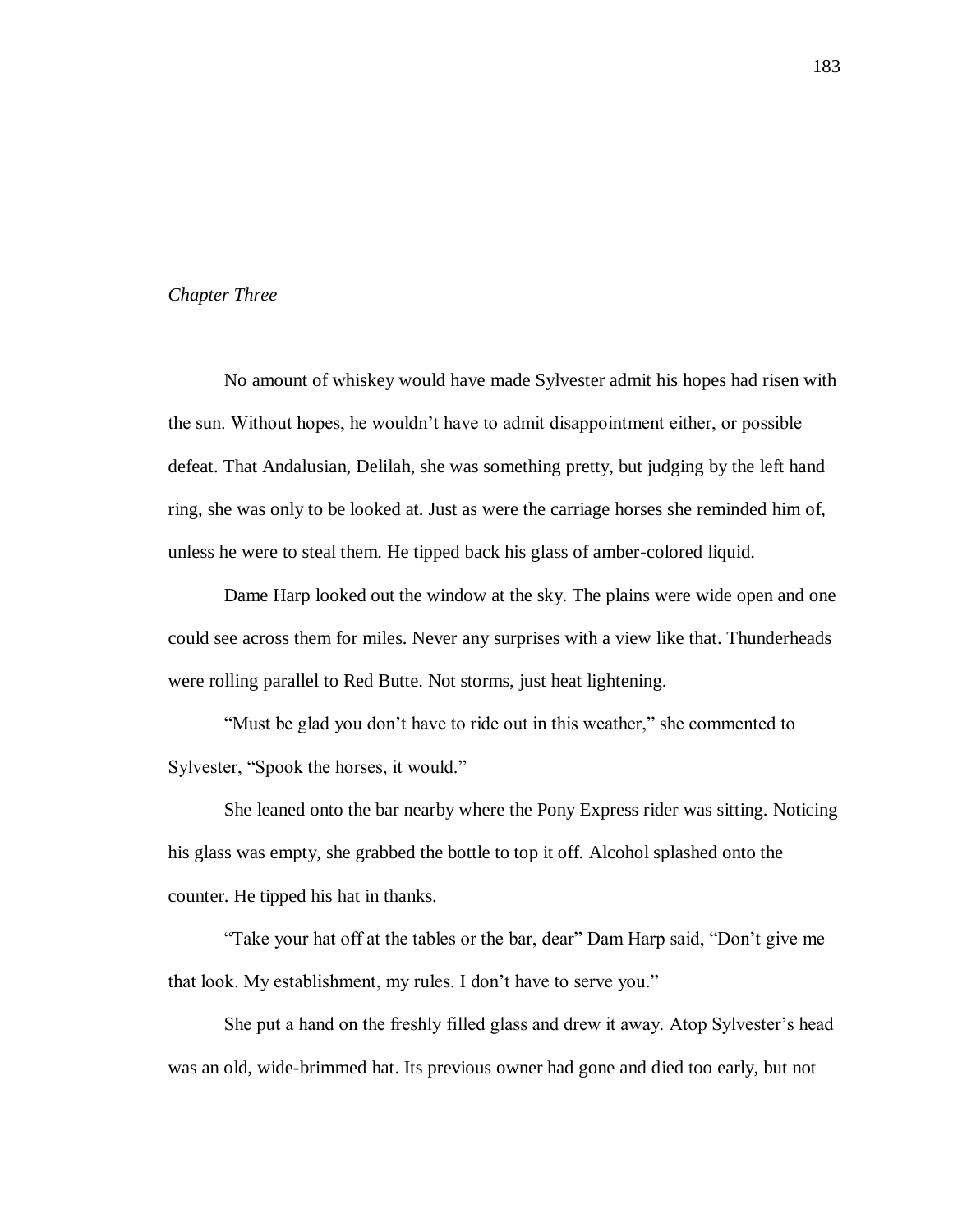before leaving behind a young wife and a son for her to care for on her own. None of this history was of any importance to Sylvester, just the result which he caused. He complied to the dame's request and she returned him his drink.

"I may not be headed out, but other riders still are," Sylvester said, "I can't celebrate other's misfortune."

*Lawless* was always the word to describe the western states by those in the east. Much of what was constructed in Washington didn't apply to what was still unfounded, but it was far from lawless. There were unspoken agreements. Sylvester, whose morals were questionable, demonstrated these in the dedication Pony Express riders had for one another. He was benefiting from his reprieve of riding, but that mean some other soul took his place in danger.

Annoyances replaced the danger he could have been in. Flourishes of color at the door drew his attention. The younger Abbott girl, Fanny, the mustang, preceded echoes of *clip-clops* over to the bar. In a second, his hat was off the chair-back and in her hands. She looked it over with keen eyes narrowed as if she was deciding on a new piece of finery. With a smile, she switched her peacock-feathered hat with the worn and dirtied one. Dame Harp turned her back. It was all the flash and bang of a storm without the rains.

"I was hoping to find you here."

Sylvester crossed his brows in response. Empty chairs flanked his sides. The left front closed in with Fanny leading the charge.

"Don't worry. I may act as though I haven't an intelligent thought, but I know it's not me you're looking after."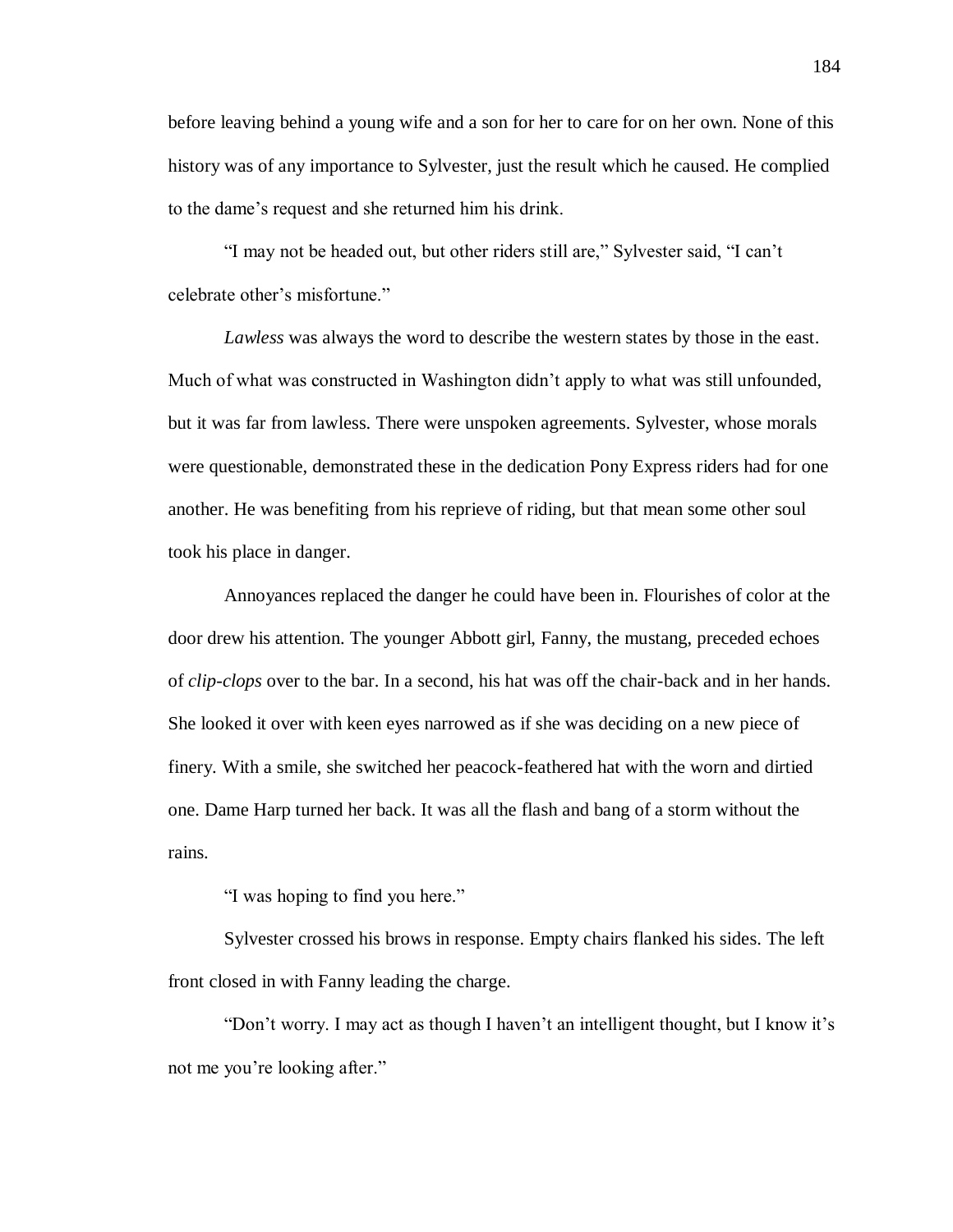Expectations had her hoping he'd offer a drink. The dame wouldn't sell her alcohol directly, but a few sips could be hidden. Even though Sylvester didn't know it yet, Fanny was there to do him a favor. Altruism rung hollow. Her own entertainment was her order of business. A longing for a new scent in the air.

She waited. Rolled eyes and a sigh, Fanny adjusted her skirts and tipped the newly donned hat backward, lighting her face. Sylvester hadn't yet gotten a chance to touch his second glass of whiskey, so Fanny took care of it for him.

Lack of a mother left many doors open for her. Delilah rushed ahead to close as many of them as possible, but there was only so much a young woman could do. Fanny grew wearisome of the day-in-day-out routine of Red Butte. Taken to finding adventure got her in trouble more times than one, or ten. Distanced amusement was a new experience. Fanny could sit back and orchestrate while other got in trouble, but still watch the play.

"Okay, Mooncalf. You want to get to know my sister?" she looked at him over the top of the empty glass.

\*\*\*

Noon, and just after or before, was a busy time at the saloon. A stockyard of people waiting to reach the troughs. Patrons pushed aside when they saw Delilah emerge from the bowels of the building. Away from eyes, no one could have known what had occurred. People might have heard, but the echoes of guns weren't uncommon. All too frequent, a horse was ridden to ruin and wasn't allowed to live for longer.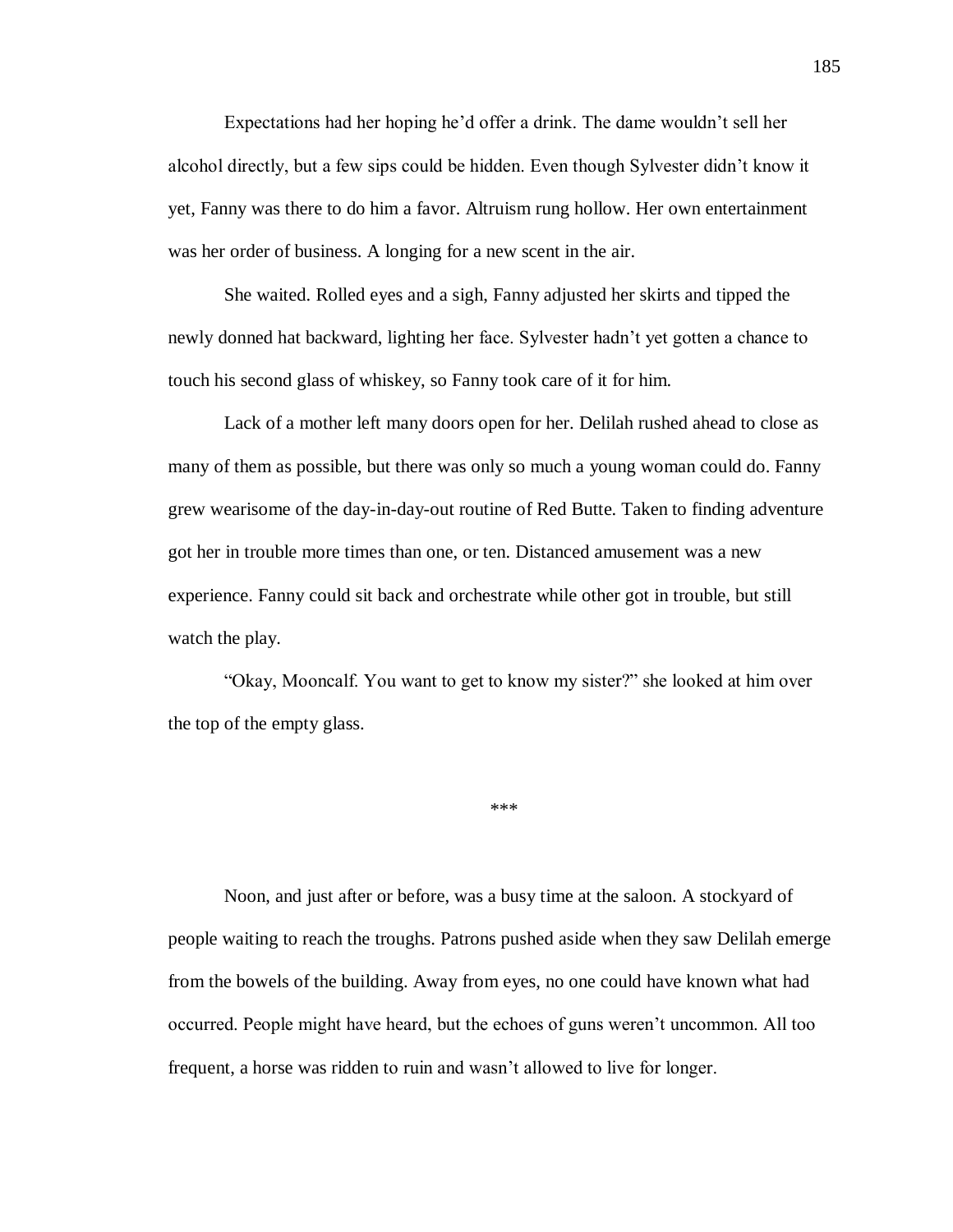The patient cattle were suspicious of the quick darts, but much more concerned with their own present lives to put much interest in a dancing girl's fleeting fancies. Dame Harp had taken the ruined lady under her care five months prior. Just like all the other girls there for various times and illicit reasons. No, she hadn't acted as a replacement for a dead mother, but as a stern authority. Logic and reality.

Adrenaline hadn't quite yet taken Delilah's mind, as it had already done to her body. Each muscle tensed and was ready to go, take off like one of the Pony Express horses. Heart racing across the open plain to the next destination. Blood pushed fast through her veins. Her head, though. Every thought was articulated and precise. Steps for this occasion had been planned in her head. She was prepared.

"Is the spare horse still in the stable, Isabelle?" Delilah asked as she came up to the table the dame was aiding, "I believe it is a fine day for a ride."

Her even, practiced voice contrasted to the shakes of her body. Mental facilities strong enough to control her tone, but not enough to master involuntary actions. Heart beats felt louder than the solitary gunshot.

Isabelle Harp reached south of the neckline of her satin dress and pulled out a brass key. Aged dulled the shine from it. No matter how many times the dame would tell the girls the spare "horse" was, in fact, a mule, they never got it quite right. *Roan and reliable*, she always told the girls when they took a moment to listen, *That's the difference with mules. You can depend on them.*

"Just lock the door when you leave," Isabelle said.

Hair that was tightly curled that morning lost its tension with the passing of the day. The waved locks had tangled amongst themselves, giving Delilah a bedraggled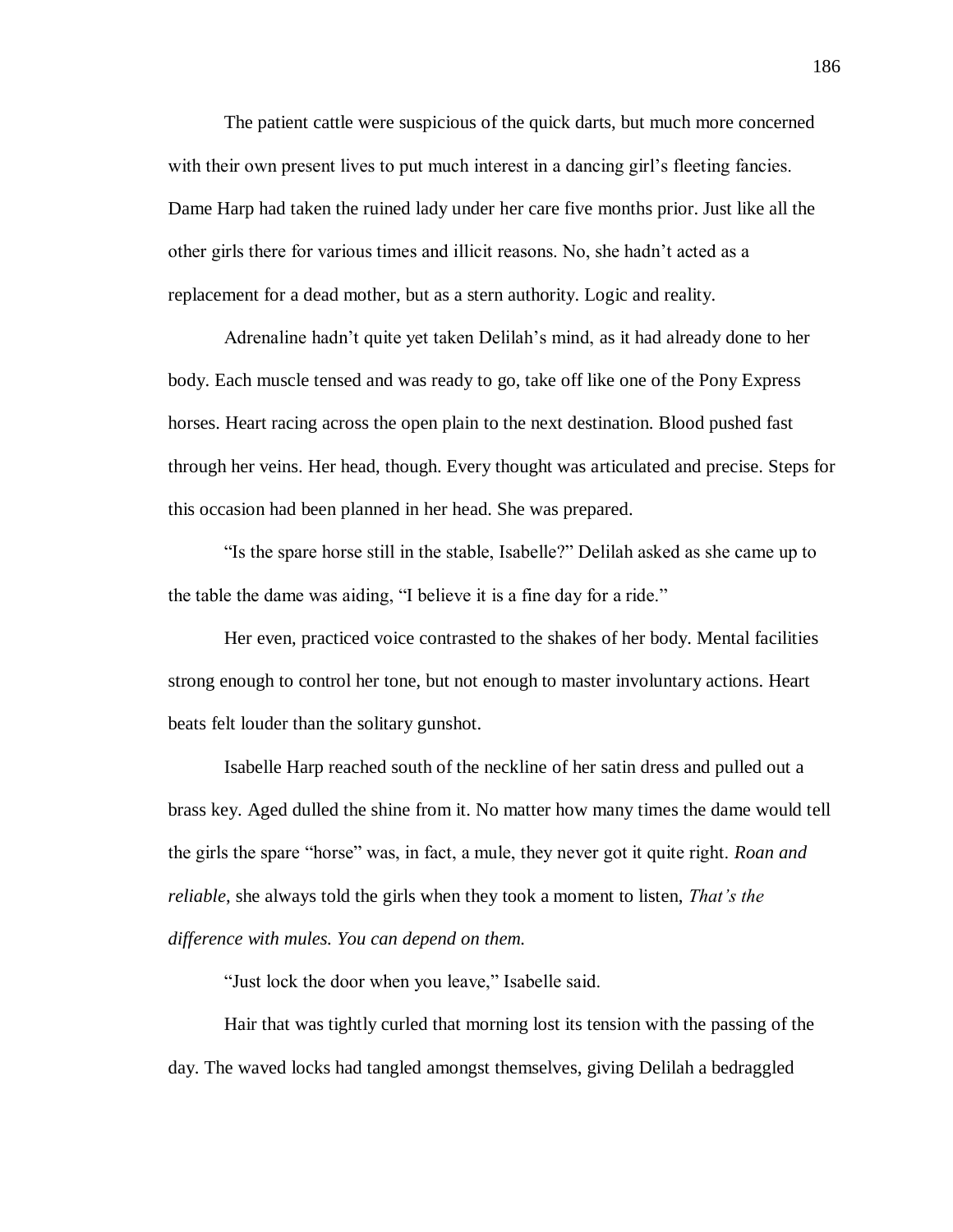appearance. She looked young. Too much like a girl child fresh in from wild storms. Naïve to the worries of the world. Embracing had never been permissible within the saloon for the girls and their dame. Farewells were never spoken. Delilah's face aged back to proper, set stern, as she gave a quick nod.

She turned, making her escape. Getting away from an ensnared life, finally. For months she had wanted to leave. Something held the cards in her hand, too afraid to slap them on the table. A single catalyst forced her to break free.

"Delilah," Isabelle said, voice calm, "Watch yourself. There are plenty of dangers out there."

The words caused the young woman to pause. Which dangers? Ones from nature, storms and snakes? She knew little of what the untamed world held. Or the hazards from fellow human beings? She was too accustomed to those.

Delilah only considered what Isabelle said, but didn't face the woman to answer her. Sense was leaving her ass the urge to run crept to her thoughts, grabbing the reins. Flight was the one thing she wished for. If the mule could sprout wings, all her prayers could be solved.

Delilah told herself she hadn't made a mistake with Sylvester. Not this time. Others might even agree she had done the right thing. Found justice by her own means. There weren't no laws the Express rider had violated. She wasn't the master of justice, and those that were would claim she had done wrong. A grave wrong.

\*\*\*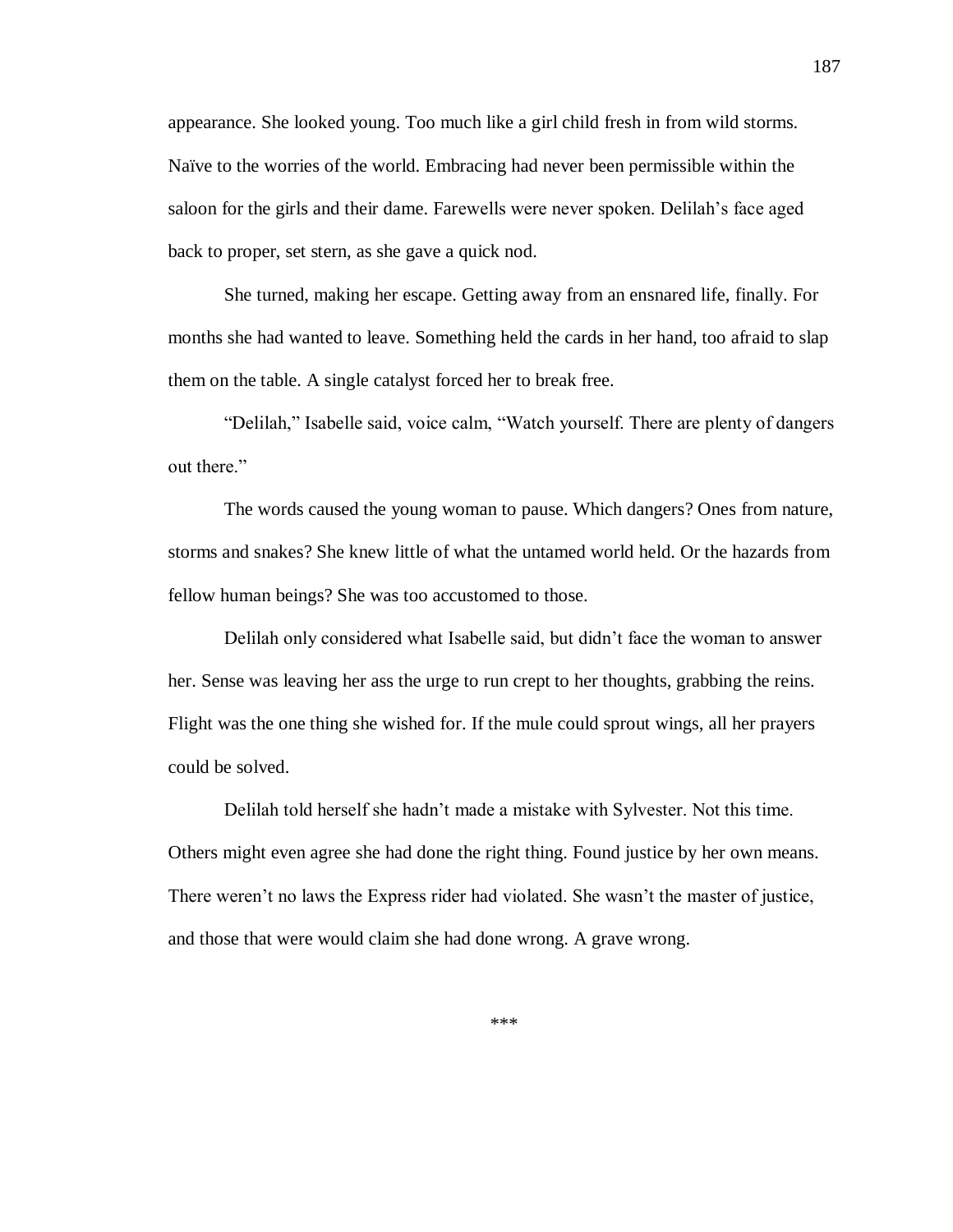Hours had passed with Sylvester Clairbourne speaking with Frances Abbott. He sat, stool swung away from Fanny, cross in every sense of the word. Outside, every grain of sand reflected a different color of the sunset. Grass that broke up the plain tainted orange. A dark silhouette of the latest post racing into Red Butte streaked across the horizon. The namesake land formation, the red butte, loomed over the relay station, the shadow casted away giving the residents a full view of the sun's retreat.

Fanny should have been reined in and stabled two hours past. Her heels were kicked into the sides and pushed her luck. The heat lightning long since passed and the young lady's face matched the calm. Agitation screwed up Sylvester's face. He'd strained to get her to take her feet off the bar, walk out the door with no more words. Used every vile curse that blessed his knowledge. Steadfast, she'd smiled and flutter her lashes. Full well, she knew what she was doing, but acted as if she didn't. Tobacco spit ran down his chin, mixed with phlegm. A dainty white cloth had been held in Fanny's hand, which he used, marring it with brown saliva.

The horse had gotten away from its rider, searching out fresh oats and a warm stable. She'd directed him toward home, but apparently forgot the means to the end. Lest she had purposely kept it to herself. Promises of a chance to add the Andalusian to his stable kept him at bay. Their conversation had lasted since she first tempted the words, flicked her tail from side to side, picking up her feet in an overjoyed prance. Time slowed her, and now she rested, waiting for the next dash of energy. It was growing dark outside.

Doors to the outside creaked open enough so a single person could slip through, hoping to go unnoticed. One or two of the patrons looked up, their suspicions not yet drowned in their cups. The new arrival was covered in a long jacket and a hat shadowed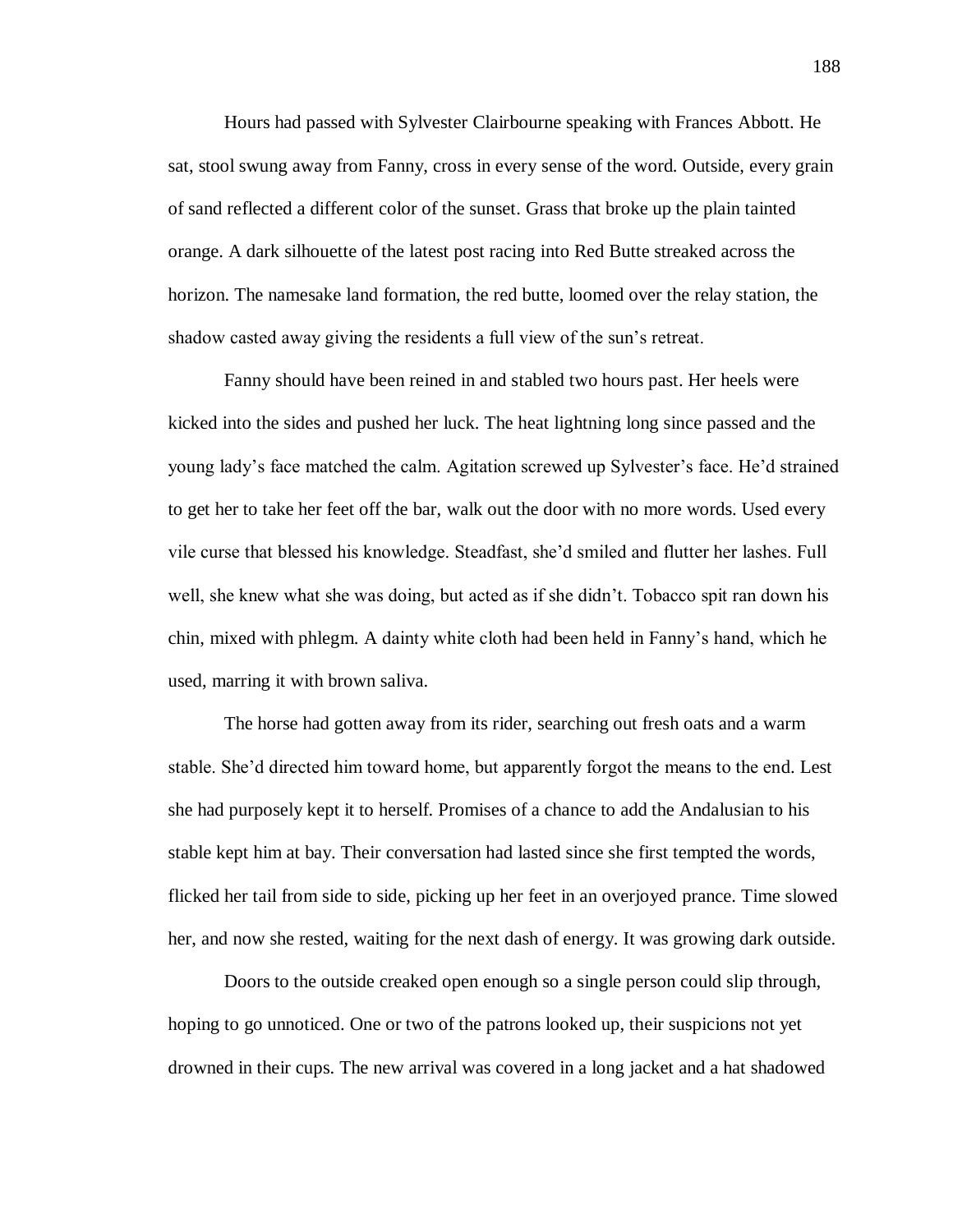their face. Most looked back down to their sorrows. Although there was nothing determining in the figure, Sylvester could see the femininity hidden beneath the roughened leather. It, the form of an unknown body, straight-lined to their table.

"Frances Marie Abbott, it's time to leave."

It was Delilah. She made no indication she had seen Sylvester. His existence was of no concern of hers. She had one thing on her mind.

"You know our daddy is going to be home soon. Come with me"

The small flash of silver caught Sylvester's eye again when Delilah reached out a hand to take Fanny's wrist. In the hours that passed, the younger Abbott girl explained away the Express rider's worries. Delilah wore it on the finger as an engagement ring, and it was. A smooth, thin band topped with a tiny diamond. It warded away guests, unwelcome as Sylvester was. Guests unwelcomed by Delilah, least ways, and encouraged by Frances. Few in Red Butte knew its original bearer was Mrs. Abbott, the mother. She passed to another world long before the family made it westward. Delilah wore it as a reminder and a restraint.

No suggestion was given that Fanny heard a word from her sister. She sat politely, ankles crossed, and attempted to strike conversation with Sylvester. The elder sister did not raise her voice or do anything to cause a scene, as many might. She was calm. After the initial glances of her entrance, no one gave her any more mind. Delilah intended to keep it that way.

Sylvester stretched his ears toward the two sisters, hoping to hear what words Delilah might utter to convince Fanny. The Andalusian bowed her head almost close enough to touch noses with the mustang. Fire passed between the two Spanish breeds.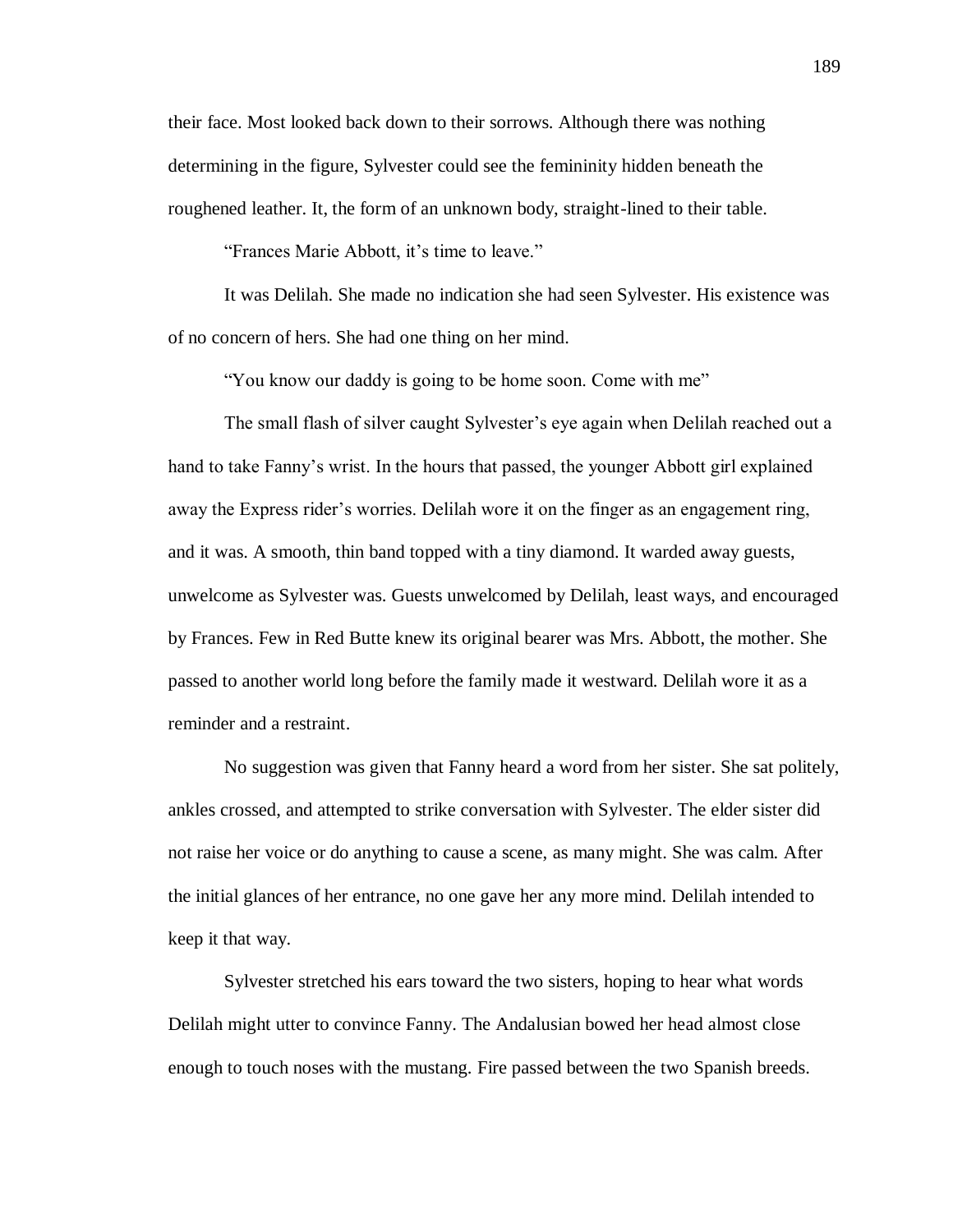Pride prevented them from yielding to the other. When Delilah opened her mouth to speak, the glinting white from her teeth made Sylvester recall how horses adverse to each other would bit and nip. A play in dominance was all this was.

Whatever Delilah spoke was unheard by Sylvester and had no effect on Fanny. Her eyes narrowed and brow crested, but she more the same defiant smile.

"Ten minutes," Delilah said and walked further down the bar.

Lost was the show of propriety. As soon as Delilah had her back turned, Fanny ignored the pressing manners and knees-together as she swung around her chair to watch her sister. She waited, a sliver of tongue sticking between pressed lips. As much as she casted away etiquette, Delilah held onto it, even through the jacket covering her and hiding her identity. She was far beyond hearing, but every motion and action could be seen of her and the saloon owner, Dame Isabelle Harp, who was behind the bar.

For all the restraint Sylvester saw Delilah to possess, she knocked back a glass of clear liquid with ease. She placed the empty glass upside down on the wood. Conversation with Dame Harp started as if the two exchanged words at frequent intervals. Perhaps the sister set traps to capture Fanny too many times and acquainted the two. Or perhaps it was just the qualities of a saloon owner; setting anyone at ease in order to ease them away from their money. Dame Harp succeeded in that area all too often with Pony Express riders. Maybe, just maybe, Delilah wasn't as proper as she carried herself. Maybe there was a touch of rebel longing. There was hope in Sylvester's eyes.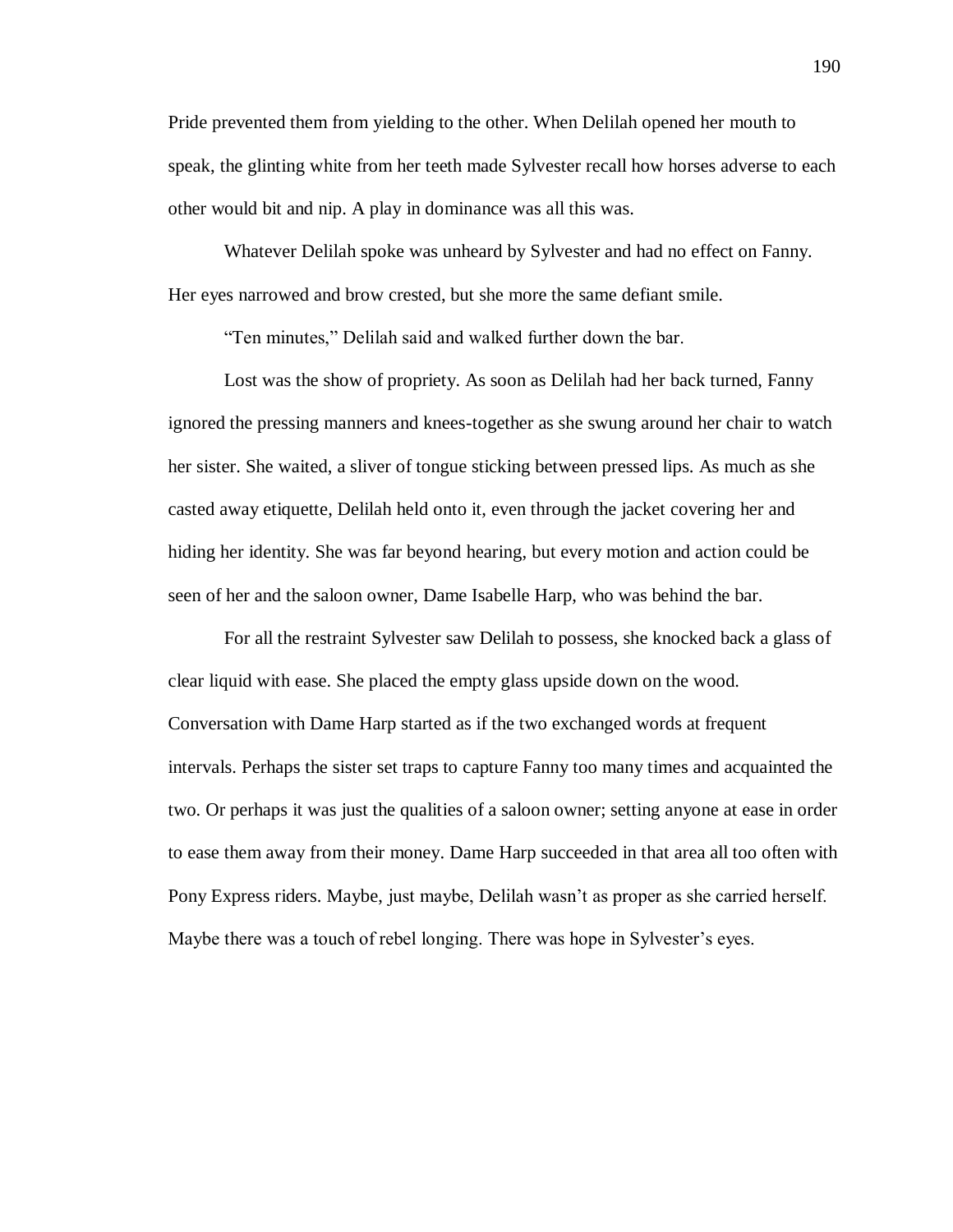# *Chapter Four*

Fire encircled Delilah and reflected in her eyes. It surrounded her and became her. Smoke tendrils wisped skyward, blending in a haze of streams of stars. Shadows fenced her in a circle of light. The flames were both protecting and endangering.

For so long she had convinced herself if the rumors of Sylvester's death were false and he returned for her to dispatch of him, she wouldn't have to run. Life had run her down so many times, she had been left hoping for the final time she was raked over the coals. Murder was the surest way of that in her eyes. Don't flee and let the law handle it.

She spent the last ten years of her life caring for Fanny. Assuring her sister stayed out of trouble on their mother's behalf. When they moved to Red Butte, there was no organized school like back east. It was up to Delilah to ensure Fanny grew up into a respectable woman, someone their mother would have been proud of. In the off time, Delilah forgot about letting herself grow into someone their mother would have reveled in. She lost herself in a mother hen.

Three months was all it took for her to realize Sylvester had abandoned her. Hope kept her strong in wait for his return. Two months after his leaving, she found she was pregnant. Before the third month was out, the pregnancy was no longer a concern, though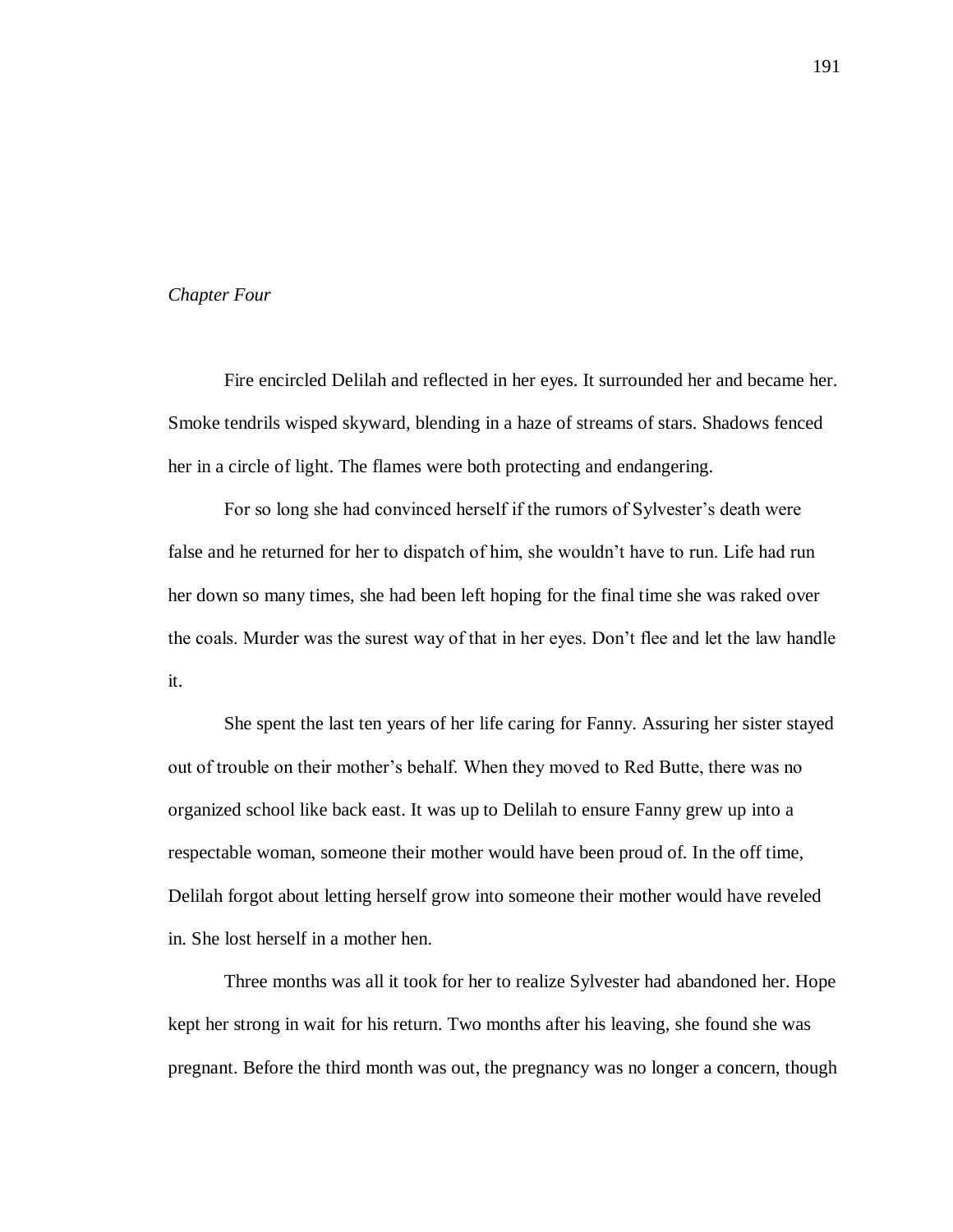Mr. Abbott believed it was and refused her admittance to the house. The mother hen was gutted of all feeling.

When it came down to it, after firing, Delilah discovered adrenaline pushed her. Defeat fled and her survival instincts wished her to do the same. Self-preservation came foremost to her mind. A deafening crack of shot sharpened her sense of mind. Isabelle always told the girls to plan on a back-up in all aspects of life, not just their dances. Always think of a way of escape. Delilah didn't think she was going to need it, but Isabelle had insisted.

She had no conscious idea which direction she kicked the mule into a gallop in when she left Red Butte a few hours before. All she wanted was to survive. She realized that now, when months ago she only wanted to die. To live, she needed to get as far away as she could. She would figure how she was going to live her rescued life later. Time passed and the mule needed a break. As did Delilah, she realized when she dismounted. She was unaccustomed to the terrain and the particulars of riding. After stumbling onto the ground, dirt a fresh taste, she recognized she was headed homeward. Toward the east.

It was no longer home. In her mind, she ran the list of what was left for her there and came up null. Her father moved her, Fanny, and everything westward to Red Butte when he took over the bank there. All relatives remaining in Missouri, her mother's family, would have heard how she shamed her father and of her disinheritance. They wouldn't want anything to do with her either.

Twenty minutes passed on the ground before Delilah moved to saddle back up. The plain extended in all directions. Nearly bare and empty, but for scattered shrubbery and grasses. On the occasion that Delilah's eyes passed over a tree, it was short and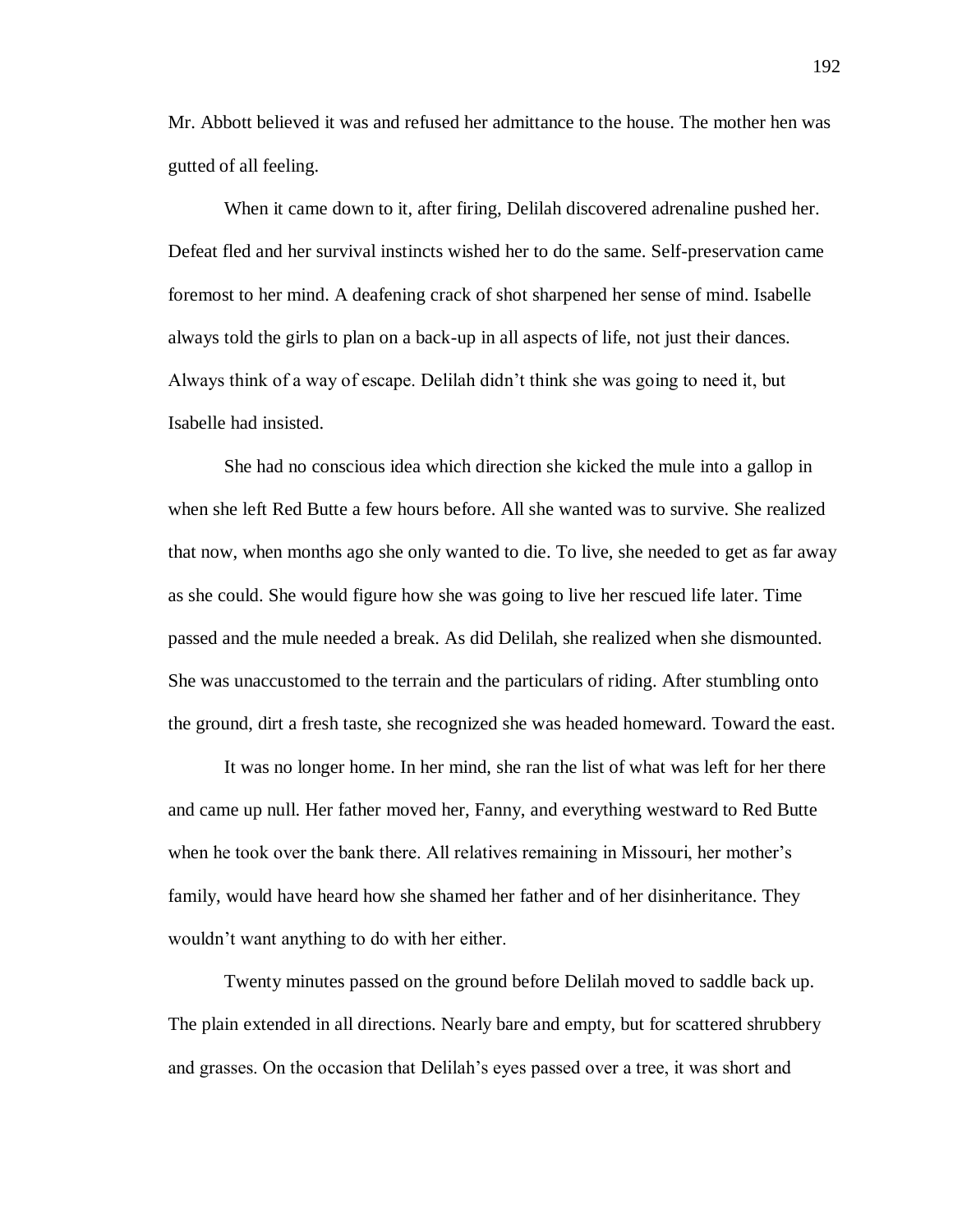stripped by the wind of leaves long before. The rock formation that was the butte stood resolute. It appeared smaller with the distance, but still ever present in Delilah's view.

When she remounted, the reins pulled around to the left. Back to the west, but pointed away from Red Butte. Straight lined for ten paces, then the powder ignited, but the gun misfired. A mule wouldn't gallop unless it wanted to. Another hitching post to tie Delilah back.

\*\*\*

Alcohol lacked the effect on Delilah that Sylvester had been hoping for. No intoxicated whinnies from a horse snuck alcohol. The proud, reserved Andalusian returned to the table after the promised ten minutes not worse for wear, despite her two drinks. Her facilities were still fully about her. Not a single trace of ankles weakened by liquor as she sauntered over, still undercover. Any other proper, true lady, like the ones before Sylvester persuaded, would have slinked to the greasy floor.

"Time's up, Frances," Delilah said, her voice even more sure.

The younger sister bore the same countenance of simplicity. Growing up in the societies eastward taught her precise control. Delilah did all she could, and continued to, to reinforce these teaching. Of course, Fanny wasn't the only eastern lady. Delilah attended the same academic and life lessons. She'd been teaching Fanny these societal rules for years. She knew them better.

Although Sylvester sat for hours exchanging words with Fanny, he never gathered how this was supposed to help him get to know Delilah better, if at all. Forget about a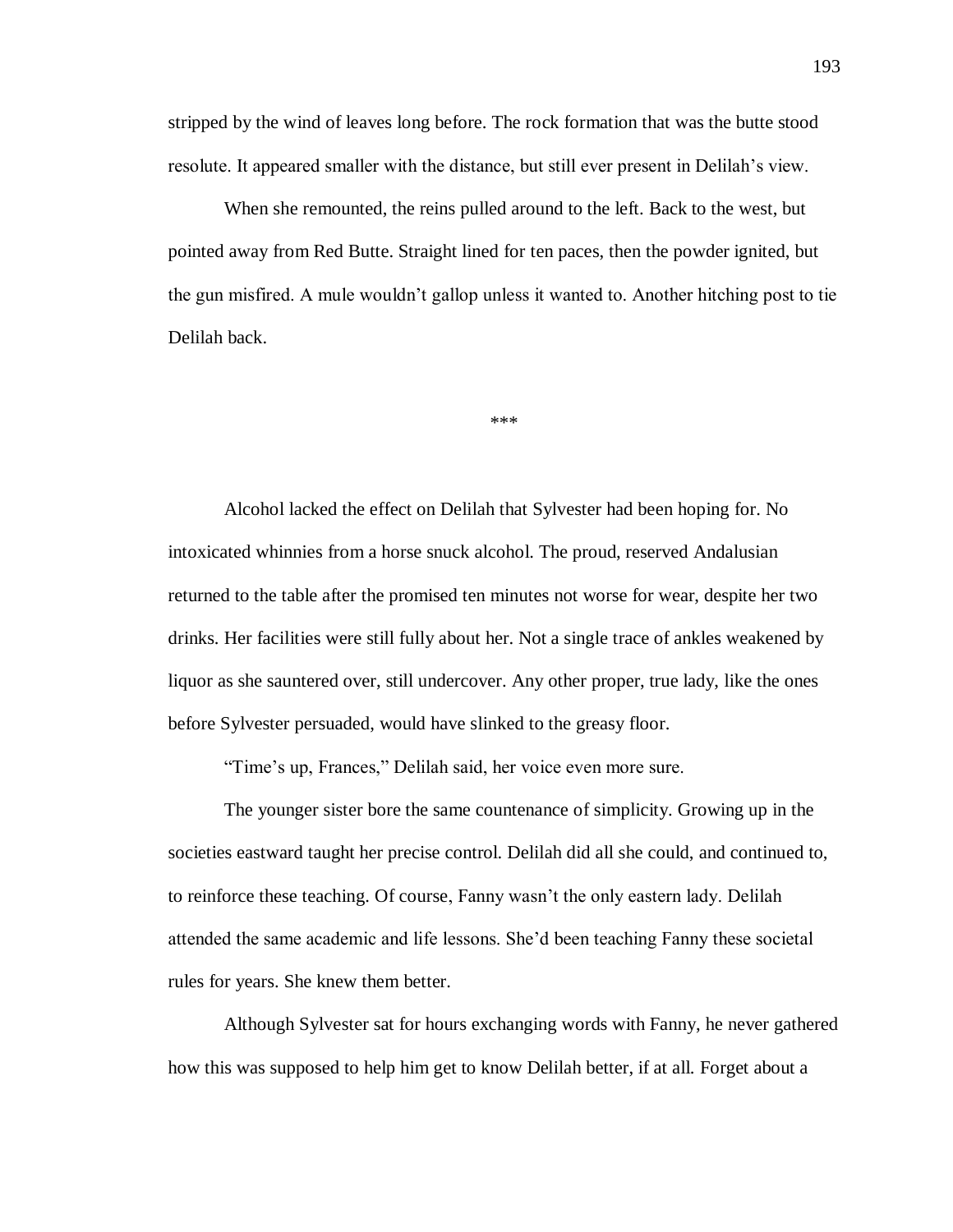second glance, she hadn't given him a first. Facing away, glaring at her sister, granted him a fine view of her profile.

"Would you like some help removing your sister?" he asked Delilah, sounding assured, not hopeful.

He remained quiet since Delilah first walked in. At first, he figured Fanny would make way for a better introduction. But then, he knew better than to get between two horses in a fight. When he spoke, he expected her to spook as a horse startled by nothing does. She avoided his guesses. Side-eyes looked him over warily. He'd cleaned up since first riding into town. There wasn't a way he was respectable, but he was at least approvable now.

"I can't talk her out," he said, "But I'm rugged enough to carry her out. 'S a favor. That's all."

Defeat wasn't portrayed in Delilah's acquiescence to Sylvester's suggestion. In its place was acceptance. Surrogate mothering to Fanny acquainted Delilah with the stubborn tendencies of the former. She'd passed up being a mustang and instead locked her knees like an ass, hooves digging into the dirt as her lead was pulled. No amount of vocal persuasion would convince the younger sister to comply. Hours of life added up in which Delilah had tried. She nodded in Sylvester's direction for his help.

All it took was one swift movement and, before she knew it, Fanny was swept off her feet. A fight never came. She didn't pound her fists onto Sylvester's back. She didn't scream or protest in any manner. She never took off the oblivious smile she wore when Delilah first walked in. The elder Abbott wasn't suspicious. She took it as Fanny enjoying the attention. An idea of an ulterior motive hadn't crossed her mind.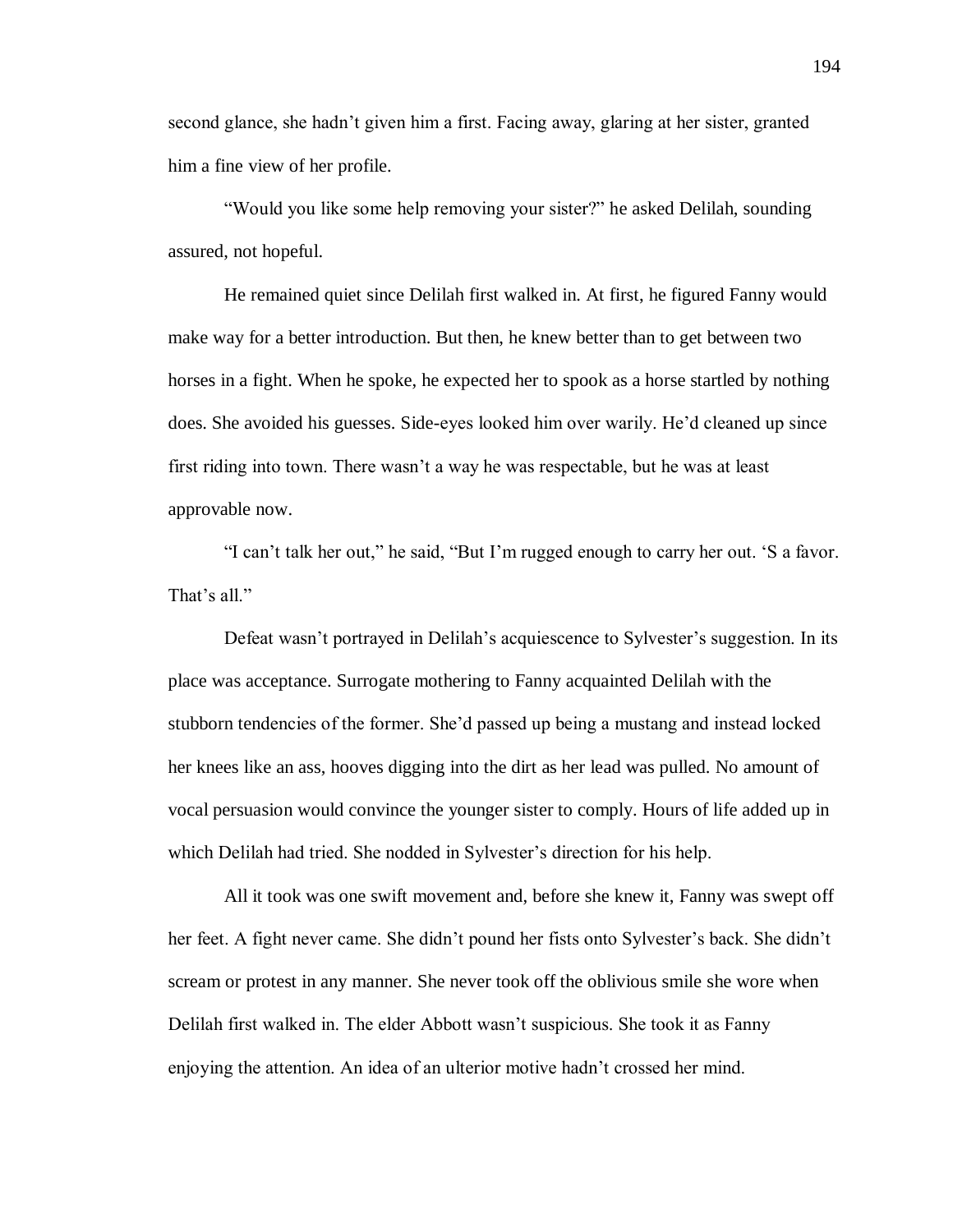Fanny couldn't have planned everything to turn out so well.

```
***
```
Even when the Abbott's lives were uprooted from the safety of the east, during the weeks of travel, Delilah always had a roof overhead at night. They would stay in saloon hotels or in the houses of bank acquaintances, good folk only. Harold Abbott ensured his girls wouldn't encounter the wilds of the west too close at hand. Such sights weren't suitable for their delicate dispositions.

After being disowned, Delilah found shelter. It wasn't the comforts of home, but it was suitable for last minute. For all the parts Fanny played in Delilah's fall from their father's graces, she made up for it. Guilt seeped into her heart. Those periodic trips to the saloon, when Fanny conversed with Isabelle Harp, netted something positive. Sure, the dame knew Delilah, she wasn't a complete stranger, but Fanny blessed the saloon with her presence daily.

But now she was surrounded by everything those buildings kept out. Grit from the ground dirtied her once pristine hands. Scratches added new designs to the metalwork of her mother's ring, previously a fine piece of jewelry. Not too long before her dress was a brilliant blue, shimmering iridescent. Now, it was an off-colored, reddened sky. As a saloon girl, a morally murky profession, she was clean in body. Those that watched her expected it. Unaccustomed to the harshness of the plains, her skin was drying in the sun. Already she could feel the cracks on her lips when her tongue slid over to moisten them.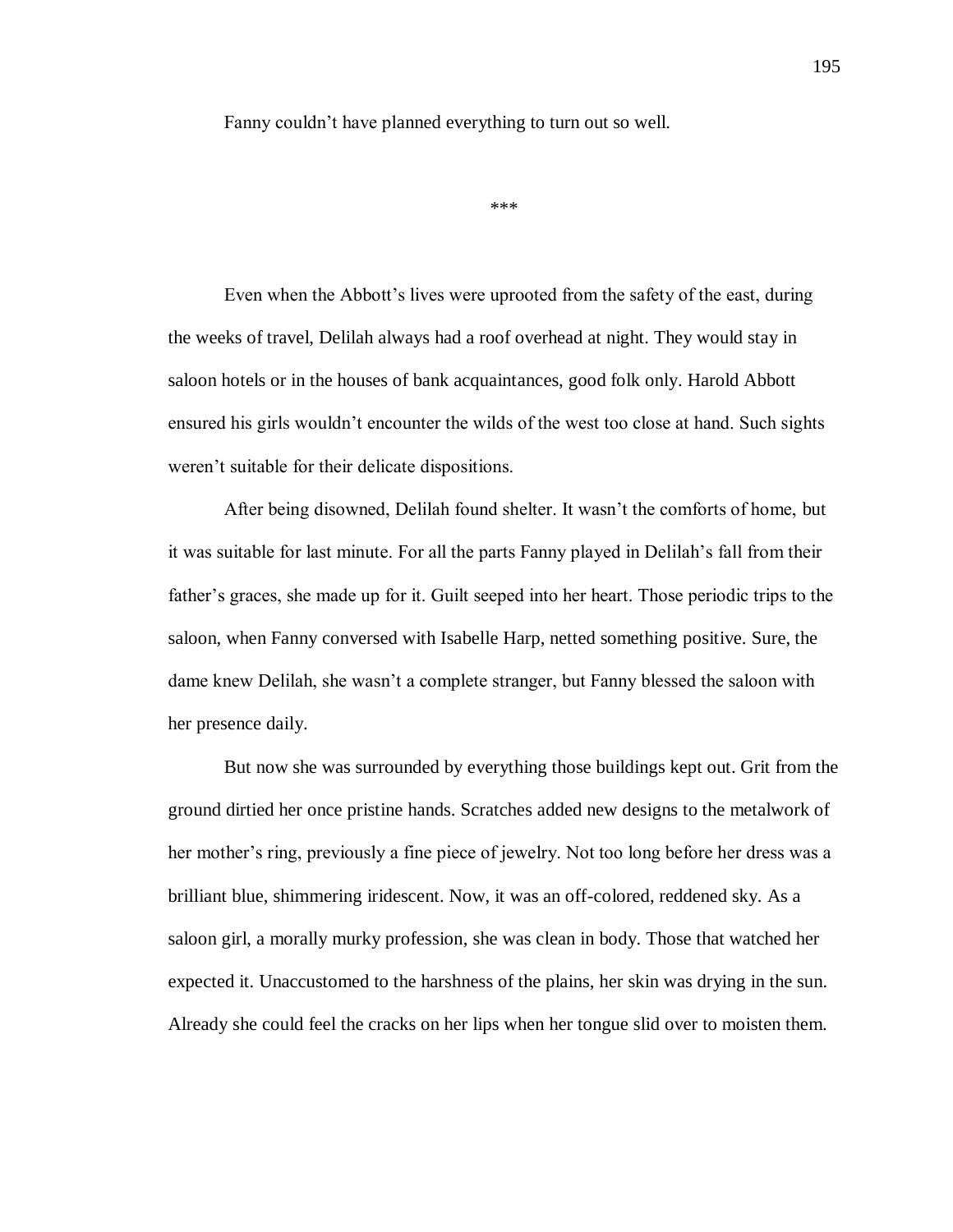Months ago, Delilah took too much stock in the dime novels Fanny read. She read them herself before approving them for her sister. Images of riding free and easy across the land tempted her desire for freedom. When Sylvester first skidded into Red Butte, she was sure those mental pictures were actualizing themselves. She saw her way out, but his handsomeness and charisma caught her.

Instead, she was further trapped. Even being ejected from her father's home didn't grant her independence. Bills came due and she had to pay. Dame Harp didn't board freeof-charge. The longer she stayed, the more she was held back from leaving. A cage was traded for a leash. An aimed revolver snapped the cord.

Now Delilah had what she wanted. Short sight kept her eyes too much in the present, not enough in the future. She hadn't seen past her retreat from Red Butte. Where she might end up, where she might go, she never planned for. One action seemed important, at the time, no others. Dame Harp urged Delilah to have plan of departing Red Butte, but nothing after. Good sense would direct her rightly.

What abilities did she have to offer? If possible, she wanted to avoid going back to an employment like the one she just left. No, actually. She wouldn't return to that way of life. No matter what, she would find a better means of survival. Years of her youth were spent raising Fanny. Other children could benefit from her experience.

One day at a time, though. First Delilah knew she must travel a great distance from Red Butte. In order to do that, she had to rest.

The lone tree, stripped of all its dignity, provided shelter with its trunk. Delilah searched for miles, the mule slowing as each one passed, for a better prospect. A rock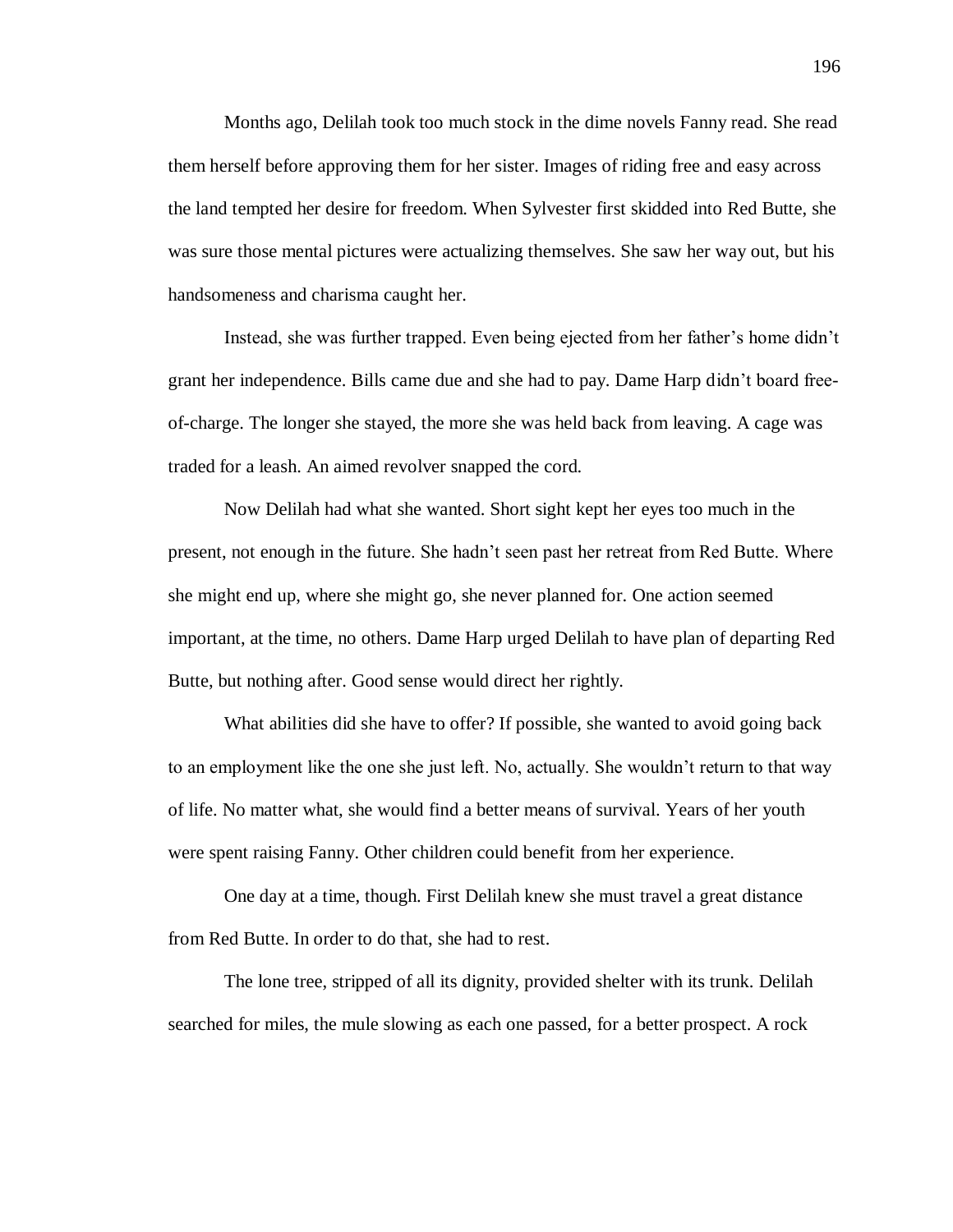over-hang was her ideal, but she didn't trust the mule not to wander off in the night. Not to mention, such a formation didn't exist for miles. The tree was the best she could find.

It was far into the night when she had come upon her resting place, the only tree in eye-sight. Silhouettes from moon-shadows played across the horizon. They could have been anything. Visions created by her mind. Or perhaps some untamed animal. Too tired, the thought it could be someone searching for her drifted by as a cloud.

\*\*\*

Dame Harp merely looked from the corners of her eyes when Sylvester stepped down the stairs about noon the next morning. The saloon delivered people from one entrance, the wide double doors that wandered out onto the dust street. One entry point suited just fine as Dame Harp was the only manager, in addition to the owner of the place. She sat at the bar until late hours, early hours, waiting for the last of her patrons to leave through the door or trip up the stairs to the few rooms. The Pony Express rider of interest returned at a reasonably early hour for having gone, in a way, to visit a lady.

As a fact, she watched him leave, carrying young Fanny on his shoulder, followed closely behind by Delilah. Half an hour past, he showed back up. Just about the amount of time it took to walk to the Abbott's house and back. Isabelle knew for all the times Fanny bragged of counting in order to avoid trouble with her pa.

Wearing the already damaged bar down more, Sylvester spent the best of two hours peeling back splinters and tipping back glasses. Dame Harp wrapped his knuckles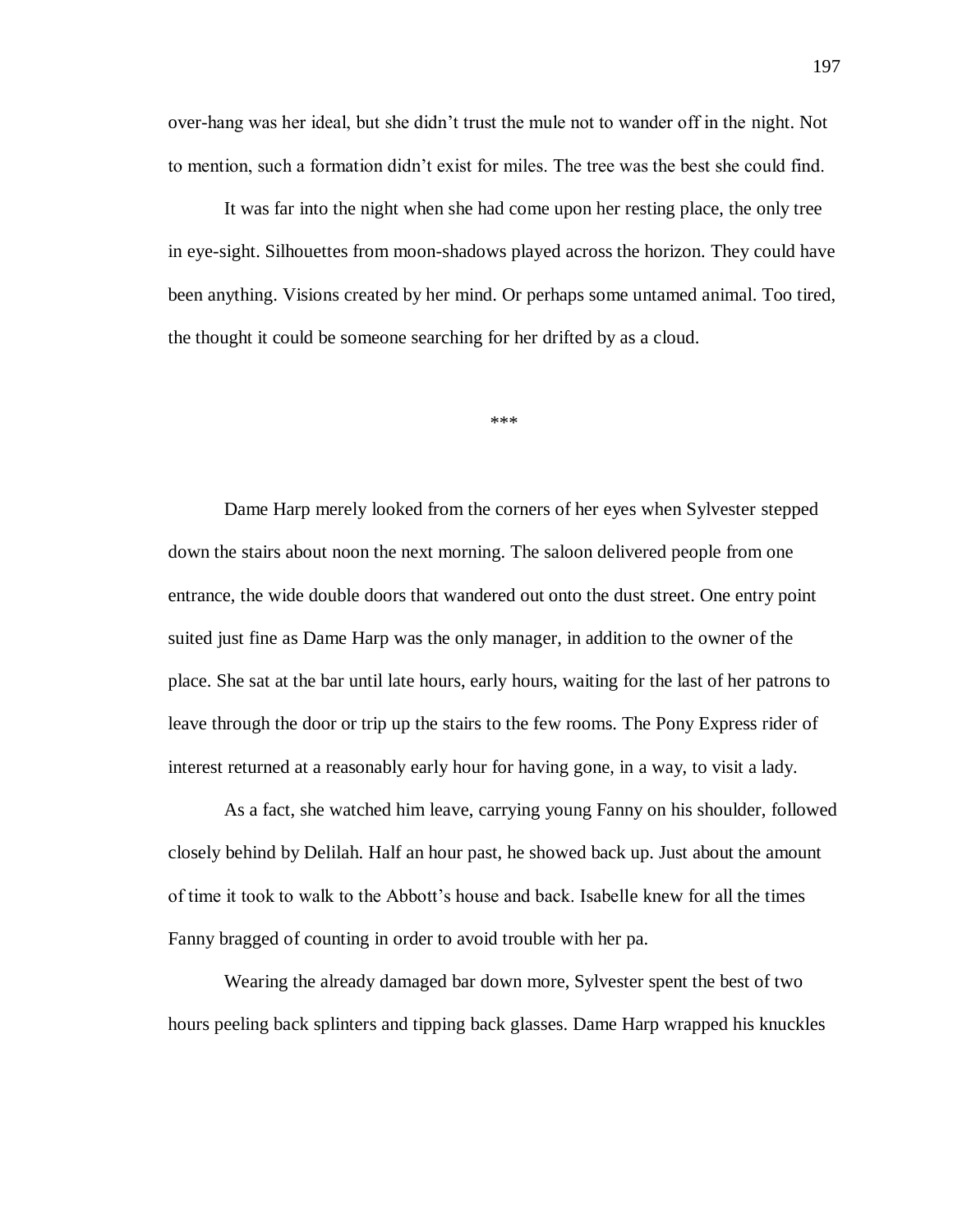once or twice in effort to save what was left of the bar. Business was booming, but it just wouldn't germinate and bloom into a new piece of oak.

Miracle hangover cures weren't found in Red Butte, or anywhere, but there were plenty of alleged ones to be had. Acting a fool wasn't something Dame Harp ever learned to do. She displayed a whole set of her own brew of cures every morning.

Much to the dame's surprise, Sylvester passed straight by the bar and her tinctures. They weren't repellant, she thought to herself. The color may have looked like manure, but many put faith. Without a pause, Sylvester sat down at a further table, not near the door or the bar. Dame Harp took time to study him. For all he drank the previous night, he wasn't afflicted by the curse of the drink. Not that he should have. Sylvester likely slept most of it away. Still, he wasn't sitting quite right.

"Something I can help you with, dear?" Dame Harp asked.

The proprietor of the saloon was an uncompromising woman. She had to be as an unattached lady in the west. Most proper ladies didn't go anywhere without an escort of sorts. Isabelle was a proper lady, but the only accompaniment she needed was the shotgun behind the bar. The west wasn't the kind of safe a woman might be suited to, even in an established location such as Red Butte.

Stern as she was, Dame Harp was also perceptive. She'd seen Sylvester's eyes dogging after the eldest Abbott all while she was in the saloon to retrieve her sister. It wasn't the first and wouldn't be the last she fetched for her sister, but it was the first time a rider got close enough to Delilah to speak with her. When Delilah'd been chatting with the dame, she set all kinds of warnings against Pony riders. For certain, the girl needed a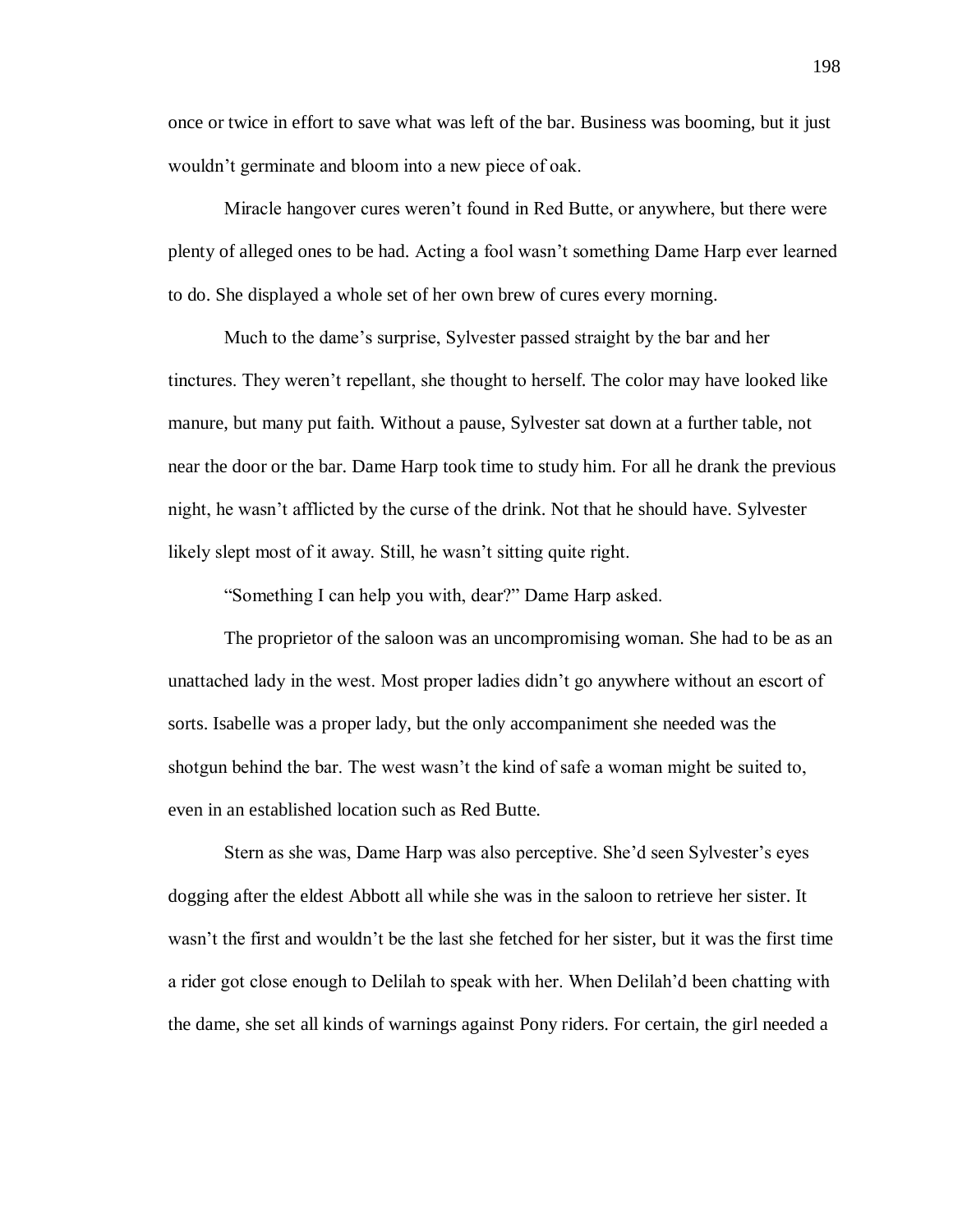life outside of care for Fanny, but it was best gotten elsewhere. The prideful child was all too certain there would be no worries.

"A special lady in your life you thinking 'bout?" she asked Sylvester.

He snorted, suggesting just what type of special he considered Delilah. A haughty Andalusian was a sight to behold, but the pride had to be broken before they could be controlled under saddle. The saloon owner stood waiting for a spoken response as Sylvester un-holstered his revolver, taking a good look at it. Eyes down the barrel, he found it clear of debris. A smile answered the dame simply once the gun was on the table.

"Well, now. I have a mind to know what your intentions are. Maybe you're the type to like a challenge," – Dame Harp absently shined a glass, voice casual – "But I'd tell you, you might want to reconsider. Her daddy has a temper, you see. Either way," she said and set the glass down, "I reckon you better decide 'cause your filly just arrived."

One female in Sylvester's eye-sight was replaced with a second. In the doorway, no disguises, was Delilah dressed as a proper eastern lady. The light let in by the open door revealed dust particles, shimmering, suspended in the air. Just beyond, a carriage passed by, the wheels spinning faster as the horses were urged to gallop.

Delilah hadn't any other plans in the saloon other than to speak with the man who assisted bringing Fanny home. No sooner Fanny's feet touched the ground that he disappeared. He hadn't granted her the right to thank him. Later, it dawned she could have caught him on the arm to stop him for the moment it would take. She'd been flustered. In all the years she'd been caring for Fanny, no one took time to help her when the girl was being difficult. Never before had she not had to go it on her own. It drew her in. Although Delilah would have preferred, on principle, to put a great distance between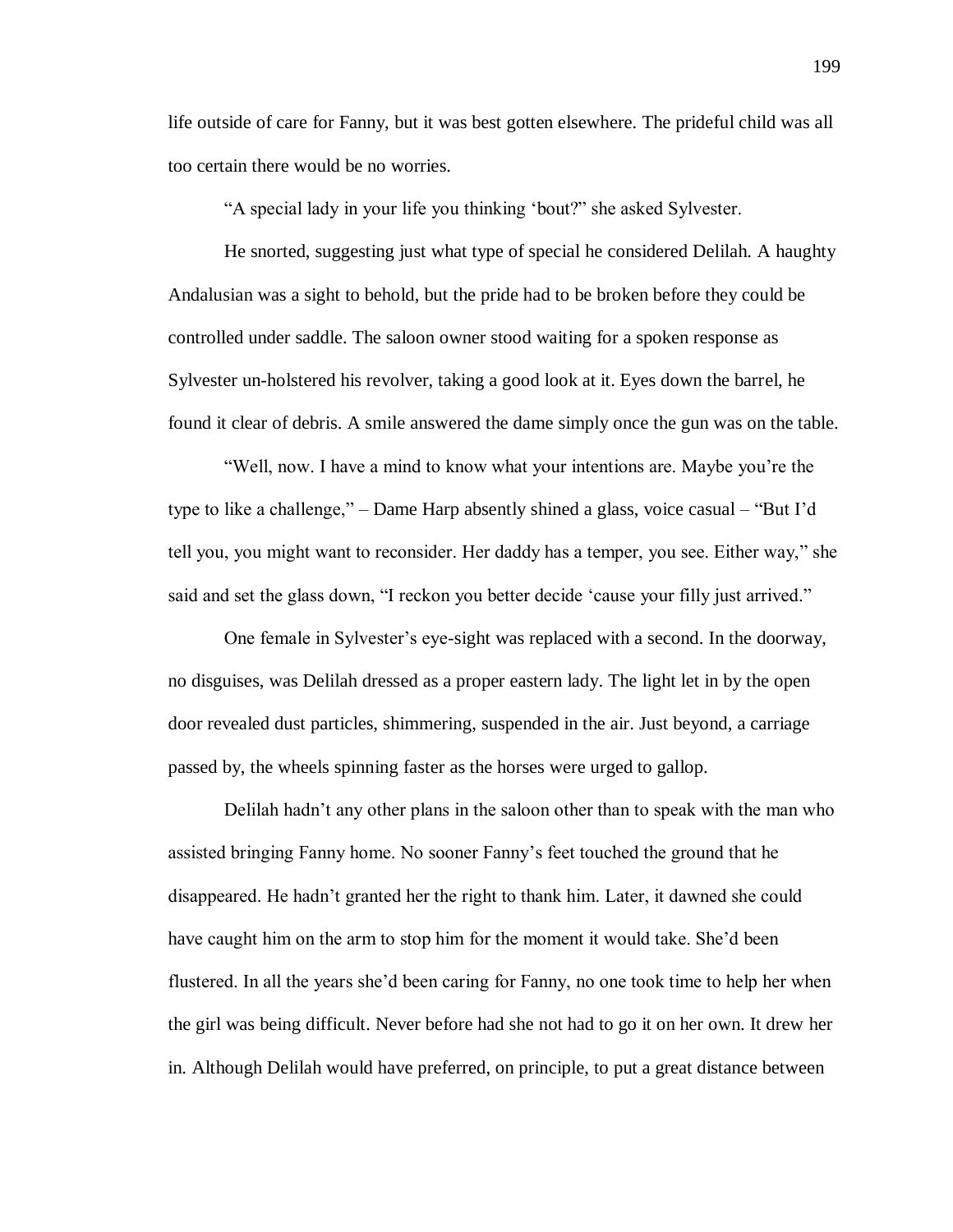her and the Pony Express rider, she had decent manners to thank him. Anyway, it would take no time at all.

"I would like to extend my gratitude toward you, sir," Delilah said, but received a cross glance, "Sylvester. If you would prefer. I don't know what sort of hellion possessed my sister last night, but she was being doubly obstinate. I'm thankful for your help in returning her home."

Some of the strength he saw her take with her sister was coming undone, fraying at the edges like the curtain on the dancing stage. Her words were highly spoken, but she stumbled over a few. The Andalusian had come up against a rattler. Too scared of the bite, she didn't move.

"No problem a'tall, miss," Sylvester answered. He took a cloth to the gun still lying on the table, "I was tired of speaking with her anyhow. Glad to be rid of her."

"I'll make sure she doesn't trouble you during your stay." – Delilah's eyes focused on the shine of the revolver as she spoke. Mr. Abbott never let his daughters set sight on a gun so close – "I can imagine you'll get to stay much longer with the recent election of Lincoln. Everyone will be posting about it."

"Oh, I imagine I could find reason enough to stay a while longer if the opportunity presented itself," Sylvester commented with a meaningful look.

A hand on the grip, Sylvester sighted the revolver toward the dart board on the far wall. Eyes followed the movement of the gun with precision. Delilah, of course, had seen firearms of all sorts before. Just at a distance or under a glass case. Her father stored the family's protection under lock and key. Something caught her fancy in this revolver of Sylvester's. The eye of her mind could almost picture a scene. Racing across the plains,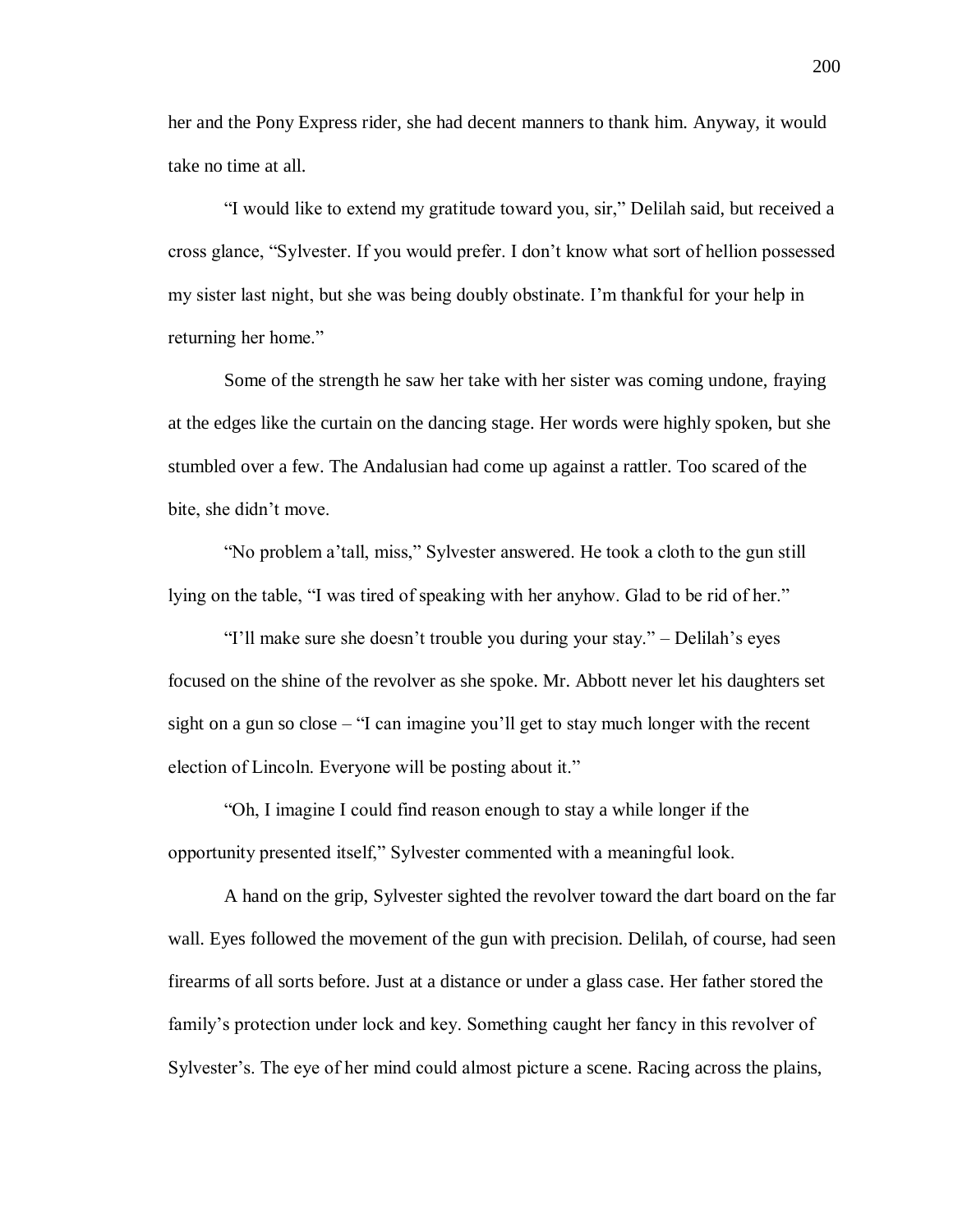wind streaming through her hair. Alone, save her mount. No one to follow her. No responsibilities tailing behind. No sister to watch. No father looming over. No roles to attempt to fill. Just herself and her whims.

Delilah's interest in the gun didn't go unnoticed.

"She's something, isn't she? Look at the craftsmanship, the etching along the barrel and trigger," Sylvester said, "Money can't buy a finer gun, I'd say."

He spoke about the revolver as though it was a piece of art. Reverence. It was important to respect something with such power.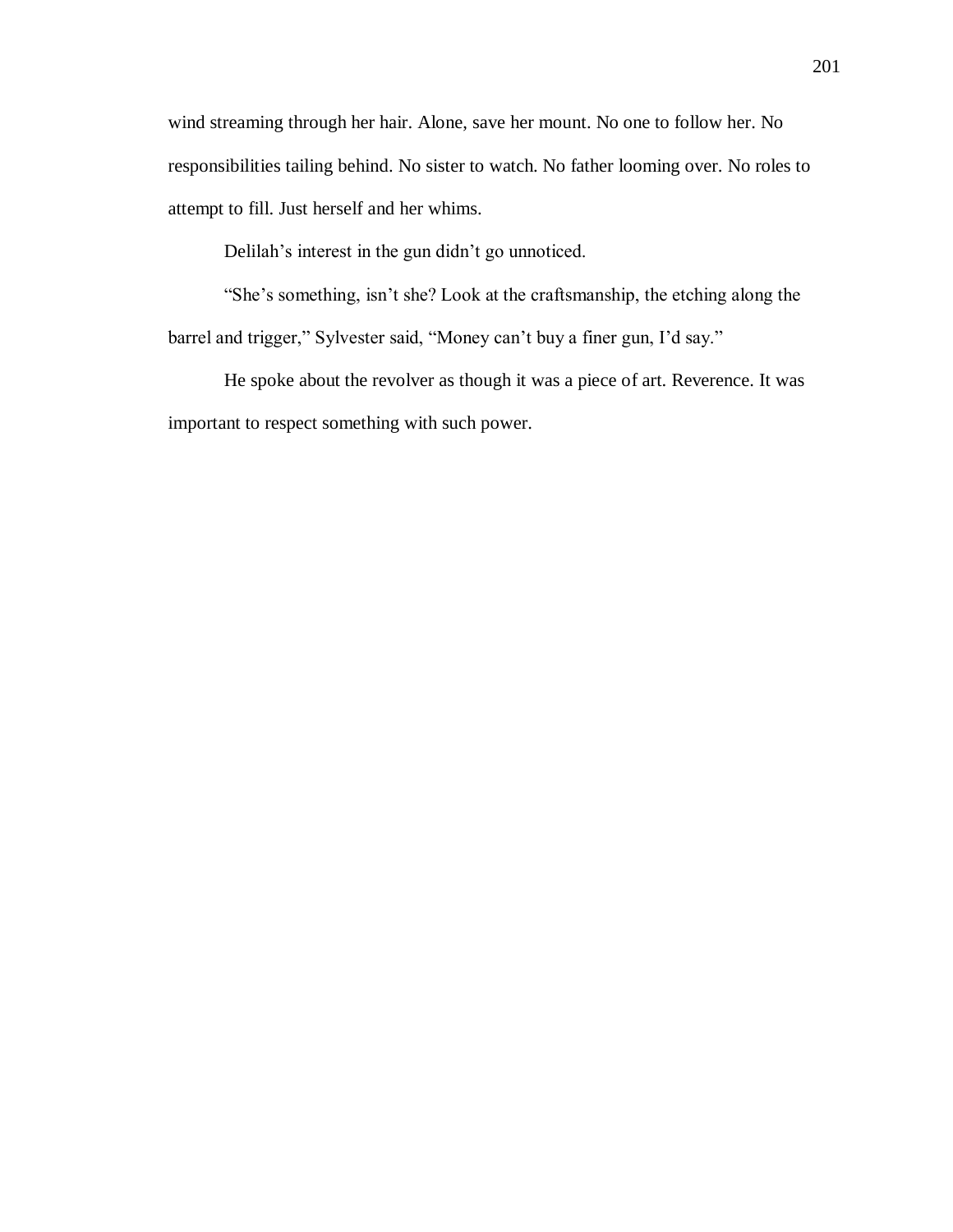# *Chapter Five*

The night passed fitfully. Exhaustion forced sleep to set quickly, but not rigidly. Delilah's mind, still connected to the world and her worries, made her jump at small sounds. Most originated from the mule. Whether it shifted its weight, or sighed in its restful sleep.

When she wakened, the sun had long since risen behind guy clouds that masked the sky. A hazy appearance was granted to the land. Every rock was distorted. The ground and the sky blurred together. Delilah's unfocused eyes couldn't place a landmark for an intended direction.

Sleeping at the base of a tree meant roots were her bed for the night. Each found a different spot on her back to aggravate. Her legs were equally sore from being so unaccustomed to riding. Let alone riding across the prairie for miles and hours. Speeding over ground raised the hem of her satin dress, not thinking to change before she fled the scene. Rips and tatters exposed her legs to the scratching fingers of shrubs to grab and reach for her. The further she got from the North Platte River, which ran along Red Butte and limited her travel, the drier and sparser the land became. Fewer opportunities for prey animals to hide in the brush. The river was long since out of sight.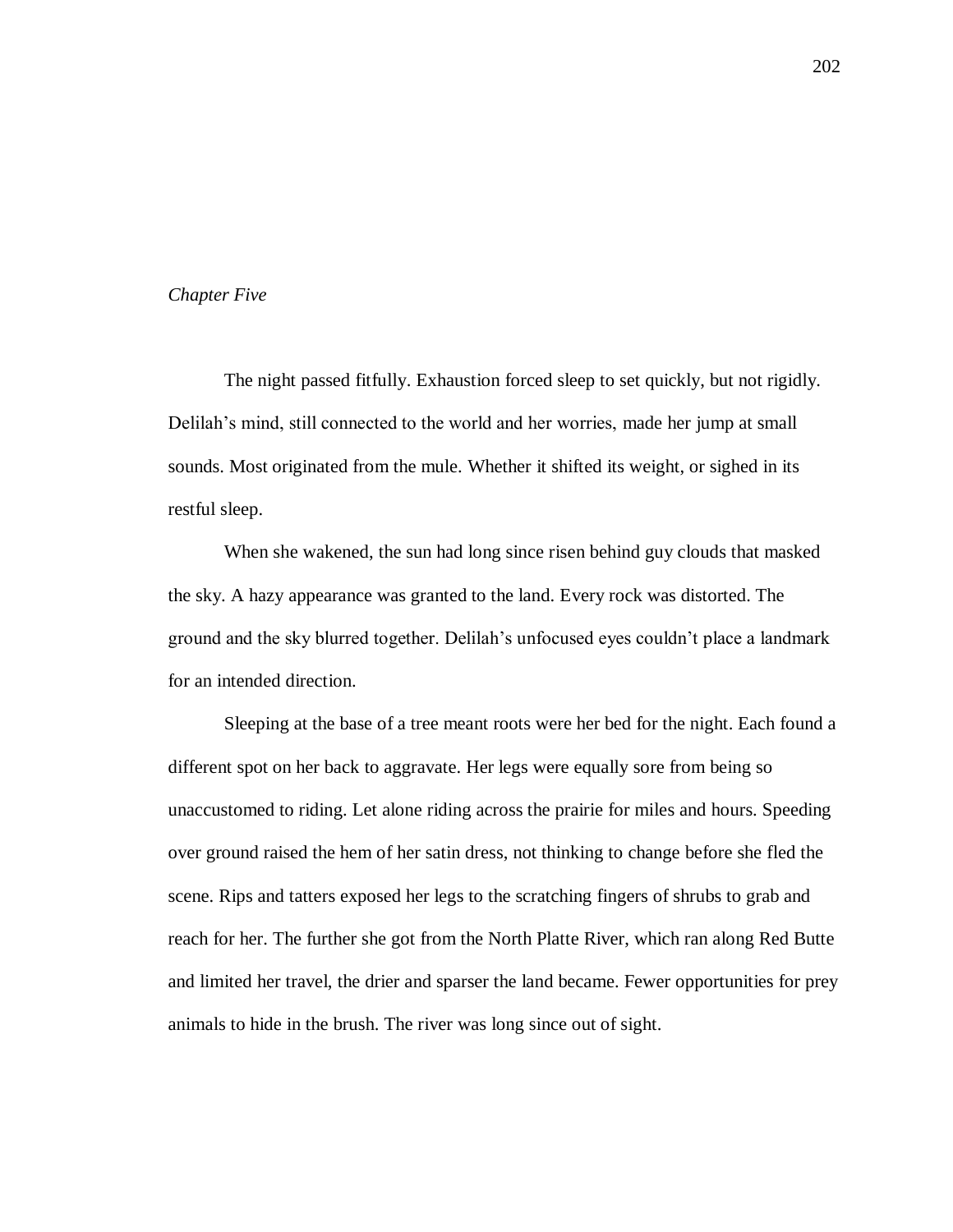Arms stretched toward the sky, Delilah stood. Each muscle ached for relaxation. A warm bath. A warm bed. A warm meal. A rest. Something, anything that was a comfort. She wasn't seasoned to such a life.

A root tripped up her stride. Her foot dragged her back and suddenly she was on the ground at the mule's hooves. The gelding swung its head around as if to question why she had fallen, once again. Mocking her inexperience. Too tired the night before to untack the beast, the saddle provided a hand-hold. Delilah pulled herself from the dirt by the saddle girth. She steadied by grasping the pommel as she searched the saddle bags that lay on either side.

It was true; Isabelle Harp kept the mule and its tack ready for cases such as this. Most of her dancing girls had histories that might travel after them. They were all under her care, no matter what their past, and she guaranteed their safeties.

Perhaps Isabelle believed only short journeys would be completed if one of the dancers needed to escape in a hurry. Or her up-keep of the emergency supplies grew lax with security. Searching through the saddle bags, Delilah found few assets to aid her survival if she had to spend too many more nights away from civilization. A palm-sized serving of salt pork, half a loaf of partially molded bread, a canteen sloshing about with some unknown liquid, a full flask of brandy, and a few loose bullets.

Memory half-cocked at the sight of the bullets. The revolver changed holsters from the garter to the side of the saddle as soon as Delilah mounted the mule. In the ride, it was buried beneath the folds of her dress. Out of sight, but not out of mind.

In the saloon, she never kept the gun fully loaded. Usually, there were one or two bullets in the barrel and one in the chamber. The revolver never was a pressing matter in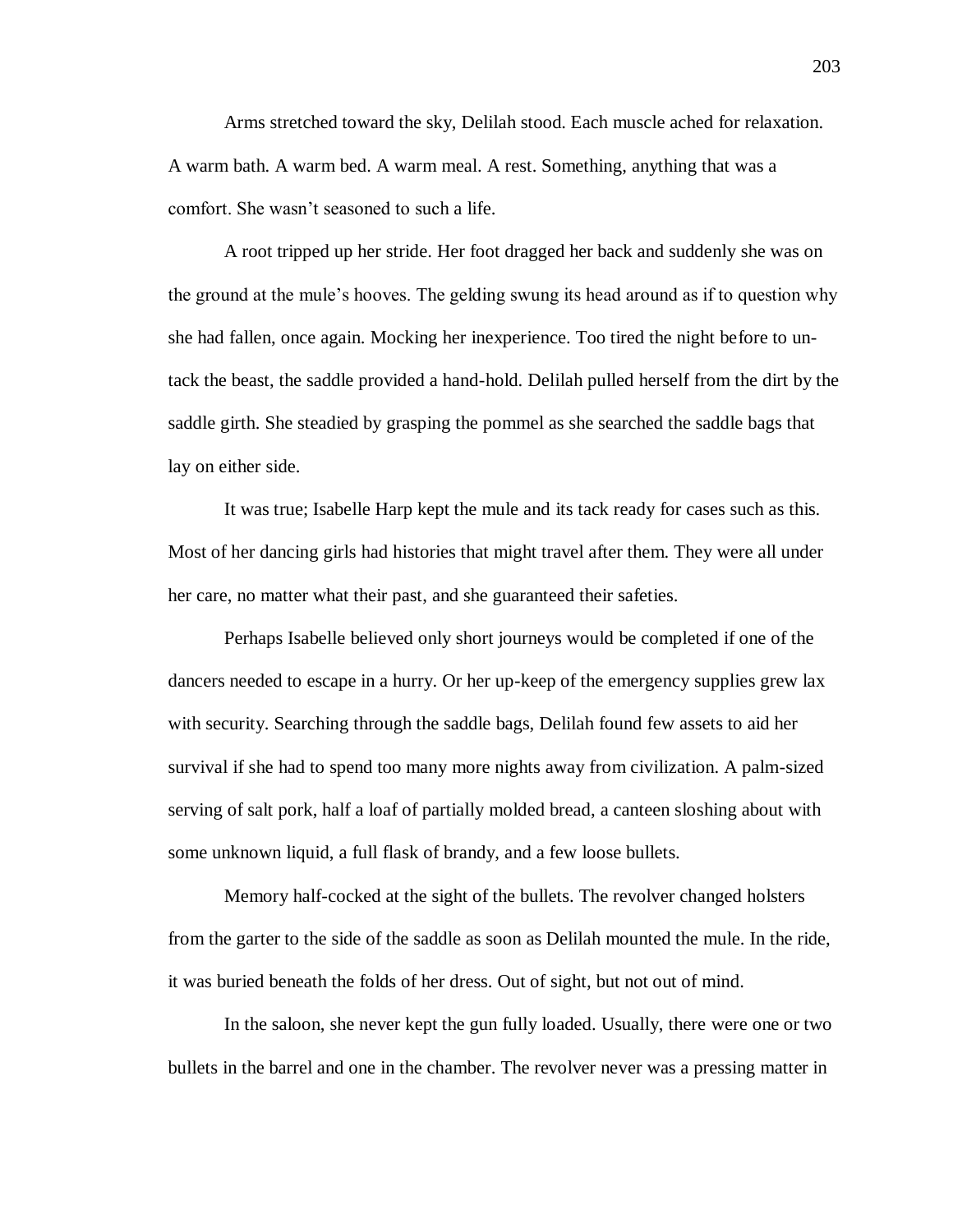her mind, though while she danced it pressed against her thighs. Until Sylvester walked back in, she hadn't a true need for it, except for show. It was easy to forget how loaded it was.

There was one bullet in the chamber, as always. She eyes the butt of it, where a spark would ignite the powder within. In one hand, she held the bullets from the saddle bags. Their similarities weren't enough that she would risk wrong ammunition. More than once she'd seen men victims of misfires.

One shot. That was it. None in the spinning chamber. Delilah couldn't gather how good her aim was. A little bit of target practice and shooting a man from two feet didn't guarantee accuracy. The food she found in the saddle bags wouldn't last for long. It was a risk to chance a bullet on a moving taget when she was a fugitive, possibly with the law after her. Worse yet, Sylvester looking for vengeance if she hadn't killed him. Without food, she'd run out of strength. Then where would she be? What would all this struggle've been for?

\*\*\*

It went against all of Delilah's propriety to be unaccompanied with a man. Earlier, in the saloon, the other patrons were around. *Dame Harp* was around. Fanny did similarly nearly every day and Isabelle never let harm come to her. There was nothing wrong with going to thank Sylvester. All it represented was her moral driving. A favor was done on her behalf. The right thing would be to express her gratitude. If she kept up that rhetoric, she would convince herself that's all it was.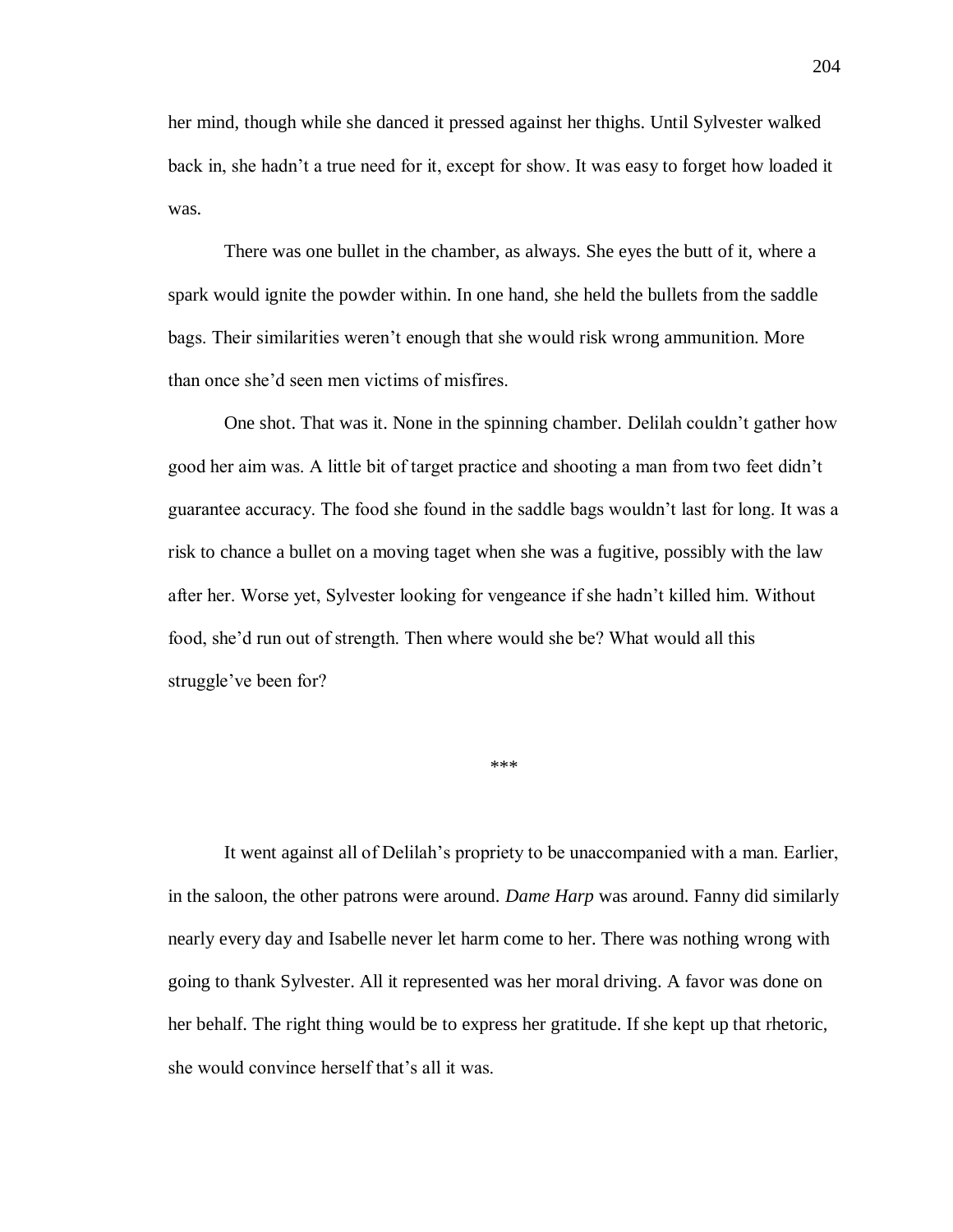Downhill was a fast and unpredictable ride. The first step on the incline was entering the saloon. The second step was informing Sylvester of her interest in his gun. In the third step, she tripped and tumbled out of control. Now she was far afield of safety. Hundreds of yards and a river separated her from home. All for a little demonstration of marksmanship.

Sylvester didn't ask of Delilah's keenness to firearms. Or of her assertion it was kept quiet. Both worked in his favor. He insisted upon shooting lessons, but was dismissed. The next best, he told Delilah, was an exhibition of his skills. At first she was reluctant, but with persuasion of *maybe one day you'll learn to shoot*, she yielded. If she wanted quiet, there was only one way. It championed his cause, no matter her reasons for desired silence. The only way a gun could be quiet was if it was far from the ears of civilization and its judgments.

Water of the North Platte passed beneath their feet. Crossing the river was at Delilah's persisting comments. The small ferry made it easy to go from shore to shore, but most residents of Red Butte stayed on their own side. Rarely anyone was seen on the far shore, so there was hardly reason to be searching for movement there. It was another world existing beyond a barrier. Delilah and Sylvester would go unnoticed.

Delilah kept an eye on the other shore, although she never was permitted to cross the river before. The ferryman, a strong acquaintance of her father, always deterred her. When stress from Fanny and her father built up, she longed to float across the water, by ferry or by swimming. Fear of being caught stayed her. On this day, the regular ferryman was gone and the replacement concerned himself only with acceptable fare.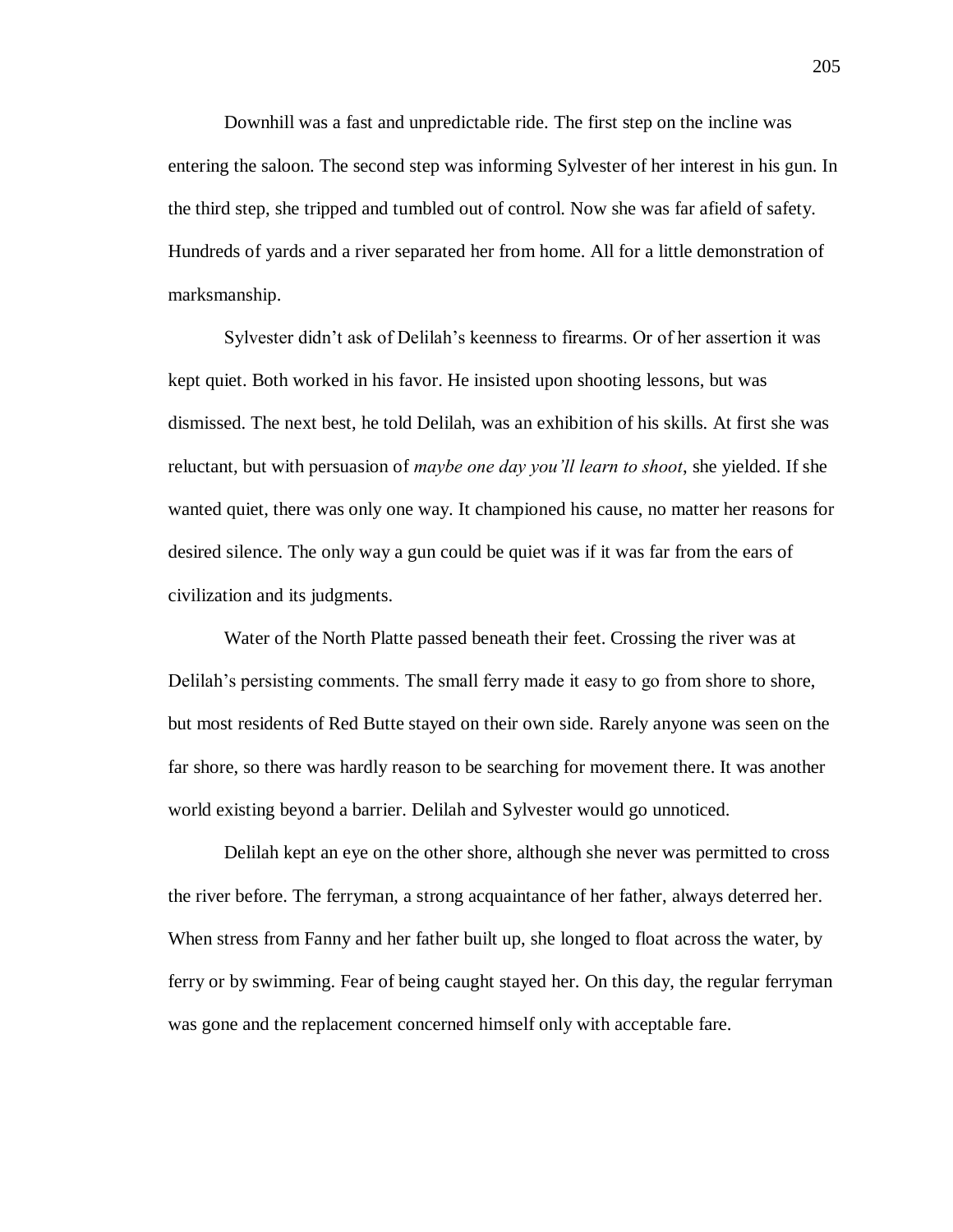Once the river was to their back, Delilah urged them to walk further, and to hurry. She wanted civilization far behind them, just at the edge of sight.

So close to the river, the ground was lush with grasses. A few desert flowers spotted the expanse, contrasting simple yellow flowers to the dark green. The further the pair marched from the North Platte, the sparser the vegetation became. Grass lost its luster and the flowers all but disappeared. There was still beauty, but lacking a feminine touch. It was territory for men. The ground changed from soft, to packed and hard, only exposed ground. Individually, the grains of sand meant nothing. Together, they built up, changing from brown to red and stood resolute above the settlement of Red Butte. Larger mountains met blue sky further away.

Delilah stopped without warning when she was as far as she pleased to be from the river. Any further and she would no longer be able to see the safety of home. A couple more steps, or a leap, and freedom would taunt her reaching hands.

She looked at Sylvester expectantly. It seemed as though he hadn't noticed her cessation. Eyes searching, leading, and body following afterward. The Andalusian picked up one foot after the other, shifting weight. She drew her shoulders back and straightened her neck to attempt a better view of the situation. Still in her dress, the fabric folds tightened around her legs in the wind.

When the Pony Express rider finally found what he was looking for, he turned his head with an uneven smile that beckoned for Delilah. Curiosity was a horse reaching its nose to some new phenomena. Cautious, but all too tempted. One foot followed the other. The heel of her shoe leaving marks in the sand. A welcoming trail for any wishing to follow.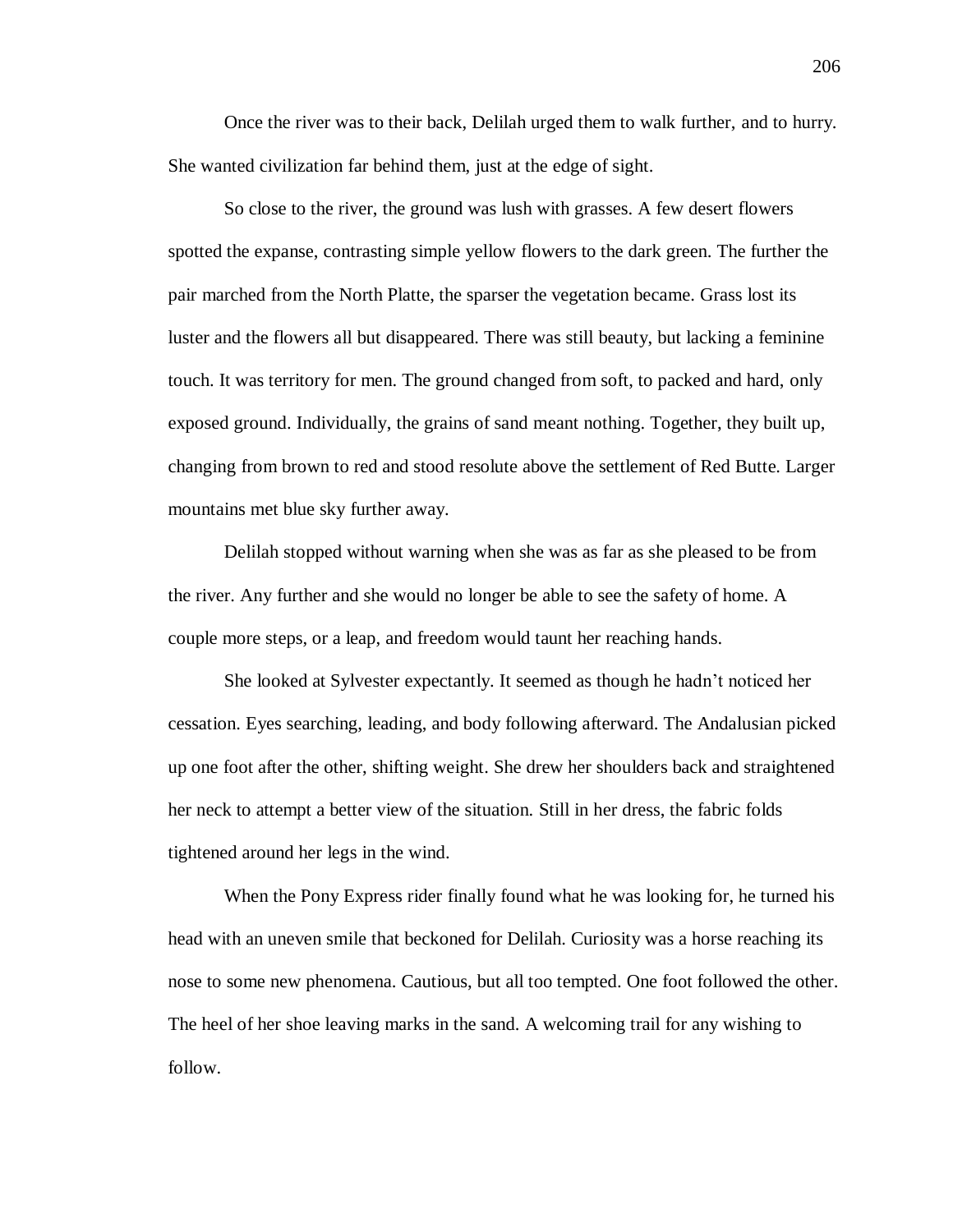Sylvester held the revolver out as temptation. An introduction to deviation. She didn't have to take it. He wasn't about to force her hand. That wasn't a part of the show. Then the revolver was in her grasp.

Surroundings blurred in Delilah's periphery and all focus centered on the heft of the metal resting in her hand. She'd carried baskets of food stores heavier than that handgun. Perhaps it was the power the revolver represented. The damage it could do weighed in her mind. The path to independence it offered increased its worth.

The kick-back jolted her without the gun ever firing. It was a different source of alarm. The world rushed its return around her senses.

"Delilah Martha Abbott, explain yourself immediately."

Despite an attempt to hide, they were found by the person Delilah least wanted to track her down. She half expected Fanny to trail after. Her younger sister was always looking to try something new. Fanny would have been a slight bother. Their father, Harold Abbott, was supposed to be busy at work, sorting money at the newly established bank.

The older man strode forward, authority radiating behind him. Straight lines of his path directed toward Delilah. Sylvester reacted on instinct. Hands raised to the level of his chin, he took a couple steps back, almost tripping on a loose rock. At the last minute, he caught himself in a scramble to his feet. For once, though, it seemed he wasn't the target of fury.

Nostrils flared, Delilah met her father's charge. Head held high.

"Daddy, I am twenty years old. I don't need to explain myself to you," she said through teeth that didn't open.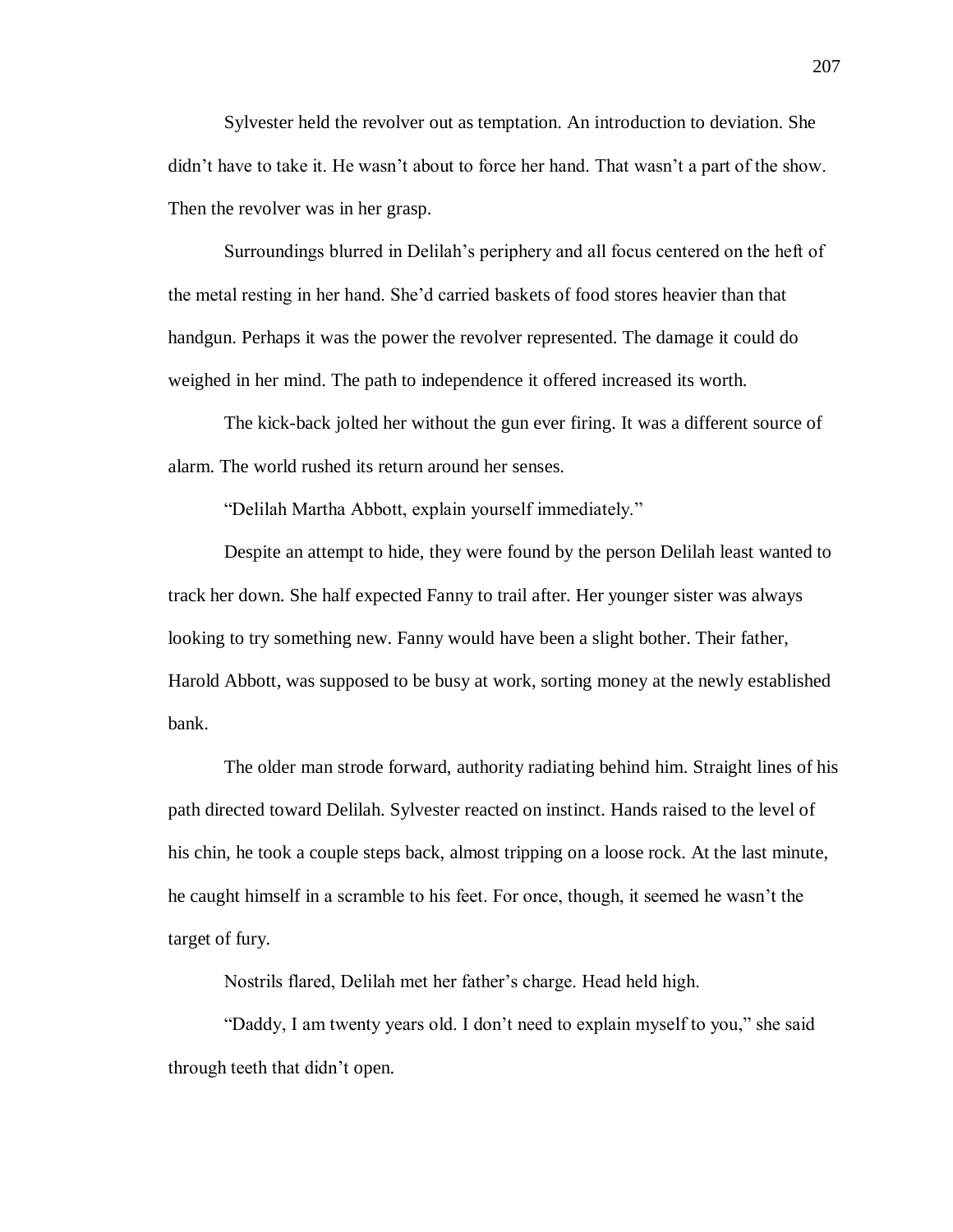"You are my daughter and you live in my house," Harold Abbott pointed a finger, "Which I might mention, has a lack of proper up-keep. You have been slacking. Also, do you even know where your sister is?"

Staying out of someplace where he didn't belong was the best chance of any survival for Sylvester. That gun was still in Delilah's hand and she hadn't been told against being careless when raged. Mistakes happened. Courage, or stupidity, of some sort took over.

"If I may, sir," Sylvester looked toward Harold for approval, "If I'm not mistaken, your eldest daughter here was searching after your other one. Fanny, you said? I saw Delilah running off toward this direction and knew a lady of her position might find trouble or get herself hurt. That just wouldn't do in my mind."

For a moment it appeared the banker was about to turn his wrath upon the Pony Express rider. Harold Abbott's face creased with lines of hardened emotion. His expression didn't soften, but it changed. He surveyed Sylvester.

"If what you say is true," Harold paused briefly to look from Sylvester, back to Delilah, "Then why is my daughter in possession of a gun?"

Again, Sylvester spoke on Delilah's behalf when she was unacquainted with receiving help of any kind. The high horse she was riding stumbled and longed to settle in its stall. Pining for individual, independent strength made it difficult for her to accept anything from other. A majority of a lifetime had been built on solid solitariness. Her heart tightened and her voice quaked.

"I – I started Daddy. This is Sylvester Clairbourne. He was right. This wilderness doesn't—It just doesn't suit me. I saw something move in the corner of my eye as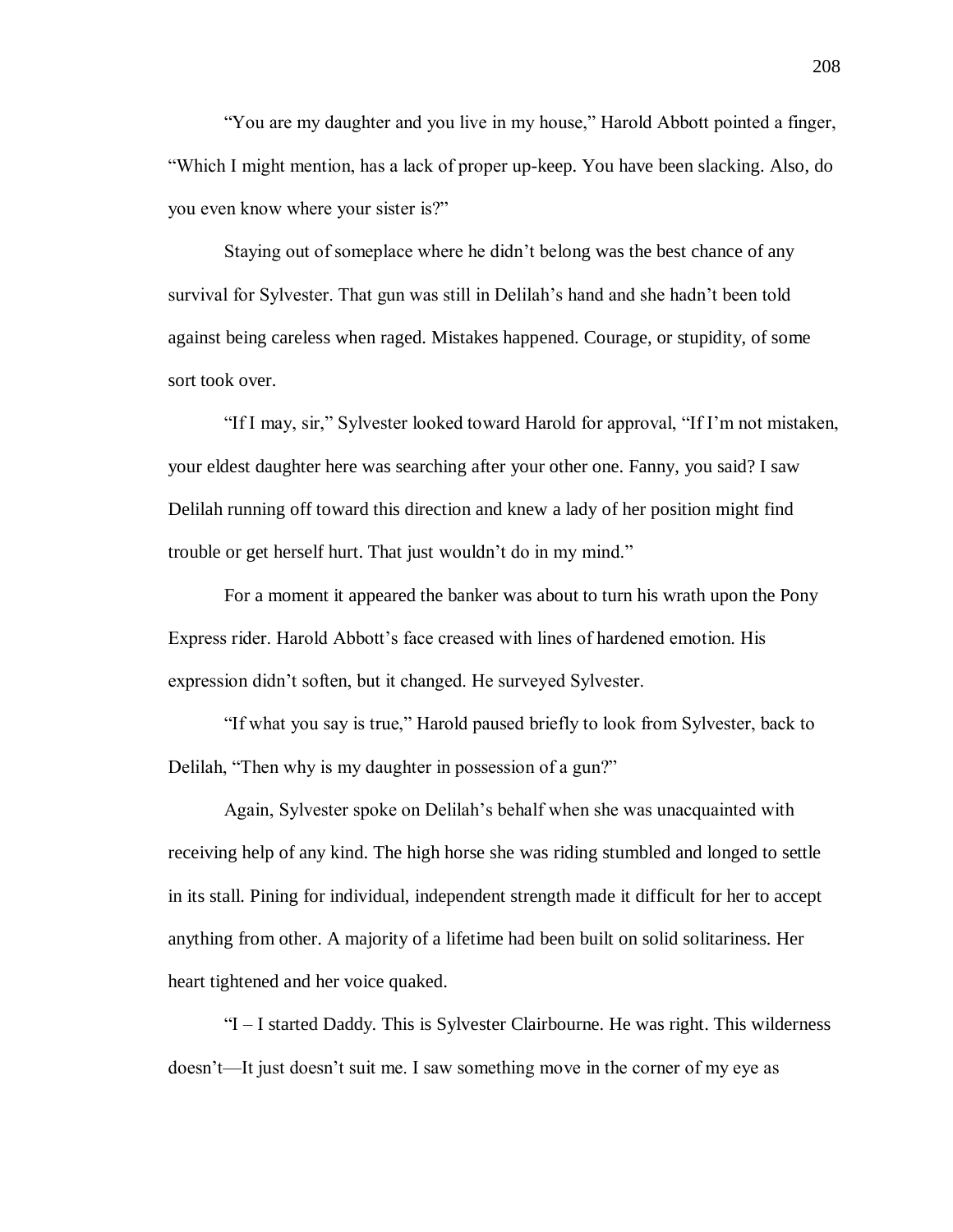Sylvester, in his kindness, was convincing me to return to town and he would search for Fanny," Delilah explained with lies, "I grabbed his gun in haste. I don't quite know what I planned to do with it."

Deliberately, Delilah moved the gun to arm's length from her body, barrel pointed toward the ground. Acting as though she wanted nothing more than to be rid of it. Sylvester took no time to retrieve it to its proper holster at his side. To convince the father of her obedience to him, she forced her body to relinquish its pride. Shoulders slouched forward beneath a head that look at the ground.

"I see," Harold said, distrust still laced his voice, "I doubt Fanny would have crossed the river. I expect you'll find her and report to me when you do."

Paired behind their lead horse, Delilah and Sylvester followed closely behind.

"And after you find you sister, Delilah Martha, get out of that filthy dress and into something clean. I can't believe how careless you are," Harold said.

Sylvester didn't think much of Harold Abbott. He was the type of man the Pony rider found himself thundering against regularly at each station he stopped at. All the more reason to pursue his daughter. If there was one sentence of sense Harold spoke, in Sylvester's mind it was referring to Delilah changing out of her dress. In his preference, there wouldn't be a clean one to replace it.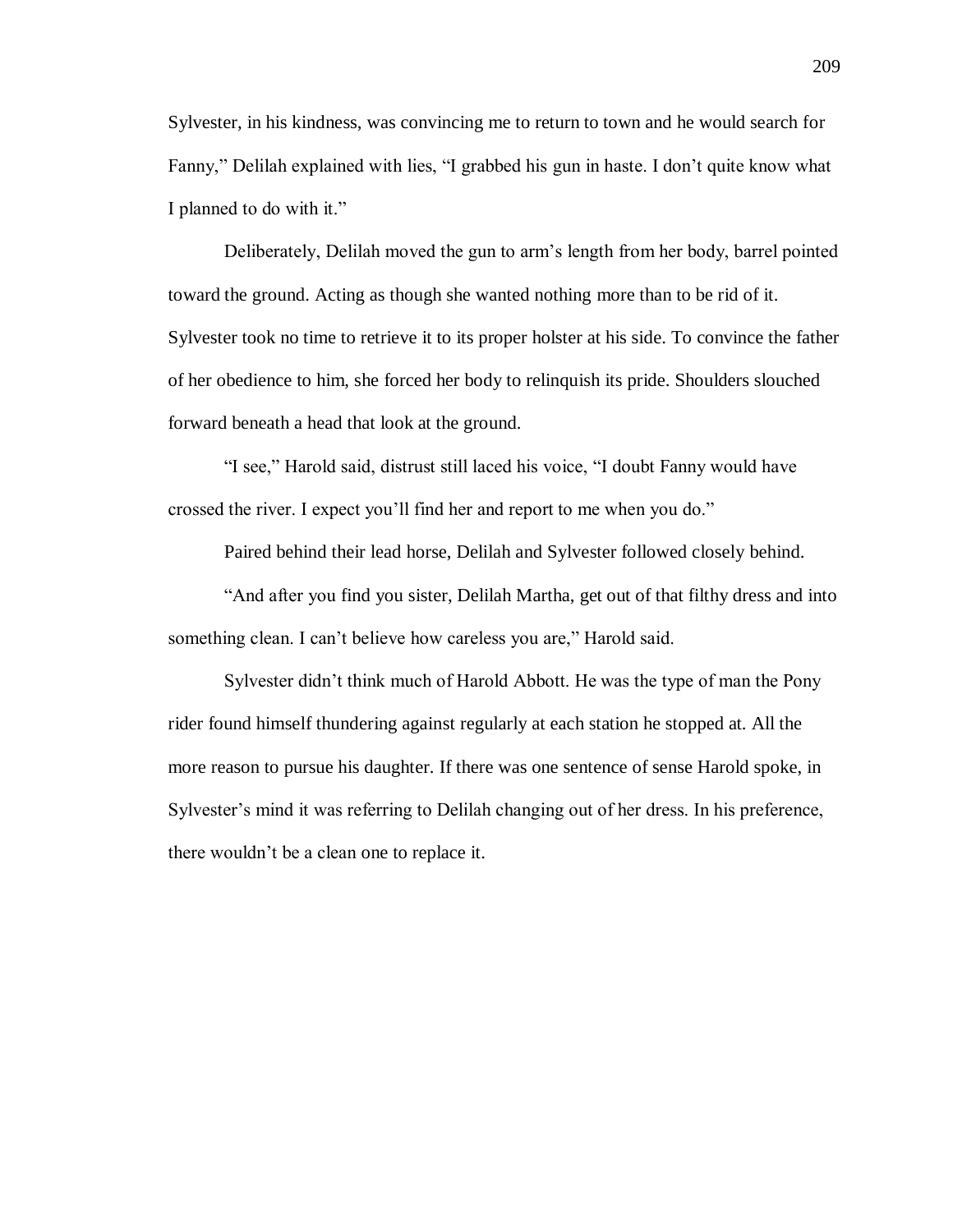# *Chapter Six*

Re-mounting the mule was too painful a task for Delilah to complete. One foot in the stirrup was as far as she could bring herself to do. It wasn't defeat, she told herself, when she resigned to walking. Even going without breakfast wasn't a loss. Her optimism got Delilah far enough to holdfast until the mule decided it had enough of the whole affair. Its life didn't consist of much, back at the saloon. Aside from eating and sleeping, once in a while the girls would braid its mane and tail. All the movement, not to mention *galloping* was too much for it. The human leading it might have been able to go without a morning meal, but the gelding wouldn't have any of that. The stubborn ass behaviors of its father kicked their way between its eyes. It snorted out a protest and dropped its hindquarters. Dust rose, either from the ground or off from the hair of mule.

No amount of tugging, or pulling, or pushing, could make the stubborn thing move. Sitting like a dog with front legs locked, dirt welled up around its hooves. Still, it wouldn't move.

Many attempts passed before Delilah ceded to the mule. The only want it could be thinking of was food. After all, it slept as long as she had and with a larger buffer against exhaustion. As a gelding, many of its animal inclinations were removed. It had to be food. Salt pork wouldn't do for the horse and brandy wouldn't satisfy. Not to mention,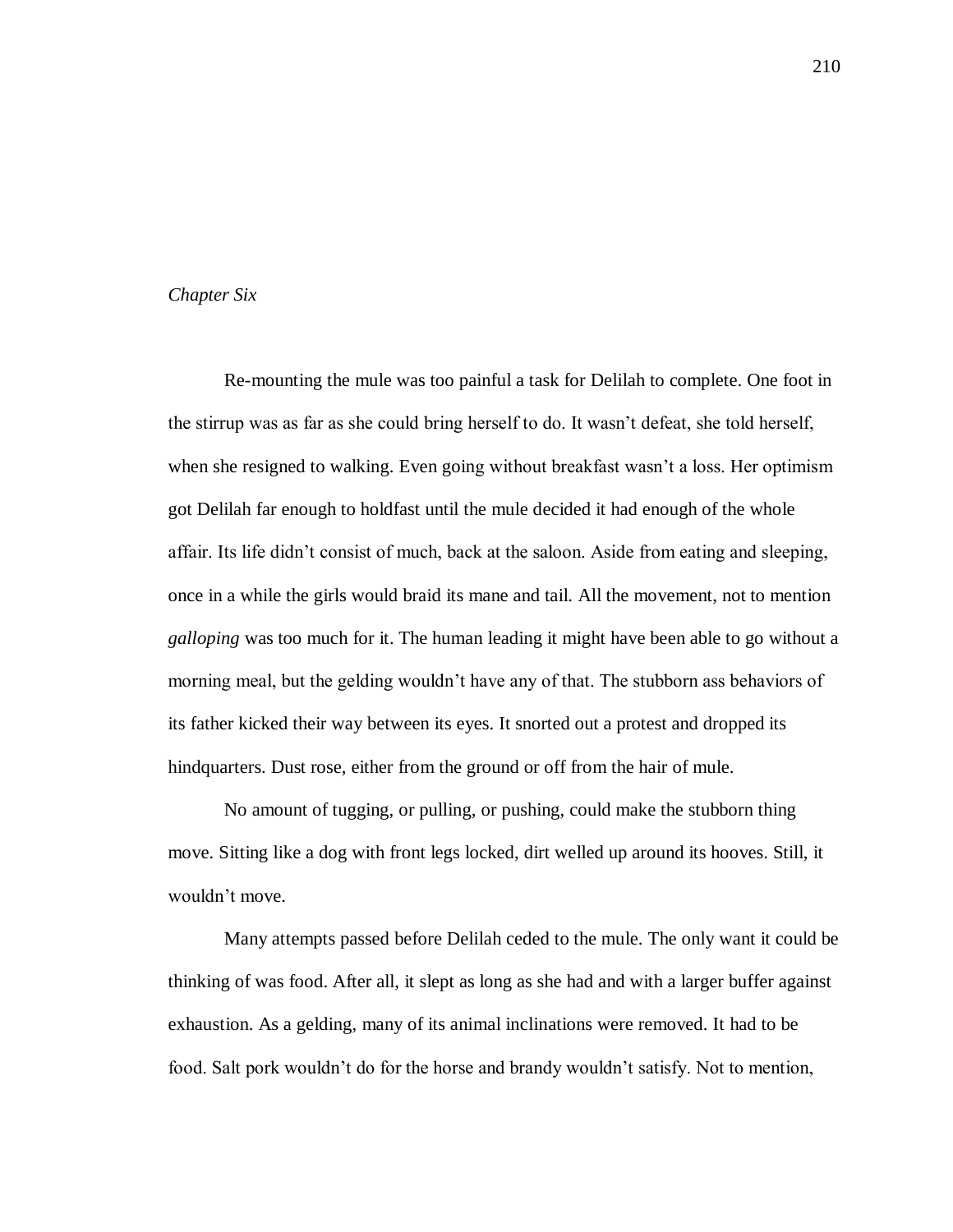Delilah had a mind to keep it stashed for emergencies. Gin was her preferred drink, but brandy would suffice. The bread, though it would have sustained her best, didn't look appealing with blue fuzz.

She didn't offer the bread to the mule outright. For all she knew of mule behaviors, the gelding would eat and remain where he sat. Delilah wasn't in the mood to be outwitted by an animal.

With the bread a foot in front, the mule was able to stretch its head just enough to lip it. Crumbs landed in the dirt. Delilah drew back further, just out of reach again. As the mule stretched its neck to its extents, the bread moved further and further until the mule could no longer do anything without getting up. Delilah tossed the little bit of nourishment feet away from the mule's head. They hybrid equine left a print in the ground when it lifted its rear and took a few steps forward. While it was distracted, Delilah forced every bit of strength she had into the simple motion of grabbing the pommel, with one foot in the stirrup and swung the other over the rump. Leading the mule hadn't gotten Delilah anywhere, so it seemed the only option was to ride.

"Come on, let's go," she said to the mule as she reined its head around.

Her voice was soft, no longer holding the severity of the day before when she fled. Something had taken her mind the prior day. All she truly knew about horses was what she learned sitting passenger of carriages. This was all too aware in her thoughts as she felt each bump of vertebrae shifting through the saddle. The way the back-end rose and fell, side-to-side, one hind leg than the other moved forward. It was going to be a long ride and Delilah didn't know where she was going, though the mist had risen and she could see clearly.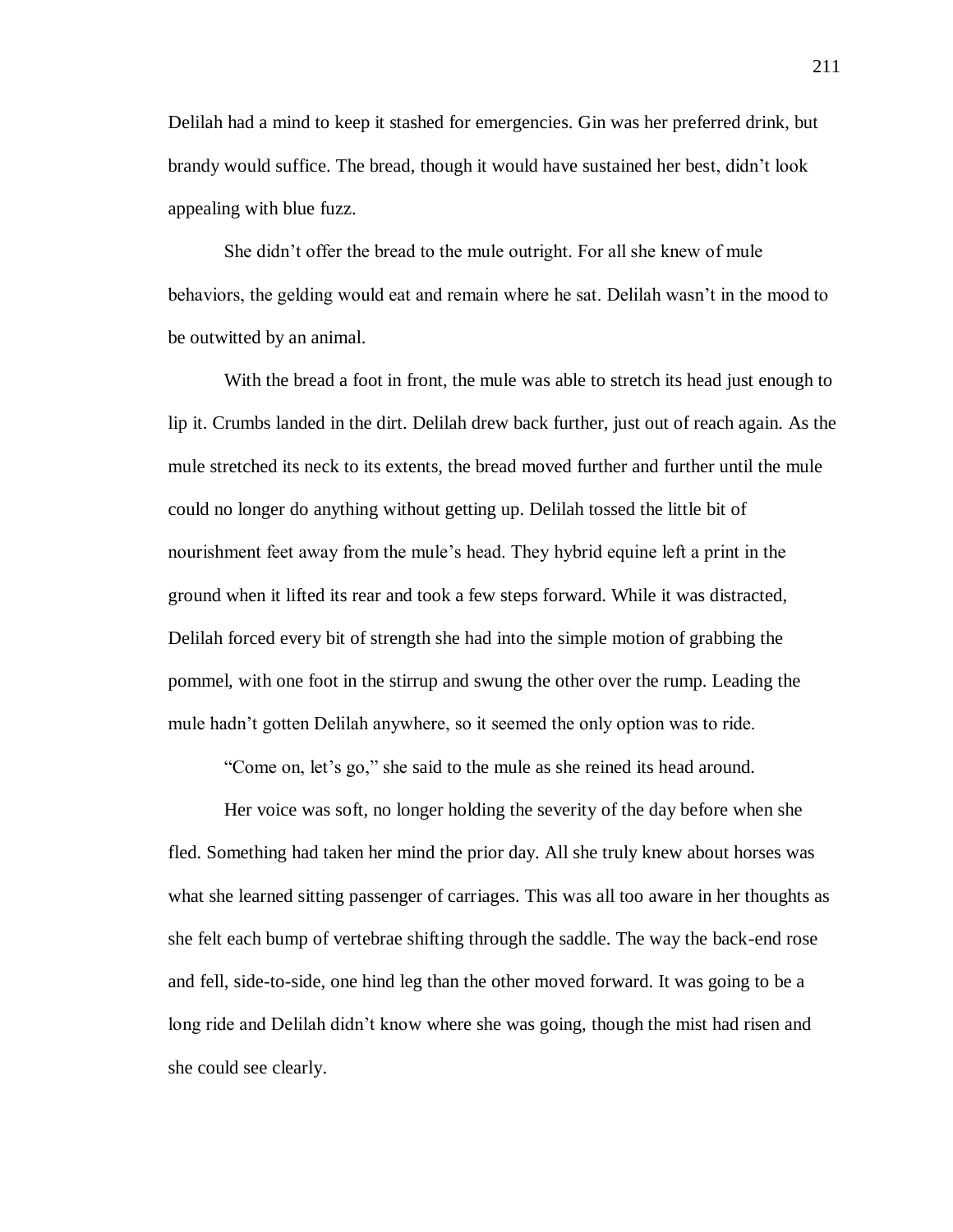Delilah pressed that they return first to Dame Harp's to save a trip. Her suspicions whispered in her ears; her darling sister would be found there, at the saloon, chatting with visiting patrons. Sylvester accepted the idea with open arms. Let her reprimand her sister and have Fanny run off to the father. Get all the tangles straightened out. He could have a drink in the meantime.

No one, aside from Fanny, quite cared when Delilah entered the saloon with Sylvester a step behind. The younger Abbott excused herself from the aged, round table at which she sat with two men and one of the dancers on break. A breeze from the street ruffled the feathered boa. The haze of smoke from the old cigars parted and enveloped Fanny as she pranced.

"Are you okay?" she asked Delilah with faux-concern, "I saw you crossing the river with Sylvester."

A smile flickered the like flames in the kerosene lanterns on the walls. Daylight still blessed the earth, but inside the saloon was kept dim. Fanny took her sister's hands in her own and looked up at the face wearing features similar to her own. Once in a while, Frances didn't joke about everything that passed her way. Her words might have suggested merriment, but her actions told different. The appearance of an empty head remained, but in her eyes she concentrated.

"Just go tell Daddy, at the bank, you're safe and were in the saloon all along," Delilah relayed the planned cover-up, "Then go straight home. I'll be there shortly."

\*\*\*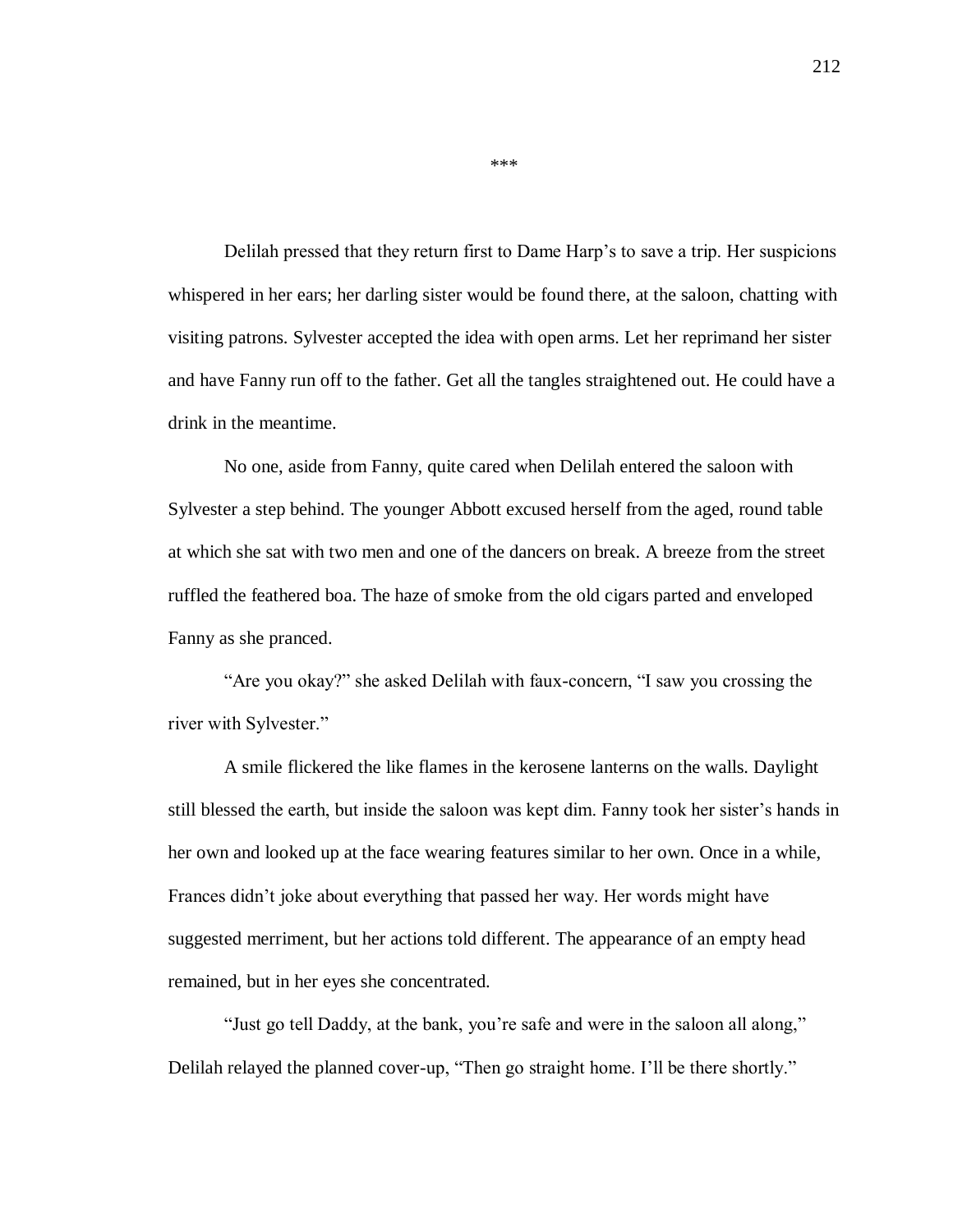Sureness in Delilah's voice checked Fanny into place. Now was not the time. It was never appropriate to act sassy after their father was crossed. It meant ill for the pair of them, no matter who caused it. Fanny held onto her sister's hands for a few more brief moments, squeezed, and released them. Without another word, the younger Abbott girl darted through the double doors and left. In the split seconds the doors were open, the outside world flashed in Delilah's eyes. It was freedom, escape.

When the doors swung closed, Sylvester stepped in front of them, sunlight shining through the slats. The sight stunned Delilah like never before. A new realization. Something in her core tightened and the entirety of her torso seemed to drop. It was an unfamiliar feeling. Words escaped her ability to describe it. Was it simply a door opening for her escape? Or was there something more? Something she had rejected earlier? An unreasoned attraction to the man? The Pony Express rider adjusted the brim of his hat.

"Mentioning your father," Sylvester said, eyes narrowed, "You know your *daddy* also thought you should change out of those ruins you're calling clothes and into a new, pretty dress."

His tone of voice, something about it made her calm and on edge in the same time and space. It soothed her familial worries, but made her spine prick on each vertebrae. Just as when the revolver was in her hand, the surrounding area blurred black. Her breath became deep and quick without any reason she could gather, or wanted to admit.

"If you'd like to avoid running back into your sister or father, I'm sure Dame harp has a dress you could borrow. A little color would make you awful pretty," Sylvester suggested, taking a step closer to Delilah. She responded by taking her own backward, "I have a room upstairs you could use to change in."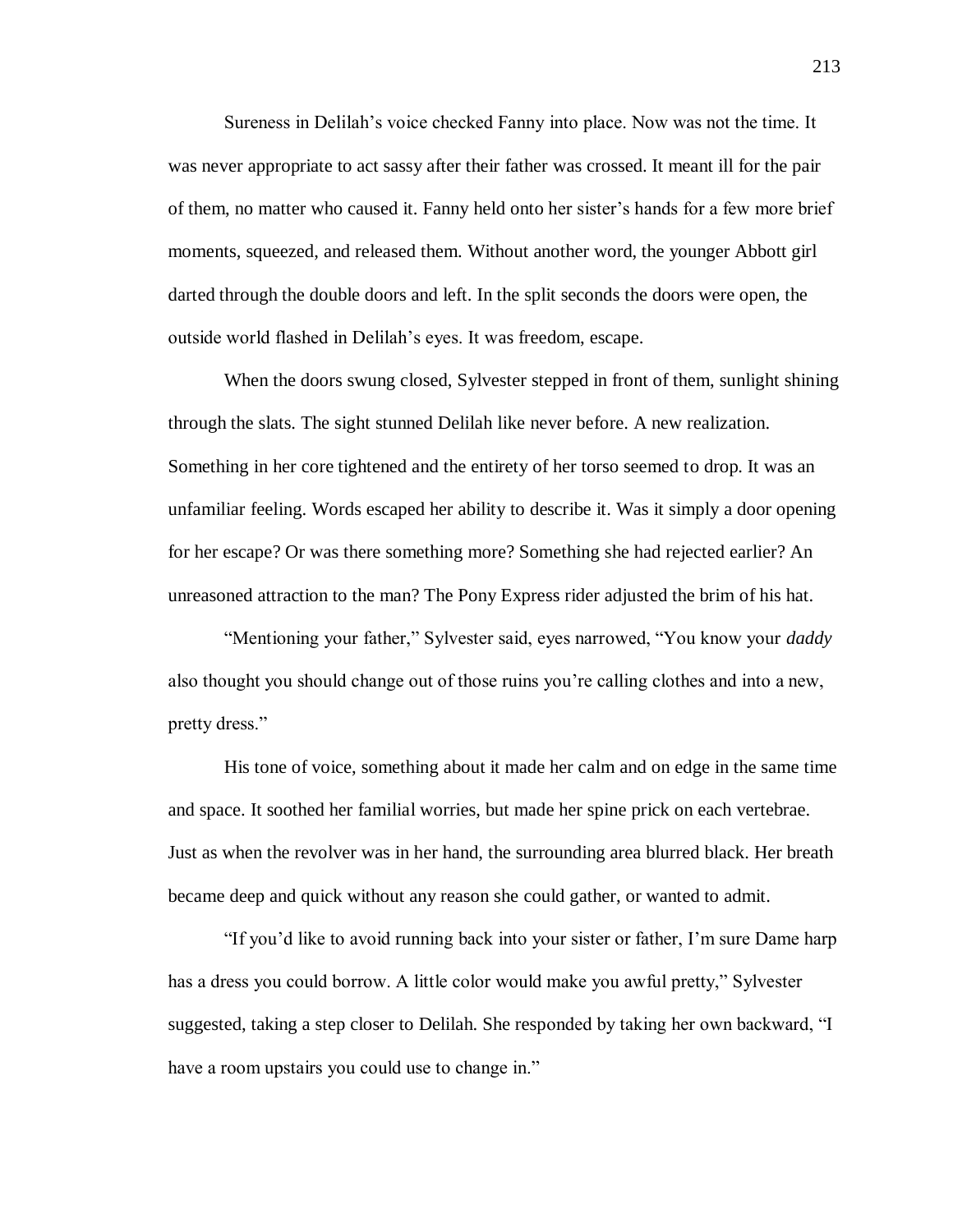Nothing in her good sense told her she should trust him. What reason was there for her to continue spending time with him? After all, there wasn't anything she could gain from him, except maybe a few more compliments and a trinket or two. The chance of a shooting lesson was out for the day. Wasn't that all she wanted of him? The best idea would be to return home.

But Fanny did this sort of behavior all the time. Shirk responsibilities, damn them. She ran wild over the hills like any mustang. Delilah remained fettered to the hitching posts, longing for the wind in her mane. No reason claimed the reins couldn't be loosened or cut.

Although Sylvester was standing just before her, she turned her head toward the floor, hoping to avoid his eyes. Dirt long ago roughed the shine from the boards. Varnish was replaced by the stains from tobacco spit. Particularly worn were the patches of floor in front of the door and the paths that sprouted from it and toward the bar. Stray cards, missing from their decks and throwing card games, scattered themselves under stables. Looking toward the ground was only buying her time to think, to avoid the skips in her heart. Preying they signified a heart attack and not developments of a romantic leaning.

"Which room is it?" Delilah asked.

She always admired the dressed Dame Harp fashioned herself and her dancers in. Such clothing wouldn't have been the finery her father would approve of, but she could distract herself for a moment. Put on a dress, appreciate her appearance in the mirror, and then head home. There was no harm. Her father would rant when they next saw each other, but she could revel in her secret betrayal.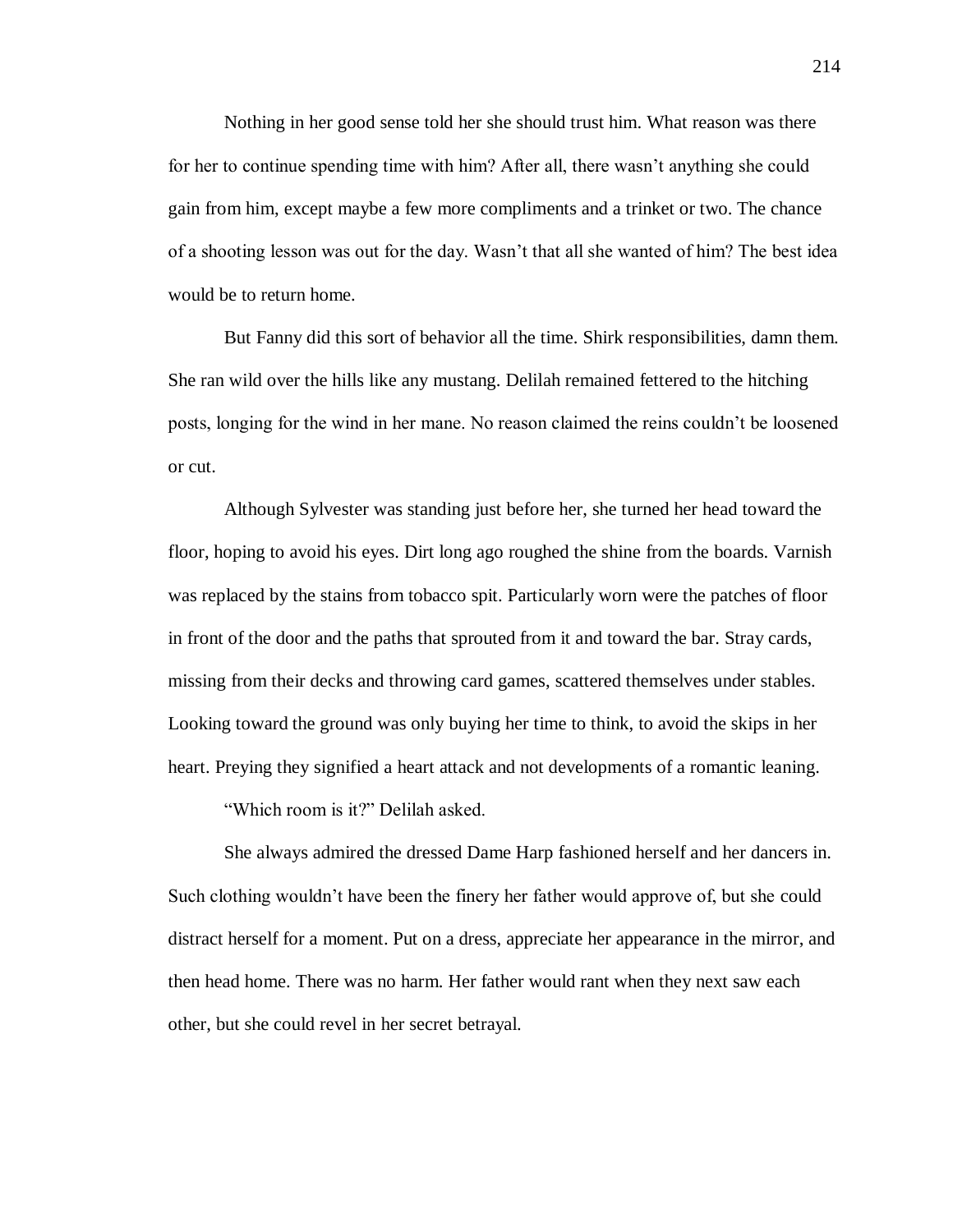"Three. Up the stairs and to the left," Sylvester told her, "Here. Take this to wipe some of that dust off your face."

In hand was a cloth napkin, a letter *S* embroidered into a corner in gold thread. White silk, or it once was pure white. It was aged, discolored, from a childhood to occur years before. A gentle hand creased it by forming it into a fist. Almost inaudible, Delilah whispered a word of thanks.

Sylvester watched Delilah carefully as she approached the bar to speak with Dame Harp. The bearing rein keeping Delilah in check, her head forced high, was cut. The previous day in the saloon, she was poised and stern. Hardly a smile changed the shape of her face. Now, she was a young filly again, or an old mare who remembered her youth, skipping and prancing. Finally, he saw her teeth. Not in a grimace or anger, but in a true smile. He could always take joy in watching a horse move freely.

Sounds from the patrons and the bar prevented Sylvester from hearing what exchange occurred between the two women. Or what explanation Delilah gave to the dancing girl that emerged from behind the velvet curtain. He could only guess at the outline of the conversation, but the point must've gotten across. The dancer slid an arm around Delilah's waist with a smile, drawing the proper lady in close. Bounding up onto the stage like desert deer, the dancer pulled her. Back hallways of the establishment secured a way for her to reach the upstairs without being seen. He might as well take a seat up at the bar and wait with a drink, like planned.

The best rotgut from the bar could do the work of three glasses of lower quality liquor. With what Sylvester won in the cards the prior day, he could afford to pay for such a beverage. No way simple Pony wages could cover it. The drink went down hard,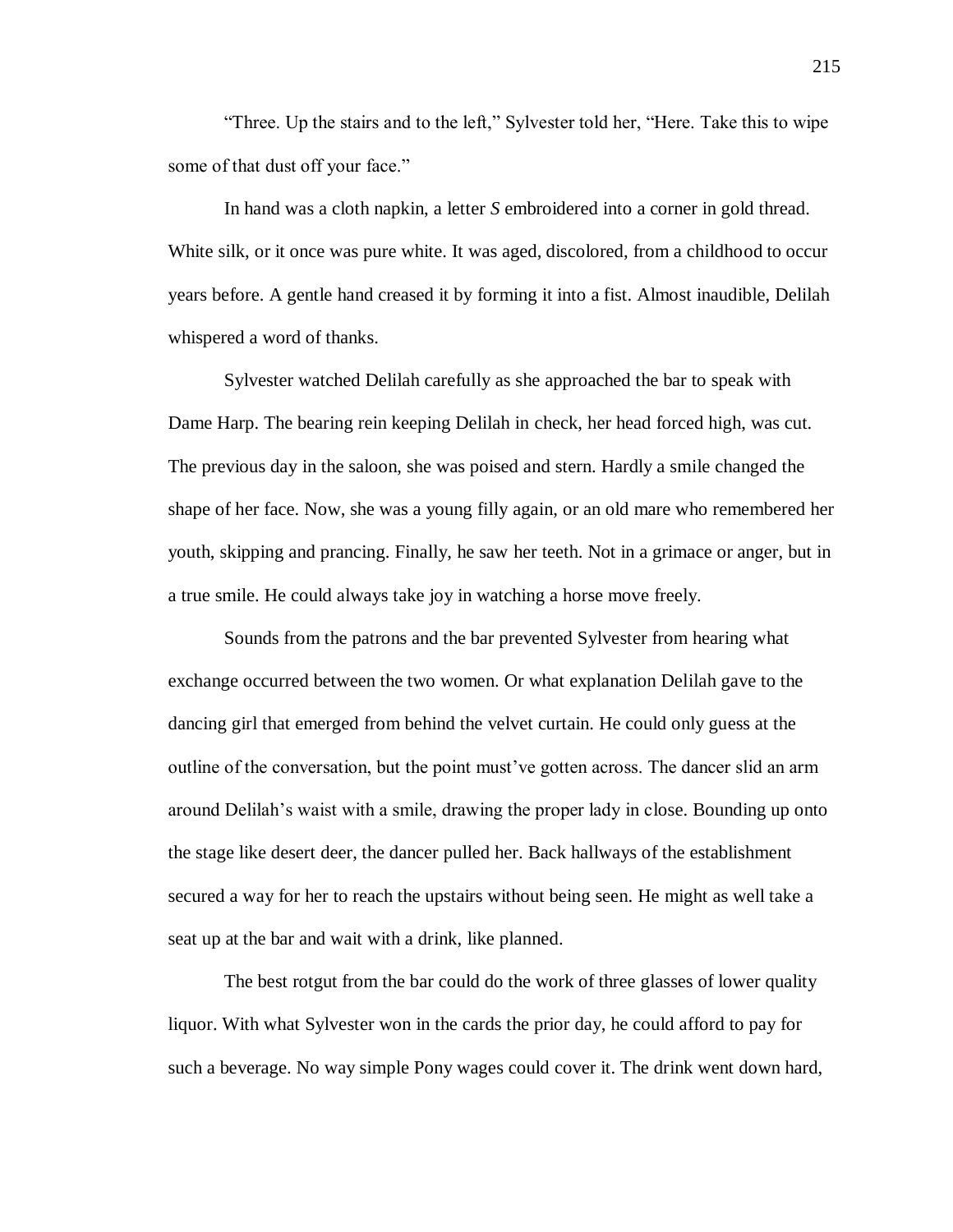burning his throat until it settled in his stomach, churning and dissipating into his blood. The warmth in his throat spread to the rest of his body.

Rustling curtains to his left drew his attention from his empty glass. Like a horse that's heard something in the bushes, his head darted around to see what might come forward. The dancer who earlier assisted Delilah, pranced ahead on her own. He shifted his focus back to his drink, which in his distraction was refilled without notice. It was near sin for a man to sip at a drink, so Sylvester made sure to keep his reputation solid.

Failed attempts at conversing with fellow drinkers made Sylvester realize his mind was far too distracted. His thoughts drifted back to images of Delilah. Riding a fastpaced animal across the dangerous mid-west meant Sylvester always had to think quickly and rely on instinct. Any obstacle could fall in the way of the roads. The options were to overtake or avoid it. What was the option here and how should he confront it? Instinct told him evading the hurdle wouldn't work, which left him with one choice.

Delilah's back was to the door, the cloth napkin from Sylvester held tightly in her hand. She tossed the fabric onto the vanity. Again, kindness. Third time's the charm. Isn't that what was always said? Hadn't *she* said that to Fanny during her studies? Verbalized gratitude went a far distance, but it stopped to a point. She was being washed over in a dirt storm. No telling where she might end up.

She shimmied the waist band of her dirtied skirt down over her hips. So this was the backroom reserved especially for the dancers? It was early enough in the day that they dancers hadn't yet strewn their dresses across the furniture. Shows were reserved for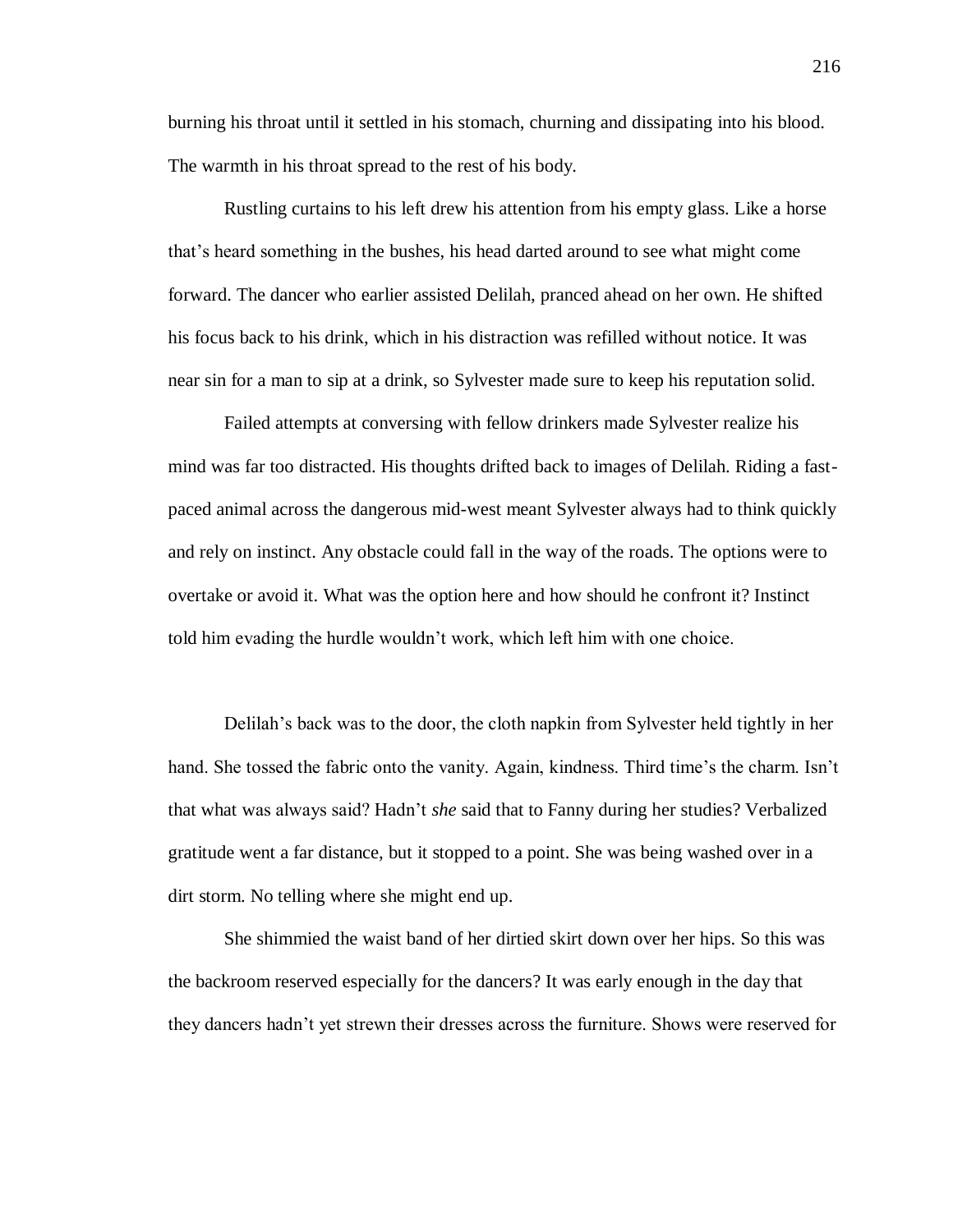the evening. The only dress off a hanger was the one intended for Delilah. The Pony rider watched her shoulders as she shrugged off the linens under her blouse.

"Fancy seeing you here," Sylvester said, his voice low.

She scrambled to cover herself with anything within hand's reach. Her boundaries of propriety were constantly being pushed since meting Sylvester. Half wanted to recoil, and the other half wanted to push further. To be caught wearing almost nothing by a man was far beyond inappropriate. The startle left her breathless.

"What are you doing back here?" she asked between breaths.

Lurching forward, Sylvester grabbed a hold of the door frame to steady himself once more. The fabric Delilah used to attempt to hide her skin was doing an insufficient job. The top hem fell lower than any dress cut would have, and revealed much more flesh. She was not accustomed to such a circumstance. Balance returned to Sylvester. He took a couple steps toward Delilah.

"I've been thinking about you, you know? So many thoughts," he said, "I thought by giving you my kerchief, you might think about me as well."

Silence. Stock-still, Delilah remained standing rigid from shock. The slip for the dress was only feet away, resting on a chaise-lounge. It would take a second to snatch it and another to slide it on to cover her lower half. She would be partial-decent then. Anything to hide from the leer of a man, especially Sylvester's. There was nothing to disguise it. No facial hair, no hat brim to form shadows. Her strong will disappeared when she realized what the Pony rider's look meant. When she understood what she had been denying to herself since that morning.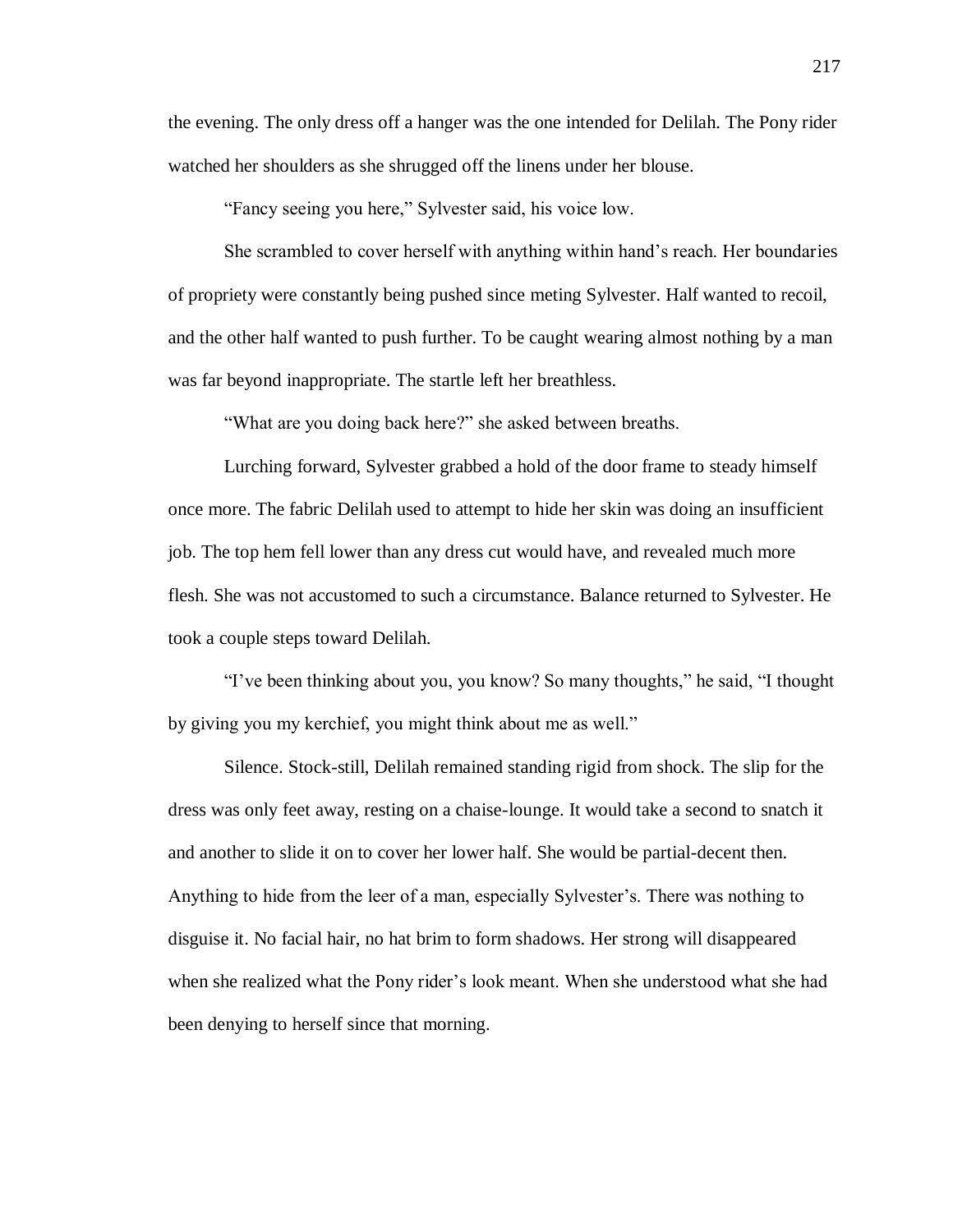Fanny may have run free, but not this loose, had she? It was doubtful, but maybe. Why shouldn't Delilah do the same? Wasn't that the freedom she was looking for? Knees buckled beneath her, preventing her leaving.

At once, Delilah was pulled by two horses, each in opposite directions. Nothing was proper about the stirring below her abdomen. For her entire life, she had been taught to follow a strict moral code. An entire life of repression and cages. She never questioned it until recently. All she was looking for was a way out of the snares. Sylvester could be that escape. Not normally one for romanticizing, he could unlock the cage.

"Th – thinking about me?" Delilah's words hesitated, "What do you mean?"

Words served no purpose here. He could explain everything, detail by detail, but she might flight and flee if he verbalized his thoughts. One more unbalanced step ahead. She was young, but back east, where there were suitable prospects, she would have been married off in a loveless marriage by now. No hope for a proper husband out here. All this meant was she was inexperienced. If Sylvester had gotten a chance earlier to teach Delilah about the revolver, he would have taken it slow. Ran her through the parts of the gun, told her how the powders stored in the bullet ignited with the hammer click and exploded. Slide his body around hers to adjust to a proper stance for firing. The current situation wasn't any different than that, so the same concepts could be applied.

There wasn't any room for steps backward. Sylvester and Delilah remained a constant distance apart until Delilah's back was to the wall. Then the space closed in. It wasn't a clock on the wall keeping a rhythmic beat in Delilah's ears. The walls of the dressing room were bare save the hooks and hangers. The Andalusian's discarded harness hung loosely around her frame, all in disarray. Not at all serving its true purposes. A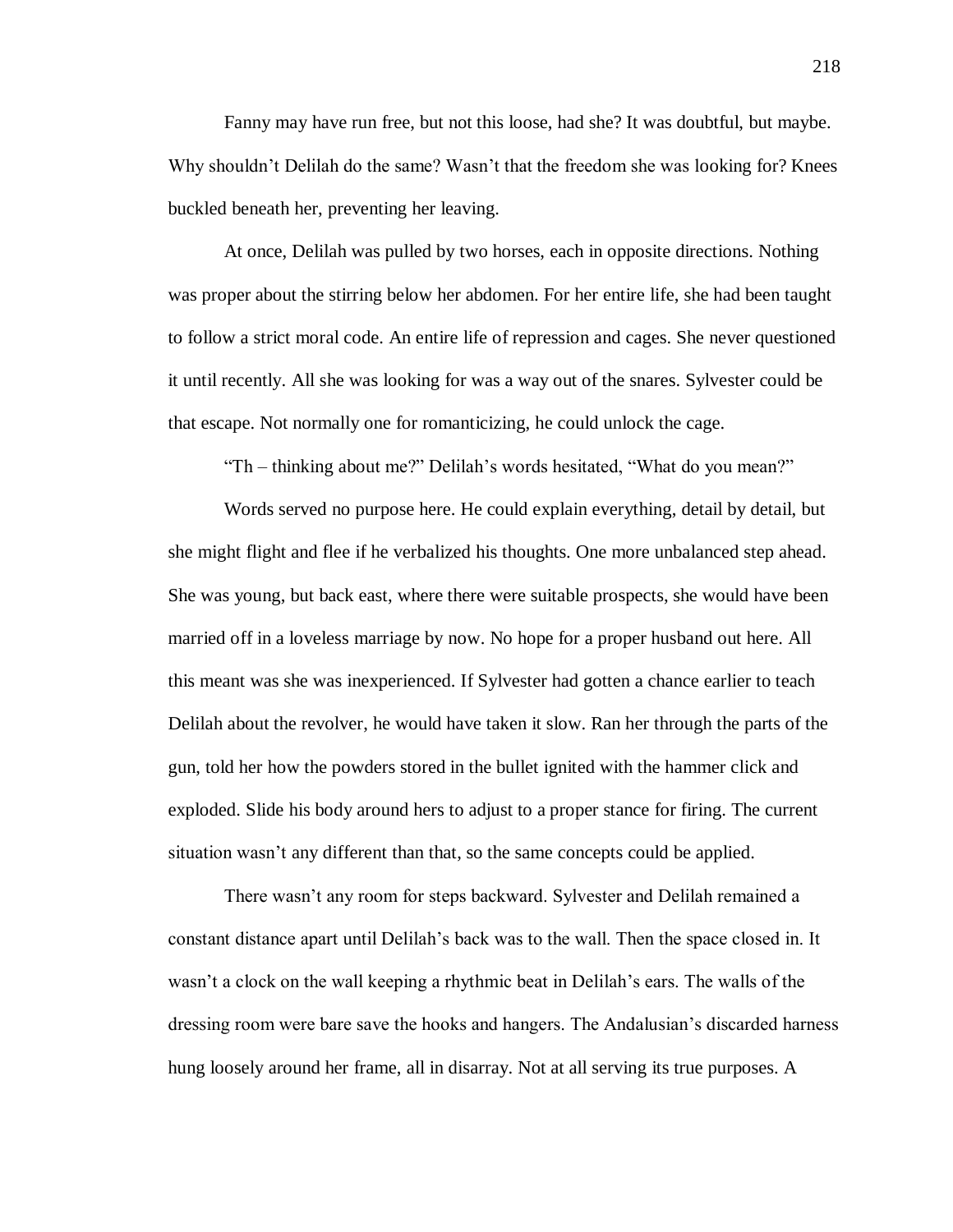simple cut in the leather would let it drop and free the horse. Knives tended to cause fright, though.

With no more distance between them, Delilah pulled at the rein connecting good sense and urges. If it caused a stop, momentum would keep her going. Sylvester ran a tanned hand from her shoulder, up to her neck. It was smooth and hairless, unlike the horses he was used to. The reins stretched. His fingers lingered beneath her jaw, running in circular motions, turning on their haunches like a horse. His other hand loosed the pins from her hair. The tiny sticks of metal jumped and *ting*ed as they hit the floor, then scattered under benches. With one hand on her neck and the other entwined in her mane, Sylvester directed her face toward his. He found no resistance. The reins had yielded.

"I think you know," he said.

A quick jerk tightened the leather. The reins snapped, severing all ties with good sense.

\*\*\*

After some time, the veins of old worn paths surfaced from the dirt. Within the first hour of setting out, Delilah had the suspicion she was traveling further from civilization with each step. The drive in her mind reeled against this, wanting only the soft comforts she had grown accustomed to in the first twenty years of her life. She prayed the years to the end would know those luxuries, too.

Grasping the error of her direction, she rode to the top of a knoll. Wind twisted its way through her hair, tangles around her shoulders Delilah hadn't cared enough to set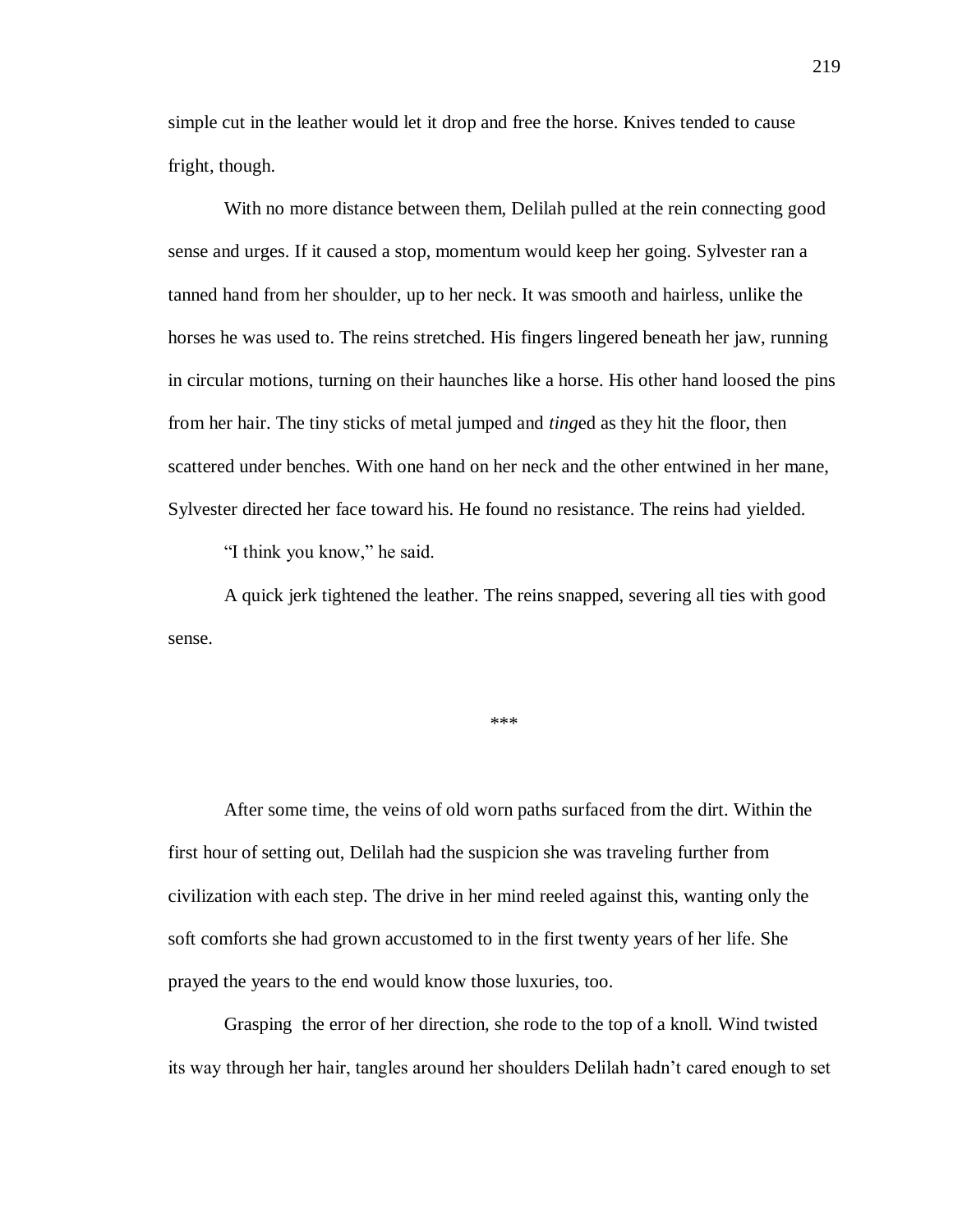it straight. There was no way of telling how far she traveled in that hour, but the close radius she could see around the embankment was sparse of vegetation. As the distance between her and the river increased, so did the flat, featureless plains.

From atop the knoll, she could see the river off in the distance. It snaked its way through the land, dividing communities on each of its sides. Up close, the North Platte appeared straight as a shot. From the distance, Delilah could easily see how the large, easy bends changed the direction of the river, diverting it to someplace new.

As an educated woman, Delilah knew, if she was looking for civilization, which she was, it would likely be found at the banks of the North Platte. River transport, in addition to the added fertility of the soil, made river-side living ideal. While it was possible Delilah could find a settlement further from the river, it would be dry and dusty, and she had no notion of telling which direction she might find one. If she followed the river for long enough, she would stumble upon somewhere. All she had to do first was head back toward the flowing body of water.

By this time, it had drawn closer to noon. Nothing yet in her stomach, her hunger weakened her. Hand clenched, knuckles white, around the pommel was the only means preventing her from tasting the dirt. There was no way to discern how long it would take to find sustenance, so Delilah withheld eating what the saddle bags held. It was best to save the pork and brandy for more desperate times.

At the start of her leaving the knoll, she was pitched forward on the mule as she descended the hill. The decline was bare of grass and any other manner of flora. The sun high in the sky, casting forceful heat and no shadows. It was stark and grim. No sign of life for miles left Delilah questioning every decision that led her to this point.

220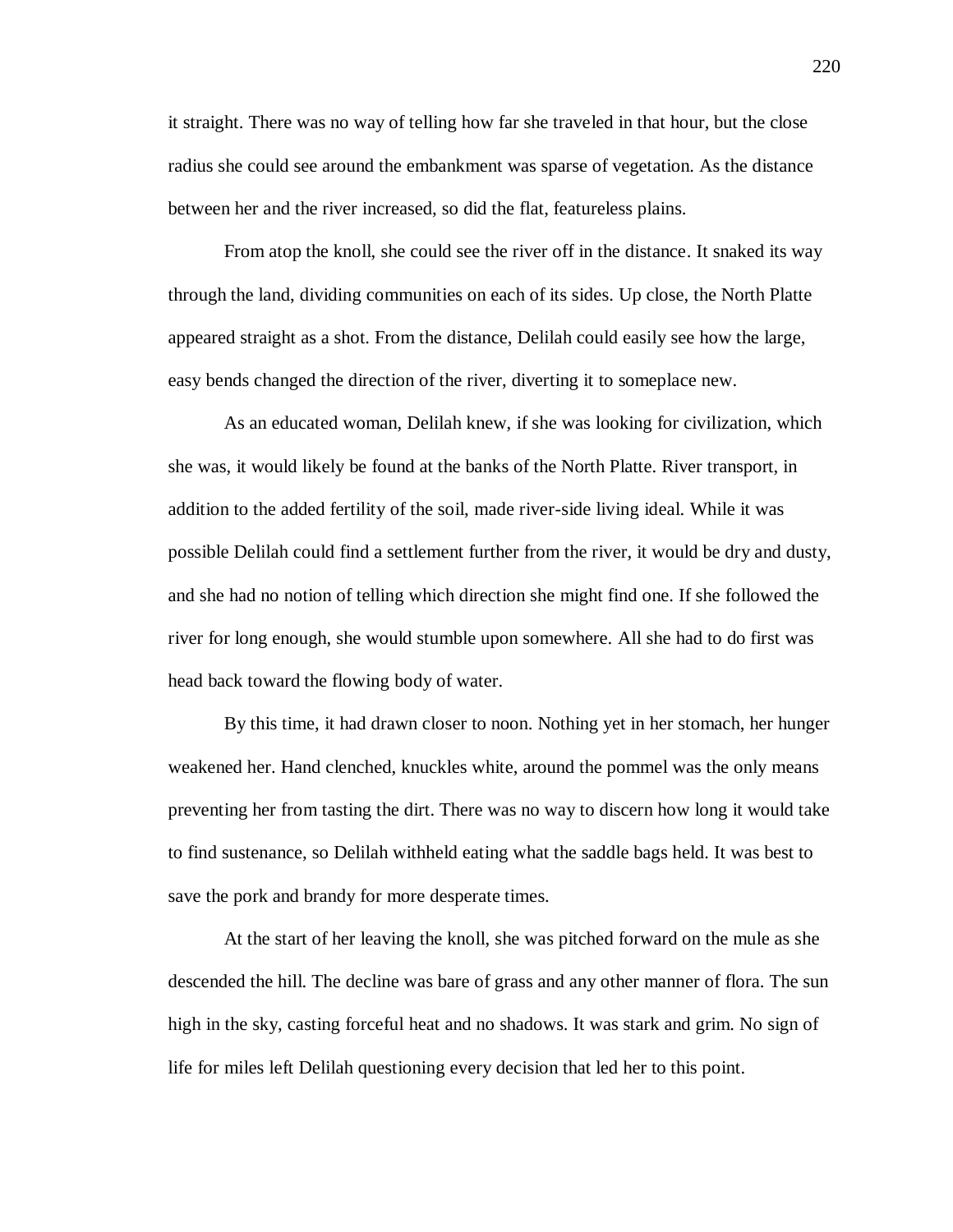Halfway to the river, the small shrubs that could subsist on the smallest amount of nutrients returned. They scattered the land, dotting it like the dapples on a pain horse. Far out of Delilah's sight, a small herd of antelope stepped their way through the underbrush. When seeing Delilah, they paused for a moment, their color camouflaged them. After noting she was of no real harm, they moved on. The escaped lady never noticed. Although this portion was more vegetated, dirt widely covered the ground. She would not fall again.

When Delilah finally reached sight of the river, lush grasses cropped up from the soul. Trees, albeit small ones, grew on the banks with roots innervating the water. Minutes before, when she was still distanced from the North Platte River, it appeared a curving line of solid color. Now she was feet away, the edges of the line were ridged, like the edge of a serrated knife, the way they jutted out into the water. Colors that were once a true, deep blue blurred and separated in the greens and yellows, browns, and all the shades of blue.

The beauty of the sight was lost on Delilah. She leaped off the mule without a second thought. Her only focus was on the water and how it would quench her thirst. The first sip was bitter, but Delilah's desperation forced her to ignore it. Parched as her throat was, it felt as though the lining burned with each swallow.

After her own needs were met, Delilah reached for the reins of the mule so it might take its turn. She was surprised it hadn't helped itself. As the saying goes, she led the mule, which she often mistook for a horse, to water, but nothing she did could make it drink. The tip of its nose wouldn't even draw near to the surface of the moving river.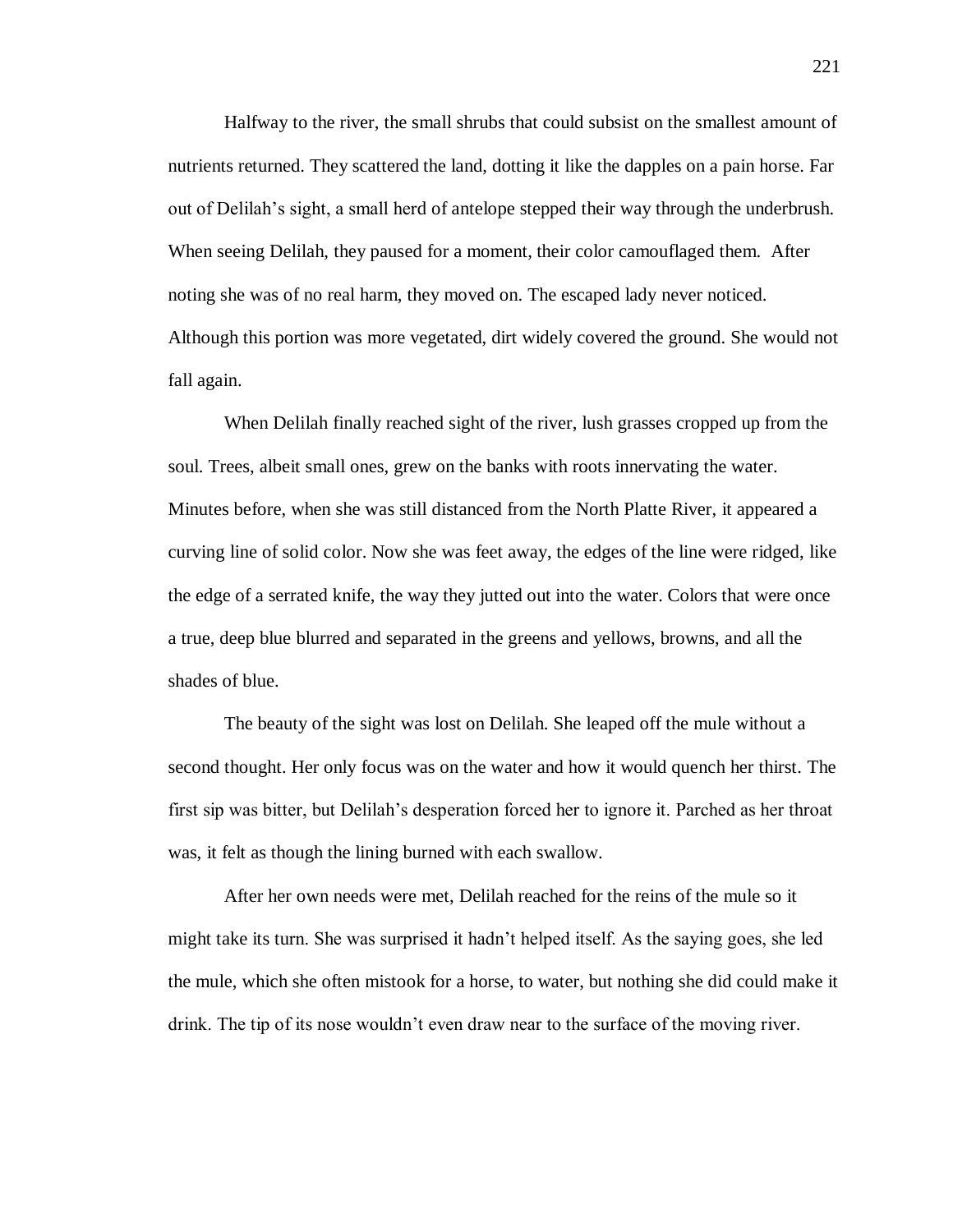Several minutes passed before the reins dropped and Delilah gave up. She set the mule to wandering the area for grass.

It was well past noon and Delilah decided, for her health, she needed to rest. All factions of her mind begged her to continue on, to get as far as she could from Red Butte. Enduring through the pains of the journey and all her sores would drive her beyond her limits. If one aspect overrode the rest, it was her set desire to survive. Before too long, she would finally have what she wanted.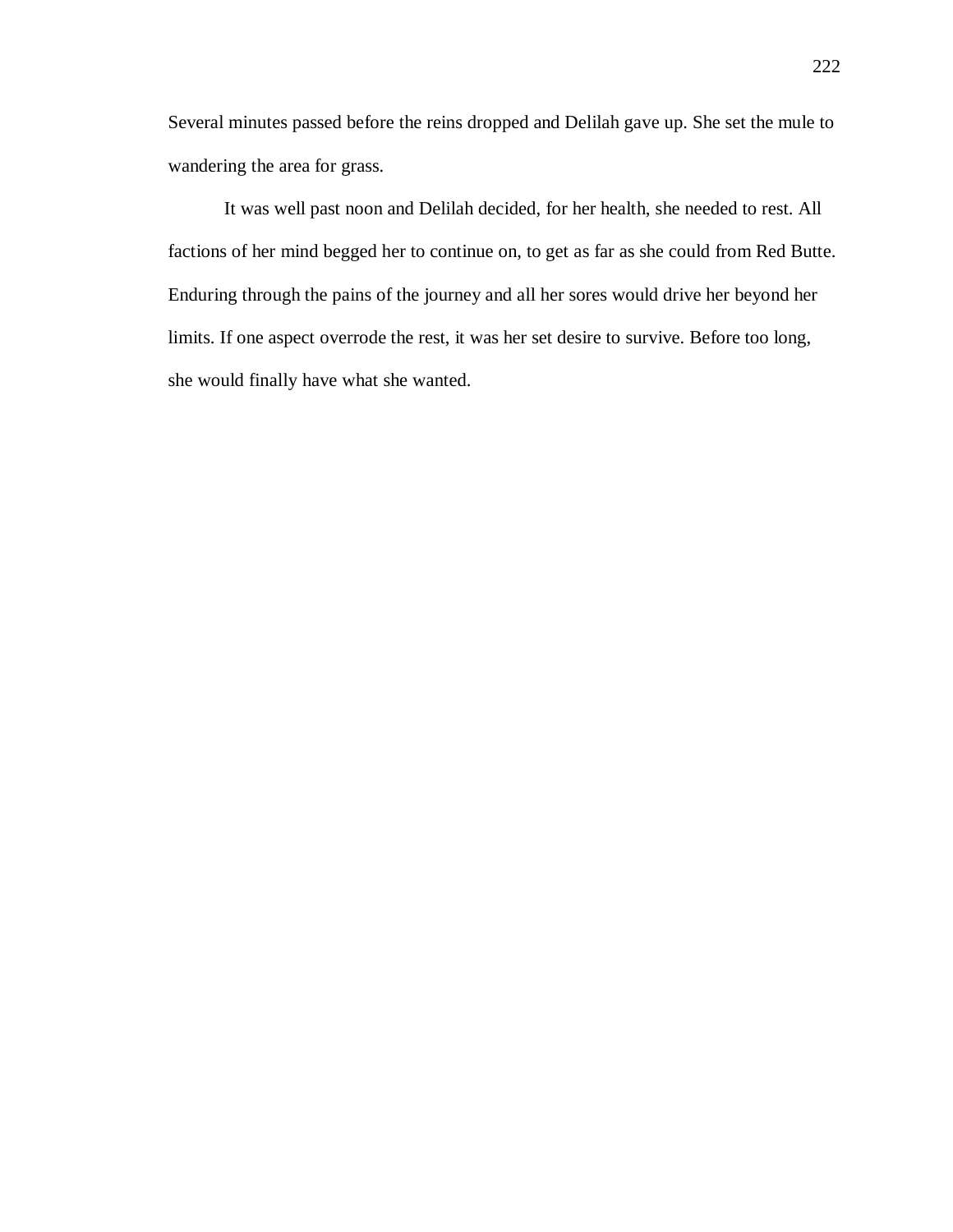## *Chapter Seven*

Sun filtered through the window slats into the dim room. Lines of shadow and light alternated across the disarrayed bed sheets. The room was relatively bare of most decoration, as was most of the entirety of the saloon. A small mirror hung over a desk; nothing else adorned the paneled walls. Next to the desk, Sylvester sat in a cracked-seat chair, waiting and watching.

The Pony Express rider rose with the sun an hour before. Awake, and without the hindrance of exhaustion any longer, the post office was the first place he visited. Plans were made for him to leave later that morning, just as the eleven o'clock post arrived. Jump onto a horse and leave town. Once those arrangements were made, he returned to the saloon room, where he and Delilah spent the previous night.

When the blockades were down, the pair quickly removed themselves to the privacy of Sylvester's room. The saloon had been busy enough that the patrons were all focused on each other or their card games or who had the most impressive story of a heroic feat. Delilah and Sylvester slipped by and up the stairs unnoticed, except by the eyes of Dame Harp. She looked toward the ceiling. Although she prayed for the best, she knew the worst would happen.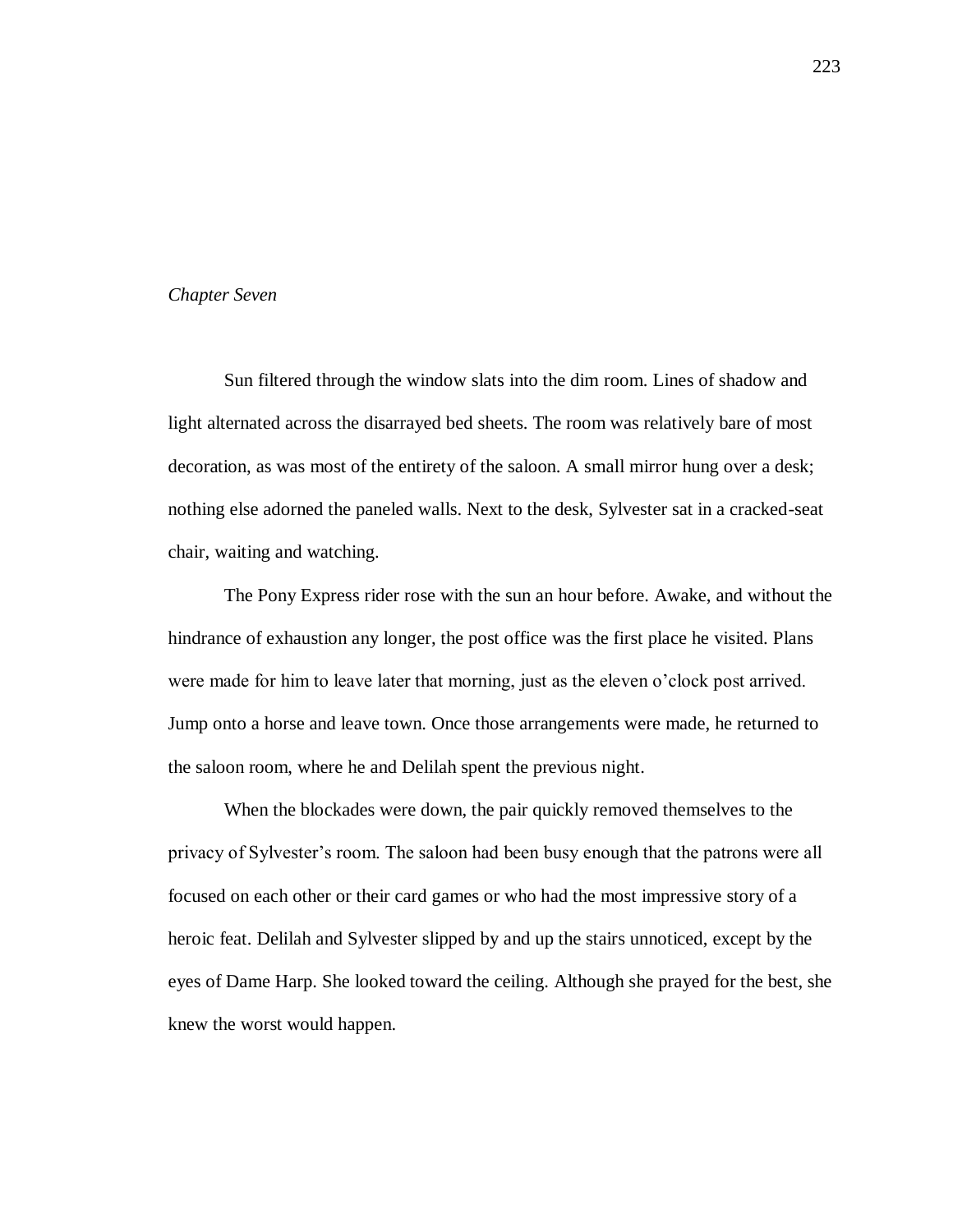The night passed with exchanges of intimate details. Carnal secrets were shared and realized. Delilah found the escape and freedom she had been yearning for. A new courage had been awakened. And a new design for her desires.

Sylvester stood from his chair. The legs scraped across the floor with a pitched sound. On the bed, the noise stirred Delilah awake. She stretched her arms far over her head, not considering what transpired the night before. The covering sheet exposed her naked body and she became all too aware.

In an instant, Sylvester noticed the panic welling up in Delilah's eyes, the whites showing. His intentions with her may not have been pure or sincere, but alarm would cause a bad end. Self-preservation, at least, was his goal. He went and sat next to her on the bed.

"Morning, sweetheart," he said.

The fluidity of his voice calmed her and the slight wildness of it reminded her of her desires. A moral discrepancy in place of a cage.

"Delilah, I know you won't want to hear this," Sylvester said, putting every ounce of feigned regret he could summon into his words, "But I'm gonna have to take my leave of you."

Delilah sat up in bed and looked searchingly at the Express rider's face. He was going to be her ride out. He'd already set her on the first steps of her own path.

"Take me with you," she whispered.

Her slight hands reached for his. When Sylvester made no reaction, she let one hand wander to his face. Her finger tips slowly ran over his cheekbones. Sylvester pulled Delilah's hand away.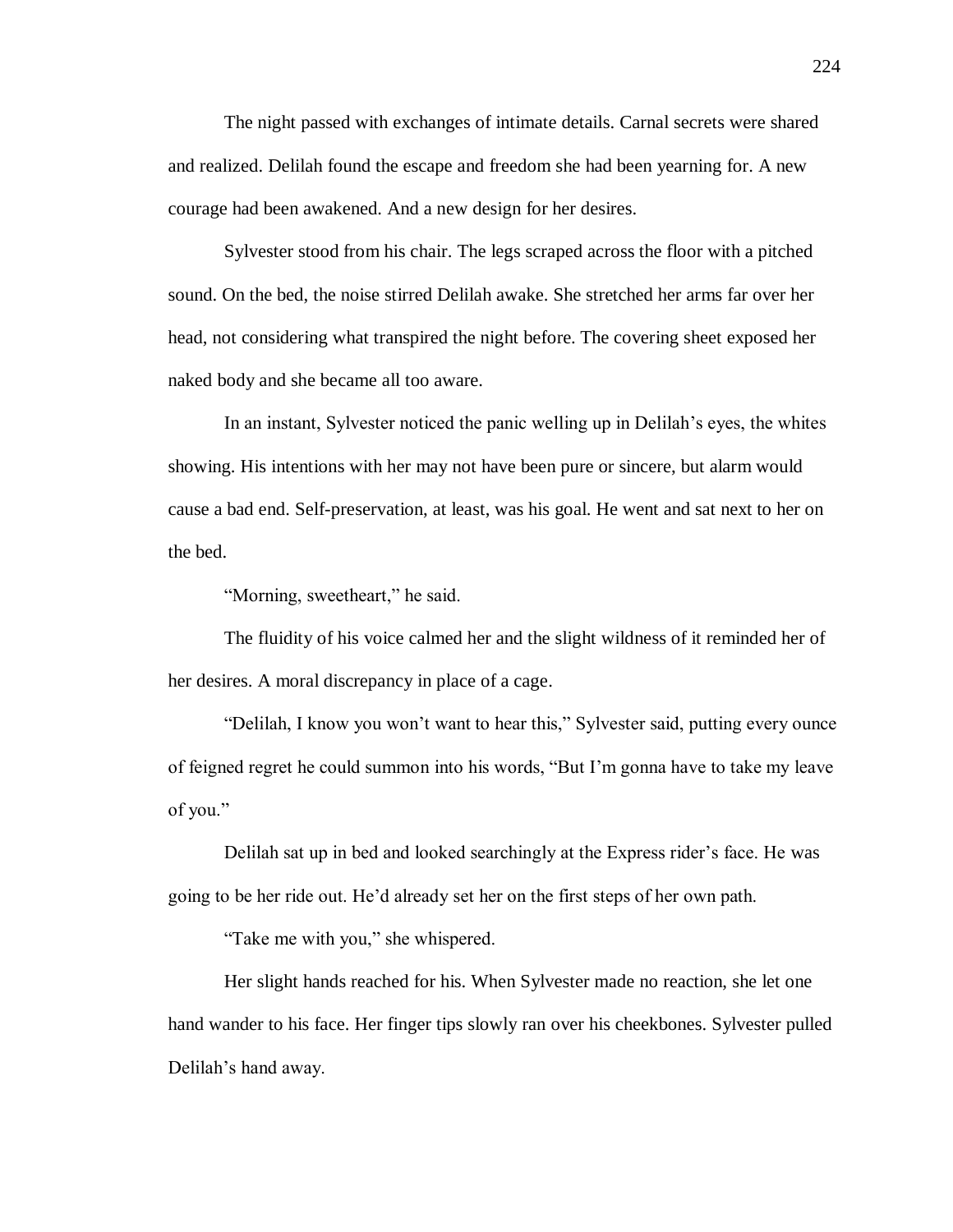"It's not that simple, Delilah. There's only room for one on a horse. And you don't have enough experience to take one of your own," he told her, "'Sides, I can't have your father angry with me. Stealing away his eldest daughter and all. It's best for you to just stay here."

The look in her eyes burned like a hearth. Determination was set foremost in her thoughts and she wanted nothing in her way to deter her. Tenseness in her shoulders, she turned away from Sylvester. On the floor, Delilah began sorting through the mixture of cloths to find what rightfully belonged on her body.

Realization of what Sylvester dreaded was coming true. Ladies of lesser virtue, one he met at other rely stations, didn't care about such things. They had their romps at night and practically begged him to leave the next morning. Delilah was new to this sort of game. The more she looked him in the eye, the stronger his urge to flee. He had to find a means of escape.

"I don't know what you want from me. I'm just a simple man with a dangerous job. Just this morning I was told a storm's coming in and the Injuns are restless. I've gotta ride out at eleven anyway, he said through a mask of bitter desperation, "If you're worried about getting left behind, maybe this will settle your nerves."

From the holster at his side, Sylvester removed the revolver. He set it onto the foot of the bed, pointed toward the wall, away from their bodies. Next he placed a handful of bullets next to it.

"In a town like this, you'll have no problem finding someone to teach you," he explained, "This gun's special to me. I might want it back someday."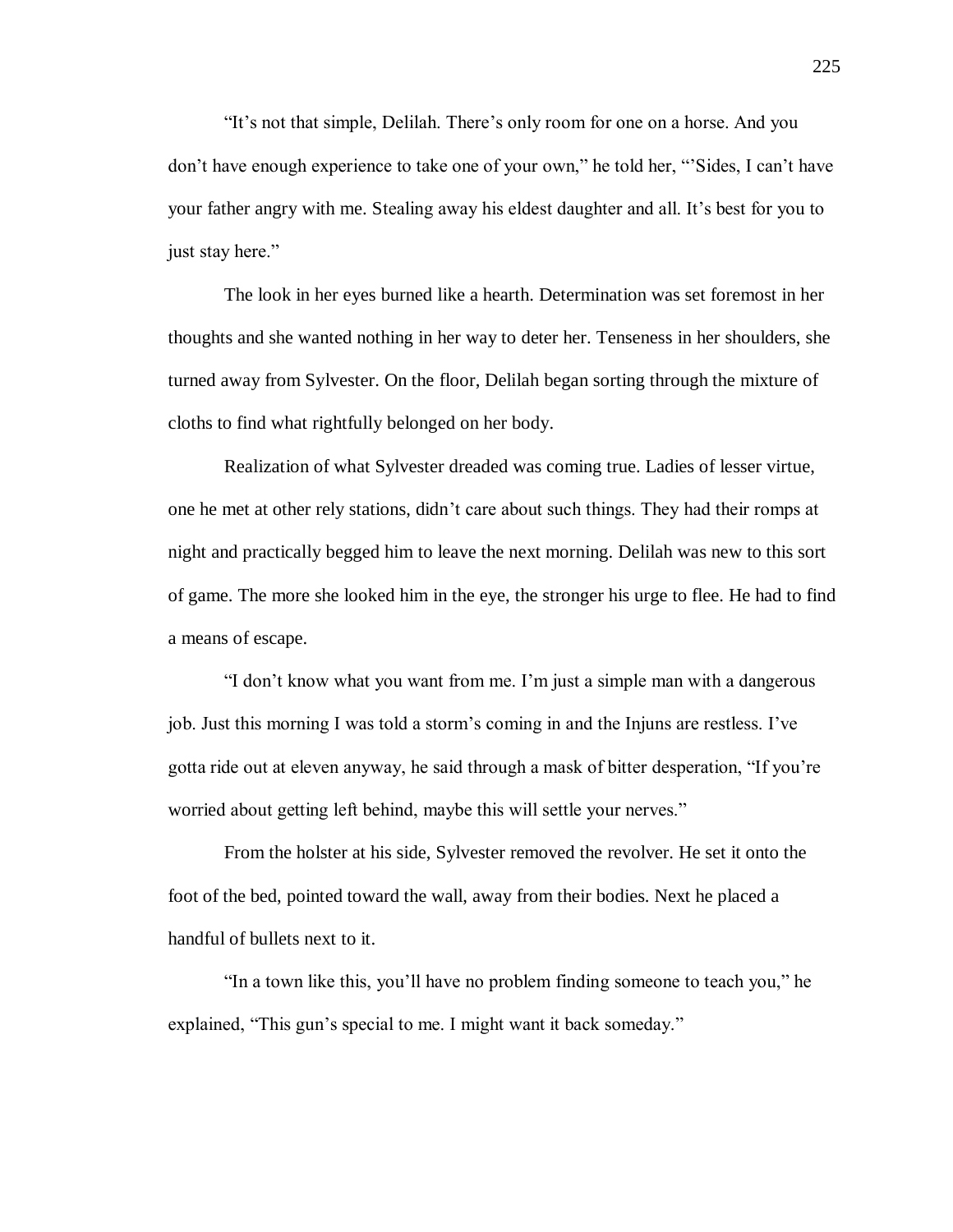He got up from the edge of the bed, not giving Delilah a second to respond one way or another. There was no truth in his statement. Sure, the revolver held a special place in his heart, but a gun could be replaced as easy as any woman could. Sylvester walked out the door without any intention of ever returning.

\*\*\*

A mile. That's all that stood between her and civilization, food, shelter. She was no longer concerned with the quality or the temperature of it, just that she had something. It was barely getting dark, the sky a blaze of fire near the horizon. Toward the cosmos, it was already a deep ocean of blue.

A hazard of a guess would suggest Willow Springs station was within her sight. She veered away from the river bank not long before to follow signs and trails that led her to the little settlement. In comparison to Red Butte, which was far from highly developed, Willow Springs was worse. Its main feature was the spring of its namesake, encircled by a ring of brush of a name unknown to Delilah. A few small buildings surrounded the spring beyond the brish. Not much promise held itself there.

After dismounting, Delilah twined her fingers around the bridle, onto the metal neat the bit. She could see horses and other mules lined up at the hitching post outside one of the buildings. Their tails switched back and forth, either with happiness or brushing off flies. The gelding that carried Delilah from Red Butte wasn't the only equine to travel a hard road. But what of the others' riders? Were they from the Pony Express?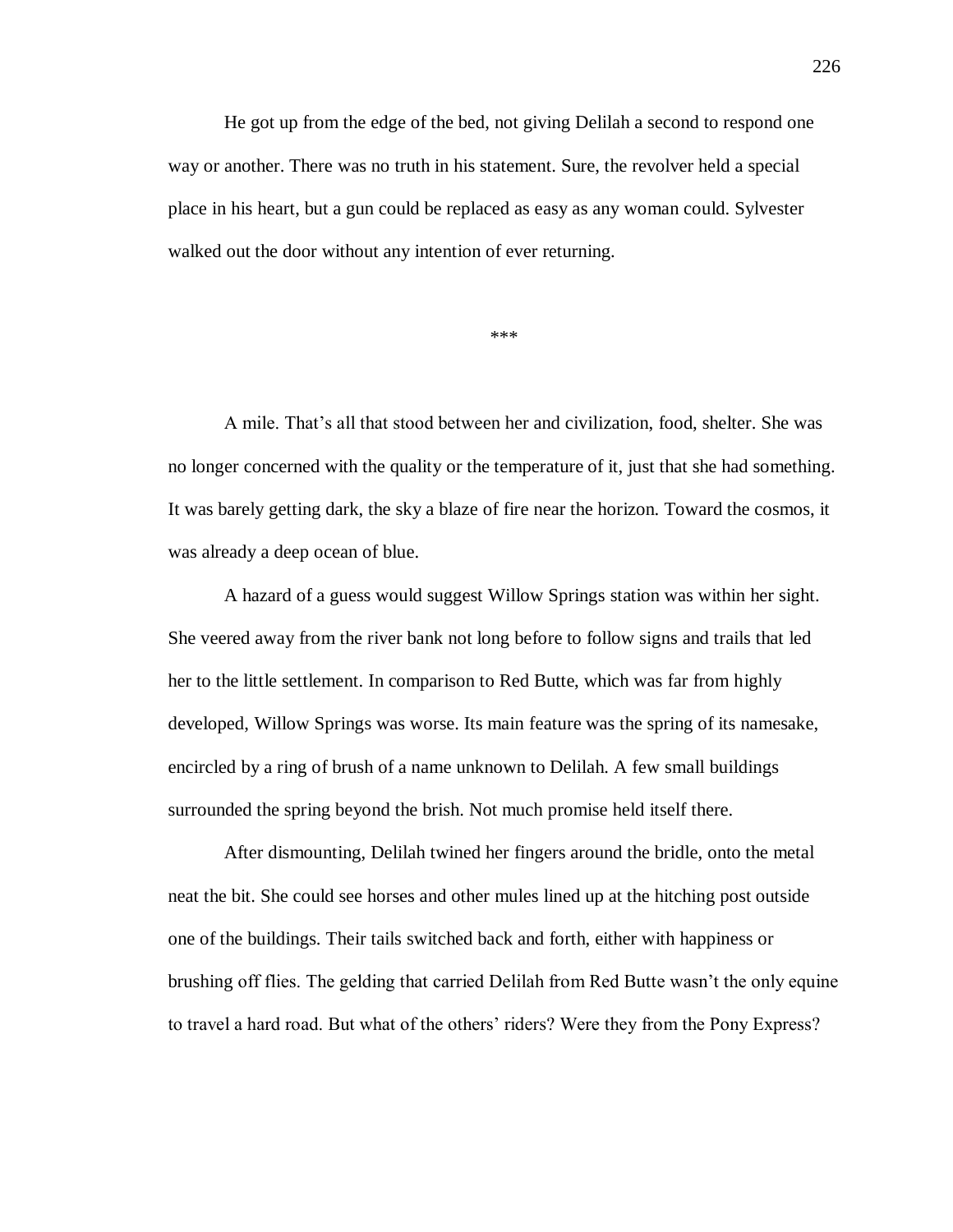Or perhaps they were lawmen. News of Delilah's crime had to have spread. She would be tried and found guilty. Proof was in the corpse. A risk hitch in her need of supplies.

She took a step forward. Although the ground was flat where she stood, Delilah almost stumbled. When her father brought herself and Fanny to Red Butte, they left the east behind. There were a few distant relatives, but no ties bound her. Then Delilah was disowned. Her dignity torn from her. Seen in mockery by all who laid eyes upon her. Nothing held her to Red Butte.

Looking over Willow Springs one last time, her thoughts collided into a realization. Society promised her nothing. She might yearn for its comforts, but those privileges trapped her. Sure, she could find a governess or a school teacher position, but what did that really give her? Delilah may have been walking toward the settlement, but she was turning her back without any intention of returning.

Finally.

Freedom.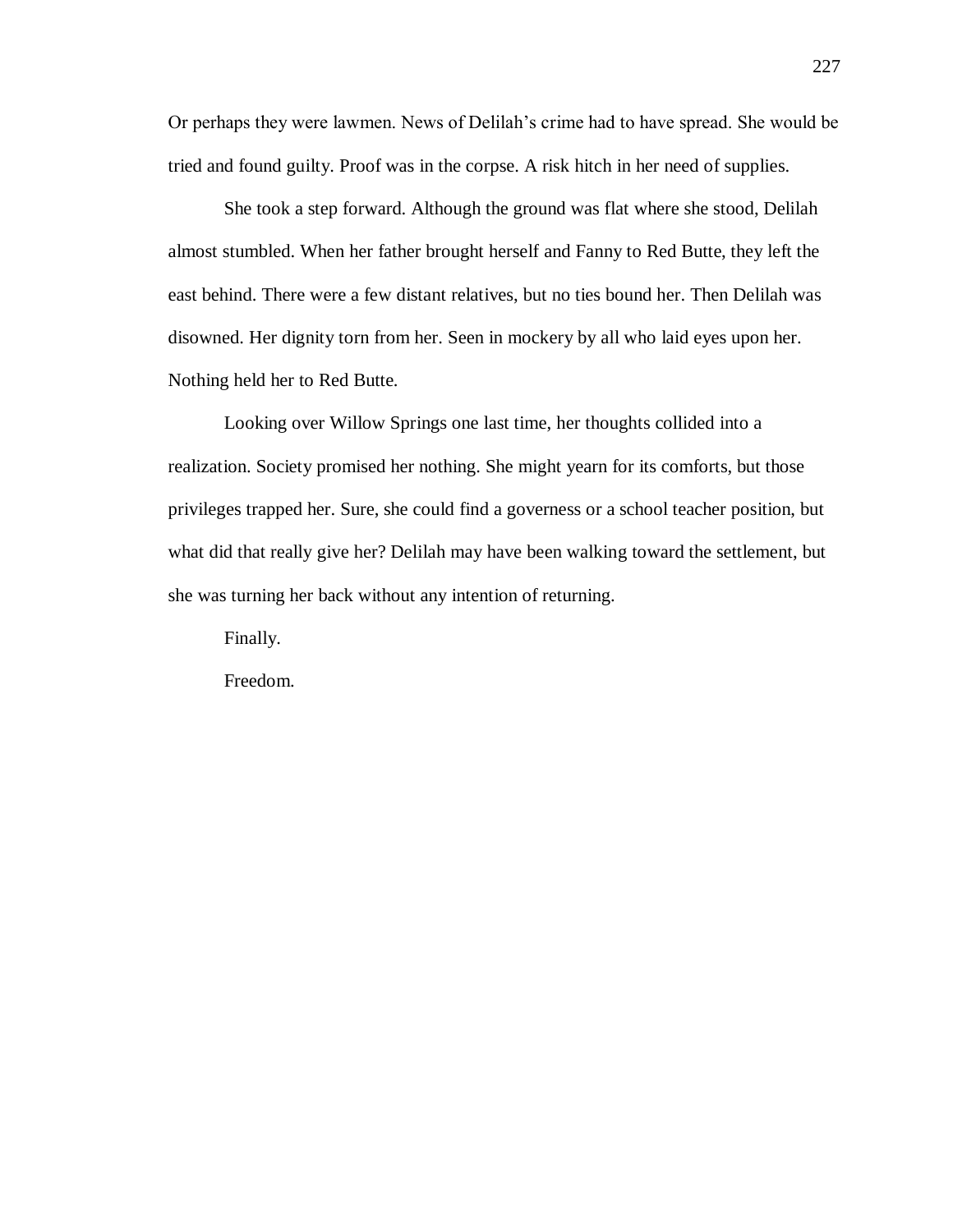## **Works Cited**

Bachelard, Gaston. *The Poetics of Space*. Trans. Maria Jolas. Boston: Beacon Press, 1994.

- Calvino, Italo. *Invisible Cities*. Trans. William Weaver. Orlando: Harcourt, Inc, 1974.
- Molles Jr., Manuel C. *Ecology: Concepts & Applications*. 4<sup>th</sup> ed. New York: McGraw-Hill Companies Inc., 2008
- Tompkins, Jane. *West of Everything*: *The Inner Life of Westerns*. New York: Oxford University Press, 1992.